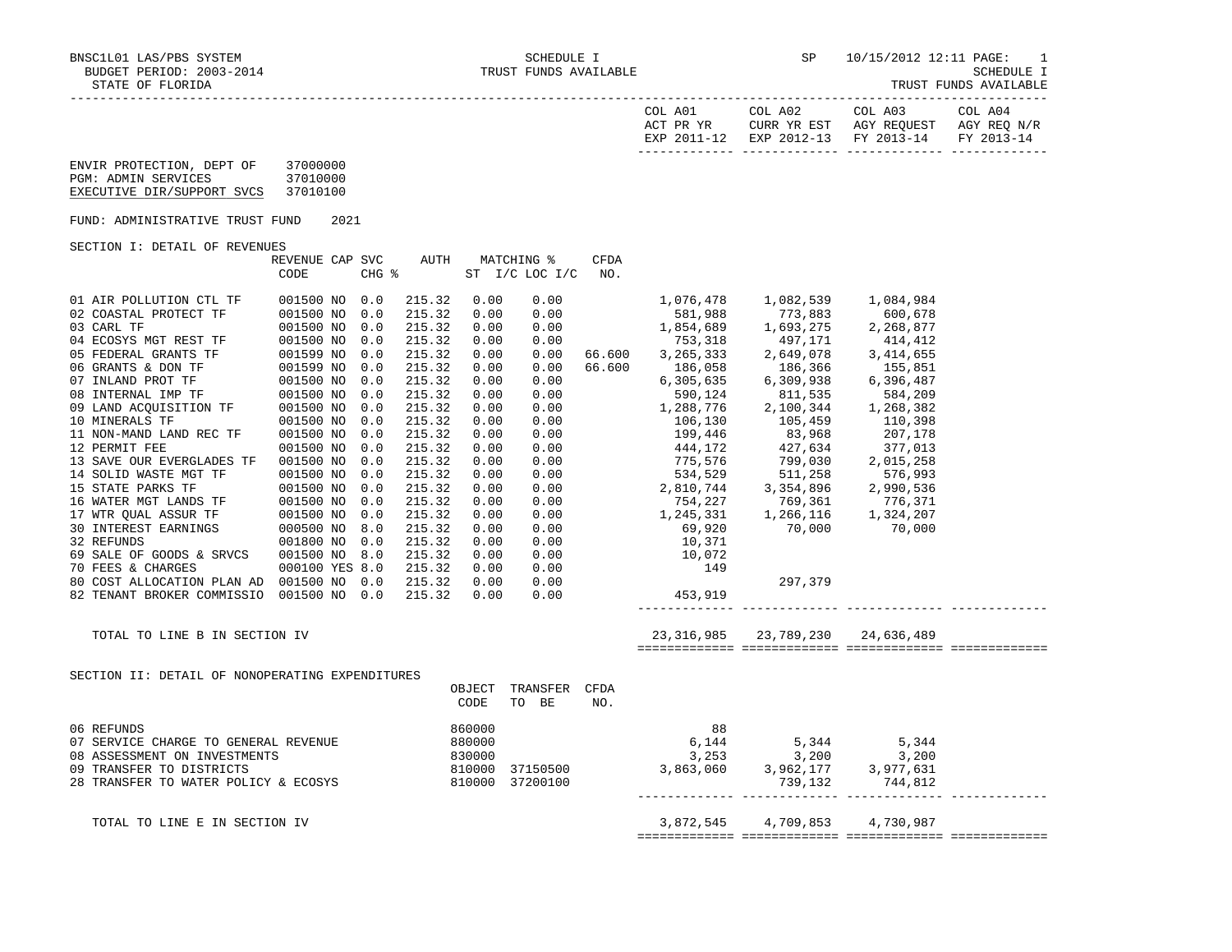| BNSC1L01 LAS/PBS SYSTEM<br>BUDGET PERIOD: 2003-2014<br>STATE OF FLORIDA                                                                                                                                                                         | SCHEDULE I<br>TRUST FUNDS AVAILABLE  |                                                 | <b>SP</b>                                                                              | 10/15/2012 12:11 PAGE:<br>SCHEDULE I<br>TRUST FUNDS AVAILABLE<br>-----------------------                               |            |  |
|-------------------------------------------------------------------------------------------------------------------------------------------------------------------------------------------------------------------------------------------------|--------------------------------------|-------------------------------------------------|----------------------------------------------------------------------------------------|------------------------------------------------------------------------------------------------------------------------|------------|--|
|                                                                                                                                                                                                                                                 |                                      |                                                 |                                                                                        | COL A01 COL A02 COL A03 COL A04<br>ACT PR YR CURR YR EST AGY REQUEST AGY REQ N/R<br>EXP 2011-12 EXP 2012-13 FY 2013-14 | FY 2013-14 |  |
| ENVIR PROTECTION, DEPT OF 37000000<br>PGM: ADMIN SERVICES 37010000<br>EXECUTIVE DIR/SUPPORT SVCS 37010100                                                                                                                                       |                                      |                                                 |                                                                                        |                                                                                                                        |            |  |
| FUND: ADMINISTRATIVE TRUST FUND<br>2021                                                                                                                                                                                                         |                                      |                                                 |                                                                                        |                                                                                                                        |            |  |
| SECTION III: ADJUSTMENTS                                                                                                                                                                                                                        | OBJECT<br>CODE                       |                                                 |                                                                                        |                                                                                                                        |            |  |
| 03 ROUNDING<br>06 ADJUSTMENT TO LINE A<br>08 PRIOR YEAR SEPTEMBER OPERATING REVERSIONS<br>10 CURRENT YR SEPTEMBER OPERATING REVERSIONS                                                                                                          | 991000<br>991000<br>991000<br>991000 | $182-$<br>256<br>15,354                         | 369                                                                                    |                                                                                                                        |            |  |
| TOTAL TO LINE H IN SECTION IV                                                                                                                                                                                                                   |                                      | 15,428                                          | 369                                                                                    |                                                                                                                        |            |  |
| SECTION IV: SUMMARY                                                                                                                                                                                                                             |                                      |                                                 |                                                                                        |                                                                                                                        |            |  |
| UNRESERVED FUND BALANCE - JULY 1<br>ADD: REVENUES (FROM SECTION I)<br>(C)<br>TOTAL FUNDS AVAILABLE (LINE A + LINE B)<br>LESS: OPERATING EXPENDITURES<br>LESS: NONOPERATING EXPENDITURES (SECTION II)<br>LESS: FIXED CAPITAL OUTLAY (TOTAL ONLY) | (A)<br>(B)<br>(D)<br>(E)<br>(F)      | 1,269,648 1,009,553<br>24,586,633<br>19,719,963 | 23, 316, 985 23, 789, 230<br>24,798,783<br>20,089,299<br>3,872,545 4,709,853 4,730,987 | 24,636,489<br>24,636,489<br>19,905,502                                                                                 |            |  |
| UNRESERVED FUND BALANCE - JUNE 30 - BEFORE ADJ<br>NET ADJUSTMENTS (FROM SECTION III)<br>ADJUSTED UNRESERVED FUND BALANCE - JUNE 30                                                                                                              | (G)<br>(H)<br>(1)                    | 15,428<br>1,009,553                             | 994,125 369-<br>369                                                                    |                                                                                                                        |            |  |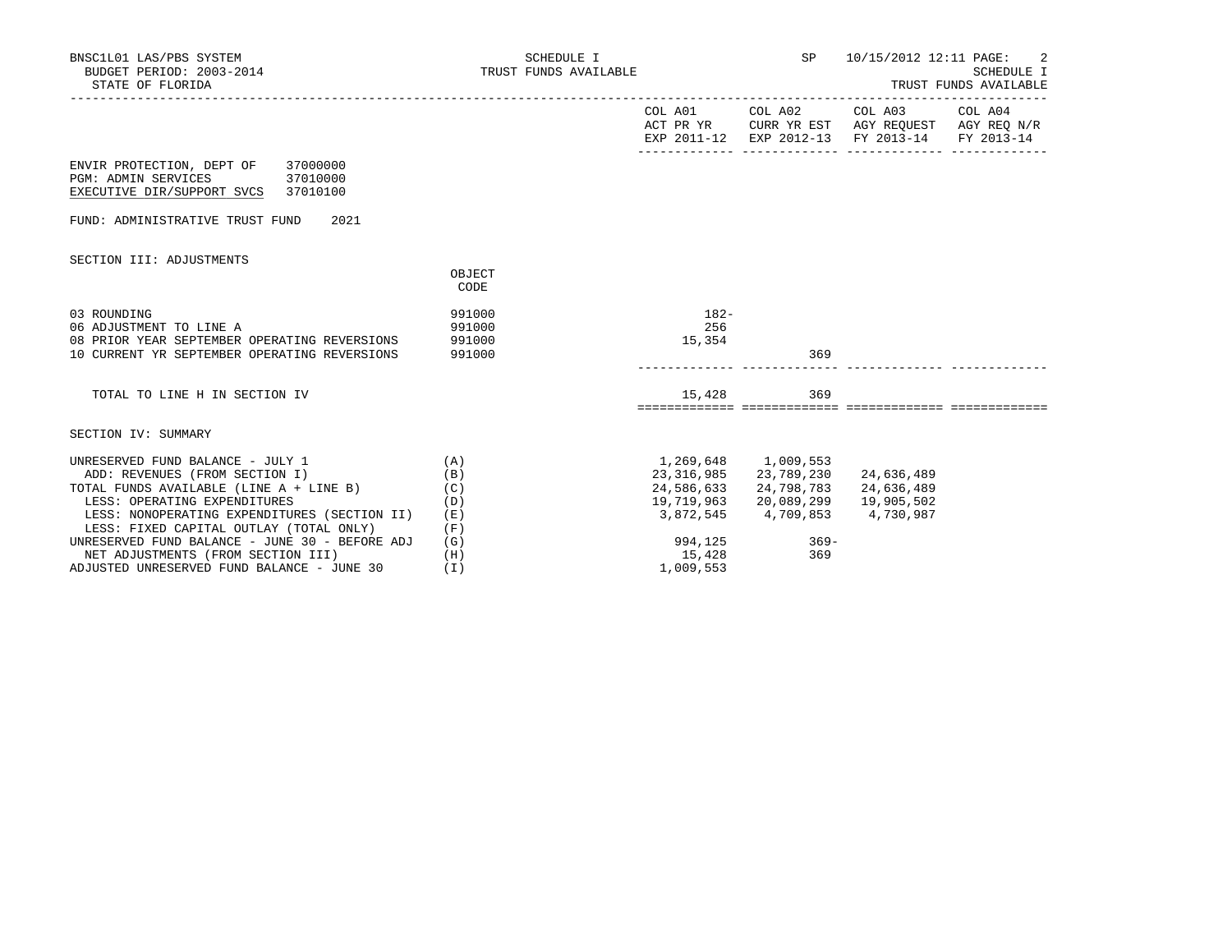| BNSC1L01 LAS/PBS SYSTEM<br>BUDGET PERIOD: 2003-2014<br>STATE OF FLORIDA                                                                                                                                                                                                                                                                                                        | SCHEDULE I<br>TRUST FUNDS AVAILABLE                           |                       | SP      | 10/15/2012 12:11 PAGE:                                                                                            | 3<br>SCHEDULE I<br>TRUST FUNDS AVAILABLE |
|--------------------------------------------------------------------------------------------------------------------------------------------------------------------------------------------------------------------------------------------------------------------------------------------------------------------------------------------------------------------------------|---------------------------------------------------------------|-----------------------|---------|-------------------------------------------------------------------------------------------------------------------|------------------------------------------|
|                                                                                                                                                                                                                                                                                                                                                                                |                                                               | COL A01               | COL A02 | COL A03 COL A04<br>ACT PR YR CURR YR EST AGY REOUEST AGY REO N/R<br>EXP 2011-12 EXP 2012-13 FY 2013-14 FY 2013-14 |                                          |
| ENVIR PROTECTION, DEPT OF<br>37000000<br>PGM: ADMIN SERVICES<br>37010000<br>37010100<br>EXECUTIVE DIR/SUPPORT SVCS                                                                                                                                                                                                                                                             |                                                               |                       |         |                                                                                                                   |                                          |
| 2099<br>FUND: COASTAL PROTECTION TF                                                                                                                                                                                                                                                                                                                                            |                                                               |                       |         |                                                                                                                   |                                          |
| SECTION I: DETAIL OF REVENUES<br>REVENUE CAP SVC AUTH MATCHING %<br>CODE                                                                                                                                                                                                                                                                                                       | CFDA<br>CHG % ST I/C LOC I/C NO.                              |                       |         |                                                                                                                   |                                          |
|                                                                                                                                                                                                                                                                                                                                                                                |                                                               |                       |         |                                                                                                                   |                                          |
| TOTAL TO LINE B IN SECTION IV                                                                                                                                                                                                                                                                                                                                                  |                                                               |                       |         |                                                                                                                   |                                          |
| SECTION II: DETAIL OF NONOPERATING EXPENDITURES                                                                                                                                                                                                                                                                                                                                | OBJECT TRANSFER CFDA<br>CODE<br>TO BE<br>NO.                  |                       |         |                                                                                                                   |                                          |
| 01 TRANSFER FROM EMERGENCY RESPONSE 37600300                                                                                                                                                                                                                                                                                                                                   | 810000                                                        | 128,555-              |         |                                                                                                                   |                                          |
| TOTAL TO LINE E IN SECTION IV                                                                                                                                                                                                                                                                                                                                                  |                                                               | $128,555-$            |         |                                                                                                                   |                                          |
| SECTION III: ADJUSTMENTS                                                                                                                                                                                                                                                                                                                                                       | OBJECT<br>CODE                                                |                       |         |                                                                                                                   |                                          |
|                                                                                                                                                                                                                                                                                                                                                                                |                                                               |                       |         |                                                                                                                   |                                          |
| TOTAL TO LINE H IN SECTION IV                                                                                                                                                                                                                                                                                                                                                  |                                                               |                       |         |                                                                                                                   |                                          |
| SECTION IV: SUMMARY                                                                                                                                                                                                                                                                                                                                                            |                                                               |                       |         |                                                                                                                   |                                          |
| UNRESERVED FUND BALANCE - JULY 1<br>ADD: REVENUES (FROM SECTION I)<br>TOTAL FUNDS AVAILABLE (LINE A + LINE B)<br>LESS: OPERATING EXPENDITURES<br>LESS: NONOPERATING EXPENDITURES (SECTION II)<br>LESS: FIXED CAPITAL OUTLAY (TOTAL ONLY)<br>UNRESERVED FUND BALANCE - JUNE 30 - BEFORE ADJ<br>NET ADJUSTMENTS (FROM SECTION III)<br>ADJUSTED UNRESERVED FUND BALANCE - JUNE 30 | (A)<br>(B)<br>(C)<br>(D)<br>(E)<br>(F)<br>(G)<br>(H)<br>( I ) | 128,555<br>$128,555-$ |         |                                                                                                                   |                                          |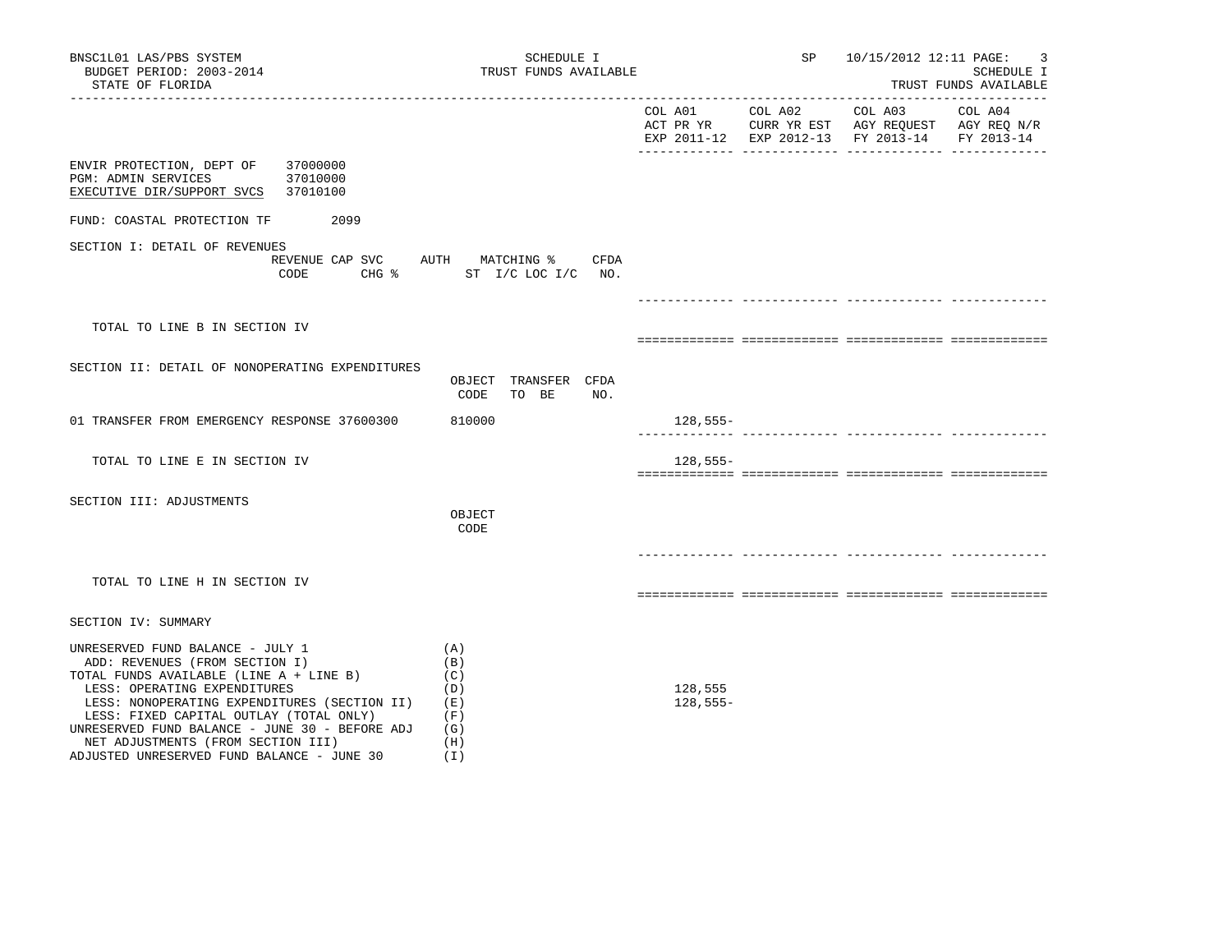| BNSC1L01 LAS/PBS SYSTEM<br>BUDGET PERIOD: 2003-2014<br>STATE OF FLORIDA                                                                                                                                                                                                                                                                                                        | SCHEDULE I<br>TRUST FUNDS AVAILABLE                         | SP and the set of the set of the set of the set of the set of the set of the set of the set of the set of the s | 10/15/2012 12:11 PAGE:<br>SCHEDULE I<br>TRUST FUNDS AVAILABLE |  |  |
|--------------------------------------------------------------------------------------------------------------------------------------------------------------------------------------------------------------------------------------------------------------------------------------------------------------------------------------------------------------------------------|-------------------------------------------------------------|-----------------------------------------------------------------------------------------------------------------|---------------------------------------------------------------|--|--|
|                                                                                                                                                                                                                                                                                                                                                                                |                                                             |                                                                                                                 | EXP 2011-12 EXP 2012-13 FY 2013-14 FY 2013-14                 |  |  |
| 37000000<br>ENVIR PROTECTION, DEPT OF<br>PGM: ADMIN SERVICES<br>37010000<br>EXECUTIVE DIR/SUPPORT SVCS<br>37010100                                                                                                                                                                                                                                                             |                                                             |                                                                                                                 |                                                               |  |  |
| FUND: ECOSYSTEM MGT & RESTOR TF<br>2193                                                                                                                                                                                                                                                                                                                                        |                                                             |                                                                                                                 |                                                               |  |  |
| SECTION I: DETAIL OF REVENUES<br>REVENUE CAP SVC<br>CODE                                                                                                                                                                                                                                                                                                                       | AUTH MATCHING %<br>CFDA<br>CHG % ST I/C LOC I/C NO.         |                                                                                                                 |                                                               |  |  |
| TOTAL TO LINE B IN SECTION IV                                                                                                                                                                                                                                                                                                                                                  |                                                             |                                                                                                                 |                                                               |  |  |
| SECTION II: DETAIL OF NONOPERATING EXPENDITURES                                                                                                                                                                                                                                                                                                                                | OBJECT TRANSFER CFDA<br>CODE<br>TO BE<br>NO.                |                                                                                                                 |                                                               |  |  |
| 01 TRANSFER FROM BEACHES MANAGEMENT 37350100                                                                                                                                                                                                                                                                                                                                   | 810000                                                      |                                                                                                                 | $83,016 - 102,965 - 103,630 -$                                |  |  |
| TOTAL TO LINE E IN SECTION IV                                                                                                                                                                                                                                                                                                                                                  |                                                             |                                                                                                                 | 83,016- 102,965- 103,630-                                     |  |  |
| SECTION III: ADJUSTMENTS                                                                                                                                                                                                                                                                                                                                                       | OBJECT<br>CODE                                              |                                                                                                                 |                                                               |  |  |
| TOTAL TO LINE H IN SECTION IV                                                                                                                                                                                                                                                                                                                                                  |                                                             |                                                                                                                 |                                                               |  |  |
| SECTION IV: SUMMARY                                                                                                                                                                                                                                                                                                                                                            |                                                             |                                                                                                                 |                                                               |  |  |
| UNRESERVED FUND BALANCE - JULY 1<br>ADD: REVENUES (FROM SECTION I)<br>TOTAL FUNDS AVAILABLE (LINE A + LINE B)<br>LESS: OPERATING EXPENDITURES<br>LESS: NONOPERATING EXPENDITURES (SECTION II)<br>LESS: FIXED CAPITAL OUTLAY (TOTAL ONLY)<br>UNRESERVED FUND BALANCE - JUNE 30 - BEFORE ADJ<br>NET ADJUSTMENTS (FROM SECTION III)<br>ADJUSTED UNRESERVED FUND BALANCE - JUNE 30 | (A)<br>(B)<br>(C)<br>(D)<br>(E)<br>(F)<br>(G)<br>(H)<br>(1) |                                                                                                                 | $83,016$ $102,965$ $103,630$<br>$83,016$ $102,965$ $103,630$  |  |  |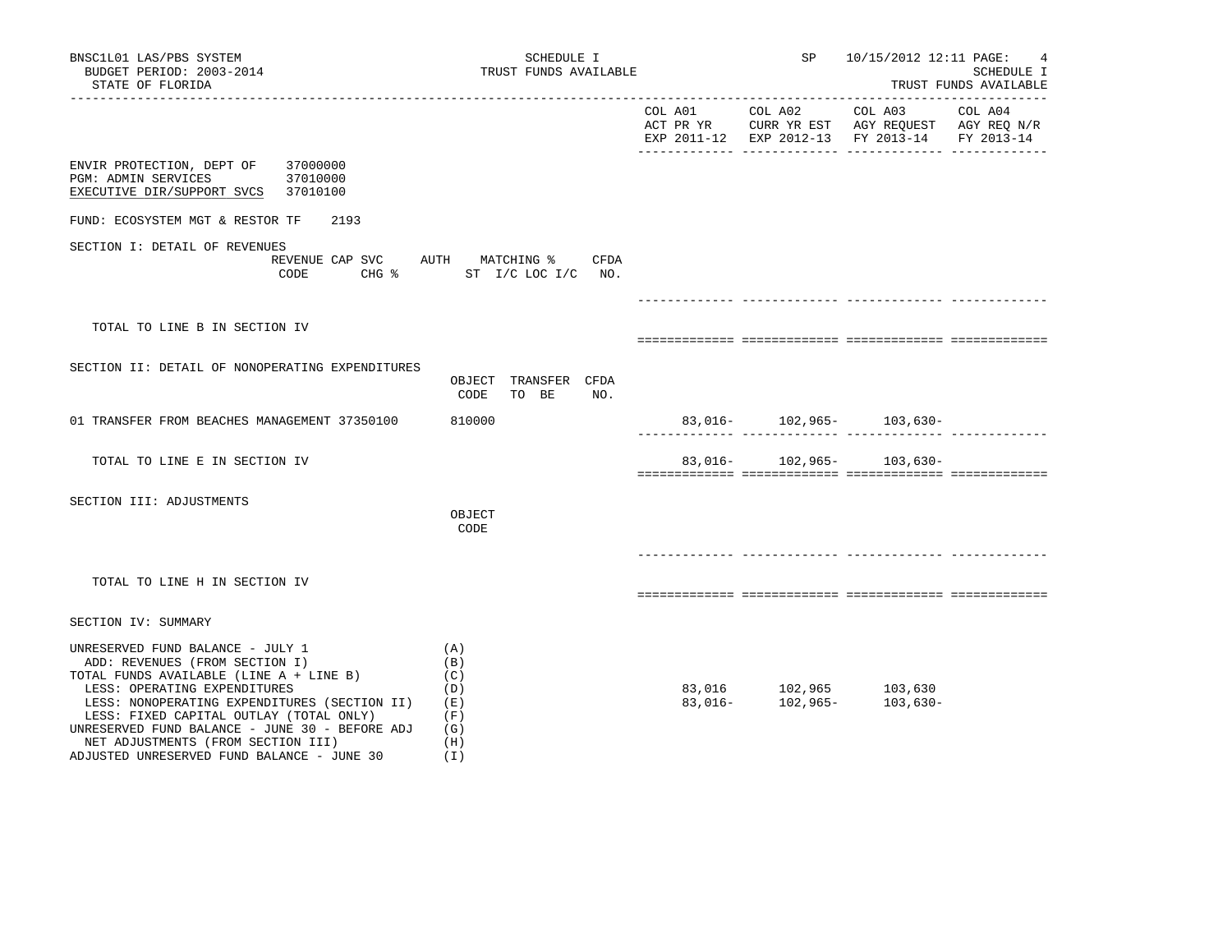| BNSC1L01 LAS/PBS SYSTEM<br>BUDGET PERIOD: 2003-2014<br>STATE OF FLORIDA                                                                                                                                                                                                                                                                                                                  | SCHEDULE I<br>TRUST FUNDS AVAILABLE                              |                                                     | SP 10/15/2012 12:11 PAGE:                     | 5<br>SCHEDULE I<br>TRUST FUNDS AVAILABLE |
|------------------------------------------------------------------------------------------------------------------------------------------------------------------------------------------------------------------------------------------------------------------------------------------------------------------------------------------------------------------------------------------|------------------------------------------------------------------|-----------------------------------------------------|-----------------------------------------------|------------------------------------------|
|                                                                                                                                                                                                                                                                                                                                                                                          |                                                                  |                                                     | EXP 2011-12 EXP 2012-13 FY 2013-14 FY 2013-14 |                                          |
| ENVIR PROTECTION, DEPT OF 37000000<br>37010000<br>PGM: ADMIN SERVICES<br>EXECUTIVE DIR/SUPPORT SVCS 37010100                                                                                                                                                                                                                                                                             |                                                                  |                                                     |                                               |                                          |
| FUND: INLAND PROTECTION TF<br>2212                                                                                                                                                                                                                                                                                                                                                       |                                                                  |                                                     |                                               |                                          |
| SECTION I: DETAIL OF REVENUES<br>CODE                                                                                                                                                                                                                                                                                                                                                    | REVENUE CAP SVC AUTH MATCHING % CFDA<br>CHG % ST I/C LOC I/C NO. |                                                     |                                               |                                          |
|                                                                                                                                                                                                                                                                                                                                                                                          |                                                                  |                                                     |                                               |                                          |
| TOTAL TO LINE B IN SECTION IV                                                                                                                                                                                                                                                                                                                                                            |                                                                  |                                                     |                                               |                                          |
| SECTION II: DETAIL OF NONOPERATING EXPENDITURES                                                                                                                                                                                                                                                                                                                                          | OBJECT TRANSFER CFDA<br>CODE TO BE NO.                           |                                                     |                                               |                                          |
| 06 TRANSFER FROM WASTE MANAGEMENT                                                                                                                                                                                                                                                                                                                                                        | 810000                                                           |                                                     | $407,221 - 492,183 - 494,108 -$               |                                          |
| TOTAL TO LINE E IN SECTION IV                                                                                                                                                                                                                                                                                                                                                            |                                                                  |                                                     | $407,221 - 492,183 - 494,108 -$               |                                          |
| SECTION III: ADJUSTMENTS                                                                                                                                                                                                                                                                                                                                                                 | OBJECT<br>CODE                                                   |                                                     |                                               |                                          |
|                                                                                                                                                                                                                                                                                                                                                                                          |                                                                  |                                                     |                                               |                                          |
| TOTAL TO LINE H IN SECTION IV                                                                                                                                                                                                                                                                                                                                                            |                                                                  |                                                     |                                               |                                          |
| SECTION IV: SUMMARY                                                                                                                                                                                                                                                                                                                                                                      |                                                                  |                                                     |                                               |                                          |
| UNRESERVED FUND BALANCE - JULY 1<br>ADD: REVENUES (FROM SECTION I)<br>TOTAL FUNDS AVAILABLE (LINE A + LINE B)<br>LESS: OPERATING EXPENDITURES<br>LESS: NONOPERATING EXPENDITURES (SECTION II) (E)<br>LESS: FIXED CAPITAL OUTLAY (TOTAL ONLY)<br>UNRESERVED FUND BALANCE - JUNE 30 - BEFORE ADJ $(G)$<br>NET ADJUSTMENTS (FROM SECTION III)<br>ADJUSTED UNRESERVED FUND BALANCE - JUNE 30 | (A)<br>(B)<br>(C)<br>(D)<br>(F)<br>(H)<br>(I)                    | 407, 221 492, 183 494, 108<br>407, 221 - 492, 183 - | 494,108-                                      |                                          |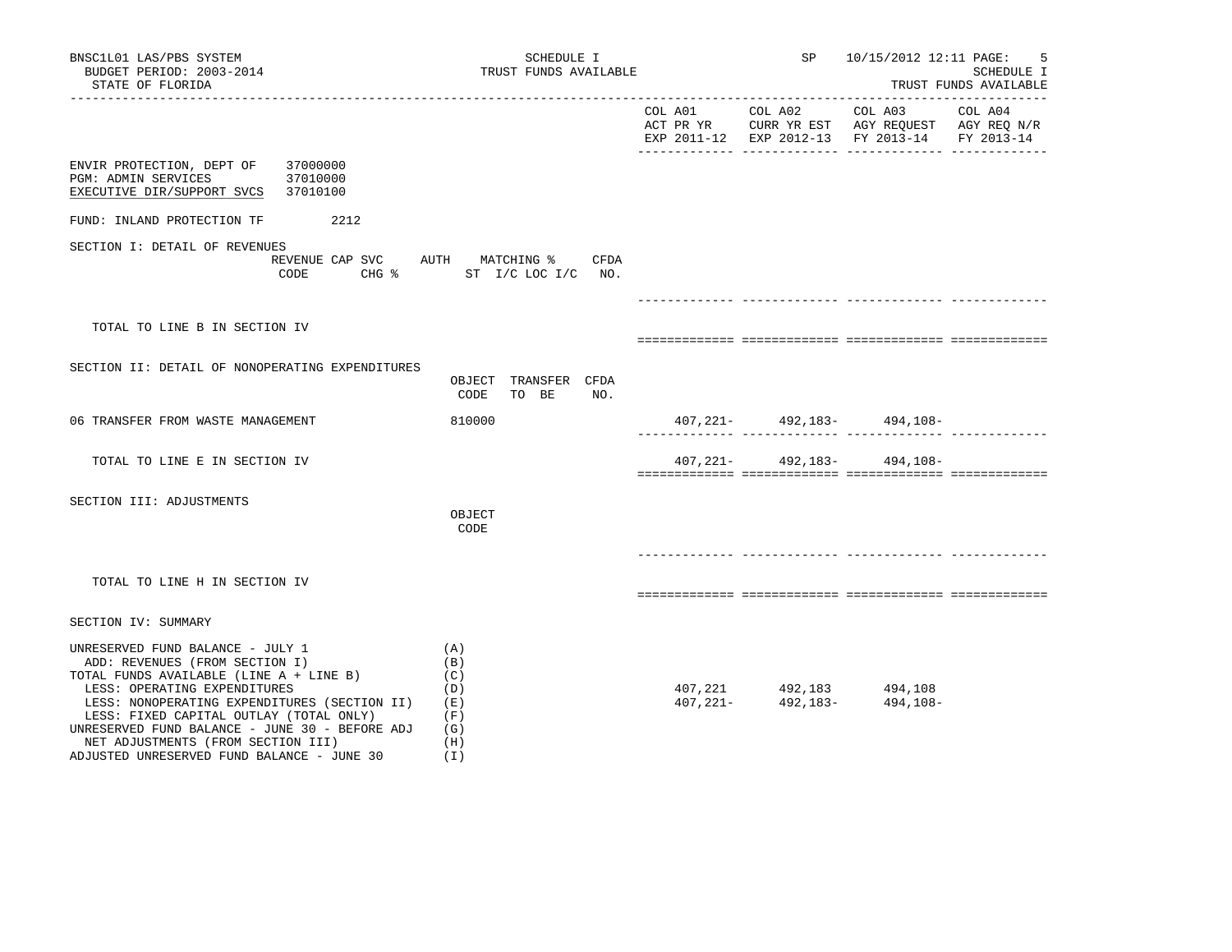| BNSC1L01 LAS/PBS SYSTEM<br>BUDGET PERIOD: 2003-2014<br>STATE OF FLORIDA                                                                                                                                                                                                                                                                                                        | SCHEDULE I<br>TRUST FUNDS AVAILABLE                         | SP              | 10/15/2012 12:11 PAGE: | SCHEDULE I<br>TRUST FUNDS AVAILABLE                                                                                                                                                         |            |
|--------------------------------------------------------------------------------------------------------------------------------------------------------------------------------------------------------------------------------------------------------------------------------------------------------------------------------------------------------------------------------|-------------------------------------------------------------|-----------------|------------------------|---------------------------------------------------------------------------------------------------------------------------------------------------------------------------------------------|------------|
|                                                                                                                                                                                                                                                                                                                                                                                |                                                             | COL A01 COL A02 |                        | COL A03 COL A04<br>ACT PR YR CURR YR EST AGY REQUEST AGY REQ N/R<br>EXP 2011-12 EXP 2012-13 FY 2013-14                                                                                      | FY 2013-14 |
| ENVIR PROTECTION, DEPT OF<br>37000000<br><b>PGM: ADMIN SERVICES</b><br>37010000<br>EXECUTIVE DIR/SUPPORT SVCS 37010100                                                                                                                                                                                                                                                         |                                                             |                 |                        |                                                                                                                                                                                             |            |
| FUND: FEDERAL GRANTS TRUST FUND<br>2261                                                                                                                                                                                                                                                                                                                                        |                                                             |                 |                        |                                                                                                                                                                                             |            |
| SECTION I: DETAIL OF REVENUES<br>REVENUE CAP SVC AUTH MATCHING %<br>CODE                                                                                                                                                                                                                                                                                                       | CFDA<br>CHG % ST I/C LOC I/C NO.                            |                 |                        |                                                                                                                                                                                             |            |
|                                                                                                                                                                                                                                                                                                                                                                                |                                                             |                 |                        |                                                                                                                                                                                             |            |
| TOTAL TO LINE B IN SECTION IV                                                                                                                                                                                                                                                                                                                                                  |                                                             |                 |                        |                                                                                                                                                                                             |            |
| SECTION II: DETAIL OF NONOPERATING EXPENDITURES                                                                                                                                                                                                                                                                                                                                | OBJECT TRANSFER CFDA<br>CODE<br>TO BE<br>NO.                |                 |                        |                                                                                                                                                                                             |            |
| 13 TRANSFER FROM WATER RES MGT 37350400                                                                                                                                                                                                                                                                                                                                        | 810000                                                      |                 |                        | $4,682,899 - 4,467,671 - 4,340,566 -$                                                                                                                                                       |            |
| TOTAL TO LINE E IN SECTION IV                                                                                                                                                                                                                                                                                                                                                  |                                                             |                 |                        | $4,682,899 - 4,467,671 - 4,340,566 -$                                                                                                                                                       |            |
| SECTION III: ADJUSTMENTS                                                                                                                                                                                                                                                                                                                                                       | OBJECT<br>CODE                                              |                 |                        |                                                                                                                                                                                             |            |
|                                                                                                                                                                                                                                                                                                                                                                                |                                                             |                 |                        |                                                                                                                                                                                             |            |
| TOTAL TO LINE H IN SECTION IV                                                                                                                                                                                                                                                                                                                                                  |                                                             |                 |                        |                                                                                                                                                                                             |            |
| SECTION IV: SUMMARY                                                                                                                                                                                                                                                                                                                                                            |                                                             |                 |                        |                                                                                                                                                                                             |            |
| UNRESERVED FUND BALANCE - JULY 1<br>ADD: REVENUES (FROM SECTION I)<br>TOTAL FUNDS AVAILABLE (LINE A + LINE B)<br>LESS: OPERATING EXPENDITURES<br>LESS: NONOPERATING EXPENDITURES (SECTION II)<br>LESS: FIXED CAPITAL OUTLAY (TOTAL ONLY)<br>UNRESERVED FUND BALANCE - JUNE 30 - BEFORE ADJ<br>NET ADJUSTMENTS (FROM SECTION III)<br>ADJUSTED UNRESERVED FUND BALANCE - JUNE 30 | (A)<br>(B)<br>(C)<br>(D)<br>(E)<br>(F)<br>(G)<br>(H)<br>(I) | 3,700,000       |                        | $\begin{array}{cccc} 982,899 & \hspace{1.5cm} 1,876,041 & \hspace{1.5cm} 1,882,566 \\ 4,682,899 - \hspace{1.5cm} 4,467,671 - \hspace{1.5cm} 4,340,566 - \end{array}$<br>2,591,630 2,458,000 | 2,458,000  |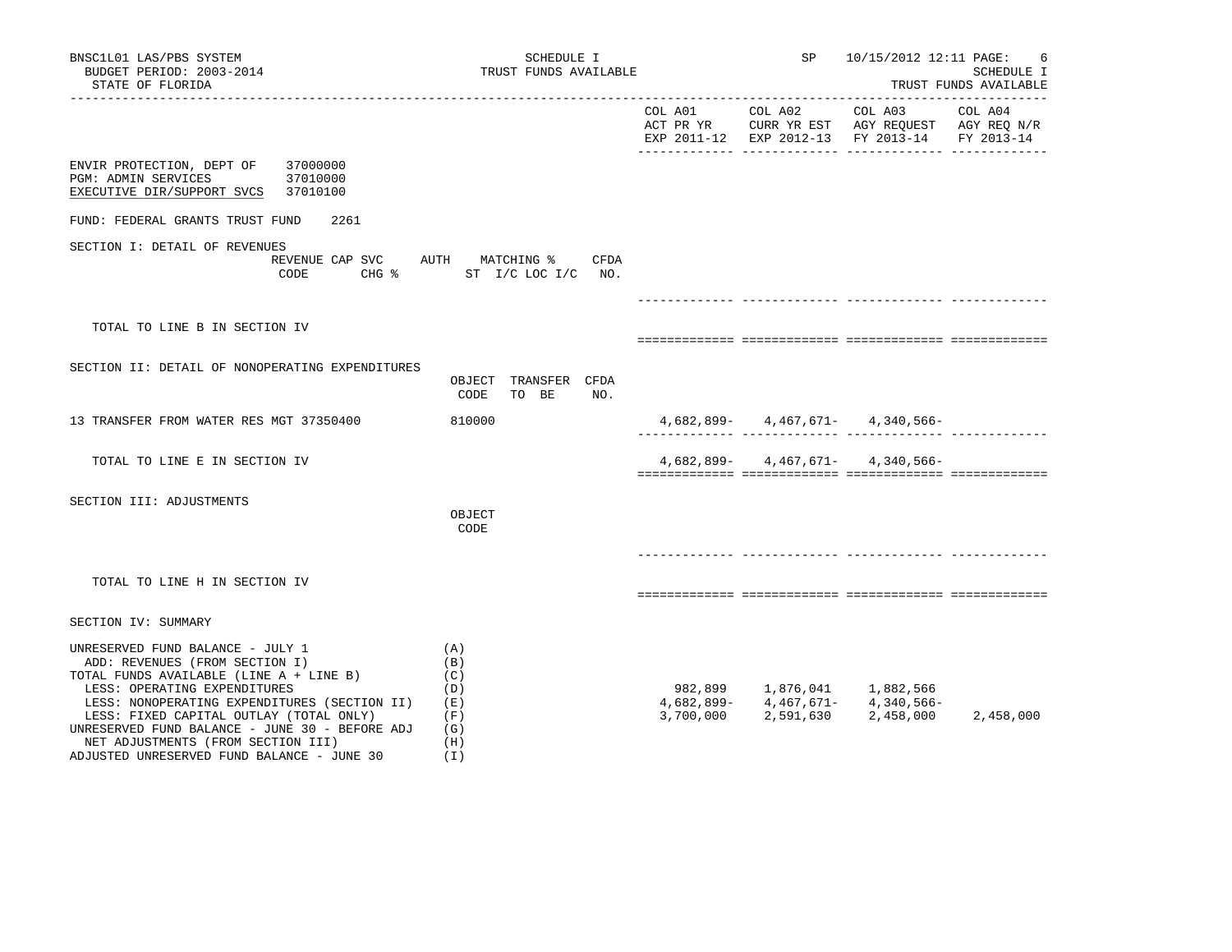| BNSC1L01 LAS/PBS SYSTEM<br>BUDGET PERIOD: 2003-2014<br>STATE OF FLORIDA                                                                                                                                                                                                                                                                                                               | TRUST FUNDS AVAILABLE                                | SP      | 10/15/2012 12:11 PAGE:                                  | -7<br>SCHEDULE I<br>TRUST FUNDS AVAILABLE                                                                 |         |
|---------------------------------------------------------------------------------------------------------------------------------------------------------------------------------------------------------------------------------------------------------------------------------------------------------------------------------------------------------------------------------------|------------------------------------------------------|---------|---------------------------------------------------------|-----------------------------------------------------------------------------------------------------------|---------|
|                                                                                                                                                                                                                                                                                                                                                                                       |                                                      | COL A01 | COL A02                                                 | COL A03<br>ACT PR YR CURR YR EST AGY REQUEST AGY REQ N/R<br>EXP 2011-12 EXP 2012-13 FY 2013-14 FY 2013-14 | COL A04 |
| 37000000<br>ENVIR PROTECTION, DEPT OF<br>PGM: ADMIN SERVICES<br>37010000<br>EXECUTIVE DIR/SUPPORT SVCS<br>37010100                                                                                                                                                                                                                                                                    |                                                      |         |                                                         |                                                                                                           |         |
| 2339<br>FUND: GRANTS AND DONATIONS TF                                                                                                                                                                                                                                                                                                                                                 |                                                      |         |                                                         |                                                                                                           |         |
| SECTION I: DETAIL OF REVENUES<br>REVENUE CAP SVC AUTH MATCHING % CFDA<br>CODE                                                                                                                                                                                                                                                                                                         | CHG % ST I/C LOC I/C NO.                             |         |                                                         |                                                                                                           |         |
| TOTAL TO LINE B IN SECTION IV                                                                                                                                                                                                                                                                                                                                                         |                                                      |         |                                                         |                                                                                                           |         |
| SECTION II: DETAIL OF NONOPERATING EXPENDITURES                                                                                                                                                                                                                                                                                                                                       | OBJECT TRANSFER CFDA<br>NO.<br>CODE TO BE            |         |                                                         |                                                                                                           |         |
| 01 TRF FROM REC & PARKS - 37500300                                                                                                                                                                                                                                                                                                                                                    | 810000                                               |         |                                                         | $21,744-307,500-79,613-$                                                                                  |         |
| TOTAL TO LINE E IN SECTION IV                                                                                                                                                                                                                                                                                                                                                         |                                                      | 21,744- | $307,500-$                                              | 79,613-                                                                                                   |         |
| SECTION III: ADJUSTMENTS                                                                                                                                                                                                                                                                                                                                                              | OBJECT<br>CODE                                       |         |                                                         |                                                                                                           |         |
| TOTAL TO LINE H IN SECTION IV                                                                                                                                                                                                                                                                                                                                                         |                                                      |         |                                                         |                                                                                                           |         |
| SECTION IV: SUMMARY                                                                                                                                                                                                                                                                                                                                                                   |                                                      |         |                                                         |                                                                                                           |         |
| UNRESERVED FUND BALANCE - JULY 1<br>ADD: REVENUES (FROM SECTION I)<br>TOTAL FUNDS AVAILABLE (LINE A + LINE B)<br>LESS: OPERATING EXPENDITURES<br>LESS: NONOPERATING EXPENDITURES (SECTION II)<br>(E)<br>LESS: FIXED CAPITAL OUTLAY (TOTAL ONLY)<br>UNRESERVED FUND BALANCE - JUNE 30 - BEFORE ADJ<br>NET ADJUSTMENTS (FROM SECTION III)<br>ADJUSTED UNRESERVED FUND BALANCE - JUNE 30 | (A)<br>(B)<br>(C)<br>(D)<br>(F)<br>(G)<br>(H)<br>(I) | 21,744- | 21,744 7,500<br>21,744- 307,500-<br>307,500-<br>300,000 | 79,613<br>79,613-                                                                                         |         |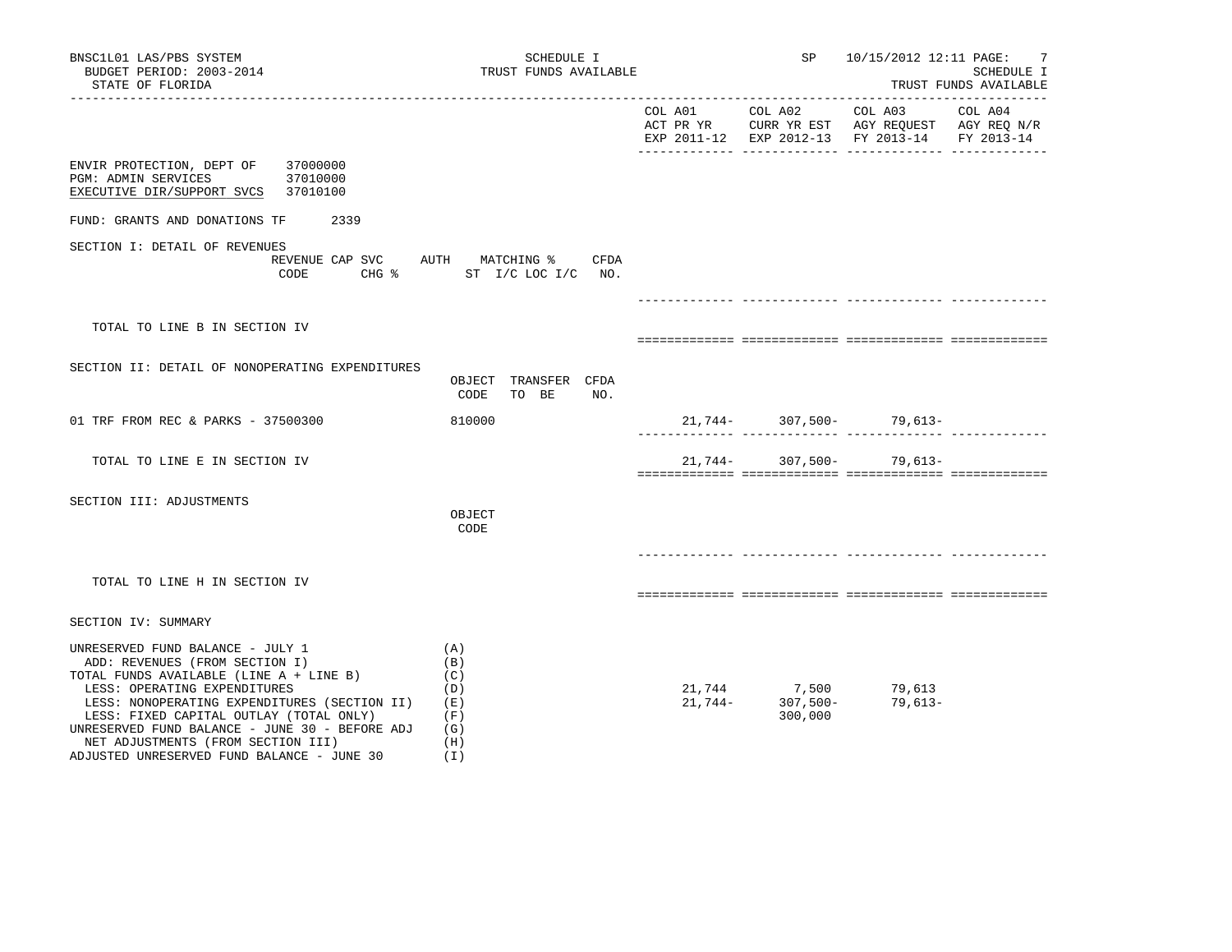| BNSC1L01 LAS/PBS SYSTEM<br>BUDGET PERIOD: 2003-2014<br>STATE OF FLORIDA                                                                                                                                                                                                                                                                                                                                                                       | SP<br>TRUST FUNDS AVAILABLE                  |         |                                                       | 10/15/2012 12:11 PAGE:<br>8<br>SCHEDULE I<br>TRUST FUNDS AVAILABLE                                                            |         |  |
|-----------------------------------------------------------------------------------------------------------------------------------------------------------------------------------------------------------------------------------------------------------------------------------------------------------------------------------------------------------------------------------------------------------------------------------------------|----------------------------------------------|---------|-------------------------------------------------------|-------------------------------------------------------------------------------------------------------------------------------|---------|--|
| ____________________                                                                                                                                                                                                                                                                                                                                                                                                                          |                                              | COL A01 | COL A02                                               | COL A03<br>ACT PR YR $\,$ CURR YR EST $\,$ AGY REQUEST $\,$ AGY REQ N/R $\,$<br>EXP 2011-12 EXP 2012-13 FY 2013-14 FY 2013-14 | COL A04 |  |
| ENVIR PROTECTION, DEPT OF<br>37000000<br>PGM: ADMIN SERVICES<br>37010000<br>EXECUTIVE DIR/SUPPORT SVCS<br>37010100                                                                                                                                                                                                                                                                                                                            |                                              |         |                                                       |                                                                                                                               |         |  |
| FUND: INTERNAL IMPROVEMENT TF<br>2408                                                                                                                                                                                                                                                                                                                                                                                                         |                                              |         |                                                       |                                                                                                                               |         |  |
| SECTION I: DETAIL OF REVENUES<br>REVENUE CAP SVC<br>CODE CHG % ST I/C LOC I/C NO.                                                                                                                                                                                                                                                                                                                                                             | AUTH MATCHING % CFDA                         |         |                                                       |                                                                                                                               |         |  |
|                                                                                                                                                                                                                                                                                                                                                                                                                                               |                                              |         |                                                       |                                                                                                                               |         |  |
| TOTAL TO LINE B IN SECTION IV                                                                                                                                                                                                                                                                                                                                                                                                                 |                                              |         |                                                       |                                                                                                                               |         |  |
| SECTION II: DETAIL OF NONOPERATING EXPENDITURES                                                                                                                                                                                                                                                                                                                                                                                               | OBJECT TRANSFER CFDA<br>CODE<br>TO BE<br>NO. |         |                                                       |                                                                                                                               |         |  |
| 19 TRANSFER FROM STATE LANDS/LAND MANAGEMENT                                                                                                                                                                                                                                                                                                                                                                                                  | 810000                                       |         |                                                       | $3,740,878-$ 3,759,898- 3,763,403-                                                                                            |         |  |
| TOTAL TO LINE E IN SECTION IV                                                                                                                                                                                                                                                                                                                                                                                                                 |                                              |         |                                                       | $3,740,878 - 3,759,898 - 3,763,403 -$                                                                                         |         |  |
| SECTION III: ADJUSTMENTS                                                                                                                                                                                                                                                                                                                                                                                                                      | OBJECT<br>CODE                               |         |                                                       |                                                                                                                               |         |  |
| TOTAL TO LINE H IN SECTION IV                                                                                                                                                                                                                                                                                                                                                                                                                 |                                              |         |                                                       |                                                                                                                               |         |  |
| SECTION IV: SUMMARY                                                                                                                                                                                                                                                                                                                                                                                                                           |                                              |         |                                                       |                                                                                                                               |         |  |
| UNRESERVED FUND BALANCE - JULY 1<br>(A)<br>ADD: REVENUES (FROM SECTION I)<br>(B)<br>TOTAL FUNDS AVAILABLE (LINE A + LINE B)<br>(C)<br>LESS: OPERATING EXPENDITURES<br>(D)<br>LESS: NONOPERATING EXPENDITURES (SECTION II)<br>(E)<br>LESS: FIXED CAPITAL OUTLAY (TOTAL ONLY)<br>(F)<br>UNRESERVED FUND BALANCE - JUNE 30 - BEFORE ADJ<br>(G)<br>NET ADJUSTMENTS (FROM SECTION III)<br>(H)<br>ADJUSTED UNRESERVED FUND BALANCE - JUNE 30<br>(I) |                                              |         | 3,740,878 3,759,898 3,763,403<br>3,740,878-3,759,898- | 3,763,403-                                                                                                                    |         |  |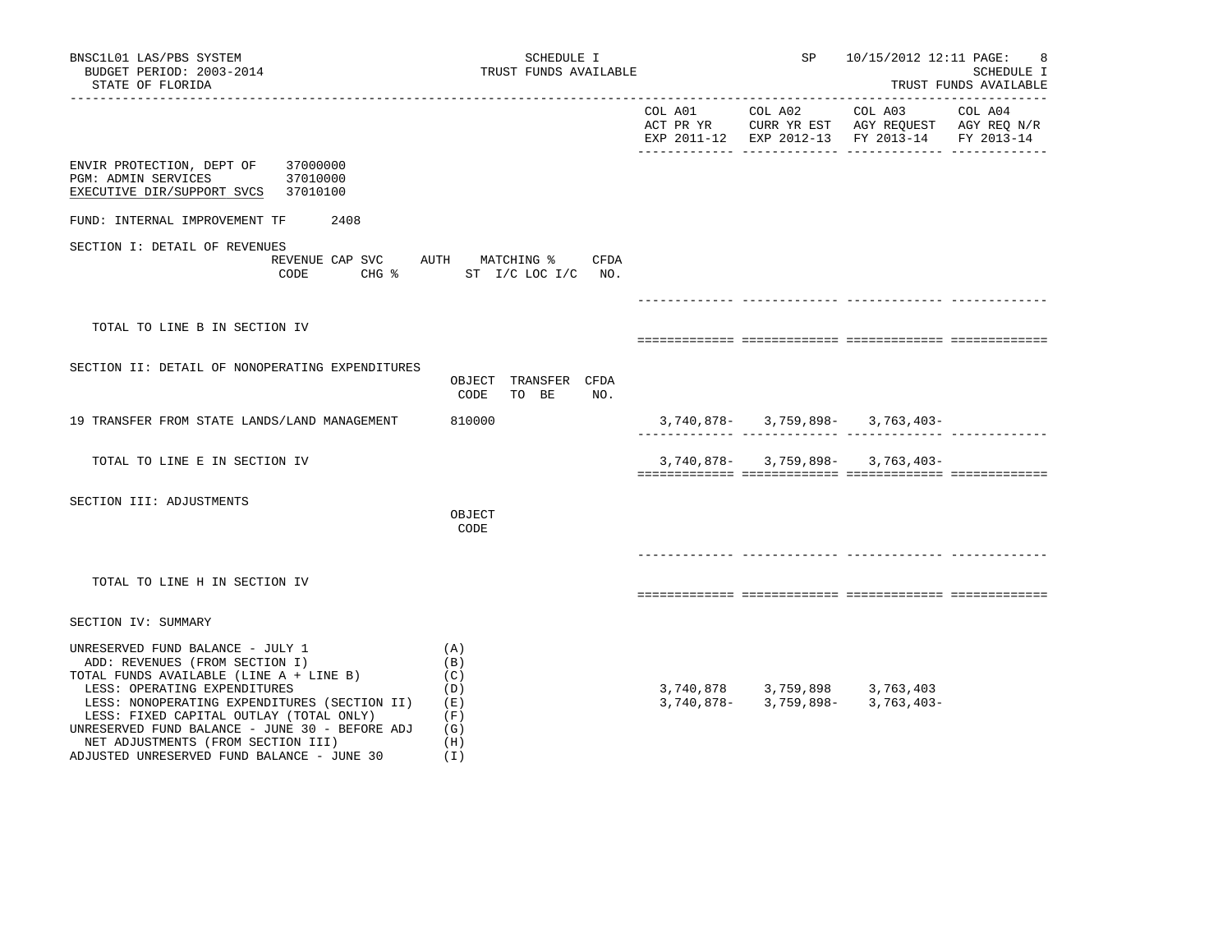| BNSC1L01 LAS/PBS SYSTEM<br>BUDGET PERIOD: 2003-2014<br>STATE OF FLORIDA                                                                                                                                                                                                                                                                                                        | SCHEDULE I<br>TRUST FUNDS AVAILABLE                           |         |                                                                    | SP 10/15/2012 12:11 PAGE:                                                                                 | 9<br>SCHEDULE I<br>TRUST FUNDS AVAILABLE |
|--------------------------------------------------------------------------------------------------------------------------------------------------------------------------------------------------------------------------------------------------------------------------------------------------------------------------------------------------------------------------------|---------------------------------------------------------------|---------|--------------------------------------------------------------------|-----------------------------------------------------------------------------------------------------------|------------------------------------------|
|                                                                                                                                                                                                                                                                                                                                                                                |                                                               | COL A01 | COL A02                                                            | COL A03<br>ACT PR YR CURR YR EST AGY REOUEST AGY REO N/R<br>EXP 2011-12 EXP 2012-13 FY 2013-14 FY 2013-14 | COL A04                                  |
| ENVIR PROTECTION, DEPT OF<br>37000000<br>PGM: ADMIN SERVICES<br>37010000<br>37010100<br>EXECUTIVE DIR/SUPPORT SVCS                                                                                                                                                                                                                                                             |                                                               |         |                                                                    |                                                                                                           |                                          |
| FUND: LAND ACQUISITION TF<br>2423                                                                                                                                                                                                                                                                                                                                              |                                                               |         |                                                                    |                                                                                                           |                                          |
| SECTION I: DETAIL OF REVENUES<br>REVENUE CAP SVC AUTH MATCHING %<br>CODE                                                                                                                                                                                                                                                                                                       | CFDA<br>CHG $\frac{1}{2}$ ST I/C LOC I/C NO.                  |         |                                                                    |                                                                                                           |                                          |
| TOTAL TO LINE B IN SECTION IV                                                                                                                                                                                                                                                                                                                                                  |                                                               |         |                                                                    |                                                                                                           |                                          |
| SECTION II: DETAIL OF NONOPERATING EXPENDITURES                                                                                                                                                                                                                                                                                                                                | OBJECT TRANSFER CFDA<br>CODE<br>TO BE<br>NO.                  |         |                                                                    |                                                                                                           |                                          |
| 28 TRANSFER FROM REC AND PARKS                                                                                                                                                                                                                                                                                                                                                 | 810000                                                        |         |                                                                    | $66, 202 - 162, 457 - 163, 837 -$                                                                         |                                          |
| TOTAL TO LINE E IN SECTION IV                                                                                                                                                                                                                                                                                                                                                  |                                                               | 66,202- |                                                                    | 162,457- 163,837-                                                                                         |                                          |
| SECTION III: ADJUSTMENTS                                                                                                                                                                                                                                                                                                                                                       | OBJECT<br>CODE                                                |         |                                                                    |                                                                                                           |                                          |
| TOTAL TO LINE H IN SECTION IV                                                                                                                                                                                                                                                                                                                                                  |                                                               |         |                                                                    |                                                                                                           |                                          |
| SECTION IV: SUMMARY                                                                                                                                                                                                                                                                                                                                                            |                                                               |         |                                                                    |                                                                                                           |                                          |
| UNRESERVED FUND BALANCE - JULY 1<br>ADD: REVENUES (FROM SECTION I)<br>TOTAL FUNDS AVAILABLE (LINE A + LINE B)<br>LESS: OPERATING EXPENDITURES<br>LESS: NONOPERATING EXPENDITURES (SECTION II)<br>LESS: FIXED CAPITAL OUTLAY (TOTAL ONLY)<br>UNRESERVED FUND BALANCE - JUNE 30 - BEFORE ADJ<br>NET ADJUSTMENTS (FROM SECTION III)<br>ADJUSTED UNRESERVED FUND BALANCE - JUNE 30 | (A)<br>(B)<br>(C)<br>(D)<br>(E)<br>(F)<br>(G)<br>(H)<br>( I ) |         | $66, 202$ $162, 457$ $163, 837$<br>$66, 202$ $162, 457$ $163, 837$ |                                                                                                           |                                          |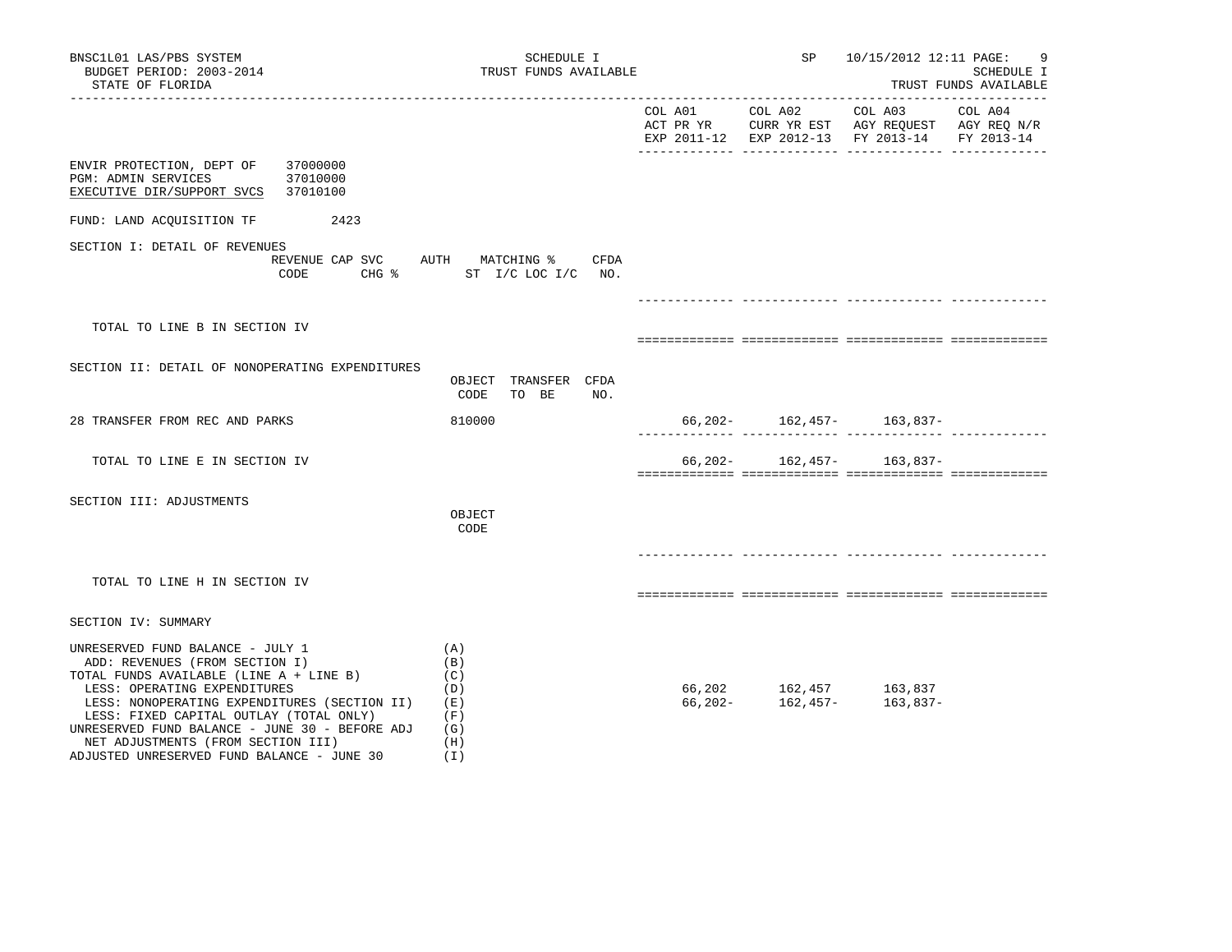| BNSC1L01 LAS/PBS SYSTEM<br>BUDGET PERIOD: 2003-2014<br>STATE OF FLORIDA                                                                                                                                                                                                                                                                                                        | SCHEDULE I<br>TRUST FUNDS AVAILABLE                           | SP                                                      | 10/15/2012 12:11 PAGE: 10                                                                                         | SCHEDULE I<br>TRUST FUNDS AVAILABLE |
|--------------------------------------------------------------------------------------------------------------------------------------------------------------------------------------------------------------------------------------------------------------------------------------------------------------------------------------------------------------------------------|---------------------------------------------------------------|---------------------------------------------------------|-------------------------------------------------------------------------------------------------------------------|-------------------------------------|
|                                                                                                                                                                                                                                                                                                                                                                                |                                                               | COL A01 COL A02                                         | COL A03 COL A04<br>ACT PR YR CURR YR EST AGY REQUEST AGY REQ N/R<br>EXP 2011-12 EXP 2012-13 FY 2013-14 FY 2013-14 |                                     |
| ENVIR PROTECTION, DEPT OF 37000000<br>37010000<br>PGM: ADMIN SERVICES<br>FLORIDA GEOLOGICAL SURVEY 37010200                                                                                                                                                                                                                                                                    |                                                               |                                                         |                                                                                                                   |                                     |
| FUND: FEDERAL GRANTS TRUST FUND<br>2261                                                                                                                                                                                                                                                                                                                                        |                                                               |                                                         |                                                                                                                   |                                     |
| SECTION I: DETAIL OF REVENUES<br>REVENUE CAP SVC AUTH MATCHING %<br>CODE                                                                                                                                                                                                                                                                                                       | CFDA<br>CHG % ST I/C LOC I/C NO.                              |                                                         |                                                                                                                   |                                     |
|                                                                                                                                                                                                                                                                                                                                                                                |                                                               |                                                         |                                                                                                                   |                                     |
| TOTAL TO LINE B IN SECTION IV                                                                                                                                                                                                                                                                                                                                                  |                                                               |                                                         |                                                                                                                   |                                     |
| SECTION II: DETAIL OF NONOPERATING EXPENDITURES                                                                                                                                                                                                                                                                                                                                | OBJECT TRANSFER CFDA<br>CODE<br>TO BE<br>NO.                  |                                                         |                                                                                                                   |                                     |
| 14 TRANSFER FROM WATER RES MGT 37350400                                                                                                                                                                                                                                                                                                                                        | 810000                                                        |                                                         | 398,693- 428,185- 428,185-                                                                                        |                                     |
| TOTAL TO LINE E IN SECTION IV                                                                                                                                                                                                                                                                                                                                                  |                                                               |                                                         | 398,693-428,185-428,185-                                                                                          |                                     |
| SECTION III: ADJUSTMENTS                                                                                                                                                                                                                                                                                                                                                       | OBJECT<br>CODE                                                |                                                         |                                                                                                                   |                                     |
| TOTAL TO LINE H IN SECTION IV                                                                                                                                                                                                                                                                                                                                                  |                                                               |                                                         |                                                                                                                   |                                     |
| SECTION IV: SUMMARY                                                                                                                                                                                                                                                                                                                                                            |                                                               |                                                         |                                                                                                                   |                                     |
| UNRESERVED FUND BALANCE - JULY 1<br>ADD: REVENUES (FROM SECTION I)<br>TOTAL FUNDS AVAILABLE (LINE A + LINE B)<br>LESS: OPERATING EXPENDITURES<br>LESS: NONOPERATING EXPENDITURES (SECTION II)<br>LESS: FIXED CAPITAL OUTLAY (TOTAL ONLY)<br>UNRESERVED FUND BALANCE - JUNE 30 - BEFORE ADJ<br>NET ADJUSTMENTS (FROM SECTION III)<br>ADJUSTED UNRESERVED FUND BALANCE - JUNE 30 | (A)<br>(B)<br>(C)<br>(D)<br>(E)<br>(F)<br>(G)<br>(H)<br>( I ) | $398,693$<br>398,693 - $428,185$<br>428,185 - $428,185$ | 428,185-                                                                                                          |                                     |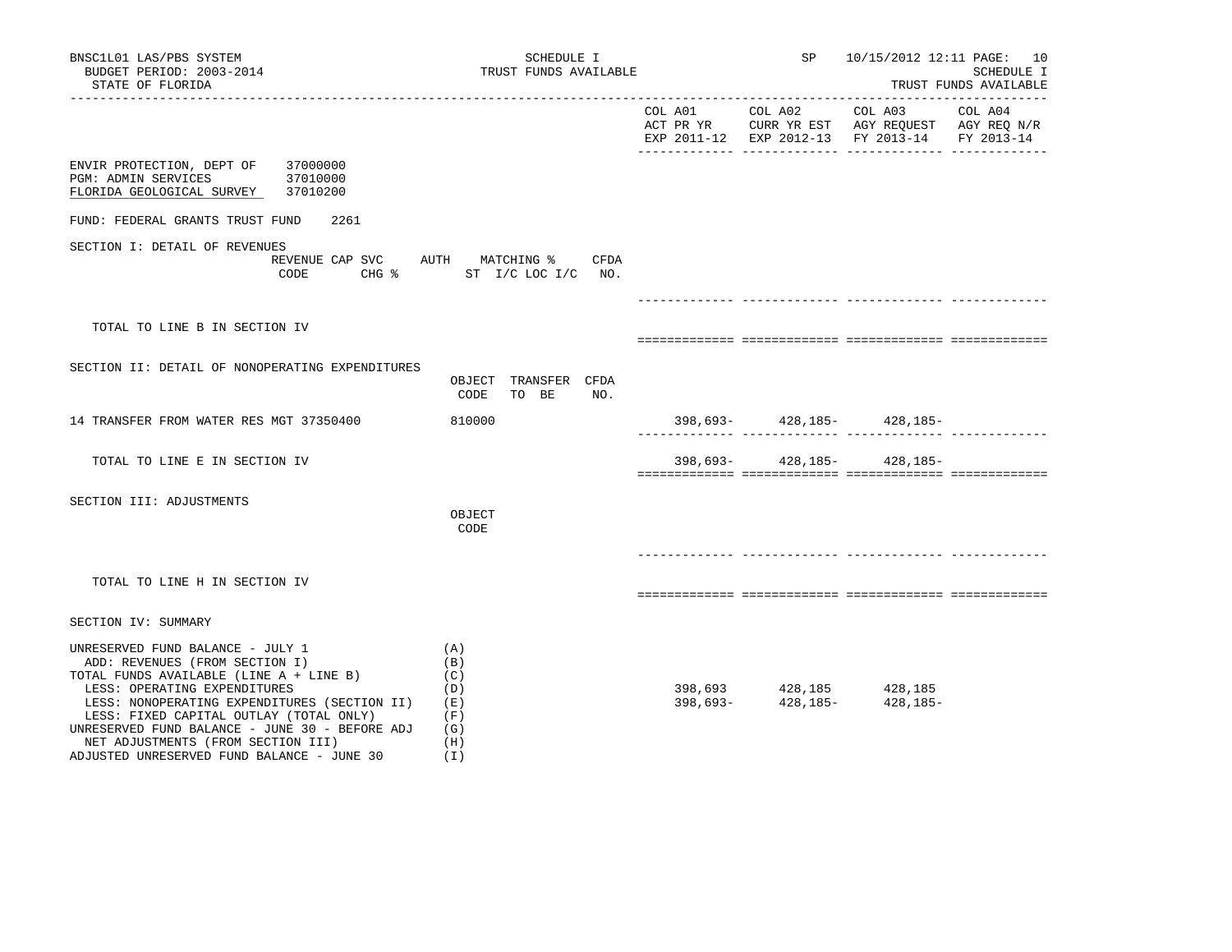| BNSC1L01 LAS/PBS SYSTEM<br>BUDGET PERIOD: 2003-2014<br>STATE OF FLORIDA                                                                                                                                                                                                                                                                                                        | SCHEDULE I<br>TRUST FUNDS AVAILABLE                           |         | SP                                                          | 10/15/2012 12:11 PAGE: 11                                                                                           | SCHEDULE I<br>TRUST FUNDS AVAILABLE |
|--------------------------------------------------------------------------------------------------------------------------------------------------------------------------------------------------------------------------------------------------------------------------------------------------------------------------------------------------------------------------------|---------------------------------------------------------------|---------|-------------------------------------------------------------|---------------------------------------------------------------------------------------------------------------------|-------------------------------------|
|                                                                                                                                                                                                                                                                                                                                                                                |                                                               | COL A01 | COL A02                                                     | COL A03<br>ACT PR YR $\,$ CURR YR EST $\,$ AGY REQUEST $\,$ AGY REQ $\rm N/R$<br>EXP 2011-12 EXP 2012-13 FY 2013-14 | COL A04<br>FY 2013-14               |
| ENVIR PROTECTION, DEPT OF 37000000<br>PGM: ADMIN SERVICES<br>37010000<br>FLORIDA GEOLOGICAL SURVEY 37010200                                                                                                                                                                                                                                                                    |                                                               |         |                                                             |                                                                                                                     |                                     |
| FUND: GRANTS AND DONATIONS TF 2339                                                                                                                                                                                                                                                                                                                                             |                                                               |         |                                                             |                                                                                                                     |                                     |
| SECTION I: DETAIL OF REVENUES<br>REVENUE CAP SVC AUTH MATCHING %<br>CODE                                                                                                                                                                                                                                                                                                       | CFDA<br>CHG % ST I/C LOC I/C NO.                              |         |                                                             |                                                                                                                     |                                     |
|                                                                                                                                                                                                                                                                                                                                                                                |                                                               |         |                                                             |                                                                                                                     |                                     |
| TOTAL TO LINE B IN SECTION IV                                                                                                                                                                                                                                                                                                                                                  |                                                               |         |                                                             |                                                                                                                     |                                     |
| SECTION II: DETAIL OF NONOPERATING EXPENDITURES                                                                                                                                                                                                                                                                                                                                | OBJECT TRANSFER CFDA<br>CODE<br>TO BE<br>NO.                  |         |                                                             |                                                                                                                     |                                     |
| 02 TRF FROM REC & PARKS - 37500300                                                                                                                                                                                                                                                                                                                                             | 810000                                                        |         |                                                             | $121, 124 - 286, 129 - 286, 129 -$                                                                                  |                                     |
| TOTAL TO LINE E IN SECTION IV                                                                                                                                                                                                                                                                                                                                                  |                                                               |         | 121, 124 - 286, 129 -                                       | 286,129-                                                                                                            |                                     |
| SECTION III: ADJUSTMENTS                                                                                                                                                                                                                                                                                                                                                       | OBJECT<br>CODE                                                |         |                                                             |                                                                                                                     |                                     |
| TOTAL TO LINE H IN SECTION IV                                                                                                                                                                                                                                                                                                                                                  |                                                               |         |                                                             |                                                                                                                     |                                     |
| SECTION IV: SUMMARY                                                                                                                                                                                                                                                                                                                                                            |                                                               |         |                                                             |                                                                                                                     |                                     |
| UNRESERVED FUND BALANCE - JULY 1<br>ADD: REVENUES (FROM SECTION I)<br>TOTAL FUNDS AVAILABLE (LINE A + LINE B)<br>LESS: OPERATING EXPENDITURES<br>LESS: NONOPERATING EXPENDITURES (SECTION II)<br>LESS: FIXED CAPITAL OUTLAY (TOTAL ONLY)<br>UNRESERVED FUND BALANCE - JUNE 30 - BEFORE ADJ<br>NET ADJUSTMENTS (FROM SECTION III)<br>ADJUSTED UNRESERVED FUND BALANCE - JUNE 30 | (A)<br>(B)<br>(C)<br>(D)<br>( E )<br>(F)<br>(G)<br>(H)<br>(1) |         | $121, 124121, 124 - 286, 129 - 286, 129286, 129 - 286, 129$ | 286,129-                                                                                                            |                                     |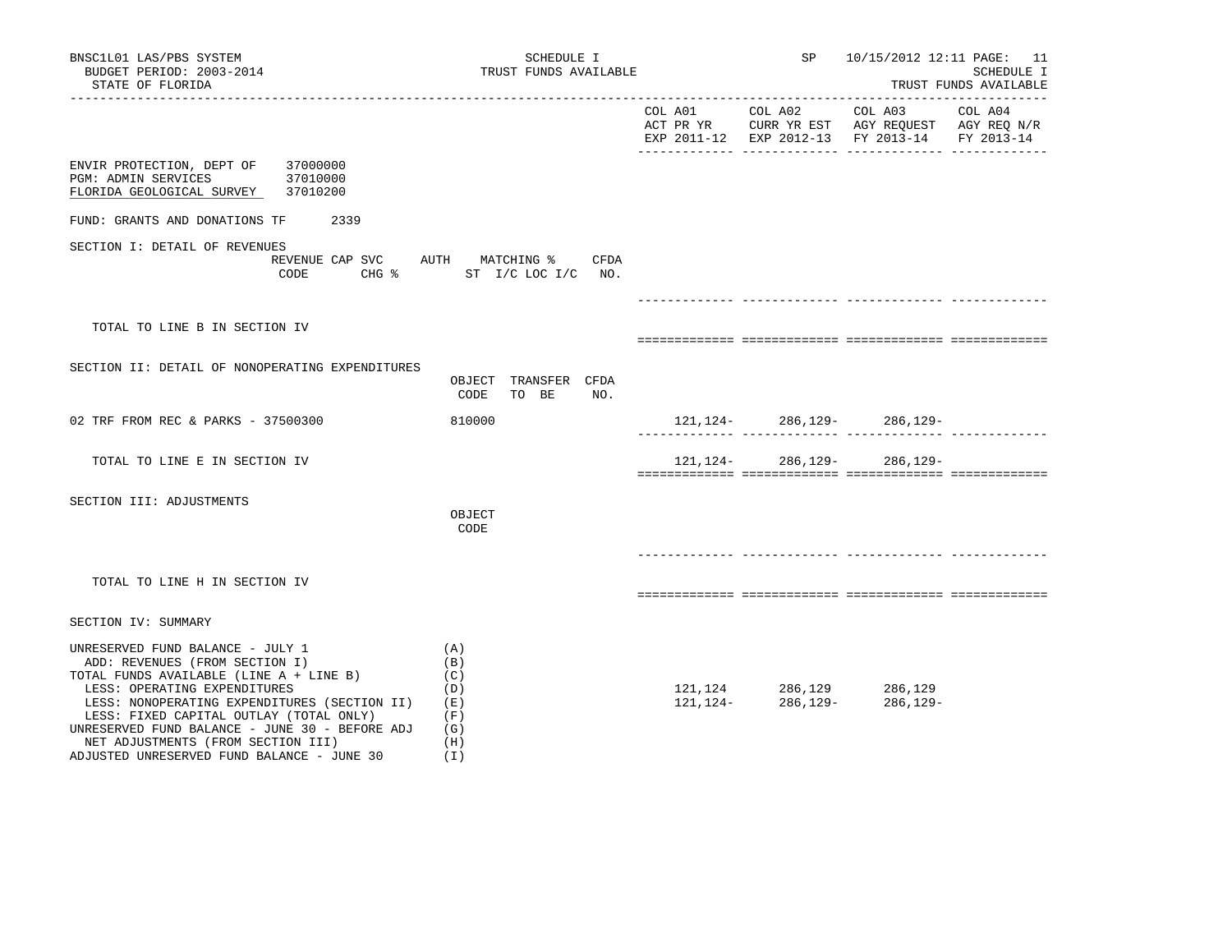| BNSC1L01 LAS/PBS SYSTEM<br>BUDGET PERIOD: 2003-2014<br>STATE OF FLORIDA                                                                                                                                                                                                                                                                                                        | SCHEDULE I<br>TRUST FUNDS AVAILABLE                         | SP              | 10/15/2012 12:11 PAGE: 12                                                                                                                          | SCHEDULE I<br>TRUST FUNDS AVAILABLE |
|--------------------------------------------------------------------------------------------------------------------------------------------------------------------------------------------------------------------------------------------------------------------------------------------------------------------------------------------------------------------------------|-------------------------------------------------------------|-----------------|----------------------------------------------------------------------------------------------------------------------------------------------------|-------------------------------------|
|                                                                                                                                                                                                                                                                                                                                                                                |                                                             | COL A01 COL A02 | COL A03<br>ACT PR YR $\,$ CURR YR EST $\,$ AGY REQUEST $\,$ AGY REQ $\rm N/R$<br>EXP 2011-12 EXP 2012-13 FY 2013-14 FY 2013-14                     | COL A04                             |
| ENVIR PROTECTION, DEPT OF 37000000<br>PGM: ADMIN SERVICES<br>37010000<br>FLORIDA GEOLOGICAL SURVEY 37010200                                                                                                                                                                                                                                                                    |                                                             |                 |                                                                                                                                                    |                                     |
| FUND: INTERNAL IMPROVEMENT TF 2408                                                                                                                                                                                                                                                                                                                                             |                                                             |                 |                                                                                                                                                    |                                     |
| SECTION I: DETAIL OF REVENUES<br>REVENUE CAP SVC AUTH MATCHING %<br>CODE                                                                                                                                                                                                                                                                                                       | CFDA<br>CHG % ST I/C LOC I/C NO.                            |                 |                                                                                                                                                    |                                     |
|                                                                                                                                                                                                                                                                                                                                                                                |                                                             |                 |                                                                                                                                                    |                                     |
| TOTAL TO LINE B IN SECTION IV                                                                                                                                                                                                                                                                                                                                                  |                                                             |                 |                                                                                                                                                    |                                     |
| SECTION II: DETAIL OF NONOPERATING EXPENDITURES                                                                                                                                                                                                                                                                                                                                | OBJECT TRANSFER CFDA<br>CODE<br>NO.<br>TO BE                |                 |                                                                                                                                                    |                                     |
| 01 TRANSFER FROM STATE LANDS/LAND MANAGEMENT                                                                                                                                                                                                                                                                                                                                   | 810000                                                      |                 | $420, 485 - 422, 749 - 426, 859 -$                                                                                                                 |                                     |
| TOTAL TO LINE E IN SECTION IV                                                                                                                                                                                                                                                                                                                                                  |                                                             |                 | $420, 485 - 422, 749 - 426, 859 -$                                                                                                                 |                                     |
| SECTION III: ADJUSTMENTS                                                                                                                                                                                                                                                                                                                                                       | OBJECT<br>CODE                                              |                 |                                                                                                                                                    |                                     |
| TOTAL TO LINE H IN SECTION IV                                                                                                                                                                                                                                                                                                                                                  |                                                             |                 |                                                                                                                                                    |                                     |
| SECTION IV: SUMMARY                                                                                                                                                                                                                                                                                                                                                            |                                                             |                 |                                                                                                                                                    |                                     |
| UNRESERVED FUND BALANCE - JULY 1<br>ADD: REVENUES (FROM SECTION I)<br>TOTAL FUNDS AVAILABLE (LINE A + LINE B)<br>LESS: OPERATING EXPENDITURES<br>LESS: NONOPERATING EXPENDITURES (SECTION II)<br>LESS: FIXED CAPITAL OUTLAY (TOTAL ONLY)<br>UNRESERVED FUND BALANCE - JUNE 30 - BEFORE ADJ<br>NET ADJUSTMENTS (FROM SECTION III)<br>ADJUSTED UNRESERVED FUND BALANCE - JUNE 30 | (A)<br>(B)<br>(C)<br>(D)<br>(E)<br>(F)<br>(G)<br>(H)<br>(I) |                 | $\begin{array}{lllll} 420\,, 485 & \quad & 422\,, 749 & \quad & 426\,, 859 \\ 420\,, 485- & \quad & 422\,, 749- & \quad & 426\,, 859- \end{array}$ |                                     |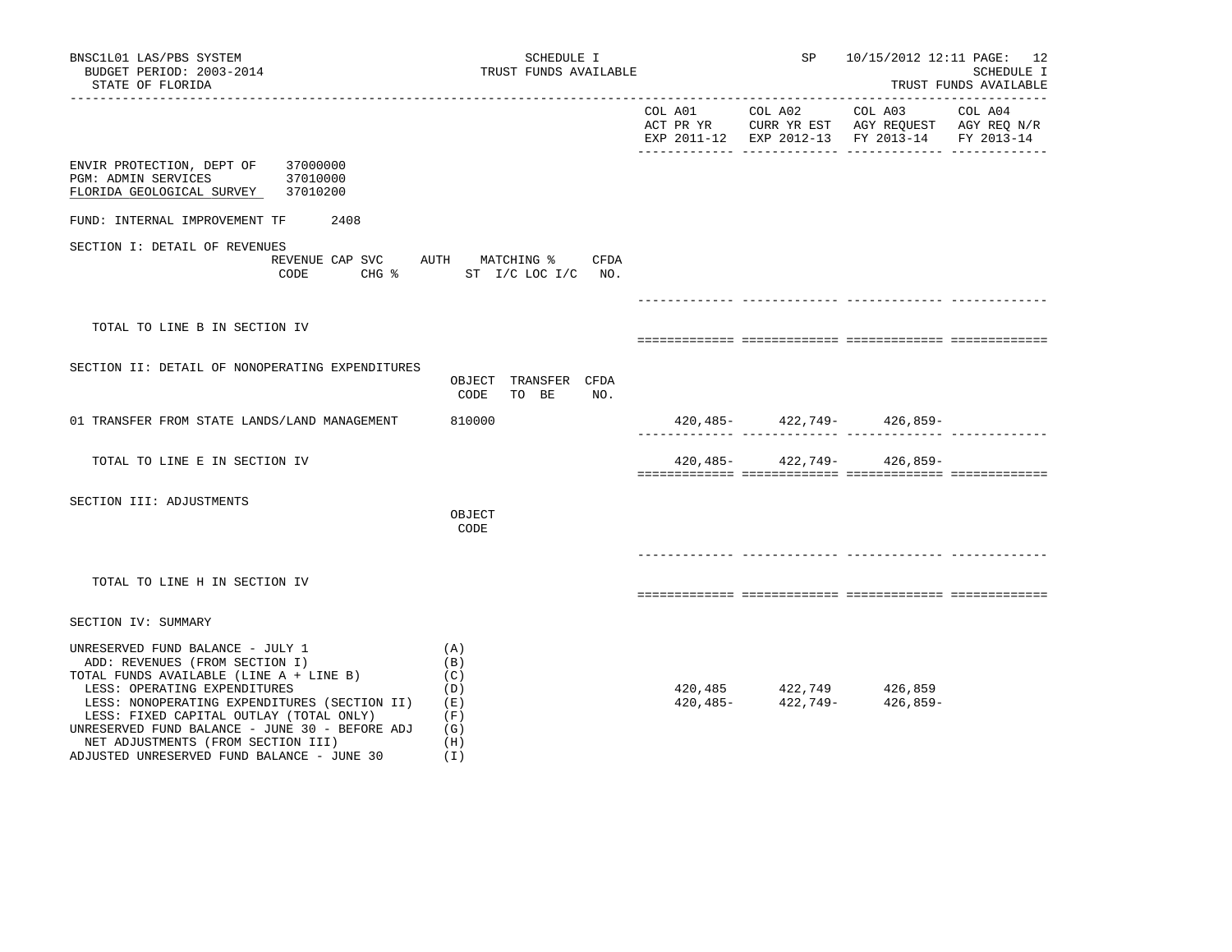| BNSC1L01 LAS/PBS SYSTEM<br>BUDGET PERIOD: 2003-2014<br>STATE OF FLORIDA                                                                                                                                                                                                                                                                                                        | SCHEDULE I<br>TRUST FUNDS AVAILABLE                                      |                 | SP 10/15/2012 12:11 PAGE: 13                                                                                      | SCHEDULE I<br>TRUST FUNDS AVAILABLE |
|--------------------------------------------------------------------------------------------------------------------------------------------------------------------------------------------------------------------------------------------------------------------------------------------------------------------------------------------------------------------------------|--------------------------------------------------------------------------|-----------------|-------------------------------------------------------------------------------------------------------------------|-------------------------------------|
|                                                                                                                                                                                                                                                                                                                                                                                |                                                                          | COL A01 COL A02 | COL A03 COL A04<br>ACT PR YR CURR YR EST AGY REQUEST AGY REQ N/R<br>EXP 2011-12 EXP 2012-13 FY 2013-14 FY 2013-14 |                                     |
| ENVIR PROTECTION, DEPT OF<br>37000000<br>37010000<br>PGM: ADMIN SERVICES<br>FLORIDA GEOLOGICAL SURVEY 37010200                                                                                                                                                                                                                                                                 |                                                                          |                 |                                                                                                                   |                                     |
| FUND: LAND ACQUISITION TF 2423                                                                                                                                                                                                                                                                                                                                                 |                                                                          |                 |                                                                                                                   |                                     |
| SECTION I: DETAIL OF REVENUES                                                                                                                                                                                                                                                                                                                                                  | REVENUE CAP SVC AUTH MATCHING %<br>CFDA<br>CODE CHG % ST I/C LOC I/C NO. |                 |                                                                                                                   |                                     |
|                                                                                                                                                                                                                                                                                                                                                                                |                                                                          |                 |                                                                                                                   |                                     |
| TOTAL TO LINE B IN SECTION IV                                                                                                                                                                                                                                                                                                                                                  |                                                                          |                 |                                                                                                                   |                                     |
| SECTION II: DETAIL OF NONOPERATING EXPENDITURES                                                                                                                                                                                                                                                                                                                                | OBJECT TRANSFER CFDA<br>CODE<br>TO BE<br>NO.                             |                 |                                                                                                                   |                                     |
| 02 TRF FROM REC & PARKS - 37500300                                                                                                                                                                                                                                                                                                                                             | 810000                                                                   |                 | 593, 101 - 599, 722 - 605, 557 -                                                                                  |                                     |
| TOTAL TO LINE E IN SECTION IV                                                                                                                                                                                                                                                                                                                                                  |                                                                          |                 | 593, 101- 599, 722- 605, 557-                                                                                     |                                     |
| SECTION III: ADJUSTMENTS                                                                                                                                                                                                                                                                                                                                                       | OBJECT<br>CODE                                                           |                 |                                                                                                                   |                                     |
| TOTAL TO LINE H IN SECTION IV                                                                                                                                                                                                                                                                                                                                                  |                                                                          |                 |                                                                                                                   |                                     |
| SECTION IV: SUMMARY                                                                                                                                                                                                                                                                                                                                                            |                                                                          |                 |                                                                                                                   |                                     |
| UNRESERVED FUND BALANCE - JULY 1<br>ADD: REVENUES (FROM SECTION I)<br>TOTAL FUNDS AVAILABLE (LINE A + LINE B)<br>LESS: OPERATING EXPENDITURES<br>LESS: NONOPERATING EXPENDITURES (SECTION II)<br>LESS: FIXED CAPITAL OUTLAY (TOTAL ONLY)<br>UNRESERVED FUND BALANCE - JUNE 30 - BEFORE ADJ<br>NET ADJUSTMENTS (FROM SECTION III)<br>ADJUSTED UNRESERVED FUND BALANCE - JUNE 30 | (A)<br>(B)<br>(C)<br>(D)<br>(E)<br>(F)<br>(G)<br>(H)<br>(1)              |                 | 593,101 599,722 605,557<br>593,101- 599,722- 605,557<br>$605, 557 -$                                              |                                     |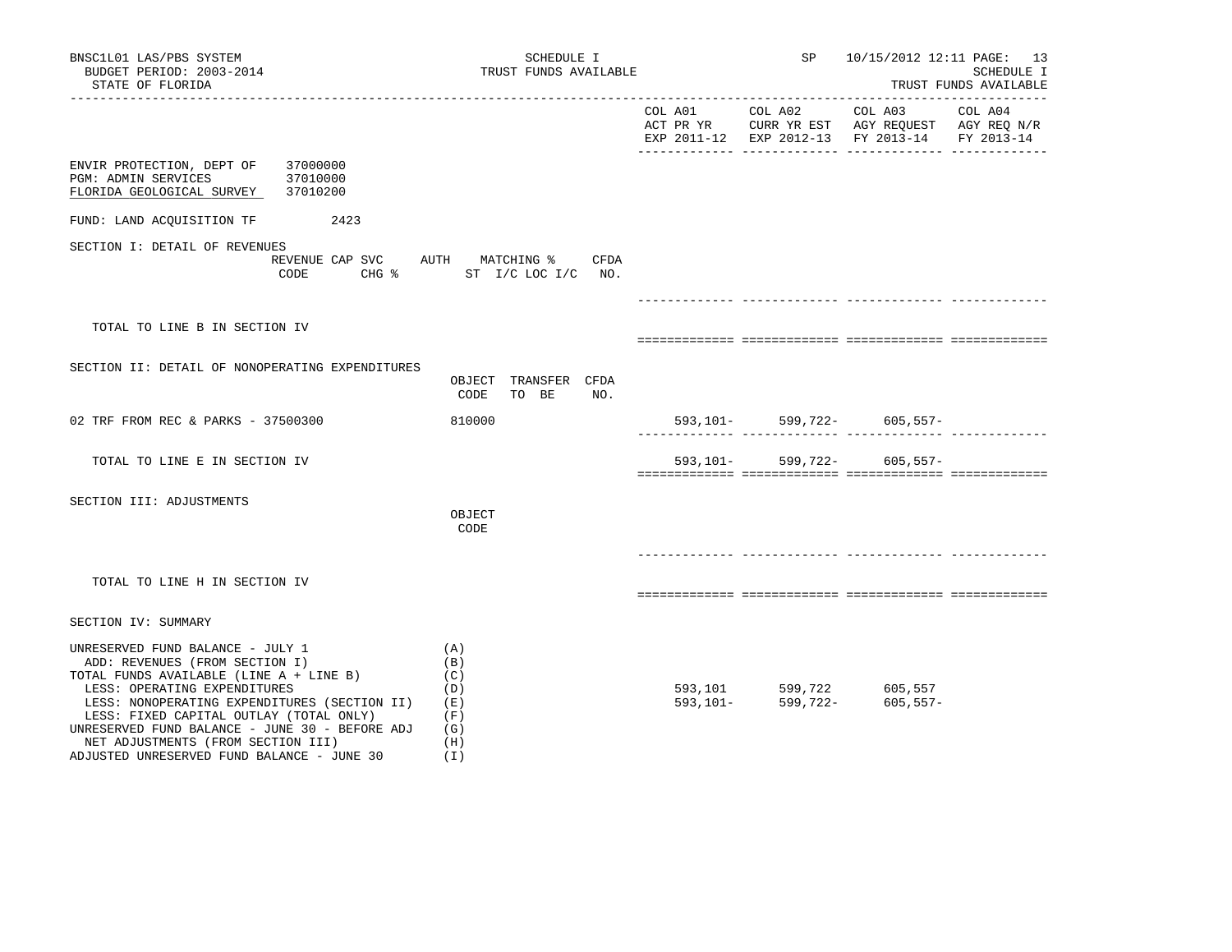|                                                                                                                                                                                                                                                                                                                                                                                                                                         |                                         |                                                                                                                                                                             |                                                                              |                                | EXP 2011-12 EXP 2012-13 FY 2013-14 FY 2013-14                                                                                                                                                                                                                                                                                                               |                |  |
|-----------------------------------------------------------------------------------------------------------------------------------------------------------------------------------------------------------------------------------------------------------------------------------------------------------------------------------------------------------------------------------------------------------------------------------------|-----------------------------------------|-----------------------------------------------------------------------------------------------------------------------------------------------------------------------------|------------------------------------------------------------------------------|--------------------------------|-------------------------------------------------------------------------------------------------------------------------------------------------------------------------------------------------------------------------------------------------------------------------------------------------------------------------------------------------------------|----------------|--|
| ENVIR PROTECTION, DEPT OF<br>PGM: ADMIN SERVICES<br>FLORIDA GEOLOGICAL SURVEY 37010200                                                                                                                                                                                                                                                                                                                                                  | 37000000<br>37010000                    |                                                                                                                                                                             |                                                                              |                                |                                                                                                                                                                                                                                                                                                                                                             |                |  |
| FUND: MINERALS TRUST FUND 2499                                                                                                                                                                                                                                                                                                                                                                                                          |                                         |                                                                                                                                                                             |                                                                              |                                |                                                                                                                                                                                                                                                                                                                                                             |                |  |
| SECTION I: DETAIL OF REVENUES                                                                                                                                                                                                                                                                                                                                                                                                           | REVENUE CAP SVC AUTH MATCHING %<br>CODE | CHG % ST I/C LOC I/C                                                                                                                                                        |                                                                              | <b>CFDA</b><br>NO <sub>z</sub> |                                                                                                                                                                                                                                                                                                                                                             |                |  |
| GE GEO OPER OBS COOR REGIS 000100 YES 8.0<br>01 TR/DOR PHOSPHATE SV TAX 000328 NO 0.0<br>02 INTEREST ON INVESTMENTS 000502 NO 8.0<br>03 TR/DOR SOLID MIN SV TAX 001602 NO 0.0<br>05 SALES OF GOODS & SVCS<br>06 OPERTNS SURETY COVERAGE 002200 NO 8.0<br>07 OIL ACT OPER AP/CER REG 000100 YES 8.0<br>08 GEO OPER APPLIC REGISTR 000100 YES 8.0<br>10 TR/DOR OIL & GAS SV TAX 001601 NO 0.0<br>11 OIL & GAS APPLICATIONS 000100 YES 8.0 | 001904 NO 8.0                           | 211.06 0.00<br>211.310 0.00<br>376.40<br>0.00<br>211.31<br>0.00<br>376.40<br>0.00<br>211.31<br>0.00<br>211.06<br>0.00<br>211.06<br>0.00<br>211.06<br>0.00<br>211.06<br>0.00 | 0.00<br>0.00<br>0.00<br>0.00<br>0.00<br>0.00<br>0.00<br>0.00<br>0.00<br>0.00 |                                | 1,000<br>1, 218, 164 1, 109, 000 1, 174, 000<br>$\begin{array}{cccccc} 1,11 & 1,12 & 1,13 & 1,000 & 1,14 & 1,000 \ 43 & 32,426 & 35,000 & 344,000 \ 43 & 38.985 & 344,000 & 344,000 \ 3,811 & 5,000 & 5,000 \ 142,592 & 142,592 & 142,592 \ 8,000 & 10,000 & 2,000 \end{array}$<br>$1,445,348$<br>$1,025,000$<br>$1,025,000$<br>$1,025,000$<br>18,000 6,000 | 1,000<br>6,000 |  |
| TOTAL TO LINE B IN SECTION IV                                                                                                                                                                                                                                                                                                                                                                                                           |                                         |                                                                                                                                                                             |                                                                              |                                | 3,302,326 2,678,092 2,735,092                                                                                                                                                                                                                                                                                                                               |                |  |
| SECTION II: DETAIL OF NONOPERATING EXPENDITURES                                                                                                                                                                                                                                                                                                                                                                                         |                                         | CODE                                                                                                                                                                        | OBJECT TRANSFER CFDA<br>TO BE                                                | NO.                            |                                                                                                                                                                                                                                                                                                                                                             |                |  |
| 01 SERVICE CHARGES TO GR (8.0%)310322 880000<br>02 TR/ADMINISTRATIVE TRUST FUND 185080 810000<br>05 TR/DFS-ASSESSMENT ON INVESTMENT 310403 830000<br>12 TRANSFER TO WATER RES PROT/RESTORATION                                                                                                                                                                                                                                          |                                         | 810000 37350400                                                                                                                                                             | 37010100                                                                     |                                | $\begin{array}{cccc} 16,257 & 15,879 & 15,239 \\ 106,130 & 105,459 & 110,398 \\ 1,617 & 1,600 & 1,600 \\ 2,265,388 & 2,307,728 & 2,327,288 \end{array}$                                                                                                                                                                                                     |                |  |
| TOTAL TO LINE E IN SECTION IV                                                                                                                                                                                                                                                                                                                                                                                                           |                                         |                                                                                                                                                                             |                                                                              |                                | 2,389,392 2,430,666 2,454,525                                                                                                                                                                                                                                                                                                                               |                |  |
| SECTION III: ADJUSTMENTS                                                                                                                                                                                                                                                                                                                                                                                                                |                                         | OBJECT<br>CODE                                                                                                                                                              |                                                                              |                                |                                                                                                                                                                                                                                                                                                                                                             |                |  |
| TOTAL TO LINE H IN SECTION IV                                                                                                                                                                                                                                                                                                                                                                                                           |                                         |                                                                                                                                                                             |                                                                              |                                |                                                                                                                                                                                                                                                                                                                                                             |                |  |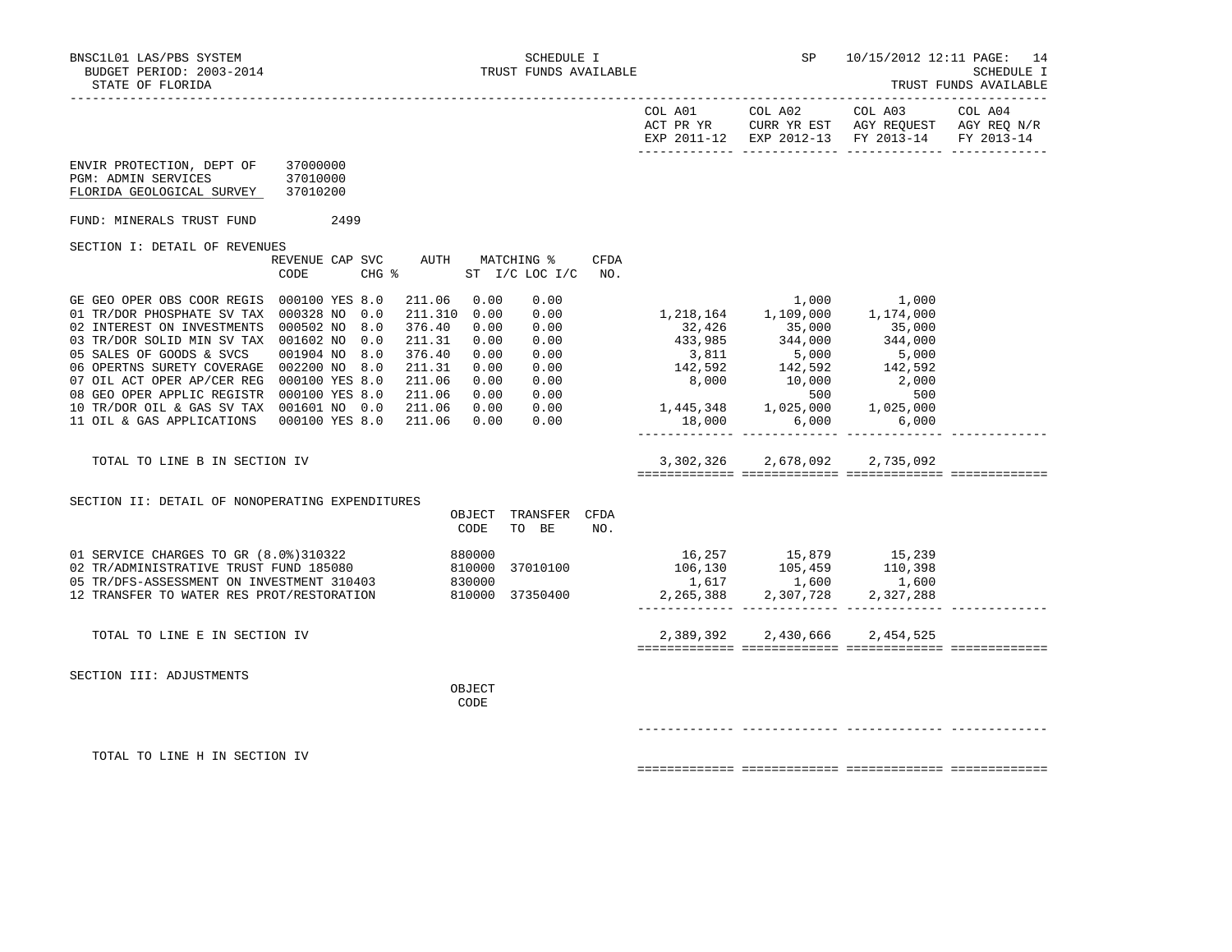|                                                                                                                          |     | COL A01<br>ACT PR YR<br>EXP 2011-12 | COL A02<br>CURR YR EST<br>EXP 2012-13 | COL A03<br>AGY REOUEST<br>FY 2013-14 | COL A04<br>AGY REQ N/R<br>FY 2013-14 |
|--------------------------------------------------------------------------------------------------------------------------|-----|-------------------------------------|---------------------------------------|--------------------------------------|--------------------------------------|
| ENVIR PROTECTION, DEPT OF<br>37000000<br><b>PGM: ADMIN SERVICES</b><br>37010000<br>FLORIDA GEOLOGICAL SURVEY<br>37010200 |     |                                     |                                       |                                      |                                      |
| 2499<br>FUND: MINERALS TRUST FUND                                                                                        |     |                                     |                                       |                                      |                                      |
| SECTION IV: SUMMARY                                                                                                      |     |                                     |                                       |                                      |                                      |
| UNRESERVED FUND BALANCE - JULY 1                                                                                         | (A) |                                     |                                       | 1,745,875                            |                                      |
| ADD: REVENUES (FROM SECTION I)                                                                                           | (B) |                                     | 3,302,326 2,678,092 2,735,092         |                                      |                                      |
| TOTAL FUNDS AVAILABLE (LINE A + LINE B)                                                                                  | (C) |                                     | 4,628,822 4,585,669 4,480,967         |                                      |                                      |
| LESS: OPERATING EXPENDITURES                                                                                             | (D) |                                     | 331,853 409,128 411,768               |                                      |                                      |
| LESS: NONOPERATING EXPENDITURES (SECTION II)                                                                             | (E) | 2,389,392                           | 2,430,666                             | 2,454,525                            |                                      |
| LESS: FIXED CAPITAL OUTLAY (TOTAL ONLY)                                                                                  | (F) |                                     |                                       |                                      |                                      |
| UNRESERVED FUND BALANCE - JUNE 30 - BEFORE ADJ                                                                           | (G) | 1,907,577                           | 1,745,875                             | 1,614,674                            |                                      |
| NET ADJUSTMENTS (FROM SECTION III)                                                                                       | (H) |                                     |                                       |                                      |                                      |
| ADJUSTED UNRESERVED FUND BALANCE - JUNE 30                                                                               | (I) |                                     | 1,907,577 1,745,875                   | 1,614,674                            |                                      |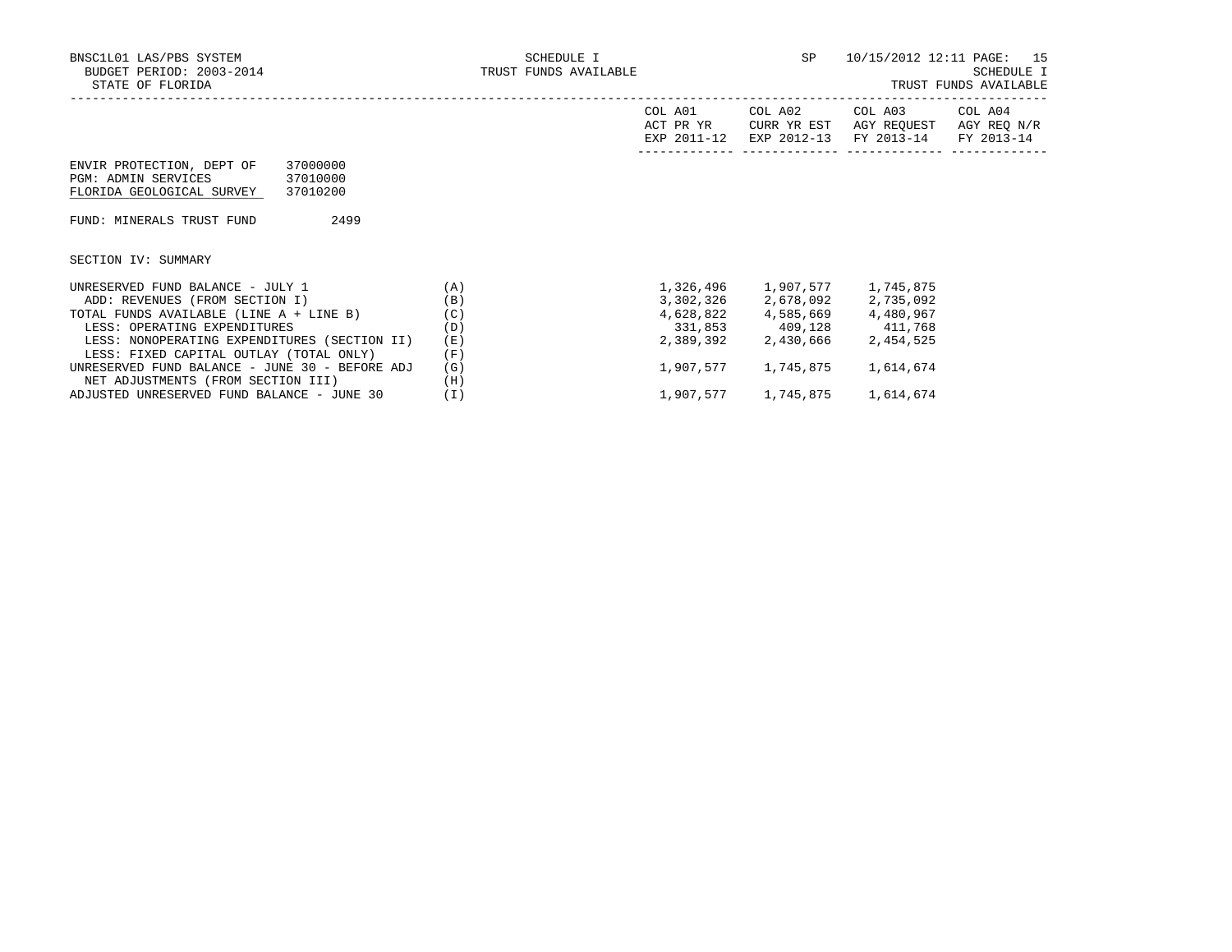| BNSC1L01 LAS/PBS SYSTEM<br>BUDGET PERIOD: 2003-2014<br>STATE OF FLORIDA                                                                                                                                                                                                                                                                                                        | SCHEDULE I<br>TRUST FUNDS AVAILABLE                              | SP | 10/15/2012 12:11 PAGE: 16                                                                                                                              | SCHEDULE I<br>TRUST FUNDS AVAILABLE |
|--------------------------------------------------------------------------------------------------------------------------------------------------------------------------------------------------------------------------------------------------------------------------------------------------------------------------------------------------------------------------------|------------------------------------------------------------------|----|--------------------------------------------------------------------------------------------------------------------------------------------------------|-------------------------------------|
|                                                                                                                                                                                                                                                                                                                                                                                |                                                                  |    | COL A01 COL A02 COL A03 COL A04<br>ACT PR YR $\,$ CURR YR EST $\,$ AGY REQUEST $\,$ AGY REQ $\rm N/R$<br>EXP 2011-12 EXP 2012-13 FY 2013-14 FY 2013-14 |                                     |
| ENVIR PROTECTION, DEPT OF 37000000<br>PGM: ADMIN SERVICES 37010000<br>FLORIDA GEOLOGICAL SURVEY 37010200                                                                                                                                                                                                                                                                       |                                                                  |    |                                                                                                                                                        |                                     |
| FUND: WATER QUALITY ASSURANCE TF 2780                                                                                                                                                                                                                                                                                                                                          |                                                                  |    |                                                                                                                                                        |                                     |
| SECTION I: DETAIL OF REVENUES<br>CODE                                                                                                                                                                                                                                                                                                                                          | REVENUE CAP SVC AUTH MATCHING % CFDA<br>CHG % ST I/C LOC I/C NO. |    |                                                                                                                                                        |                                     |
|                                                                                                                                                                                                                                                                                                                                                                                |                                                                  |    |                                                                                                                                                        |                                     |
| TOTAL TO LINE B IN SECTION IV                                                                                                                                                                                                                                                                                                                                                  |                                                                  |    |                                                                                                                                                        |                                     |
| SECTION II: DETAIL OF NONOPERATING EXPENDITURES                                                                                                                                                                                                                                                                                                                                |                                                                  |    |                                                                                                                                                        |                                     |
|                                                                                                                                                                                                                                                                                                                                                                                | OBJECT TRANSFER CFDA<br>CODE<br>TO BE<br>NO.                     |    |                                                                                                                                                        |                                     |
| 11 TRANSFER FROM WASTE MANAGEMENT                                                                                                                                                                                                                                                                                                                                              | 810000                                                           |    | 723, 210 - 817, 735 - 821, 590 -                                                                                                                       |                                     |
| TOTAL TO LINE E IN SECTION IV                                                                                                                                                                                                                                                                                                                                                  |                                                                  |    | 723, 210 - 817, 735 - 821, 590 -                                                                                                                       |                                     |
| SECTION III: ADJUSTMENTS                                                                                                                                                                                                                                                                                                                                                       | OBJECT<br>CODE                                                   |    |                                                                                                                                                        |                                     |
|                                                                                                                                                                                                                                                                                                                                                                                |                                                                  |    |                                                                                                                                                        |                                     |
| TOTAL TO LINE H IN SECTION IV                                                                                                                                                                                                                                                                                                                                                  |                                                                  |    |                                                                                                                                                        |                                     |
| SECTION IV: SUMMARY                                                                                                                                                                                                                                                                                                                                                            |                                                                  |    |                                                                                                                                                        |                                     |
| UNRESERVED FUND BALANCE - JULY 1<br>ADD: REVENUES (FROM SECTION I)<br>TOTAL FUNDS AVAILABLE (LINE A + LINE B)<br>LESS: OPERATING EXPENDITURES<br>LESS: NONOPERATING EXPENDITURES (SECTION II)<br>LESS: FIXED CAPITAL OUTLAY (TOTAL ONLY)<br>UNRESERVED FUND BALANCE - JUNE 30 - BEFORE ADJ<br>NET ADJUSTMENTS (FROM SECTION III)<br>ADJUSTED UNRESERVED FUND BALANCE - JUNE 30 | (A)<br>(B)<br>(C)<br>(D)<br>(E)<br>(F)<br>(G)<br>(H)<br>(1)      |    | 723, 210 817, 735 821, 590<br>723, 210 - 817, 735 - 821, 590 -                                                                                         |                                     |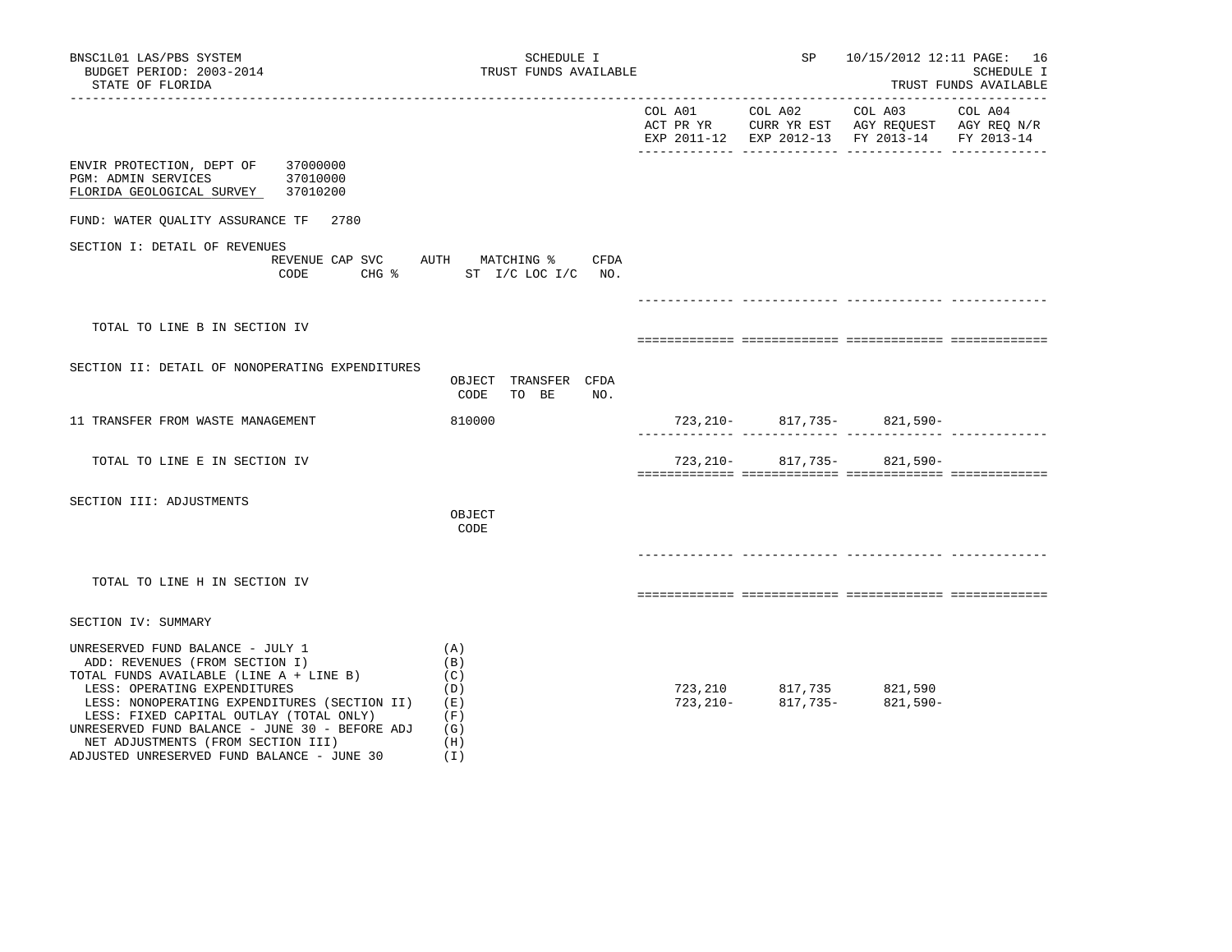|  | TRUST FUNDS |  | AVAILABLE |  |  |  |
|--|-------------|--|-----------|--|--|--|
|--|-------------|--|-----------|--|--|--|

| COL A01<br>ACT PR YR<br>$2011 - 12$<br><b>UYD</b> | $70L$ A02<br>CURR YR EST<br>$2012 - 13$<br><b>TYD</b> | COL A03<br>AGY REQUEST<br>FY 2013-14 | COL A04<br>AGY REQ N/R<br>FY 2013-14 |
|---------------------------------------------------|-------------------------------------------------------|--------------------------------------|--------------------------------------|
|                                                   |                                                       |                                      |                                      |

| ENVIR PROTECTION, DEPT OF  | 37000000 |
|----------------------------|----------|
| PGM: ADMIN SERVICES        | 37010000 |
| TECHNOLOGY/INFORMATION SVC | 37010300 |

FUND: WORKING CAPITAL TRUST FUND 2792

## SECTION I: DETAIL OF REVENUES

|                            | REVENUE CAP SVC<br>CODE | CHG % | AUTH    |      | MATCHING %<br>ST I/C LOC I/C | CFDA<br>NO. |           |           |           |  |
|----------------------------|-------------------------|-------|---------|------|------------------------------|-------------|-----------|-----------|-----------|--|
| 01 TR AIR POLL CONTROL TF  | 001500 NO               | 0.0   | 216.272 | 0.00 | 0.00                         |             | 878,406   | 966,479   | 931,605   |  |
| 03 TR COASTAL PROT TF      | 001500 NO               | 0.0   | 216.272 | 0.00 | 0.00                         |             | 315,835   | 91,511    | 343,227   |  |
| 04 TR ECOSYSTEM MGT&RES TF | 001500 NO               | 0.0   | 216.272 | 0.00 | 0.00                         |             | 294,103   |           |           |  |
| 05 TR INLAND PROT TF       | 001500 NO               | 0.0   | 216.272 | 0.00 | 0.00                         |             | 1,887,842 | 1,967,313 | 2,464,070 |  |
| 07 TR INTERNAL IMPROV TF   | 001500 NO               | 0.0   | 216.272 | 0.00 | 0.00                         |             | 869,843   | 617,600   | 558,848   |  |
| 08 TR LAND ACOUISITION TF  | 001500 NO               | 0.0   | 216.272 | 0.00 | 0.00                         |             | 2,199,739 | 1,966,965 | 3,033,399 |  |
| 09 TR NON MANDATORY TF     | 001500 NO               | 0.0   | 216.272 | 0.00 | 0.00                         |             | 235,283   | 818,921   | 1,165,076 |  |
| 11 TR SOLID WST MGT TF     | 001500 NO               | 0.0   | 216.272 | 0.00 | 0.00                         |             | 741,656   | 832,018   | 968,794   |  |
| 12 TR STATE PARK TF        | 001500 NO               | 0.0   | 216.272 | 0.00 | 0.00                         |             | 2,382,558 | 2,142,176 | 3,114,056 |  |
| 13 TR WATER OUAL ASSUR TF  | 001500 NO               | 0.0   | 216.272 | 0.00 | 0.00                         |             | 662,324   | 396,557   | 313,806   |  |
| 14 INTEREST                | 000500 NO               | 8.0   | 215.49  | 0.00 | 0.00                         |             | 40,077    | 40,000    | 40,000    |  |
| 16 REFUNDS - MISC FEES     | 001800 NO               | 0.0   | 216.272 | 0.00 | 0.00                         |             | 193       |           |           |  |
| 17 TR WATER MGT LAND TF    | 001500 NO               | 0.0   | 216.272 | 0.00 | 0.00                         |             | 179,727   | 163,354   | 190,866   |  |
| 23 COST ALLOC PLAN ADJUST  | 899999 NO               | 0.0   | 216.272 | 0.00 | 0.00                         |             |           | 44,356-   |           |  |
|                            |                         |       |         |      |                              |             |           |           |           |  |

TOTAL TO LINE B IN SECTION IV 10,687,586 9,958,538 13,123,747

============= ============= ============= =============

| SECTION II: DETAIL OF NONOPERATING EXPENDITURES                                                          | OBJECT<br>CODE             | TRANSFER<br>TO<br>BE | CFDA<br>NO. |                |                |                |  |
|----------------------------------------------------------------------------------------------------------|----------------------------|----------------------|-------------|----------------|----------------|----------------|--|
| 01 TRS DFS / ASSESSMENT ON INVESTMENTS<br>02 SERVICE CHARGE TO GR (8.0%)                                 | 830000<br>880800           |                      |             | 1,952<br>3,050 | 1,800<br>3,056 | 1,800<br>3,056 |  |
| TOTAL TO LINE E IN SECTION IV                                                                            |                            |                      |             | 5,002          | 4,856          | 4,856          |  |
| SECTION III: ADJUSTMENTS                                                                                 | OBJECT<br>CODE             |                      |             |                |                |                |  |
| 04 CURRENT YEAR SEPTEMBER OPER REVERSIONS<br>08 ADJUSTMENT TO LINE A-COMPENSATED ABSENCES<br>10 ROUNDING | 991000<br>991000<br>991000 |                      |             | 139,121<br>9   | 95,731         |                |  |
| TOTAL TO LINE H IN SECTION IV                                                                            |                            |                      |             | 139,130        | 95,731         |                |  |

============= ============= ============= =============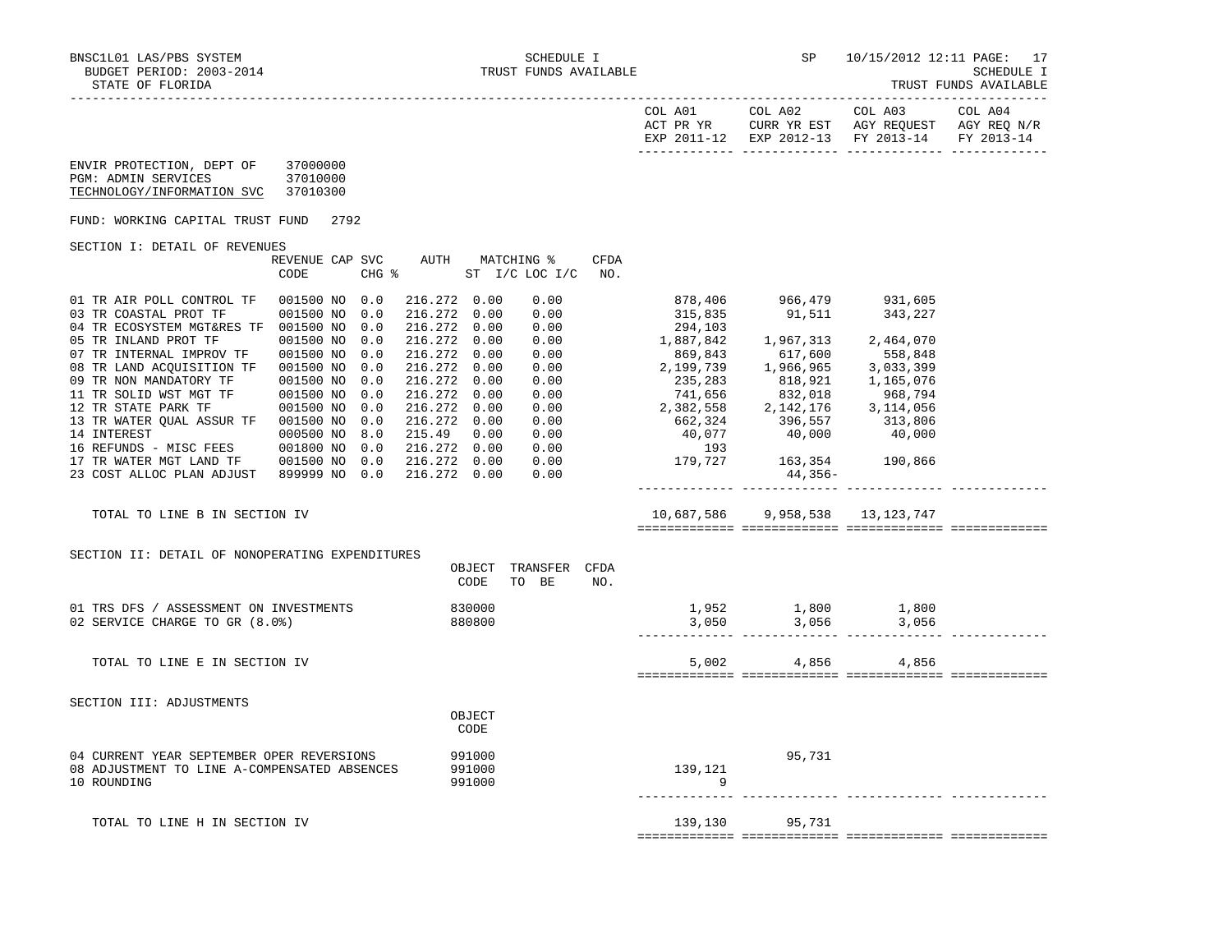| $\Delta \cap$ | ∆∩?    | ™∩ ב          | $\Delta$ $\Omega$ $\Delta$ |
|---------------|--------|---------------|----------------------------|
| $\sim$        | $\sim$ | $\sim$ $\sim$ | 701.                       |

|                                                                                |                                  | COL A01<br>ACT PR YR<br>EXP 2011-12 | COL A02<br>CURR YR EST<br>EXP 2012-13 | COL A03<br>AGY REOUEST<br>FY 2013-14 | COL A04<br>AGY REO N/R<br>FY 2013-14 |
|--------------------------------------------------------------------------------|----------------------------------|-------------------------------------|---------------------------------------|--------------------------------------|--------------------------------------|
| ENVIR PROTECTION, DEPT OF<br>PGM: ADMIN SERVICES<br>TECHNOLOGY/INFORMATION SVC | 37000000<br>37010000<br>37010300 |                                     |                                       |                                      |                                      |
| FUND: WORKING CAPITAL TRUST FUND                                               | 2792                             |                                     |                                       |                                      |                                      |
| SECTION IV: SUMMARY                                                            |                                  |                                     |                                       |                                      |                                      |

| UNRESERVED FUND BALANCE - JULY 1               | (A)  | $53,116-$  | 854,024    |            |
|------------------------------------------------|------|------------|------------|------------|
| ADD: REVENUES (FROM SECTION I)                 | (B)  | 10,687,586 | 9,958,538  | 13,123,747 |
| TOTAL FUNDS AVAILABLE (LINE A + LINE B)        | (C)  | 10,634,470 | 10,812,562 | 13,123,747 |
| LESS: OPERATING EXPENDITURES                   | (D)  | 9,914,574  | 10,903,437 | 13,118,891 |
| LESS: NONOPERATING EXPENDITURES (SECTION II)   | (E)  | 5.002      | 4,856      | 4,856      |
| LESS: FIXED CAPITAL OUTLAY (TOTAL ONLY)        | 'F ) |            |            |            |
| UNRESERVED FUND BALANCE - JUNE 30 - BEFORE ADJ | (G)  | 714,894    | $95.731 -$ |            |
| NET ADJUSTMENTS (FROM SECTION III)             | Ή)   | 139,130    | 95,731     |            |
| ADJUSTED UNRESERVED FUND BALANCE - JUNE 30     |      | 854,024    |            |            |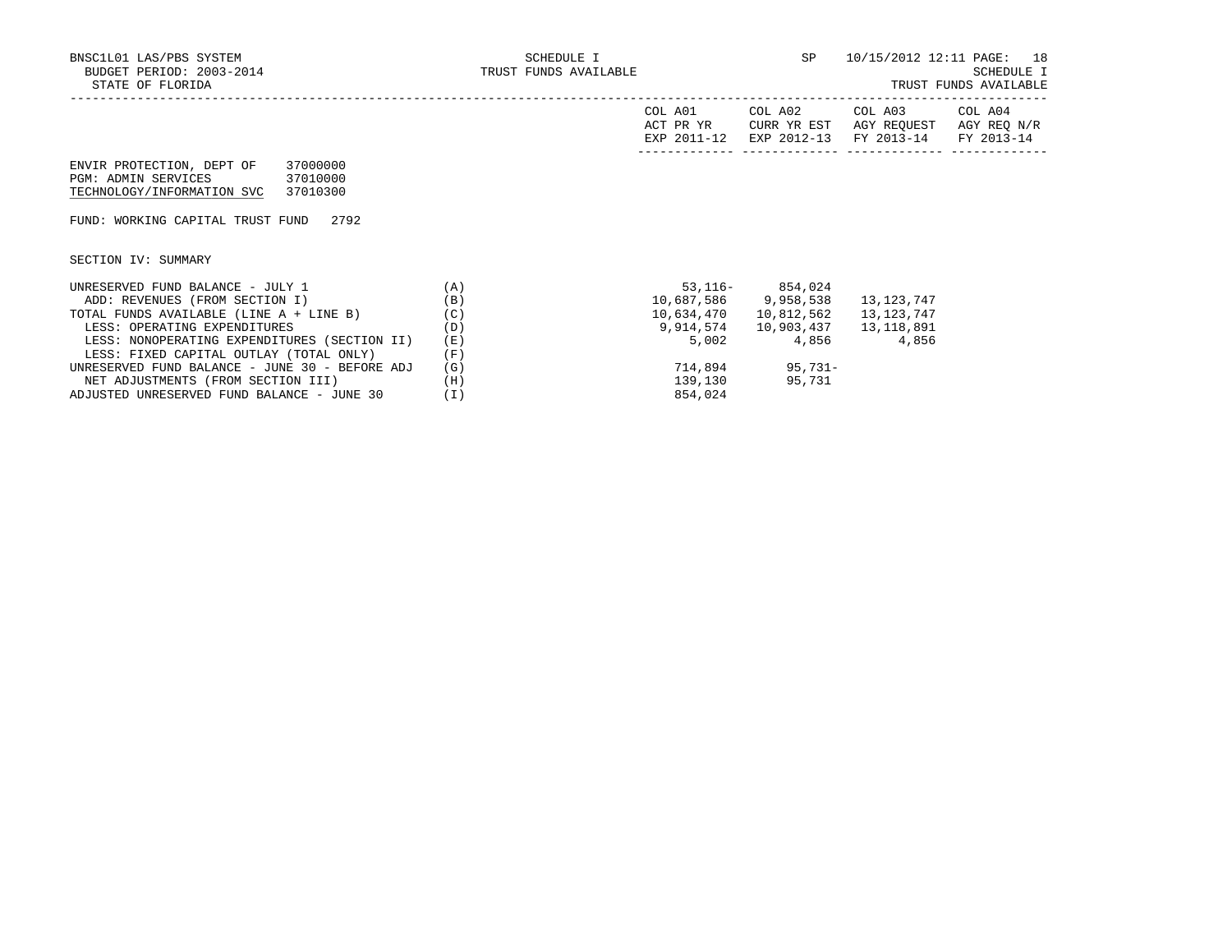|                                                                                                                                                                                                                                                                                                                                                            |                            |                          |                                                                                                                                          |                                                          |                                                                      |             | EXP 2011-12 EXP 2012-13 FY 2013-14 FY 2013-14                   |                                                                                                           |  |
|------------------------------------------------------------------------------------------------------------------------------------------------------------------------------------------------------------------------------------------------------------------------------------------------------------------------------------------------------------|----------------------------|--------------------------|------------------------------------------------------------------------------------------------------------------------------------------|----------------------------------------------------------|----------------------------------------------------------------------|-------------|-----------------------------------------------------------------|-----------------------------------------------------------------------------------------------------------|--|
| ENVIR PROTECTION, DEPT OF<br>PGM: ADMIN SERVICES<br>OFFICE OF EMRGNCY RESPONSE 37010400                                                                                                                                                                                                                                                                    | 37000000<br>37010000       |                          |                                                                                                                                          |                                                          |                                                                      |             |                                                                 |                                                                                                           |  |
| FUND: COASTAL PROTECTION TF                                                                                                                                                                                                                                                                                                                                | 2099                       |                          |                                                                                                                                          |                                                          |                                                                      |             |                                                                 |                                                                                                           |  |
| SECTION I: DETAIL OF REVENUES                                                                                                                                                                                                                                                                                                                              |                            |                          |                                                                                                                                          |                                                          |                                                                      |             |                                                                 |                                                                                                           |  |
|                                                                                                                                                                                                                                                                                                                                                            | REVENUE CAP SVC<br>CODE    |                          | $CHG$ $\approx$                                                                                                                          |                                                          | AUTH MATCHING %<br>ST I/C LOC I/C                                    | CFDA<br>NO. |                                                                 |                                                                                                           |  |
| 01 FEES&CHGS-NAT.RES.DMGC<br>03 INTEREST ON INVESTMENTS 000502 NO 8.0<br>05 COASTAL POLLUT. SPILLS 001800 NO<br>07 INLAND POLLUT.SPILLS<br>09 BP DEEPWTR HRIZON-ASSES 001111 NO<br>11 BP DEEPWTR HRIZON-SETTL 001111 NO<br>13 TR FR INLAND PROTECTION 001500 NO 0.0<br>15 TR FR DOR POLLUTANT TAX 001600 NO 0.0<br>17 TR FR DHSMV POLLUT TAX 001600 NO 0.0 | 001204 NO 8.0<br>001800 NO | 0.0<br>0.0<br>0.0<br>0.0 | 376.11 0.00<br>376.11 0.00<br>376.121 0.00<br>376.121 0.00<br>377.43 0.00<br>377.43 0.00<br>206.993 0.00<br>206.993 0.00<br>207.026 0.00 |                                                          | 0.00<br>0.00<br>0.00<br>0.00<br>0.00<br>0.00<br>0.00<br>0.00<br>0.00 |             | 60,000<br>150,000<br>45,000<br>90,000<br>4,523,943<br>5,000,000 | 60,000<br>50,000<br>45,000<br>90,000<br>8,000,000 8,000,000<br>5,610,000 5,720,000<br>1,131,000 1,131,000 |  |
| TOTAL TO LINE B IN SECTION IV                                                                                                                                                                                                                                                                                                                              |                            |                          |                                                                                                                                          |                                                          |                                                                      |             |                                                                 | 24,609,943 15,096,000                                                                                     |  |
| SECTION II: DETAIL OF NONOPERATING EXPENDITURES                                                                                                                                                                                                                                                                                                            |                            |                          |                                                                                                                                          | OBJECT<br>CODE                                           | TRANSFER CFDA<br>TO BE                                               | NO.         |                                                                 |                                                                                                           |  |
| 01 TRANSFER TO WORKING CAPITAL TF<br>03 TRANSFER TO ADMINISTRATIVE TF<br>04 TRANSFER FROM EMERGENCY RESPONSE 37600300<br>05 SERVICE CHARGE GENERAL REVENUE (8%)<br>07 TRNSF DFS/ASSESSMENT ON INVESTMENTS<br>08 5% TRUST FUND RESERVE                                                                                                                      |                            |                          |                                                                                                                                          | 810000<br>810000<br>810000<br>880000<br>830000<br>999000 | 37010300<br>37010100                                                 |             | 773,883<br>2,282,672-<br>$\frac{16}{6}$ , 256                   | 91,511 343,227<br>600,678<br>8,616<br>2,300<br>584,067                                                    |  |
| 09 TRANSFER TO COASTAL AND AQUATIC MGD AREAS<br>10 BUDGET AMENDMENT EOG#B0125                                                                                                                                                                                                                                                                              |                            |                          |                                                                                                                                          | 810000<br>899000                                         | 37500400                                                             |             | 5,000,000<br>19,827                                             |                                                                                                           |  |
| TOTAL TO LINE E IN SECTION IV                                                                                                                                                                                                                                                                                                                              |                            |                          |                                                                                                                                          |                                                          |                                                                      |             |                                                                 | 3,625,605 1,538,888                                                                                       |  |
| SECTION III: ADJUSTMENTS                                                                                                                                                                                                                                                                                                                                   |                            |                          |                                                                                                                                          | OBJECT<br>CODE                                           |                                                                      |             |                                                                 |                                                                                                           |  |
| 01 CURRENT YEAR SEPT OPERATING REVERSIONS                                                                                                                                                                                                                                                                                                                  |                            |                          | 991000                                                                                                                                   |                                                          |                                                                      |             | 54,956                                                          |                                                                                                           |  |
| TOTAL TO LINE H IN SECTION IV                                                                                                                                                                                                                                                                                                                              |                            |                          |                                                                                                                                          |                                                          |                                                                      |             | 54,956                                                          |                                                                                                           |  |

============= ============= ============= =============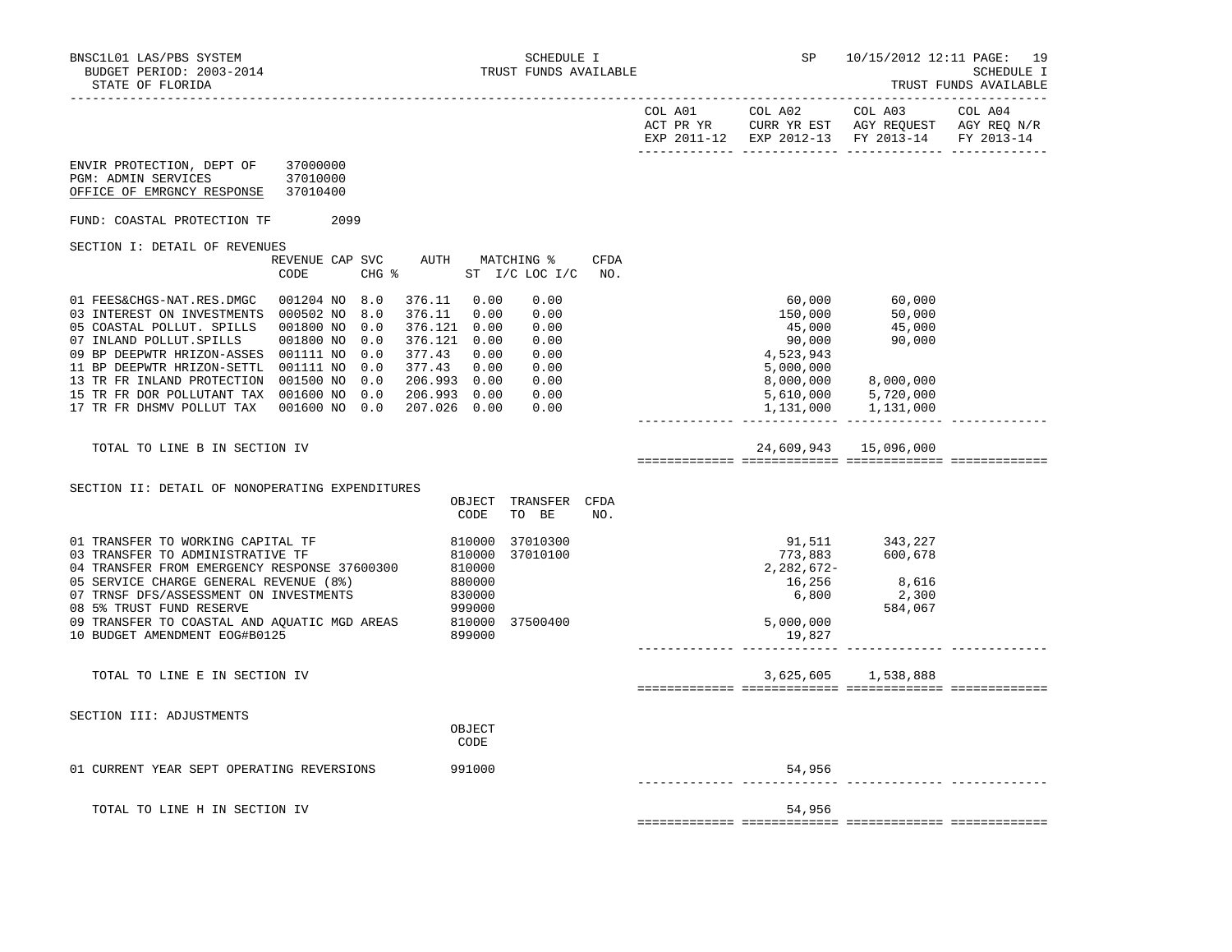|                                                                                                                           |     | COL A01<br>ACT PR YR<br>EXP 2011-12 | COL A02<br>CURR YR EST | COL A03<br>AGY REOUEST<br>EXP 2012-13 FY 2013-14 FY 2013-14 | COL A04<br>AGY REO N/R |
|---------------------------------------------------------------------------------------------------------------------------|-----|-------------------------------------|------------------------|-------------------------------------------------------------|------------------------|
| 37000000<br>ENVIR PROTECTION, DEPT OF<br><b>PGM: ADMIN SERVICES</b><br>37010000<br>37010400<br>OFFICE OF EMRGNCY RESPONSE |     |                                     |                        |                                                             |                        |
| 2099<br>FUND: COASTAL PROTECTION TF                                                                                       |     |                                     |                        |                                                             |                        |
| SECTION IV: SUMMARY                                                                                                       |     |                                     |                        |                                                             |                        |
| UNRESERVED FUND BALANCE - JULY 1                                                                                          | (A) |                                     |                        | 6,167,096                                                   |                        |
| ADD: REVENUES (FROM SECTION I)                                                                                            | (B) |                                     | 24,609,943             | 15,096,000                                                  |                        |
| TOTAL FUNDS AVAILABLE (LINE A + LINE B)                                                                                   | (C) |                                     | 24,609,943             | 21,263,096                                                  |                        |
| LESS: OPERATING EXPENDITURES                                                                                              | (D) |                                     | 14,872,198             | 14,903,250                                                  |                        |
| LESS: NONOPERATING EXPENDITURES (SECTION II)                                                                              | (E) |                                     | 3,625,605              | 1,538,888                                                   |                        |
| LESS: FIXED CAPITAL OUTLAY (TOTAL ONLY)                                                                                   | (F) |                                     |                        |                                                             |                        |
| UNRESERVED FUND BALANCE - JUNE 30 - BEFORE ADJ                                                                            | (G) |                                     | 6,112,140              | 4,820,958                                                   |                        |
| NET ADJUSTMENTS (FROM SECTION III)                                                                                        | (H) |                                     | 54,956                 |                                                             |                        |
| ADJUSTED UNRESERVED FUND BALANCE - JUNE 30                                                                                | (I) |                                     | 6,167,096              | 4,820,958                                                   |                        |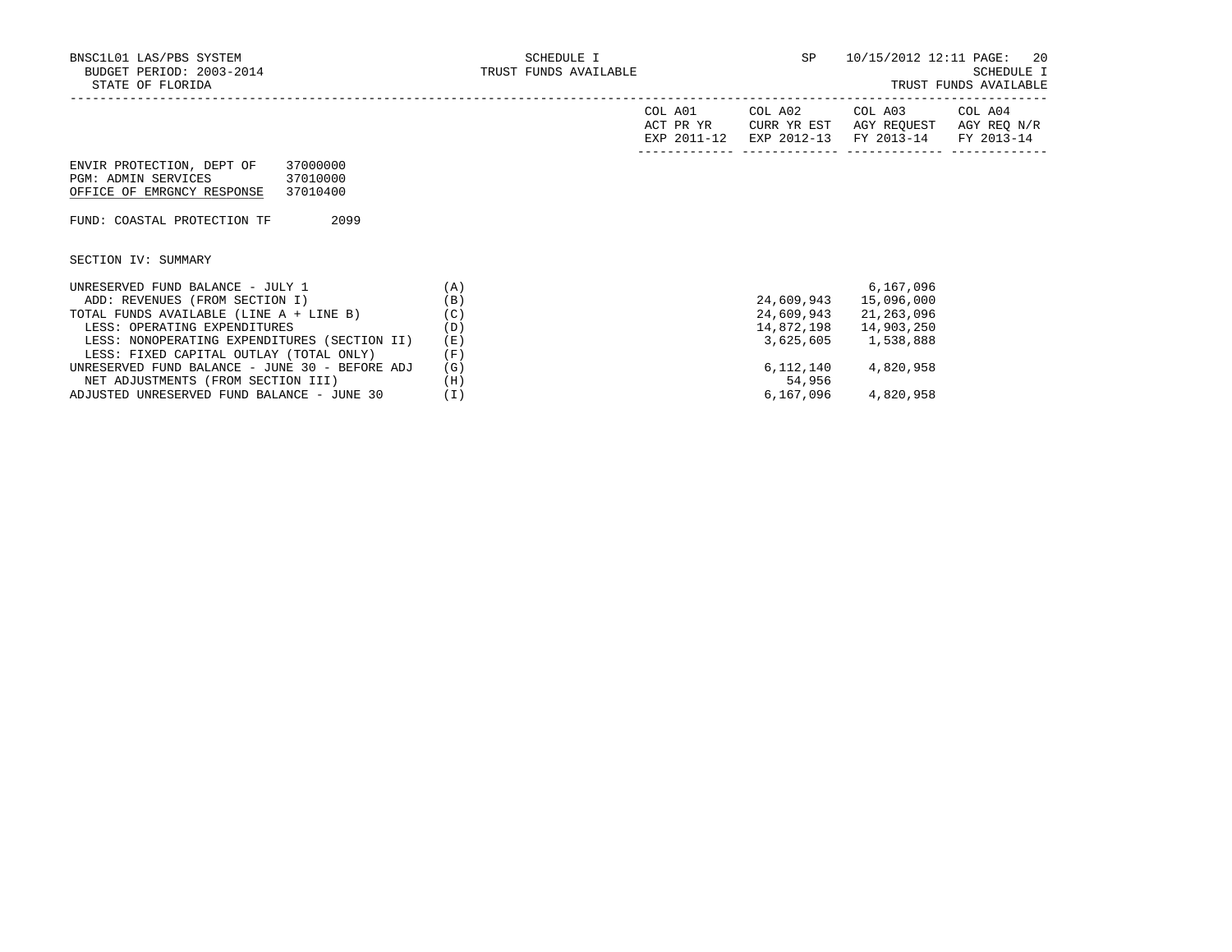| BNSC1L01 LAS/PBS SYSTEM<br>BUDGET PERIOD: 2003-2014<br>STATE OF FLORIDA                                                                                                                                                                                                                                                                                                        | SCHEDULE I<br>TRUST FUNDS AVAILABLE                           |                     | SP and the set of the set of the set of the set of the set of the set of the set of the set of the set of the s | 10/15/2012 12:11 PAGE: 21                     | <b>SCHEDULE I</b><br>TRUST FUNDS AVAILABLE |
|--------------------------------------------------------------------------------------------------------------------------------------------------------------------------------------------------------------------------------------------------------------------------------------------------------------------------------------------------------------------------------|---------------------------------------------------------------|---------------------|-----------------------------------------------------------------------------------------------------------------|-----------------------------------------------|--------------------------------------------|
|                                                                                                                                                                                                                                                                                                                                                                                |                                                               |                     |                                                                                                                 | EXP 2011-12 EXP 2012-13 FY 2013-14 FY 2013-14 |                                            |
| ENVIR PROTECTION, DEPT OF<br>37000000<br><b>PGM: ADMIN SERVICES</b><br>37010000<br>OFFICE OF EMRGNCY RESPONSE<br>37010400                                                                                                                                                                                                                                                      |                                                               |                     |                                                                                                                 |                                               |                                            |
| 2212<br>FUND: INLAND PROTECTION TF                                                                                                                                                                                                                                                                                                                                             |                                                               |                     |                                                                                                                 |                                               |                                            |
| SECTION I: DETAIL OF REVENUES<br>REVENUE CAP SVC AUTH MATCHING %<br>CODE                                                                                                                                                                                                                                                                                                       | CFDA<br>CHG % ST I/C LOC I/C NO.                              |                     |                                                                                                                 |                                               |                                            |
| TOTAL TO LINE B IN SECTION IV                                                                                                                                                                                                                                                                                                                                                  |                                                               |                     |                                                                                                                 |                                               |                                            |
| SECTION II: DETAIL OF NONOPERATING EXPENDITURES                                                                                                                                                                                                                                                                                                                                | OBJECT TRANSFER CFDA<br>CODE<br>TO BE<br>NO.                  |                     |                                                                                                                 |                                               |                                            |
| 11 TRANSFER FROM WASTE MANAGEMENT                                                                                                                                                                                                                                                                                                                                              | 810000                                                        | -------------- ---- |                                                                                                                 | $2,710,882 - 2,760,646 -$                     |                                            |
| TOTAL TO LINE E IN SECTION IV                                                                                                                                                                                                                                                                                                                                                  |                                                               |                     |                                                                                                                 | $2,710,882 - 2,760,646 -$                     |                                            |
| SECTION III: ADJUSTMENTS                                                                                                                                                                                                                                                                                                                                                       | OBJECT<br>CODE                                                |                     |                                                                                                                 |                                               |                                            |
| TOTAL TO LINE H IN SECTION IV                                                                                                                                                                                                                                                                                                                                                  |                                                               |                     |                                                                                                                 | __ _____________ ____________________         |                                            |
| SECTION IV: SUMMARY                                                                                                                                                                                                                                                                                                                                                            |                                                               |                     |                                                                                                                 |                                               |                                            |
| UNRESERVED FUND BALANCE - JULY 1<br>ADD: REVENUES (FROM SECTION I)<br>TOTAL FUNDS AVAILABLE (LINE A + LINE B)<br>LESS: OPERATING EXPENDITURES<br>LESS: NONOPERATING EXPENDITURES (SECTION II)<br>LESS: FIXED CAPITAL OUTLAY (TOTAL ONLY)<br>UNRESERVED FUND BALANCE - JUNE 30 - BEFORE ADJ<br>NET ADJUSTMENTS (FROM SECTION III)<br>ADJUSTED UNRESERVED FUND BALANCE - JUNE 30 | (A)<br>(B)<br>(C)<br>(D)<br>(E)<br>(F)<br>(G)<br>(H)<br>( I ) |                     | 2,710,882-                                                                                                      | 2,710,882 2,760,646<br>2,760,646-             |                                            |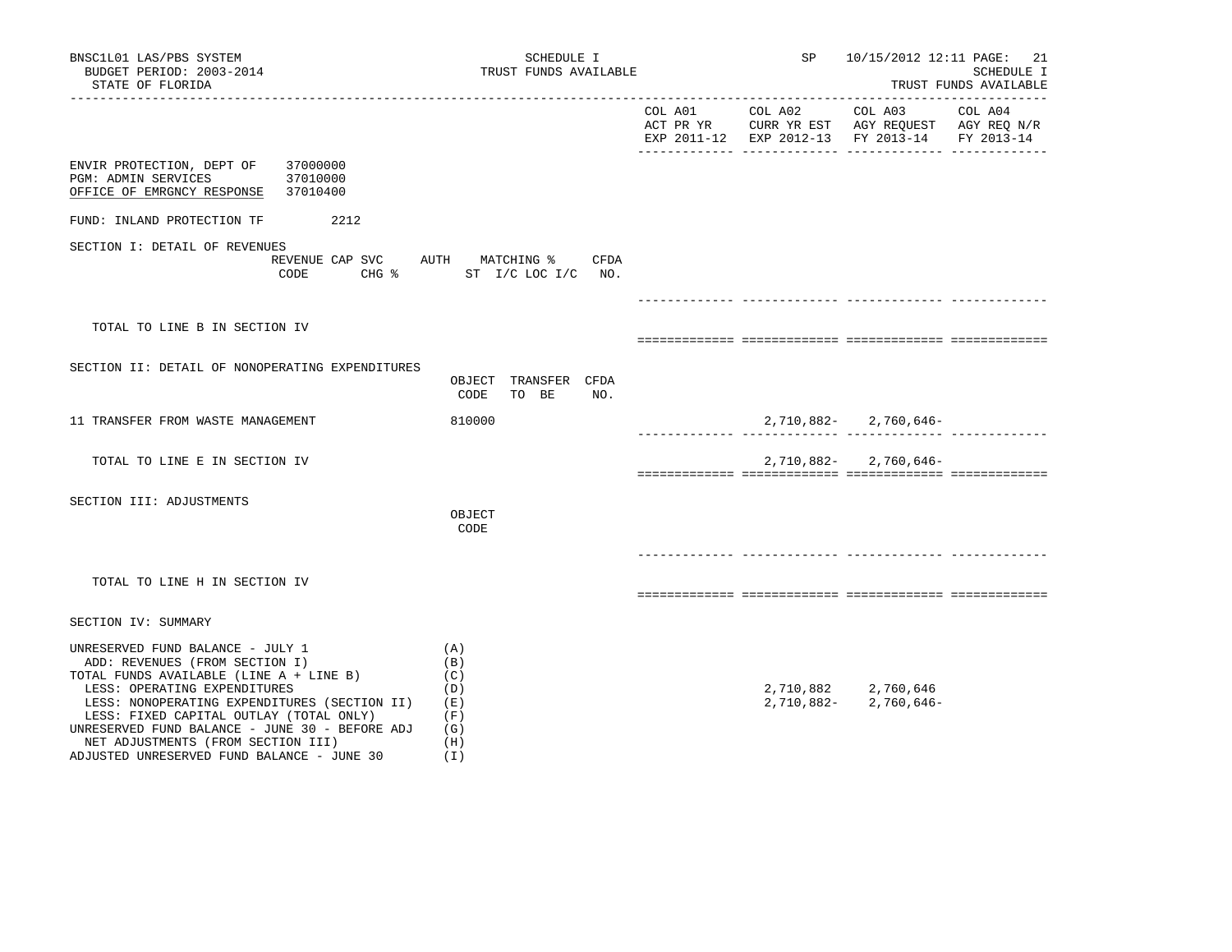| BNSC1L01 LAS/PBS SYSTEM<br>BUDGET PERIOD: 2003-2014<br>STATE OF FLORIDA                                                                                                                                                                                                                                                                                                        | SCHEDULE I<br>TRUST FUNDS AVAILABLE                              |               | SP         | 10/15/2012 12:11 PAGE: 22                                          | SCHEDULE I<br>TRUST FUNDS AVAILABLE |
|--------------------------------------------------------------------------------------------------------------------------------------------------------------------------------------------------------------------------------------------------------------------------------------------------------------------------------------------------------------------------------|------------------------------------------------------------------|---------------|------------|--------------------------------------------------------------------|-------------------------------------|
|                                                                                                                                                                                                                                                                                                                                                                                |                                                                  |               |            | EXP 2011-12 EXP 2012-13 FY 2013-14 FY 2013-14                      |                                     |
| ENVIR PROTECTION, DEPT OF<br>37000000<br><b>PGM: ADMIN SERVICES</b><br>37010000<br>OFFICE OF EMRGNCY RESPONSE<br>37010400                                                                                                                                                                                                                                                      |                                                                  |               |            |                                                                    |                                     |
| FUND: LAND ACQUISITION TF<br>2423                                                                                                                                                                                                                                                                                                                                              |                                                                  |               |            |                                                                    |                                     |
| SECTION I: DETAIL OF REVENUES<br>CODE                                                                                                                                                                                                                                                                                                                                          | REVENUE CAP SVC AUTH MATCHING % CFDA<br>CHG % ST I/C LOC I/C NO. |               |            |                                                                    |                                     |
| TOTAL TO LINE B IN SECTION IV                                                                                                                                                                                                                                                                                                                                                  |                                                                  |               |            |                                                                    |                                     |
| SECTION II: DETAIL OF NONOPERATING EXPENDITURES                                                                                                                                                                                                                                                                                                                                | OBJECT TRANSFER CFDA<br>CODE TO BE<br>NO.                        |               |            |                                                                    |                                     |
| 04 TRANSFER FROM REC & PARKS - 37500300                                                                                                                                                                                                                                                                                                                                        | 810000                                                           | --------- --- |            | 7, 202, 824 - 7, 360, 639 -<br>_________ ______________ __________ |                                     |
| TOTAL TO LINE E IN SECTION IV                                                                                                                                                                                                                                                                                                                                                  |                                                                  |               |            | $7,202,824 - 7,360,639 -$                                          |                                     |
| SECTION III: ADJUSTMENTS                                                                                                                                                                                                                                                                                                                                                       | OBJECT<br>CODE                                                   |               |            |                                                                    |                                     |
| TOTAL TO LINE H IN SECTION IV                                                                                                                                                                                                                                                                                                                                                  |                                                                  |               |            |                                                                    |                                     |
| SECTION IV: SUMMARY                                                                                                                                                                                                                                                                                                                                                            |                                                                  |               |            |                                                                    |                                     |
| UNRESERVED FUND BALANCE - JULY 1<br>ADD: REVENUES (FROM SECTION I)<br>TOTAL FUNDS AVAILABLE (LINE A + LINE B)<br>LESS: OPERATING EXPENDITURES<br>LESS: NONOPERATING EXPENDITURES (SECTION II)<br>LESS: FIXED CAPITAL OUTLAY (TOTAL ONLY)<br>UNRESERVED FUND BALANCE - JUNE 30 - BEFORE ADJ<br>NET ADJUSTMENTS (FROM SECTION III)<br>ADJUSTED UNRESERVED FUND BALANCE - JUNE 30 | (A)<br>(B)<br>(C)<br>(D)<br>(E)<br>(F)<br>(G)<br>(H)<br>(I)      |               | 7,202,824- | 7,202,824 7,360,639<br>7,360,639-                                  |                                     |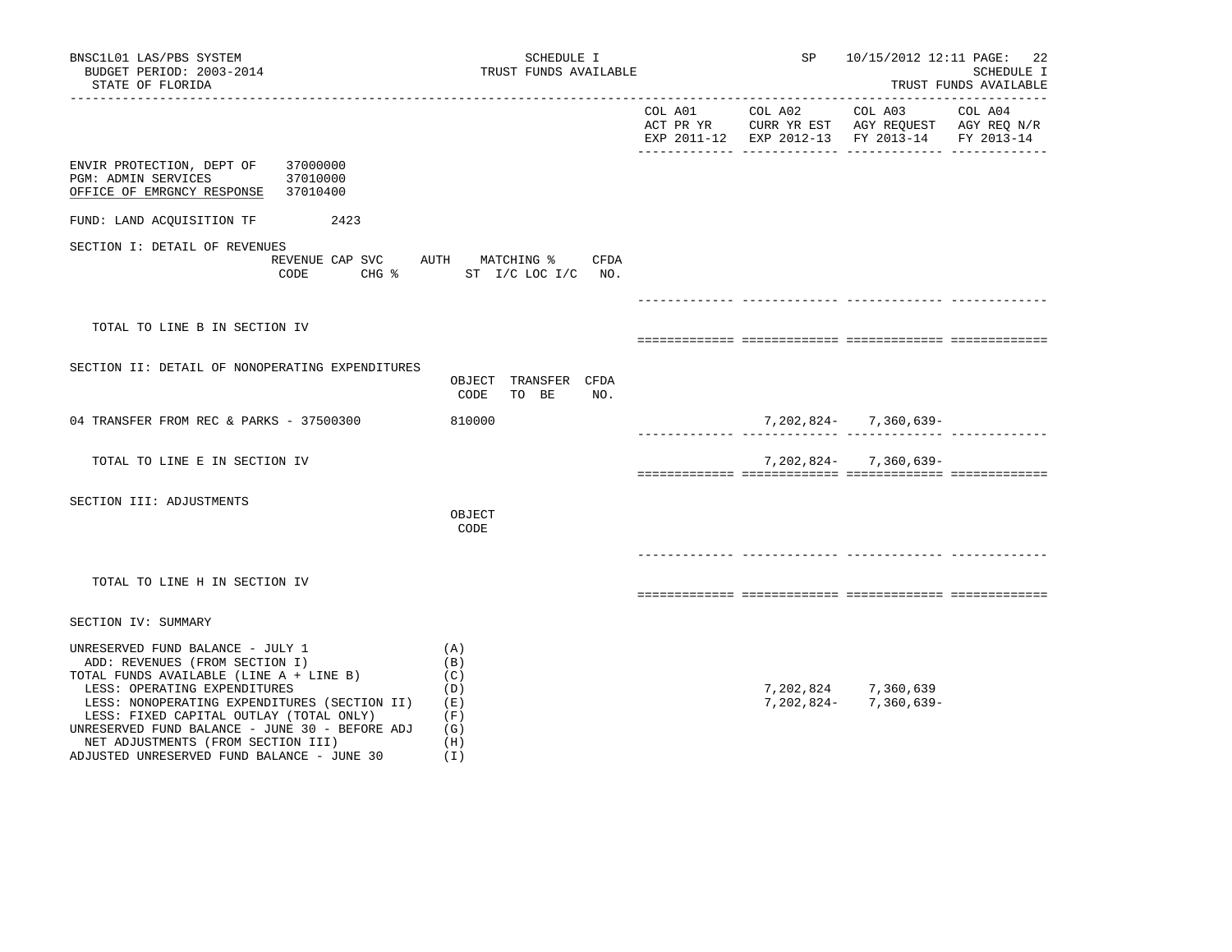| BNSC1L01 LAS/PBS SYSTEM<br>BUDGET PERIOD: 2003-2014<br>STATE OF FLORIDA                                                                                                                                                                                                                                                                                                                                                                       | SCHEDULE I<br>TRUST FUNDS AVAILABLE       |         | SP         | 10/15/2012 12:11 PAGE:                                                                                    | 23<br>SCHEDULE I<br>TRUST FUNDS AVAILABLE |
|-----------------------------------------------------------------------------------------------------------------------------------------------------------------------------------------------------------------------------------------------------------------------------------------------------------------------------------------------------------------------------------------------------------------------------------------------|-------------------------------------------|---------|------------|-----------------------------------------------------------------------------------------------------------|-------------------------------------------|
|                                                                                                                                                                                                                                                                                                                                                                                                                                               |                                           | COL A01 | COL A02    | COL A03<br>ACT PR YR CURR YR EST AGY REQUEST AGY REQ N/R<br>EXP 2011-12 EXP 2012-13 FY 2013-14 FY 2013-14 | COL A04                                   |
| ENVIR PROTECTION, DEPT OF<br>37000000<br>37010000<br>PGM: ADMIN SERVICES<br>OFFICE OF EMRGNCY RESPONSE<br>37010400                                                                                                                                                                                                                                                                                                                            |                                           |         |            |                                                                                                           |                                           |
| 2644<br>FUND: SOLID WASTE MGMT TF                                                                                                                                                                                                                                                                                                                                                                                                             |                                           |         |            |                                                                                                           |                                           |
| SECTION I: DETAIL OF REVENUES<br>REVENUE CAP SVC AUTH MATCHING % CFDA<br>CODE                                                                                                                                                                                                                                                                                                                                                                 | CHG % ST I/C LOC I/C NO.                  |         |            |                                                                                                           |                                           |
|                                                                                                                                                                                                                                                                                                                                                                                                                                               |                                           |         |            |                                                                                                           |                                           |
| TOTAL TO LINE B IN SECTION IV                                                                                                                                                                                                                                                                                                                                                                                                                 |                                           |         |            |                                                                                                           |                                           |
| SECTION II: DETAIL OF NONOPERATING EXPENDITURES                                                                                                                                                                                                                                                                                                                                                                                               | OBJECT TRANSFER CFDA<br>CODE TO BE<br>NO. |         |            |                                                                                                           |                                           |
| 06 TRANSFER FROM WASTE MANAGEMENT                                                                                                                                                                                                                                                                                                                                                                                                             | 810000                                    |         |            |                                                                                                           |                                           |
| TOTAL TO LINE E IN SECTION IV                                                                                                                                                                                                                                                                                                                                                                                                                 |                                           |         |            | $2,620,271 - 2,680,550 -$                                                                                 |                                           |
| SECTION III: ADJUSTMENTS                                                                                                                                                                                                                                                                                                                                                                                                                      | OBJECT<br>CODE                            |         |            |                                                                                                           |                                           |
| TOTAL TO LINE H IN SECTION IV                                                                                                                                                                                                                                                                                                                                                                                                                 |                                           |         |            |                                                                                                           |                                           |
| SECTION IV: SUMMARY                                                                                                                                                                                                                                                                                                                                                                                                                           |                                           |         |            |                                                                                                           |                                           |
| UNRESERVED FUND BALANCE - JULY 1<br>(A)<br>ADD: REVENUES (FROM SECTION I)<br>(B)<br>TOTAL FUNDS AVAILABLE (LINE A + LINE B)<br>(C)<br>LESS: OPERATING EXPENDITURES<br>(D)<br>LESS: NONOPERATING EXPENDITURES (SECTION II)<br>(E)<br>LESS: FIXED CAPITAL OUTLAY (TOTAL ONLY)<br>(F)<br>UNRESERVED FUND BALANCE - JUNE 30 - BEFORE ADJ<br>(G)<br>NET ADJUSTMENTS (FROM SECTION III)<br>(H)<br>ADJUSTED UNRESERVED FUND BALANCE - JUNE 30<br>(I) |                                           |         | 2,620,271- | 2,620,271 2,680,550<br>2,680,550-                                                                         |                                           |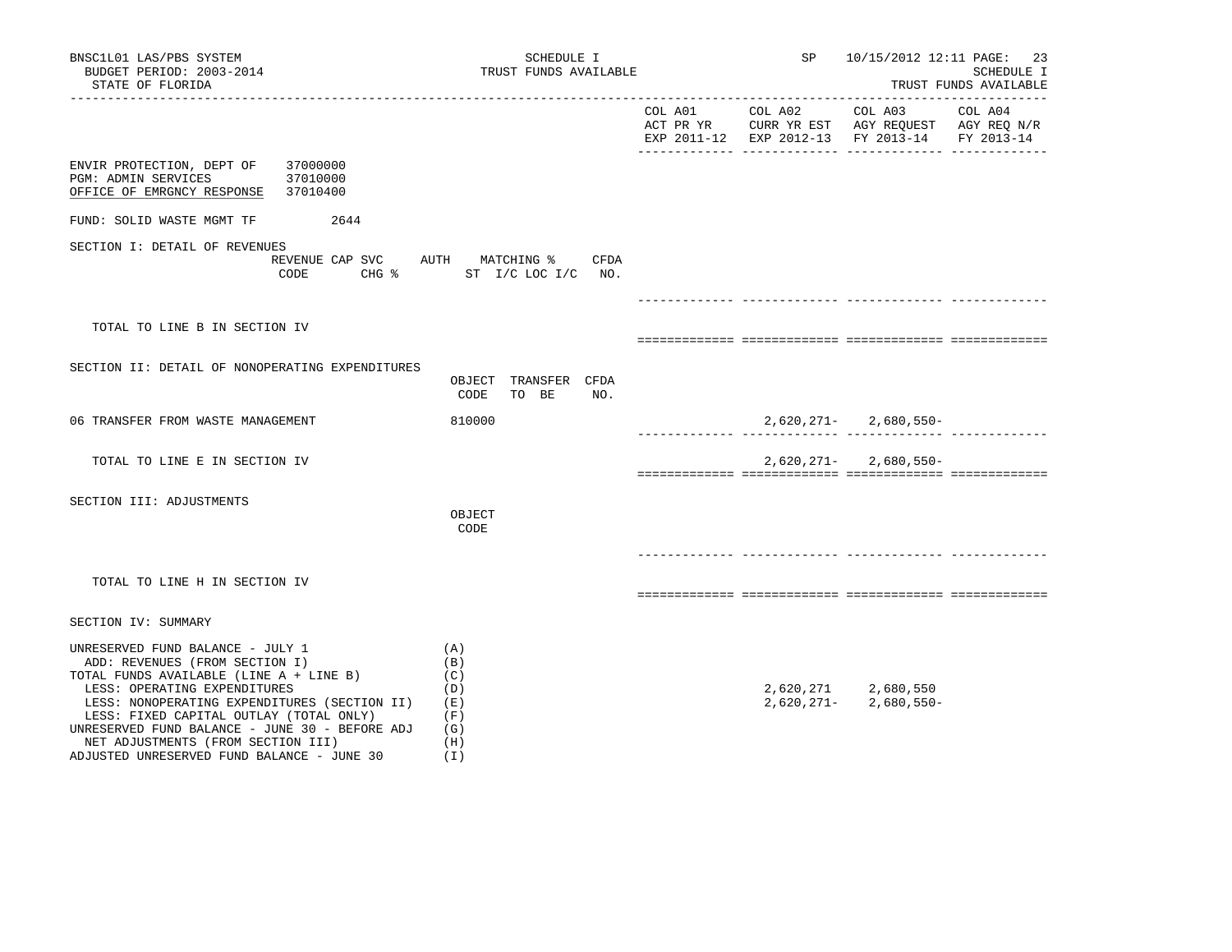| BNSC1L01 LAS/PBS SYSTEM<br>BUDGET PERIOD: 2003-2014<br>STATE OF FLORIDA                                                                                                                                                                                                                                                                                                        | SCHEDULE I<br>TRUST FUNDS AVAILABLE                           |         | SP                                      | 10/15/2012 12:11 PAGE: 24                                                                                                                             | SCHEDULE I<br>TRUST FUNDS AVAILABLE |
|--------------------------------------------------------------------------------------------------------------------------------------------------------------------------------------------------------------------------------------------------------------------------------------------------------------------------------------------------------------------------------|---------------------------------------------------------------|---------|-----------------------------------------|-------------------------------------------------------------------------------------------------------------------------------------------------------|-------------------------------------|
|                                                                                                                                                                                                                                                                                                                                                                                |                                                               | COL A01 | ____________________________<br>COL A02 | ______________________________<br>COL A03<br>ACT PR YR $\,$ CURR YR EST $\,$ AGY REQUEST $\,$ AGY REQ $\rm N/R$<br>EXP 2011-12 EXP 2012-13 FY 2013-14 | COL A04<br>FY 2013-14               |
| ENVIR PROTECTION, DEPT OF 37000000<br>PGM: STATE LANDS<br>37100000<br>37100200<br>LAND ADMINISTRATION                                                                                                                                                                                                                                                                          |                                                               |         |                                         |                                                                                                                                                       |                                     |
| FUND: CONSERVATION/REC LANDS TF<br>2131                                                                                                                                                                                                                                                                                                                                        |                                                               |         |                                         |                                                                                                                                                       |                                     |
| SECTION I: DETAIL OF REVENUES<br>REVENUE CAP SVC AUTH MATCHING %<br>CODE                                                                                                                                                                                                                                                                                                       | CFDA<br>CHG % ST I/C LOC I/C NO.                              |         |                                         |                                                                                                                                                       |                                     |
|                                                                                                                                                                                                                                                                                                                                                                                |                                                               |         |                                         |                                                                                                                                                       |                                     |
| TOTAL TO LINE B IN SECTION IV                                                                                                                                                                                                                                                                                                                                                  |                                                               |         |                                         |                                                                                                                                                       |                                     |
| SECTION II: DETAIL OF NONOPERATING EXPENDITURES                                                                                                                                                                                                                                                                                                                                | OBJECT TRANSFER CFDA<br>CODE<br>TO BE<br>NO.                  |         |                                         |                                                                                                                                                       |                                     |
| 23 TRANSFER FROM LAND MANAGEMENT                                                                                                                                                                                                                                                                                                                                               | 810000                                                        |         |                                         | 1,489,229- 1,726,728- 1,726,728-                                                                                                                      |                                     |
| TOTAL TO LINE E IN SECTION IV                                                                                                                                                                                                                                                                                                                                                  |                                                               |         |                                         | $1,489,229 - 1,726,728 - 1,726,728 -$                                                                                                                 |                                     |
| SECTION III: ADJUSTMENTS                                                                                                                                                                                                                                                                                                                                                       | OBJECT<br>CODE                                                |         |                                         |                                                                                                                                                       |                                     |
| TOTAL TO LINE H IN SECTION IV                                                                                                                                                                                                                                                                                                                                                  |                                                               |         |                                         |                                                                                                                                                       |                                     |
| SECTION IV: SUMMARY                                                                                                                                                                                                                                                                                                                                                            |                                                               |         |                                         |                                                                                                                                                       |                                     |
| UNRESERVED FUND BALANCE - JULY 1<br>ADD: REVENUES (FROM SECTION I)<br>TOTAL FUNDS AVAILABLE (LINE A + LINE B)<br>LESS: OPERATING EXPENDITURES<br>LESS: NONOPERATING EXPENDITURES (SECTION II)<br>LESS: FIXED CAPITAL OUTLAY (TOTAL ONLY)<br>UNRESERVED FUND BALANCE - JUNE 30 - BEFORE ADJ<br>NET ADJUSTMENTS (FROM SECTION III)<br>ADJUSTED UNRESERVED FUND BALANCE - JUNE 30 | (A)<br>(B)<br>(C)<br>(D)<br>( E )<br>(F)<br>(G)<br>(H)<br>(T) |         |                                         | $1,489,229 \qquad \quad 1,726\,,728 \qquad \quad 1,726\,,728 \\ 1,489,229- \qquad 1,726\,,728- \qquad 1,726\,,728-$                                   |                                     |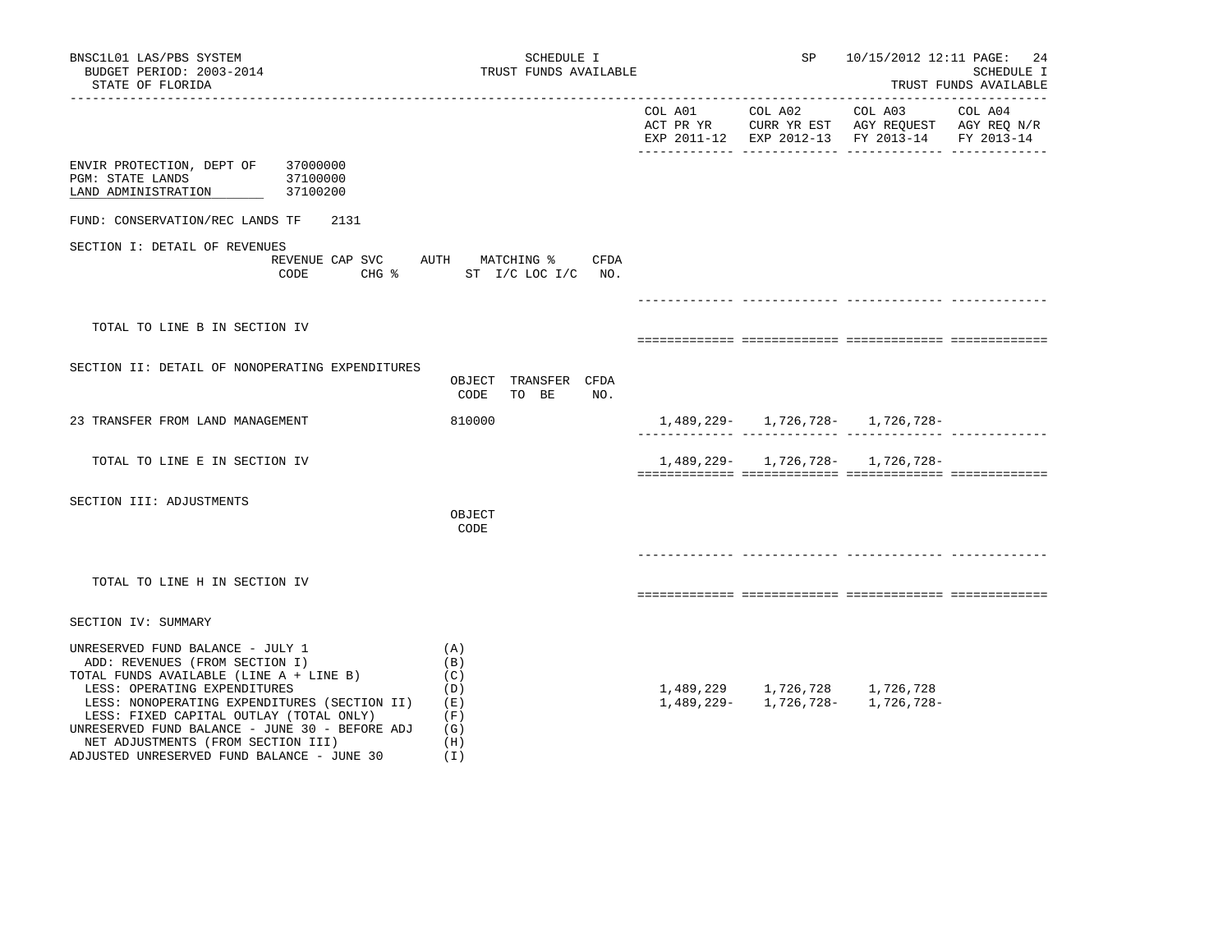|                                                                                                              |                 |                                                   |             |                            | COL A01 COL A02 COL A03 COL A04<br>ACT PR YR $\,$ CURR YR EST $\,$ AGY REQUEST $\,$ AGY REQ $\rm N/R$<br>EXP 2011-12 EXP 2012-13 FY 2013-14 FY 2013-14 |  |
|--------------------------------------------------------------------------------------------------------------|-----------------|---------------------------------------------------|-------------|----------------------------|--------------------------------------------------------------------------------------------------------------------------------------------------------|--|
| ENVIR PROTECTION, DEPT OF 37000000<br><b>PGM: STATE LANDS</b><br>37100000<br>LAND ADMINISTRATION<br>37100200 |                 |                                                   |             |                            |                                                                                                                                                        |  |
| FUND: SAVE OUR EVERGLADES TF                                                                                 | 2221            |                                                   |             |                            |                                                                                                                                                        |  |
| SECTION I: DETAIL OF REVENUES                                                                                |                 |                                                   |             |                            |                                                                                                                                                        |  |
| CODE                                                                                                         | $CHG$ $\approx$ | REVENUE CAP SVC AUTH MATCHING %<br>ST I/C LOC I/C | CFDA<br>NO. |                            |                                                                                                                                                        |  |
| 01 TR/DOR-TOC STMP/DBT SVC 000314 YES 0.0                                                                    |                 | 201.15 0.00<br>0.00                               |             | 15,922,926                 |                                                                                                                                                        |  |
| 06 INTEREST ON INVESTMENTS 000502 NO 0.0<br>11 INTEREST-TR/OTHER AGENC 000500 NO 0.0                         |                 | 373.472 0.00 0.00<br>373.470 0.00<br>0.00         |             | 1,056,231<br>19,426        |                                                                                                                                                        |  |
|                                                                                                              |                 |                                                   |             |                            |                                                                                                                                                        |  |
| TOTAL TO LINE B IN SECTION IV                                                                                |                 |                                                   |             | 16,998,583                 |                                                                                                                                                        |  |
|                                                                                                              |                 |                                                   |             |                            |                                                                                                                                                        |  |
| SECTION II: DETAIL OF NONOPERATING EXPENDITURES                                                              |                 | TRANSFER CFDA<br>OBJECT<br>TO BE<br>CODE          | NO.         |                            |                                                                                                                                                        |  |
| 01 TR/DFS-ASSESSMENT ON INVESTMENT 310403<br>02 TRANSFER TO WATER POLICY/ECOSYSTEM                           |                 | 830000<br>810000<br>37200100                      |             | 52,083                     | 2,072,991                                                                                                                                              |  |
| 03 TR FROM WATER POL/ECOSYSTEM RESTO                                                                         |                 | 810000                                            |             |                            | 24,157,915-                                                                                                                                            |  |
| 07 TR/ADMINISTRATIVE TRUST FUND                                                                              |                 | 810000                                            |             | 775,576                    |                                                                                                                                                        |  |
| TOTAL TO LINE E IN SECTION IV                                                                                |                 |                                                   |             |                            | 827,659 22,084,924-                                                                                                                                    |  |
|                                                                                                              |                 |                                                   |             |                            |                                                                                                                                                        |  |
| SECTION III: ADJUSTMENTS                                                                                     |                 |                                                   |             |                            |                                                                                                                                                        |  |
|                                                                                                              |                 | OBJECT<br>CODE                                    |             |                            |                                                                                                                                                        |  |
| 01 ADJUSTMENT TO LINE A                                                                                      |                 | 991000                                            |             | 33,567,996-                |                                                                                                                                                        |  |
| 02 STATEWIDE FINANCIAL STATEMENT ADJUST                                                                      |                 | 991000                                            |             | 6,923,135<br>------------- |                                                                                                                                                        |  |
| TOTAL TO LINE H IN SECTION IV                                                                                |                 |                                                   |             | $26,644,861-$              |                                                                                                                                                        |  |
|                                                                                                              |                 |                                                   |             |                            |                                                                                                                                                        |  |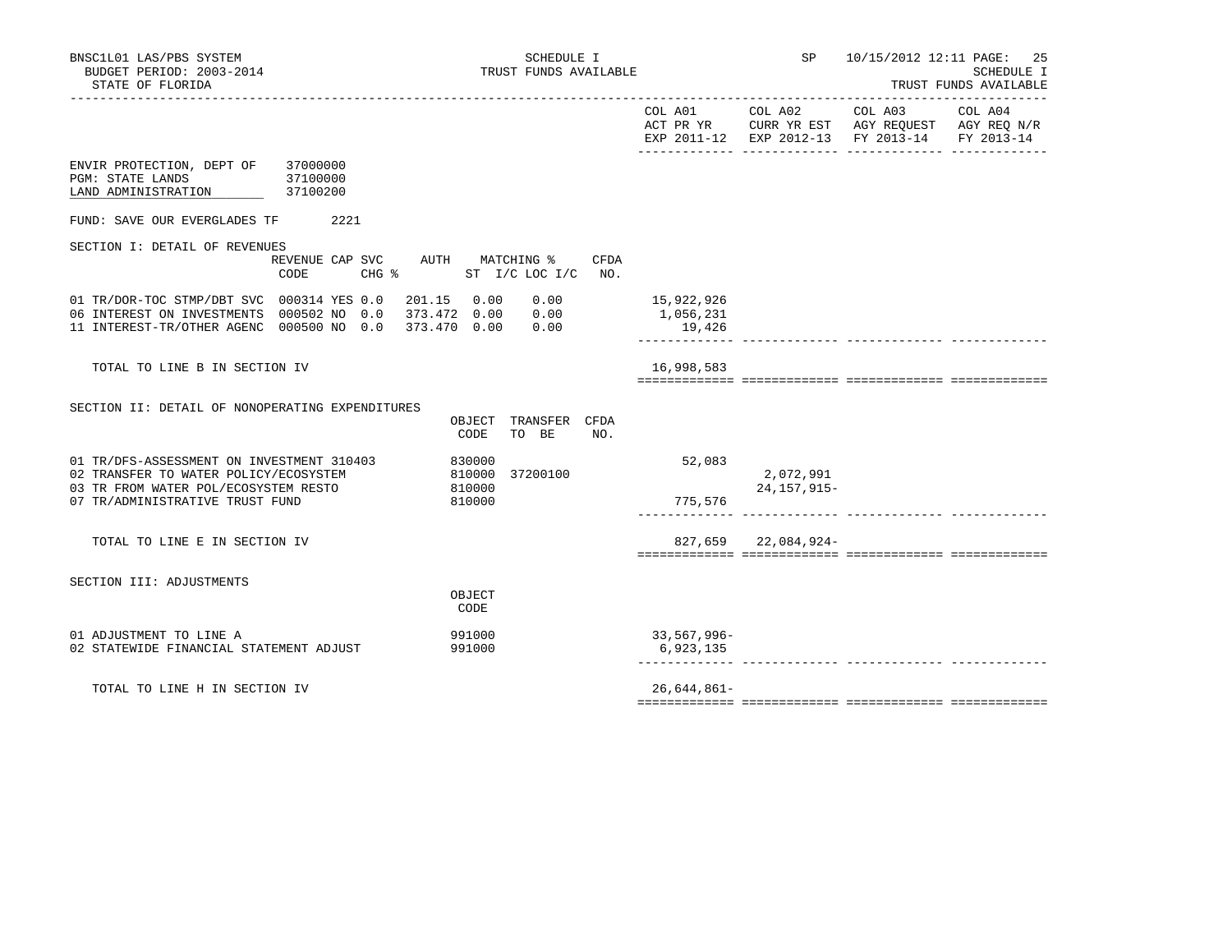|                                                |     | COL A01<br>ACT PR YR<br>EXP 2011-12 | COL A02<br>CURR YR EST<br>EXP 2012-13 | COL A03<br>AGY REOUEST<br>FY 2013-14 | COL A04<br>AGY REO N/R<br>FY 2013-14 |
|------------------------------------------------|-----|-------------------------------------|---------------------------------------|--------------------------------------|--------------------------------------|
| ENVIR PROTECTION, DEPT OF<br>37000000          |     |                                     |                                       |                                      |                                      |
| 37100000<br>PGM: STATE LANDS                   |     |                                     |                                       |                                      |                                      |
| 37100200<br>LAND ADMINISTRATION                |     |                                     |                                       |                                      |                                      |
|                                                |     |                                     |                                       |                                      |                                      |
| 2221<br>FUND: SAVE OUR EVERGLADES TF           |     |                                     |                                       |                                      |                                      |
|                                                |     |                                     |                                       |                                      |                                      |
| SECTION IV: SUMMARY                            |     |                                     |                                       |                                      |                                      |
|                                                |     |                                     |                                       |                                      |                                      |
| UNRESERVED FUND BALANCE - JULY 1               | (A) | 48,416,954                          | 2,072,991                             |                                      |                                      |
| ADD: REVENUES (FROM SECTION I)                 | (B) | 16,998,583                          |                                       |                                      |                                      |
| TOTAL FUNDS AVAILABLE (LINE A + LINE B)        | (C) |                                     | 65,415,537 2,072,991                  |                                      |                                      |
| LESS: OPERATING EXPENDITURES                   | (D) |                                     |                                       |                                      |                                      |
| LESS: NONOPERATING EXPENDITURES (SECTION II)   | (E) | 827,659                             | 22,084,924-                           |                                      |                                      |
| LESS: FIXED CAPITAL OUTLAY (TOTAL ONLY)        | (F) | 35,870,026                          | 24,157,915                            |                                      |                                      |
| UNRESERVED FUND BALANCE - JUNE 30 - BEFORE ADJ | (G) | 28,717,852                          |                                       |                                      |                                      |
| NET ADJUSTMENTS (FROM SECTION III)             | (H) | 26,644,861-                         |                                       |                                      |                                      |
| ADJUSTED UNRESERVED FUND BALANCE - JUNE 30     | (I) | 2,072,991                           |                                       |                                      |                                      |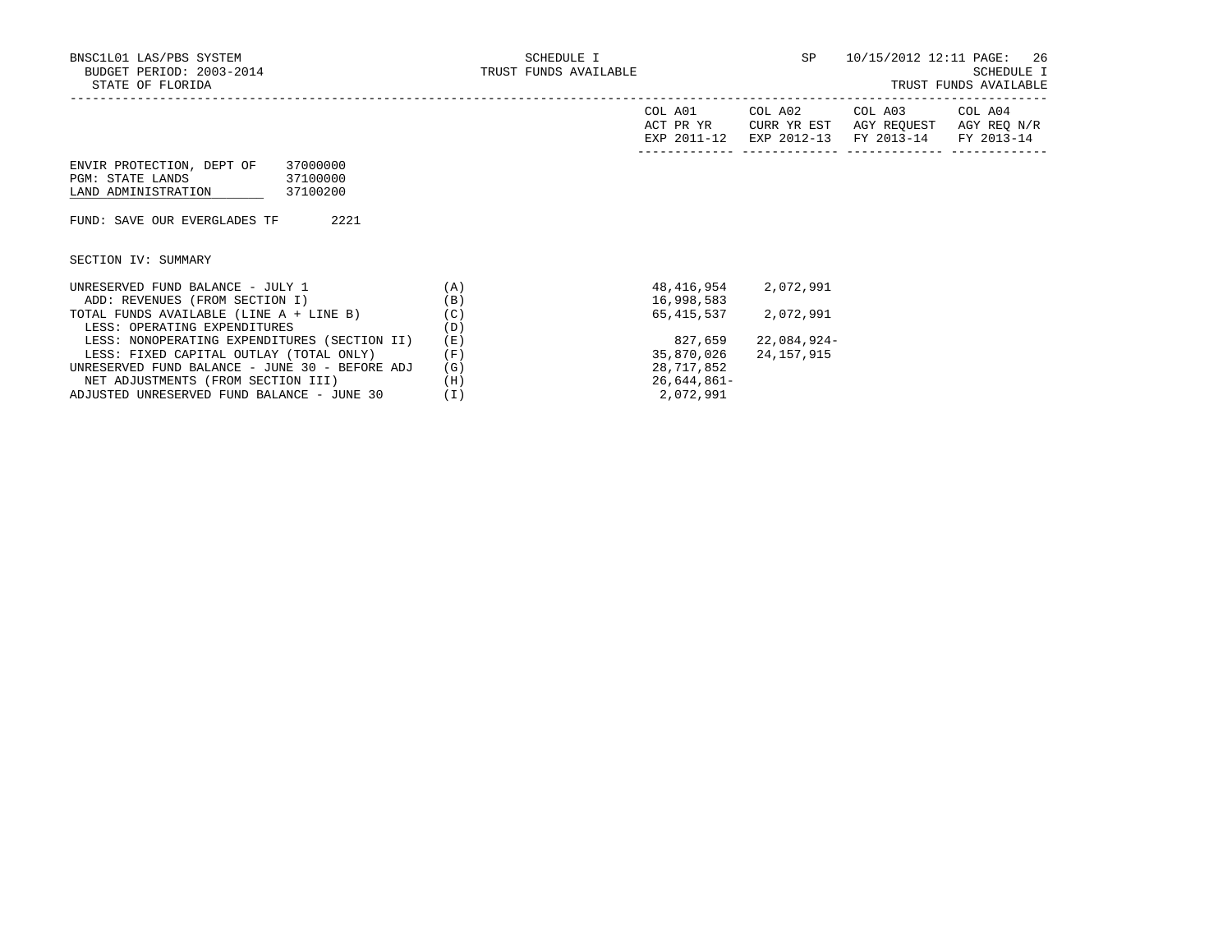| BNSC1L01 LAS/PBS SYSTEM<br>BUDGET PERIOD: 2003-2014<br>STATE OF FLORIDA                                                                                                                       | SCHEDULE I<br>TRUST FUNDS AVAILABLE          |         |                          | SP 10/15/2012 12:11 PAGE: 27                              | SCHEDULE I<br>TRUST FUNDS AVAILABLE |
|-----------------------------------------------------------------------------------------------------------------------------------------------------------------------------------------------|----------------------------------------------|---------|--------------------------|-----------------------------------------------------------|-------------------------------------|
|                                                                                                                                                                                               |                                              |         |                          | EXP 2011-12 EXP 2012-13 FY 2013-14 FY 2013-14             |                                     |
| ENVIR PROTECTION, DEPT OF<br>37000000<br>PGM: STATE LANDS<br>37100000<br>LAND ADMINISTRATION<br>37100200                                                                                      |                                              |         |                          |                                                           |                                     |
| FUND: FLORIDA COMMUNITIES TF 2244                                                                                                                                                             |                                              |         |                          |                                                           |                                     |
| SECTION I: DETAIL OF REVENUES<br>REVENUE CAP SVC AUTH MATCHING %                                                                                                                              | CFDA<br>CODE CHG % ST I/C LOC I/C NO.        |         |                          |                                                           |                                     |
| 01 INTEREST ON INVESTMENTS 000502 NO 0.0<br>02 EQUITY TRANSFER FRM DCA 001500 NO 0.0 380.511 0.00 0.00<br>03 TR FRM DHSMV-PANTHER LI 001500 NO 0.0 320.080 0.00 0.00                          | 380.511  0.00  0.00                          | 252,268 | $741$ 500<br>362,065     | 500                                                       |                                     |
| TOTAL TO LINE B IN SECTION IV                                                                                                                                                                 |                                              | 615,074 | 500                      | 500                                                       |                                     |
| SECTION II: DETAIL OF NONOPERATING EXPENDITURES                                                                                                                                               | OBJECT TRANSFER CFDA<br>CODE<br>TO BE<br>NO. |         |                          |                                                           |                                     |
| 01 TRANSFER-GENERAL REVENUE FUND<br>02 SERVICE CHARGE TO GR (8.0%)                                                                                                                            | 810000<br>880800                             |         | $521,455$<br>16,413 $40$ | 40                                                        |                                     |
| TOTAL TO LINE E IN SECTION IV                                                                                                                                                                 |                                              |         | 16,413 521,495           | 40                                                        |                                     |
| SECTION III: ADJUSTMENTS                                                                                                                                                                      | OBJECT<br>CODE                               |         |                          |                                                           |                                     |
| TOTAL TO LINE H IN SECTION IV                                                                                                                                                                 |                                              |         |                          |                                                           |                                     |
| SECTION IV: SUMMARY                                                                                                                                                                           |                                              |         |                          |                                                           |                                     |
| UNRESERVED FUND BALANCE - JULY 1<br>ADD: REVENUES (FROM SECTION I)<br>TOTAL FUNDS AVAILABLE (LINE A + LINE B)<br>LESS: OPERATING EXPENDITURES<br>LESS: NONOPERATING EXPENDITURES (SECTION II) | (A)<br>(B)<br>(C)<br>(D)<br>(E)              | 16,413  | 598,661<br>521,495       | 77,666<br>615,074 500 500<br>615,074 599,161 78,166<br>40 |                                     |
| LESS: FIXED CAPITAL OUTLAY (TOTAL ONLY)<br>UNRESERVED FUND BALANCE - JUNE 30 - BEFORE ADJ<br>NET ADJUSTMENTS (FROM SECTION III)                                                               | (F)<br>(G)<br>(H)                            |         | 598,661 77,666 78,126    |                                                           |                                     |
| ADJUSTED UNRESERVED FUND BALANCE - JUNE 30                                                                                                                                                    | (I)                                          | 598,661 | 77,666                   | 78,126                                                    |                                     |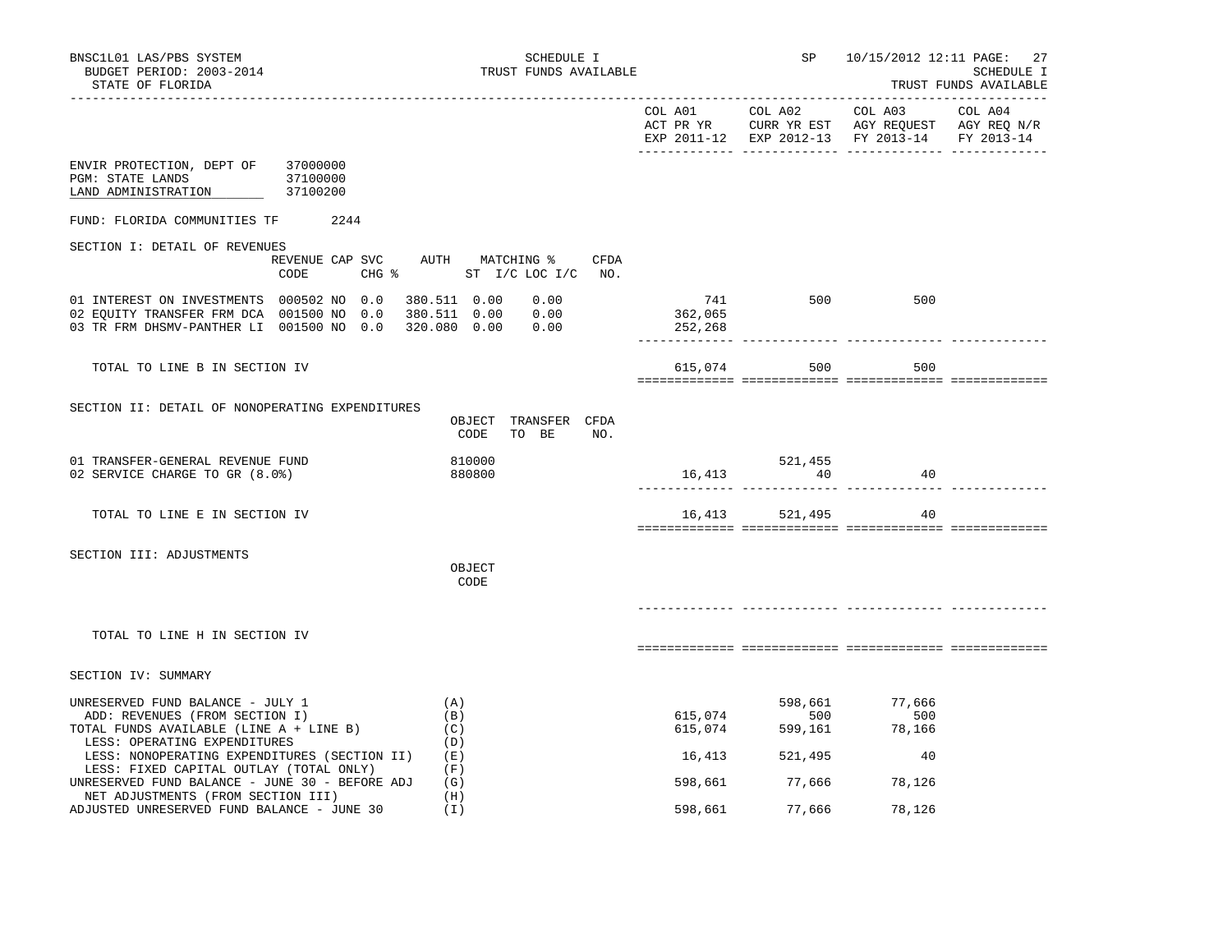| BNSC1L01 LAS/PBS SYSTEM<br>BUDGET PERIOD: 2003-2014<br>STATE OF FLORIDA                                                                                                                                                                                                                                                                                                        | SCHEDULE I<br>TRUST FUNDS AVAILABLE                         |                    | SP                         |                                                                                                                     | 10/15/2012 12:11 PAGE: 28<br>SCHEDULE I<br>TRUST FUNDS AVAILABLE |
|--------------------------------------------------------------------------------------------------------------------------------------------------------------------------------------------------------------------------------------------------------------------------------------------------------------------------------------------------------------------------------|-------------------------------------------------------------|--------------------|----------------------------|---------------------------------------------------------------------------------------------------------------------|------------------------------------------------------------------|
|                                                                                                                                                                                                                                                                                                                                                                                |                                                             | COL A01            | COL A02                    | COL A03<br>ACT PR YR $\,$ CURR YR EST $\,$ AGY REQUEST $\,$ AGY REQ $\rm N/R$<br>EXP 2011-12 EXP 2012-13 FY 2013-14 | COL A04<br>FY 2013-14                                            |
| ENVIR PROTECTION, DEPT OF 37000000<br>PGM: STATE LANDS<br>37100000<br>LAND ADMINISTRATION<br>37100200                                                                                                                                                                                                                                                                          |                                                             |                    |                            |                                                                                                                     |                                                                  |
| FUND: FEDERAL GRANTS TRUST FUND<br>2261                                                                                                                                                                                                                                                                                                                                        |                                                             |                    |                            |                                                                                                                     |                                                                  |
| SECTION I: DETAIL OF REVENUES<br>REVENUE CAP SVC AUTH MATCHING %<br>CODE                                                                                                                                                                                                                                                                                                       | CFDA<br>CHG % ST I/C LOC I/C NO.                            |                    |                            |                                                                                                                     |                                                                  |
|                                                                                                                                                                                                                                                                                                                                                                                |                                                             |                    |                            |                                                                                                                     |                                                                  |
| TOTAL TO LINE B IN SECTION IV                                                                                                                                                                                                                                                                                                                                                  |                                                             |                    |                            |                                                                                                                     |                                                                  |
| SECTION II: DETAIL OF NONOPERATING EXPENDITURES                                                                                                                                                                                                                                                                                                                                | OBJECT TRANSFER CFDA<br>CODE<br>TO BE<br>NO.                |                    |                            |                                                                                                                     |                                                                  |
| 15 TRANSFER FROM WATER RES MGT 37350400                                                                                                                                                                                                                                                                                                                                        | 810000                                                      | ------------- ---- | $6,000,000 -$              |                                                                                                                     |                                                                  |
| TOTAL TO LINE E IN SECTION IV                                                                                                                                                                                                                                                                                                                                                  |                                                             |                    | $6,000,000 -$              |                                                                                                                     |                                                                  |
| SECTION III: ADJUSTMENTS                                                                                                                                                                                                                                                                                                                                                       | OBJECT<br>CODE                                              |                    |                            |                                                                                                                     |                                                                  |
| TOTAL TO LINE H IN SECTION IV                                                                                                                                                                                                                                                                                                                                                  |                                                             |                    |                            |                                                                                                                     |                                                                  |
| SECTION IV: SUMMARY                                                                                                                                                                                                                                                                                                                                                            |                                                             |                    |                            |                                                                                                                     |                                                                  |
| UNRESERVED FUND BALANCE - JULY 1<br>ADD: REVENUES (FROM SECTION I)<br>TOTAL FUNDS AVAILABLE (LINE A + LINE B)<br>LESS: OPERATING EXPENDITURES<br>LESS: NONOPERATING EXPENDITURES (SECTION II)<br>LESS: FIXED CAPITAL OUTLAY (TOTAL ONLY)<br>UNRESERVED FUND BALANCE - JUNE 30 - BEFORE ADJ<br>NET ADJUSTMENTS (FROM SECTION III)<br>ADJUSTED UNRESERVED FUND BALANCE - JUNE 30 | (A)<br>(B)<br>(C)<br>(D)<br>(E)<br>(F)<br>(G)<br>(H)<br>(T) |                    | $6,000,000 -$<br>6,000,000 |                                                                                                                     |                                                                  |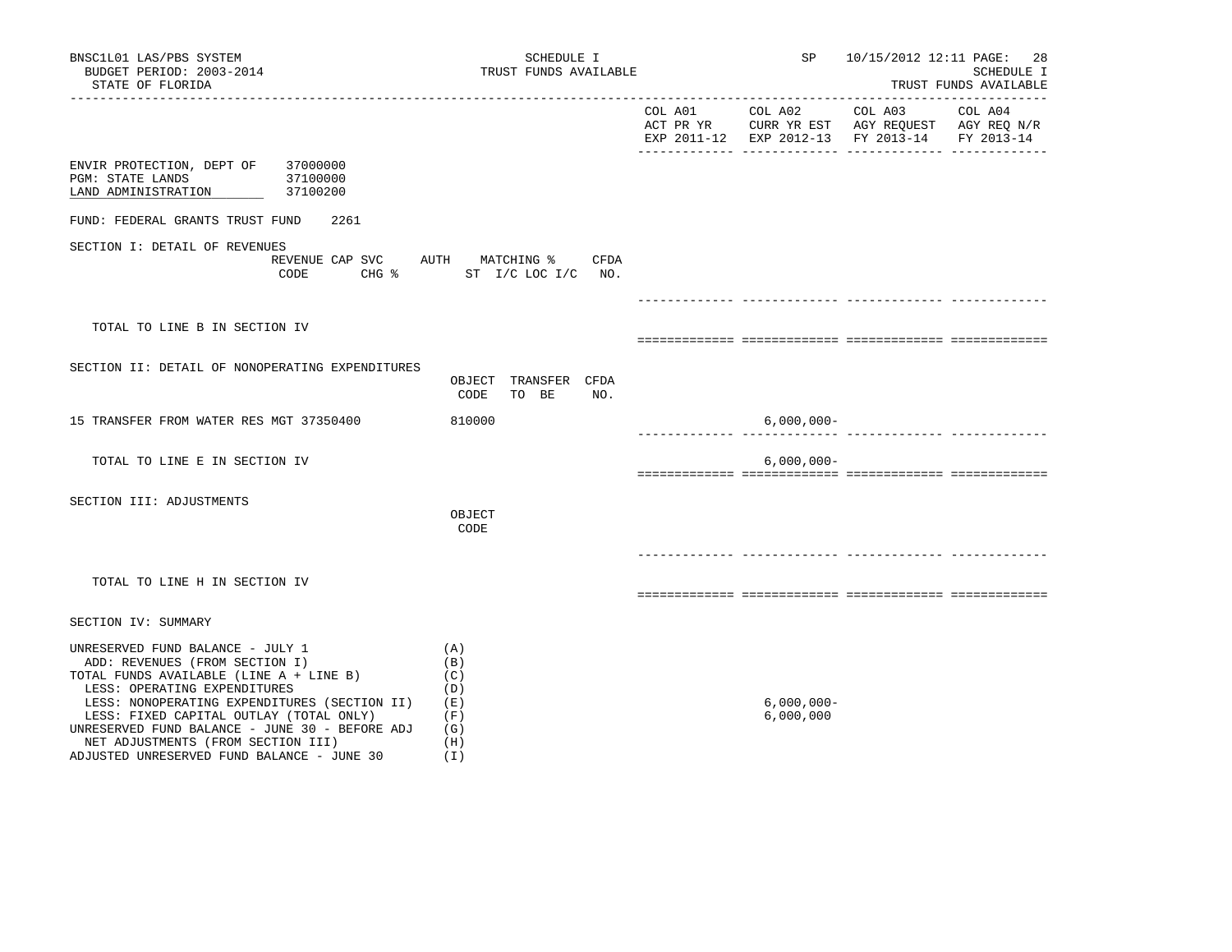| STATE OF FLORIDA                                                                                                                                                                                                                                                                                                                                                                                                                                                                                                                                                             | TRUST FUNDS AVAILABLE                                                                                                                                                                   |
|------------------------------------------------------------------------------------------------------------------------------------------------------------------------------------------------------------------------------------------------------------------------------------------------------------------------------------------------------------------------------------------------------------------------------------------------------------------------------------------------------------------------------------------------------------------------------|-----------------------------------------------------------------------------------------------------------------------------------------------------------------------------------------|
|                                                                                                                                                                                                                                                                                                                                                                                                                                                                                                                                                                              | COL A02<br>COL A03<br>COL A01<br>COL A04<br>ACT PR YR<br>CURR YR EST AGY REQUEST AGY REQ N/R<br>EXP 2011-12 EXP 2012-13 FY 2013-14<br>FY 2013-14                                        |
| ENVIR PROTECTION, DEPT OF<br>37000000<br>PGM: STATE LANDS<br>37100000<br>LAND ADMINISTRATION<br>37100200                                                                                                                                                                                                                                                                                                                                                                                                                                                                     |                                                                                                                                                                                         |
| FUND: FLORIDA FOREVER TF<br>2348                                                                                                                                                                                                                                                                                                                                                                                                                                                                                                                                             |                                                                                                                                                                                         |
| SECTION I: DETAIL OF REVENUES                                                                                                                                                                                                                                                                                                                                                                                                                                                                                                                                                |                                                                                                                                                                                         |
| REVENUE CAP SVC<br>AUTH<br>MATCHING %<br>CODE<br>CHG %<br>ST I/C LOC I/C                                                                                                                                                                                                                                                                                                                                                                                                                                                                                                     | CFDA<br>NO.                                                                                                                                                                             |
| 10 INT/INVESTMENT NON BOND 000502 NO<br>0.0<br>259.105 0.00<br>0.00<br>12 INT/INVESTMENT S2009 I3<br>000502 NO<br>0.0<br>259.105 0.00<br>0.00<br>0.0<br>259.105 0.00<br>14 PY REFUNDS-NON BOND F S<br>001800 NO<br>0.00<br>17 PROCEEDS SURPLUS LANDS<br>002900 NO<br>0.0<br>253.027 0.00<br>0.00                                                                                                                                                                                                                                                                             | 1,287,689<br>500,000<br>20,000<br>1,853,557<br>500,000<br>466,662<br>50,000,000                                                                                                         |
| 34 UPLAND EASEMENT FEES NB 000100 YES 0.0<br>270.22<br>0.00<br>0.00<br>259.105 0.00<br>35 TR/WMLTF-NON BOND F S<br>001500 NO 0.0<br>0.00                                                                                                                                                                                                                                                                                                                                                                                                                                     | 9,400<br>1,364,369                                                                                                                                                                      |
| TOTAL TO LINE B IN SECTION IV                                                                                                                                                                                                                                                                                                                                                                                                                                                                                                                                                | 4,981,677 1,000,000<br>50,020,000                                                                                                                                                       |
| SECTION II: DETAIL OF NONOPERATING EXPENDITURES<br>OBJECT TRANSFER CFDA<br>CODE<br>TO BE                                                                                                                                                                                                                                                                                                                                                                                                                                                                                     | NO.                                                                                                                                                                                     |
| 02 TR DEPT OF COMMUNITY AFFAIRS - FY 2009<br>810000<br>52000000<br>07 TRANSFER FWCC - FY 2009<br>810000<br>77000000<br>08 TRANSFER FWCC - FY 2011<br>810000<br>77000000<br>12 TR AGRICULTURE/DIV OF FORESTRY - FY 2008<br>810000<br>42000000<br>13 TR AGRICULTURE/DIV OF FORESTRY - FY 2009<br>810000<br>42000000<br>14 TR AGRICULTURE/DIV OF FORESTRY - FY 2011<br>810000<br>42000000<br>42000000<br>15 TR AGRICULTURE/DIV OF FORESTRY - FY 2012<br>810000<br>17 TR-DFS/ASSESSMENT ON INVESTMENTS 310403<br>830000<br>48 TR-DEP-FLORIDA FOREVER PROGRAM - FY 2009<br>810000 | 2,319,285<br>742,641<br>366,529<br>225,000<br>45,904<br>35,846<br>936,165<br>2,931,661<br>12,069<br>636,880<br>719,700<br>24,300<br>156,707<br>900<br>45,000<br>2,420,918<br>14,774,638 |
| 49 TR-DEP-FLORIDA FOREVER PROGRAM - FY 2011<br>810000                                                                                                                                                                                                                                                                                                                                                                                                                                                                                                                        | 7,512,800                                                                                                                                                                               |
| TOTAL TO LINE E IN SECTION IV                                                                                                                                                                                                                                                                                                                                                                                                                                                                                                                                                | 7,353,389<br>26,552,654<br>900                                                                                                                                                          |
| SECTION III: ADJUSTMENTS<br>OBJECT<br>CODE                                                                                                                                                                                                                                                                                                                                                                                                                                                                                                                                   |                                                                                                                                                                                         |
| 01 ADJUSTMENT TO LINE A<br>991000                                                                                                                                                                                                                                                                                                                                                                                                                                                                                                                                            | $104,539,178-$                                                                                                                                                                          |
| 06 ROUNDING<br>991000<br>07 STATEWIDE FINANCIAL STATEMENT ADJUSTMENT<br>991000                                                                                                                                                                                                                                                                                                                                                                                                                                                                                               | $1 -$<br>809,601                                                                                                                                                                        |
| TOTAL TO LINE H IN SECTION IV                                                                                                                                                                                                                                                                                                                                                                                                                                                                                                                                                | 103,729,578-                                                                                                                                                                            |

============= ============= ============= =============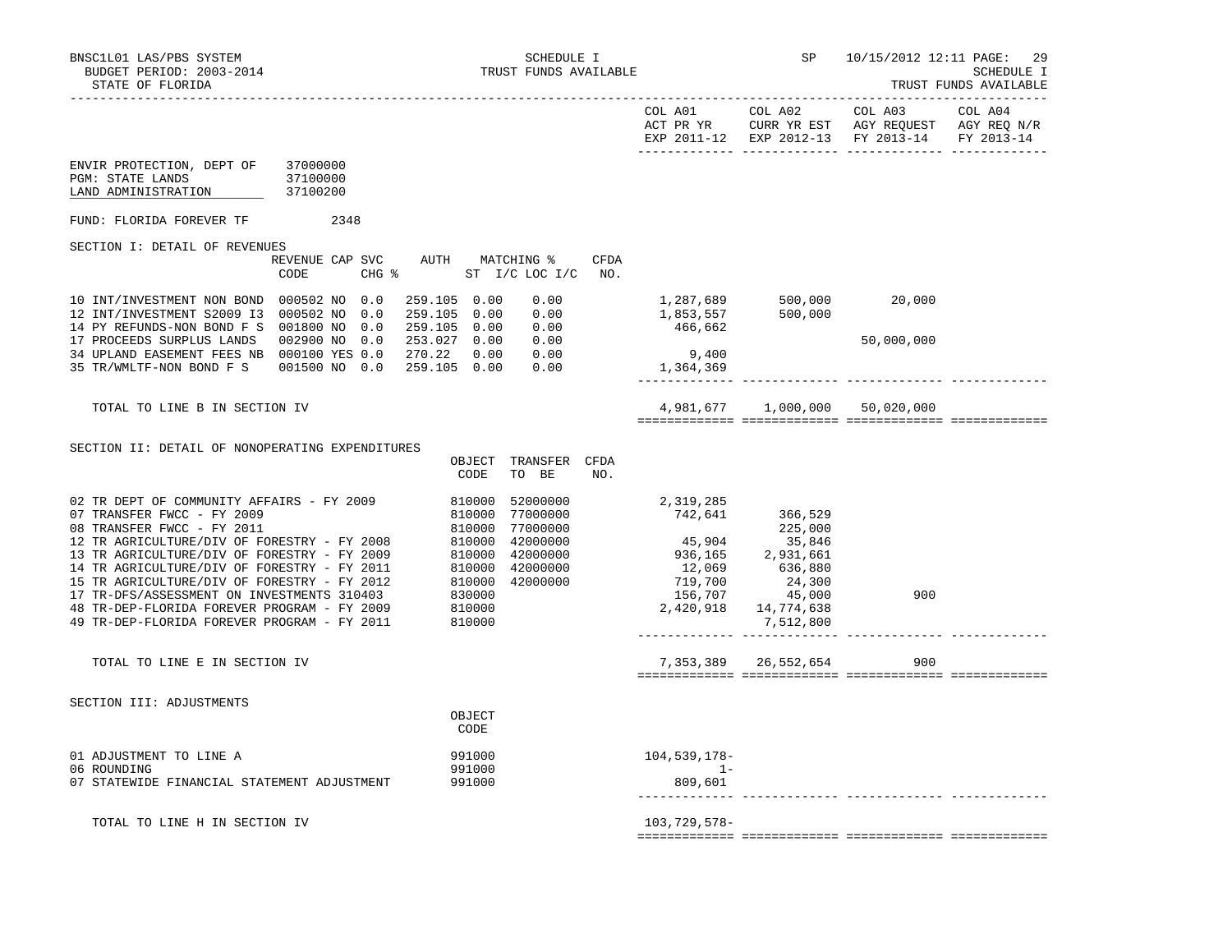|                                                                                                                 |     | COL A01<br>ACT PR YR<br>EXP 2011-12 | COL A02<br>CURR YR EST<br>EXP 2012-13 | COL A03<br>AGY REOUEST<br>FY 2013-14 | COL A04<br>AGY REO N/R<br>FY 2013-14 |
|-----------------------------------------------------------------------------------------------------------------|-----|-------------------------------------|---------------------------------------|--------------------------------------|--------------------------------------|
| 37000000<br>ENVIR PROTECTION, DEPT OF<br><b>PGM: STATE LANDS</b><br>37100000<br>LAND ADMINISTRATION<br>37100200 |     |                                     |                                       |                                      |                                      |
| 2348<br>FUND: FLORIDA FOREVER TF                                                                                |     |                                     |                                       |                                      |                                      |
| SECTION IV: SUMMARY                                                                                             |     |                                     |                                       |                                      |                                      |
| UNRESERVED FUND BALANCE - JULY 1                                                                                | (A) | 142,018,825                         | 35,917,535                            | 1,986,915                            |                                      |
| ADD: REVENUES (FROM SECTION I)                                                                                  | (B) |                                     | 4,981,677 1,000,000                   | 50,020,000                           |                                      |
| TOTAL FUNDS AVAILABLE (LINE A + LINE B)                                                                         | (C) | 147,000,502                         | 36,917,535                            | 52,006,915                           |                                      |
| LESS: OPERATING EXPENDITURES                                                                                    | (D) |                                     |                                       |                                      |                                      |
| LESS: NONOPERATING EXPENDITURES (SECTION II)                                                                    | (E) | 7,353,389                           | 26,552,654                            | 900                                  |                                      |
| LESS: FIXED CAPITAL OUTLAY (TOTAL ONLY)                                                                         | (F) |                                     | 8,377,966                             | 50,000,000                           | 50,000,000                           |
| UNRESERVED FUND BALANCE - JUNE 30 - BEFORE ADJ                                                                  | (G) |                                     | 139,647,113 1,986,915                 | 2,006,015                            |                                      |
| NET ADJUSTMENTS (FROM SECTION III)                                                                              | (H) | 103,729,578-                        |                                       |                                      |                                      |

ADJUSTED UNRESERVED FUND BALANCE - JUNE 30 (I) 35,917,535 1,986,915 2,006,015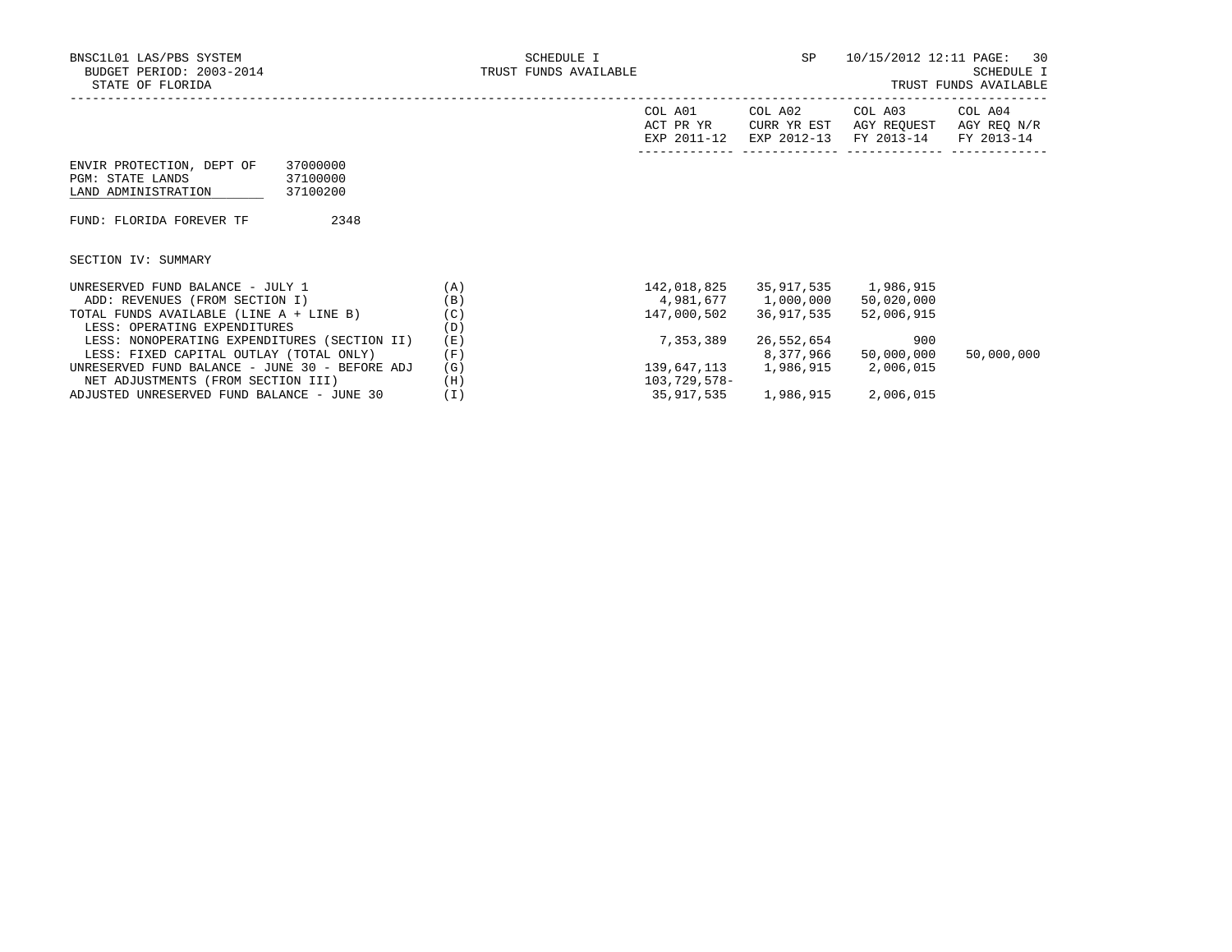| BNSC1L01 LAS/PBS SYSTEM<br>BUDGET PERIOD: 2003-2014<br>STATE OF FLORIDA                                                                                                                                                                                                                                                                                                        | SCHEDULE I<br>TRUST FUNDS AVAILABLE                                 | SP | 10/15/2012 12:11 PAGE: 31                                                                                                                      | SCHEDULE I<br>TRUST FUNDS AVAILABLE |
|--------------------------------------------------------------------------------------------------------------------------------------------------------------------------------------------------------------------------------------------------------------------------------------------------------------------------------------------------------------------------------|---------------------------------------------------------------------|----|------------------------------------------------------------------------------------------------------------------------------------------------|-------------------------------------|
|                                                                                                                                                                                                                                                                                                                                                                                |                                                                     |    | COL A01 COL A02 COL A03<br>ACT PR YR $\,$ CURR YR EST $\,$ AGY REQUEST $\,$ AGY REQ $\rm N/R$<br>EXP 2011-12 EXP 2012-13 FY 2013-14 FY 2013-14 | COL A04                             |
| ENVIR PROTECTION, DEPT OF 37000000<br>PGM: STATE LANDS<br>37100000<br>LAND ADMINISTRATION<br>37100200                                                                                                                                                                                                                                                                          |                                                                     |    |                                                                                                                                                |                                     |
| FUND: INTERNAL IMPROVEMENT TF 2408                                                                                                                                                                                                                                                                                                                                             |                                                                     |    |                                                                                                                                                |                                     |
| SECTION I: DETAIL OF REVENUES<br>CODE                                                                                                                                                                                                                                                                                                                                          | REVENUE CAP SVC AUTH MATCHING %<br>CFDA<br>CHG % ST I/C LOC I/C NO. |    |                                                                                                                                                |                                     |
|                                                                                                                                                                                                                                                                                                                                                                                |                                                                     |    |                                                                                                                                                |                                     |
| TOTAL TO LINE B IN SECTION IV                                                                                                                                                                                                                                                                                                                                                  |                                                                     |    |                                                                                                                                                |                                     |
| SECTION II: DETAIL OF NONOPERATING EXPENDITURES                                                                                                                                                                                                                                                                                                                                | OBJECT TRANSFER CFDA<br>CODE<br>TO BE<br>NO.                        |    |                                                                                                                                                |                                     |
| 20 TRANSFER FROM STATE LANDS/LAND MANAGEMENT                                                                                                                                                                                                                                                                                                                                   | 810000                                                              |    | $3,004,574 - 2,799,999 - 2,821,554 -$                                                                                                          |                                     |
| TOTAL TO LINE E IN SECTION IV                                                                                                                                                                                                                                                                                                                                                  |                                                                     |    | $3,004,574 - 2,799,999 - 2,821,554 -$                                                                                                          |                                     |
| SECTION III: ADJUSTMENTS                                                                                                                                                                                                                                                                                                                                                       | OBJECT<br>CODE                                                      |    |                                                                                                                                                |                                     |
| TOTAL TO LINE H IN SECTION IV                                                                                                                                                                                                                                                                                                                                                  |                                                                     |    |                                                                                                                                                |                                     |
| SECTION IV: SUMMARY                                                                                                                                                                                                                                                                                                                                                            |                                                                     |    |                                                                                                                                                |                                     |
| UNRESERVED FUND BALANCE - JULY 1<br>ADD: REVENUES (FROM SECTION I)<br>TOTAL FUNDS AVAILABLE (LINE A + LINE B)<br>LESS: OPERATING EXPENDITURES<br>LESS: NONOPERATING EXPENDITURES (SECTION II)<br>LESS: FIXED CAPITAL OUTLAY (TOTAL ONLY)<br>UNRESERVED FUND BALANCE - JUNE 30 - BEFORE ADJ<br>NET ADJUSTMENTS (FROM SECTION III)<br>ADJUSTED UNRESERVED FUND BALANCE - JUNE 30 | (A)<br>(B)<br>(C)<br>(D)<br>(E)<br>(F)<br>(G)<br>(H)<br>(1)         |    | $3,004,574$ $2,799,999$ $2,821,554$<br>$3,004,574$ $2,799,999$ $2,821,554$                                                                     |                                     |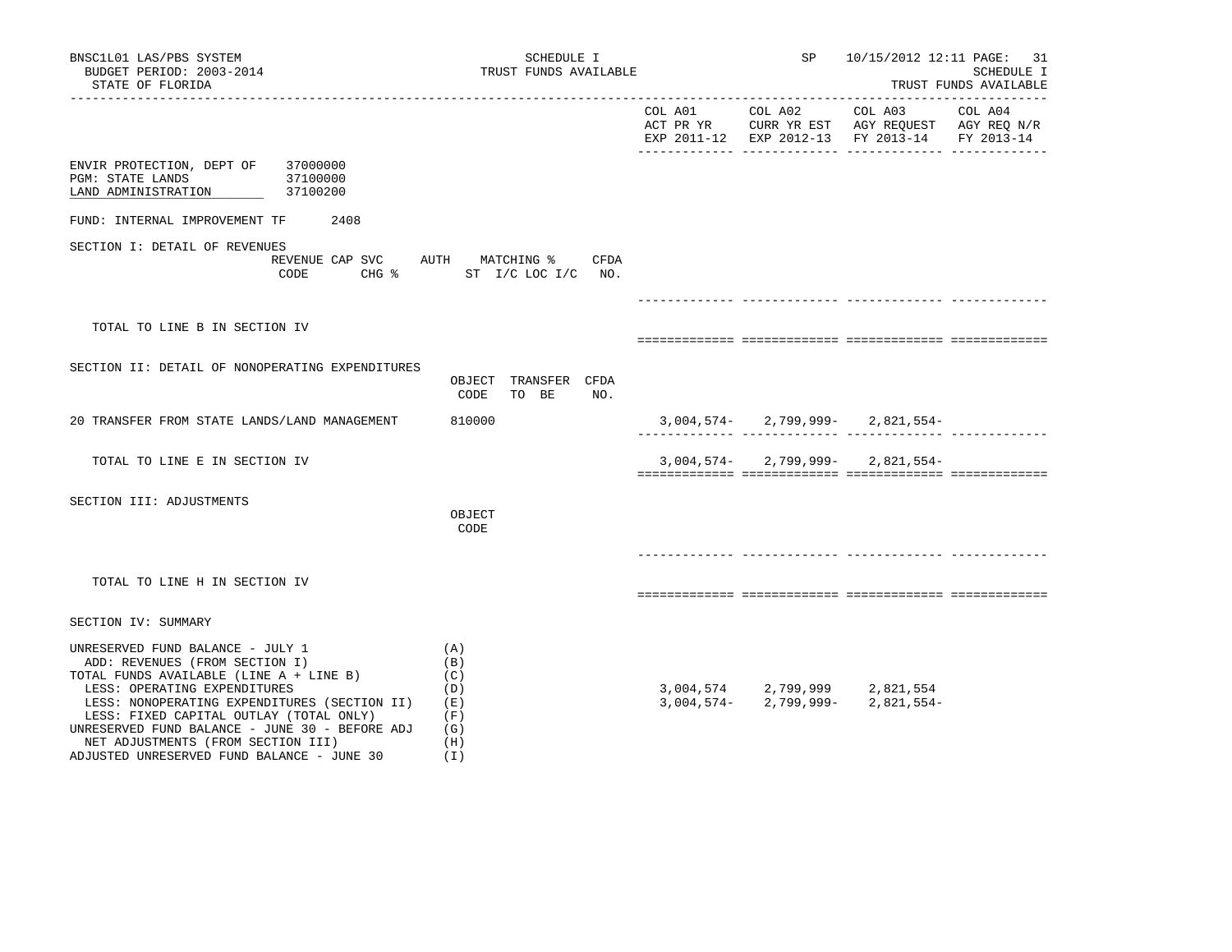| BNSC1L01 LAS/PBS SYSTEM<br>BUDGET PERIOD: 2003-2014<br>STATE OF FLORIDA                                                                                                                                                                                                                                                          | SCHEDULE I<br>TRUST FUNDS AVAILABLE                                 |                                     |                                                                | SP 10/15/2012 12:11 PAGE: 32                                                                                      | SCHEDULE I<br>TRUST FUNDS AVAILABLE |
|----------------------------------------------------------------------------------------------------------------------------------------------------------------------------------------------------------------------------------------------------------------------------------------------------------------------------------|---------------------------------------------------------------------|-------------------------------------|----------------------------------------------------------------|-------------------------------------------------------------------------------------------------------------------|-------------------------------------|
|                                                                                                                                                                                                                                                                                                                                  |                                                                     |                                     | COL A01 COL A02                                                | COL A03 COL A04<br>ACT PR YR CURR YR EST AGY REQUEST AGY REQ N/R<br>EXP 2011-12 EXP 2012-13 FY 2013-14 FY 2013-14 |                                     |
| ENVIR PROTECTION, DEPT OF 37000000<br>PGM: STATE LANDS<br>37100000<br>LAND ADMINISTRATION<br>37100200                                                                                                                                                                                                                            |                                                                     |                                     |                                                                |                                                                                                                   |                                     |
| FUND: LAND ACQUISITION TF 2423                                                                                                                                                                                                                                                                                                   |                                                                     |                                     |                                                                |                                                                                                                   |                                     |
| SECTION I: DETAIL OF REVENUES<br>CODE                                                                                                                                                                                                                                                                                            | REVENUE CAP SVC AUTH MATCHING %<br>CFDA<br>CHG % ST I/C LOC I/C NO. |                                     |                                                                |                                                                                                                   |                                     |
| 02 TR/DOR/DOCSTAMP FF/P200 001500 NO 0.0 201.15 0.00 0.00                                                                                                                                                                                                                                                                        |                                                                     | 409,830,374 376,867,522 154,829,015 |                                                                |                                                                                                                   |                                     |
| TOTAL TO LINE B IN SECTION IV                                                                                                                                                                                                                                                                                                    |                                                                     |                                     | 409,830,374 376,867,522 154,829,015                            |                                                                                                                   |                                     |
| SECTION II: DETAIL OF NONOPERATING EXPENDITURES                                                                                                                                                                                                                                                                                  | OBJECT TRANSFER CFDA<br>CODE<br>TO BE<br>NO.                        |                                     |                                                                |                                                                                                                   |                                     |
| 10 TRANSFER FROM REC & PARKS                                                                                                                                                                                                                                                                                                     | 810000                                                              |                                     |                                                                | $1,010,231-39,077,529-626,730-$                                                                                   |                                     |
| TOTAL TO LINE E IN SECTION IV                                                                                                                                                                                                                                                                                                    |                                                                     |                                     |                                                                | $1,010,231-39,077,529-626,730-$                                                                                   |                                     |
| SECTION III: ADJUSTMENTS                                                                                                                                                                                                                                                                                                         | OBJECT<br>CODE                                                      |                                     |                                                                |                                                                                                                   |                                     |
| TOTAL TO LINE H IN SECTION IV                                                                                                                                                                                                                                                                                                    |                                                                     |                                     |                                                                |                                                                                                                   |                                     |
| SECTION IV: SUMMARY                                                                                                                                                                                                                                                                                                              |                                                                     |                                     |                                                                |                                                                                                                   |                                     |
| UNRESERVED FUND BALANCE - JULY 1<br>ADD: REVENUES (FROM SECTION I)<br>TOTAL FUNDS AVAILABLE (LINE A + LINE B)<br>LESS: OPERATING EXPENDITURES<br>LESS: NONOPERATING EXPENDITURES (SECTION II)<br>LESS: FIXED CAPITAL OUTLAY (TOTAL ONLY)<br>UNRESERVED FUND BALANCE - JUNE 30 - BEFORE ADJ<br>NET ADJUSTMENTS (FROM SECTION III) | (A)<br>(B)<br>(C)<br>(D)<br>(E)<br>(F)<br>(G)<br>(H)                | 409,830,374<br>410,250,891          | 409,830,374 376,867,522 154,829,015<br>589,714 752,364 626,730 | 376,867,522 154,829,015<br>1,010,231- 39,077,529- 626,730-<br>415, 192, 687 154, 829, 015                         |                                     |

ADJUSTED UNRESERVED FUND BALANCE - JUNE 30 (I)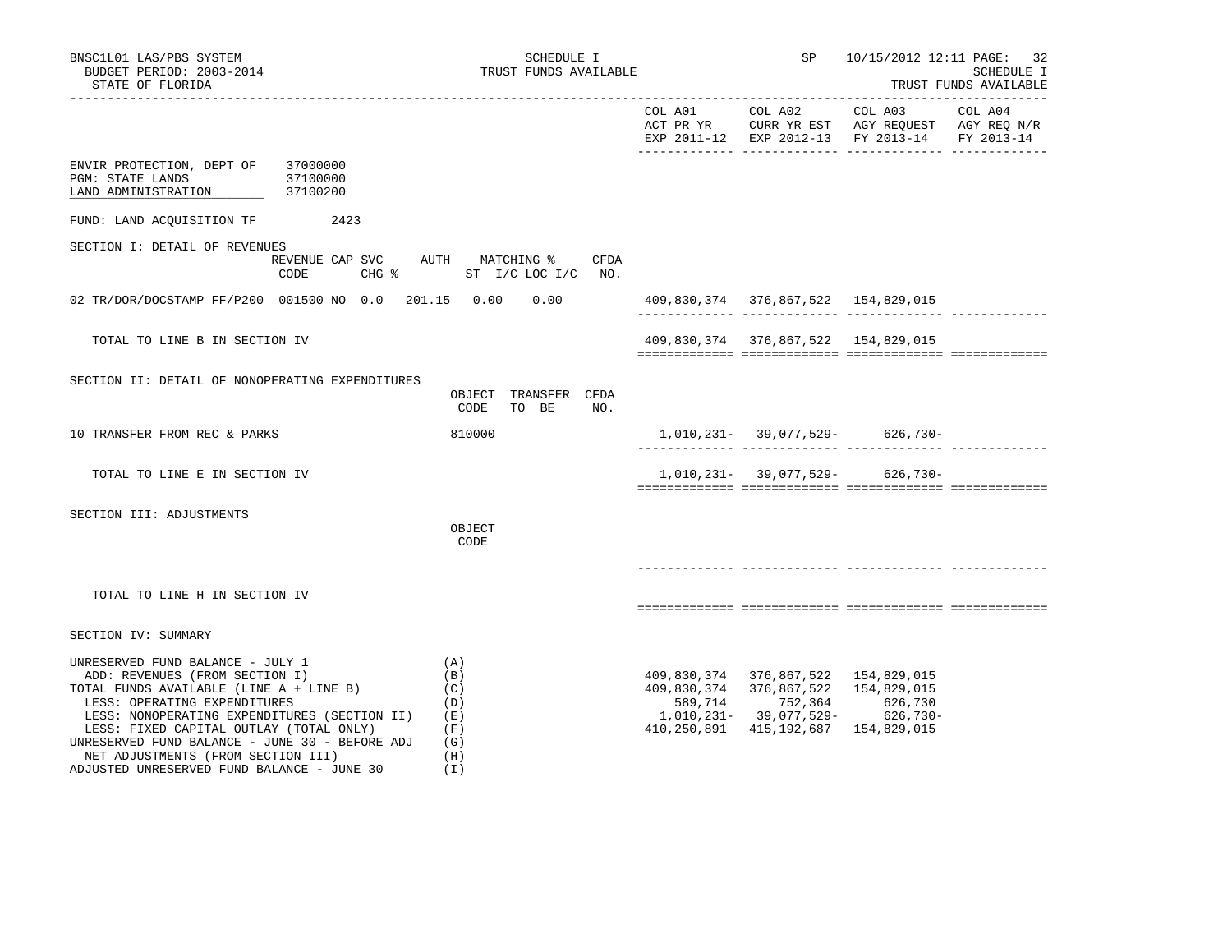|                                                                                                                                                                                                                                                                                                                                                                                                                          |                                            |                                                                                                            |                                              |             |                                                                                             | COL A01 COL A02           | COL A03<br>ACT PR YR CURR YR EST AGY REQUEST AGY REQ N/R<br>EXP 2011-12 EXP 2012-13 FY 2013-14 | COL A04<br>FY 2013-14 |
|--------------------------------------------------------------------------------------------------------------------------------------------------------------------------------------------------------------------------------------------------------------------------------------------------------------------------------------------------------------------------------------------------------------------------|--------------------------------------------|------------------------------------------------------------------------------------------------------------|----------------------------------------------|-------------|---------------------------------------------------------------------------------------------|---------------------------|------------------------------------------------------------------------------------------------|-----------------------|
| ENVIR PROTECTION, DEPT OF<br>PGM: STATE LANDS<br>LAND ADMINISTRATION                                                                                                                                                                                                                                                                                                                                                     | 37000000<br>37100000<br>37100200           |                                                                                                            |                                              |             |                                                                                             |                           |                                                                                                |                       |
| FUND: WATER MANAGEMENT LANDS TF                                                                                                                                                                                                                                                                                                                                                                                          | 2776                                       |                                                                                                            |                                              |             |                                                                                             |                           |                                                                                                |                       |
| SECTION I: DETAIL OF REVENUES                                                                                                                                                                                                                                                                                                                                                                                            | REVENUE CAP SVC<br>CODE<br>$CHG$ $\approx$ | AUTH MATCHING %                                                                                            | ST I/C LOC I/C                               | CFDA<br>NO. |                                                                                             |                           |                                                                                                |                       |
| 01 FINES, FORFEITS, JUDGEMTS 000400 YES 0.0<br>02 INTEREST ON INVESTMENTS 000502 NO 0.0<br>03 INTEREST/CONTRACT ADVNC 000500 NO 0.0 373.59 0.00 0.00<br>05 TR/DOR DOC STAMP TAX 001600 NO 0.0 201.15 0.00 0.00                                                                                                                                                                                                           | 373.59                                     |                                                                                                            | 373.43  0.00  0.00<br>0.00 0.00              |             | 21,000<br>1,128,488<br>320<br>48, 448, 377                                                  |                           |                                                                                                |                       |
| TOTAL TO LINE B IN SECTION IV                                                                                                                                                                                                                                                                                                                                                                                            |                                            |                                                                                                            |                                              |             | 49,598,185                                                                                  |                           |                                                                                                |                       |
| SECTION II: DETAIL OF NONOPERATING EXPENDITURES                                                                                                                                                                                                                                                                                                                                                                          |                                            | CODE                                                                                                       | OBJECT TRANSFER CFDA<br>TO BE                | NO.         |                                                                                             |                           |                                                                                                |                       |
| 01 TR FROM WATER POL/ECOSYSTEM RESTO<br>02 TR/ADMINISTRATIVE TRUST FUND - 185080<br>03 TRANSFER TO WORKING CAPITAL TF - 180222<br>04 TR/DFS-ASSESSMENT ON INVESTMENTS - 310403<br>05 TRANSFER TO WATER POL/ECOSYSTEMS RESTO<br>11 REFUNDS<br>13 TRANSFER TO WATER RESOURCE MANAGEMENT<br>17 TRANSFER TO GENERAL REVENUE-DOC STAMPS<br>22 TR/FLORIDA FOREVER TRUST FUND - 180205<br>24 TRANSFER TO GENERAL REVENUE 180056 |                                            | 810000<br>810000<br>810000<br>810000<br>830000<br>810000<br>810000<br>991000<br>810000<br>810000<br>810000 | 37010100<br>37010300<br>37200100<br>37350400 |             | 754,227<br>179,727<br>56,233<br>21,162<br>1,099,994<br>8,000,000<br>1,364,369<br>10,000,000 | 13,601,474<br>287,716-    | 290,366-                                                                                       |                       |
| TOTAL TO LINE E IN SECTION IV                                                                                                                                                                                                                                                                                                                                                                                            |                                            |                                                                                                            |                                              |             |                                                                                             | 21, 475, 712 13, 313, 758 | 290,366-                                                                                       |                       |
| SECTION III: ADJUSTMENTS                                                                                                                                                                                                                                                                                                                                                                                                 |                                            | OBJECT<br>CODE                                                                                             |                                              |             |                                                                                             |                           |                                                                                                |                       |
| 03 ROUNDING<br>04 FUND BALANCE RESERVED - DEBT SERVICE<br>05 STATEWIDE FINANCIAL STATEMENT ADJUSTMENT<br>07 ADJUSTMENT TO LINE A<br>08 OTHER ADJUSTMENT TO LINE A<br>09 PRIOR YEAR SEPTEMBER OPERATING REVERSIONS                                                                                                                                                                                                        |                                            | 991000<br>991000<br>996000<br>991000<br>991000<br>991000                                                   |                                              |             | 1<br>13,423,962-<br>3,018,520<br>$32,047,005 -$<br>137,738-<br>11,825                       |                           |                                                                                                |                       |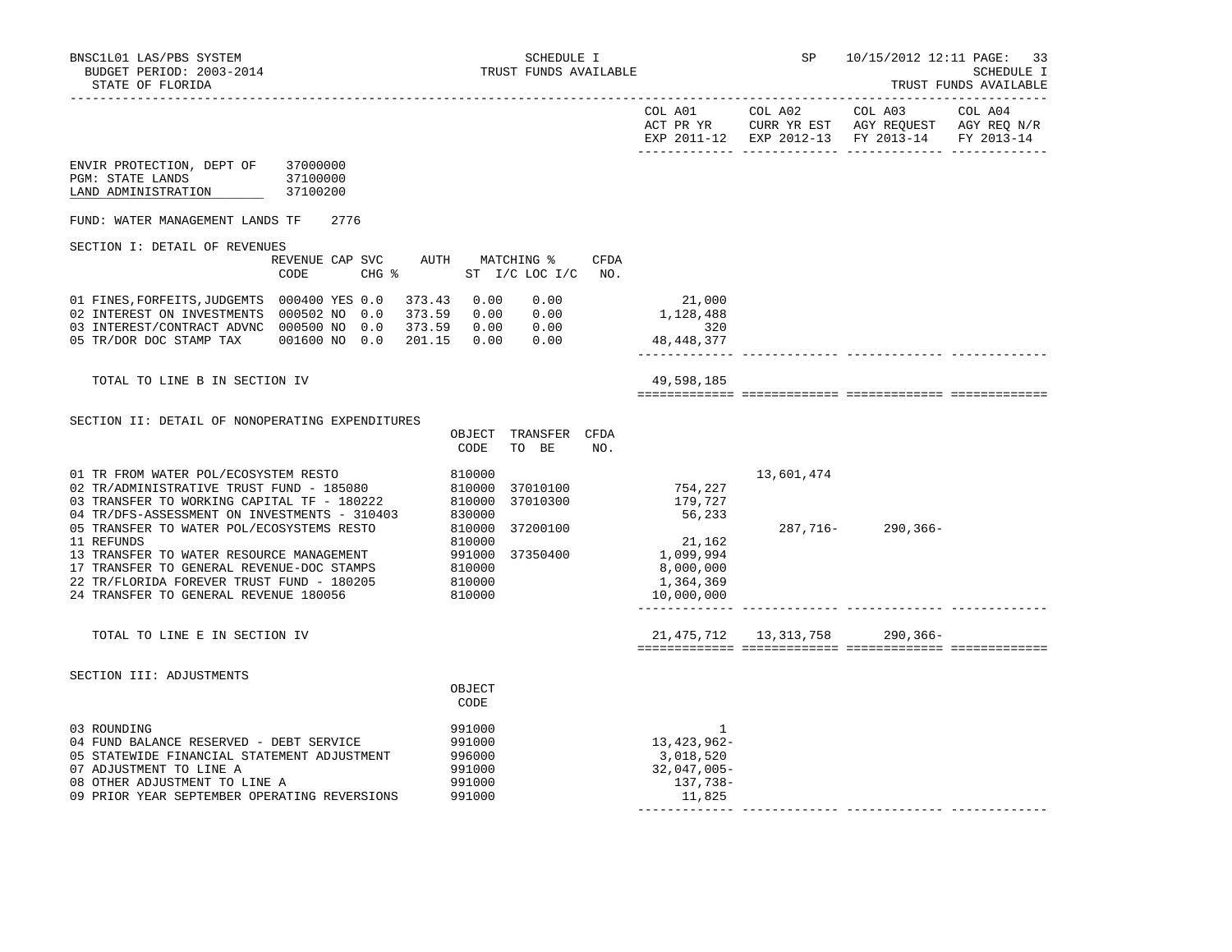|  | TRUST FUNDS AVAILABLE |  |
|--|-----------------------|--|
|  |                       |  |

|                                                                                                                 |            | COL A01<br>ACT PR YR<br>EXP 2011-12 | COL A02<br>CURR YR EST<br>EXP 2012-13 | COL A03<br>AGY REQUEST<br>FY 2013-14 | COL A04<br>AGY REQ N/R<br>FY 2013-14 |
|-----------------------------------------------------------------------------------------------------------------|------------|-------------------------------------|---------------------------------------|--------------------------------------|--------------------------------------|
| ENVIR PROTECTION, DEPT OF<br>37000000<br><b>PGM: STATE LANDS</b><br>37100000<br>LAND ADMINISTRATION<br>37100200 |            |                                     |                                       |                                      |                                      |
| 2776<br>FUND: WATER MANAGEMENT LANDS TF                                                                         |            |                                     |                                       |                                      |                                      |
| TOTAL TO LINE H IN SECTION IV                                                                                   |            | 42,578,359-                         |                                       |                                      |                                      |
| SECTION IV: SUMMARY                                                                                             |            |                                     |                                       |                                      |                                      |
| UNRESERVED FUND BALANCE - JULY 1<br>ADD: REVENUES (FROM SECTION I)                                              | (A)<br>(B) | 43,974,241<br>49,598,185            | 13,601,474                            |                                      |                                      |
| TOTAL FUNDS AVAILABLE (LINE A + LINE B)<br>LESS: OPERATING EXPENDITURES                                         | (C)<br>(D) | 93,572,426<br>53,346                | 13,601,474<br>287,716                 | 290,366                              |                                      |
| LESS: NONOPERATING EXPENDITURES (SECTION II)<br>LESS: FIXED CAPITAL OUTLAY (TOTAL ONLY)                         | (E)<br>(F) | 21,475,712<br>15,863,535            | 13,313,758                            | $290, 366 -$                         |                                      |
| UNRESERVED FUND BALANCE - JUNE 30 - BEFORE ADJ                                                                  | (G)        | 56, 179, 833                        |                                       |                                      |                                      |

 NET ADJUSTMENTS (FROM SECTION III) (H) 42,578,359- ADJUSTED UNRESERVED FUND BALANCE - JUNE 30 (I) 13,601,474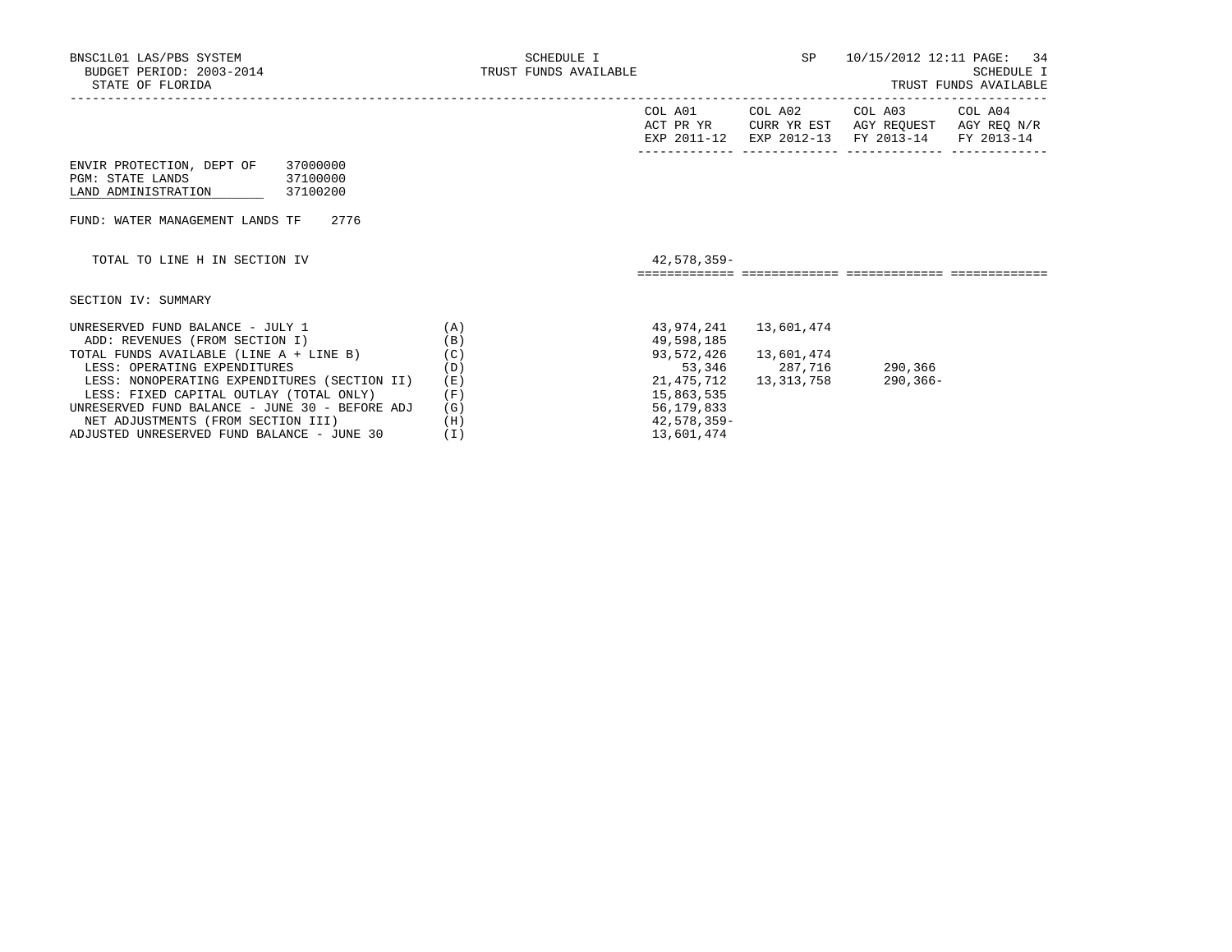|                                                                                                                                                                                               |                                               | COL A01<br>ACT PR YR                                                                                  | COL A02                                                                                                         | COL A03<br>CURR YR EST AGY REQUEST AGY REQ N/R<br>EXP 2011-12 EXP 2012-13 FY 2013-14 | COL A04<br>FY 2013-14 |
|-----------------------------------------------------------------------------------------------------------------------------------------------------------------------------------------------|-----------------------------------------------|-------------------------------------------------------------------------------------------------------|-----------------------------------------------------------------------------------------------------------------|--------------------------------------------------------------------------------------|-----------------------|
| ENVIR PROTECTION, DEPT OF<br>37000000<br>PGM: STATE LANDS<br>37100000<br>LAND MANAGEMENT<br>37100300                                                                                          |                                               |                                                                                                       |                                                                                                                 |                                                                                      |                       |
| FUND: CONSERVATION/REC LANDS TF<br>2131                                                                                                                                                       |                                               |                                                                                                       |                                                                                                                 |                                                                                      |                       |
| SECTION I: DETAIL OF REVENUES                                                                                                                                                                 |                                               |                                                                                                       |                                                                                                                 |                                                                                      |                       |
| REVENUE CAP SVC<br>CODE<br>$CHG$ $\approx$                                                                                                                                                    | AUTH MATCHING %<br>CFDA<br>ST I/C LOC I/C NO. |                                                                                                       |                                                                                                                 |                                                                                      |                       |
| 01 INTEREST ON INVESTMENTS 000502 NO 8.0<br>259.032 0.00<br>211.310  0.00  0.00<br>02 TRANS/DOR/SEVERANCE TAX 001609 NO 0.0<br>03 TR/DOR/DOCUMENTARY TAX 000314 YES 0.0<br>201.15  0.00  0.00 | 0.00                                          | 408,993    450,000    450,000<br>8,628,664    7,900,000    8,300,000<br>40,604,354<br>10,327<br>3,580 |                                                                                                                 | 45,400,000 48,300,000                                                                |                       |
| TOTAL TO LINE B IN SECTION IV                                                                                                                                                                 |                                               |                                                                                                       | 49,655,918 53,750,000 57,050,000                                                                                |                                                                                      |                       |
| SECTION II: DETAIL OF NONOPERATING EXPENDITURES<br>OBJECT<br>CODE                                                                                                                             | TRANSFER CFDA<br>TO BE<br>NO.                 |                                                                                                       |                                                                                                                 |                                                                                      |                       |
| 810000<br>03 LAND MGMT- TR TO FWCC- DOC STAMPS 181171<br>07 TRANSFER TO ADMIN TRUST FUND 185080<br>810000                                                                                     | 77000000<br>37010100                          | 20,189<br>31,391                                                                                      | 4,527,385 5,062,000<br>1,854,689 1,693,275 2,268,877<br>23,000<br>34,160                                        | 5,385,000<br>$23,000$<br>$34,160$<br>$686,419$                                       |                       |
|                                                                                                                                                                                               |                                               | 1,489,229 1,726,728 1,726,728<br>2,107,287                                                            | 8, 385, 348 5, 703, 589 16, 718, 859<br>1,369,450 1,302,430 1,306,095<br>______________ _______________ _______ |                                                                                      |                       |
| TOTAL TO LINE E IN SECTION IV                                                                                                                                                                 |                                               |                                                                                                       | 19,784,968  15,545,182  28,149,138                                                                              |                                                                                      |                       |
| SECTION III: ADJUSTMENTS<br>OBJECT<br>CODE                                                                                                                                                    |                                               |                                                                                                       |                                                                                                                 |                                                                                      |                       |
| 03 ADJUSTMENTS TO LINE A<br>991000<br>11 CURRENT YR SEPTEMBER OPERATING REVERSIONS<br>991000                                                                                                  |                                               | $8,126,723-$                                                                                          | 6,978                                                                                                           |                                                                                      |                       |
| TOTAL TO LINE H IN SECTION IV                                                                                                                                                                 |                                               |                                                                                                       | 8, 126, 723 - 6, 978                                                                                            |                                                                                      |                       |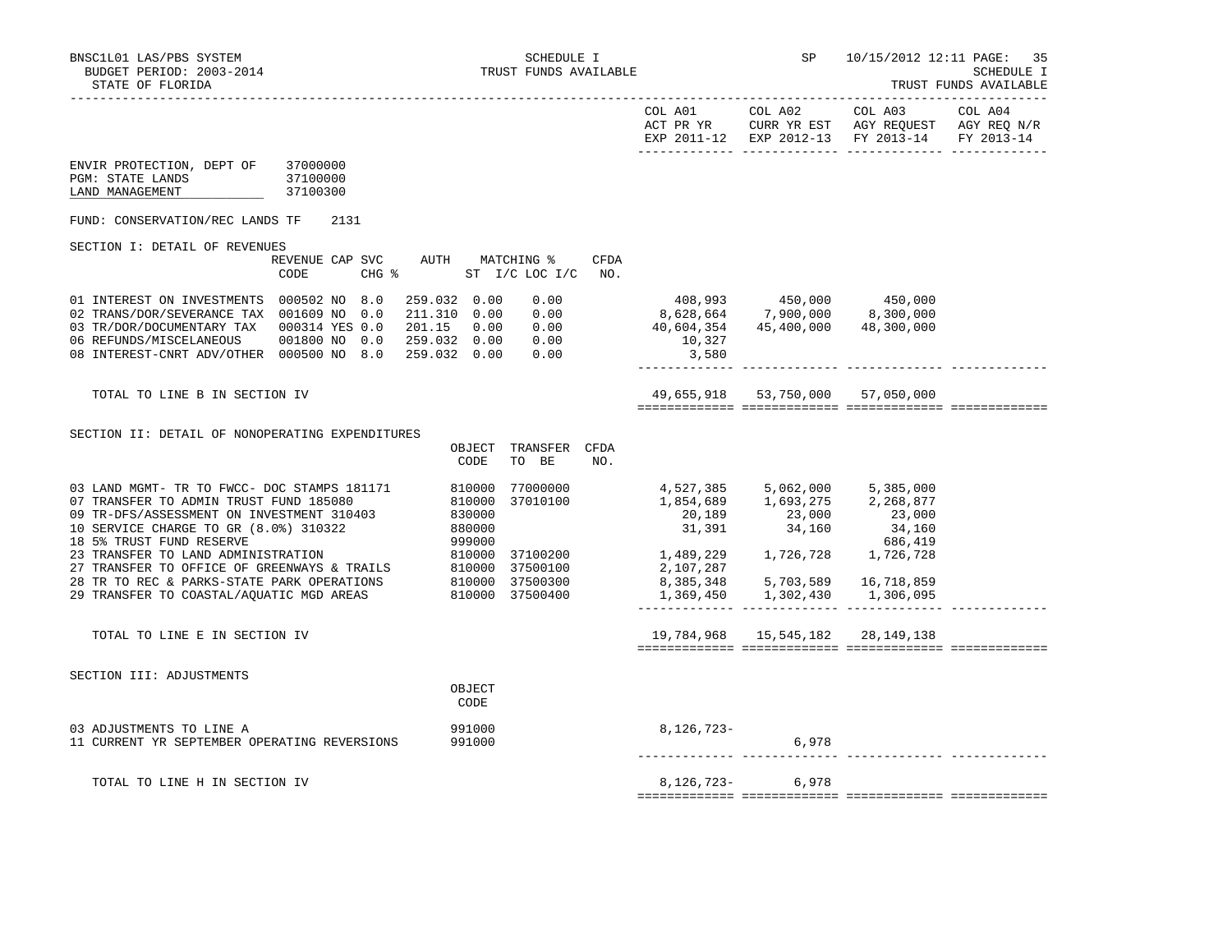| COL A01<br>ACT PR YR | COL A02<br>CURR YR EST | COL A03<br>AGY REOUEST            | COL A04<br>AGY REO N/R |
|----------------------|------------------------|-----------------------------------|------------------------|
| EXP 2011-12          |                        | EXP 2012-13 FY 2013-14 FY 2013-14 |                        |
|                      |                        |                                   |                        |

| ENVIR PROTECTION, DEPT OF | 37000000 |
|---------------------------|----------|
| PGM: STATE LANDS          | 37100000 |
| LAND MANAGEMENT           | 37100300 |

FUND: CONSERVATION/REC LANDS TF 2131

SECTION IV: SUMMARY

| UNRESERVED FUND BALANCE - JULY 1               | (A)   | 21,870,730 | 9,969,820  | 14,527,502   |
|------------------------------------------------|-------|------------|------------|--------------|
| ADD: REVENUES (FROM SECTION I)                 | (B)   | 49,655,918 | 53,750,000 | 57,050,000   |
| TOTAL FUNDS AVAILABLE (LINE A + LINE B)        | (C)   | 71,526,648 | 63,719,820 | 71,577,502   |
| LESS: OPERATING EXPENDITURES                   | (D)   | 33,645,137 | 33,654,114 | 36,540,807   |
| LESS: NONOPERATING EXPENDITURES (SECTION II)   | (E)   | 19,784,968 | 15,545,182 | 28, 149, 138 |
| LESS: FIXED CAPITAL OUTLAY (TOTAL ONLY)        | (F)   |            |            |              |
| UNRESERVED FUND BALANCE - JUNE 30 - BEFORE ADJ | (G)   | 18,096,543 | 14,520,524 | 6,887,557    |
| NET ADJUSTMENTS (FROM SECTION III)             | (H)   | 8,126,723- | 6,978      |              |
| ADJUSTED UNRESERVED FUND BALANCE - JUNE 30     | ( I ) | 9,969,820  | 14,527,502 | 6,887,557    |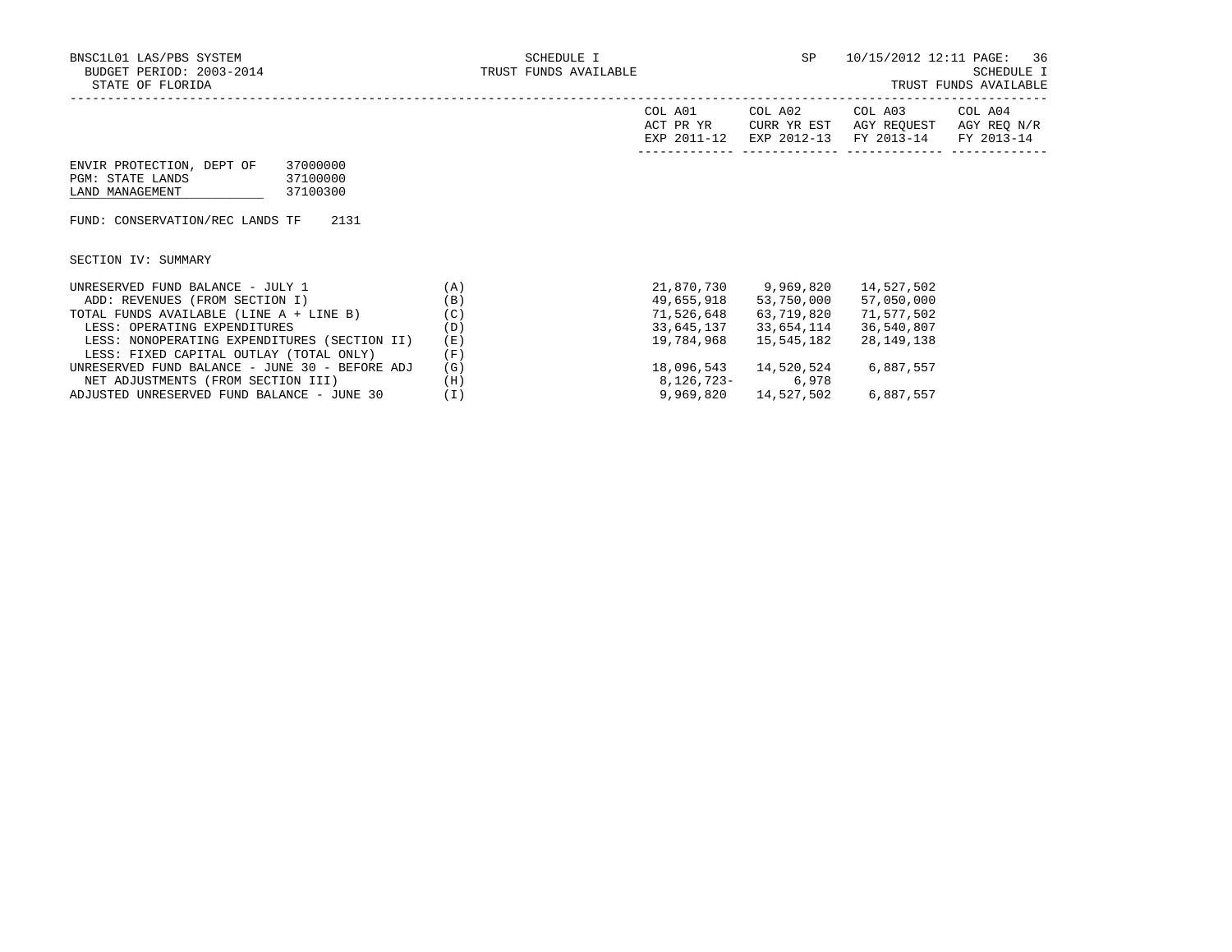| BNSC1L01 LAS/PBS SYSTEM<br>BUDGET PERIOD: 2003-2014<br>STATE OF FLORIDA                                                                                                                                                                                                                                                                                                            | SCHEDULE I<br>TRUST FUNDS AVAILABLE                              | SP                                                   | 10/15/2012 12:11 PAGE: 37                     | SCHEDULE I<br>TRUST FUNDS AVAILABLE |
|------------------------------------------------------------------------------------------------------------------------------------------------------------------------------------------------------------------------------------------------------------------------------------------------------------------------------------------------------------------------------------|------------------------------------------------------------------|------------------------------------------------------|-----------------------------------------------|-------------------------------------|
|                                                                                                                                                                                                                                                                                                                                                                                    |                                                                  |                                                      | EXP 2011-12 EXP 2012-13 FY 2013-14 FY 2013-14 |                                     |
| ENVIR PROTECTION, DEPT OF 37000000<br>PGM: STATE LANDS<br>37100000<br>37100300<br>LAND MANAGEMENT                                                                                                                                                                                                                                                                                  |                                                                  |                                                      |                                               |                                     |
| FUND: GRANTS AND DONATIONS TF 2339                                                                                                                                                                                                                                                                                                                                                 |                                                                  |                                                      |                                               |                                     |
| SECTION I: DETAIL OF REVENUES<br>CODE                                                                                                                                                                                                                                                                                                                                              | REVENUE CAP SVC AUTH MATCHING % CFDA<br>CHG % ST I/C LOC I/C NO. |                                                      |                                               |                                     |
|                                                                                                                                                                                                                                                                                                                                                                                    |                                                                  |                                                      |                                               |                                     |
| TOTAL TO LINE B IN SECTION IV                                                                                                                                                                                                                                                                                                                                                      |                                                                  |                                                      |                                               |                                     |
| SECTION II: DETAIL OF NONOPERATING EXPENDITURES                                                                                                                                                                                                                                                                                                                                    | OBJECT TRANSFER CFDA<br>CODE<br>TO BE<br>NO.                     |                                                      |                                               |                                     |
| 03 TRF FROM REC & PARKS - 37500300                                                                                                                                                                                                                                                                                                                                                 | 810000                                                           |                                                      | $555,037-$ 650,000- 650,000-                  |                                     |
| TOTAL TO LINE E IN SECTION IV                                                                                                                                                                                                                                                                                                                                                      |                                                                  |                                                      | $555,037 - 650,000 - 650,000 -$               |                                     |
| SECTION III: ADJUSTMENTS                                                                                                                                                                                                                                                                                                                                                           | OBJECT<br>CODE                                                   |                                                      |                                               |                                     |
| TOTAL TO LINE H IN SECTION IV                                                                                                                                                                                                                                                                                                                                                      |                                                                  |                                                      |                                               |                                     |
| SECTION IV: SUMMARY                                                                                                                                                                                                                                                                                                                                                                |                                                                  |                                                      |                                               |                                     |
| UNRESERVED FUND BALANCE - JULY 1<br>ADD: REVENUES (FROM SECTION I)<br>TOTAL FUNDS AVAILABLE (LINE A + LINE B)<br>LESS: OPERATING EXPENDITURES<br>LESS: NONOPERATING EXPENDITURES (SECTION II) (E)<br>LESS: FIXED CAPITAL OUTLAY (TOTAL ONLY)<br>UNRESERVED FUND BALANCE - JUNE 30 - BEFORE ADJ<br>NET ADJUSTMENTS (FROM SECTION III)<br>ADJUSTED UNRESERVED FUND BALANCE - JUNE 30 | (A)<br>(B)<br>(C)<br>(D)<br>(F)<br>(G)<br>(H)<br>(I)             | 555,037 650,000 650,000<br>555,037- 650,000- 650,000 | 650,000-                                      |                                     |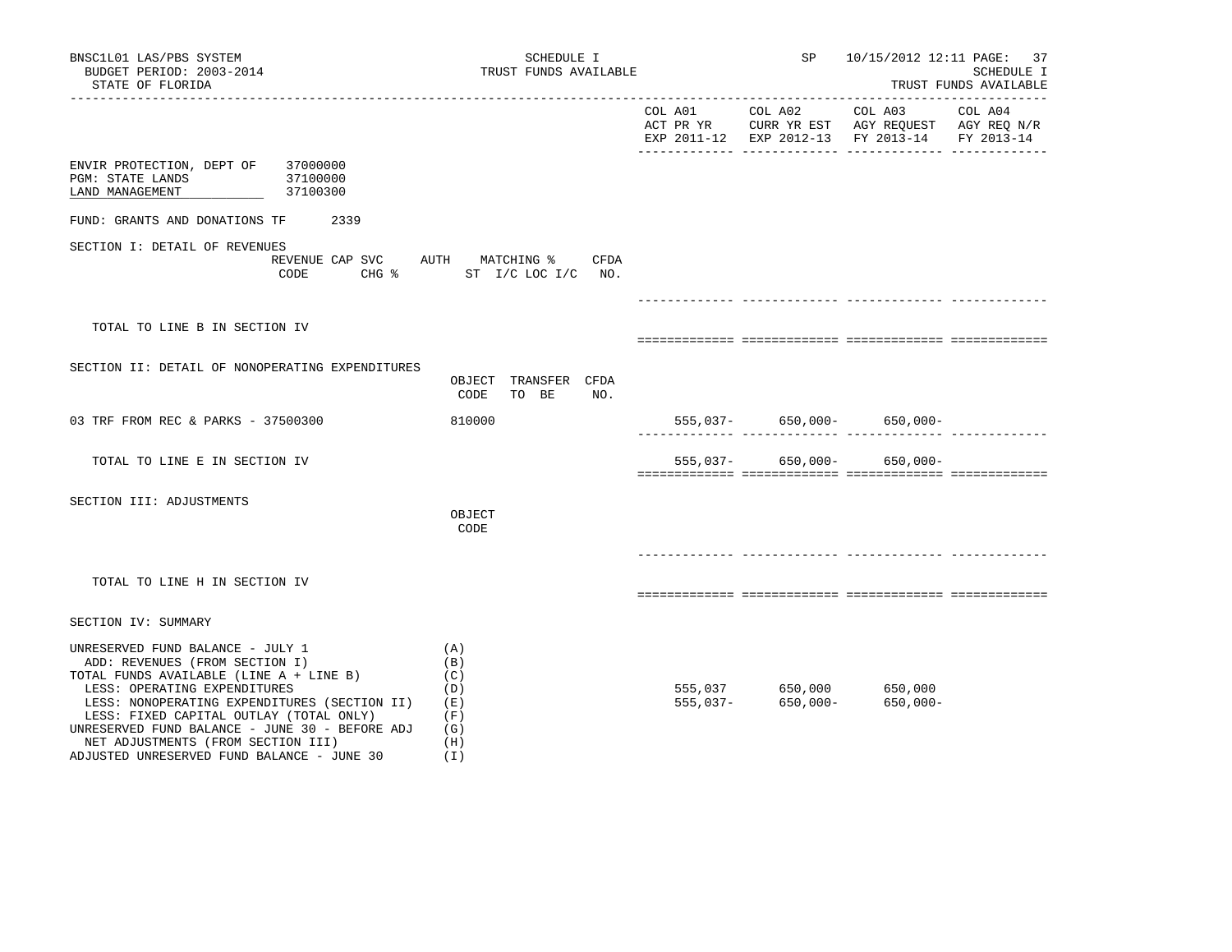| TRUST<br>FUNDS | AVAILABLE |
|----------------|-----------|
|----------------|-----------|

| COL A01<br>ACT PR YR | COL A02 | COL A03<br>CURR YR EST AGY REOUEST AGY REO N/R | COL A04 |
|----------------------|---------|------------------------------------------------|---------|
|                      |         | EXP 2011-12 EXP 2012-13 FY 2013-14 FY 2013-14  |         |
|                      |         |                                                |         |

| ENVIR PROTECTION, DEPT OF | 37000000 |
|---------------------------|----------|
| PGM: STATE LANDS          | 37100000 |
| LAND MANAGEMENT           | 37100300 |

FUND: INTERNAL IMPROVEMENT TF 2408

SECTION I: DETAIL OF REVENUES

|                                      | REVENUE CAP SVC | AUTH    | MATCHING % |                | CFDA |                                                                                                                                                                                                                                                                        |                       |            |  |
|--------------------------------------|-----------------|---------|------------|----------------|------|------------------------------------------------------------------------------------------------------------------------------------------------------------------------------------------------------------------------------------------------------------------------|-----------------------|------------|--|
|                                      | CHG %<br>CODE   |         |            | ST I/C LOC I/C | NO.  |                                                                                                                                                                                                                                                                        |                       |            |  |
|                                      |                 |         |            |                |      |                                                                                                                                                                                                                                                                        |                       |            |  |
| LL OTHER LAND LEASES                 | 002100 NO 8.0   | 270.22  | 0.00       | 0.00           |      |                                                                                                                                                                                                                                                                        | 122,892 80,000 80,000 |            |  |
| 0A SALE GDS/SVC RICO LAND            | 002100 NO 8.0   | 253.03  | 0.00       | 0.00           |      |                                                                                                                                                                                                                                                                        | 50,000                | 50,000     |  |
| OD GENERAL SALES/USE TAXES           | 000300 YES 0.0  | 270.22  | 0.00       | 0.00           |      | 574,881 600,000                                                                                                                                                                                                                                                        |                       | 600,000    |  |
| 01 RELEASE OF LAND RESERVA           | 000100 YES 8.0  | 253.01  | 0.00       | 0.00           |      | $10,500$ $10,000$                                                                                                                                                                                                                                                      |                       | 10,000     |  |
| 02 OUIT CLAIM/DISCLAIMER F           | 000100 YES 8.0  | 253.01  | 0.00       | 0.00           |      | $5,000$ $4,000$                                                                                                                                                                                                                                                        |                       | 4,000      |  |
| 03 AGENCY FEES                       | 000100 YES 8.0  | 270.22  | 0.00       |                |      | $0.00$ 385,477 360,000                                                                                                                                                                                                                                                 |                       | 360,000    |  |
| 04 SUBMERGED LANDS APP FEE           | 000100 YES 8.0  | 270.22  | 0.00       |                |      |                                                                                                                                                                                                                                                                        |                       |            |  |
| 05 FILLED COASTAL LND PROC           | 000100 YES 8.0  | 270.22  | 0.00       |                |      |                                                                                                                                                                                                                                                                        |                       |            |  |
| 06 EASEMENT PROCESSING FEE           | 000100 YES 8.0  | 253.01  | 0.00       |                |      | $\begin{array}{cccccc} 0.00 & 309,417 & 300,000 & 300,000 \ 0.00 & 339,508 & 300,000 & 300,000 \ 0.00 & 47,358 & 45,000 & 45,000 \ 0.00 & 1,700 & 1,200 & 1,200 \ 0.00 & 88,581 & 88,000 & 88,000 \ 0.00 & 6,5793 & 70,000 & 70,000 \ 0.00 & 3,972,000 & 3,000,000 & $ |                       |            |  |
| 07 ASSET MGMT APP FEES               | 000100 YES 8.0  | 270.22  | 0.00       |                |      |                                                                                                                                                                                                                                                                        |                       |            |  |
| 08 USE AGREEMENT FEES 000100 YES 8.0 |                 | 270.22  | 0.00       |                |      |                                                                                                                                                                                                                                                                        |                       |            |  |
|                                      |                 | 270.22  | 0.00       |                |      |                                                                                                                                                                                                                                                                        |                       |            |  |
| 15 AGRICULTURE LEASES                | 002100 NO 8.0   | 270.22  | 0.00       |                |      |                                                                                                                                                                                                                                                                        |                       |            |  |
| 17 OIL LEASES                        | 002100 NO 8.0   | 270.22  | 0.00       | 0.00           |      | 114,035 100,000 100,000                                                                                                                                                                                                                                                |                       |            |  |
| 18 MINING LEASES                     | 002100 NO 8.0   | 270.22  | 0.00       | 0.00           |      | 1,181,887 700,000                                                                                                                                                                                                                                                      |                       | 700,000    |  |
| 19 CAMPSITE LEASES                   | 002100 NO 8.0   | 270.22  | 0.00       | 0.00           |      | 127,520 170,000                                                                                                                                                                                                                                                        |                       | 170,000    |  |
| 20 MARINA AND DOCK LEASES            | 002100 NO 8.0   | 270.22  | 0.00       |                |      | $0.00$ 11,896,665 10,050,000                                                                                                                                                                                                                                           |                       | 10,050,000 |  |
| 21 COMMERCIAL UPLAND LEASE           | 002100 NO 8.0   | 270.22  | 0.00       | 0.00           |      | 945,219 975,000                                                                                                                                                                                                                                                        |                       | 975,000    |  |
| 23 INTEREST ON INVESTMENTS           | 000502 NO 8.0   | 215.49  | 0.00       | 0.00           |      | 205,459 200,000 200,000                                                                                                                                                                                                                                                |                       |            |  |
| 27 SALE OF SURPLUS UPLANDS           | 002100 NO 8.0   | 270.22  | 0.00       | 0.00           |      | $276,919$ 1,000,000 1,000,000                                                                                                                                                                                                                                          |                       |            |  |
| 28 BAD CHECK SVC CHARGES             | 000400 YES 8.0  | 270.22  | 0.00       | 0.00           |      | 56,301 15,700                                                                                                                                                                                                                                                          |                       | 15,700     |  |
| 30 LAND USE PROCEEDS                 | 000100 YES 0.0  | 253.01  | 0.00       | 0.00           |      |                                                                                                                                                                                                                                                                        |                       |            |  |
| 31 UPLAND EASEMENT FEES              | 000100 YES 8.0  | 270.22  | 0.00       | 0.00           |      | $\begin{array}{cccc} 50,301 & 15,700 & 15,700 \\ 203,406 & 100,000 & 100,000 \\ 103,516 & 500,500 & 500,500 \\ 45,058 & 75,000 & 75,000 \\ 200,000 & 15,000 & 15,000 \\ \end{array}$                                                                                   |                       |            |  |
| 36 FINES, FORFEITS, JUDGEMNT         | 001200 NO 0.0   | 253.01  | 0.00       | 0.00           |      |                                                                                                                                                                                                                                                                        |                       |            |  |
| 38 MISCELLANEOUS DONATIONS           | 000400 YES 0.0  | 270.22  | 0.00       | 0.00           |      |                                                                                                                                                                                                                                                                        |                       |            |  |
| 43 ASSET MGMNT EASEMENT FE           | 000100 YES 8.0  | 270.22  | 0.00       | 0.00           |      | 15,450 15,000 15,000                                                                                                                                                                                                                                                   |                       |            |  |
| 45 REFUND-US TREASURY-BIG            | 001870 YES 0.0  | 270.22  | 0.00       | 0.00           |      |                                                                                                                                                                                                                                                                        | 4,047,456             |            |  |
| 47 TR-FROM SUPERVISION TF            | 001500 NO 0.0   | 270.22  | 0.00       | 0.00           |      | 362,150                                                                                                                                                                                                                                                                |                       |            |  |
| 48 SALE/SURPLUS MURPHY ACT           | 002900 NO 0.0   | 270.22  | 0.00       | 0.00           |      | 37,537                                                                                                                                                                                                                                                                 |                       |            |  |
| 49 TR-FROM GENERAL REVENUE           | 006000 NO 0.0   | 253.034 | 0.00       | 0.00           |      | $1,000,000$<br>$410,398$<br>$400,000$<br>$400,000$<br>$400,000$                                                                                                                                                                                                        |                       |            |  |
| 55 SUBMERGED LND EASEMENT            | 000100 YES 8.0  | 270.22  | 0.00       | 0.00           |      |                                                                                                                                                                                                                                                                        |                       |            |  |
| 56 INT/LATE FEES-SUB LANDS           | 000100 YES 7.3  | 270.22  | 0.00       | 0.00           |      | 39,113 45,000 45,000                                                                                                                                                                                                                                                   |                       |            |  |
|                                      |                 |         |            |                |      |                                                                                                                                                                                                                                                                        |                       |            |  |

 TOTAL TO LINE B IN SECTION IV 21,843,823 24,008,356 19,960,900 ============= ============= ============= =============

SECTION II: DETAIL OF NONOPERATING EXPENDITURES

 OBJECT TRANSFER CFDA CODE TO BE NO.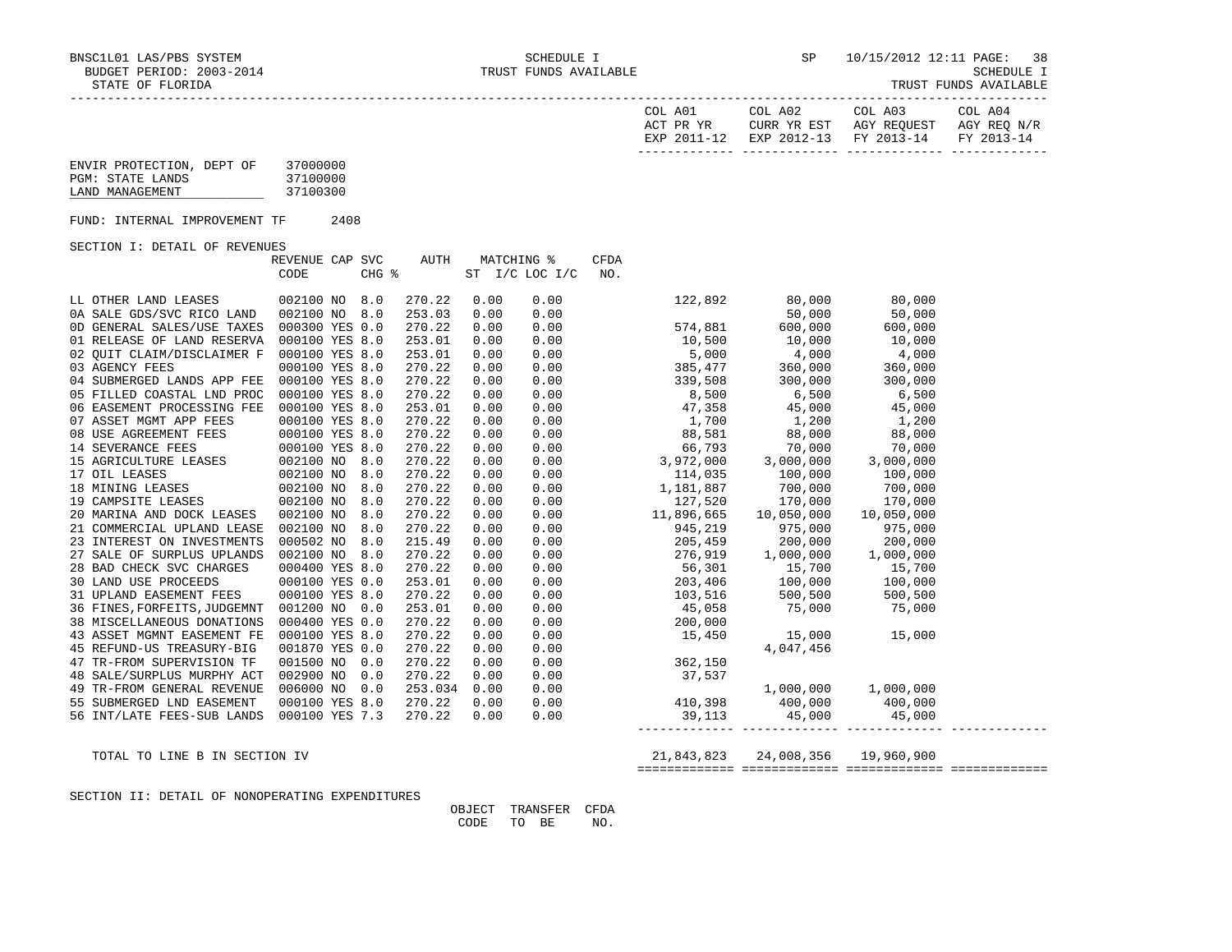| COL A01<br>ACT PR YR | COL A02<br>CURR YR EST | COL A03<br>AGY REOUEST            | COL A04<br>AGY REO N/R |
|----------------------|------------------------|-----------------------------------|------------------------|
| EXP 2011-12          |                        | EXP 2012-13 FY 2013-14 FY 2013-14 |                        |
|                      |                        |                                   |                        |

| ENVIR PROTECTION, DEPT OF | 37000000 |
|---------------------------|----------|
| PGM: STATE LANDS          | 37100000 |
| LAND MANAGEMENT           | 37100300 |

FUND: INTERNAL IMPROVEMENT TF 2408

| SECTION II: DETAIL OF NONOPERATING EXPENDITURES                                                                                                                                                    |                  |          |      |                                        |                                   |                      |  |
|----------------------------------------------------------------------------------------------------------------------------------------------------------------------------------------------------|------------------|----------|------|----------------------------------------|-----------------------------------|----------------------|--|
|                                                                                                                                                                                                    | OBJECT           | TRANSFER | CFDA |                                        |                                   |                      |  |
|                                                                                                                                                                                                    | CODE             | TO BE    | NO.  |                                        |                                   |                      |  |
| CA COLLECTION AGENCY FEES                                                                                                                                                                          | 810000           |          |      | 23,272                                 |                                   |                      |  |
| 01 TRANSFER TO FLORIDA GEOLOGICAL SURVEY 810000                                                                                                                                                    |                  | 37010200 |      |                                        | 420,485 422,749 426,859           |                      |  |
| 02 TRANSFER-WORKING CAPITAL TF 180222                                                                                                                                                              |                  | 37010300 |      |                                        | 869,843 617,600                   | 558,848              |  |
| 810000<br>04 TRANSFER-ADMINISTRATIVE TRUST FUND 185080 810000                                                                                                                                      |                  | 37010100 |      |                                        | 590,124 811,535                   | 584,209              |  |
| 05 REFUNDS                                                                                                                                                                                         | 860000           |          |      | 292,364                                |                                   |                      |  |
| 07 TR-DFS/ASSESSMENT ON INVESTMENTS 310403                                                                                                                                                         | 830000           |          |      | 10,449 10,000 10,000                   |                                   |                      |  |
| 09 PAYMENT OF SALES TAX 310228                                                                                                                                                                     | 810000           |          |      | 574,881 600,000 600,000                |                                   |                      |  |
| 10 SERVICE CHARGE TO GENERAL REVENUE (8.0%) 880000                                                                                                                                                 |                  |          |      |                                        | 1,649,497   1,466,816   1,466,816 |                      |  |
|                                                                                                                                                                                                    |                  |          |      |                                        |                                   |                      |  |
| 13 5% TRUST FUND RESERVE                                                                                                                                                                           | 999000           |          |      |                                        |                                   | 739,625              |  |
| 19 TRANSFER TO EXECUTIVE DIR/SUPPORT SVCS 810000                                                                                                                                                   |                  |          |      | 37010100 3,740,878 3,759,898 3,763,403 |                                   |                      |  |
| 810000<br>20 TRANSFER TO LAND ADMINISTRATION                                                                                                                                                       |                  | 37100200 |      | 3,004,574 2,799,999 2,821,554          |                                   |                      |  |
| 22 RICO DISTRIBUTIONS - PROGRAM RESERVE 991000                                                                                                                                                     |                  |          |      |                                        |                                   | $40,425 - 309,575 -$ |  |
| 23 TRANSFER-GENERAL REVENUE FUND 180056                810000<br>24 TRANSFER TO WATER SCIENCE/LAB SERVICES              810000 37300100                     275,000        275,000         275,000 |                  |          |      |                                        |                                   |                      |  |
|                                                                                                                                                                                                    |                  |          |      |                                        |                                   |                      |  |
| 31 TRANSFER TO WATER RES PROT/RESTORATION 810000 37150100                                                                                                                                          |                  |          |      |                                        | 887,953 929,144 939,009           |                      |  |
|                                                                                                                                                                                                    |                  |          |      |                                        |                                   |                      |  |
| TOTAL TO LINE E IN SECTION IV                                                                                                                                                                      |                  |          |      | 12,339,320  16,652,316  11,875,748     |                                   |                      |  |
|                                                                                                                                                                                                    |                  |          |      |                                        |                                   |                      |  |
| SECTION III: ADJUSTMENTS                                                                                                                                                                           |                  |          |      |                                        |                                   |                      |  |
|                                                                                                                                                                                                    | OBJECT           |          |      |                                        |                                   |                      |  |
|                                                                                                                                                                                                    | <b>CODE</b>      |          |      |                                        |                                   |                      |  |
|                                                                                                                                                                                                    |                  |          |      |                                        |                                   |                      |  |
| 04 ADJUSTMENTS TO LINE A<br>07 CURRENT YR SEPTEMBER OPERATING REVERSIONS                                                                                                                           | 991000<br>991000 |          |      | $500,000 -$                            | 534                               |                      |  |
| 11 OTHER ADJUSTMENT TO LINE A                                                                                                                                                                      | 991000           |          |      | 353,600                                |                                   |                      |  |
|                                                                                                                                                                                                    |                  |          |      |                                        |                                   |                      |  |
|                                                                                                                                                                                                    |                  |          |      |                                        |                                   |                      |  |
| TOTAL TO LINE H IN SECTION IV                                                                                                                                                                      |                  |          |      | 146,400-                               | 534                               |                      |  |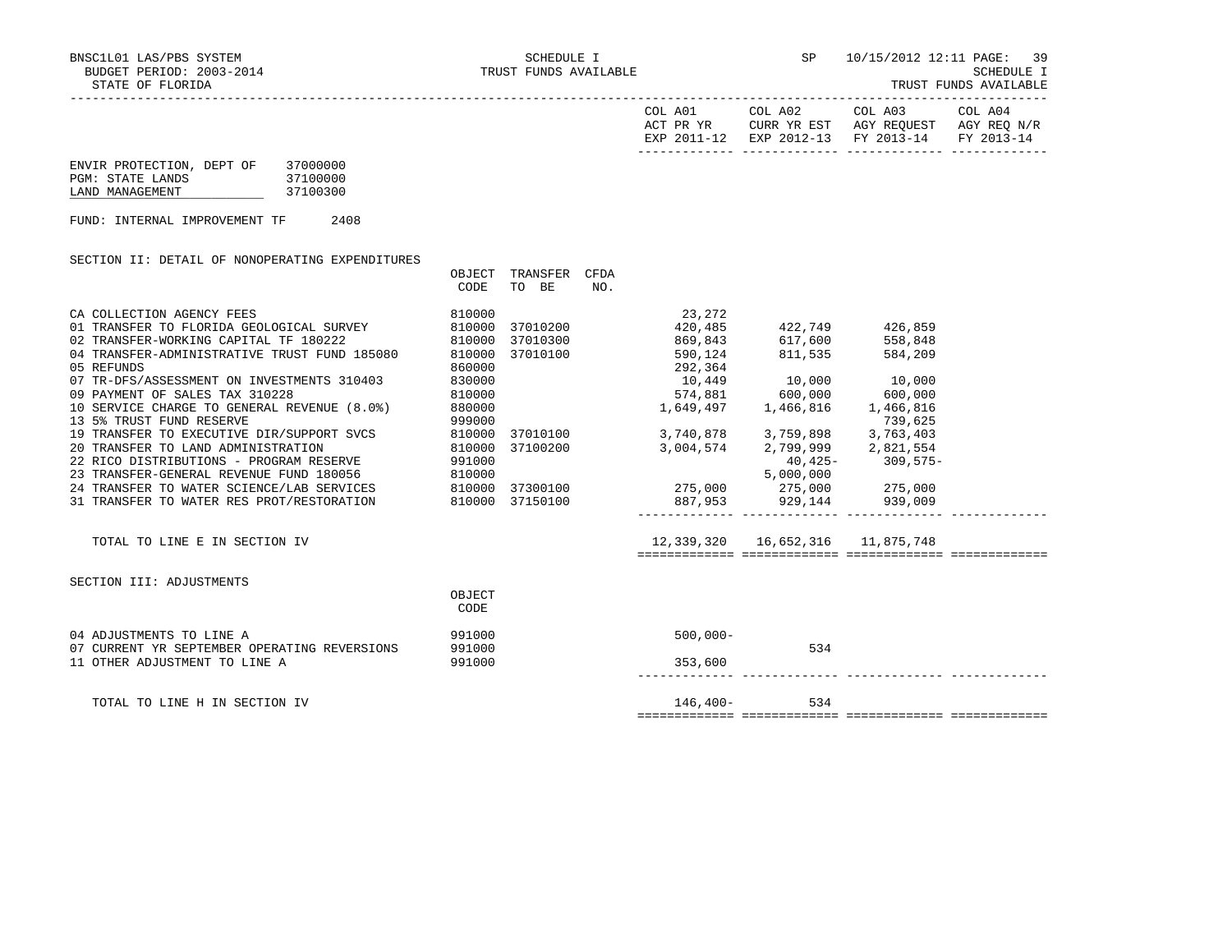| COL<br>A01<br>ACT PR YR<br>FYD | COL A02<br>YR EST<br>HTRR.<br>$2012 - 12$<br><b>EXP</b> | COL A03<br>AGY REQUEST<br>$2013 - 14$<br><b>FV</b> | COL A04<br>AGY REQ<br>N/R<br>$2013 - 14$<br><b>TRAZ</b> |
|--------------------------------|---------------------------------------------------------|----------------------------------------------------|---------------------------------------------------------|
|                                |                                                         |                                                    |                                                         |

| ENVIR PROTECTION, DEPT OF | 37000000 |
|---------------------------|----------|
| PGM: STATE LANDS          | 37100000 |
| LAND MANAGEMENT           | 37100300 |

FUND: INTERNAL IMPROVEMENT TF 2408

SECTION IV: SUMMARY

| UNRESERVED FUND BALANCE - JULY 1               | (A)   | 7,442,867   | 10,976,217 | 12,190,960   |
|------------------------------------------------|-------|-------------|------------|--------------|
| ADD: REVENUES (FROM SECTION I)                 | (B)   | 21,843,823  | 24,008,356 | 19,960,900   |
| TOTAL FUNDS AVAILABLE (LINE A + LINE B)        | (C)   | 29,286,690  | 34,984,573 | 32, 151, 860 |
| LESS: OPERATING EXPENDITURES                   | (D)   | 5,824,753   | 6,141,831  | 6,268,831    |
| LESS: NONOPERATING EXPENDITURES (SECTION II)   | (E)   | 12,339,320  | 16,652,316 | 11,875,748   |
| LESS: FIXED CAPITAL OUTLAY (TOTAL ONLY)        | (F)   |             |            |              |
| UNRESERVED FUND BALANCE - JUNE 30 - BEFORE ADJ | (G)   | 11,122,617  | 12,190,426 | 14,007,281   |
| NET ADJUSTMENTS (FROM SECTION III)             | (H)   | $146.400 -$ | 534        |              |
| ADJUSTED UNRESERVED FUND BALANCE - JUNE 30     | ( I ) | 10,976,217  | 12,190,960 | 14,007,281   |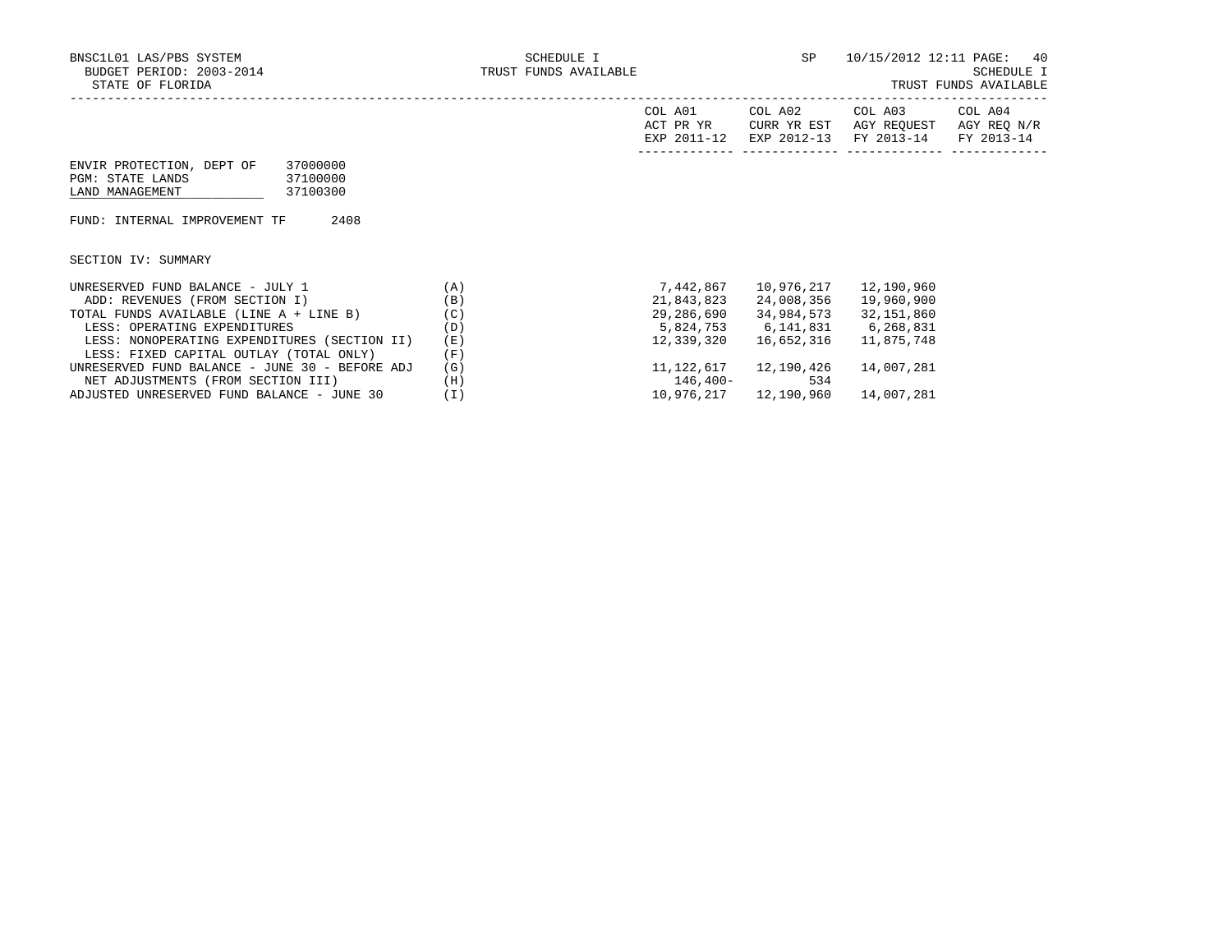| BNSC1L01 LAS/PBS SYSTEM<br>BUDGET PERIOD: 2003-2014<br>STATE OF FLORIDA                                                                                                                                                                                                                                                                                                        | SCHEDULE I<br>TRUST FUNDS AVAILABLE                           |                   |                 | 10/15/2012 12:11 PAGE: 41<br>SCHEDULE I<br>TRUST FUNDS AVAILABLE                                                    |                       |  |  |
|--------------------------------------------------------------------------------------------------------------------------------------------------------------------------------------------------------------------------------------------------------------------------------------------------------------------------------------------------------------------------------|---------------------------------------------------------------|-------------------|-----------------|---------------------------------------------------------------------------------------------------------------------|-----------------------|--|--|
|                                                                                                                                                                                                                                                                                                                                                                                |                                                               |                   | COL A01 COL A02 | COL A03<br>ACT PR YR $\,$ CURR YR EST $\,$ AGY REQUEST $\,$ AGY REQ $\rm N/R$<br>EXP 2011-12 EXP 2012-13 FY 2013-14 | COL A04<br>FY 2013-14 |  |  |
| 37000000<br>ENVIR PROTECTION, DEPT OF<br>PGM: DISTRICT OFFICES<br>37150000<br>WATER RES PROT/RESTORATION 37150100                                                                                                                                                                                                                                                              |                                                               |                   |                 |                                                                                                                     |                       |  |  |
| 2099<br>FUND: COASTAL PROTECTION TF                                                                                                                                                                                                                                                                                                                                            |                                                               |                   |                 |                                                                                                                     |                       |  |  |
| SECTION I: DETAIL OF REVENUES<br>REVENUE CAP SVC AUTH MATCHING %<br>CODE<br>CHG &                                                                                                                                                                                                                                                                                              | CFDA<br>ST I/C LOC I/C NO.                                    |                   |                 |                                                                                                                     |                       |  |  |
|                                                                                                                                                                                                                                                                                                                                                                                |                                                               |                   |                 | __________________________________                                                                                  |                       |  |  |
| TOTAL TO LINE B IN SECTION IV                                                                                                                                                                                                                                                                                                                                                  |                                                               |                   |                 |                                                                                                                     |                       |  |  |
| SECTION II: DETAIL OF NONOPERATING EXPENDITURES                                                                                                                                                                                                                                                                                                                                | OBJECT TRANSFER CFDA<br>TO BE<br>NO.<br>CODE                  |                   |                 |                                                                                                                     |                       |  |  |
| 01 TRANSFER FROM EMERGENCY RESPONSE 37600300                                                                                                                                                                                                                                                                                                                                   | 810000                                                        | $2,484-$          |                 |                                                                                                                     |                       |  |  |
| TOTAL TO LINE E IN SECTION IV                                                                                                                                                                                                                                                                                                                                                  |                                                               | $2,484-$          |                 |                                                                                                                     |                       |  |  |
| SECTION III: ADJUSTMENTS                                                                                                                                                                                                                                                                                                                                                       | OBJECT<br>CODE                                                |                   |                 |                                                                                                                     |                       |  |  |
| TOTAL TO LINE H IN SECTION IV                                                                                                                                                                                                                                                                                                                                                  |                                                               |                   |                 | ______________ ______________________                                                                               |                       |  |  |
| SECTION IV: SUMMARY                                                                                                                                                                                                                                                                                                                                                            |                                                               |                   |                 |                                                                                                                     |                       |  |  |
| UNRESERVED FUND BALANCE - JULY 1<br>ADD: REVENUES (FROM SECTION I)<br>TOTAL FUNDS AVAILABLE (LINE A + LINE B)<br>LESS: OPERATING EXPENDITURES<br>LESS: NONOPERATING EXPENDITURES (SECTION II)<br>LESS: FIXED CAPITAL OUTLAY (TOTAL ONLY)<br>UNRESERVED FUND BALANCE - JUNE 30 - BEFORE ADJ<br>NET ADJUSTMENTS (FROM SECTION III)<br>ADJUSTED UNRESERVED FUND BALANCE - JUNE 30 | (A)<br>(B)<br>(C)<br>(D)<br>(E)<br>(F)<br>(G)<br>(H)<br>( I ) | 2,484<br>$2,484-$ |                 |                                                                                                                     |                       |  |  |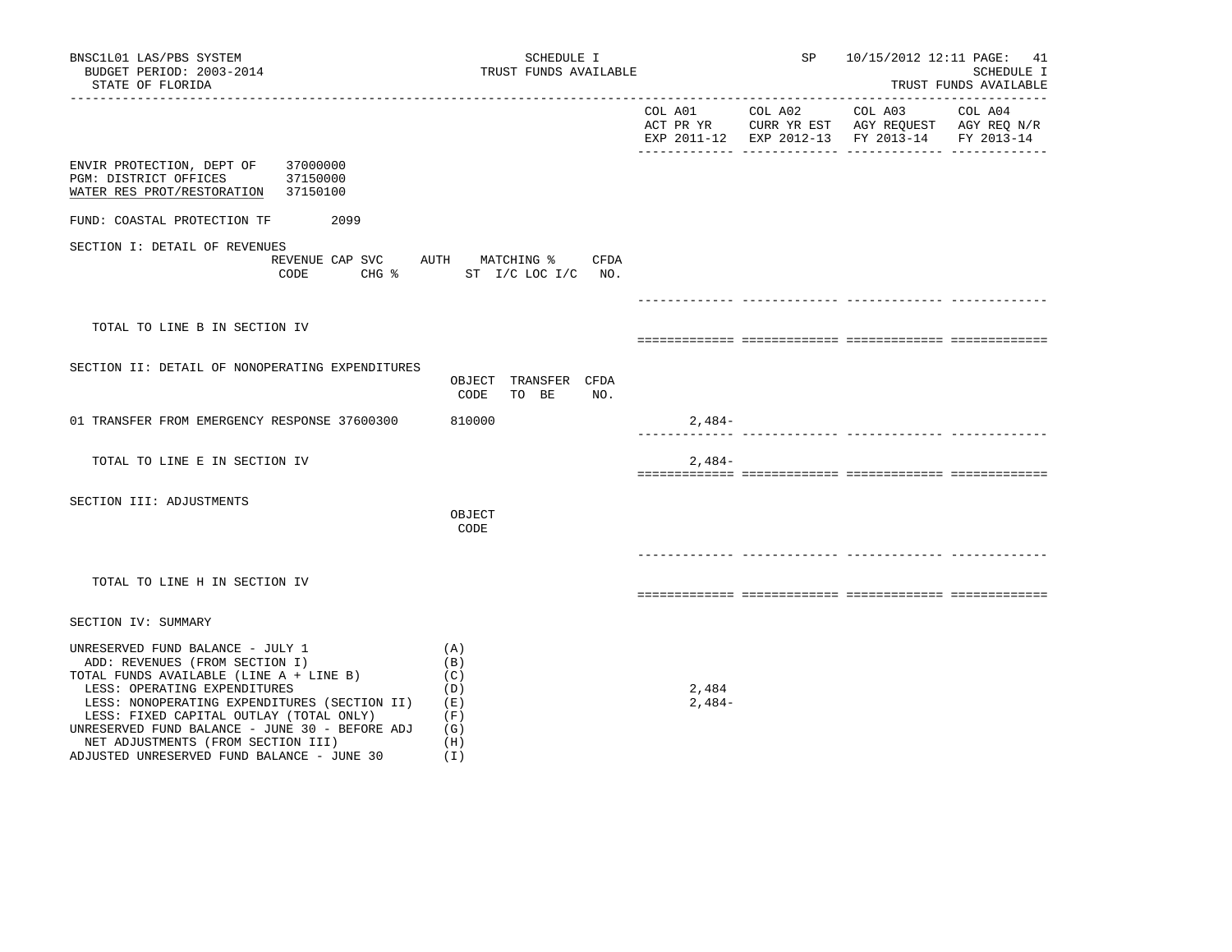| BNSC1L01 LAS/PBS SYSTEM<br>BUDGET PERIOD: 2003-2014<br>STATE OF FLORIDA                                                                                                                                                                                                                                                                                                        | SCHEDULE I<br>TRUST FUNDS AVAILABLE                         |         | SP                        | 10/15/2012 12:11 PAGE:                                                                                    | 42<br>SCHEDULE I<br>TRUST FUNDS AVAILABLE |
|--------------------------------------------------------------------------------------------------------------------------------------------------------------------------------------------------------------------------------------------------------------------------------------------------------------------------------------------------------------------------------|-------------------------------------------------------------|---------|---------------------------|-----------------------------------------------------------------------------------------------------------|-------------------------------------------|
|                                                                                                                                                                                                                                                                                                                                                                                |                                                             | COL A01 | COL A02                   | COL A03<br>ACT PR YR CURR YR EST AGY REQUEST AGY REQ N/R<br>EXP 2011-12 EXP 2012-13 FY 2013-14 FY 2013-14 | COL A04                                   |
| ENVIR PROTECTION, DEPT OF<br>37000000<br>PGM: DISTRICT OFFICES<br>37150000<br>WATER RES PROT/RESTORATION<br>37150100                                                                                                                                                                                                                                                           |                                                             |         |                           |                                                                                                           |                                           |
| FUND: ECOSYSTEM MGT & RESTOR TF<br>2193                                                                                                                                                                                                                                                                                                                                        |                                                             |         |                           |                                                                                                           |                                           |
| SECTION I: DETAIL OF REVENUES<br>REVENUE CAP SVC                                                                                                                                                                                                                                                                                                                               | AUTH MATCHING %<br>CFDA<br>CODE CHG % ST I/C LOC I/C NO.    |         |                           |                                                                                                           |                                           |
|                                                                                                                                                                                                                                                                                                                                                                                |                                                             |         |                           |                                                                                                           |                                           |
| TOTAL TO LINE B IN SECTION IV                                                                                                                                                                                                                                                                                                                                                  |                                                             |         |                           |                                                                                                           |                                           |
| SECTION II: DETAIL OF NONOPERATING EXPENDITURES                                                                                                                                                                                                                                                                                                                                | OBJECT TRANSFER CFDA<br>CODE<br>TO BE<br>NO.                |         |                           |                                                                                                           |                                           |
| 02 TRANSFER FROM BEACH MANAGEMENT 37350100                                                                                                                                                                                                                                                                                                                                     | 810000                                                      |         |                           | $4,590,165 - 4,805,752 - 4,835,667 -$                                                                     |                                           |
| TOTAL TO LINE E IN SECTION IV                                                                                                                                                                                                                                                                                                                                                  |                                                             |         |                           | $4,590,165 - 4,805,752 - 4,835,667 -$                                                                     |                                           |
| SECTION III: ADJUSTMENTS                                                                                                                                                                                                                                                                                                                                                       | OBJECT<br>CODE                                              |         |                           |                                                                                                           |                                           |
| TOTAL TO LINE H IN SECTION IV                                                                                                                                                                                                                                                                                                                                                  |                                                             |         |                           |                                                                                                           |                                           |
| SECTION IV: SUMMARY                                                                                                                                                                                                                                                                                                                                                            |                                                             |         |                           |                                                                                                           |                                           |
| UNRESERVED FUND BALANCE - JULY 1<br>ADD: REVENUES (FROM SECTION I)<br>TOTAL FUNDS AVAILABLE (LINE A + LINE B)<br>LESS: OPERATING EXPENDITURES<br>LESS: NONOPERATING EXPENDITURES (SECTION II)<br>LESS: FIXED CAPITAL OUTLAY (TOTAL ONLY)<br>UNRESERVED FUND BALANCE - JUNE 30 - BEFORE ADJ<br>NET ADJUSTMENTS (FROM SECTION III)<br>ADJUSTED UNRESERVED FUND BALANCE - JUNE 30 | (A)<br>(B)<br>(C)<br>(D)<br>(E)<br>(F)<br>(G)<br>(H)<br>(I) |         | $4,590,165 - 4,805,752 -$ | 4,590,165 4,805,752 4,835,667<br>4,835,667-                                                               |                                           |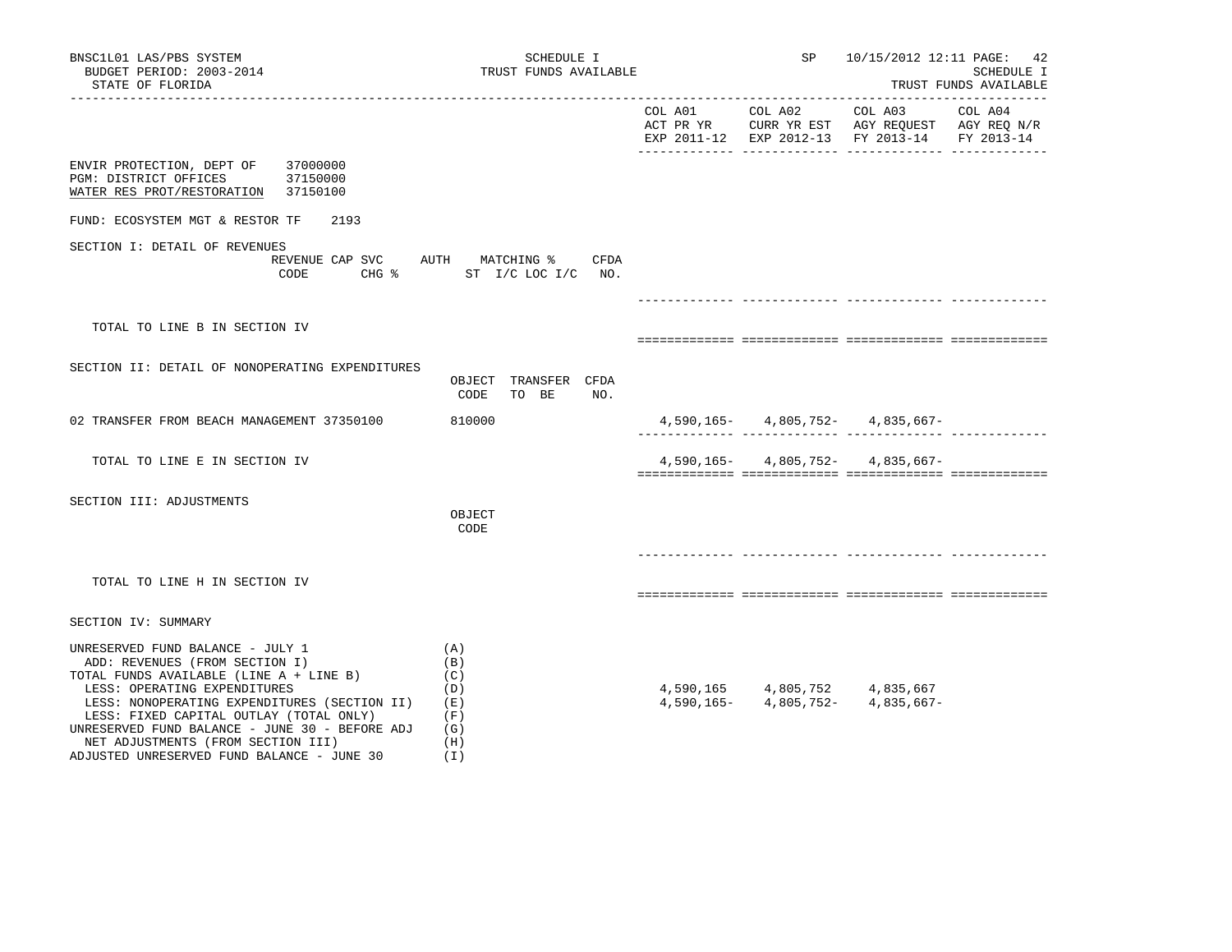| BNSC1L01 LAS/PBS SYSTEM<br>BUDGET PERIOD: 2003-2014<br>STATE OF FLORIDA                                                                                                                                                                                                                                                                                                        | SCHEDULE I<br>TRUST FUNDS AVAILABLE                         |                 | SP | 10/15/2012 12:11 PAGE: 43                                                                                         | SCHEDULE I<br>TRUST FUNDS AVAILABLE |
|--------------------------------------------------------------------------------------------------------------------------------------------------------------------------------------------------------------------------------------------------------------------------------------------------------------------------------------------------------------------------------|-------------------------------------------------------------|-----------------|----|-------------------------------------------------------------------------------------------------------------------|-------------------------------------|
|                                                                                                                                                                                                                                                                                                                                                                                |                                                             | COL A01 COL A02 |    | COL A03 COL A04<br>ACT PR YR CURR YR EST AGY REQUEST AGY REQ N/R<br>EXP 2011-12 EXP 2012-13 FY 2013-14 FY 2013-14 |                                     |
| ENVIR PROTECTION, DEPT OF<br>37000000<br>37150000<br>PGM: DISTRICT OFFICES<br>WATER RES PROT/RESTORATION 37150100                                                                                                                                                                                                                                                              |                                                             |                 |    |                                                                                                                   |                                     |
| FUND: FEDERAL GRANTS TRUST FUND<br>2261                                                                                                                                                                                                                                                                                                                                        |                                                             |                 |    |                                                                                                                   |                                     |
| SECTION I: DETAIL OF REVENUES<br>REVENUE CAP SVC AUTH MATCHING %<br>CODE                                                                                                                                                                                                                                                                                                       | CFDA<br>CHG % ST I/C LOC I/C NO.                            |                 |    |                                                                                                                   |                                     |
|                                                                                                                                                                                                                                                                                                                                                                                |                                                             |                 |    |                                                                                                                   |                                     |
| TOTAL TO LINE B IN SECTION IV                                                                                                                                                                                                                                                                                                                                                  |                                                             |                 |    |                                                                                                                   |                                     |
| SECTION II: DETAIL OF NONOPERATING EXPENDITURES                                                                                                                                                                                                                                                                                                                                | OBJECT TRANSFER CFDA<br>CODE<br>TO BE<br>NO.                |                 |    |                                                                                                                   |                                     |
| 16 TRANSFER FROM WATER RES MGT 37350400                                                                                                                                                                                                                                                                                                                                        | 810000                                                      |                 |    | 961, 725 - 2, 488, 521 - 1, 320, 346 -                                                                            |                                     |
| TOTAL TO LINE E IN SECTION IV                                                                                                                                                                                                                                                                                                                                                  |                                                             |                 |    | 961, 725 - 2, 488, 521 - 1, 320, 346 -                                                                            |                                     |
| SECTION III: ADJUSTMENTS                                                                                                                                                                                                                                                                                                                                                       | OBJECT<br>CODE                                              |                 |    |                                                                                                                   |                                     |
| TOTAL TO LINE H IN SECTION IV                                                                                                                                                                                                                                                                                                                                                  |                                                             |                 |    |                                                                                                                   |                                     |
| SECTION IV: SUMMARY                                                                                                                                                                                                                                                                                                                                                            |                                                             |                 |    |                                                                                                                   |                                     |
| UNRESERVED FUND BALANCE - JULY 1<br>ADD: REVENUES (FROM SECTION I)<br>TOTAL FUNDS AVAILABLE (LINE A + LINE B)<br>LESS: OPERATING EXPENDITURES<br>LESS: NONOPERATING EXPENDITURES (SECTION II)<br>LESS: FIXED CAPITAL OUTLAY (TOTAL ONLY)<br>UNRESERVED FUND BALANCE - JUNE 30 - BEFORE ADJ<br>NET ADJUSTMENTS (FROM SECTION III)<br>ADJUSTED UNRESERVED FUND BALANCE - JUNE 30 | (A)<br>(B)<br>(C)<br>(D)<br>(E)<br>(F)<br>(G)<br>(H)<br>(1) |                 |    | $\begin{array}{cccc} 961,725 & 2,488,521 & 1,320,346 \\ 961,725- & 2,488,521- & 1,320,346- \end{array}$           |                                     |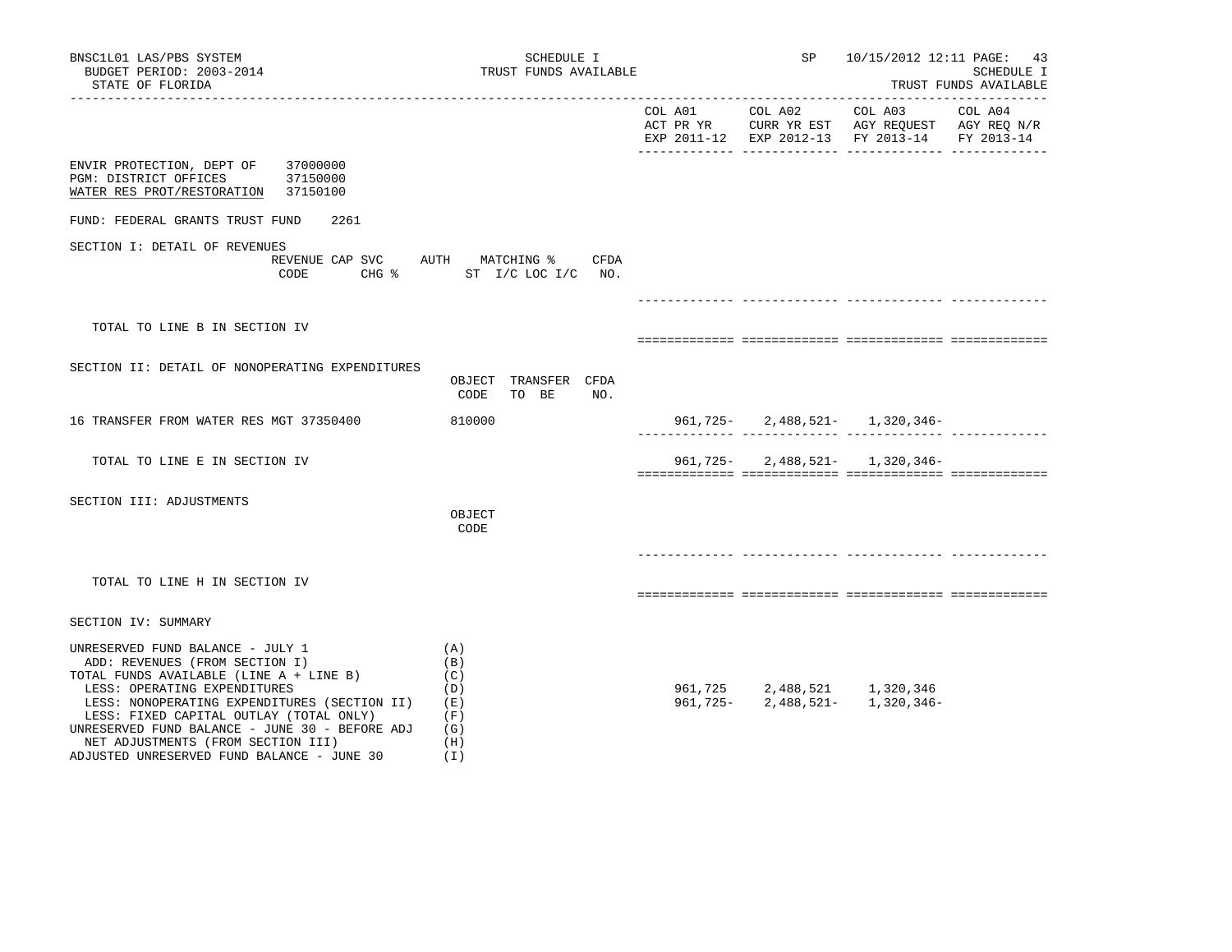| BNSC1L01 LAS/PBS SYSTEM<br>BUDGET PERIOD: 2003-2014<br>STATE OF FLORIDA<br>____________________                                                                                                                                                                                                                                                                                | SCHEDULE I<br>TRUST FUNDS AVAILABLE                         |                     | SP                      |                                                                                                                                | 10/15/2012 12:11 PAGE: 44<br>SCHEDULE I<br>TRUST FUNDS AVAILABLE |
|--------------------------------------------------------------------------------------------------------------------------------------------------------------------------------------------------------------------------------------------------------------------------------------------------------------------------------------------------------------------------------|-------------------------------------------------------------|---------------------|-------------------------|--------------------------------------------------------------------------------------------------------------------------------|------------------------------------------------------------------|
|                                                                                                                                                                                                                                                                                                                                                                                |                                                             | COL A01             | COL A02                 | COL A03<br>ACT PR YR $\,$ CURR YR EST $\,$ AGY REQUEST $\,$ AGY REQ $\rm N/R$<br>EXP 2011-12 EXP 2012-13 FY 2013-14 FY 2013-14 | COL A04                                                          |
| ENVIR PROTECTION, DEPT OF 37000000<br>PGM: DISTRICT OFFICES<br>37150000<br>WATER RES PROT/RESTORATION 37150100                                                                                                                                                                                                                                                                 |                                                             |                     |                         |                                                                                                                                |                                                                  |
| FUND: GRANTS AND DONATIONS TF<br>2339                                                                                                                                                                                                                                                                                                                                          |                                                             |                     |                         |                                                                                                                                |                                                                  |
| SECTION I: DETAIL OF REVENUES<br>REVENUE CAP SVC AUTH MATCHING %<br>CODE                                                                                                                                                                                                                                                                                                       | CFDA<br>CHG % ST I/C LOC I/C NO.                            |                     |                         |                                                                                                                                |                                                                  |
|                                                                                                                                                                                                                                                                                                                                                                                |                                                             |                     |                         |                                                                                                                                |                                                                  |
| TOTAL TO LINE B IN SECTION IV                                                                                                                                                                                                                                                                                                                                                  |                                                             |                     |                         |                                                                                                                                |                                                                  |
| SECTION II: DETAIL OF NONOPERATING EXPENDITURES                                                                                                                                                                                                                                                                                                                                | OBJECT TRANSFER CFDA<br>NO.<br>CODE<br>TO BE                |                     |                         |                                                                                                                                |                                                                  |
| 04 TRF FROM REC & PARKS - 37150100                                                                                                                                                                                                                                                                                                                                             | 810000                                                      |                     | $202, 453 - 320, 673 -$ |                                                                                                                                |                                                                  |
| TOTAL TO LINE E IN SECTION IV                                                                                                                                                                                                                                                                                                                                                  |                                                             |                     | $202, 453 - 320, 673 -$ |                                                                                                                                |                                                                  |
| SECTION III: ADJUSTMENTS                                                                                                                                                                                                                                                                                                                                                       | OBJECT<br>CODE                                              |                     |                         |                                                                                                                                |                                                                  |
| TOTAL TO LINE H IN SECTION IV                                                                                                                                                                                                                                                                                                                                                  |                                                             |                     |                         |                                                                                                                                |                                                                  |
| SECTION IV: SUMMARY                                                                                                                                                                                                                                                                                                                                                            |                                                             |                     |                         |                                                                                                                                |                                                                  |
| UNRESERVED FUND BALANCE - JULY 1<br>ADD: REVENUES (FROM SECTION I)<br>TOTAL FUNDS AVAILABLE (LINE A + LINE B)<br>LESS: OPERATING EXPENDITURES<br>LESS: NONOPERATING EXPENDITURES (SECTION II)<br>LESS: FIXED CAPITAL OUTLAY (TOTAL ONLY)<br>UNRESERVED FUND BALANCE - JUNE 30 - BEFORE ADJ<br>NET ADJUSTMENTS (FROM SECTION III)<br>ADJUSTED UNRESERVED FUND BALANCE - JUNE 30 | (A)<br>(B)<br>(C)<br>(D)<br>(E)<br>(F)<br>(G)<br>(H)<br>(1) | 202,453<br>202,453- | 320,673<br>$320,673-$   |                                                                                                                                |                                                                  |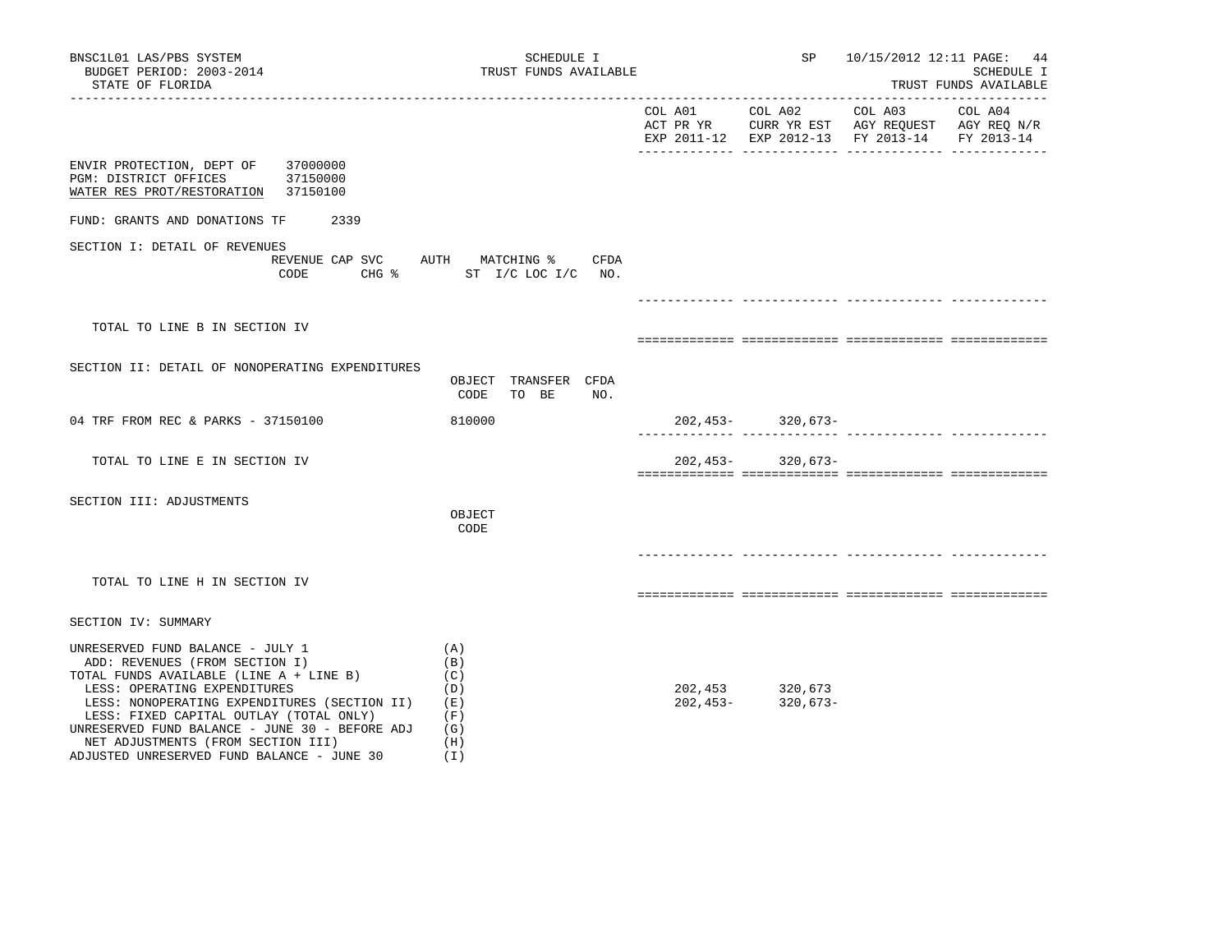| BNSC1L01 LAS/PBS SYSTEM<br>BUDGET PERIOD: 2003-2014<br>STATE OF FLORIDA                                                                                                                                                                                                                                                                                                        | SCHEDULE I<br>TRUST FUNDS AVAILABLE                         |                 | SP | 10/15/2012 12:11 PAGE: 45<br>SCHEDULE I<br>TRUST FUNDS AVAILABLE                                                               |         |  |
|--------------------------------------------------------------------------------------------------------------------------------------------------------------------------------------------------------------------------------------------------------------------------------------------------------------------------------------------------------------------------------|-------------------------------------------------------------|-----------------|----|--------------------------------------------------------------------------------------------------------------------------------|---------|--|
|                                                                                                                                                                                                                                                                                                                                                                                |                                                             | COL A01 COL A02 |    | COL A03<br>ACT PR YR $\,$ CURR YR EST $\,$ AGY REQUEST $\,$ AGY REQ $\rm N/R$<br>EXP 2011-12 EXP 2012-13 FY 2013-14 FY 2013-14 | COL A04 |  |
| 37000000<br>ENVIR PROTECTION, DEPT OF<br>37150000<br>PGM: DISTRICT OFFICES<br>WATER RES PROT/RESTORATION<br>37150100                                                                                                                                                                                                                                                           |                                                             |                 |    |                                                                                                                                |         |  |
| 2408<br>FUND: INTERNAL IMPROVEMENT TF                                                                                                                                                                                                                                                                                                                                          |                                                             |                 |    |                                                                                                                                |         |  |
| SECTION I: DETAIL OF REVENUES<br>REVENUE CAP SVC AUTH MATCHING %<br>CODE                                                                                                                                                                                                                                                                                                       | CFDA<br>CHG % ST I/C LOC I/C NO.                            |                 |    |                                                                                                                                |         |  |
|                                                                                                                                                                                                                                                                                                                                                                                |                                                             |                 |    |                                                                                                                                |         |  |
| TOTAL TO LINE B IN SECTION IV                                                                                                                                                                                                                                                                                                                                                  |                                                             |                 |    |                                                                                                                                |         |  |
| SECTION II: DETAIL OF NONOPERATING EXPENDITURES                                                                                                                                                                                                                                                                                                                                | OBJECT TRANSFER CFDA<br>CODE<br>TO BE<br>NO.                |                 |    |                                                                                                                                |         |  |
| 31 TRANSFER FROM STATE LANDS/LAND MANAGEMENT                                                                                                                                                                                                                                                                                                                                   | 810000                                                      |                 |    | 887,953-929,144-939,009-                                                                                                       |         |  |
| TOTAL TO LINE E IN SECTION IV                                                                                                                                                                                                                                                                                                                                                  |                                                             | 887,953-        |    | 929,144- 939,009-                                                                                                              |         |  |
| SECTION III: ADJUSTMENTS                                                                                                                                                                                                                                                                                                                                                       | OBJECT<br>CODE                                              |                 |    |                                                                                                                                |         |  |
| TOTAL TO LINE H IN SECTION IV                                                                                                                                                                                                                                                                                                                                                  |                                                             |                 |    |                                                                                                                                |         |  |
| SECTION IV: SUMMARY                                                                                                                                                                                                                                                                                                                                                            |                                                             |                 |    |                                                                                                                                |         |  |
| UNRESERVED FUND BALANCE - JULY 1<br>ADD: REVENUES (FROM SECTION I)<br>TOTAL FUNDS AVAILABLE (LINE A + LINE B)<br>LESS: OPERATING EXPENDITURES<br>LESS: NONOPERATING EXPENDITURES (SECTION II)<br>LESS: FIXED CAPITAL OUTLAY (TOTAL ONLY)<br>UNRESERVED FUND BALANCE - JUNE 30 - BEFORE ADJ<br>NET ADJUSTMENTS (FROM SECTION III)<br>ADJUSTED UNRESERVED FUND BALANCE - JUNE 30 | (A)<br>(B)<br>(C)<br>(D)<br>(E)<br>(F)<br>(G)<br>(H)<br>(I) |                 |    | 887,953 929,144 939,009<br>887,953- 929,144- 939,009-                                                                          |         |  |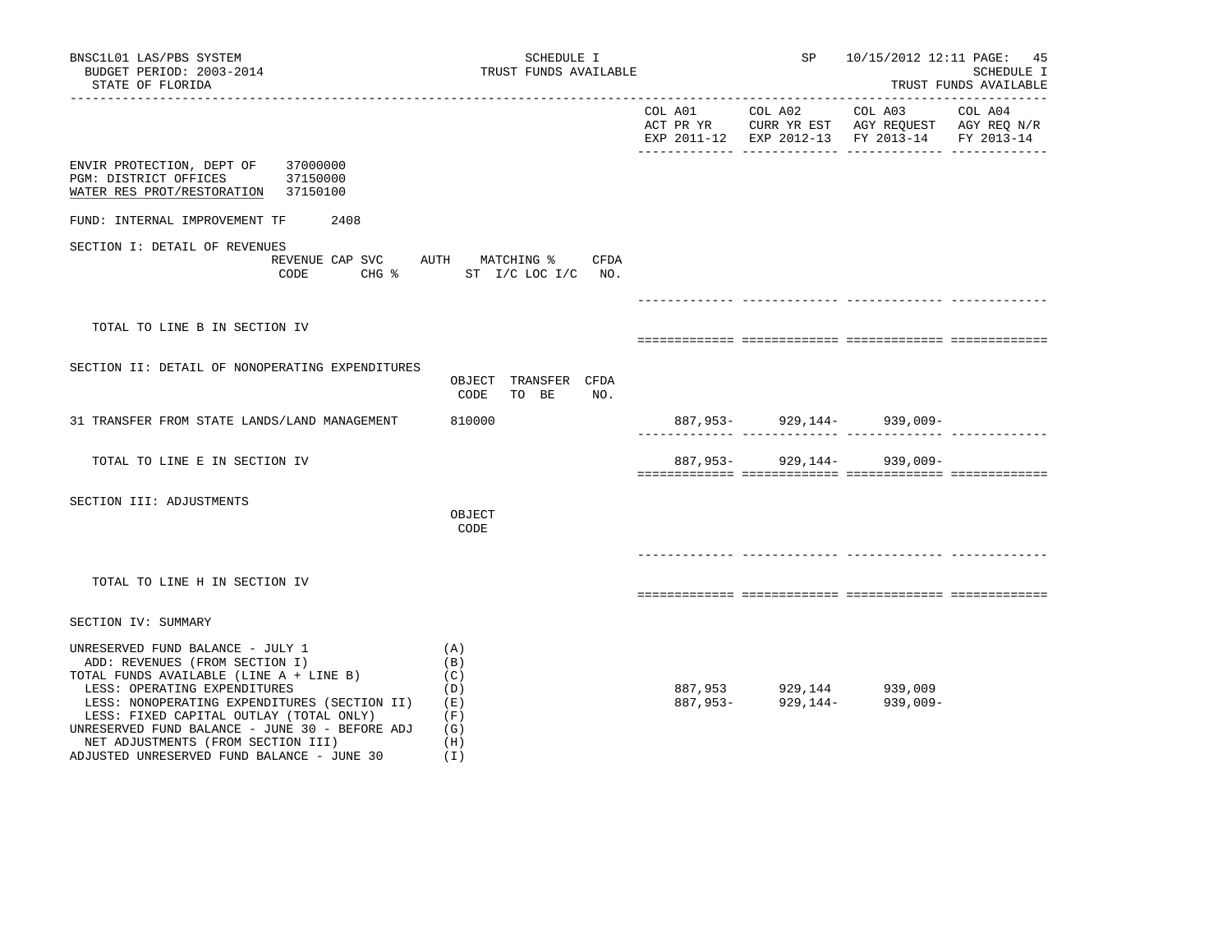| BNSC1L01 LAS/PBS SYSTEM<br>BUDGET PERIOD: 2003-2014<br>STATE OF FLORIDA                                                                                                                                                                                                                                                                                                        | SCHEDULE I<br>TRUST FUNDS AVAILABLE                         |                                                            | SP 10/15/2012 12:11 PAGE: 46                  | SCHEDULE I<br>TRUST FUNDS AVAILABLE |
|--------------------------------------------------------------------------------------------------------------------------------------------------------------------------------------------------------------------------------------------------------------------------------------------------------------------------------------------------------------------------------|-------------------------------------------------------------|------------------------------------------------------------|-----------------------------------------------|-------------------------------------|
|                                                                                                                                                                                                                                                                                                                                                                                |                                                             |                                                            | EXP 2011-12 EXP 2012-13 FY 2013-14 FY 2013-14 |                                     |
| ENVIR PROTECTION, DEPT OF<br>37000000<br>PGM: DISTRICT OFFICES<br>37150000<br>WATER RES PROT/RESTORATION<br>37150100                                                                                                                                                                                                                                                           |                                                             |                                                            |                                               |                                     |
| FUND: LAND ACQUISITION TF<br>2423                                                                                                                                                                                                                                                                                                                                              |                                                             |                                                            |                                               |                                     |
| SECTION I: DETAIL OF REVENUES<br>REVENUE CAP SVC AUTH MATCHING %<br>CODE                                                                                                                                                                                                                                                                                                       | CFDA<br>CHG % ST I/C LOC I/C NO.                            |                                                            |                                               |                                     |
| TOTAL TO LINE B IN SECTION IV                                                                                                                                                                                                                                                                                                                                                  |                                                             |                                                            |                                               |                                     |
|                                                                                                                                                                                                                                                                                                                                                                                |                                                             |                                                            |                                               |                                     |
| SECTION II: DETAIL OF NONOPERATING EXPENDITURES                                                                                                                                                                                                                                                                                                                                | OBJECT TRANSFER CFDA<br>CODE<br>TO BE<br>NO.                |                                                            |                                               |                                     |
| 12 TR FROM REC & PARKS-37500300                                                                                                                                                                                                                                                                                                                                                | 810000                                                      |                                                            | $4,989,202 - 5,263,013 - 5,316,538 -$         |                                     |
| TOTAL TO LINE E IN SECTION IV                                                                                                                                                                                                                                                                                                                                                  |                                                             | $4,989,202 - 5,263,013 - 5,316,538 -$                      |                                               |                                     |
| SECTION III: ADJUSTMENTS                                                                                                                                                                                                                                                                                                                                                       | OBJECT<br>CODE                                              |                                                            |                                               |                                     |
| TOTAL TO LINE H IN SECTION IV                                                                                                                                                                                                                                                                                                                                                  |                                                             |                                                            |                                               |                                     |
|                                                                                                                                                                                                                                                                                                                                                                                |                                                             |                                                            |                                               |                                     |
| SECTION IV: SUMMARY                                                                                                                                                                                                                                                                                                                                                            |                                                             |                                                            |                                               |                                     |
| UNRESERVED FUND BALANCE - JULY 1<br>ADD: REVENUES (FROM SECTION I)<br>TOTAL FUNDS AVAILABLE (LINE A + LINE B)<br>LESS: OPERATING EXPENDITURES<br>LESS: NONOPERATING EXPENDITURES (SECTION II)<br>LESS: FIXED CAPITAL OUTLAY (TOTAL ONLY)<br>UNRESERVED FUND BALANCE - JUNE 30 - BEFORE ADJ<br>NET ADJUSTMENTS (FROM SECTION III)<br>ADJUSTED UNRESERVED FUND BALANCE - JUNE 30 | (A)<br>(B)<br>(C)<br>(D)<br>(E)<br>(F)<br>(G)<br>(H)<br>(I) | 4,989,202 5,263,013 5,316,538<br>$4,989,202 - 5,263,013 -$ | 5, 316, 538-                                  |                                     |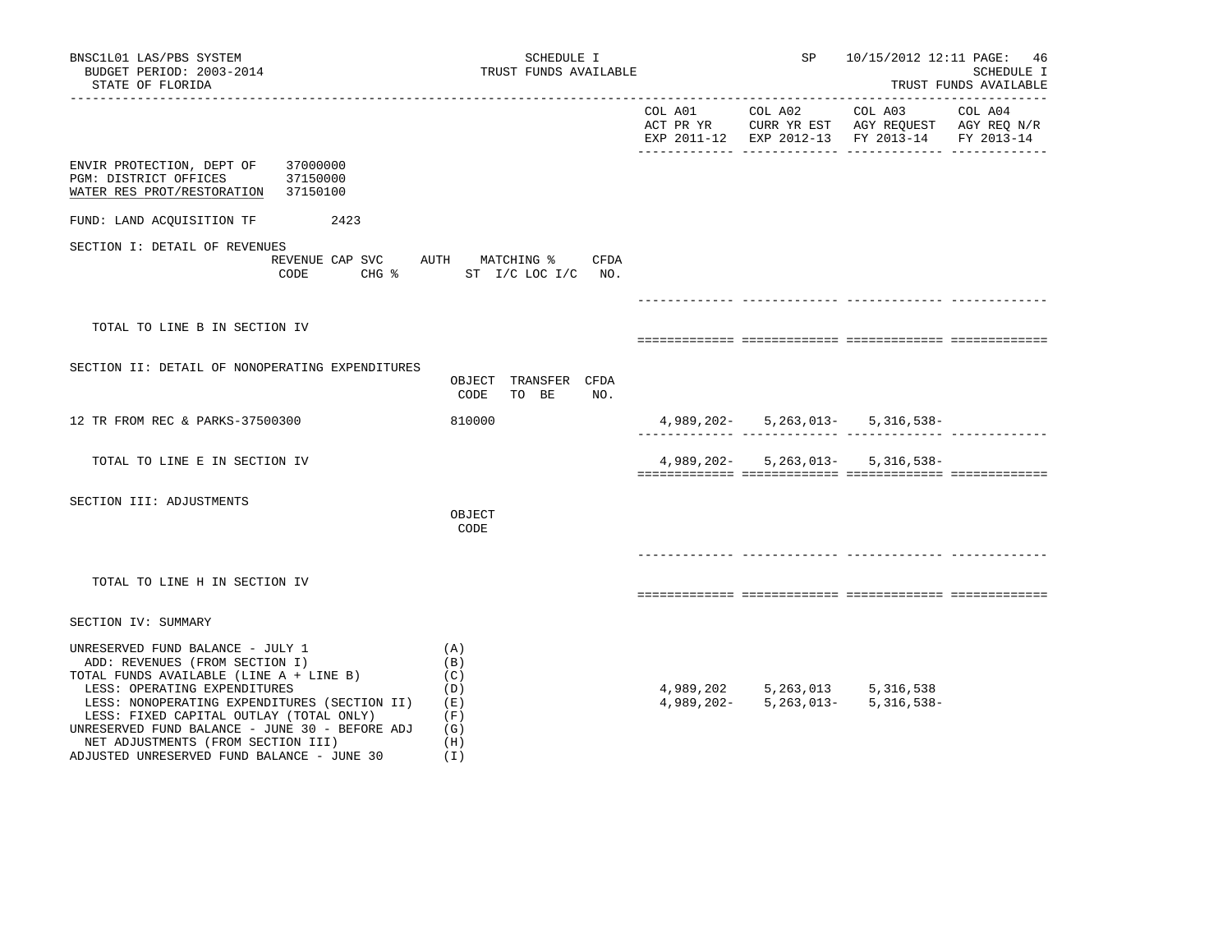| BNSC1L01 LAS/PBS SYSTEM<br>BUDGET PERIOD: 2003-2014<br>STATE OF FLORIDA                                                                                                                                                                                                                                    | TRUST FUNDS AVAILABLE                                                                                  |                                                                                                                                         |                  | SCHEDULE I                    |             |                        | SP and the set of the set of the set of the set of the set of the set of the set of the set of the set of the set of the set of the set of the set of the set of the set of the set of the set of the set of the set of the se                                                                                         | 10/15/2012 12:11 PAGE: 47                     | SCHEDULE I<br>TRUST FUNDS AVAILABLE |
|------------------------------------------------------------------------------------------------------------------------------------------------------------------------------------------------------------------------------------------------------------------------------------------------------------|--------------------------------------------------------------------------------------------------------|-----------------------------------------------------------------------------------------------------------------------------------------|------------------|-------------------------------|-------------|------------------------|------------------------------------------------------------------------------------------------------------------------------------------------------------------------------------------------------------------------------------------------------------------------------------------------------------------------|-----------------------------------------------|-------------------------------------|
|                                                                                                                                                                                                                                                                                                            |                                                                                                        |                                                                                                                                         |                  |                               |             |                        |                                                                                                                                                                                                                                                                                                                        | EXP 2011-12 EXP 2012-13 FY 2013-14 FY 2013-14 |                                     |
| ENVIR PROTECTION, DEPT OF 37000000<br>PGM: DISTRICT OFFICES 37150000<br>WATER RES PROT/RESTORATION 37150100                                                                                                                                                                                                |                                                                                                        |                                                                                                                                         |                  |                               |             |                        |                                                                                                                                                                                                                                                                                                                        |                                               |                                     |
| FUND: PERMIT FEE TRUST FUND 2526                                                                                                                                                                                                                                                                           |                                                                                                        |                                                                                                                                         |                  |                               |             |                        |                                                                                                                                                                                                                                                                                                                        |                                               |                                     |
| SECTION I: DETAIL OF REVENUES                                                                                                                                                                                                                                                                              | REVENUE CAP SVC AUTH MATCHING %<br>CODE                                                                | $CHG$ $\approx$                                                                                                                         |                  | ST I/C LOC I/C                | CFDA<br>NO. |                        |                                                                                                                                                                                                                                                                                                                        |                                               |                                     |
| 01 PERMIT FEES - WATER FAC $000100$ YES 8.0<br>02 PERMIT FEE WATER NPDES<br>03 PERMIT FEES - BCH MGT<br>04 PERMIT FEES - AIR<br>05 PERMIT FEES - WASTE<br>07 FEES/CHGS-PWR PLANT SIT 000100 YES 8.0<br>09 INTEREST EARN - INVESTM 000502 NO 8.0<br>10 FINES, FORFEITURES, JUD<br>20 REFUNDS PY WARRANT CAN | 000100 YES 8.0<br>000100 YES 8.0<br>000100 YES 8.0<br>000100 YES 8.0<br>001200 NO 8.0<br>001800 NO 8.0 | 403.087 0.00<br>403.087 0.00<br>403.087<br>403.087 0.00<br>403.087 0.00<br>403.087 0.00<br>403.087 0.00<br>403.087 0.00<br>403.087 0.00 | 0.00             | 0.00<br>0.00<br>0.00          |             | $0.00$ 20,770<br>4,416 | 4, 219, 869 4, 150, 000<br>$\begin{array}{cccccc} 0.00 & & & & 1,140,515 & & & 225,000 & & & 825,000 \ 0.00 & & & & 416,849 & & & 420,000 & & 420,000 \ 0.00 & & & & 331,780 & & & 450,000 & & 450,000 \ 0.00 & & & & 478,638 & & 250,000 & & & 100,000 \ 0.00 & & & & & 47,753 & & & 50,000 & & & 50,000 \end{array}$ | 4,150,000                                     |                                     |
| TOTAL TO LINE B IN SECTION IV                                                                                                                                                                                                                                                                              |                                                                                                        |                                                                                                                                         |                  |                               |             |                        | 12,815,034   12,145,000   11,995,000                                                                                                                                                                                                                                                                                   |                                               |                                     |
| SECTION II: DETAIL OF NONOPERATING EXPENDITURES                                                                                                                                                                                                                                                            |                                                                                                        |                                                                                                                                         | CODE             | OBJECT TRANSFER CFDA<br>TO BE | NO.         |                        |                                                                                                                                                                                                                                                                                                                        |                                               |                                     |
| 01 REFUNDS<br>02 DIS/INDUSTRIAL SITING FEES<br>03 SVC CHARGE TO GENERAL REVENUE (8%) 880000<br>04 TRANSFER TO ADMINISTRATIVE TRUST FUND<br>08 5% TRUST FUND RESERVE<br>09 TRANSFER TO DISTRICT-WASTE CONTROL                                                                                               |                                                                                                        | 890000<br>999000                                                                                                                        | 860000<br>810000 | 37010100<br>810000 37150400   |             | 718,421                | $939,400$<br>$444,172$<br>$427,634$<br>$377,013$<br>705,981                                                                                                                                                                                                                                                            | 511,677<br>712,721                            |                                     |

------------- ------------- ------------- -------------

============= ============= ============= =============

SECTION III: ADJUSTMENTS

24 ANTICIPATE REVERSION- NPDES

27 COLLECTION AGENCY FEES<br>
49 TRANSFER TO WATER RESOURCE MANAGEMENT 810000 37350400

**OBJECT CODE** 

16 TRANSFER TO WATER SCIENCE & LAB SVCS 810000 37300100 60,761 60,761<br>17 TR TO UTILITIES SITING& COORDINATION 810000 37550300 410,906 428,355

 09 TRANSFER TO DISTRICT-WASTE CONTROL 810000 37150400 718,421 705,981 712,721 10 TRANSFER TO BEACH MANAGEMENT 810000 37350100 997,352 974,712 981,252

17 TR TO UTILITIES SITING& COORDINATION 810000 37550300 410,906 428,355 431,210<br>24 ANTICIPATE REVERSION-NPDES 899000 899000 475,000-

26 TRANS DFS/ASSESSMENT ON INVESTMENTS 830000 8 2,488 2,500 2,500 2,500 2,500 2,500 2,500 2,500 2,500 2,500 2,500 2,500 2,500 2,500 2,500 2,500 2,500 2,500 2,500 2,500 2,500 2,500 2,500 2,500 2,500 2,500 2,500 2,500 2,500

49 TRANSFER TO WATER RESOURCE MANAGEMENT 810000 37350400 1,414,215 2,809,470 3,065,002

TOTAL TO LINE E IN SECTION IV 5,444,806 6,603,052 7,498,775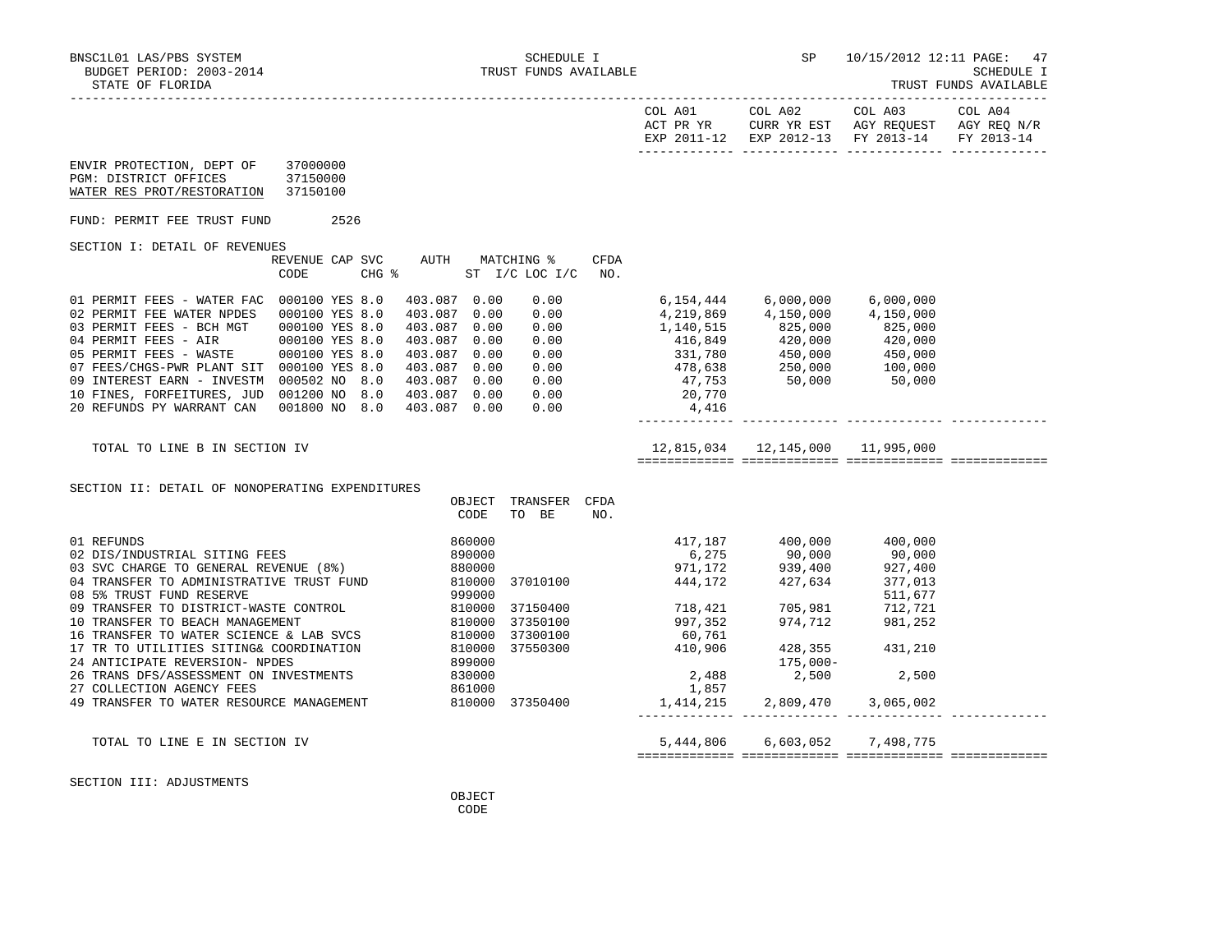| BNSC1L01 LAS/PBS SYSTEM<br>BUDGET PERIOD: $2003-2014$<br>STATE OF FLORIDA                                                                                                                                                                          | SCHEDULE I<br>TRUST FUNDS AVAILABLE |                                                              |                                           | SP 10/15/2012 12:11 PAGE: 48                                                     | SCHEDULE I<br>TRUST FUNDS AVAILABLE           |
|----------------------------------------------------------------------------------------------------------------------------------------------------------------------------------------------------------------------------------------------------|-------------------------------------|--------------------------------------------------------------|-------------------------------------------|----------------------------------------------------------------------------------|-----------------------------------------------|
|                                                                                                                                                                                                                                                    |                                     |                                                              |                                           | COL A01 COL A02 COL A03 COL A04<br>EXP 2011-12 EXP 2012-13 FY 2013-14 FY 2013-14 | ACT PR YR CURR YR EST AGY REQUEST AGY REQ N/R |
| ENVIR PROTECTION, DEPT OF 37000000<br>PGM: DISTRICT OFFICES<br>37150000<br>WATER RES PROT/RESTORATION 37150100                                                                                                                                     |                                     |                                                              |                                           |                                                                                  |                                               |
| FUND: PERMIT FEE TRUST FUND<br>2526                                                                                                                                                                                                                |                                     |                                                              |                                           |                                                                                  |                                               |
| SECTION III: ADJUSTMENTS                                                                                                                                                                                                                           | OBJECT<br>CODE                      |                                                              |                                           |                                                                                  |                                               |
| 01 PRIOR YEAR SEPTEMBER OPERATING REVERSION<br>04 ROUNDING<br>10 CURRENT YEAR SEPT OPERATING REVERSIONS 991000                                                                                                                                     | 991000<br>991000                    | - 5<br>42                                                    | 49                                        |                                                                                  |                                               |
| TOTAL TO LINE H IN SECTION IV                                                                                                                                                                                                                      |                                     | 47                                                           | 49                                        |                                                                                  |                                               |
| SECTION IV: SUMMARY                                                                                                                                                                                                                                |                                     |                                                              |                                           |                                                                                  |                                               |
| UNRESERVED FUND BALANCE - JULY 1 $(A)$<br>ADD: REVENUES (FROM SECTION I)<br>TOTAL FUNDS AVAILABLE (LINE A + LINE B) (C)<br>LESS: OPERATING EXPENDITURES<br>LESS: NONOPERATING EXPENDITURES (SECTION II)<br>LESS: FIXED CAPITAL OUTLAY (TOTAL ONLY) | (B)<br>(D)<br>(E)<br>(F)            | 673,427 2,301,579 2,029,012<br>5,742,123 5,814,564 5,826,140 | 5,444,806 6,603,052 7,498,775             | 14,024,012                                                                       |                                               |
| UNRESERVED FUND BALANCE - JUNE 30 - BEFORE ADJ<br>NET ADJUSTMENTS (FROM SECTION III)<br>ADJUSTED UNRESERVED FUND BALANCE - JUNE 30                                                                                                                 | (G)<br>(H)<br>(T)                   | 2,301,579                                                    | 2,301,532 2,028,963<br>47 49<br>2,029,012 | 699,097<br>699,097                                                               |                                               |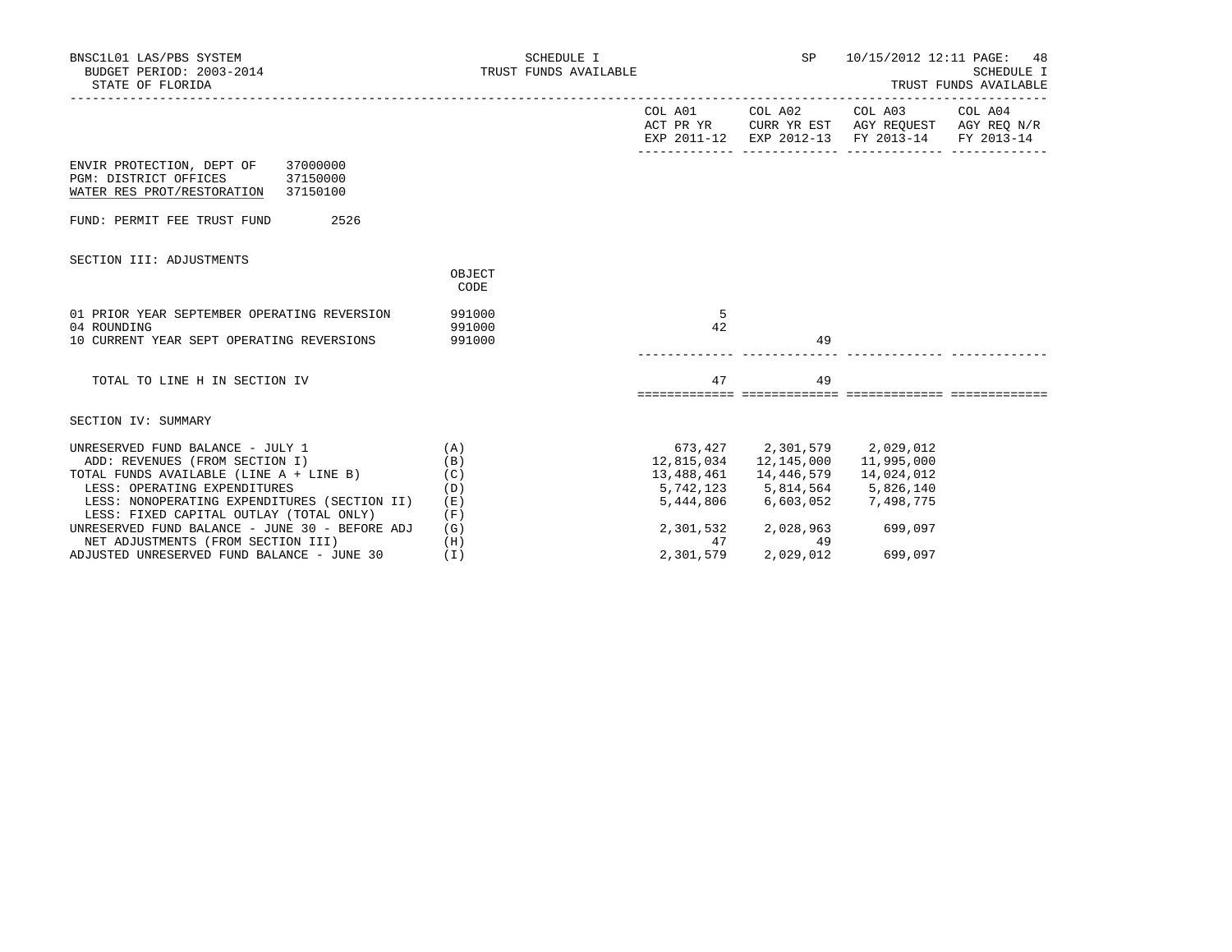| BNSC1L01 LAS/PBS SYSTEM<br>BUDGET PERIOD: 2003-2014<br>STATE OF FLORIDA                                                                                                                                                                                                                                                                                                        | SCHEDULE I<br>TRUST FUNDS AVAILABLE                                          |                 | SP                            | ----------------                                                                                                  | 10/15/2012 12:11 PAGE: 49<br>SCHEDULE I<br>TRUST FUNDS AVAILABLE |
|--------------------------------------------------------------------------------------------------------------------------------------------------------------------------------------------------------------------------------------------------------------------------------------------------------------------------------------------------------------------------------|------------------------------------------------------------------------------|-----------------|-------------------------------|-------------------------------------------------------------------------------------------------------------------|------------------------------------------------------------------|
|                                                                                                                                                                                                                                                                                                                                                                                |                                                                              | COL A01 COL A02 |                               | COL A03 COL A04<br>ACT PR YR CURR YR EST AGY REQUEST AGY REQ N/R<br>EXP 2011-12 EXP 2012-13 FY 2013-14 FY 2013-14 |                                                                  |
| ENVIR PROTECTION, DEPT OF 37000000<br>PGM: DISTRICT OFFICES 37150000<br>AIR POLLUTION PREVENTION 37150300                                                                                                                                                                                                                                                                      |                                                                              |                 |                               |                                                                                                                   |                                                                  |
| FUND: AIR POLLUTION CONTROL TF<br>2035                                                                                                                                                                                                                                                                                                                                         |                                                                              |                 |                               |                                                                                                                   |                                                                  |
| SECTION I: DETAIL OF REVENUES<br>CODE                                                                                                                                                                                                                                                                                                                                          | REVENUE CAP SVC AUTH MATCHING % CFDA<br>CHG $\frac{1}{2}$ ST I/C LOC I/C NO. |                 |                               |                                                                                                                   |                                                                  |
|                                                                                                                                                                                                                                                                                                                                                                                |                                                                              |                 |                               |                                                                                                                   |                                                                  |
| TOTAL TO LINE B IN SECTION IV                                                                                                                                                                                                                                                                                                                                                  |                                                                              |                 |                               |                                                                                                                   |                                                                  |
| SECTION II: DETAIL OF NONOPERATING EXPENDITURES                                                                                                                                                                                                                                                                                                                                | OBJECT TRANSFER CFDA<br>CODE<br>TO BE<br>NO.                                 |                 |                               |                                                                                                                   |                                                                  |
| 11 TR FROM AIR ASSESSMENT 37550500                                                                                                                                                                                                                                                                                                                                             | 810000                                                                       |                 |                               | $5,633,003-$ 6,230,602- 6,277,897-                                                                                |                                                                  |
| TOTAL TO LINE E IN SECTION IV                                                                                                                                                                                                                                                                                                                                                  |                                                                              |                 |                               | $5,633,003 - 6,230,602 - 6,277,897 -$                                                                             |                                                                  |
| SECTION III: ADJUSTMENTS                                                                                                                                                                                                                                                                                                                                                       | OBJECT<br>CODE                                                               |                 |                               |                                                                                                                   |                                                                  |
| TOTAL TO LINE H IN SECTION IV                                                                                                                                                                                                                                                                                                                                                  |                                                                              |                 |                               |                                                                                                                   |                                                                  |
| SECTION IV: SUMMARY                                                                                                                                                                                                                                                                                                                                                            |                                                                              |                 |                               |                                                                                                                   |                                                                  |
| UNRESERVED FUND BALANCE - JULY 1<br>ADD: REVENUES (FROM SECTION I)<br>TOTAL FUNDS AVAILABLE (LINE A + LINE B)<br>LESS: OPERATING EXPENDITURES<br>LESS: NONOPERATING EXPENDITURES (SECTION II)<br>LESS: FIXED CAPITAL OUTLAY (TOTAL ONLY)<br>UNRESERVED FUND BALANCE - JUNE 30 - BEFORE ADJ<br>NET ADJUSTMENTS (FROM SECTION III)<br>ADJUSTED UNRESERVED FUND BALANCE - JUNE 30 | (A)<br>(B)<br>(C)<br>(D)<br>( E )<br>(F)<br>(G)<br>(H)<br>(1)                |                 | 5,633,003 6,230,602 6,277,897 | $5,633,003 - 6,230,602 - 6,277,897 -$                                                                             |                                                                  |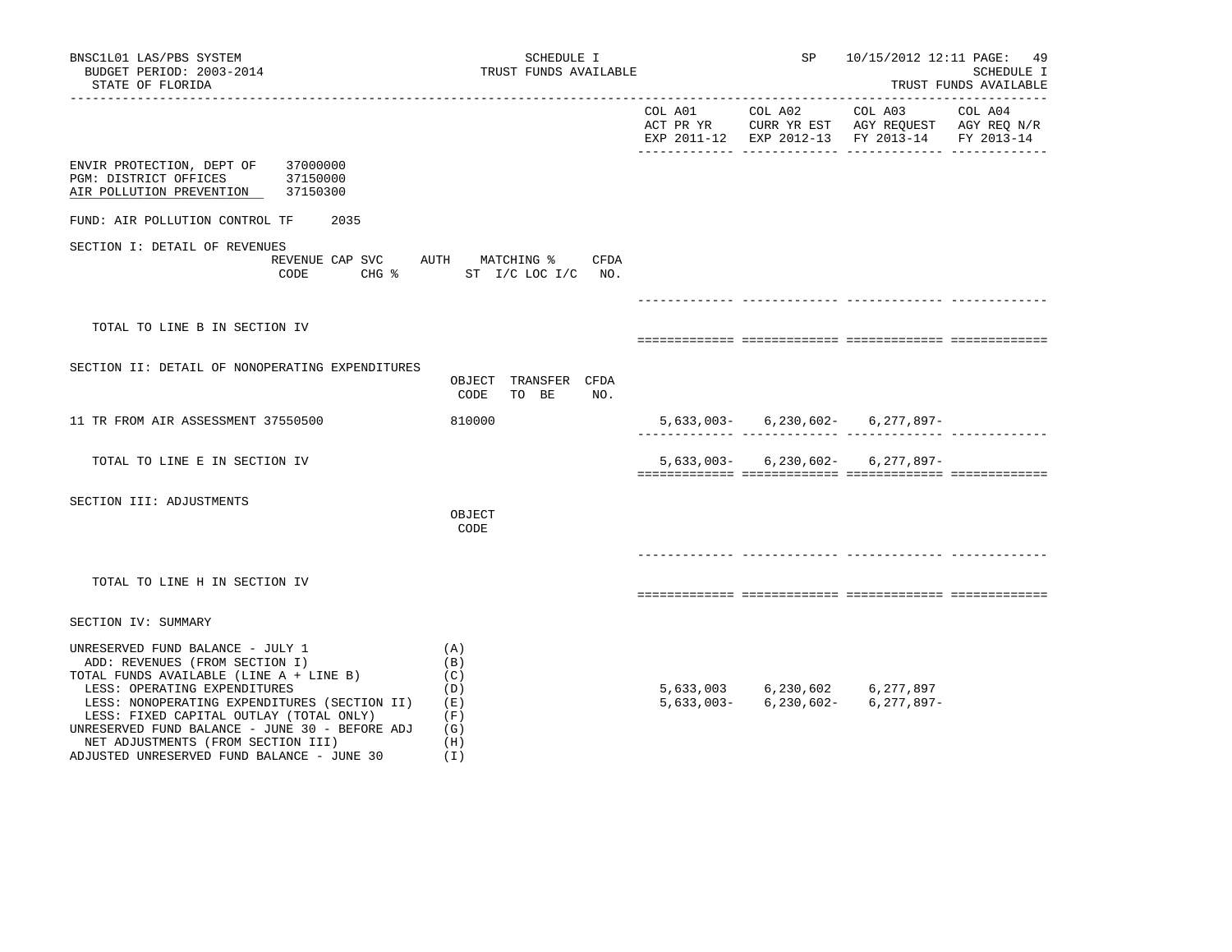| BNSC1L01 LAS/PBS SYSTEM<br>BUDGET PERIOD: 2003-2014<br>STATE OF FLORIDA                                                                                                                                                                                                                                                                                                        | SCHEDULE I<br>TRUST FUNDS AVAILABLE                         |                 | SP | 10/15/2012 12:11 PAGE:                                                                                            | 50<br>SCHEDULE I<br>TRUST FUNDS AVAILABLE |
|--------------------------------------------------------------------------------------------------------------------------------------------------------------------------------------------------------------------------------------------------------------------------------------------------------------------------------------------------------------------------------|-------------------------------------------------------------|-----------------|----|-------------------------------------------------------------------------------------------------------------------|-------------------------------------------|
|                                                                                                                                                                                                                                                                                                                                                                                |                                                             | COL A01 COL A02 |    | COL A03 COL A04<br>ACT PR YR CURR YR EST AGY REQUEST AGY REQ N/R<br>EXP 2011-12 EXP 2012-13 FY 2013-14 FY 2013-14 |                                           |
| ENVIR PROTECTION, DEPT OF<br>37000000<br>PGM: DISTRICT OFFICES 37150000<br>AIR POLLUTION PREVENTION 37150300                                                                                                                                                                                                                                                                   |                                                             |                 |    |                                                                                                                   |                                           |
| FUND: GRANTS AND DONATIONS TF 2339                                                                                                                                                                                                                                                                                                                                             |                                                             |                 |    |                                                                                                                   |                                           |
| SECTION I: DETAIL OF REVENUES<br>REVENUE CAP SVC AUTH MATCHING %<br>CODE                                                                                                                                                                                                                                                                                                       | CFDA<br>CHG % ST I/C LOC I/C NO.                            |                 |    |                                                                                                                   |                                           |
|                                                                                                                                                                                                                                                                                                                                                                                |                                                             |                 |    |                                                                                                                   |                                           |
| TOTAL TO LINE B IN SECTION IV                                                                                                                                                                                                                                                                                                                                                  |                                                             |                 |    |                                                                                                                   |                                           |
| SECTION II: DETAIL OF NONOPERATING EXPENDITURES                                                                                                                                                                                                                                                                                                                                | OBJECT TRANSFER CFDA<br>CODE<br>TO BE<br>NO.                |                 |    |                                                                                                                   |                                           |
| 05 TRF FROM REC & PARKS - 37500300                                                                                                                                                                                                                                                                                                                                             | 810000                                                      |                 |    | $61,503-100,926-29,763-$                                                                                          |                                           |
| TOTAL TO LINE E IN SECTION IV                                                                                                                                                                                                                                                                                                                                                  |                                                             |                 |    | $61,503-100,926-29,763-$                                                                                          |                                           |
| SECTION III: ADJUSTMENTS                                                                                                                                                                                                                                                                                                                                                       | OBJECT<br>CODE                                              |                 |    |                                                                                                                   |                                           |
| TOTAL TO LINE H IN SECTION IV                                                                                                                                                                                                                                                                                                                                                  |                                                             |                 |    |                                                                                                                   |                                           |
| SECTION IV: SUMMARY                                                                                                                                                                                                                                                                                                                                                            |                                                             |                 |    |                                                                                                                   |                                           |
| UNRESERVED FUND BALANCE - JULY 1<br>ADD: REVENUES (FROM SECTION I)<br>TOTAL FUNDS AVAILABLE (LINE A + LINE B)<br>LESS: OPERATING EXPENDITURES<br>LESS: NONOPERATING EXPENDITURES (SECTION II)<br>LESS: FIXED CAPITAL OUTLAY (TOTAL ONLY)<br>UNRESERVED FUND BALANCE - JUNE 30 - BEFORE ADJ<br>NET ADJUSTMENTS (FROM SECTION III)<br>ADJUSTED UNRESERVED FUND BALANCE - JUNE 30 | (A)<br>(B)<br>(C)<br>(D)<br>(E)<br>(F)<br>(G)<br>(H)<br>(I) |                 |    | $61,503$ $100,926$ $29,763$<br>$61,503$ $100,926$ $29,763$                                                        |                                           |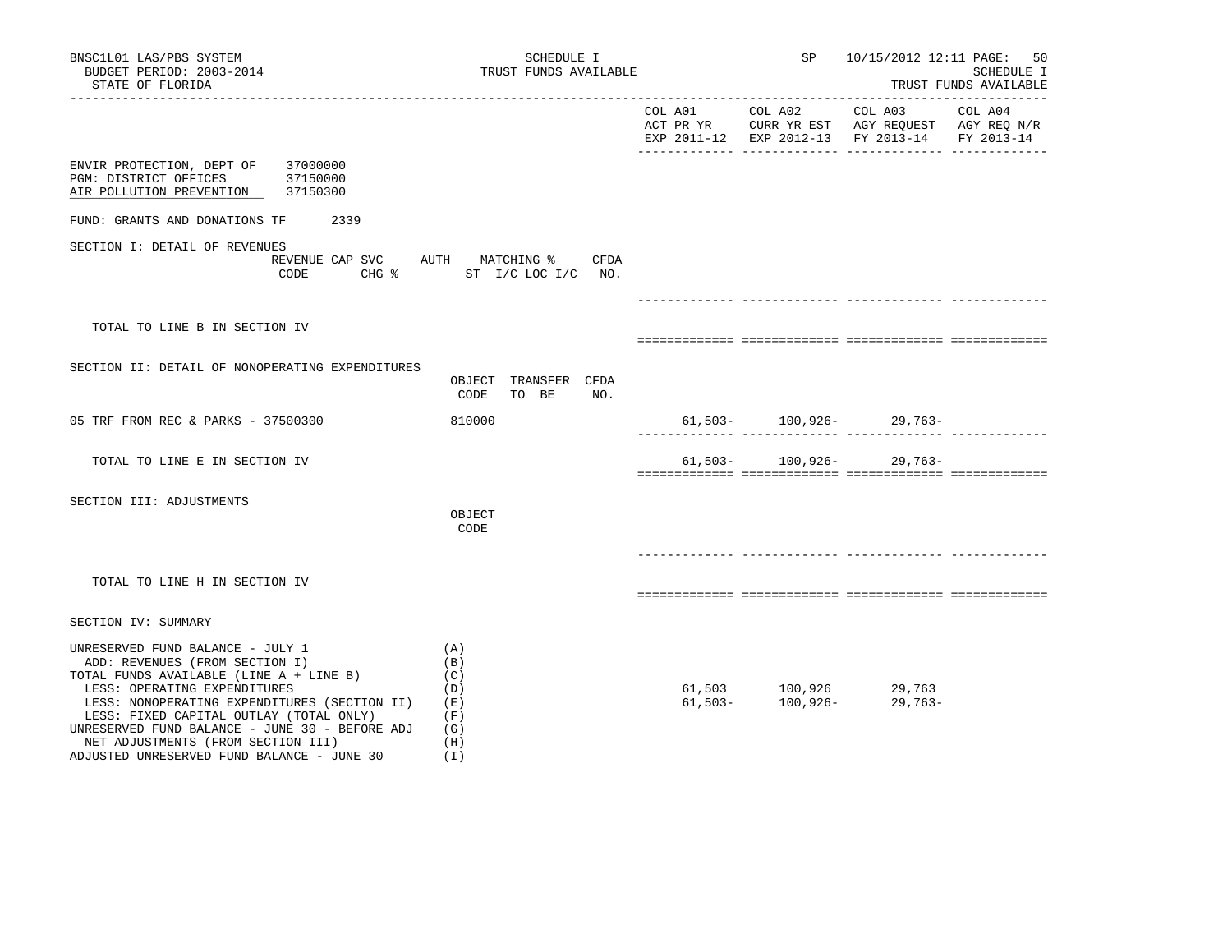| BNSC1L01 LAS/PBS SYSTEM<br>BUDGET PERIOD: 2003-2014                                                                                                                                                                                                                                                                                                                            | SCHEDULE I<br>TRUST FUNDS AVAILABLE                         |                         | SP |                                                  | 10/15/2012 12:11 PAGE: 51<br>SCHEDULE I |
|--------------------------------------------------------------------------------------------------------------------------------------------------------------------------------------------------------------------------------------------------------------------------------------------------------------------------------------------------------------------------------|-------------------------------------------------------------|-------------------------|----|--------------------------------------------------|-----------------------------------------|
| STATE OF FLORIDA                                                                                                                                                                                                                                                                                                                                                               |                                                             |                         |    |                                                  | TRUST FUNDS AVAILABLE                   |
|                                                                                                                                                                                                                                                                                                                                                                                |                                                             |                         |    | EXP 2011-12 EXP 2012-13 FY 2013-14               | FY 2013-14                              |
| 37000000<br>ENVIR PROTECTION, DEPT OF<br>PGM: DISTRICT OFFICES<br>37150000<br>WASTE CONTROL<br>37150400                                                                                                                                                                                                                                                                        |                                                             |                         |    |                                                  |                                         |
| 2212<br>FUND: INLAND PROTECTION TF                                                                                                                                                                                                                                                                                                                                             |                                                             |                         |    |                                                  |                                         |
| SECTION I: DETAIL OF REVENUES<br>REVENUE CAP SVC AUTH MATCHING %<br>CODE                                                                                                                                                                                                                                                                                                       | CFDA<br>CHG % ST I/C LOC I/C NO.                            |                         |    |                                                  |                                         |
| TOTAL TO LINE B IN SECTION IV                                                                                                                                                                                                                                                                                                                                                  |                                                             |                         |    |                                                  |                                         |
| SECTION II: DETAIL OF NONOPERATING EXPENDITURES                                                                                                                                                                                                                                                                                                                                | OBJECT TRANSFER CFDA<br>CODE<br>TO BE<br>NO.                |                         |    |                                                  |                                         |
| 07 TRANSFER FROM WASTE MANAGEMENT                                                                                                                                                                                                                                                                                                                                              | 810000                                                      |                         |    | $3,169,617 - 3,490,559 - 3,517,189 -$            | .                                       |
| TOTAL TO LINE E IN SECTION IV                                                                                                                                                                                                                                                                                                                                                  |                                                             |                         |    | $3,169,617 - 3,490,559 - 3,517,189 -$            |                                         |
| SECTION III: ADJUSTMENTS                                                                                                                                                                                                                                                                                                                                                       | OBJECT<br>CODE                                              |                         |    |                                                  |                                         |
| TOTAL TO LINE H IN SECTION IV                                                                                                                                                                                                                                                                                                                                                  |                                                             |                         |    |                                                  |                                         |
| SECTION IV: SUMMARY                                                                                                                                                                                                                                                                                                                                                            |                                                             |                         |    |                                                  |                                         |
| UNRESERVED FUND BALANCE - JULY 1<br>ADD: REVENUES (FROM SECTION I)<br>TOTAL FUNDS AVAILABLE (LINE A + LINE B)<br>LESS: OPERATING EXPENDITURES<br>LESS: NONOPERATING EXPENDITURES (SECTION II)<br>LESS: FIXED CAPITAL OUTLAY (TOTAL ONLY)<br>UNRESERVED FUND BALANCE - JUNE 30 - BEFORE ADJ<br>NET ADJUSTMENTS (FROM SECTION III)<br>ADJUSTED UNRESERVED FUND BALANCE - JUNE 30 | (A)<br>(B)<br>(C)<br>(D)<br>(E)<br>(F)<br>(G)<br>(H)<br>(T) | 3,169,617<br>3,169,617- |    | 3,490,559 3,517,189<br>$3,490,559 - 3,517,189 -$ |                                         |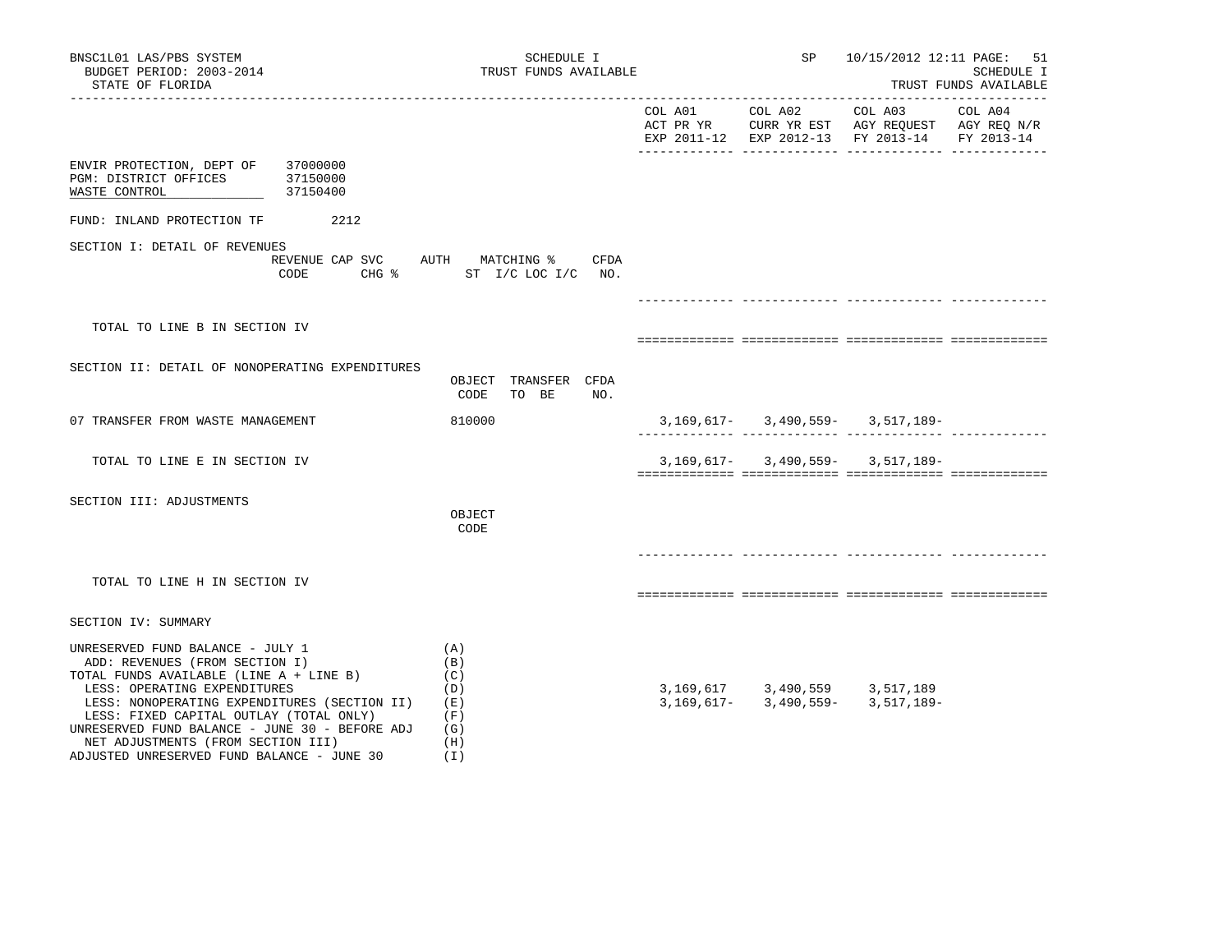| BNSC1L01 LAS/PBS SYSTEM<br>BUDGET PERIOD: 2003-2014<br>STATE OF FLORIDA                                                                                                                                                                                                                                                                                                        | SCHEDULE I<br>TRUST FUNDS AVAILABLE                                             |         | SP                                  | 10/15/2012 12:11 PAGE: 52                                                                                                      | SCHEDULE I<br>TRUST FUNDS AVAILABLE<br>______________________ |
|--------------------------------------------------------------------------------------------------------------------------------------------------------------------------------------------------------------------------------------------------------------------------------------------------------------------------------------------------------------------------------|---------------------------------------------------------------------------------|---------|-------------------------------------|--------------------------------------------------------------------------------------------------------------------------------|---------------------------------------------------------------|
|                                                                                                                                                                                                                                                                                                                                                                                |                                                                                 | COL A01 | COL A02                             | COL A03<br>ACT PR YR $\,$ CURR YR EST $\,$ AGY REQUEST $\,$ AGY REQ $\rm N/R$<br>EXP 2011-12 EXP 2012-13 FY 2013-14 FY 2013-14 | COL A04                                                       |
| ENVIR PROTECTION, DEPT OF 37000000<br>PGM: DISTRICT OFFICES 37150000<br>WASTE CONTROL<br>37150400                                                                                                                                                                                                                                                                              |                                                                                 |         |                                     |                                                                                                                                |                                                               |
| FUND: FEDERAL GRANTS TRUST FUND<br>2261                                                                                                                                                                                                                                                                                                                                        |                                                                                 |         |                                     |                                                                                                                                |                                                               |
| SECTION I: DETAIL OF REVENUES<br>CODE                                                                                                                                                                                                                                                                                                                                          | REVENUE CAP SVC AUTH MATCHING %<br>CFDA<br>CHG $\frac{1}{2}$ ST I/C LOC I/C NO. |         |                                     |                                                                                                                                |                                                               |
|                                                                                                                                                                                                                                                                                                                                                                                |                                                                                 |         |                                     |                                                                                                                                |                                                               |
| TOTAL TO LINE B IN SECTION IV                                                                                                                                                                                                                                                                                                                                                  |                                                                                 |         |                                     |                                                                                                                                |                                                               |
| SECTION II: DETAIL OF NONOPERATING EXPENDITURES                                                                                                                                                                                                                                                                                                                                | OBJECT TRANSFER CFDA<br>CODE<br>NO.<br>TO BE                                    |         |                                     |                                                                                                                                |                                                               |
| 17 TRANSFER FROM WATER RES MGT 37350400                                                                                                                                                                                                                                                                                                                                        | 810000                                                                          |         |                                     | 1, 275, 638 - 1, 307, 269 - 1, 319, 614 -                                                                                      |                                                               |
| TOTAL TO LINE E IN SECTION IV                                                                                                                                                                                                                                                                                                                                                  |                                                                                 |         |                                     | $1, 275, 638 - 1, 307, 269 - 1, 319, 614 -$                                                                                    |                                                               |
| SECTION III: ADJUSTMENTS                                                                                                                                                                                                                                                                                                                                                       | OBJECT<br>CODE                                                                  |         |                                     |                                                                                                                                |                                                               |
| TOTAL TO LINE H IN SECTION IV                                                                                                                                                                                                                                                                                                                                                  |                                                                                 |         |                                     |                                                                                                                                |                                                               |
| SECTION IV: SUMMARY                                                                                                                                                                                                                                                                                                                                                            |                                                                                 |         |                                     |                                                                                                                                |                                                               |
| UNRESERVED FUND BALANCE - JULY 1<br>ADD: REVENUES (FROM SECTION I)<br>TOTAL FUNDS AVAILABLE (LINE A + LINE B)<br>LESS: OPERATING EXPENDITURES<br>LESS: NONOPERATING EXPENDITURES (SECTION II)<br>LESS: FIXED CAPITAL OUTLAY (TOTAL ONLY)<br>UNRESERVED FUND BALANCE - JUNE 30 - BEFORE ADJ<br>NET ADJUSTMENTS (FROM SECTION III)<br>ADJUSTED UNRESERVED FUND BALANCE - JUNE 30 | (A)<br>(B)<br>(C)<br>(D)<br>(E)<br>(F)<br>(G)<br>(H)<br>(1)                     |         | 1, 275, 638 1, 307, 269 1, 319, 614 | $1, 275, 638 - 1, 307, 269 - 1, 319, 614 -$                                                                                    |                                                               |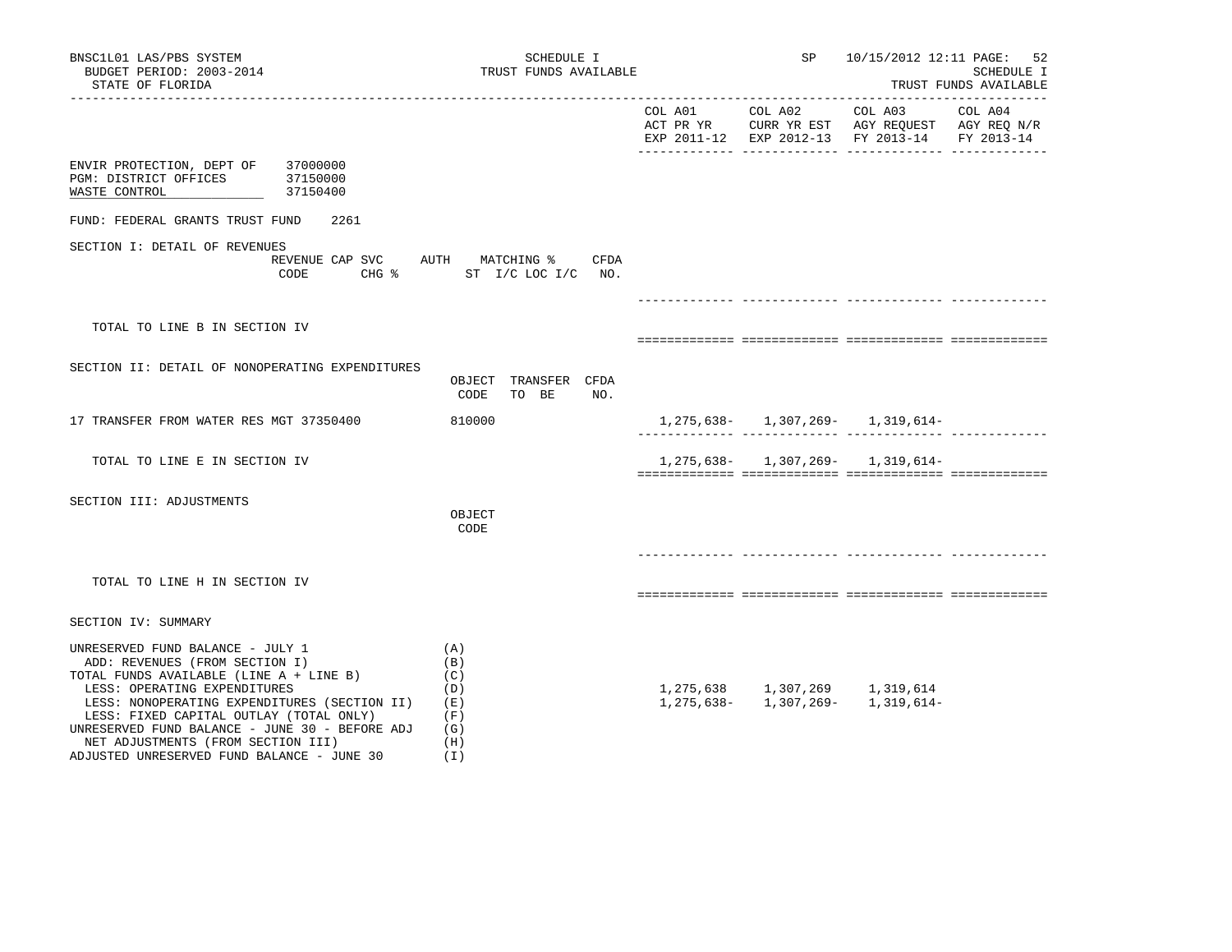| BNSC1L01 LAS/PBS SYSTEM<br>BUDGET PERIOD: 2003-2014<br>STATE OF FLORIDA                                                                                                                                                                                                                                                                                                        | SCHEDULE I<br>TRUST FUNDS AVAILABLE                         |                   | SP | 10/15/2012 12:11 PAGE:                                                                                 | 53<br>SCHEDULE I<br>TRUST FUNDS AVAILABLE |
|--------------------------------------------------------------------------------------------------------------------------------------------------------------------------------------------------------------------------------------------------------------------------------------------------------------------------------------------------------------------------------|-------------------------------------------------------------|-------------------|----|--------------------------------------------------------------------------------------------------------|-------------------------------------------|
|                                                                                                                                                                                                                                                                                                                                                                                |                                                             | COL A01 COL A02   |    | COL A03 COL A04<br>ACT PR YR CURR YR EST AGY REQUEST AGY REQ N/R<br>EXP 2011-12 EXP 2012-13 FY 2013-14 | FY 2013-14                                |
| ENVIR PROTECTION, DEPT OF<br>37000000<br>PGM: DISTRICT OFFICES 37150000<br>WASTE CONTROL<br>37150400                                                                                                                                                                                                                                                                           |                                                             |                   |    |                                                                                                        |                                           |
| FUND: GRANTS AND DONATIONS TF<br>2339                                                                                                                                                                                                                                                                                                                                          |                                                             |                   |    |                                                                                                        |                                           |
| SECTION I: DETAIL OF REVENUES<br>REVENUE CAP SVC AUTH MATCHING %<br>CODE                                                                                                                                                                                                                                                                                                       | CFDA<br>CHG % ST I/C LOC I/C NO.                            |                   |    |                                                                                                        |                                           |
|                                                                                                                                                                                                                                                                                                                                                                                |                                                             |                   |    |                                                                                                        |                                           |
| TOTAL TO LINE B IN SECTION IV                                                                                                                                                                                                                                                                                                                                                  |                                                             |                   |    |                                                                                                        |                                           |
| SECTION II: DETAIL OF NONOPERATING EXPENDITURES                                                                                                                                                                                                                                                                                                                                | OBJECT TRANSFER CFDA<br>CODE<br>TO BE<br>NO.                |                   |    |                                                                                                        |                                           |
| 06 TRF FROM REC & PARKS - 37500300                                                                                                                                                                                                                                                                                                                                             | 810000                                                      | $5,338-$          |    |                                                                                                        |                                           |
| TOTAL TO LINE E IN SECTION IV                                                                                                                                                                                                                                                                                                                                                  |                                                             | $5,338-$          |    |                                                                                                        |                                           |
| SECTION III: ADJUSTMENTS                                                                                                                                                                                                                                                                                                                                                       | OBJECT<br>CODE                                              |                   |    |                                                                                                        |                                           |
| TOTAL TO LINE H IN SECTION IV                                                                                                                                                                                                                                                                                                                                                  |                                                             |                   |    |                                                                                                        |                                           |
| SECTION IV: SUMMARY                                                                                                                                                                                                                                                                                                                                                            |                                                             |                   |    |                                                                                                        |                                           |
| UNRESERVED FUND BALANCE - JULY 1<br>ADD: REVENUES (FROM SECTION I)<br>TOTAL FUNDS AVAILABLE (LINE A + LINE B)<br>LESS: OPERATING EXPENDITURES<br>LESS: NONOPERATING EXPENDITURES (SECTION II)<br>LESS: FIXED CAPITAL OUTLAY (TOTAL ONLY)<br>UNRESERVED FUND BALANCE - JUNE 30 - BEFORE ADJ<br>NET ADJUSTMENTS (FROM SECTION III)<br>ADJUSTED UNRESERVED FUND BALANCE - JUNE 30 | (A)<br>(B)<br>(C)<br>(D)<br>(E)<br>(F)<br>(G)<br>(H)<br>(I) | 5,338<br>$5,338-$ |    |                                                                                                        |                                           |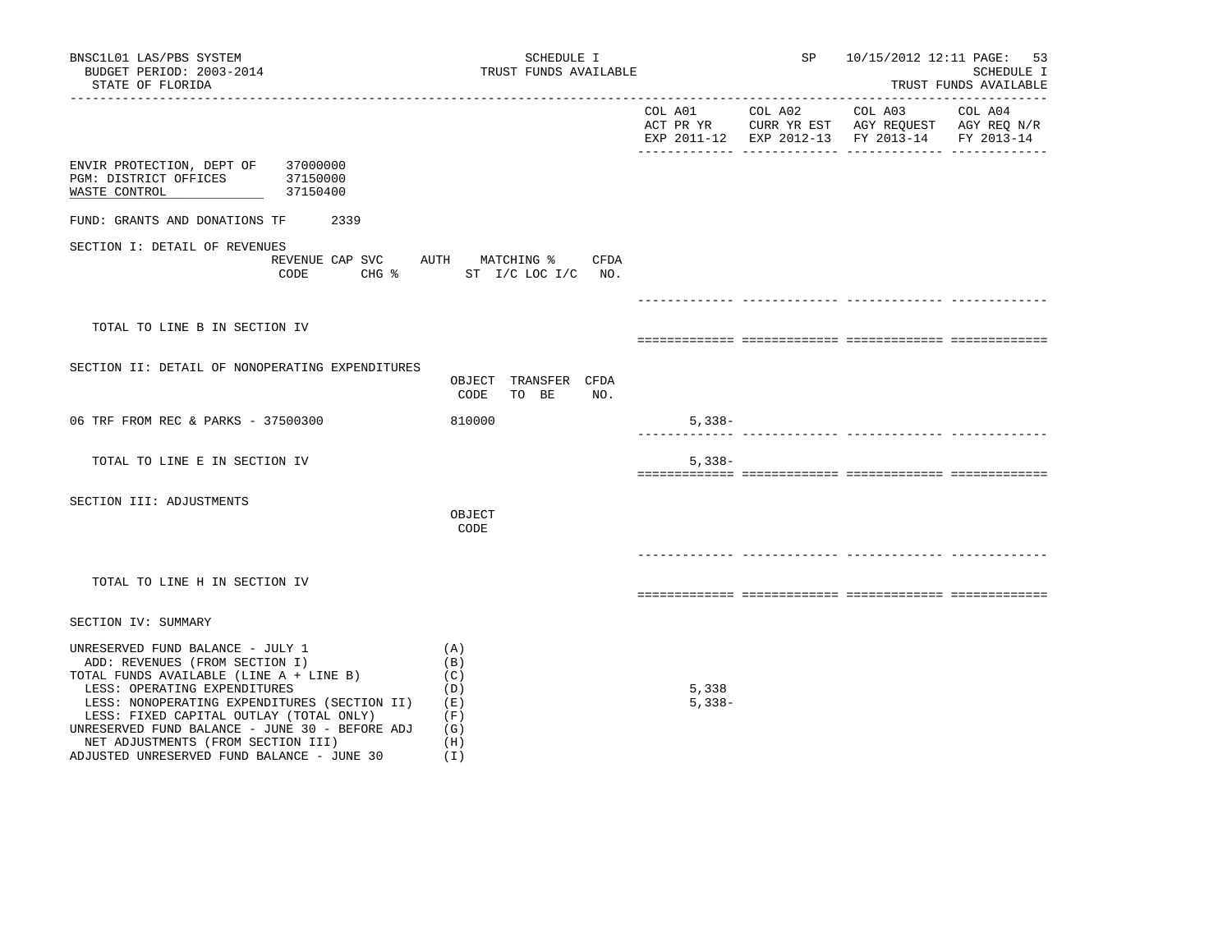| BNSC1L01 LAS/PBS SYSTEM<br>BUDGET PERIOD: 2003-2014<br>STATE OF FLORIDA                                                                                                                                                                                                                                                                                                        | SCHEDULE I                                                                           | TRUST FUNDS AVAILABLE |                                                      | SP<br>10/15/2012 12:11 PAGE: 54<br><b>SCHEDULE I</b><br>TRUST FUNDS AVAILABLE                                                 |         |
|--------------------------------------------------------------------------------------------------------------------------------------------------------------------------------------------------------------------------------------------------------------------------------------------------------------------------------------------------------------------------------|--------------------------------------------------------------------------------------|-----------------------|------------------------------------------------------|-------------------------------------------------------------------------------------------------------------------------------|---------|
|                                                                                                                                                                                                                                                                                                                                                                                |                                                                                      | COL A01 COL A02       |                                                      | COL A03<br>ACT PR YR $\,$ CURR YR EST $\,$ AGY REQUEST $\,$ AGY REQ N/R $\,$<br>EXP 2011-12 EXP 2012-13 FY 2013-14 FY 2013-14 | COL A04 |
| 37000000<br>ENVIR PROTECTION, DEPT OF<br>37150000<br>PGM: DISTRICT OFFICES<br>37150400<br>WASTE CONTROL                                                                                                                                                                                                                                                                        |                                                                                      |                       |                                                      |                                                                                                                               |         |
| FUND: PERMIT FEE TRUST FUND<br>2526                                                                                                                                                                                                                                                                                                                                            |                                                                                      |                       |                                                      |                                                                                                                               |         |
| SECTION I: DETAIL OF REVENUES<br>CODE                                                                                                                                                                                                                                                                                                                                          | REVENUE CAP SVC AUTH MATCHING %<br>CFDA<br>$CHG$ $\frac{1}{6}$<br>ST I/C LOC I/C NO. |                       |                                                      |                                                                                                                               |         |
|                                                                                                                                                                                                                                                                                                                                                                                |                                                                                      |                       |                                                      |                                                                                                                               |         |
| TOTAL TO LINE B IN SECTION IV                                                                                                                                                                                                                                                                                                                                                  |                                                                                      |                       |                                                      |                                                                                                                               |         |
| SECTION II: DETAIL OF NONOPERATING EXPENDITURES                                                                                                                                                                                                                                                                                                                                | OBJECT TRANSFER CFDA<br>NO.<br>CODE<br>TO BE                                         |                       |                                                      |                                                                                                                               |         |
| 09 TRANS FR DIST-WATER RES PROT&RES 37150100                                                                                                                                                                                                                                                                                                                                   | 810000                                                                               |                       |                                                      | $718,421-705,981-712,721-$                                                                                                    |         |
| TOTAL TO LINE E IN SECTION IV                                                                                                                                                                                                                                                                                                                                                  |                                                                                      | 718,421-              | 705,981-                                             | 712,721-                                                                                                                      |         |
| SECTION III: ADJUSTMENTS                                                                                                                                                                                                                                                                                                                                                       | OBJECT<br>CODE                                                                       |                       |                                                      |                                                                                                                               |         |
| TOTAL TO LINE H IN SECTION IV                                                                                                                                                                                                                                                                                                                                                  |                                                                                      |                       |                                                      |                                                                                                                               |         |
| SECTION IV: SUMMARY                                                                                                                                                                                                                                                                                                                                                            |                                                                                      |                       |                                                      |                                                                                                                               |         |
| UNRESERVED FUND BALANCE - JULY 1<br>ADD: REVENUES (FROM SECTION I)<br>TOTAL FUNDS AVAILABLE (LINE A + LINE B)<br>LESS: OPERATING EXPENDITURES<br>LESS: NONOPERATING EXPENDITURES (SECTION II)<br>LESS: FIXED CAPITAL OUTLAY (TOTAL ONLY)<br>UNRESERVED FUND BALANCE - JUNE 30 - BEFORE ADJ<br>NET ADJUSTMENTS (FROM SECTION III)<br>ADJUSTED UNRESERVED FUND BALANCE - JUNE 30 | (A)<br>(B)<br>(C)<br>(D)<br>(E)<br>(F)<br>(G)<br>(H)<br>(I)                          |                       | 718,421 705,981 712,721<br>718,421- 705,981- 712,721 | 712,721-                                                                                                                      |         |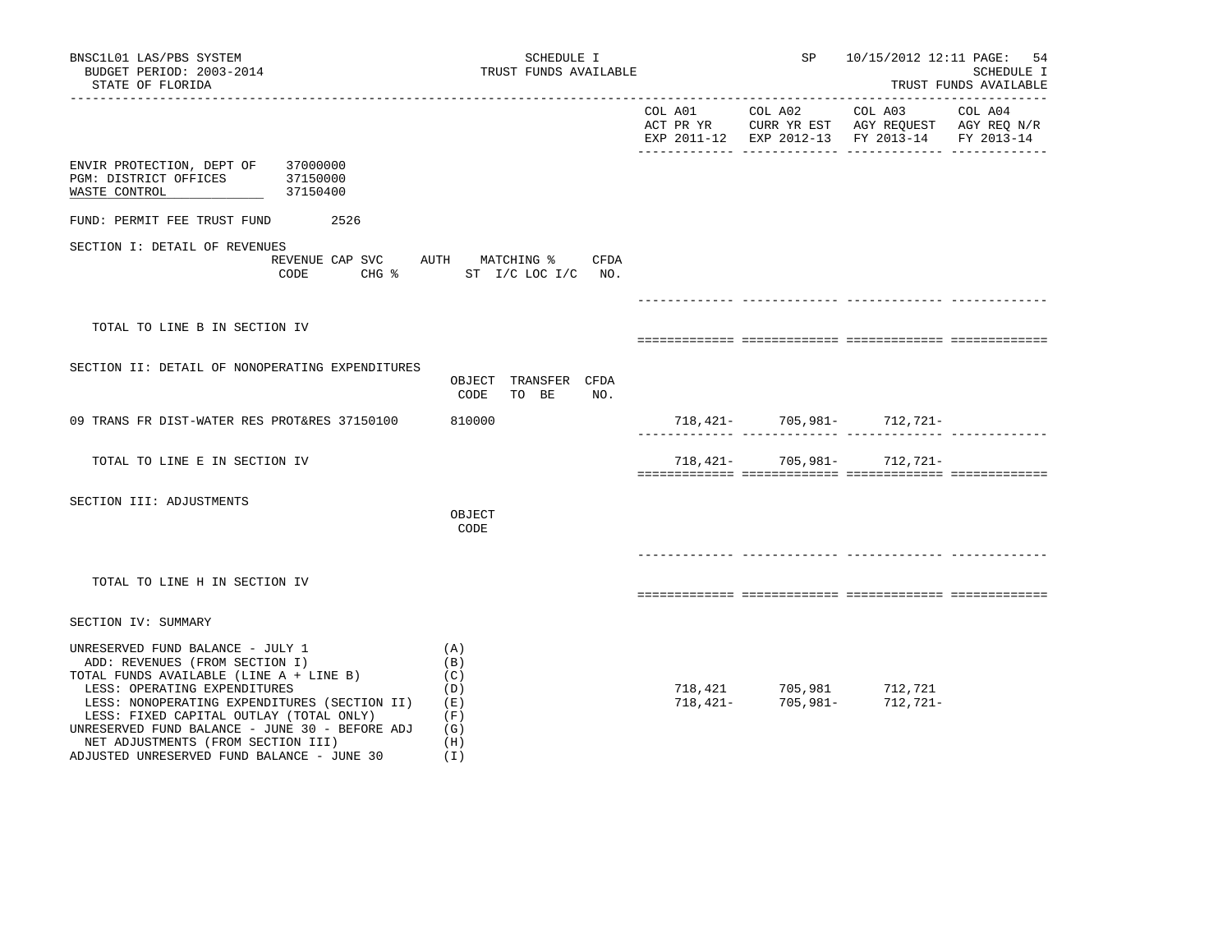| BNSC1L01 LAS/PBS SYSTEM<br>BUDGET PERIOD: 2003-2014<br>STATE OF FLORIDA                                                                                                                                                                                                                                                                                                        | SCHEDULE I<br>TRUST FUNDS AVAILABLE                         | SP                            |                                               | 10/15/2012 12:11 PAGE: 55<br>SCHEDULE I<br>TRUST FUNDS AVAILABLE |
|--------------------------------------------------------------------------------------------------------------------------------------------------------------------------------------------------------------------------------------------------------------------------------------------------------------------------------------------------------------------------------|-------------------------------------------------------------|-------------------------------|-----------------------------------------------|------------------------------------------------------------------|
|                                                                                                                                                                                                                                                                                                                                                                                |                                                             |                               | EXP 2011-12 EXP 2012-13 FY 2013-14 FY 2013-14 |                                                                  |
| 37000000<br>ENVIR PROTECTION, DEPT OF<br>PGM: DISTRICT OFFICES<br>37150000<br>WASTE CONTROL<br>37150400                                                                                                                                                                                                                                                                        |                                                             |                               |                                               |                                                                  |
| 2644<br>FUND: SOLID WASTE MGMT TF                                                                                                                                                                                                                                                                                                                                              |                                                             |                               |                                               |                                                                  |
| SECTION I: DETAIL OF REVENUES<br>REVENUE CAP SVC AUTH MATCHING %<br>CODE                                                                                                                                                                                                                                                                                                       | CFDA<br>CHG % ST I/C LOC I/C NO.                            |                               |                                               |                                                                  |
| TOTAL TO LINE B IN SECTION IV                                                                                                                                                                                                                                                                                                                                                  |                                                             |                               |                                               |                                                                  |
| SECTION II: DETAIL OF NONOPERATING EXPENDITURES                                                                                                                                                                                                                                                                                                                                | OBJECT TRANSFER CFDA<br>CODE<br>TO BE<br>NO.                |                               |                                               |                                                                  |
| 07 TRANSFER FROM WASTE MANAGEMENT                                                                                                                                                                                                                                                                                                                                              | 810000                                                      |                               | 1,552,109- 1,817,695- 1,833,620-              | --- -------------                                                |
| TOTAL TO LINE E IN SECTION IV                                                                                                                                                                                                                                                                                                                                                  |                                                             |                               | $1,552,109 - 1,817,695 - 1,833,620 -$         |                                                                  |
| SECTION III: ADJUSTMENTS                                                                                                                                                                                                                                                                                                                                                       | OBJECT<br>CODE                                              |                               |                                               |                                                                  |
| TOTAL TO LINE H IN SECTION IV                                                                                                                                                                                                                                                                                                                                                  |                                                             |                               |                                               |                                                                  |
| SECTION IV: SUMMARY                                                                                                                                                                                                                                                                                                                                                            |                                                             |                               |                                               |                                                                  |
| UNRESERVED FUND BALANCE - JULY 1<br>ADD: REVENUES (FROM SECTION I)<br>TOTAL FUNDS AVAILABLE (LINE A + LINE B)<br>LESS: OPERATING EXPENDITURES<br>LESS: NONOPERATING EXPENDITURES (SECTION II)<br>LESS: FIXED CAPITAL OUTLAY (TOTAL ONLY)<br>UNRESERVED FUND BALANCE - JUNE 30 - BEFORE ADJ<br>NET ADJUSTMENTS (FROM SECTION III)<br>ADJUSTED UNRESERVED FUND BALANCE - JUNE 30 | (A)<br>(B)<br>(C)<br>(D)<br>(E)<br>(F)<br>(G)<br>(H)<br>(T) | 1,552,109 1,817,695 1,833,620 | 1,552,109- 1,817,695- 1,833,620-              |                                                                  |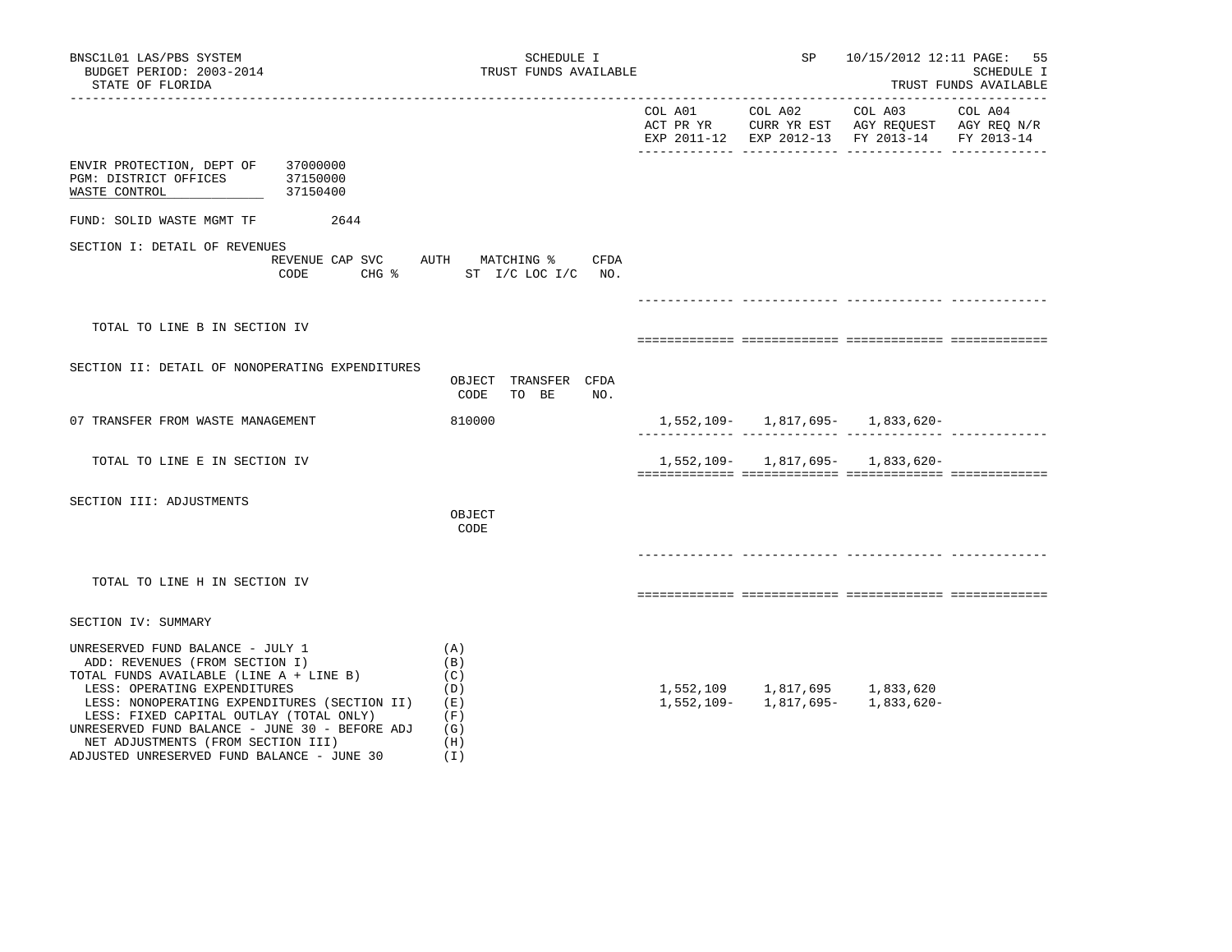| BNSC1L01 LAS/PBS SYSTEM<br>BUDGET PERIOD: 2003-2014<br>STATE OF FLORIDA                                                                                                                                                                                                                                                                                                        | SCHEDULE I<br>TRUST FUNDS AVAILABLE                         |         | SP      | 10/15/2012 12:11 PAGE: 56                                                                                                      | SCHEDULE I<br>TRUST FUNDS AVAILABLE |
|--------------------------------------------------------------------------------------------------------------------------------------------------------------------------------------------------------------------------------------------------------------------------------------------------------------------------------------------------------------------------------|-------------------------------------------------------------|---------|---------|--------------------------------------------------------------------------------------------------------------------------------|-------------------------------------|
|                                                                                                                                                                                                                                                                                                                                                                                |                                                             | COL A01 | COL A02 | COL A03<br>ACT PR YR $\,$ CURR YR EST $\,$ AGY REQUEST $\,$ AGY REQ $\rm N/R$<br>EXP 2011-12 EXP 2012-13 FY 2013-14 FY 2013-14 | COL A04                             |
| ENVIR PROTECTION, DEPT OF<br>37000000<br>PGM: DISTRICT OFFICES 37150000<br>37150400<br>WASTE CONTROL                                                                                                                                                                                                                                                                           |                                                             |         |         |                                                                                                                                |                                     |
| FUND: WATER QUALITY ASSURANCE TF 2780                                                                                                                                                                                                                                                                                                                                          |                                                             |         |         |                                                                                                                                |                                     |
| SECTION I: DETAIL OF REVENUES<br>REVENUE CAP SVC AUTH MATCHING %<br>CODE                                                                                                                                                                                                                                                                                                       | CFDA<br>CHG % ST I/C LOC I/C NO.                            |         |         |                                                                                                                                |                                     |
|                                                                                                                                                                                                                                                                                                                                                                                |                                                             |         |         |                                                                                                                                |                                     |
| TOTAL TO LINE B IN SECTION IV                                                                                                                                                                                                                                                                                                                                                  |                                                             |         |         |                                                                                                                                |                                     |
| SECTION II: DETAIL OF NONOPERATING EXPENDITURES                                                                                                                                                                                                                                                                                                                                | OBJECT TRANSFER CFDA<br>CODE<br>TO BE<br>NO.                |         |         |                                                                                                                                |                                     |
| 08 TRANSFER FROM WASTE MANAGEMENT                                                                                                                                                                                                                                                                                                                                              | 810000                                                      |         |         | $3,366,318 - 3,610,815 - 3,642,150 -$                                                                                          |                                     |
| TOTAL TO LINE E IN SECTION IV                                                                                                                                                                                                                                                                                                                                                  |                                                             |         |         | $3,366,318 3,610,815 3,642,150-$                                                                                               |                                     |
| SECTION III: ADJUSTMENTS                                                                                                                                                                                                                                                                                                                                                       | OBJECT<br>CODE                                              |         |         |                                                                                                                                |                                     |
| TOTAL TO LINE H IN SECTION IV                                                                                                                                                                                                                                                                                                                                                  |                                                             |         |         |                                                                                                                                |                                     |
| SECTION IV: SUMMARY                                                                                                                                                                                                                                                                                                                                                            |                                                             |         |         |                                                                                                                                |                                     |
| UNRESERVED FUND BALANCE - JULY 1<br>ADD: REVENUES (FROM SECTION I)<br>TOTAL FUNDS AVAILABLE (LINE A + LINE B)<br>LESS: OPERATING EXPENDITURES<br>LESS: NONOPERATING EXPENDITURES (SECTION II)<br>LESS: FIXED CAPITAL OUTLAY (TOTAL ONLY)<br>UNRESERVED FUND BALANCE - JUNE 30 - BEFORE ADJ<br>NET ADJUSTMENTS (FROM SECTION III)<br>ADJUSTED UNRESERVED FUND BALANCE - JUNE 30 | (A)<br>(B)<br>(C)<br>(D)<br>(E)<br>(F)<br>(G)<br>(H)<br>(1) |         |         | 3, 366, 318 3, 610, 815 3, 642, 150<br>3, 366, 318 - 3, 610, 815 - 3, 642, 150 -                                               |                                     |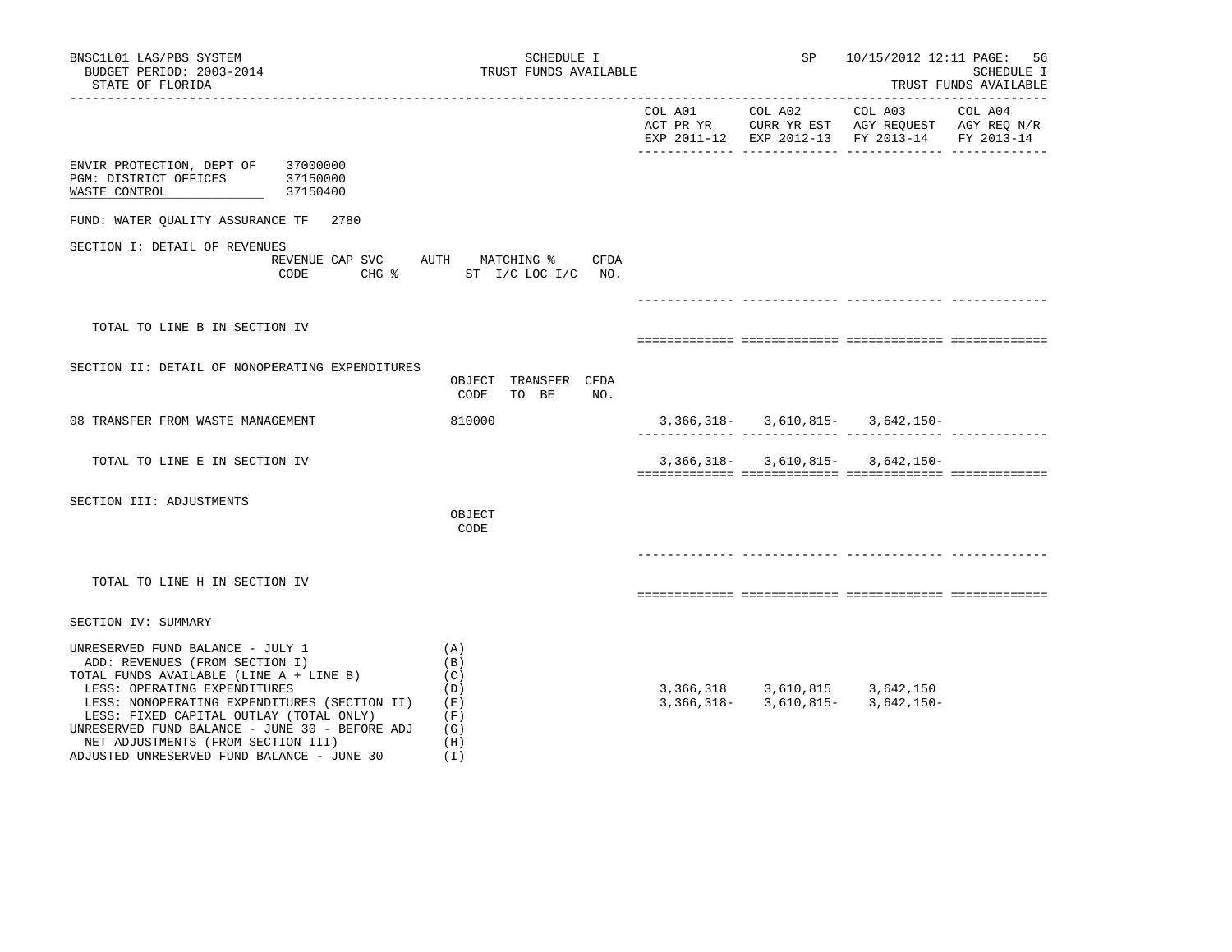| BNSC1L01 LAS/PBS SYSTEM<br>BUDGET PERIOD: 2003-2014<br>STATE OF FLORIDA                                                                                                                                                                                                                                                                                                        | SCHEDULE I<br>TRUST FUNDS AVAILABLE                             |         | SP | 10/15/2012 12:11 PAGE: 57                                                                                                              | SCHEDULE I<br>TRUST FUNDS AVAILABLE |
|--------------------------------------------------------------------------------------------------------------------------------------------------------------------------------------------------------------------------------------------------------------------------------------------------------------------------------------------------------------------------------|-----------------------------------------------------------------|---------|----|----------------------------------------------------------------------------------------------------------------------------------------|-------------------------------------|
|                                                                                                                                                                                                                                                                                                                                                                                |                                                                 | COL A01 |    | COL A02 COL A03<br>ACT PR YR $\,$ CURR YR EST $\,$ AGY REQUEST $\,$ AGY REQ $\rm N/R$<br>EXP 2011-12 EXP 2012-13 FY 2013-14 FY 2013-14 | COL A04                             |
| ENVIR PROTECTION, DEPT OF 37000000<br>PGM: DISTRICT OFFICES 37150000<br>EXECUTIVE DIR/SUPPORT SVCS 37150500                                                                                                                                                                                                                                                                    |                                                                 |         |    |                                                                                                                                        |                                     |
| FUND: ADMINISTRATIVE TRUST FUND<br>2021                                                                                                                                                                                                                                                                                                                                        |                                                                 |         |    |                                                                                                                                        |                                     |
| SECTION I: DETAIL OF REVENUES<br>REVENUE CAP SVC AUTH MATCHING %<br>CODE                                                                                                                                                                                                                                                                                                       | CFDA<br>CHG % ST I/C LOC I/C NO.                                |         |    |                                                                                                                                        |                                     |
|                                                                                                                                                                                                                                                                                                                                                                                |                                                                 |         |    |                                                                                                                                        |                                     |
| TOTAL TO LINE B IN SECTION IV                                                                                                                                                                                                                                                                                                                                                  |                                                                 |         |    |                                                                                                                                        |                                     |
| SECTION II: DETAIL OF NONOPERATING EXPENDITURES                                                                                                                                                                                                                                                                                                                                | OBJECT TRANSFER CFDA<br>CODE<br>TO BE<br>NO.                    |         |    |                                                                                                                                        |                                     |
| 01 TRANSFER FROM BE 37010100                                                                                                                                                                                                                                                                                                                                                   | 810000                                                          |         |    | $3,863,060 - 3,962,177 - 3,977,631 -$                                                                                                  |                                     |
| TOTAL TO LINE E IN SECTION IV                                                                                                                                                                                                                                                                                                                                                  |                                                                 |         |    | $3,863,060 - 3,962,177 - 3,977,631 -$                                                                                                  |                                     |
| SECTION III: ADJUSTMENTS                                                                                                                                                                                                                                                                                                                                                       | OBJECT<br>CODE                                                  |         |    |                                                                                                                                        |                                     |
| TOTAL TO LINE H IN SECTION IV                                                                                                                                                                                                                                                                                                                                                  |                                                                 |         |    |                                                                                                                                        |                                     |
| SECTION IV: SUMMARY                                                                                                                                                                                                                                                                                                                                                            |                                                                 |         |    |                                                                                                                                        |                                     |
| UNRESERVED FUND BALANCE - JULY 1<br>ADD: REVENUES (FROM SECTION I)<br>TOTAL FUNDS AVAILABLE (LINE A + LINE B)<br>LESS: OPERATING EXPENDITURES<br>LESS: NONOPERATING EXPENDITURES (SECTION II)<br>LESS: FIXED CAPITAL OUTLAY (TOTAL ONLY)<br>UNRESERVED FUND BALANCE - JUNE 30 - BEFORE ADJ<br>NET ADJUSTMENTS (FROM SECTION III)<br>ADJUSTED UNRESERVED FUND BALANCE - JUNE 30 | (A)<br>(B)<br>(C)<br>(D)<br>( E )<br>(F)<br>(G)<br>(H)<br>( I ) |         |    | $3,863,060 \qquad 3,962,177 \qquad 3,977,631$<br>$3,863,060- \qquad 3,962,177- \qquad 3,977,631-$                                      |                                     |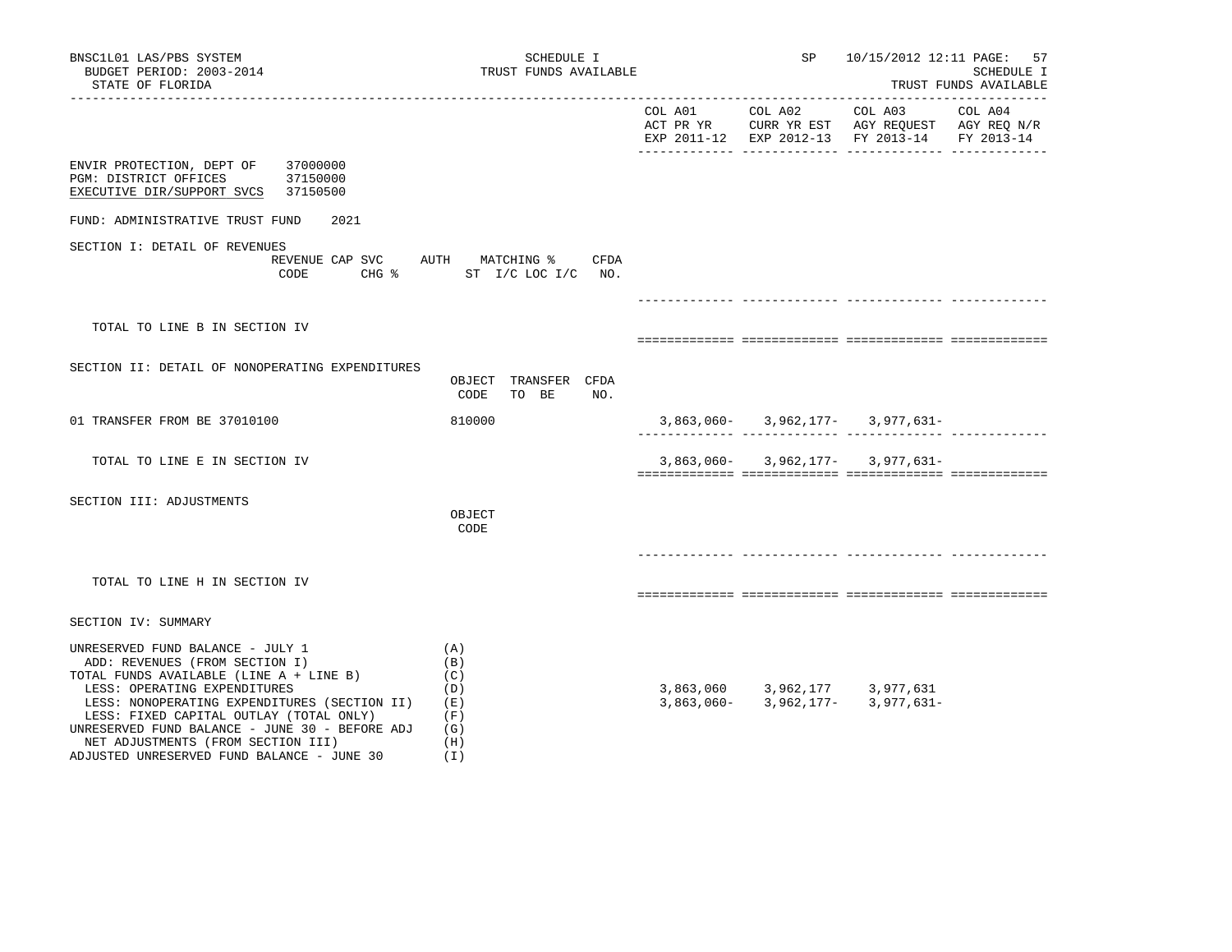| BNSC1L01 LAS/PBS SYSTEM<br>BUDGET PERIOD: 2003-2014<br>STATE OF FLORIDA                                                                                                                                                                                                                                                                                                        | SCHEDULE I<br>TRUST FUNDS AVAILABLE                         |                 | SP | 10/15/2012 12:11 PAGE:                                                                                           | 58<br>SCHEDULE I<br>TRUST FUNDS AVAILABLE |
|--------------------------------------------------------------------------------------------------------------------------------------------------------------------------------------------------------------------------------------------------------------------------------------------------------------------------------------------------------------------------------|-------------------------------------------------------------|-----------------|----|------------------------------------------------------------------------------------------------------------------|-------------------------------------------|
|                                                                                                                                                                                                                                                                                                                                                                                |                                                             | COL A01 COL A02 |    | COL A03 COL A04<br>ACT PR YR CURR YR EST AGY REQUEST AGY REQ N/R<br>EXP 2011-12 EXP 2012-13 FY 2013-14           | FY 2013-14                                |
| ENVIR PROTECTION, DEPT OF<br>37000000<br>37150000<br>PGM: DISTRICT OFFICES<br>EXECUTIVE DIR/SUPPORT SVCS 37150500                                                                                                                                                                                                                                                              |                                                             |                 |    |                                                                                                                  |                                           |
| FUND: AIR POLLUTION CONTROL TF<br>2035                                                                                                                                                                                                                                                                                                                                         |                                                             |                 |    |                                                                                                                  |                                           |
| SECTION I: DETAIL OF REVENUES<br>REVENUE CAP SVC AUTH MATCHING %<br>CODE                                                                                                                                                                                                                                                                                                       | CFDA<br>CHG % ST I/C LOC I/C NO.                            |                 |    |                                                                                                                  |                                           |
|                                                                                                                                                                                                                                                                                                                                                                                |                                                             |                 |    |                                                                                                                  |                                           |
| TOTAL TO LINE B IN SECTION IV                                                                                                                                                                                                                                                                                                                                                  |                                                             |                 |    |                                                                                                                  |                                           |
| SECTION II: DETAIL OF NONOPERATING EXPENDITURES                                                                                                                                                                                                                                                                                                                                | OBJECT TRANSFER CFDA<br>CODE<br>TO BE<br>NO.                |                 |    |                                                                                                                  |                                           |
| 12 TR FROM AIR ASSESSMENT 37550500                                                                                                                                                                                                                                                                                                                                             | 810000                                                      |                 |    | 1, 266, 823 - 1, 182, 788 - 1, 192, 028 -                                                                        |                                           |
| TOTAL TO LINE E IN SECTION IV                                                                                                                                                                                                                                                                                                                                                  |                                                             |                 |    | 1,266,823- 1,182,788- 1,192,028-                                                                                 |                                           |
| SECTION III: ADJUSTMENTS                                                                                                                                                                                                                                                                                                                                                       | OBJECT<br>CODE                                              |                 |    |                                                                                                                  |                                           |
| TOTAL TO LINE H IN SECTION IV                                                                                                                                                                                                                                                                                                                                                  |                                                             |                 |    |                                                                                                                  |                                           |
| SECTION IV: SUMMARY                                                                                                                                                                                                                                                                                                                                                            |                                                             |                 |    |                                                                                                                  |                                           |
| UNRESERVED FUND BALANCE - JULY 1<br>ADD: REVENUES (FROM SECTION I)<br>TOTAL FUNDS AVAILABLE (LINE A + LINE B)<br>LESS: OPERATING EXPENDITURES<br>LESS: NONOPERATING EXPENDITURES (SECTION II)<br>LESS: FIXED CAPITAL OUTLAY (TOTAL ONLY)<br>UNRESERVED FUND BALANCE - JUNE 30 - BEFORE ADJ<br>NET ADJUSTMENTS (FROM SECTION III)<br>ADJUSTED UNRESERVED FUND BALANCE - JUNE 30 | (A)<br>(B)<br>(C)<br>(D)<br>(E)<br>(F)<br>(G)<br>(H)<br>(T) |                 |    | $1, 266, 823 \qquad 1, 182, 788 \qquad 1, 192, 028$<br>$1, 266, 823 - \qquad 1, 182, 788 - \qquad 1, 192, 028 -$ |                                           |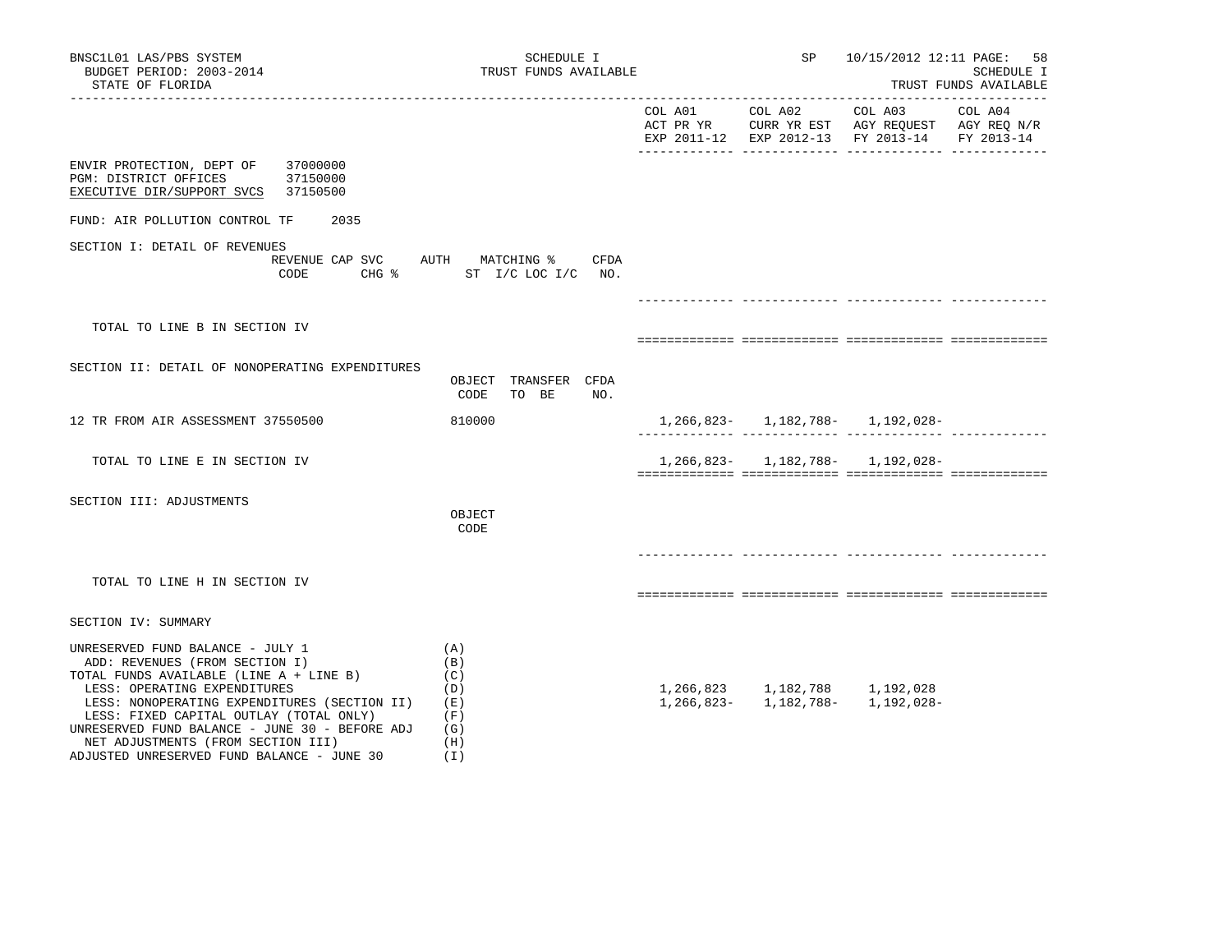| BNSC1L01 LAS/PBS SYSTEM<br>BUDGET PERIOD: 2003-2014<br>STATE OF FLORIDA                                                                                                                                                                                                                                                                                                        | SCHEDULE I<br>TRUST FUNDS AVAILABLE                              |                 | SP 10/15/2012 12:11 PAGE: 59                                                                                      | SCHEDULE I<br>TRUST FUNDS AVAILABLE |
|--------------------------------------------------------------------------------------------------------------------------------------------------------------------------------------------------------------------------------------------------------------------------------------------------------------------------------------------------------------------------------|------------------------------------------------------------------|-----------------|-------------------------------------------------------------------------------------------------------------------|-------------------------------------|
|                                                                                                                                                                                                                                                                                                                                                                                |                                                                  | COL A01 COL A02 | COL A03 COL A04<br>ACT PR YR CURR YR EST AGY REQUEST AGY REQ N/R<br>EXP 2011-12 EXP 2012-13 FY 2013-14 FY 2013-14 |                                     |
| ENVIR PROTECTION, DEPT OF<br>37000000<br>PGM: DISTRICT OFFICES 37150000<br>EXECUTIVE DIR/SUPPORT SVCS 37150500                                                                                                                                                                                                                                                                 |                                                                  |                 |                                                                                                                   |                                     |
| FUND: ECOSYSTEM MGT & RESTOR TF<br>2193                                                                                                                                                                                                                                                                                                                                        |                                                                  |                 |                                                                                                                   |                                     |
| SECTION I: DETAIL OF REVENUES<br>CODE                                                                                                                                                                                                                                                                                                                                          | REVENUE CAP SVC AUTH MATCHING % CFDA<br>CHG % ST I/C LOC I/C NO. |                 |                                                                                                                   |                                     |
|                                                                                                                                                                                                                                                                                                                                                                                |                                                                  |                 |                                                                                                                   |                                     |
| TOTAL TO LINE B IN SECTION IV                                                                                                                                                                                                                                                                                                                                                  |                                                                  |                 |                                                                                                                   |                                     |
| SECTION II: DETAIL OF NONOPERATING EXPENDITURES                                                                                                                                                                                                                                                                                                                                | OBJECT TRANSFER CFDA<br>CODE<br>TO BE<br>NO.                     |                 |                                                                                                                   |                                     |
| 28 TRANSFER FROM BEACH MANAGEMENT 37350100                                                                                                                                                                                                                                                                                                                                     | 810000                                                           |                 |                                                                                                                   |                                     |
| TOTAL TO LINE E IN SECTION IV                                                                                                                                                                                                                                                                                                                                                  |                                                                  |                 | $34,861 - 39,958 - 39,958 -$                                                                                      |                                     |
| SECTION III: ADJUSTMENTS                                                                                                                                                                                                                                                                                                                                                       | OBJECT<br>CODE                                                   |                 |                                                                                                                   |                                     |
| TOTAL TO LINE H IN SECTION IV                                                                                                                                                                                                                                                                                                                                                  |                                                                  |                 |                                                                                                                   |                                     |
| SECTION IV: SUMMARY                                                                                                                                                                                                                                                                                                                                                            |                                                                  |                 |                                                                                                                   |                                     |
| UNRESERVED FUND BALANCE - JULY 1<br>ADD: REVENUES (FROM SECTION I)<br>TOTAL FUNDS AVAILABLE (LINE A + LINE B)<br>LESS: OPERATING EXPENDITURES<br>LESS: NONOPERATING EXPENDITURES (SECTION II)<br>LESS: FIXED CAPITAL OUTLAY (TOTAL ONLY)<br>UNRESERVED FUND BALANCE - JUNE 30 - BEFORE ADJ<br>NET ADJUSTMENTS (FROM SECTION III)<br>ADJUSTED UNRESERVED FUND BALANCE - JUNE 30 | (A)<br>(B)<br>(C)<br>(D)<br>(E)<br>(F)<br>(G)<br>(H)<br>(1)      |                 | $34,861$ $39,958$ $39,958$<br>$34,861$ $39,958$ $39,958$                                                          |                                     |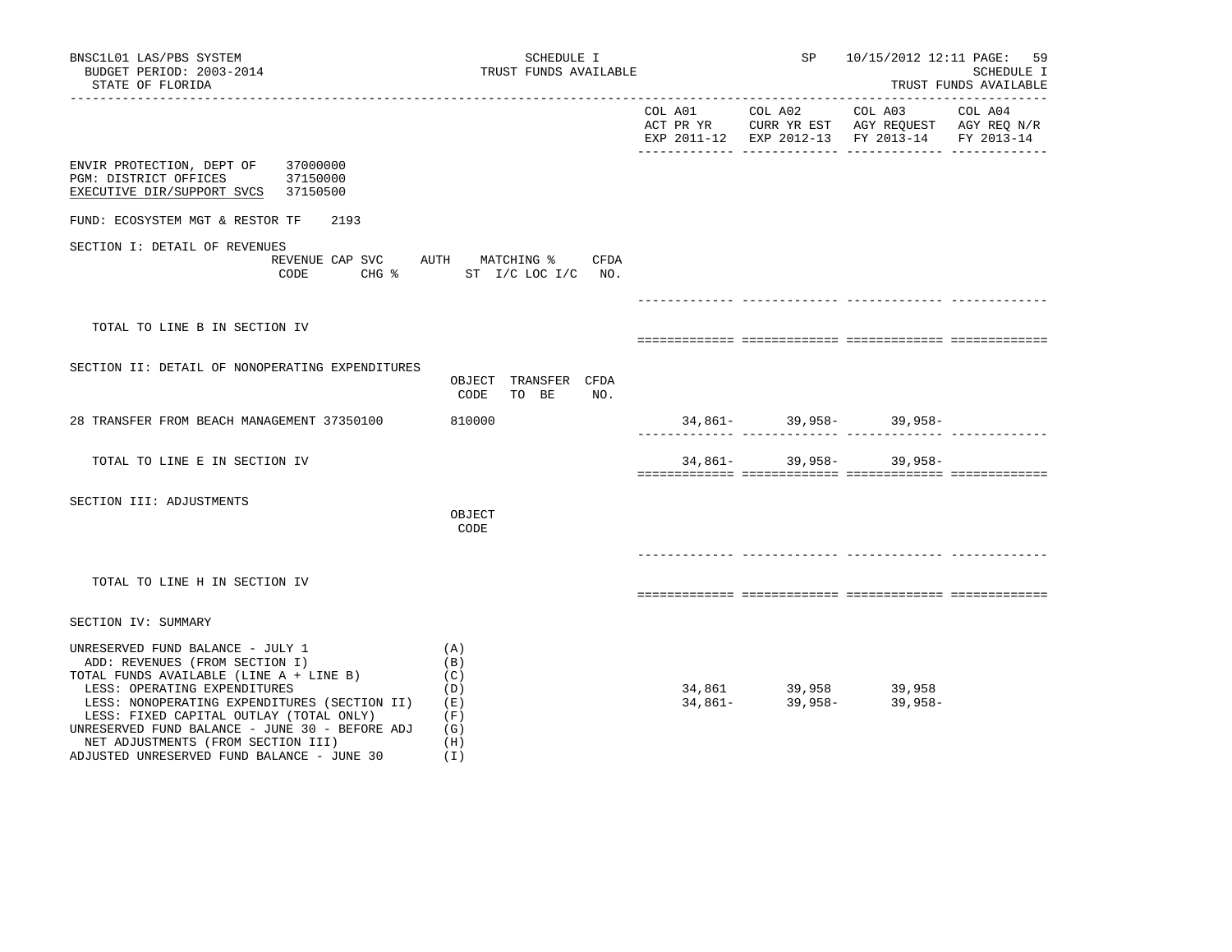| BNSC1L01 LAS/PBS SYSTEM<br>BUDGET PERIOD: 2003-2014<br>STATE OF FLORIDA                                                                                                                                                                                                                                                                                                        | SCHEDULE I<br>TRUST FUNDS AVAILABLE                         |                       | <b>SP</b>                     | 10/15/2012 12:11 PAGE: 60                     | SCHEDULE I<br>TRUST FUNDS AVAILABLE |
|--------------------------------------------------------------------------------------------------------------------------------------------------------------------------------------------------------------------------------------------------------------------------------------------------------------------------------------------------------------------------------|-------------------------------------------------------------|-----------------------|-------------------------------|-----------------------------------------------|-------------------------------------|
|                                                                                                                                                                                                                                                                                                                                                                                |                                                             |                       |                               | EXP 2011-12 EXP 2012-13 FY 2013-14 FY 2013-14 |                                     |
| ENVIR PROTECTION, DEPT OF 37000000<br>37150000<br>PGM: DISTRICT OFFICES<br>EXECUTIVE DIR/SUPPORT SVCS 37150500                                                                                                                                                                                                                                                                 |                                                             |                       |                               |                                               |                                     |
| FUND: GRANTS AND DONATIONS TF<br>2339                                                                                                                                                                                                                                                                                                                                          |                                                             |                       |                               |                                               |                                     |
| SECTION I: DETAIL OF REVENUES<br>REVENUE CAP SVC AUTH MATCHING %<br>CODE                                                                                                                                                                                                                                                                                                       | CFDA<br>CHG $\text{S}$ ST I/C LOC I/C NO.                   |                       | _____________________________ |                                               |                                     |
| TOTAL TO LINE B IN SECTION IV                                                                                                                                                                                                                                                                                                                                                  |                                                             |                       |                               |                                               |                                     |
| SECTION II: DETAIL OF NONOPERATING EXPENDITURES                                                                                                                                                                                                                                                                                                                                | OBJECT TRANSFER CFDA<br>CODE<br>TO BE<br>NO.                |                       |                               |                                               |                                     |
| 07 TRF FROM REC & PARKS - 37500300                                                                                                                                                                                                                                                                                                                                             | 810000                                                      | 153,040-              |                               |                                               |                                     |
| TOTAL TO LINE E IN SECTION IV                                                                                                                                                                                                                                                                                                                                                  |                                                             | $153,040-$            |                               |                                               |                                     |
| SECTION III: ADJUSTMENTS                                                                                                                                                                                                                                                                                                                                                       | OBJECT<br>CODE                                              |                       |                               |                                               |                                     |
| TOTAL TO LINE H IN SECTION IV                                                                                                                                                                                                                                                                                                                                                  |                                                             |                       |                               |                                               |                                     |
| SECTION IV: SUMMARY                                                                                                                                                                                                                                                                                                                                                            |                                                             |                       |                               |                                               |                                     |
| UNRESERVED FUND BALANCE - JULY 1<br>ADD: REVENUES (FROM SECTION I)<br>TOTAL FUNDS AVAILABLE (LINE A + LINE B)<br>LESS: OPERATING EXPENDITURES<br>LESS: NONOPERATING EXPENDITURES (SECTION II)<br>LESS: FIXED CAPITAL OUTLAY (TOTAL ONLY)<br>UNRESERVED FUND BALANCE - JUNE 30 - BEFORE ADJ<br>NET ADJUSTMENTS (FROM SECTION III)<br>ADJUSTED UNRESERVED FUND BALANCE - JUNE 30 | (A)<br>(B)<br>(C)<br>(D)<br>(E)<br>(F)<br>(G)<br>(H)<br>(I) | 153,040<br>$153,040-$ |                               |                                               |                                     |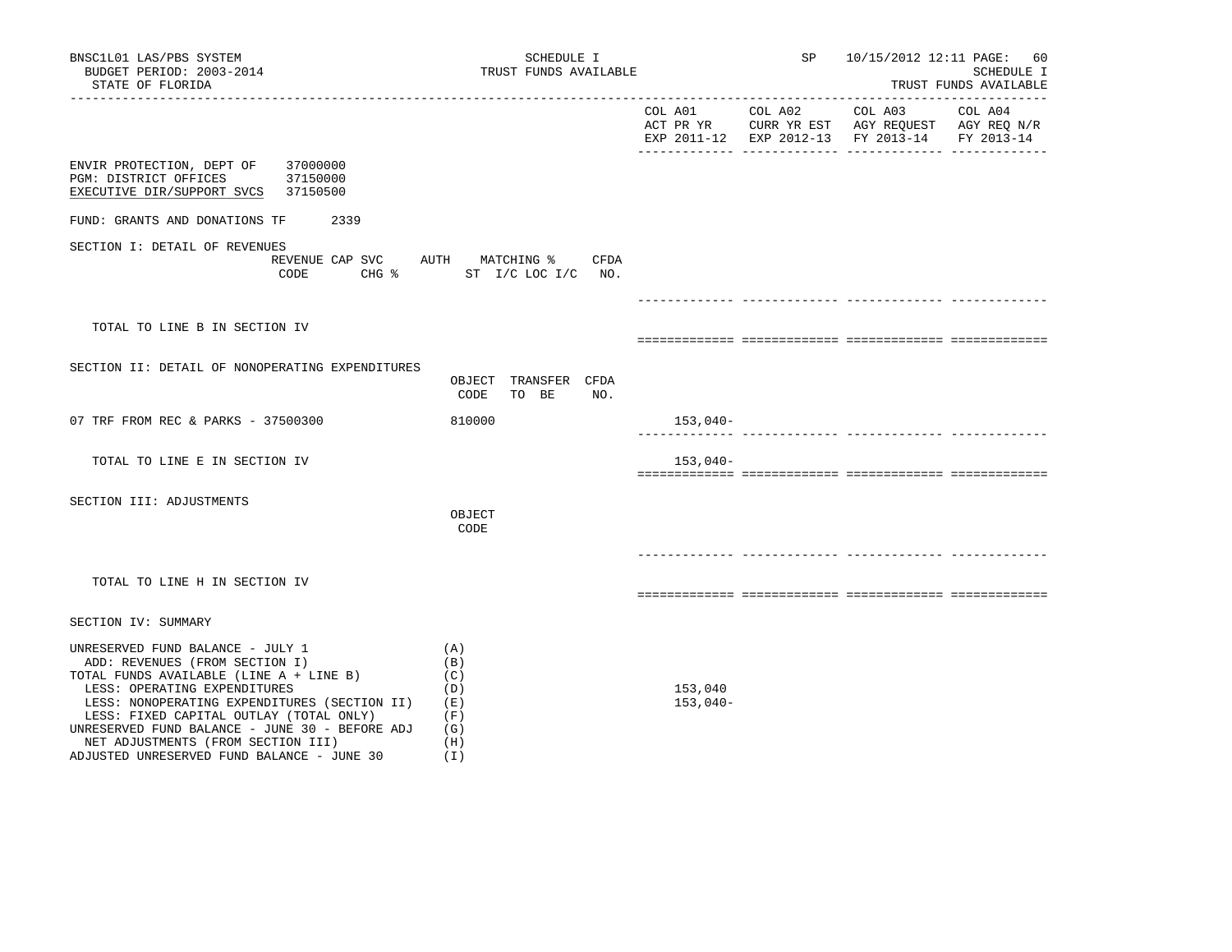| BNSC1L01 LAS/PBS SYSTEM<br>BUDGET PERIOD: 2003-2014<br>STATE OF FLORIDA                                                                                                                                                                                                                                                                                                        | SCHEDULE I<br>TRUST FUNDS AVAILABLE                         | SP <sub>3</sub> | 10/15/2012 12:11 PAGE: 61                                            | SCHEDULE I<br>TRUST FUNDS AVAILABLE |
|--------------------------------------------------------------------------------------------------------------------------------------------------------------------------------------------------------------------------------------------------------------------------------------------------------------------------------------------------------------------------------|-------------------------------------------------------------|-----------------|----------------------------------------------------------------------|-------------------------------------|
|                                                                                                                                                                                                                                                                                                                                                                                |                                                             |                 | EXP 2011-12 EXP 2012-13 FY 2013-14 FY 2013-14                        |                                     |
| ENVIR PROTECTION, DEPT OF<br>37000000<br>PGM: DISTRICT OFFICES<br>37150000<br>37150500<br>EXECUTIVE DIR/SUPPORT SVCS                                                                                                                                                                                                                                                           |                                                             |                 |                                                                      |                                     |
| FUND: LAND ACQUISITION TF<br>2423                                                                                                                                                                                                                                                                                                                                              |                                                             |                 |                                                                      |                                     |
| SECTION I: DETAIL OF REVENUES<br>REVENUE CAP SVC<br>CODE                                                                                                                                                                                                                                                                                                                       | AUTH MATCHING %<br>CFDA<br>CHG % ST I/C LOC I/C NO.         |                 |                                                                      |                                     |
| TOTAL TO LINE B IN SECTION IV                                                                                                                                                                                                                                                                                                                                                  |                                                             |                 |                                                                      |                                     |
| SECTION II: DETAIL OF NONOPERATING EXPENDITURES                                                                                                                                                                                                                                                                                                                                | OBJECT TRANSFER CFDA<br>CODE<br>TO BE<br>NO.                |                 |                                                                      |                                     |
| 11 TRF FROM REC & PARKS                                                                                                                                                                                                                                                                                                                                                        | 810000                                                      |                 | $27,312 - 27,923 - 27,923 -$                                         |                                     |
| TOTAL TO LINE E IN SECTION IV                                                                                                                                                                                                                                                                                                                                                  |                                                             |                 | $27,312 - 27,923 - 27,923 -$                                         |                                     |
| SECTION III: ADJUSTMENTS                                                                                                                                                                                                                                                                                                                                                       | OBJECT<br>CODE                                              |                 |                                                                      |                                     |
| TOTAL TO LINE H IN SECTION IV                                                                                                                                                                                                                                                                                                                                                  |                                                             |                 |                                                                      |                                     |
| SECTION IV: SUMMARY                                                                                                                                                                                                                                                                                                                                                            |                                                             |                 |                                                                      |                                     |
| UNRESERVED FUND BALANCE - JULY 1<br>ADD: REVENUES (FROM SECTION I)<br>TOTAL FUNDS AVAILABLE (LINE A + LINE B)<br>LESS: OPERATING EXPENDITURES<br>LESS: NONOPERATING EXPENDITURES (SECTION II)<br>LESS: FIXED CAPITAL OUTLAY (TOTAL ONLY)<br>UNRESERVED FUND BALANCE - JUNE 30 - BEFORE ADJ<br>NET ADJUSTMENTS (FROM SECTION III)<br>ADJUSTED UNRESERVED FUND BALANCE - JUNE 30 | (A)<br>(B)<br>(C)<br>(D)<br>(E)<br>(F)<br>(G)<br>(H)<br>(I) |                 | $27,312$<br>$27,312$<br>$27,923$<br>$27,312$<br>$27,923$<br>$27,923$ |                                     |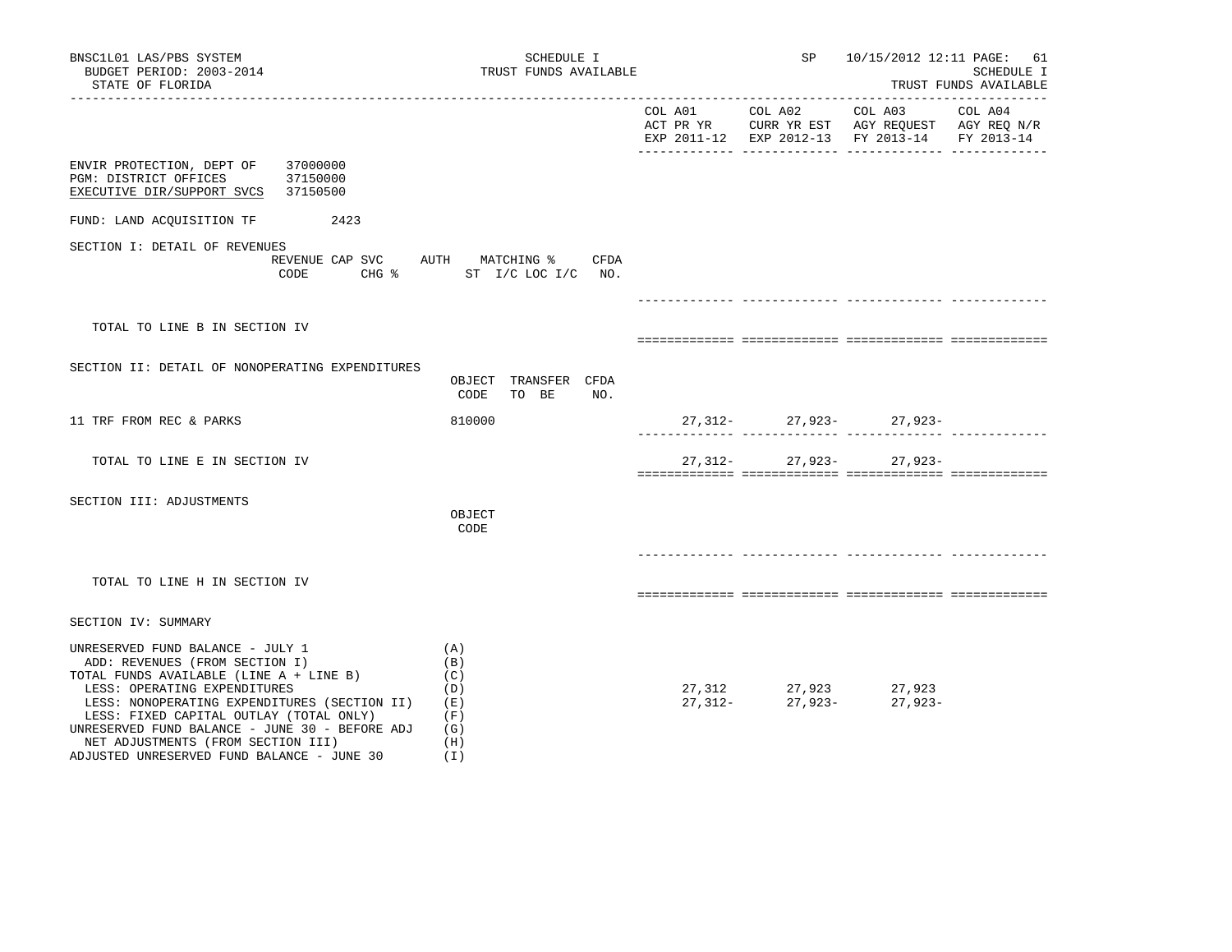| BNSC1L01 LAS/PBS SYSTEM<br>BUDGET PERIOD: 2003-2014<br>STATE OF FLORIDA                                                                                                                                                                                                                                                                                                        | SCHEDULE I<br>TRUST FUNDS AVAILABLE                         | SP                                                          |                                               | 10/15/2012 12:11 PAGE: 62<br>SCHEDULE I<br>TRUST FUNDS AVAILABLE |
|--------------------------------------------------------------------------------------------------------------------------------------------------------------------------------------------------------------------------------------------------------------------------------------------------------------------------------------------------------------------------------|-------------------------------------------------------------|-------------------------------------------------------------|-----------------------------------------------|------------------------------------------------------------------|
|                                                                                                                                                                                                                                                                                                                                                                                |                                                             |                                                             | EXP 2011-12 EXP 2012-13 FY 2013-14 FY 2013-14 |                                                                  |
| 37000000<br>ENVIR PROTECTION, DEPT OF<br>PGM: DISTRICT OFFICES<br>37150000<br>EXECUTIVE DIR/SUPPORT SVCS<br>37150500                                                                                                                                                                                                                                                           |                                                             |                                                             |                                               |                                                                  |
| FUND: SOLID WASTE MGMT TF<br>2644                                                                                                                                                                                                                                                                                                                                              |                                                             |                                                             |                                               |                                                                  |
| SECTION I: DETAIL OF REVENUES<br>REVENUE CAP SVC<br>CODE                                                                                                                                                                                                                                                                                                                       | AUTH MATCHING %<br>CFDA<br>CHG % ST I/C LOC I/C NO.         |                                                             |                                               |                                                                  |
|                                                                                                                                                                                                                                                                                                                                                                                |                                                             |                                                             |                                               |                                                                  |
| TOTAL TO LINE B IN SECTION IV                                                                                                                                                                                                                                                                                                                                                  |                                                             |                                                             |                                               |                                                                  |
| SECTION II: DETAIL OF NONOPERATING EXPENDITURES                                                                                                                                                                                                                                                                                                                                | OBJECT TRANSFER CFDA<br>CODE<br>TO BE<br>NO.                |                                                             |                                               |                                                                  |
| 08 TRANSFER FROM WASTE MANAGEMENT                                                                                                                                                                                                                                                                                                                                              | 810000                                                      |                                                             | $254, 259 - 360, 027 - 363, 157 -$            |                                                                  |
| TOTAL TO LINE E IN SECTION IV                                                                                                                                                                                                                                                                                                                                                  |                                                             |                                                             | $254, 259 - 360, 027 - 363, 157 -$            |                                                                  |
| SECTION III: ADJUSTMENTS                                                                                                                                                                                                                                                                                                                                                       | OBJECT<br>CODE                                              |                                                             |                                               |                                                                  |
|                                                                                                                                                                                                                                                                                                                                                                                |                                                             |                                                             |                                               |                                                                  |
| TOTAL TO LINE H IN SECTION IV                                                                                                                                                                                                                                                                                                                                                  |                                                             |                                                             |                                               |                                                                  |
| SECTION IV: SUMMARY                                                                                                                                                                                                                                                                                                                                                            |                                                             |                                                             |                                               |                                                                  |
| UNRESERVED FUND BALANCE - JULY 1<br>ADD: REVENUES (FROM SECTION I)<br>TOTAL FUNDS AVAILABLE (LINE A + LINE B)<br>LESS: OPERATING EXPENDITURES<br>LESS: NONOPERATING EXPENDITURES (SECTION II)<br>LESS: FIXED CAPITAL OUTLAY (TOTAL ONLY)<br>UNRESERVED FUND BALANCE - JUNE 30 - BEFORE ADJ<br>NET ADJUSTMENTS (FROM SECTION III)<br>ADJUSTED UNRESERVED FUND BALANCE - JUNE 30 | (A)<br>(B)<br>(C)<br>(D)<br>(E)<br>(F)<br>(G)<br>(H)<br>(T) | 254, 259 360, 027 363, 157<br>254, 259- 360, 027- 363, 157- | $363, 157 -$                                  |                                                                  |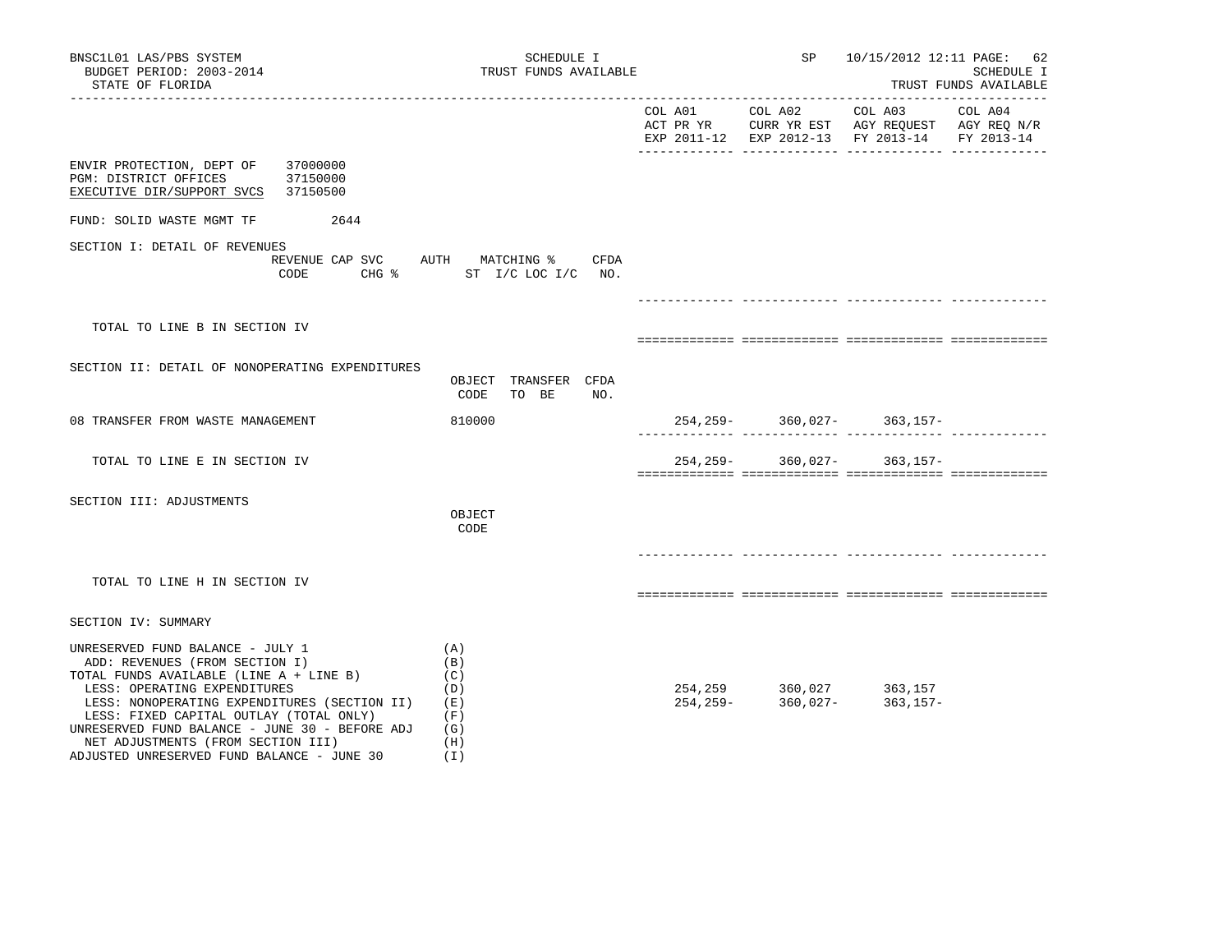| BNSC1L01 LAS/PBS SYSTEM<br>BUDGET PERIOD: 2003-2014<br>STATE OF FLORIDA                                                                                                                                                                                                                                                                                                        | SCHEDULE I<br>TRUST FUNDS AVAILABLE                              |         |         | SP 10/15/2012 12:11 PAGE: 63                                                                              | SCHEDULE I<br>TRUST FUNDS AVAILABLE |
|--------------------------------------------------------------------------------------------------------------------------------------------------------------------------------------------------------------------------------------------------------------------------------------------------------------------------------------------------------------------------------|------------------------------------------------------------------|---------|---------|-----------------------------------------------------------------------------------------------------------|-------------------------------------|
|                                                                                                                                                                                                                                                                                                                                                                                |                                                                  | COL A01 | COL A02 | COL A03<br>ACT PR YR CURR YR EST AGY REQUEST AGY REQ N/R<br>EXP 2011-12 EXP 2012-13 FY 2013-14 FY 2013-14 | COL A04                             |
| 37000000<br>ENVIR PROTECTION, DEPT OF<br>37200000<br>PGM: WATER POL/ECO RESTORE<br>WATER POL/ECOSYSTEMS RESTO<br>37200100                                                                                                                                                                                                                                                      |                                                                  |         |         |                                                                                                           |                                     |
| FUND: ADMINISTRATIVE TRUST FUND<br>2021                                                                                                                                                                                                                                                                                                                                        |                                                                  |         |         |                                                                                                           |                                     |
| SECTION I: DETAIL OF REVENUES<br>CODE                                                                                                                                                                                                                                                                                                                                          | REVENUE CAP SVC AUTH MATCHING % CFDA<br>CHG % ST I/C LOC I/C NO. |         |         |                                                                                                           |                                     |
|                                                                                                                                                                                                                                                                                                                                                                                |                                                                  |         |         |                                                                                                           |                                     |
| TOTAL TO LINE B IN SECTION IV                                                                                                                                                                                                                                                                                                                                                  |                                                                  |         |         |                                                                                                           |                                     |
|                                                                                                                                                                                                                                                                                                                                                                                |                                                                  |         |         |                                                                                                           |                                     |
| SECTION II: DETAIL OF NONOPERATING EXPENDITURES                                                                                                                                                                                                                                                                                                                                | OBJECT TRANSFER CFDA<br>CODE<br>TO BE<br>NO.                     |         |         |                                                                                                           |                                     |
| 01 TRANSFER FROM EXECUTIVE DIRECTION                                                                                                                                                                                                                                                                                                                                           | 810000 37010100                                                  |         |         | 739,132- 744,812-                                                                                         |                                     |
| TOTAL TO LINE E IN SECTION IV                                                                                                                                                                                                                                                                                                                                                  |                                                                  |         |         | 739, 132 - 744, 812 -                                                                                     |                                     |
| SECTION III: ADJUSTMENTS                                                                                                                                                                                                                                                                                                                                                       | OBJECT<br>CODE                                                   |         |         |                                                                                                           |                                     |
|                                                                                                                                                                                                                                                                                                                                                                                |                                                                  |         |         |                                                                                                           |                                     |
| TOTAL TO LINE H IN SECTION IV                                                                                                                                                                                                                                                                                                                                                  |                                                                  |         |         |                                                                                                           |                                     |
| SECTION IV: SUMMARY                                                                                                                                                                                                                                                                                                                                                            |                                                                  |         |         |                                                                                                           |                                     |
| UNRESERVED FUND BALANCE - JULY 1<br>ADD: REVENUES (FROM SECTION I)<br>TOTAL FUNDS AVAILABLE (LINE A + LINE B)<br>LESS: OPERATING EXPENDITURES<br>LESS: NONOPERATING EXPENDITURES (SECTION II)<br>LESS: FIXED CAPITAL OUTLAY (TOTAL ONLY)<br>UNRESERVED FUND BALANCE - JUNE 30 - BEFORE ADJ<br>NET ADJUSTMENTS (FROM SECTION III)<br>ADJUSTED UNRESERVED FUND BALANCE - JUNE 30 | (A)<br>(B)<br>(C)<br>(D)<br>(E)<br>(F)<br>(G)<br>(H)<br>(I)      |         |         | 739,132 744,812<br>$739,132 - 744,812 -$                                                                  |                                     |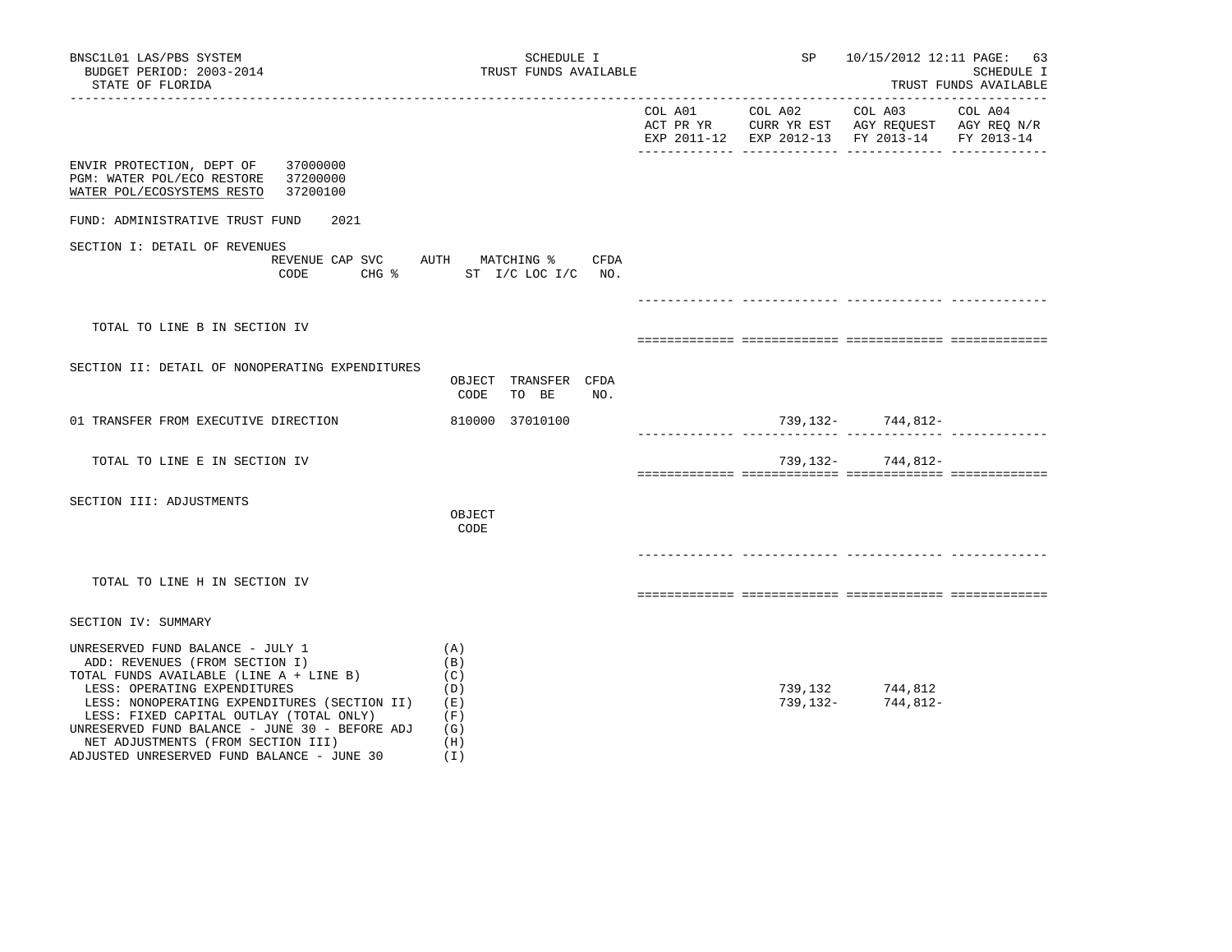| BNSC1L01 LAS/PBS SYSTEM<br>BUDGET PERIOD: 2003-2014<br>STATE OF FLORIDA                                                                                                                                                                                                                                                                                                        | SCHEDULE I<br>TRUST FUNDS AVAILABLE                         | SP              | 10/15/2012 12:11 PAGE: 64                                                                                         | SCHEDULE I<br>TRUST FUNDS AVAILABLE |
|--------------------------------------------------------------------------------------------------------------------------------------------------------------------------------------------------------------------------------------------------------------------------------------------------------------------------------------------------------------------------------|-------------------------------------------------------------|-----------------|-------------------------------------------------------------------------------------------------------------------|-------------------------------------|
|                                                                                                                                                                                                                                                                                                                                                                                |                                                             | COL A01 COL A02 | COL A03 COL A04<br>ACT PR YR CURR YR EST AGY REQUEST AGY REQ N/R<br>EXP 2011-12 EXP 2012-13 FY 2013-14 FY 2013-14 |                                     |
| 37000000<br>ENVIR PROTECTION, DEPT OF<br>PGM: WATER POL/ECO RESTORE<br>37200000<br>WATER POL/ECOSYSTEMS RESTO<br>37200100                                                                                                                                                                                                                                                      |                                                             |                 |                                                                                                                   |                                     |
| FUND: ECOSYSTEM MGT & RESTOR TF<br>2193                                                                                                                                                                                                                                                                                                                                        |                                                             |                 |                                                                                                                   |                                     |
| SECTION I: DETAIL OF REVENUES<br>REVENUE CAP SVC AUTH MATCHING % CFDA<br>CODE                                                                                                                                                                                                                                                                                                  | CHG % ST I/C LOC I/C NO.                                    |                 |                                                                                                                   |                                     |
|                                                                                                                                                                                                                                                                                                                                                                                |                                                             |                 |                                                                                                                   |                                     |
| TOTAL TO LINE B IN SECTION IV                                                                                                                                                                                                                                                                                                                                                  |                                                             |                 |                                                                                                                   |                                     |
| SECTION II: DETAIL OF NONOPERATING EXPENDITURES                                                                                                                                                                                                                                                                                                                                | OBJECT TRANSFER CFDA<br>CODE<br>TO BE<br>NO.                |                 |                                                                                                                   |                                     |
| 01 TRANSFER FROM BEACH MANAGEMENT 37350100                                                                                                                                                                                                                                                                                                                                     | 810000                                                      |                 | $184,941 - 186,411 -$                                                                                             |                                     |
| TOTAL TO LINE E IN SECTION IV                                                                                                                                                                                                                                                                                                                                                  |                                                             |                 | 184, 941 - 186, 411 -                                                                                             |                                     |
| SECTION III: ADJUSTMENTS                                                                                                                                                                                                                                                                                                                                                       | OBJECT<br>CODE                                              |                 |                                                                                                                   |                                     |
| TOTAL TO LINE H IN SECTION IV                                                                                                                                                                                                                                                                                                                                                  |                                                             |                 |                                                                                                                   |                                     |
| SECTION IV: SUMMARY                                                                                                                                                                                                                                                                                                                                                            |                                                             |                 |                                                                                                                   |                                     |
| UNRESERVED FUND BALANCE - JULY 1<br>ADD: REVENUES (FROM SECTION I)<br>TOTAL FUNDS AVAILABLE (LINE A + LINE B)<br>LESS: OPERATING EXPENDITURES<br>LESS: NONOPERATING EXPENDITURES (SECTION II)<br>LESS: FIXED CAPITAL OUTLAY (TOTAL ONLY)<br>UNRESERVED FUND BALANCE - JUNE 30 - BEFORE ADJ<br>NET ADJUSTMENTS (FROM SECTION III)<br>ADJUSTED UNRESERVED FUND BALANCE - JUNE 30 | (A)<br>(B)<br>(C)<br>(D)<br>(E)<br>(F)<br>(G)<br>(H)<br>(1) | 184,941–        | 184,941 186,411<br>$186,411-$                                                                                     |                                     |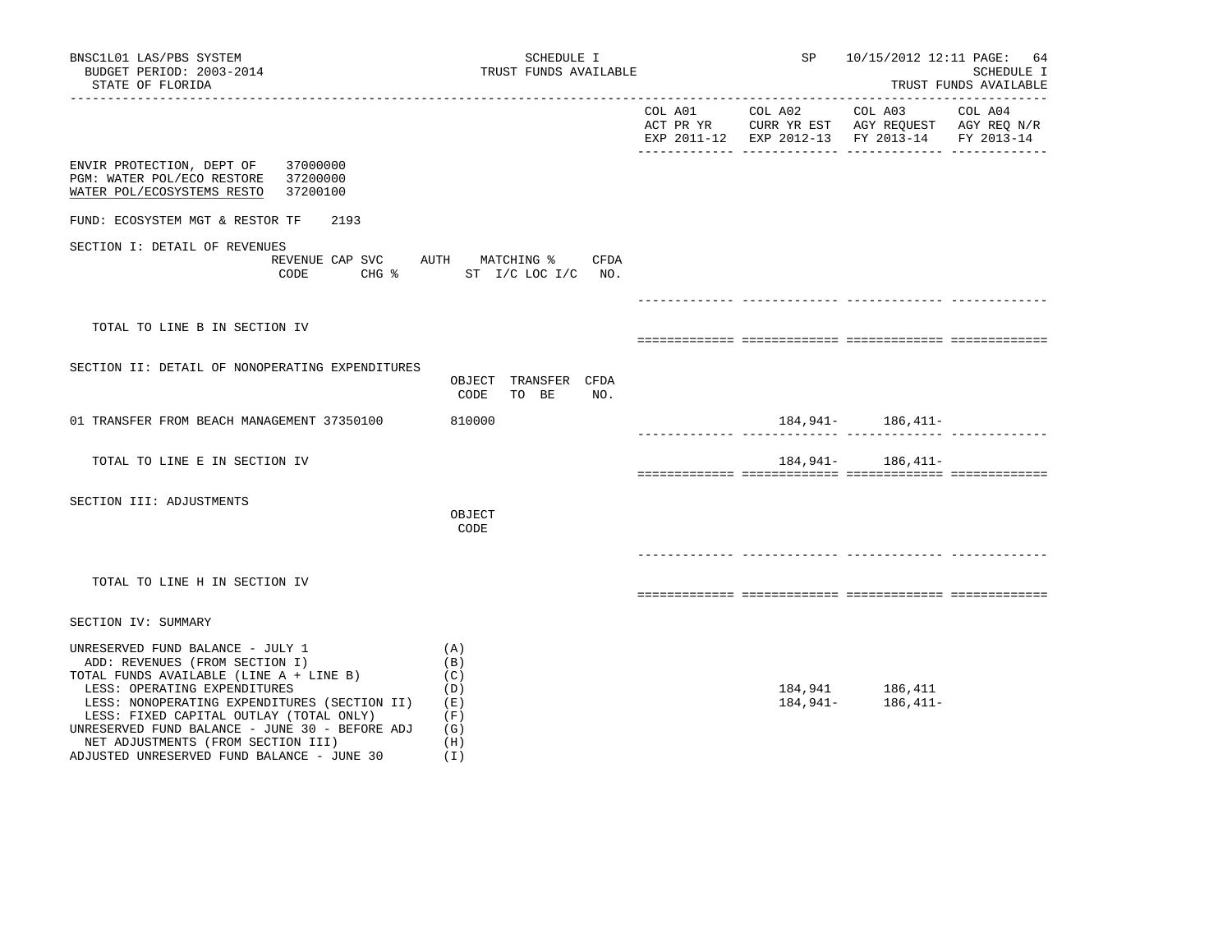|                                                                                                                                                                                                                                                                        |                                 |                                                                 |                               |             | EXP 2011-12 EXP 2012-13 FY 2013-14 FY 2013-14                                         |                                                             |  |
|------------------------------------------------------------------------------------------------------------------------------------------------------------------------------------------------------------------------------------------------------------------------|---------------------------------|-----------------------------------------------------------------|-------------------------------|-------------|---------------------------------------------------------------------------------------|-------------------------------------------------------------|--|
| ENVIR PROTECTION, DEPT OF 37000000<br>PGM: WATER POL/ECO RESTORE 37200000<br>WATER POL/ECOSYSTEMS RESTO                                                                                                                                                                | 37200100                        |                                                                 |                               |             |                                                                                       |                                                             |  |
| FUND: SAVE OUR EVERGLADES TF                                                                                                                                                                                                                                           | 2221                            |                                                                 |                               |             |                                                                                       |                                                             |  |
| SECTION I: DETAIL OF REVENUES<br>CODE                                                                                                                                                                                                                                  | REVENUE CAP SVC AUTH MATCHING % | $CHG$ $\approx$                                                 | ST I/C LOC I/C                | CFDA<br>NO. |                                                                                       |                                                             |  |
| 01 INTEREST ON INVESTMENT  000502 NO  0.0<br>02 TR/DOR-DOC STMP/DBT SVC 000314 YES 0.0<br>03 TR/DOR/DOC STMP/NEW SER 000314 YES 0.0<br>04 TR/WATER MGM LANDS TF   001500 NO   0.0<br>05 BONDS PROCEEDS                                                                 | 002200 NO 0.0 215.619 0.00 0.00 | 373.472 0.00<br>201.15 0.00<br>201.15 0.00<br>373.472 0.00 0.00 | 0.00<br>0.00<br>0.00<br>0.00  |             | 1,250,000 1,250,000<br>17,294,904 22,885,817<br>4,800,000<br>20,000,000<br>50,000,000 | 35,000,000<br>15,000,000                                    |  |
| TOTAL TO LINE B IN SECTION IV                                                                                                                                                                                                                                          |                                 |                                                                 |                               |             |                                                                                       | 93, 344, 904 74, 135, 817                                   |  |
| SECTION II: DETAIL OF NONOPERATING EXPENDITURES                                                                                                                                                                                                                        |                                 | CODE                                                            | OBJECT TRANSFER CFDA<br>TO BE | NO.         |                                                                                       |                                                             |  |
| 01 TR/DFS-ASSESSMENT ON INVESTMENT 310403 830000<br>02 TRF FUND BAL FROM STATE LANDS/LAND ADMIN<br>03 TRANSFER TO STATE LANDS/LAND ADMIN<br>07 TR/ADMINISTRATIVE TRUST FUND<br>08 DEBT SERV-EVERGLADES-ANTICIPAT REVERSION<br>11 TRANSFER TO WATER RESOURCE MANAGEMENT |                                 | 810000<br>810000<br>810000<br>899000<br>810000 37350400         | 37100200                      |             | 2,072,991-<br>24,157,915<br>50,000,000                                                | 56,250 56,250<br>799,030 2,015,258<br>$623,905 - 623,905 -$ |  |
| TOTAL TO LINE E IN SECTION IV                                                                                                                                                                                                                                          |                                 |                                                                 |                               |             |                                                                                       | 72,316,299 1,447,603                                        |  |
| SECTION III: ADJUSTMENTS                                                                                                                                                                                                                                               |                                 | OBJECT<br>CODE                                                  |                               |             |                                                                                       |                                                             |  |
| TOTAL TO LINE H IN SECTION IV                                                                                                                                                                                                                                          |                                 |                                                                 |                               |             |                                                                                       |                                                             |  |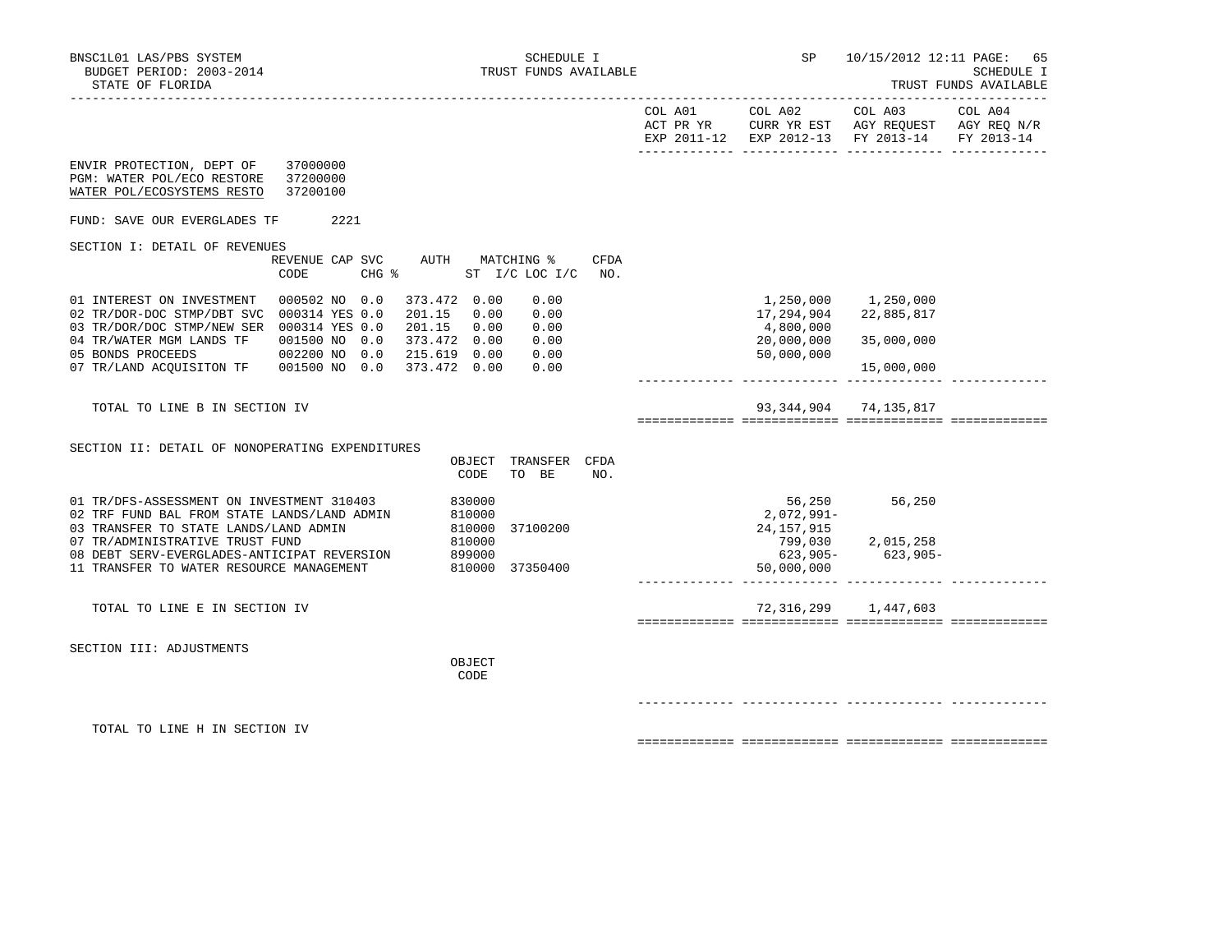TRUST FUNDS AVAILABLE

|                                                |     | COL A01<br>ACT PR YR<br>EXP 2011-12 | COL A02<br>CURR YR EST<br>EXP 2012-13 | COL A03<br>AGY REOUEST<br>FY 2013-14 | COL A04<br>AGY REO N/R<br>FY 2013-14 |
|------------------------------------------------|-----|-------------------------------------|---------------------------------------|--------------------------------------|--------------------------------------|
| 37000000<br>ENVIR PROTECTION, DEPT OF          |     |                                     |                                       |                                      |                                      |
| PGM: WATER POL/ECO RESTORE<br>37200000         |     |                                     |                                       |                                      |                                      |
| WATER POL/ECOSYSTEMS RESTO<br>37200100         |     |                                     |                                       |                                      |                                      |
|                                                |     |                                     |                                       |                                      |                                      |
| 2221<br>FUND: SAVE OUR EVERGLADES TF           |     |                                     |                                       |                                      |                                      |
|                                                |     |                                     |                                       |                                      |                                      |
| SECTION IV: SUMMARY                            |     |                                     |                                       |                                      |                                      |
| UNRESERVED FUND BALANCE - JULY 1               | (A) |                                     |                                       | 1,028,605                            |                                      |
| ADD: REVENUES (FROM SECTION I)                 | (B) |                                     | 93,344,904                            | 74,135,817                           |                                      |
| TOTAL FUNDS AVAILABLE (LINE A + LINE B)        | (C) |                                     | 93,344,904                            | 75,164,422                           |                                      |
| LESS: OPERATING EXPENDITURES                   | (D) |                                     |                                       |                                      |                                      |
| LESS: NONOPERATING EXPENDITURES (SECTION II)   | (E) |                                     | 72,316,299                            | 1,447,603                            |                                      |
| LESS: FIXED CAPITAL OUTLAY (TOTAL ONLY)        | (F) |                                     | 20,000,000                            | 72,885,817                           | 50,000,000                           |
| UNRESERVED FUND BALANCE - JUNE 30 - BEFORE ADJ | (G) |                                     | 1,028,605                             | 831,002                              |                                      |
| NET ADJUSTMENTS (FROM SECTION III)             | (H) |                                     |                                       |                                      |                                      |
| ADJUSTED UNRESERVED FUND BALANCE - JUNE 30     | (I) |                                     | 1,028,605                             | 831,002                              |                                      |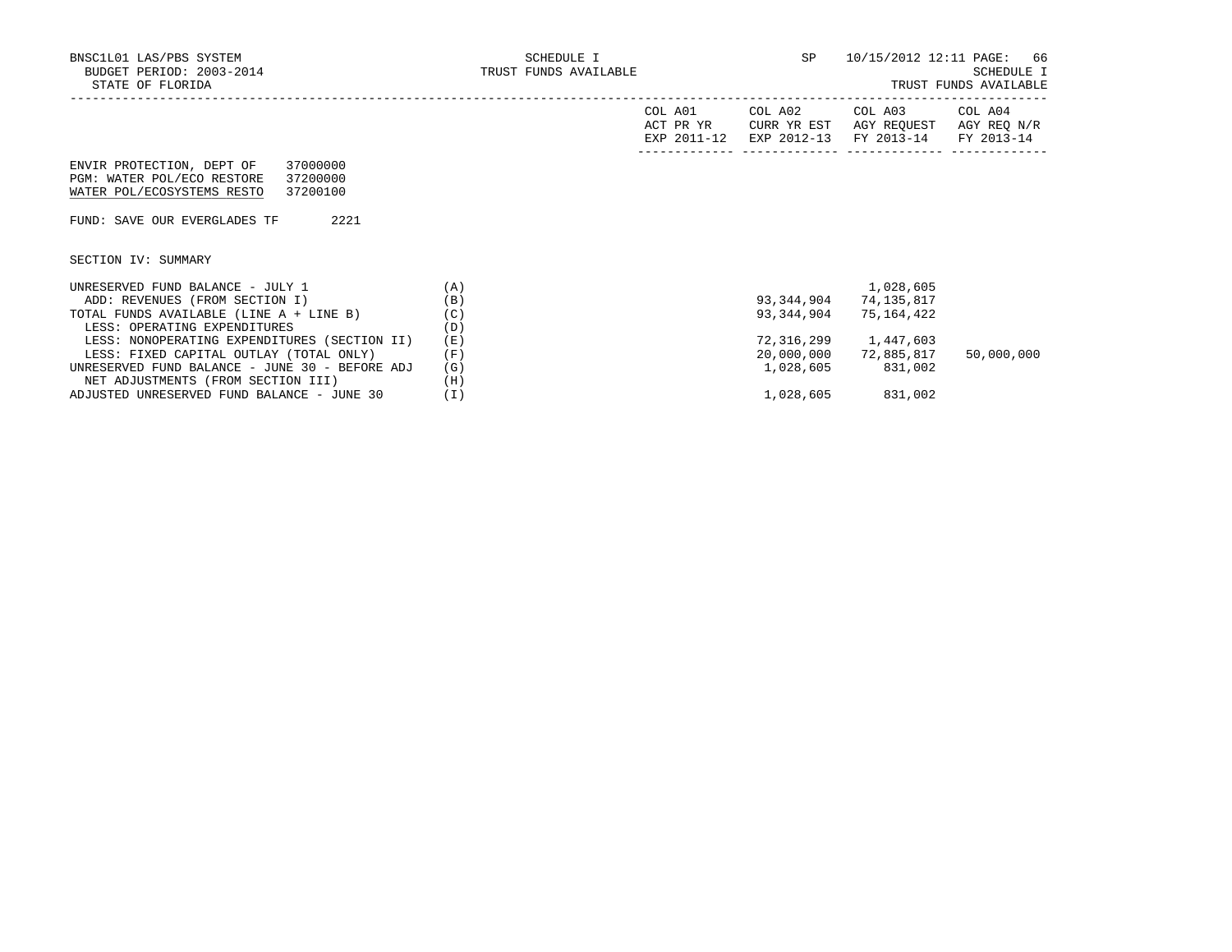| BNSC1L01 LAS/PBS SYSTEM<br>BUDGET PERIOD: 2003-2014<br>STATE OF FLORIDA                                                                                                                                                                                                                                                                                                        | TRUST FUNDS AVAILABLE                                                 | SP      | 10/15/2012 12:11 PAGE:<br>67<br>SCHEDULE I<br>TRUST FUNDS AVAILABLE |                                                                                                           |         |
|--------------------------------------------------------------------------------------------------------------------------------------------------------------------------------------------------------------------------------------------------------------------------------------------------------------------------------------------------------------------------------|-----------------------------------------------------------------------|---------|---------------------------------------------------------------------|-----------------------------------------------------------------------------------------------------------|---------|
|                                                                                                                                                                                                                                                                                                                                                                                |                                                                       | COL A01 | COL A02                                                             | COL A03<br>ACT PR YR CURR YR EST AGY REQUEST AGY REQ N/R<br>EXP 2011-12 EXP 2012-13 FY 2013-14 FY 2013-14 | COL A04 |
| 37000000<br>ENVIR PROTECTION, DEPT OF<br>37200000<br>PGM: WATER POL/ECO RESTORE<br>WATER POL/ECOSYSTEMS RESTO<br>37200100                                                                                                                                                                                                                                                      |                                                                       |         |                                                                     |                                                                                                           |         |
| FUND: FEDERAL GRANTS TRUST FUND<br>2261                                                                                                                                                                                                                                                                                                                                        |                                                                       |         |                                                                     |                                                                                                           |         |
| SECTION I: DETAIL OF REVENUES                                                                                                                                                                                                                                                                                                                                                  | REVENUE CAP SVC AUTH MATCHING % CFDA<br>CODE CHG % ST I/C LOC I/C NO. |         |                                                                     |                                                                                                           |         |
|                                                                                                                                                                                                                                                                                                                                                                                |                                                                       |         |                                                                     |                                                                                                           |         |
| TOTAL TO LINE B IN SECTION IV                                                                                                                                                                                                                                                                                                                                                  |                                                                       |         |                                                                     |                                                                                                           |         |
|                                                                                                                                                                                                                                                                                                                                                                                |                                                                       |         |                                                                     |                                                                                                           |         |
| SECTION II: DETAIL OF NONOPERATING EXPENDITURES                                                                                                                                                                                                                                                                                                                                | OBJECT TRANSFER CFDA<br>CODE<br>TO BE<br>NO.                          |         |                                                                     |                                                                                                           |         |
| 18 TRANSFER FROM WATER RES MGT 37350400                                                                                                                                                                                                                                                                                                                                        | 810000                                                                |         |                                                                     | $157,510-$ 399,309-                                                                                       |         |
| TOTAL TO LINE E IN SECTION IV                                                                                                                                                                                                                                                                                                                                                  |                                                                       |         |                                                                     | $157,510-$ 399,309-                                                                                       |         |
| SECTION III: ADJUSTMENTS                                                                                                                                                                                                                                                                                                                                                       | OBJECT<br>CODE                                                        |         |                                                                     |                                                                                                           |         |
|                                                                                                                                                                                                                                                                                                                                                                                |                                                                       |         |                                                                     |                                                                                                           |         |
| TOTAL TO LINE H IN SECTION IV                                                                                                                                                                                                                                                                                                                                                  |                                                                       |         |                                                                     |                                                                                                           |         |
| SECTION IV: SUMMARY                                                                                                                                                                                                                                                                                                                                                            |                                                                       |         |                                                                     |                                                                                                           |         |
| UNRESERVED FUND BALANCE - JULY 1<br>ADD: REVENUES (FROM SECTION I)<br>TOTAL FUNDS AVAILABLE (LINE A + LINE B)<br>LESS: OPERATING EXPENDITURES<br>LESS: NONOPERATING EXPENDITURES (SECTION II)<br>LESS: FIXED CAPITAL OUTLAY (TOTAL ONLY)<br>UNRESERVED FUND BALANCE - JUNE 30 - BEFORE ADJ<br>NET ADJUSTMENTS (FROM SECTION III)<br>ADJUSTED UNRESERVED FUND BALANCE - JUNE 30 | (A)<br>(B)<br>(C)<br>(D)<br>(E)<br>(F)<br>(G)<br>(H)<br>(I)           |         | 157,510<br>157,510-                                                 | 399,309<br>399,309-                                                                                       |         |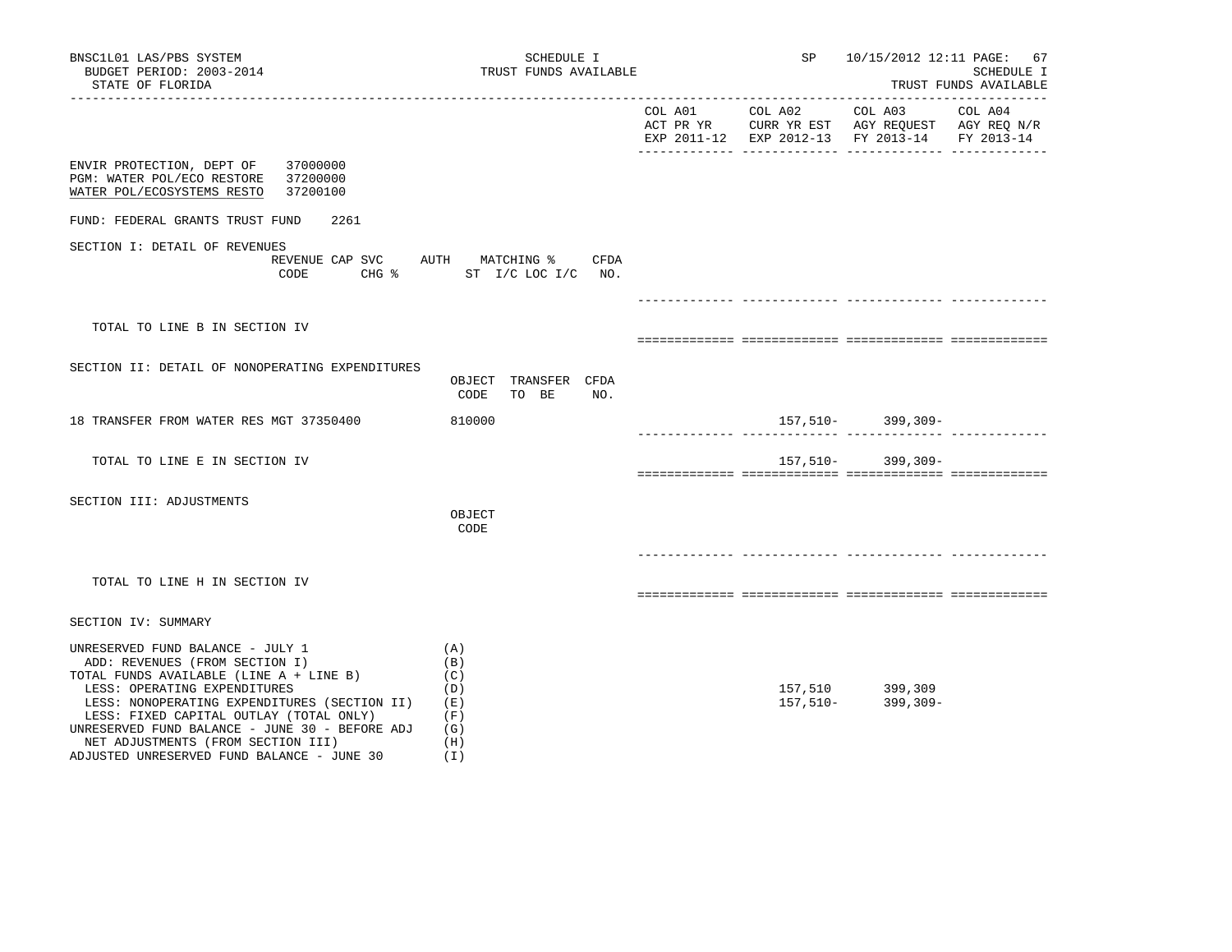| BNSC1L01 LAS/PBS SYSTEM<br>BUDGET PERIOD: 2003-2014<br>STATE OF FLORIDA                                                                                                                                                                                                                                                                                                        | SCHEDULE I<br>TRUST FUNDS AVAILABLE                         |  | SP 10/15/2012 12:11 PAGE: 68                  | SCHEDULE I<br>TRUST FUNDS AVAILABLE |
|--------------------------------------------------------------------------------------------------------------------------------------------------------------------------------------------------------------------------------------------------------------------------------------------------------------------------------------------------------------------------------|-------------------------------------------------------------|--|-----------------------------------------------|-------------------------------------|
|                                                                                                                                                                                                                                                                                                                                                                                |                                                             |  | EXP 2011-12 EXP 2012-13 FY 2013-14 FY 2013-14 |                                     |
| ENVIR PROTECTION, DEPT OF<br>37000000<br>PGM: WATER POL/ECO RESTORE<br>37200000<br>WATER POL/ECOSYSTEMS RESTO<br>37200100                                                                                                                                                                                                                                                      |                                                             |  |                                               |                                     |
| FUND: LAND ACQUISITION TF<br>2423                                                                                                                                                                                                                                                                                                                                              |                                                             |  |                                               |                                     |
| SECTION I: DETAIL OF REVENUES<br>REVENUE CAP SVC AUTH MATCHING % CFDA<br>CODE                                                                                                                                                                                                                                                                                                  | CHG % ST I/C LOC I/C NO.                                    |  |                                               |                                     |
| TOTAL TO LINE B IN SECTION IV                                                                                                                                                                                                                                                                                                                                                  |                                                             |  |                                               |                                     |
| SECTION II: DETAIL OF NONOPERATING EXPENDITURES                                                                                                                                                                                                                                                                                                                                | OBJECT TRANSFER CFDA<br>CODE TO BE<br>NO.                   |  |                                               |                                     |
| 19 TRF FROM REC & PARKS - 37500300                                                                                                                                                                                                                                                                                                                                             | 810000                                                      |  | 140,364- 140,919-                             |                                     |
| TOTAL TO LINE E IN SECTION IV                                                                                                                                                                                                                                                                                                                                                  |                                                             |  | 140,364- 140,919-                             |                                     |
| SECTION III: ADJUSTMENTS                                                                                                                                                                                                                                                                                                                                                       | OBJECT<br>CODE                                              |  |                                               |                                     |
| TOTAL TO LINE H IN SECTION IV                                                                                                                                                                                                                                                                                                                                                  |                                                             |  |                                               |                                     |
| SECTION IV: SUMMARY                                                                                                                                                                                                                                                                                                                                                            |                                                             |  |                                               |                                     |
| UNRESERVED FUND BALANCE - JULY 1<br>ADD: REVENUES (FROM SECTION I)<br>TOTAL FUNDS AVAILABLE (LINE A + LINE B)<br>LESS: OPERATING EXPENDITURES<br>LESS: NONOPERATING EXPENDITURES (SECTION II)<br>LESS: FIXED CAPITAL OUTLAY (TOTAL ONLY)<br>UNRESERVED FUND BALANCE - JUNE 30 - BEFORE ADJ<br>NET ADJUSTMENTS (FROM SECTION III)<br>ADJUSTED UNRESERVED FUND BALANCE - JUNE 30 | (A)<br>(B)<br>(C)<br>(D)<br>(E)<br>(F)<br>(G)<br>(H)<br>(I) |  | 140,364 140,919<br>140,364- 140,919-          |                                     |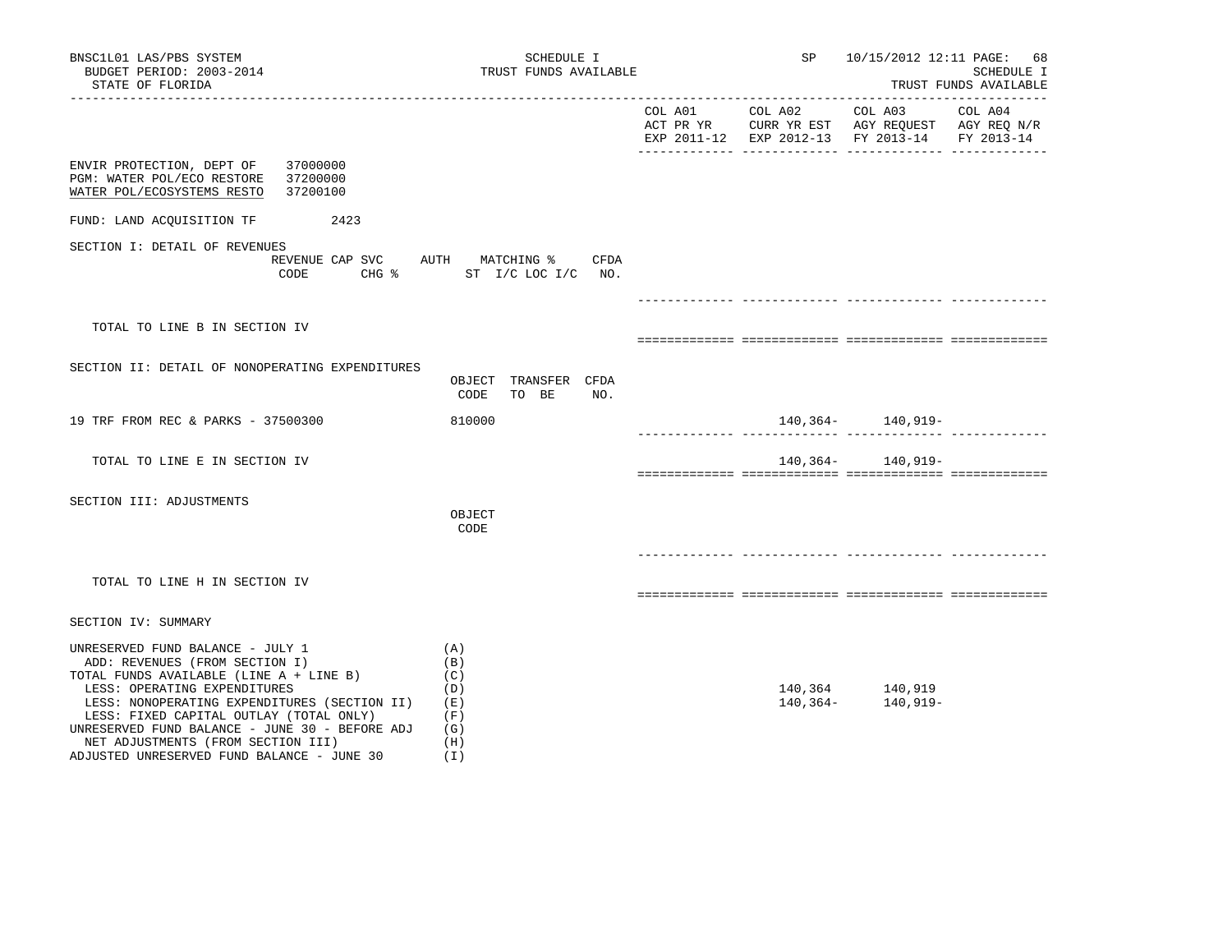|                                                                                                                                                                                                                                                                                                                                                                                                                                                                                                                                                      |      | EXP 2011-12 EXP 2012-13 FY 2013-14                                            |                                                                                                                 | FY 2013-14 |
|------------------------------------------------------------------------------------------------------------------------------------------------------------------------------------------------------------------------------------------------------------------------------------------------------------------------------------------------------------------------------------------------------------------------------------------------------------------------------------------------------------------------------------------------------|------|-------------------------------------------------------------------------------|-----------------------------------------------------------------------------------------------------------------|------------|
| 37000000<br>ENVIR PROTECTION, DEPT OF<br>PGM: WATER POL/ECO RESTORE<br>37200000<br>WATER POL/ECOSYSTEMS RESTO<br>37200100                                                                                                                                                                                                                                                                                                                                                                                                                            |      |                                                                               |                                                                                                                 |            |
| FUND: WATER MANAGEMENT LANDS TF<br>2776                                                                                                                                                                                                                                                                                                                                                                                                                                                                                                              |      |                                                                               |                                                                                                                 |            |
| SECTION I: DETAIL OF REVENUES                                                                                                                                                                                                                                                                                                                                                                                                                                                                                                                        |      |                                                                               |                                                                                                                 |            |
| REVENUE CAP SVC<br>AUTH MATCHING %<br>CODE<br>CHG % ST I/C LOC I/C NO.                                                                                                                                                                                                                                                                                                                                                                                                                                                                               | CFDA |                                                                               |                                                                                                                 |            |
| 01 FINES, FORFEITS, JUDGEMTS 000400 YES 0.0 373.43 0.00 0.00<br>02 INTEREST ON INVESTMENTS 000502 NO 0.0 373.59 0.00 0.00<br>201.15  0.00  0.00<br>05 TR/DOR DOC STAMP TAX 001600 NO 0.0                                                                                                                                                                                                                                                                                                                                                             |      | $40,000$ $40,000$<br>$1,200,000$ $1,200,000$<br>. 2222222222222 2222222222222 | 54,100,000 57,700,000                                                                                           |            |
| TOTAL TO LINE B IN SECTION IV                                                                                                                                                                                                                                                                                                                                                                                                                                                                                                                        |      |                                                                               | 55,340,000 58,940,000                                                                                           |            |
|                                                                                                                                                                                                                                                                                                                                                                                                                                                                                                                                                      |      |                                                                               |                                                                                                                 |            |
| SECTION II: DETAIL OF NONOPERATING EXPENDITURES                                                                                                                                                                                                                                                                                                                                                                                                                                                                                                      |      |                                                                               |                                                                                                                 |            |
| OBJECT<br>TRANSFER CFDA<br>CODE<br>TO BE<br>NO.                                                                                                                                                                                                                                                                                                                                                                                                                                                                                                      |      |                                                                               |                                                                                                                 |            |
| 810000<br>01 TRANSFER FROM STATES LANDS/LAND ADMIN<br>02 TR/ADMINISTRATIVE TRUST FUND - 185080<br>37010100<br>810000<br>810000<br>37010300<br>03 TRANSFER TO WORKING CAPITAL TF - 180222<br>810000<br>05 TRANSFER TO STATES LANDS/LAND ADMIN<br>999000<br>810000<br>06 5% TRUST FUND RESERVE<br>09 TRANSFER TO ENVIRONMENTAL LAB TF<br>10 TRANSFER TO SAVE OUR EVERGLADES<br>810000<br>830000<br>14 TR/DFS/ASSESSMENT OF INVESTMENT 310403<br>17 TRANSFER TO GENERAL REVENUE-DOC STAMPS<br>810000<br>18 TRANSFER TO GENERAL REVENUE 180056<br>810000 |      | 13,601,474-<br>769,361<br>163,354<br>287,716<br>8,000,000<br>10,000,000       | 776,371<br>190,866<br>290,366<br>813,391<br>82,432 90,410<br>35,000,000<br>56,000 56,000<br>3,000,000 8,000,000 |            |
| TOTAL TO LINE E IN SECTION IV                                                                                                                                                                                                                                                                                                                                                                                                                                                                                                                        |      |                                                                               | 5, 757, 389 45, 217, 404                                                                                        |            |
| SECTION III: ADJUSTMENTS                                                                                                                                                                                                                                                                                                                                                                                                                                                                                                                             |      |                                                                               |                                                                                                                 |            |
| OBJECT<br>CODE                                                                                                                                                                                                                                                                                                                                                                                                                                                                                                                                       |      |                                                                               |                                                                                                                 |            |
| 01 FUND BALANCE RESERVED - DEBT SERVICE<br>991000<br>991000<br>02 CY SEPTEMBER OPERATING REVERSIONS                                                                                                                                                                                                                                                                                                                                                                                                                                                  |      | 33,379                                                                        | 10,653 16,160                                                                                                   |            |
| TOTAL TO LINE H IN SECTION IV                                                                                                                                                                                                                                                                                                                                                                                                                                                                                                                        |      |                                                                               | 44,032 16,160                                                                                                   |            |
|                                                                                                                                                                                                                                                                                                                                                                                                                                                                                                                                                      |      |                                                                               |                                                                                                                 |            |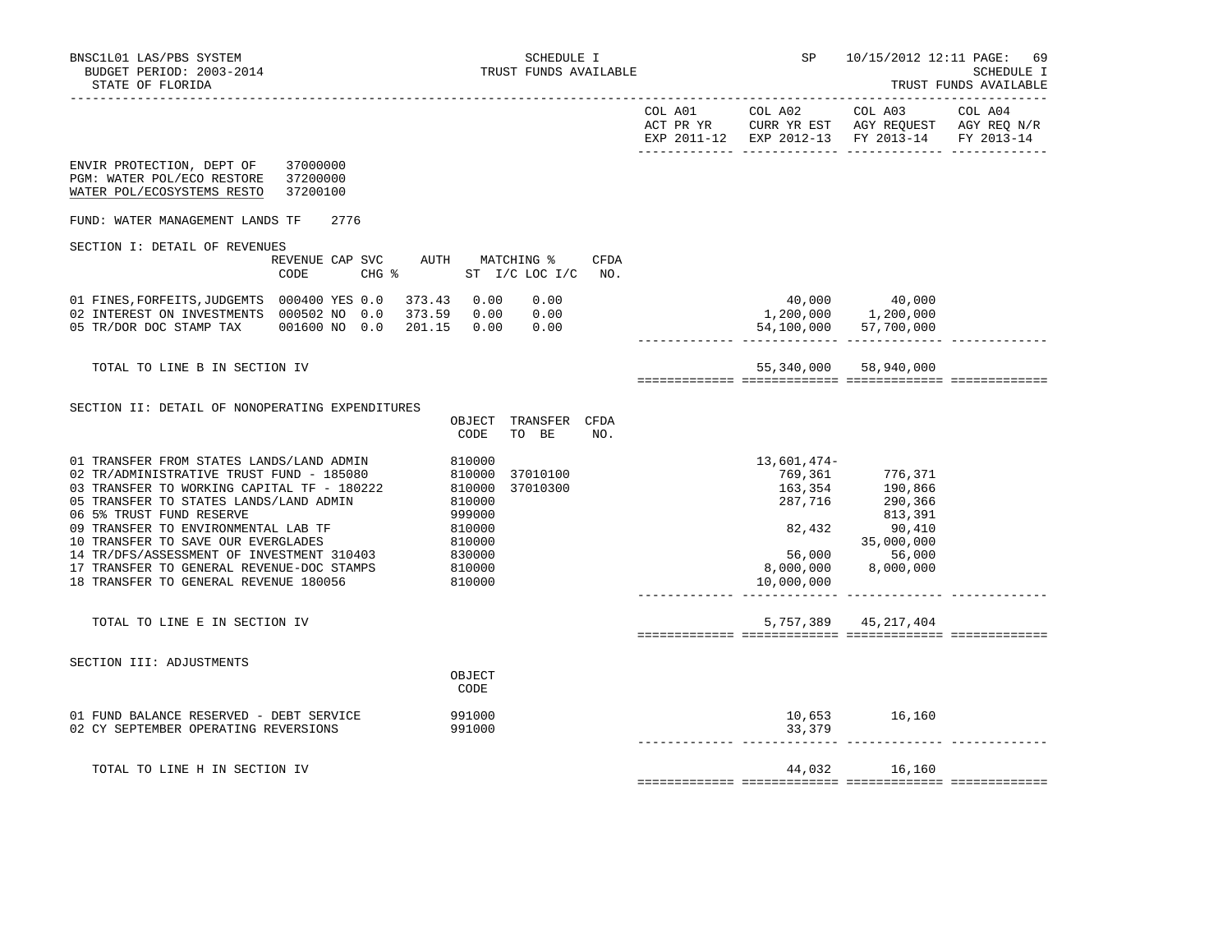| A01<br>COL<br>ACT PR YR<br>201<br>FYD | COL A02<br>CURR YR EST<br>$2012 - 12$<br>FYL | COL A03<br>AGY<br>REOUEST<br>$2013 - 14$<br><b>FV</b> | A04<br>∩П.<br>AGY REQ N/R<br>$2013 - 14$<br><b>FV</b> |
|---------------------------------------|----------------------------------------------|-------------------------------------------------------|-------------------------------------------------------|
|                                       |                                              |                                                       |                                                       |

 ENVIR PROTECTION, DEPT OF 37000000 PGM: WATER POL/ECO RESTORE 37200000 WATER POL/ECOSYSTEMS RESTO 37200100

FUND: WATER MANAGEMENT LANDS TF 2776

SECTION IV: SUMMARY

| UNRESERVED FUND BALANCE - JULY 1               | $\mathbf{A}$ |            | 10,655,485 |            |
|------------------------------------------------|--------------|------------|------------|------------|
| ADD: REVENUES (FROM SECTION I)                 | (B)          | 55,340,000 | 58,940,000 |            |
| TOTAL FUNDS AVAILABLE (LINE A + LINE B)        | (C)          | 55,340,000 | 69,595,485 |            |
| LESS: OPERATING EXPENDITURES                   | (D)          | 23,107,623 | 3,108,418  |            |
| LESS: NONOPERATING EXPENDITURES (SECTION II)   | (E)          | 5,757,389  | 45,217,404 |            |
| LESS: FIXED CAPITAL OUTLAY (TOTAL ONLY)        | (F)          | 15,863,535 | 15,863,535 | 15,863,535 |
| UNRESERVED FUND BALANCE - JUNE 30 - BEFORE ADJ | (G)          | 10,611,453 | 5,406,128  |            |
| NET ADJUSTMENTS (FROM SECTION III)             | (H)          | 44,032     | 16,160     |            |
| ADJUSTED UNRESERVED FUND BALANCE - JUNE 30     |              | 10,655,485 | 5,422,288  |            |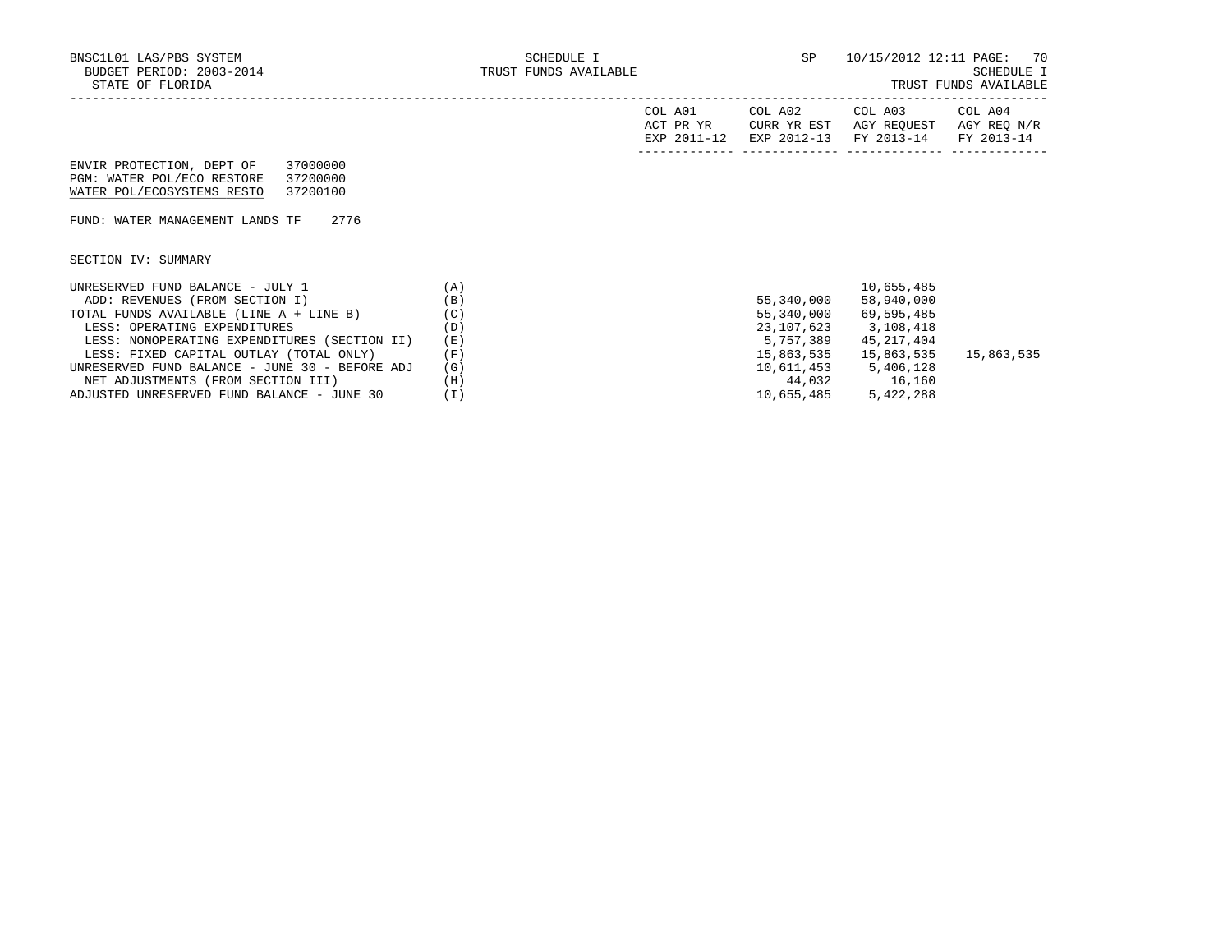|                                                                                                                                                                                                                                                                                                                                                                                                                                                                                                                                                                                                                                                                                                                                                                                                                                                                                                                                                                                           |                                         |                                                                                         |                                                                                                                                                                                                     |                                                                                              |                                                                                                                                                                                                                                |      |       | EXP 2011-12 EXP 2012-13 FY 2013-14 FY 2013-14                                                                                                                                                                                                                                                                                                                                                                                                                                                                                                                                                                                                                               |  |
|-------------------------------------------------------------------------------------------------------------------------------------------------------------------------------------------------------------------------------------------------------------------------------------------------------------------------------------------------------------------------------------------------------------------------------------------------------------------------------------------------------------------------------------------------------------------------------------------------------------------------------------------------------------------------------------------------------------------------------------------------------------------------------------------------------------------------------------------------------------------------------------------------------------------------------------------------------------------------------------------|-----------------------------------------|-----------------------------------------------------------------------------------------|-----------------------------------------------------------------------------------------------------------------------------------------------------------------------------------------------------|----------------------------------------------------------------------------------------------|--------------------------------------------------------------------------------------------------------------------------------------------------------------------------------------------------------------------------------|------|-------|-----------------------------------------------------------------------------------------------------------------------------------------------------------------------------------------------------------------------------------------------------------------------------------------------------------------------------------------------------------------------------------------------------------------------------------------------------------------------------------------------------------------------------------------------------------------------------------------------------------------------------------------------------------------------------|--|
| ENVIR PROTECTION, DEPT OF 37000000<br>PGM: ENVIRON ASSESS/RESTOR 37300000<br>WATER SCIENCE/LAB SERVICES                                                                                                                                                                                                                                                                                                                                                                                                                                                                                                                                                                                                                                                                                                                                                                                                                                                                                   | 37300100                                |                                                                                         |                                                                                                                                                                                                     |                                                                                              |                                                                                                                                                                                                                                |      |       |                                                                                                                                                                                                                                                                                                                                                                                                                                                                                                                                                                                                                                                                             |  |
| FUND: ENVIRONMENTAL LAB TF 2050                                                                                                                                                                                                                                                                                                                                                                                                                                                                                                                                                                                                                                                                                                                                                                                                                                                                                                                                                           |                                         |                                                                                         |                                                                                                                                                                                                     |                                                                                              |                                                                                                                                                                                                                                |      |       |                                                                                                                                                                                                                                                                                                                                                                                                                                                                                                                                                                                                                                                                             |  |
| SECTION I: DETAIL OF REVENUES                                                                                                                                                                                                                                                                                                                                                                                                                                                                                                                                                                                                                                                                                                                                                                                                                                                                                                                                                             |                                         |                                                                                         |                                                                                                                                                                                                     |                                                                                              |                                                                                                                                                                                                                                |      |       |                                                                                                                                                                                                                                                                                                                                                                                                                                                                                                                                                                                                                                                                             |  |
|                                                                                                                                                                                                                                                                                                                                                                                                                                                                                                                                                                                                                                                                                                                                                                                                                                                                                                                                                                                           | REVENUE CAP SVC AUTH MATCHING %<br>CODE | CHG %                                                                                   |                                                                                                                                                                                                     |                                                                                              | ST I/C LOC I/C NO.                                                                                                                                                                                                             | CFDA |       |                                                                                                                                                                                                                                                                                                                                                                                                                                                                                                                                                                                                                                                                             |  |
| 01 INTEREST EARNINGS 000500 NO 8.0<br>03 SALE/GOODS & SERVS-WMD 001904 NO 0.0<br>06 SALE/GOODS & SERVS-STAT 001903 NO 0.0<br>07 SALE/GOODS & SVS-NONSTA 001904 NO<br>08 SALE OF SURPLUS PROPRTY 002900 NO<br>10 TRNSF INLAND PROT-ER<br>11 TRNSF WTR MGT LD-WTRPOL 001500 NO<br>$\begin{tabular}{llll} 14 & \texttt{TRNSF} & \texttt{INLAND-DEAR} & & 001500 & \texttt{NO}\\ 15 & \texttt{TRNSF} & \texttt{ECOSYSMGT-DEAR} & & 001500 & \texttt{NO} \end{tabular}$<br>18 TRNSF WTR QUALITY-DEAR 001500 NO<br>19 TRNSF WTR QUALITY-WATER 001500 NO<br>21 TRNSF ECOSYSMGT-DISTS<br>24 TRNSF ECOSYSMGT-WATER<br>27 TRNSF SOLID WSTMGT-WAST 001500 NO<br>30 TRNSF AIR POLLCNTRL-AIR 001500 NO<br>32 COST ALL PLAN ADJUST 899999 NO<br>34 TRNSF LAND ACQ-DEAR 001500 NO 0.0<br>36 TRNSF SOLID WSTMGT-DIST 001500 NO 0.0<br>38 TRNSF FED GRANTS-DEAR 001500 NO 0.0<br>40 REFUNDS - MISCELLANEOUS 001800 NO 0.0<br>46 TRNSF INLAND PROT-LE 001500 NO 0.0<br>48 TRNSF LAND ACQ-CAMA 001500 NO 0.0 | 001500 NO<br>001500 NO<br>001500 NO     | 0.0<br>0.0<br>0.0<br>0.0<br>0.0<br>0.0<br>0.0<br>0.0<br>0.0<br>0.0<br>0.0<br>0.0<br>0.0 | 215.49<br>SB828<br>SB828<br>SB828<br>SB828<br>SB828<br>SB828<br>SB828<br>SB828<br>SB828<br>SB828<br>SB828<br>SB828<br>SB828<br>SB828<br>SB828<br>SB828<br>SB828<br>SB828<br>SB828<br>SB828<br>SB828 | 0.00<br>0.00<br>0.00<br>0.00<br>0.00<br>0.00<br>0.00<br>0.00<br>0.00<br>0.00<br>0.00<br>0.00 | 0.00<br>$\begin{array}{cccc} 0.00 & 0.00 \ 0.00 & 0.00 \ 0.00 & 0.00 \ 0.00 & 0.00 \end{array}$<br>0.00<br>$\begin{array}{cccc} 0.00 & 0.00 \ 0.00 & 0.00 \ 0.00 & 0.00 \ 0.00 & 0.00 \ 0.00 & 0.00 \ 0.00 & 0.00 \end{array}$ |      | 2,290 | $30,867$ $30,000$ $30,000$<br>$367,647$ $285,000$ $285,000$<br>$54,037$ $25,000$ $25,000$<br>$9,525$<br>$\begin{array}{cccc} 0.00 & 2,290 \\ 0.00 & 32,024 & 35,123 \\ 0.00 & 82,432 & 90,410 \\ 0.00 & 353,272 \\ 0.00 & 353,272 \\ 0.00 & 895,000 & 1,058,500 & 330,832 \\ 0.00 & 91,250 & 100,000 \\ 0.00 & 142,548 & 900 \\ 0.00 & 142,548 & 242,626 & 266,192 \\ 0.00 & 531,230 &$<br>$\begin{array}{cccccccc} 0.00 & 0.00 & 0.00 & 0.00 & 0.00 & 0.00 & 0.00 & 0.00 & 0.00 & 0.00 & 0.00 & 0.00 & 0.00 & 0.00 & 0.00 & 0.00 & 0.00 & 0.00 & 0.00 & 0.00 & 0.00 & 0.00 & 0.00 & 0.00 & 0.00 & 0.00 & 0.00 & 0.00 & 0.00 & 0.00 & 0.00 & 0.00 & 0.00 & 0.00 & 0.00 & 0$ |  |
| TOTAL TO LINE B IN SECTION IV                                                                                                                                                                                                                                                                                                                                                                                                                                                                                                                                                                                                                                                                                                                                                                                                                                                                                                                                                             |                                         |                                                                                         |                                                                                                                                                                                                     |                                                                                              |                                                                                                                                                                                                                                |      |       | 7,348,413 7,224,599 8,352,247                                                                                                                                                                                                                                                                                                                                                                                                                                                                                                                                                                                                                                               |  |
|                                                                                                                                                                                                                                                                                                                                                                                                                                                                                                                                                                                                                                                                                                                                                                                                                                                                                                                                                                                           |                                         |                                                                                         |                                                                                                                                                                                                     |                                                                                              |                                                                                                                                                                                                                                |      |       |                                                                                                                                                                                                                                                                                                                                                                                                                                                                                                                                                                                                                                                                             |  |
| SECTION II: DETAIL OF NONOPERATING EXPENDITURES                                                                                                                                                                                                                                                                                                                                                                                                                                                                                                                                                                                                                                                                                                                                                                                                                                                                                                                                           |                                         |                                                                                         |                                                                                                                                                                                                     | CODE                                                                                         | OBJECT TRANSFER CFDA<br>TO BE                                                                                                                                                                                                  | NO.  |       |                                                                                                                                                                                                                                                                                                                                                                                                                                                                                                                                                                                                                                                                             |  |
| 01 SERVICE CHARGE TO GR (8%)<br>04 TRANSFER DFS/ASSESSMENT ON INVESTMENTS 830000                                                                                                                                                                                                                                                                                                                                                                                                                                                                                                                                                                                                                                                                                                                                                                                                                                                                                                          |                                         |                                                                                         | 880800                                                                                                                                                                                              |                                                                                              |                                                                                                                                                                                                                                |      |       | $\begin{array}{ccc} 3\,,296 & \quad & 2\,,288 & \quad & 2\,,288 \\ 1\,,487 & \quad & 1\,,400 & \quad & 1\,,400 \end{array}$                                                                                                                                                                                                                                                                                                                                                                                                                                                                                                                                                 |  |
| TOTAL TO LINE E IN SECTION IV                                                                                                                                                                                                                                                                                                                                                                                                                                                                                                                                                                                                                                                                                                                                                                                                                                                                                                                                                             |                                         |                                                                                         |                                                                                                                                                                                                     |                                                                                              |                                                                                                                                                                                                                                |      |       | 4,783 3,688 3,688                                                                                                                                                                                                                                                                                                                                                                                                                                                                                                                                                                                                                                                           |  |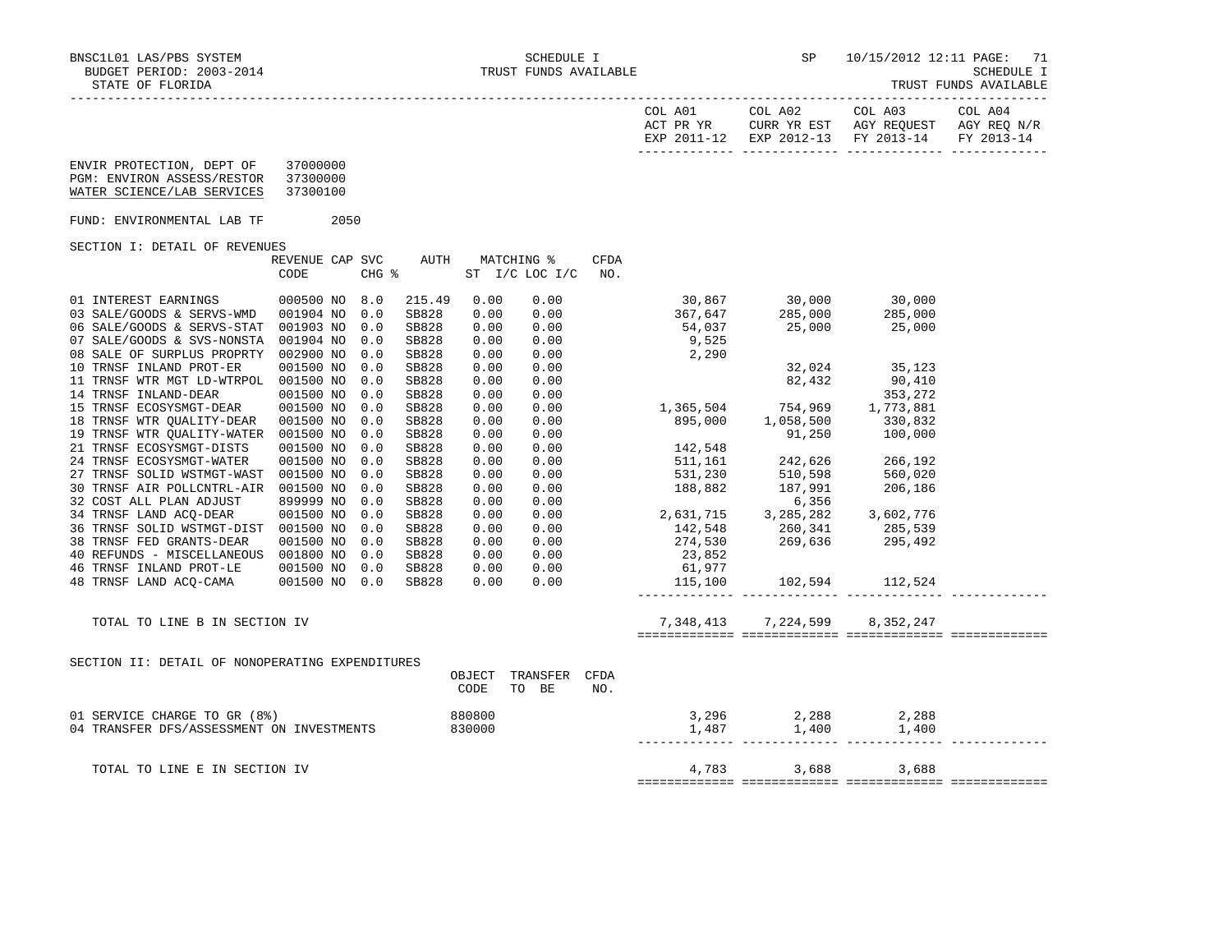| BNSC1L01 LAS/PBS SYSTEM<br>BUDGET PERIOD: 2003-2014<br>STATE OF FLORIDA                                                                                                                                                                         | SCHEDULE I                      | TRUST FUNDS AVAILABLE    |                                                                                                          |                                                                                                                                   | 10/15/2012 12:11 PAGE: 72<br>SCHEDULE I<br>TRUST FUNDS AVAILABLE |  |  |
|-------------------------------------------------------------------------------------------------------------------------------------------------------------------------------------------------------------------------------------------------|---------------------------------|--------------------------|----------------------------------------------------------------------------------------------------------|-----------------------------------------------------------------------------------------------------------------------------------|------------------------------------------------------------------|--|--|
|                                                                                                                                                                                                                                                 |                                 |                          |                                                                                                          | COL A01 COL A02 COL A03 COL A04<br>ACT PR YR CURR YR EST AGY REQUEST AGY REQ N/R<br>EXP 2011-12 EXP 2012-13 FY 2013-14 FY 2013-14 |                                                                  |  |  |
| ENVIR PROTECTION, DEPT OF 37000000<br>PGM: ENVIRON ASSESS/RESTOR 37300000<br>WATER SCIENCE/LAB SERVICES<br>37300100                                                                                                                             |                                 |                          |                                                                                                          |                                                                                                                                   |                                                                  |  |  |
| FUND: ENVIRONMENTAL LAB TF<br>2050                                                                                                                                                                                                              |                                 |                          |                                                                                                          |                                                                                                                                   |                                                                  |  |  |
| SECTION III: ADJUSTMENTS                                                                                                                                                                                                                        | OBJECT<br>CODE                  |                          |                                                                                                          |                                                                                                                                   |                                                                  |  |  |
| 04 CURRENT YEAR SEPT OPERATING REVERSIONS<br>08 ROUNDING                                                                                                                                                                                        | 991000<br>991000                | $6-$                     | 1,921                                                                                                    |                                                                                                                                   |                                                                  |  |  |
| TOTAL TO LINE H IN SECTION IV                                                                                                                                                                                                                   |                                 | $6-$                     | 1,921                                                                                                    |                                                                                                                                   |                                                                  |  |  |
| SECTION IV: SUMMARY                                                                                                                                                                                                                             |                                 |                          |                                                                                                          |                                                                                                                                   |                                                                  |  |  |
| UNRESERVED FUND BALANCE - JULY 1<br>ADD: REVENUES (FROM SECTION I)<br>TOTAL FUNDS AVAILABLE (LINE $A + LINE B$ ) (C)<br>LESS: OPERATING EXPENDITURES<br>LESS: NONOPERATING EXPENDITURES (SECTION II)<br>LESS: FIXED CAPITAL OUTLAY (TOTAL ONLY) | (A)<br>(B)<br>(D)<br>(E)<br>(F) | 671,115 675,726<br>4,783 | 7,348,413 7,224,599 8,352,247<br>8,019,528 7,900,325 8,352,247<br>7,339,013 7,898,558 8,348,559<br>3,688 | 3,688                                                                                                                             |                                                                  |  |  |
| UNRESERVED FUND BALANCE - JUNE 30 - BEFORE ADJ<br>NET ADJUSTMENTS (FROM SECTION III)<br>ADJUSTED UNRESERVED FUND BALANCE - JUNE 30                                                                                                              | (G)<br>(H)<br>(1)               | $6-$<br>675,726          | 675,732 1,921-<br>1,921                                                                                  |                                                                                                                                   |                                                                  |  |  |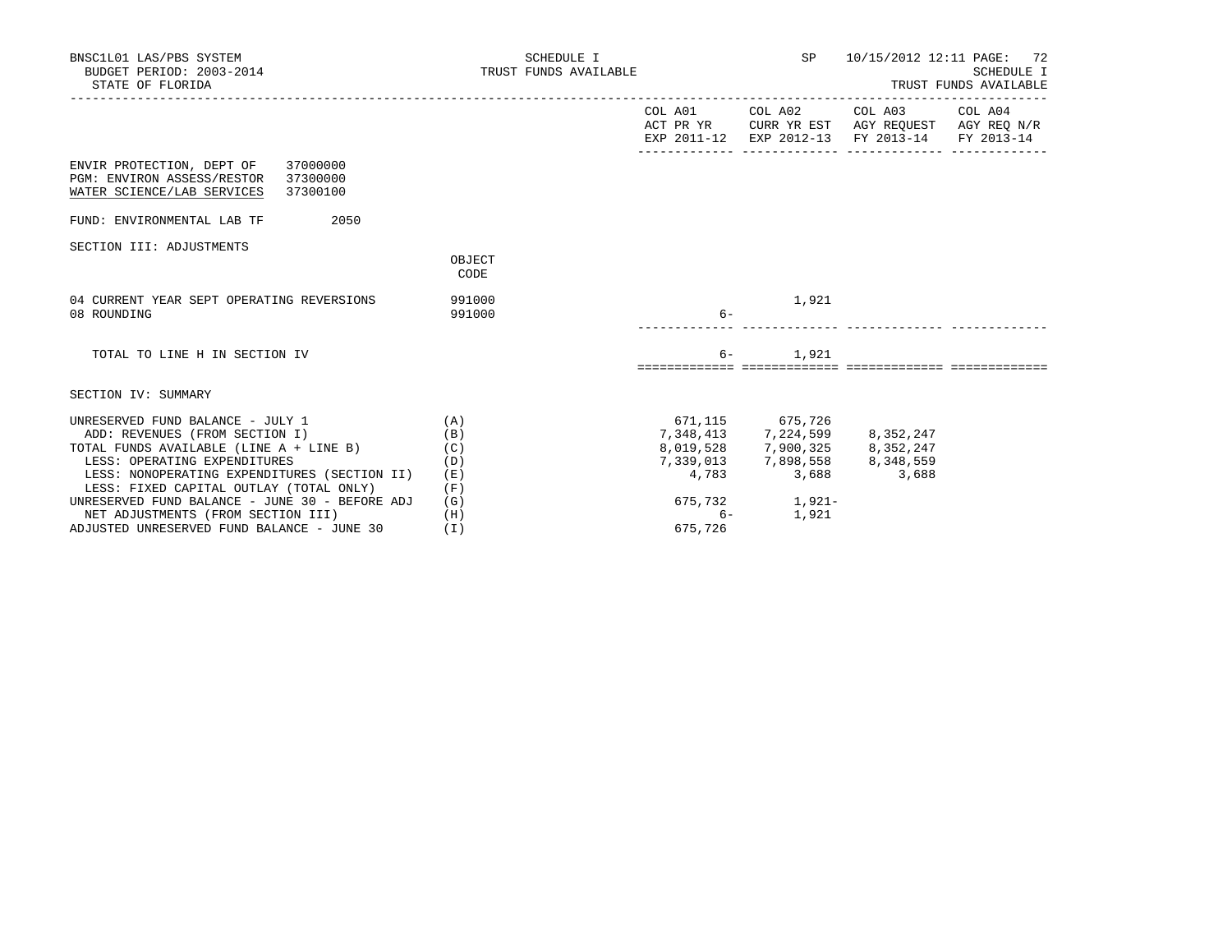| BNSC1L01 LAS/PBS SYSTEM<br>BUDGET PERIOD: 2003-2014<br>STATE OF FLORIDA                                                                                                                                                                                                                                                                                                        | SCHEDULE I<br>TRUST FUNDS AVAILABLE                         |                     | SP      | 10/15/2012 12:11 PAGE: 73                                                                                           | SCHEDULE I<br>TRUST FUNDS AVAILABLE |
|--------------------------------------------------------------------------------------------------------------------------------------------------------------------------------------------------------------------------------------------------------------------------------------------------------------------------------------------------------------------------------|-------------------------------------------------------------|---------------------|---------|---------------------------------------------------------------------------------------------------------------------|-------------------------------------|
|                                                                                                                                                                                                                                                                                                                                                                                |                                                             | COL A01             | COL A02 | COL A03<br>ACT PR YR $\,$ CURR YR EST $\,$ AGY REQUEST $\,$ AGY REQ $\rm N/R$<br>EXP 2011-12 EXP 2012-13 FY 2013-14 | COL A04<br>FY 2013-14               |
| ENVIR PROTECTION, DEPT OF<br>37000000<br>PGM: ENVIRON ASSESS/RESTOR<br>37300000<br>WATER SCIENCE/LAB SERVICES<br>37300100                                                                                                                                                                                                                                                      |                                                             |                     |         |                                                                                                                     |                                     |
| FUND: COASTAL PROTECTION TF<br>2099                                                                                                                                                                                                                                                                                                                                            |                                                             |                     |         |                                                                                                                     |                                     |
| SECTION I: DETAIL OF REVENUES<br>REVENUE CAP SVC<br>CODE                                                                                                                                                                                                                                                                                                                       | AUTH MATCHING %<br>CFDA<br>CHG % ST I/C LOC I/C NO.         |                     |         |                                                                                                                     |                                     |
|                                                                                                                                                                                                                                                                                                                                                                                |                                                             |                     |         |                                                                                                                     |                                     |
| TOTAL TO LINE B IN SECTION IV                                                                                                                                                                                                                                                                                                                                                  |                                                             |                     |         |                                                                                                                     |                                     |
| SECTION II: DETAIL OF NONOPERATING EXPENDITURES                                                                                                                                                                                                                                                                                                                                | OBJECT TRANSFER CFDA<br>CODE<br>TO BE<br>NO.                |                     |         |                                                                                                                     |                                     |
| 01 TRANSFER FROM EMERGENCY RESPONSE37600300                                                                                                                                                                                                                                                                                                                                    | 810000                                                      | $22,664-$           |         |                                                                                                                     |                                     |
| TOTAL TO LINE E IN SECTION IV                                                                                                                                                                                                                                                                                                                                                  |                                                             | $22,664-$           |         |                                                                                                                     |                                     |
| SECTION III: ADJUSTMENTS                                                                                                                                                                                                                                                                                                                                                       | OBJECT<br>CODE                                              |                     |         |                                                                                                                     |                                     |
| TOTAL TO LINE H IN SECTION IV                                                                                                                                                                                                                                                                                                                                                  |                                                             |                     |         |                                                                                                                     |                                     |
| SECTION IV: SUMMARY                                                                                                                                                                                                                                                                                                                                                            |                                                             |                     |         |                                                                                                                     |                                     |
| UNRESERVED FUND BALANCE - JULY 1<br>ADD: REVENUES (FROM SECTION I)<br>TOTAL FUNDS AVAILABLE (LINE A + LINE B)<br>LESS: OPERATING EXPENDITURES<br>LESS: NONOPERATING EXPENDITURES (SECTION II)<br>LESS: FIXED CAPITAL OUTLAY (TOTAL ONLY)<br>UNRESERVED FUND BALANCE - JUNE 30 - BEFORE ADJ<br>NET ADJUSTMENTS (FROM SECTION III)<br>ADJUSTED UNRESERVED FUND BALANCE - JUNE 30 | (A)<br>(B)<br>(C)<br>(D)<br>(E)<br>(F)<br>(G)<br>(H)<br>(1) | 22,664<br>$22,664-$ |         |                                                                                                                     |                                     |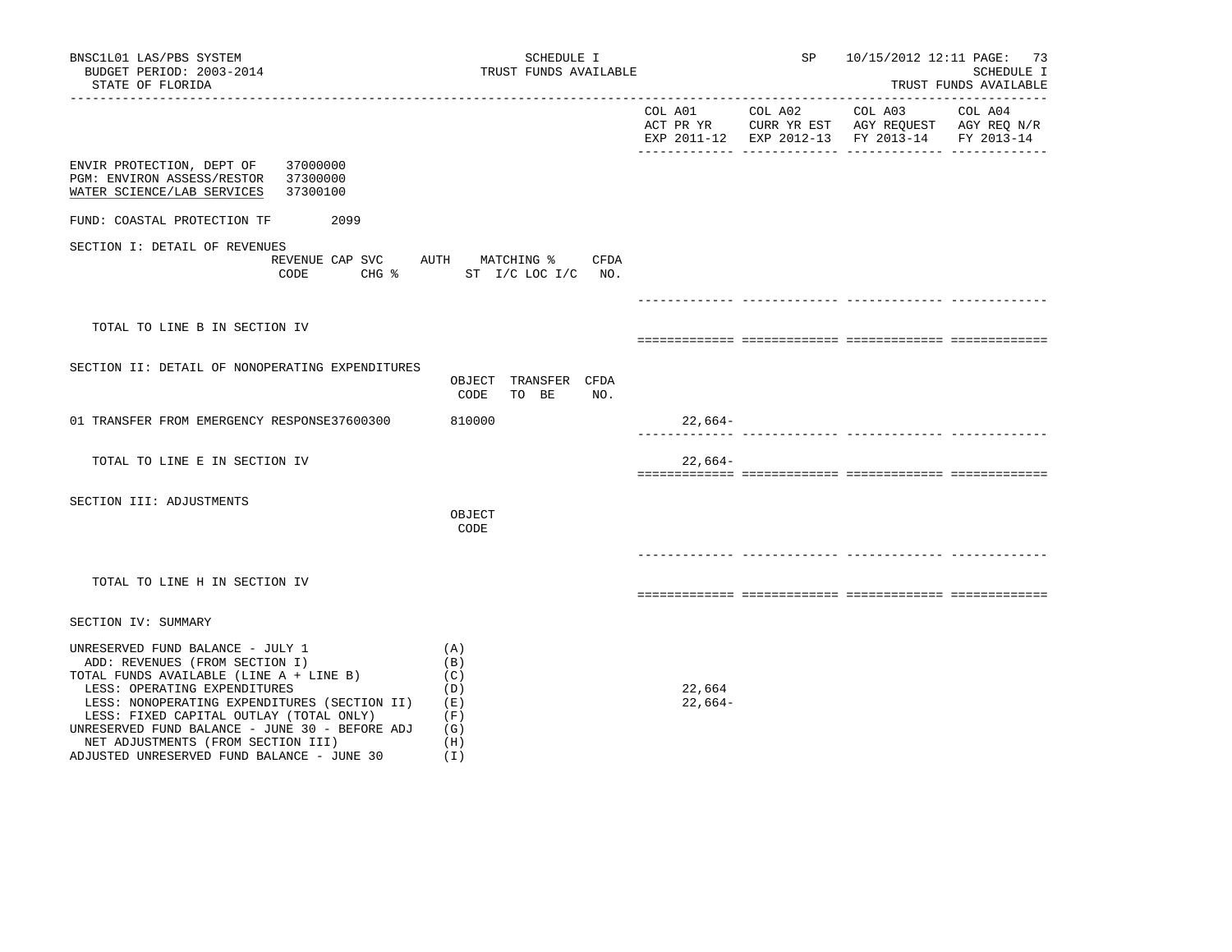| BNSC1L01 LAS/PBS SYSTEM<br>BUDGET PERIOD: 2003-2014<br>STATE OF FLORIDA                                                                                                                                                                                                                                                                                                        | SCHEDULE I<br>TRUST FUNDS AVAILABLE                         |                 | SP                                                                | 10/15/2012 12:11 PAGE: 74<br>SCHEDULE I<br>TRUST FUNDS AVAILABLE<br>---------------------------                               |         |  |
|--------------------------------------------------------------------------------------------------------------------------------------------------------------------------------------------------------------------------------------------------------------------------------------------------------------------------------------------------------------------------------|-------------------------------------------------------------|-----------------|-------------------------------------------------------------------|-------------------------------------------------------------------------------------------------------------------------------|---------|--|
|                                                                                                                                                                                                                                                                                                                                                                                |                                                             | COL A01 COL A02 | _____________________________                                     | COL A03<br>ACT PR YR $\,$ CURR YR EST $\,$ AGY REQUEST $\,$ AGY REQ N/R $\,$<br>EXP 2011-12 EXP 2012-13 FY 2013-14 FY 2013-14 | COL A04 |  |
| 37000000<br>ENVIR PROTECTION, DEPT OF<br>PGM: ENVIRON ASSESS/RESTOR<br>37300000<br>WATER SCIENCE/LAB SERVICES<br>37300100                                                                                                                                                                                                                                                      |                                                             |                 |                                                                   |                                                                                                                               |         |  |
| FUND: ECOSYSTEM MGT & RESTOR TF<br>2193                                                                                                                                                                                                                                                                                                                                        |                                                             |                 |                                                                   |                                                                                                                               |         |  |
| SECTION I: DETAIL OF REVENUES<br>REVENUE CAP SVC AUTH MATCHING %<br>CODE                                                                                                                                                                                                                                                                                                       | CFDA<br>CHG % ST I/C LOC I/C NO.                            |                 |                                                                   |                                                                                                                               |         |  |
|                                                                                                                                                                                                                                                                                                                                                                                |                                                             |                 |                                                                   |                                                                                                                               |         |  |
| TOTAL TO LINE B IN SECTION IV                                                                                                                                                                                                                                                                                                                                                  |                                                             |                 |                                                                   |                                                                                                                               |         |  |
| SECTION II: DETAIL OF NONOPERATING EXPENDITURES                                                                                                                                                                                                                                                                                                                                | OBJECT TRANSFER CFDA<br>CODE<br>TO BE<br>NO.                |                 |                                                                   |                                                                                                                               |         |  |
| 01 TRANFER FROM BEACH MANAGEMENT 37350100                                                                                                                                                                                                                                                                                                                                      | 810000                                                      |                 |                                                                   | $543, 319 - 2, 067, 979 - 574, 840 -$                                                                                         |         |  |
| TOTAL TO LINE E IN SECTION IV                                                                                                                                                                                                                                                                                                                                                  |                                                             | 543,319-        | 2,067,979-                                                        | 574,840-                                                                                                                      |         |  |
| SECTION III: ADJUSTMENTS                                                                                                                                                                                                                                                                                                                                                       | OBJECT<br>CODE                                              |                 |                                                                   |                                                                                                                               |         |  |
| TOTAL TO LINE H IN SECTION IV                                                                                                                                                                                                                                                                                                                                                  |                                                             |                 |                                                                   |                                                                                                                               |         |  |
| SECTION IV: SUMMARY                                                                                                                                                                                                                                                                                                                                                            |                                                             |                 |                                                                   |                                                                                                                               |         |  |
| UNRESERVED FUND BALANCE - JULY 1<br>ADD: REVENUES (FROM SECTION I)<br>TOTAL FUNDS AVAILABLE (LINE A + LINE B)<br>LESS: OPERATING EXPENDITURES<br>LESS: NONOPERATING EXPENDITURES (SECTION II)<br>LESS: FIXED CAPITAL OUTLAY (TOTAL ONLY)<br>UNRESERVED FUND BALANCE - JUNE 30 - BEFORE ADJ<br>NET ADJUSTMENTS (FROM SECTION III)<br>ADJUSTED UNRESERVED FUND BALANCE - JUNE 30 | (A)<br>(B)<br>(C)<br>(D)<br>(E)<br>(F)<br>(G)<br>(H)<br>(I) |                 | $543,319$ $2,067,979$ $574,840$<br>543,319- $2,067,979$ - 574,840 | 574,840-                                                                                                                      |         |  |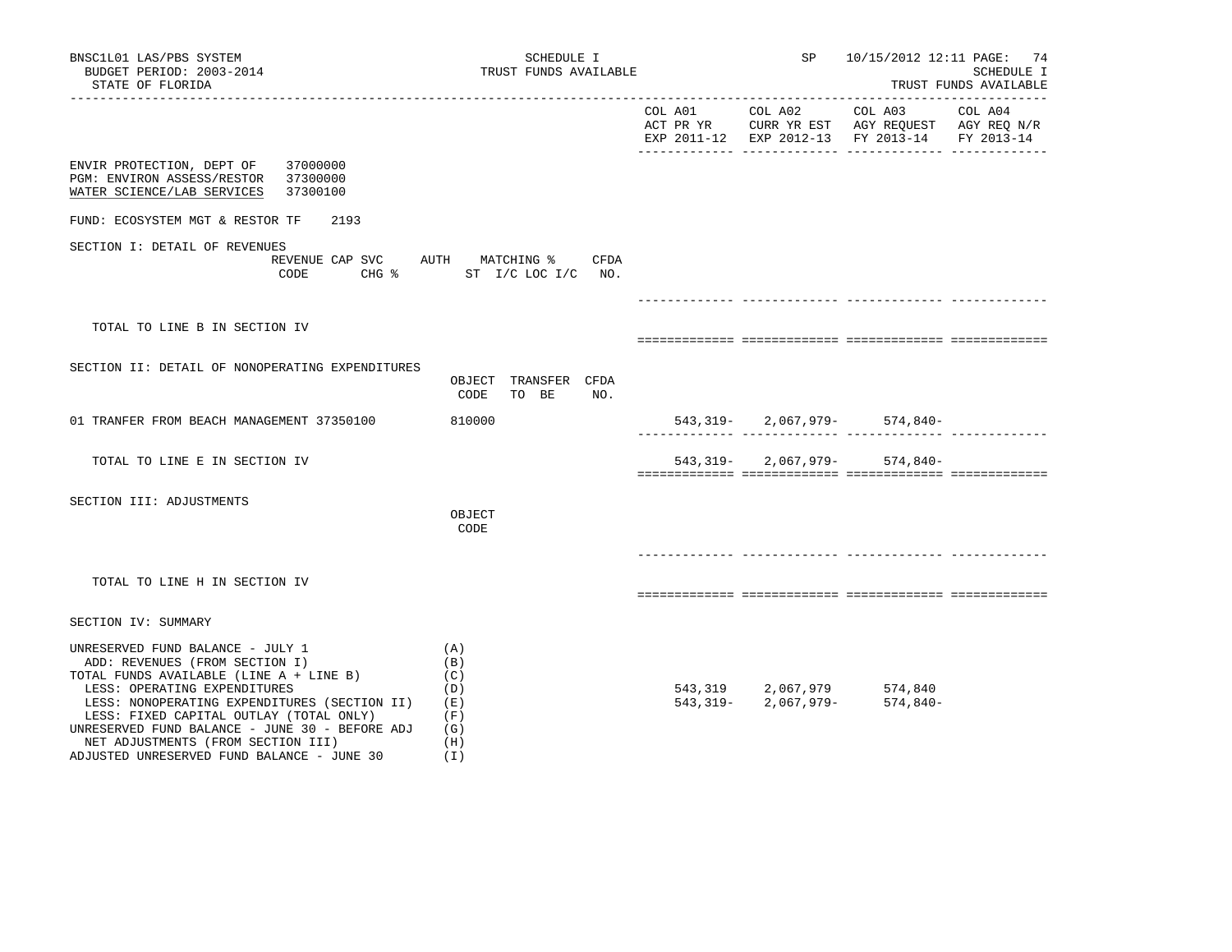| BNSC1L01 LAS/PBS SYSTEM<br>BUDGET PERIOD: 2003-2014<br>STATE OF FLORIDA                                                                                                                                                                                                                                                                                                        | SCHEDULE I<br>TRUST FUNDS AVAILABLE                         |            | <b>SP</b> SP                                | 10/15/2012 12:11 PAGE: 75                                  | SCHEDULE I<br>TRUST FUNDS AVAILABLE |
|--------------------------------------------------------------------------------------------------------------------------------------------------------------------------------------------------------------------------------------------------------------------------------------------------------------------------------------------------------------------------------|-------------------------------------------------------------|------------|---------------------------------------------|------------------------------------------------------------|-------------------------------------|
|                                                                                                                                                                                                                                                                                                                                                                                |                                                             |            |                                             | EXP 2011-12 EXP 2012-13 FY 2013-14 FY 2013-14              |                                     |
| ENVIR PROTECTION, DEPT OF 37000000<br>PGM: ENVIRON ASSESS/RESTOR 37300000<br>37300100<br>WATER SCIENCE/LAB SERVICES                                                                                                                                                                                                                                                            |                                                             |            |                                             |                                                            |                                     |
| FUND: FEDERAL GRANTS TRUST FUND<br>2261                                                                                                                                                                                                                                                                                                                                        |                                                             |            |                                             |                                                            |                                     |
| SECTION I: DETAIL OF REVENUES<br>REVENUE CAP SVC AUTH MATCHING %<br>CODE                                                                                                                                                                                                                                                                                                       | CFDA<br>CHG $\text{\$}$ ST I/C LOC I/C NO.                  |            |                                             |                                                            |                                     |
| TOTAL TO LINE B IN SECTION IV                                                                                                                                                                                                                                                                                                                                                  |                                                             |            |                                             |                                                            |                                     |
| SECTION II: DETAIL OF NONOPERATING EXPENDITURES                                                                                                                                                                                                                                                                                                                                | OBJECT TRANSFER CFDA<br>TO BE<br>CODE<br>NO.                |            |                                             |                                                            |                                     |
| 19 TRANSFER FROM WATER RES MGT 37350400                                                                                                                                                                                                                                                                                                                                        | 810000                                                      |            |                                             | 14,337,019- 15,430,185- 14,899,081-                        |                                     |
| TOTAL TO LINE E IN SECTION IV                                                                                                                                                                                                                                                                                                                                                  |                                                             |            |                                             | 14, 337, 019 - 15, 430, 185 - 14, 899, 081 -               |                                     |
| SECTION III: ADJUSTMENTS                                                                                                                                                                                                                                                                                                                                                       | OBJECT<br>CODE                                              |            |                                             |                                                            |                                     |
| TOTAL TO LINE H IN SECTION IV                                                                                                                                                                                                                                                                                                                                                  |                                                             |            |                                             |                                                            |                                     |
| SECTION IV: SUMMARY                                                                                                                                                                                                                                                                                                                                                            |                                                             |            |                                             |                                                            |                                     |
| UNRESERVED FUND BALANCE - JULY 1<br>ADD: REVENUES (FROM SECTION I)<br>TOTAL FUNDS AVAILABLE (LINE A + LINE B)<br>LESS: OPERATING EXPENDITURES<br>LESS: NONOPERATING EXPENDITURES (SECTION II)<br>LESS: FIXED CAPITAL OUTLAY (TOTAL ONLY)<br>UNRESERVED FUND BALANCE - JUNE 30 - BEFORE ADJ<br>NET ADJUSTMENTS (FROM SECTION III)<br>ADJUSTED UNRESERVED FUND BALANCE - JUNE 30 | (A)<br>(B)<br>(C)<br>(D)<br>(E)<br>(F)<br>(G)<br>(H)<br>(1) | 10,000,000 | 4,337,019 5,430,185 4,899,081<br>10,000,000 | 14, 337, 019 - 15, 430, 185 - 14, 899, 081 -<br>10,000,000 | 10,000,000                          |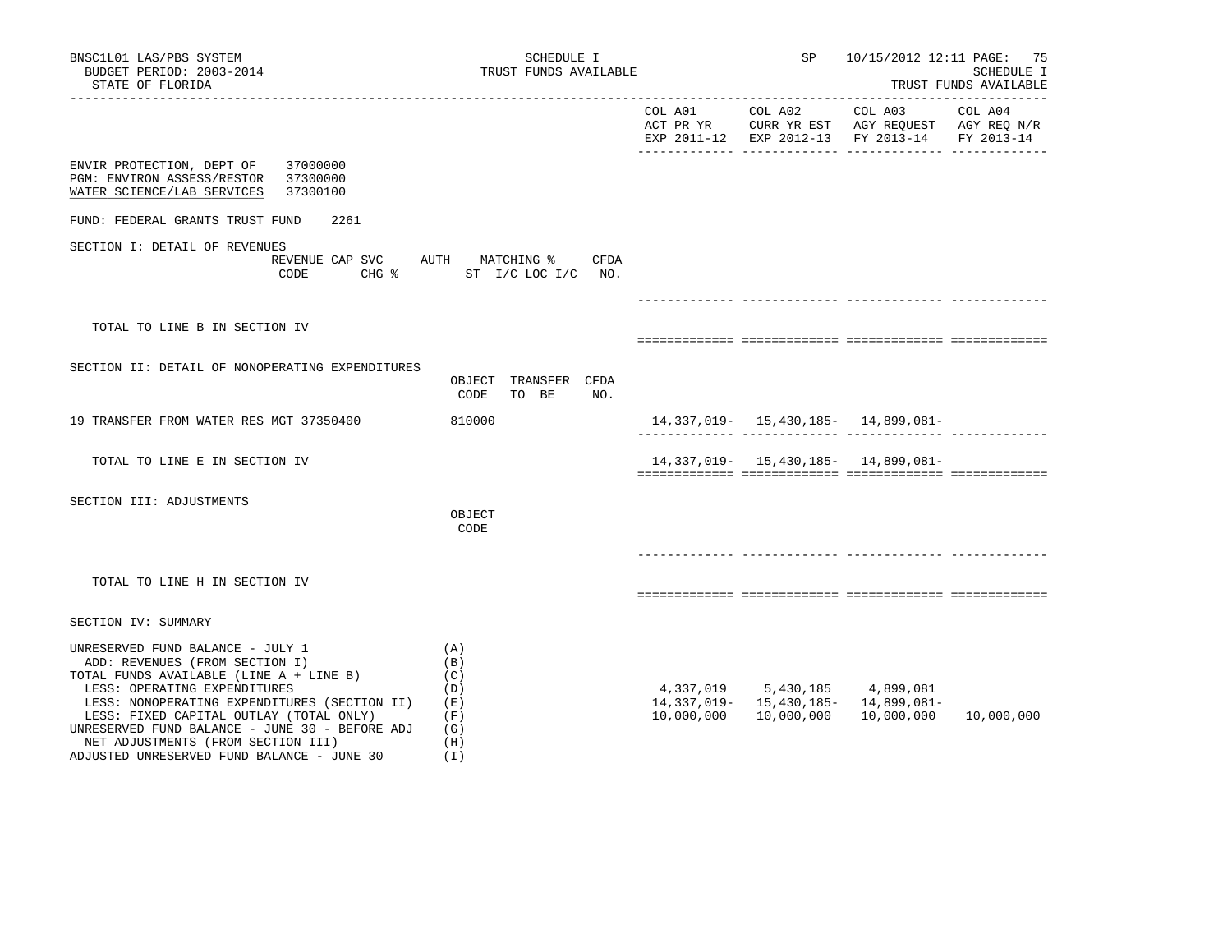| BNSC1L01 LAS/PBS SYSTEM<br>BUDGET PERIOD: 2003-2014<br>STATE OF FLORIDA                                                                                                                                                                                                                                                                                                        | SCHEDULE I                                                  | TRUST FUNDS AVAILABLE |                                                                                                               | 10/15/2012 12:11 PAGE: 76<br>SCHEDULE I<br>TRUST FUNDS AVAILABLE<br>_____________________________                              |         |  |
|--------------------------------------------------------------------------------------------------------------------------------------------------------------------------------------------------------------------------------------------------------------------------------------------------------------------------------------------------------------------------------|-------------------------------------------------------------|-----------------------|---------------------------------------------------------------------------------------------------------------|--------------------------------------------------------------------------------------------------------------------------------|---------|--|
|                                                                                                                                                                                                                                                                                                                                                                                |                                                             | COL A01 COL A02       | _____________________________                                                                                 | COL A03<br>ACT PR YR $\,$ CURR YR EST $\,$ AGY REQUEST $\,$ AGY REQ $\rm N/R$<br>EXP 2011-12 EXP 2012-13 FY 2013-14 FY 2013-14 | COL A04 |  |
| 37000000<br>ENVIR PROTECTION, DEPT OF<br>PGM: ENVIRON ASSESS/RESTOR<br>37300000<br>WATER SCIENCE/LAB SERVICES<br>37300100                                                                                                                                                                                                                                                      |                                                             |                       |                                                                                                               |                                                                                                                                |         |  |
| 2408<br>FUND: INTERNAL IMPROVEMENT TF                                                                                                                                                                                                                                                                                                                                          |                                                             |                       |                                                                                                               |                                                                                                                                |         |  |
| SECTION I: DETAIL OF REVENUES<br>REVENUE CAP SVC AUTH MATCHING %<br>CODE                                                                                                                                                                                                                                                                                                       | CFDA<br>CHG $\frac{1}{2}$ ST I/C LOC I/C NO.                |                       |                                                                                                               |                                                                                                                                |         |  |
|                                                                                                                                                                                                                                                                                                                                                                                |                                                             |                       |                                                                                                               |                                                                                                                                |         |  |
| TOTAL TO LINE B IN SECTION IV                                                                                                                                                                                                                                                                                                                                                  |                                                             |                       |                                                                                                               |                                                                                                                                |         |  |
| SECTION II: DETAIL OF NONOPERATING EXPENDITURES                                                                                                                                                                                                                                                                                                                                | OBJECT TRANSFER CFDA<br>CODE<br>TO BE<br>NO.                |                       |                                                                                                               |                                                                                                                                |         |  |
| 24 TRANSFER FROM STATE LANDS/LAND MANAGEMENT                                                                                                                                                                                                                                                                                                                                   | 810000                                                      |                       |                                                                                                               | $275,000-275,000-275,000-$                                                                                                     |         |  |
| TOTAL TO LINE E IN SECTION IV                                                                                                                                                                                                                                                                                                                                                  |                                                             | $275,000-$            |                                                                                                               | $275,000 - 275,000 -$                                                                                                          |         |  |
| SECTION III: ADJUSTMENTS                                                                                                                                                                                                                                                                                                                                                       | OBJECT<br>CODE                                              |                       |                                                                                                               |                                                                                                                                |         |  |
| TOTAL TO LINE H IN SECTION IV                                                                                                                                                                                                                                                                                                                                                  |                                                             |                       |                                                                                                               |                                                                                                                                |         |  |
| SECTION IV: SUMMARY                                                                                                                                                                                                                                                                                                                                                            |                                                             |                       |                                                                                                               |                                                                                                                                |         |  |
| UNRESERVED FUND BALANCE - JULY 1<br>ADD: REVENUES (FROM SECTION I)<br>TOTAL FUNDS AVAILABLE (LINE A + LINE B)<br>LESS: OPERATING EXPENDITURES<br>LESS: NONOPERATING EXPENDITURES (SECTION II)<br>LESS: FIXED CAPITAL OUTLAY (TOTAL ONLY)<br>UNRESERVED FUND BALANCE - JUNE 30 - BEFORE ADJ<br>NET ADJUSTMENTS (FROM SECTION III)<br>ADJUSTED UNRESERVED FUND BALANCE - JUNE 30 | (A)<br>(B)<br>(C)<br>(D)<br>(E)<br>(F)<br>(G)<br>(H)<br>(I) |                       | $\begin{array}{lll} 275\,,000 && 275\,,000 && 275\,,000 \\ 275\,,000- && 275\,,000- && 275\,,000 \end{array}$ | $275,000-$                                                                                                                     |         |  |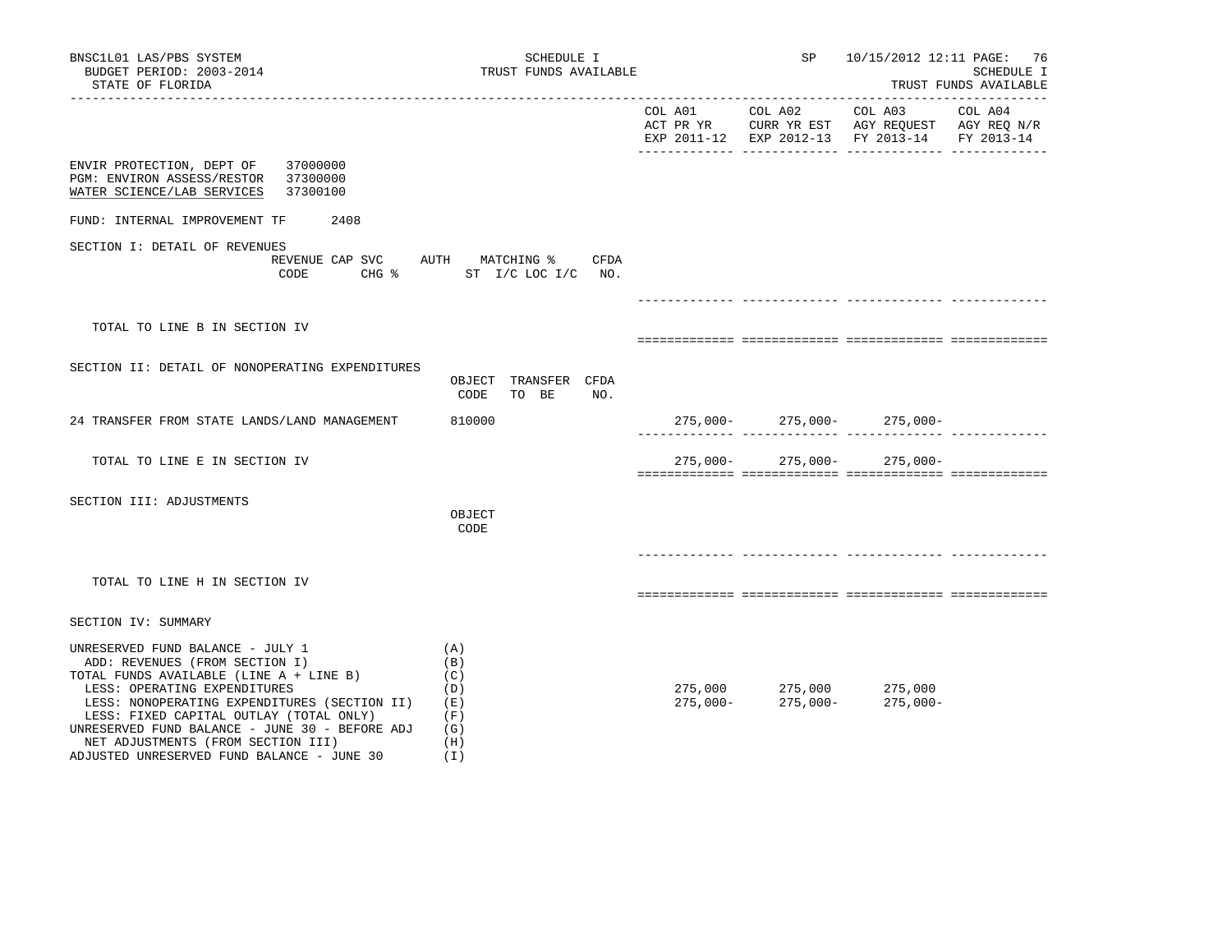| BNSC1L01 LAS/PBS SYSTEM<br>BUDGET PERIOD: 2003-2014<br>STATE OF FLORIDA                                                                                                                                                                                                                                                                                                        |                                                  |                                                             | SCHEDULE I<br>TRUST FUNDS AVAILABLE  |           | SP      | 10/15/2012 12:11 PAGE: 77                                                                                                      | SCHEDULE I<br>TRUST FUNDS AVAILABLE |
|--------------------------------------------------------------------------------------------------------------------------------------------------------------------------------------------------------------------------------------------------------------------------------------------------------------------------------------------------------------------------------|--------------------------------------------------|-------------------------------------------------------------|--------------------------------------|-----------|---------|--------------------------------------------------------------------------------------------------------------------------------|-------------------------------------|
|                                                                                                                                                                                                                                                                                                                                                                                |                                                  |                                                             |                                      | COL A01   | COL A02 | COL A03<br>ACT PR YR $\,$ CURR YR EST $\,$ AGY REQUEST $\,$ AGY REQ $\rm N/R$<br>EXP 2011-12 EXP 2012-13 FY 2013-14 FY 2013-14 | --------------------<br>COL A04     |
| 37000000<br>ENVIR PROTECTION, DEPT OF<br>37300000<br>PGM: ENVIRON ASSESS/RESTOR<br>WATER SCIENCE/LAB SERVICES<br>37300100                                                                                                                                                                                                                                                      |                                                  |                                                             |                                      |           |         |                                                                                                                                |                                     |
| FUND: LAND ACQUISITION TF 2423                                                                                                                                                                                                                                                                                                                                                 |                                                  |                                                             |                                      |           |         |                                                                                                                                |                                     |
| SECTION I: DETAIL OF REVENUES                                                                                                                                                                                                                                                                                                                                                  | REVENUE CAP SVC<br>CODE CHG % ST I/C LOC I/C NO. |                                                             | AUTH MATCHING % CFDA                 |           |         |                                                                                                                                |                                     |
|                                                                                                                                                                                                                                                                                                                                                                                |                                                  |                                                             |                                      |           |         |                                                                                                                                |                                     |
| TOTAL TO LINE B IN SECTION IV                                                                                                                                                                                                                                                                                                                                                  |                                                  |                                                             |                                      |           |         |                                                                                                                                |                                     |
| SECTION II: DETAIL OF NONOPERATING EXPENDITURES                                                                                                                                                                                                                                                                                                                                |                                                  | CODE                                                        | OBJECT TRANSFER CFDA<br>TO BE<br>NO. |           |         |                                                                                                                                |                                     |
| 16 TFR FROM REC & PARKS                                                                                                                                                                                                                                                                                                                                                        |                                                  | 810000                                                      |                                      |           |         | $6,449,502 - 7,897,618 - 9,451,013 -$                                                                                          |                                     |
| TOTAL TO LINE E IN SECTION IV                                                                                                                                                                                                                                                                                                                                                  |                                                  |                                                             |                                      |           |         | $6,449,502 - 7,897,618 - 9,451,013 -$                                                                                          |                                     |
| SECTION III: ADJUSTMENTS                                                                                                                                                                                                                                                                                                                                                       |                                                  | OBJECT<br>CODE                                              |                                      |           |         |                                                                                                                                |                                     |
| TOTAL TO LINE H IN SECTION IV                                                                                                                                                                                                                                                                                                                                                  |                                                  |                                                             |                                      |           |         |                                                                                                                                |                                     |
| SECTION IV: SUMMARY                                                                                                                                                                                                                                                                                                                                                            |                                                  |                                                             |                                      |           |         |                                                                                                                                |                                     |
| UNRESERVED FUND BALANCE - JULY 1<br>ADD: REVENUES (FROM SECTION I)<br>TOTAL FUNDS AVAILABLE (LINE A + LINE B)<br>LESS: OPERATING EXPENDITURES<br>LESS: NONOPERATING EXPENDITURES (SECTION II)<br>LESS: FIXED CAPITAL OUTLAY (TOTAL ONLY)<br>UNRESERVED FUND BALANCE - JUNE 30 - BEFORE ADJ<br>NET ADJUSTMENTS (FROM SECTION III)<br>ADJUSTED UNRESERVED FUND BALANCE - JUNE 30 |                                                  | (A)<br>(B)<br>(C)<br>(D)<br>(E)<br>(F)<br>(G)<br>(H)<br>(I) |                                      | 6,385,000 |         | $64,502$ $65,368$ $66,013$<br>$6,449,502$ $7,897,618$ $9,451,013$<br>7,832,250 9,385,000                                       | 9,385,000                           |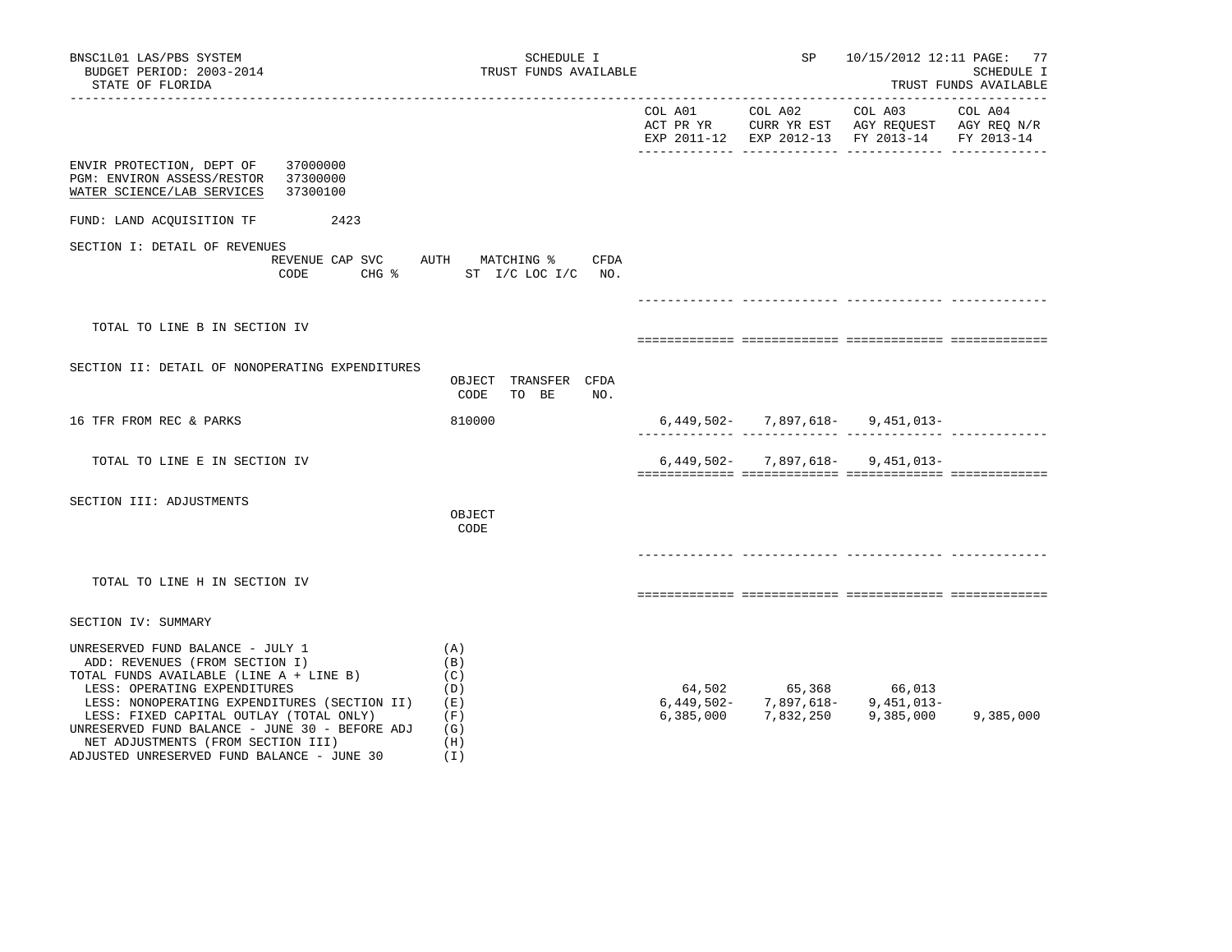| BNSC1L01 LAS/PBS SYSTEM<br>BUDGET PERIOD: 2003-2014<br>STATE OF FLORIDA                                                                                                                                                                                                                                                                                                        | SCHEDULE I<br>TRUST FUNDS AVAILABLE                         |                     | SP              | 10/15/2012 12:11 PAGE: 78                                                                                | SCHEDULE I<br>TRUST FUNDS AVAILABLE |
|--------------------------------------------------------------------------------------------------------------------------------------------------------------------------------------------------------------------------------------------------------------------------------------------------------------------------------------------------------------------------------|-------------------------------------------------------------|---------------------|-----------------|----------------------------------------------------------------------------------------------------------|-------------------------------------|
| ------------------------                                                                                                                                                                                                                                                                                                                                                       |                                                             | COL A01             | COL A02 COL A03 | ACT PR YR $\,$ CURR YR EST $\,$ AGY REQUEST $\,$ AGY REQ $\rm N/R$<br>EXP 2011-12 EXP 2012-13 FY 2013-14 | COL A04<br>FY 2013-14               |
| ENVIR PROTECTION, DEPT OF<br>37000000<br>PGM: ENVIRON ASSESS/RESTOR<br>37300000<br>WATER SCIENCE/LAB SERVICES<br>37300100                                                                                                                                                                                                                                                      |                                                             |                     |                 |                                                                                                          |                                     |
| FUND: PERMIT FEE TRUST FUND<br>2526                                                                                                                                                                                                                                                                                                                                            |                                                             |                     |                 |                                                                                                          |                                     |
| SECTION I: DETAIL OF REVENUES<br>REVENUE CAP SVC<br>CODE                                                                                                                                                                                                                                                                                                                       | AUTH MATCHING %<br>CFDA<br>CHG % ST I/C LOC I/C NO.         |                     |                 |                                                                                                          |                                     |
|                                                                                                                                                                                                                                                                                                                                                                                |                                                             |                     |                 |                                                                                                          |                                     |
| TOTAL TO LINE B IN SECTION IV                                                                                                                                                                                                                                                                                                                                                  |                                                             |                     |                 |                                                                                                          |                                     |
| SECTION II: DETAIL OF NONOPERATING EXPENDITURES                                                                                                                                                                                                                                                                                                                                | OBJECT TRANSFER CFDA<br>CODE<br>TO BE<br>NO.                |                     |                 |                                                                                                          |                                     |
| 16 TRANS FR DIST-WATER RES PROT&RES 37150100                                                                                                                                                                                                                                                                                                                                   | 810000                                                      | $60,761-$           |                 |                                                                                                          |                                     |
| TOTAL TO LINE E IN SECTION IV                                                                                                                                                                                                                                                                                                                                                  |                                                             | $60,761 -$          |                 |                                                                                                          |                                     |
| SECTION III: ADJUSTMENTS                                                                                                                                                                                                                                                                                                                                                       | OBJECT<br>CODE                                              |                     |                 |                                                                                                          |                                     |
| TOTAL TO LINE H IN SECTION IV                                                                                                                                                                                                                                                                                                                                                  |                                                             |                     |                 |                                                                                                          |                                     |
| SECTION IV: SUMMARY                                                                                                                                                                                                                                                                                                                                                            |                                                             |                     |                 |                                                                                                          |                                     |
| UNRESERVED FUND BALANCE - JULY 1<br>ADD: REVENUES (FROM SECTION I)<br>TOTAL FUNDS AVAILABLE (LINE A + LINE B)<br>LESS: OPERATING EXPENDITURES<br>LESS: NONOPERATING EXPENDITURES (SECTION II)<br>LESS: FIXED CAPITAL OUTLAY (TOTAL ONLY)<br>UNRESERVED FUND BALANCE - JUNE 30 - BEFORE ADJ<br>NET ADJUSTMENTS (FROM SECTION III)<br>ADJUSTED UNRESERVED FUND BALANCE - JUNE 30 | (A)<br>(B)<br>(C)<br>(D)<br>(E)<br>(F)<br>(G)<br>(H)<br>(I) | 60,761<br>$60,761-$ |                 |                                                                                                          |                                     |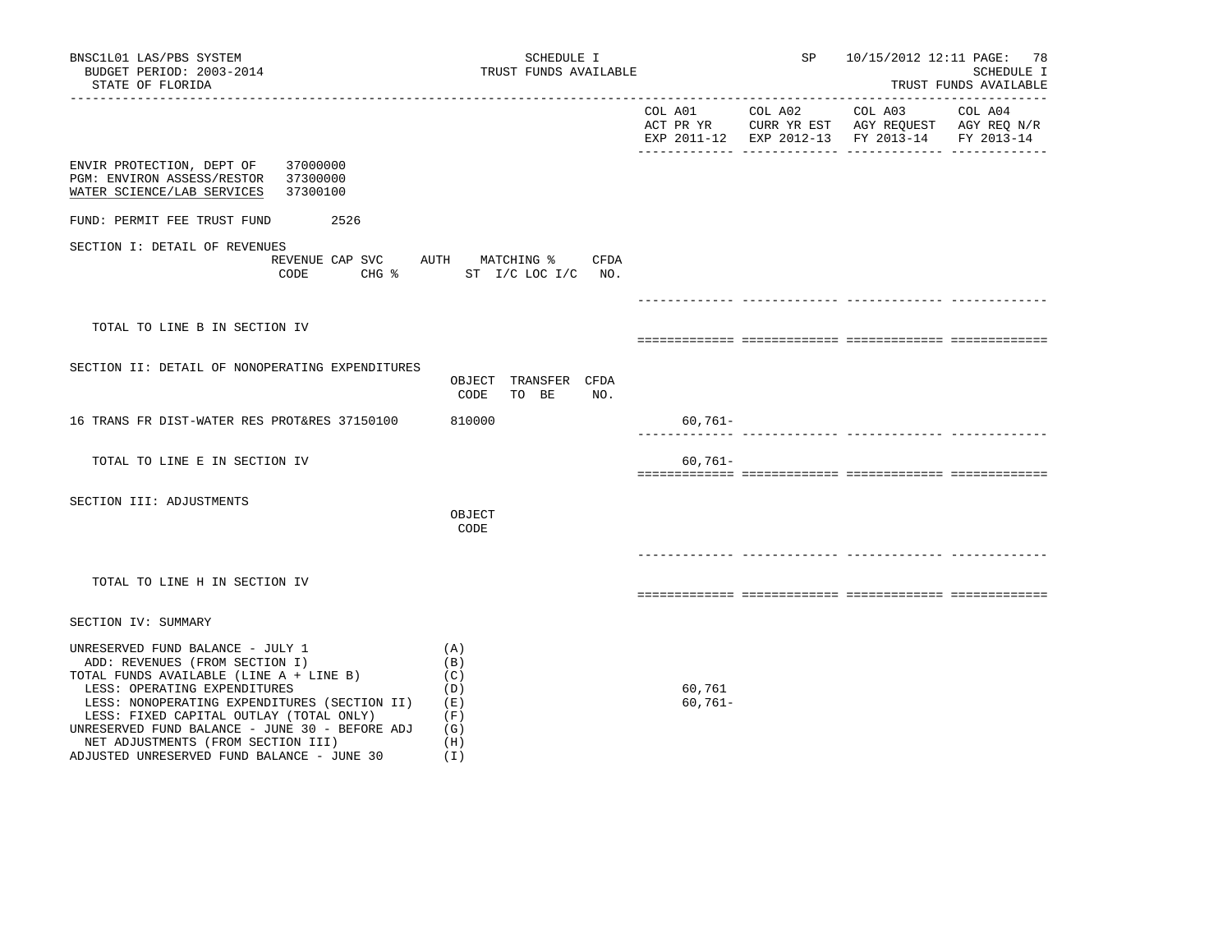| BNSC1L01 LAS/PBS SYSTEM<br>BUDGET PERIOD: 2003-2014<br>STATE OF FLORIDA                                                                                                                                                                                                                                                                                                        | SCHEDULE I<br>TRUST FUNDS AVAILABLE                         |                 | SP                                               |                                                                                                | 10/15/2012 12:11 PAGE: 79<br>SCHEDULE I<br>TRUST FUNDS AVAILABLE |
|--------------------------------------------------------------------------------------------------------------------------------------------------------------------------------------------------------------------------------------------------------------------------------------------------------------------------------------------------------------------------------|-------------------------------------------------------------|-----------------|--------------------------------------------------|------------------------------------------------------------------------------------------------|------------------------------------------------------------------|
|                                                                                                                                                                                                                                                                                                                                                                                |                                                             | COL A01 COL A02 |                                                  | COL A03<br>ACT PR YR CURR YR EST AGY REQUEST AGY REQ N/R<br>EXP 2011-12 EXP 2012-13 FY 2013-14 | COL A04<br>FY 2013-14                                            |
| ENVIR PROTECTION, DEPT OF<br>37000000<br>PGM: ENVIRON ASSESS/RESTOR 37300000<br>WATER SCIENCE/LAB SERVICES<br>37300100                                                                                                                                                                                                                                                         |                                                             |                 |                                                  |                                                                                                |                                                                  |
| FUND: WATER OUALITY ASSURANCE TF<br>2780                                                                                                                                                                                                                                                                                                                                       |                                                             |                 |                                                  |                                                                                                |                                                                  |
| SECTION I: DETAIL OF REVENUES<br>REVENUE CAP SVC AUTH MATCHING %<br>CODE                                                                                                                                                                                                                                                                                                       | CFDA<br>CHG % ST I/C LOC I/C NO.                            |                 |                                                  |                                                                                                |                                                                  |
|                                                                                                                                                                                                                                                                                                                                                                                |                                                             |                 |                                                  |                                                                                                |                                                                  |
| TOTAL TO LINE B IN SECTION IV                                                                                                                                                                                                                                                                                                                                                  |                                                             |                 |                                                  |                                                                                                |                                                                  |
| SECTION II: DETAIL OF NONOPERATING EXPENDITURES                                                                                                                                                                                                                                                                                                                                | OBJECT TRANSFER CFDA<br>CODE<br>TO BE<br>NO.                |                 |                                                  |                                                                                                |                                                                  |
| 12 TRANSFER FROM WASTE MANAGEMENT                                                                                                                                                                                                                                                                                                                                              | 810000                                                      |                 |                                                  | $6,612,915 - 6,907,255 - 6,920,368 -$                                                          |                                                                  |
| TOTAL TO LINE E IN SECTION IV                                                                                                                                                                                                                                                                                                                                                  |                                                             |                 |                                                  | $6,612,915 - 6,907,255 - 6,920,368 -$                                                          |                                                                  |
| SECTION III: ADJUSTMENTS                                                                                                                                                                                                                                                                                                                                                       | OBJECT<br>CODE                                              |                 |                                                  |                                                                                                |                                                                  |
| TOTAL TO LINE H IN SECTION IV                                                                                                                                                                                                                                                                                                                                                  |                                                             |                 |                                                  |                                                                                                |                                                                  |
| SECTION IV: SUMMARY                                                                                                                                                                                                                                                                                                                                                            |                                                             |                 |                                                  |                                                                                                |                                                                  |
| UNRESERVED FUND BALANCE - JULY 1<br>ADD: REVENUES (FROM SECTION I)<br>TOTAL FUNDS AVAILABLE (LINE A + LINE B)<br>LESS: OPERATING EXPENDITURES<br>LESS: NONOPERATING EXPENDITURES (SECTION II)<br>LESS: FIXED CAPITAL OUTLAY (TOTAL ONLY)<br>UNRESERVED FUND BALANCE - JUNE 30 - BEFORE ADJ<br>NET ADJUSTMENTS (FROM SECTION III)<br>ADJUSTED UNRESERVED FUND BALANCE - JUNE 30 | (A)<br>(B)<br>(C)<br>(D)<br>(E)<br>(F)<br>(G)<br>(H)<br>(T) | 2,400,000       | 4, 212, 915 4, 507, 255 4, 520, 368<br>2,400,000 | $6,612,915 - 6,907,255 - 6,920,368 -$<br>2,400,000                                             | 2,400,000                                                        |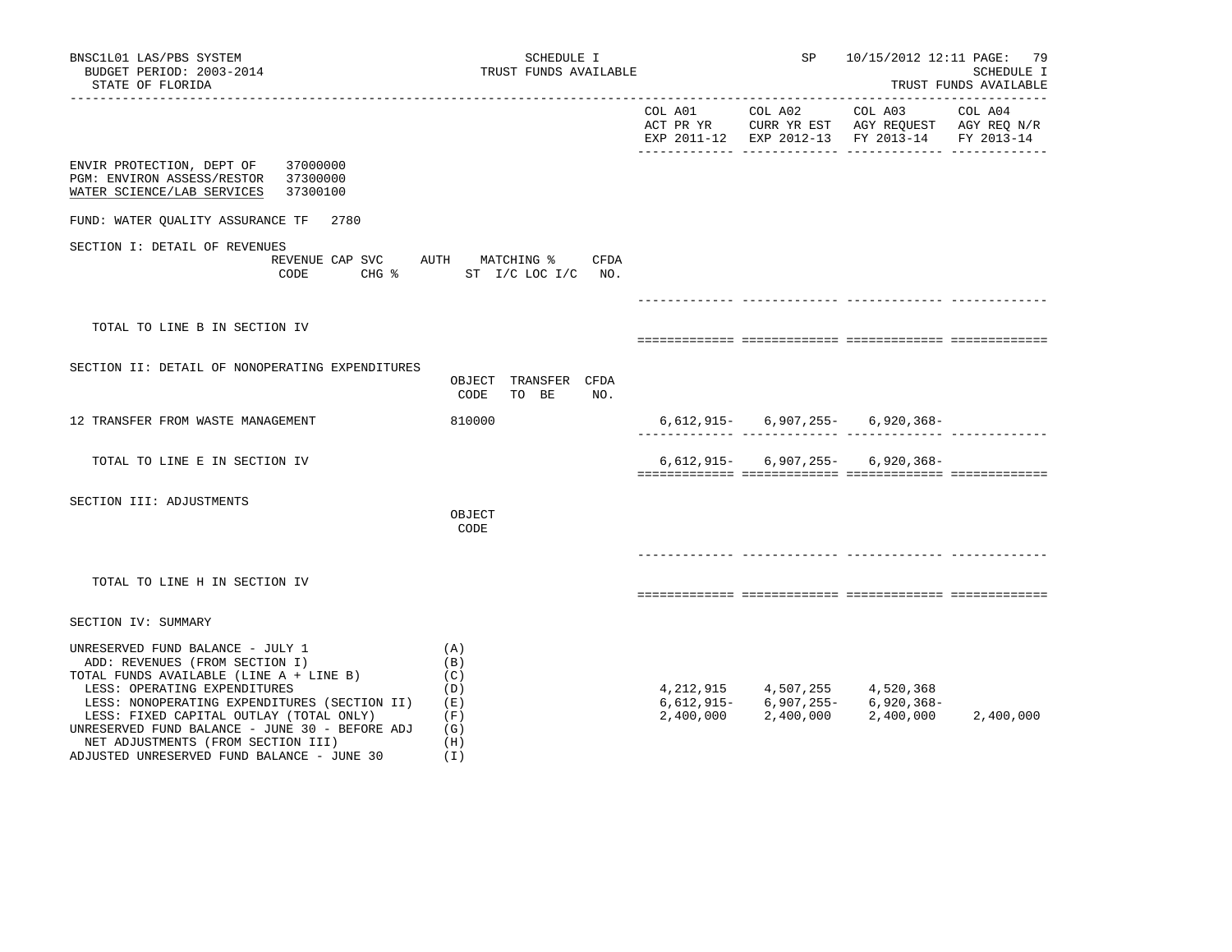| BNSC1L01 LAS/PBS SYSTEM<br>BUDGET PERIOD: 2003-2014<br>STATE OF FLORIDA                                                                                                                                                                                                                                                                                                        | SCHEDULE I<br>TRUST FUNDS AVAILABLE                         |                   | SP      | 10/15/2012 12:11 PAGE:                                                                                              | 80<br>SCHEDULE I<br>TRUST FUNDS AVAILABLE |
|--------------------------------------------------------------------------------------------------------------------------------------------------------------------------------------------------------------------------------------------------------------------------------------------------------------------------------------------------------------------------------|-------------------------------------------------------------|-------------------|---------|---------------------------------------------------------------------------------------------------------------------|-------------------------------------------|
| -----------------------                                                                                                                                                                                                                                                                                                                                                        |                                                             | COL A01           | COL A02 | COL A03<br>ACT PR YR $\,$ CURR YR EST $\,$ AGY REQUEST $\,$ AGY REQ $\rm N/R$<br>EXP 2011-12 EXP 2012-13 FY 2013-14 | COL A04<br>FY 2013-14                     |
| ENVIR PROTECTION, DEPT OF<br>37000000<br>PGM: WATER RESOURCE MGT<br>37350000<br>37350100<br>BEACH MANAGEMENT                                                                                                                                                                                                                                                                   |                                                             |                   |         |                                                                                                                     |                                           |
| FUND: COASTAL PROTECTION TF<br>2099                                                                                                                                                                                                                                                                                                                                            |                                                             |                   |         |                                                                                                                     |                                           |
| SECTION I: DETAIL OF REVENUES<br>REVENUE CAP SVC<br>CODE                                                                                                                                                                                                                                                                                                                       | <b>CFDA</b><br>AUTH MATCHING %<br>CHG % ST I/C LOC I/C NO.  |                   |         |                                                                                                                     |                                           |
|                                                                                                                                                                                                                                                                                                                                                                                |                                                             |                   |         |                                                                                                                     |                                           |
| TOTAL TO LINE B IN SECTION IV                                                                                                                                                                                                                                                                                                                                                  |                                                             |                   |         |                                                                                                                     |                                           |
| SECTION II: DETAIL OF NONOPERATING EXPENDITURES                                                                                                                                                                                                                                                                                                                                | OBJECT TRANSFER CFDA<br>NO.<br>CODE<br>TO BE                |                   |         |                                                                                                                     |                                           |
| 01 TRANSFER FROM EMERGENCY RESPONSE 37600300                                                                                                                                                                                                                                                                                                                                   | 810000                                                      | $5,460-$          |         |                                                                                                                     |                                           |
| TOTAL TO LINE E IN SECTION IV                                                                                                                                                                                                                                                                                                                                                  |                                                             | $5,460-$          |         |                                                                                                                     |                                           |
| SECTION III: ADJUSTMENTS                                                                                                                                                                                                                                                                                                                                                       | OBJECT<br>CODE                                              |                   |         |                                                                                                                     |                                           |
| TOTAL TO LINE H IN SECTION IV                                                                                                                                                                                                                                                                                                                                                  |                                                             |                   |         |                                                                                                                     |                                           |
| SECTION IV: SUMMARY                                                                                                                                                                                                                                                                                                                                                            |                                                             |                   |         |                                                                                                                     |                                           |
| UNRESERVED FUND BALANCE - JULY 1<br>ADD: REVENUES (FROM SECTION I)<br>TOTAL FUNDS AVAILABLE (LINE A + LINE B)<br>LESS: OPERATING EXPENDITURES<br>LESS: NONOPERATING EXPENDITURES (SECTION II)<br>LESS: FIXED CAPITAL OUTLAY (TOTAL ONLY)<br>UNRESERVED FUND BALANCE - JUNE 30 - BEFORE ADJ<br>NET ADJUSTMENTS (FROM SECTION III)<br>ADJUSTED UNRESERVED FUND BALANCE - JUNE 30 | (A)<br>(B)<br>(C)<br>(D)<br>(E)<br>(F)<br>(G)<br>(H)<br>(I) | 5,460<br>$5,460-$ |         |                                                                                                                     |                                           |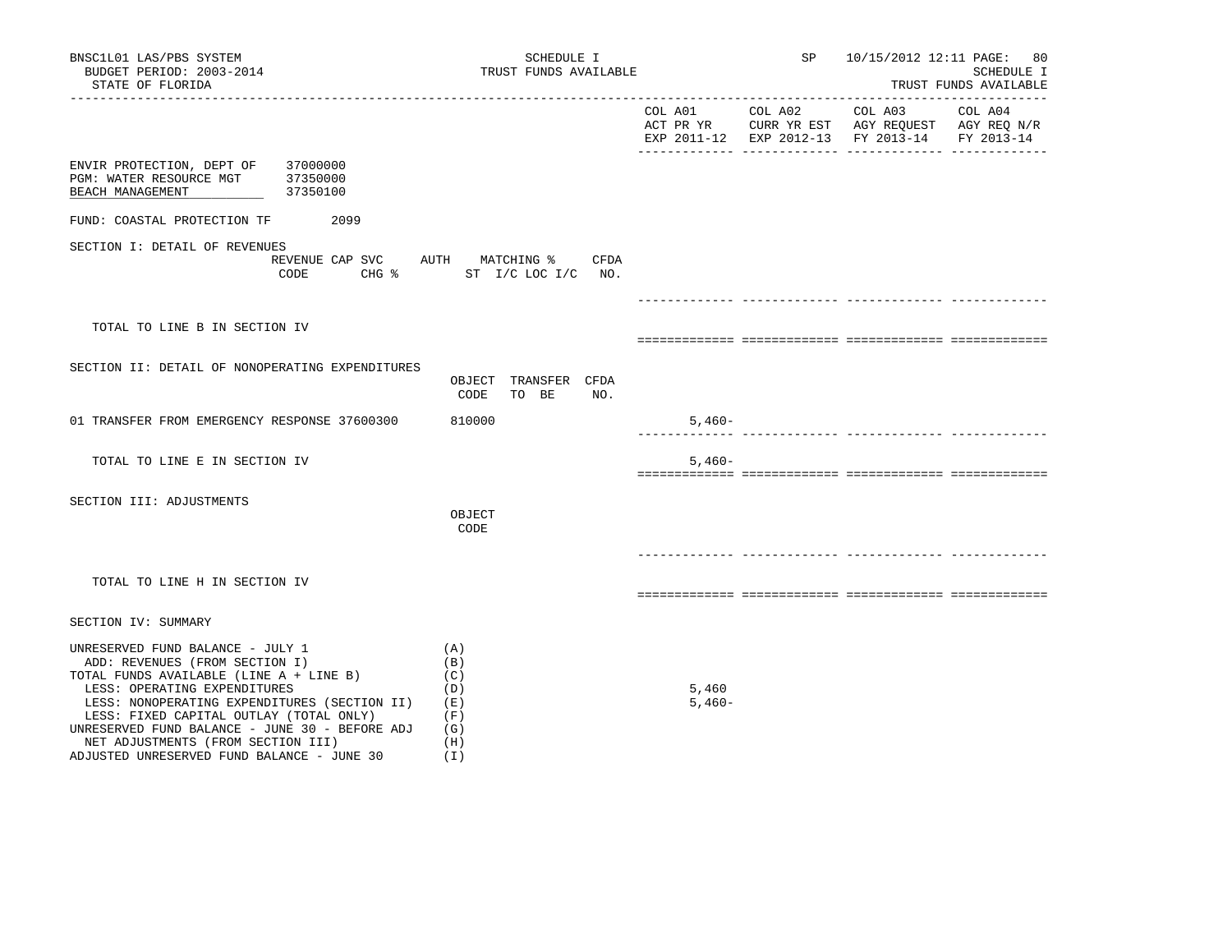| BUDGET PERIOD: 2003-2014<br>STATE OF FLORIDA                                                                                                                                                                                                         |                                  |                                                                                               | TRUST FUNDS AVAILABLE                                                                                    |                    |                                                                                                                | --------------------                                                                                                                                                                                                                                                                                                                     |                                                                                | SCHEDULE I<br>TRUST FUNDS AVAILABLE   |
|------------------------------------------------------------------------------------------------------------------------------------------------------------------------------------------------------------------------------------------------------|----------------------------------|-----------------------------------------------------------------------------------------------|----------------------------------------------------------------------------------------------------------|--------------------|----------------------------------------------------------------------------------------------------------------|------------------------------------------------------------------------------------------------------------------------------------------------------------------------------------------------------------------------------------------------------------------------------------------------------------------------------------------|--------------------------------------------------------------------------------|---------------------------------------|
|                                                                                                                                                                                                                                                      |                                  |                                                                                               |                                                                                                          |                    | COL A01<br>ACT PR YR                                                                                           | COL A02<br>EXP 2011-12 EXP 2012-13 FY 2013-14<br>______________ _____________                                                                                                                                                                                                                                                            | COL A03<br>CURR YR EST AGY REQUEST AGY REQ N/R<br>_____________                | COL A04<br>FY 2013-14<br>____________ |
| ENVIR PROTECTION, DEPT OF<br>PGM: WATER RESOURCE MGT<br>BEACH MANAGEMENT                                                                                                                                                                             | 37000000<br>37350000<br>37350100 |                                                                                               |                                                                                                          |                    |                                                                                                                |                                                                                                                                                                                                                                                                                                                                          |                                                                                |                                       |
| FUND: ECOSYSTEM MGT & RESTOR TF                                                                                                                                                                                                                      | 2193                             |                                                                                               |                                                                                                          |                    |                                                                                                                |                                                                                                                                                                                                                                                                                                                                          |                                                                                |                                       |
| SECTION I: DETAIL OF REVENUES                                                                                                                                                                                                                        |                                  |                                                                                               |                                                                                                          |                    |                                                                                                                |                                                                                                                                                                                                                                                                                                                                          |                                                                                |                                       |
|                                                                                                                                                                                                                                                      | REVENUE CAP SVC<br>CODE          | AUTH<br>$CHG$ $\approx$                                                                       | MATCHING %<br>ST I/C LOC I/C                                                                             | <b>CFDA</b><br>NO. |                                                                                                                |                                                                                                                                                                                                                                                                                                                                          |                                                                                |                                       |
| 01 INTEREST ON INVESTMENTS 000502 NO 8.0<br>02 FINE, FORFEITS, JUDGS-OTH 001200 NO 8.0<br>07 INTEREST EARNS/CONT ADV 000500 NO 8.0<br>12 FINE, FORTEITS, -REEFGRDG 001200 NO<br>43 REFUNDS/WARRANT CANCEL 001800 NO 0.0<br>55 TR FR DOR-DOCSTAMP TAX | 0.0<br>001615 NO 0.0             | 403.165 0.00<br>403.165 0.00<br>403.165 0.00<br>403.165 0.00<br>403.165  0.00<br>201.15  0.00 | 0.00<br>0.00<br>0.00<br>0.00<br>0.00<br>0.00                                                             |                    |                                                                                                                | 1,331,197   1,400,000<br>190,684 200,000<br>$\begin{array}{cccc} -43,820 \ 788,755 & 500,000 & 500,000 \ 6,456,424 & 8,200,000 & 14,700,000 \end{array}$                                                                                                                                                                                 | 1,400,000<br>200,000                                                           |                                       |
| TOTAL TO LINE B IN SECTION IV                                                                                                                                                                                                                        |                                  |                                                                                               |                                                                                                          |                    |                                                                                                                | 11,205,722  12,700,000  19,200,000                                                                                                                                                                                                                                                                                                       |                                                                                |                                       |
| SECTION II: DETAIL OF NONOPERATING EXPENDITURES                                                                                                                                                                                                      |                                  | OBJECT<br>CODE                                                                                | TRANSFER CFDA<br>TO BE                                                                                   | NO.                |                                                                                                                |                                                                                                                                                                                                                                                                                                                                          |                                                                                |                                       |
| 15 TRANSF TO COASTAL & AQUATIC MANAGED AREAS 810000<br>17 REFUNDS<br>18 TRANSFER TO GENERAL REVENUE<br>20 SERV CHARGE TO GR (8%)-REEF GROUNDINGS<br>53 COLLECTION AGENCY FEES                                                                        |                                  | 860000<br>810000<br>880000<br>899000                                                          | 37010100<br>37150100<br>37200100<br>37350400<br>37450300<br>37010100<br>37300100<br>37500400<br>37010300 |                    | 4,590,165<br>1,723<br>4,668<br>12,100,000<br>3,506<br>37300100 543,319<br>37150500 34,861<br>294,103<br>14,124 | 83,016 102,965 103,630<br>4,805,752<br>$1,336,933$<br>1,336,933<br>576,199<br>576,199<br>$\begin{array}{cccc} 1,768 \\ 753,318 \\ 2,019,213 \end{array}$ $\begin{array}{cccc} 497,171 \\ 997,595 \\ 2,313 \end{array}$ $\begin{array}{cccc} 414,412 \\ 2,040,073 \\ 5,313,563 \end{array}$<br>657,834<br>9,940,673<br>39,958<br>657,834- | 4,835,667<br>5, 313, 563<br>57,834<br>2,067,979 574,840<br>39,958<br>$57,834-$ |                                       |
| 55 SERVICE CHARGE TO GR-8%<br>61 TRANSFER DFS/ASSESSMENT ON INVESTMENT                                                                                                                                                                               |                                  | 880000<br>830000                                                                              |                                                                                                          |                    | 118,503                                                                                                        | 369,013 310,000<br>125,000                                                                                                                                                                                                                                                                                                               | 310,000<br>125,000                                                             |                                       |

TOTAL TO LINE E IN SECTION IV 22,268,233 19,752,560 14,519,753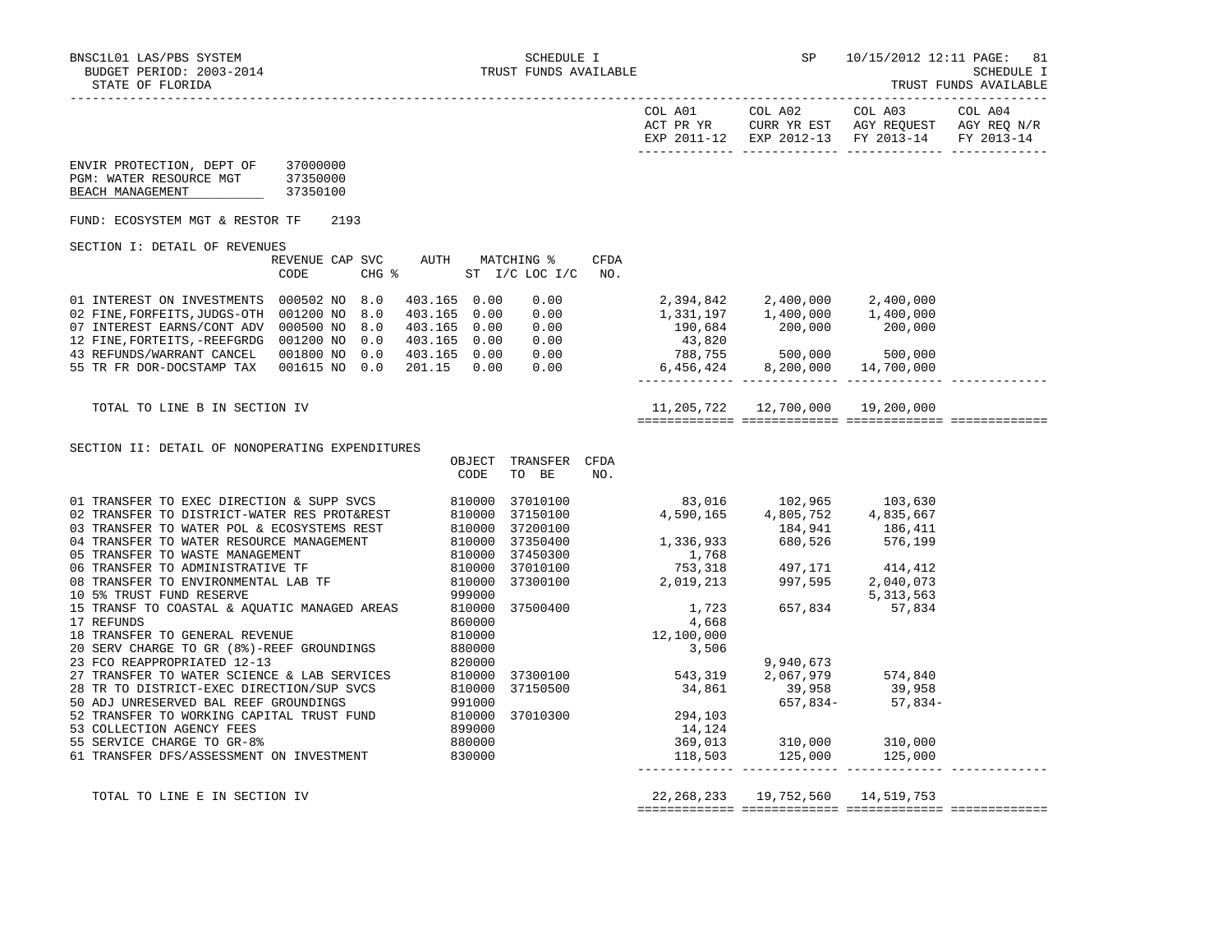| BNSC1L01 LAS/PBS SYSTEM<br>BUDGET PERIOD: 2003-2014<br>STATE OF FLORIDA                                                                                                                                                                                                                                                          | SCHEDULE I<br>TRUST FUNDS AVAILABLE                                |                                                                                                                                     | SP                                          | 10/15/2012 12:11 PAGE: 82                                                                                         | <b>SCHEDULE I</b><br>TRUST FUNDS AVAILABLE |
|----------------------------------------------------------------------------------------------------------------------------------------------------------------------------------------------------------------------------------------------------------------------------------------------------------------------------------|--------------------------------------------------------------------|-------------------------------------------------------------------------------------------------------------------------------------|---------------------------------------------|-------------------------------------------------------------------------------------------------------------------|--------------------------------------------|
|                                                                                                                                                                                                                                                                                                                                  |                                                                    | COL A01 COL A02                                                                                                                     |                                             | COL A03 COL A04<br>ACT PR YR CURR YR EST AGY REQUEST AGY REQ N/R<br>EXP 2011-12 EXP 2012-13 FY 2013-14 FY 2013-14 |                                            |
| ENVIR PROTECTION, DEPT OF<br>37000000<br>PGM: WATER RESOURCE MGT<br>37350000<br>37350100<br>BEACH MANAGEMENT                                                                                                                                                                                                                     |                                                                    |                                                                                                                                     |                                             |                                                                                                                   |                                            |
| FUND: ECOSYSTEM MGT & RESTOR TF<br>2193                                                                                                                                                                                                                                                                                          |                                                                    |                                                                                                                                     |                                             |                                                                                                                   |                                            |
| SECTION III: ADJUSTMENTS                                                                                                                                                                                                                                                                                                         | OBJECT<br>CODE                                                     |                                                                                                                                     |                                             |                                                                                                                   |                                            |
| RV JUNE FCO REVERSIONS OF PRIOR YEAR APPROPR<br>01 ROUNDING<br>09 PRIOR YEAR SEPTEMBER OPERATING REVERSIONS<br>12 CURRENT YEAR SEPT OPERATING REVERSIONS<br>15 FUND BAL REST-COURT ORDER REST PROJECTS 991000<br>16 FUND BAL RESTRICTED-REEF GROUNDINGS<br>19 ADJUSTMENT TO LINE A<br>20 OTHER ADJUSTMENT TO LINE A              | 991000<br>991000<br>991000<br>991000<br>991000<br>991000<br>991000 | 11,535,291<br>2<br>74<br>$502, 190 -$<br>1,259,942-<br>92,932,727-<br>$60.117.740 -$                                                | 14,216                                      |                                                                                                                   |                                            |
| TOTAL TO LINE H IN SECTION IV                                                                                                                                                                                                                                                                                                    |                                                                    | 143, 277, 232 - 14, 216                                                                                                             |                                             |                                                                                                                   |                                            |
| SECTION IV: SUMMARY                                                                                                                                                                                                                                                                                                              |                                                                    |                                                                                                                                     |                                             |                                                                                                                   |                                            |
| UNRESERVED FUND BALANCE - JULY 1<br>ADD: REVENUES (FROM SECTION I)<br>TOTAL FUNDS AVAILABLE (LINE A + LINE B)<br>LESS: OPERATING EXPENDITURES<br>LESS: NONOPERATING EXPENDITURES (SECTION II)<br>LESS: FIXED CAPITAL OUTLAY (TOTAL ONLY)<br>UNRESERVED FUND BALANCE - JUNE 30 - BEFORE ADJ<br>NET ADJUSTMENTS (FROM SECTION III) | (A)<br>(B)<br>(C)<br>(D)<br>(E)<br>(F)<br>(G)<br>(H)               | 177,186,125<br>11,205,722<br>188,391,847<br>3,861,573<br>22,268,233<br>5,686,935<br>156,575,106 2,370,255 3,157,389<br>143,277,232- | 3,875,059 3,907,329<br>19,752,560<br>14,216 | 13, 297, 874 2, 384, 471<br>12,700,000    19,200,000<br>25,997,874 21,584,471<br>14,519,753                       |                                            |

ADJUSTED UNRESERVED FUND BALANCE - JUNE 30 (I) 13,297,874 2,384,471 3,157,389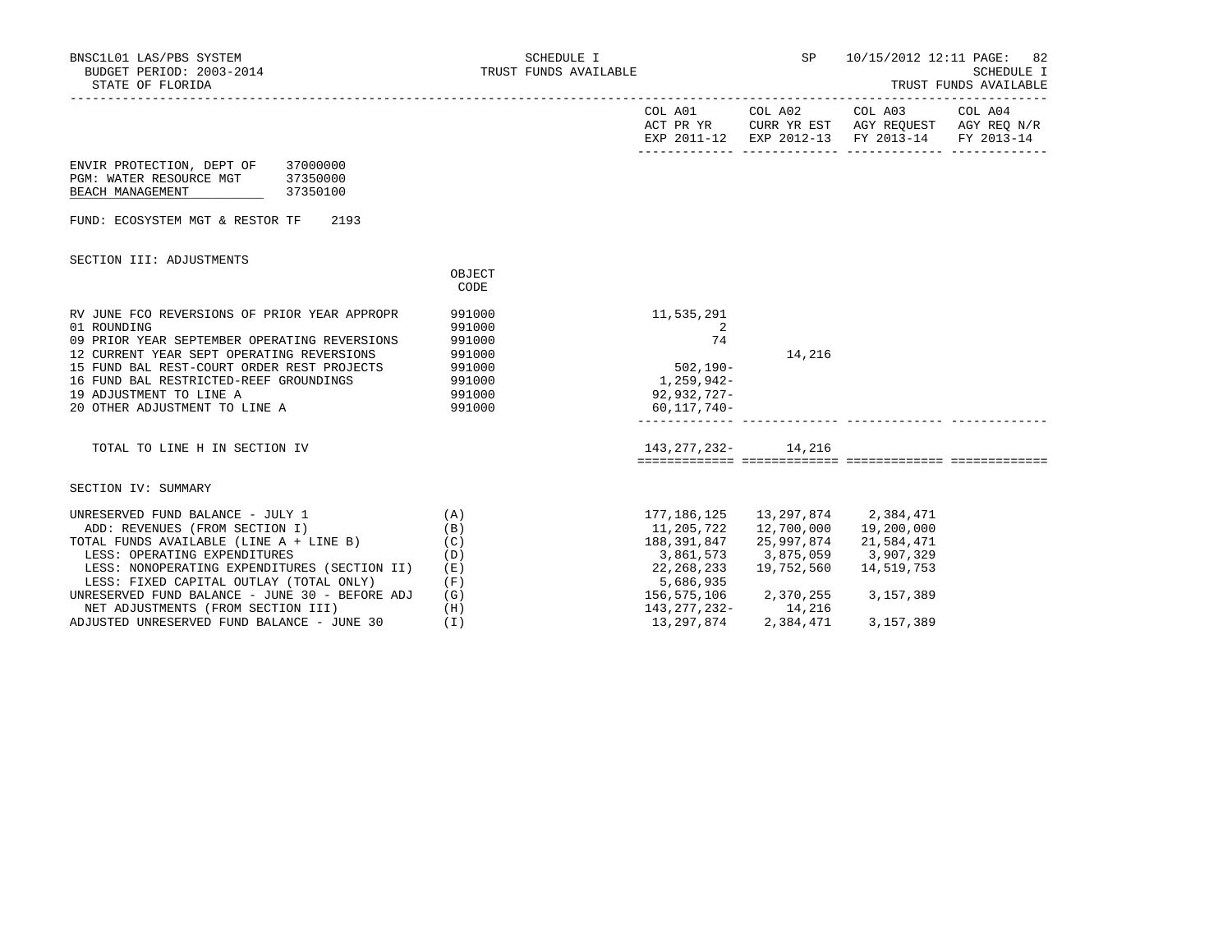| BNSC1L01 LAS/PBS SYSTEM<br>BUDGET PERIOD: 2003-2014<br>STATE OF FLORIDA                                                                                                                                                                                                                                                                                                        | SCHEDULE I<br>TRUST FUNDS AVAILABLE                         |                   | SP |                                                                                                | 10/15/2012 12:11 PAGE: 83<br>SCHEDULE I<br>TRUST FUNDS AVAILABLE |
|--------------------------------------------------------------------------------------------------------------------------------------------------------------------------------------------------------------------------------------------------------------------------------------------------------------------------------------------------------------------------------|-------------------------------------------------------------|-------------------|----|------------------------------------------------------------------------------------------------|------------------------------------------------------------------|
|                                                                                                                                                                                                                                                                                                                                                                                |                                                             | COL A01 COL A02   |    | COL A03<br>ACT PR YR CURR YR EST AGY REQUEST AGY REQ N/R<br>EXP 2011-12 EXP 2012-13 FY 2013-14 | COL A04<br>FY 2013-14                                            |
| 37000000<br>ENVIR PROTECTION, DEPT OF<br>37350000<br>PGM: WATER RESOURCE MGT<br>37350100<br>BEACH MANAGEMENT                                                                                                                                                                                                                                                                   |                                                             |                   |    |                                                                                                |                                                                  |
| FUND: GRANTS AND DONATIONS TF<br>2339                                                                                                                                                                                                                                                                                                                                          |                                                             |                   |    |                                                                                                |                                                                  |
| SECTION I: DETAIL OF REVENUES<br>REVENUE CAP SVC AUTH MATCHING %<br>CODE                                                                                                                                                                                                                                                                                                       | CFDA<br>CHG % ST I/C LOC I/C NO.                            |                   |    |                                                                                                |                                                                  |
|                                                                                                                                                                                                                                                                                                                                                                                |                                                             |                   |    |                                                                                                |                                                                  |
| TOTAL TO LINE B IN SECTION IV                                                                                                                                                                                                                                                                                                                                                  |                                                             |                   |    |                                                                                                |                                                                  |
| SECTION II: DETAIL OF NONOPERATING EXPENDITURES                                                                                                                                                                                                                                                                                                                                | OBJECT TRANSFER CFDA<br>CODE<br>TO BE<br>NO.                |                   |    |                                                                                                |                                                                  |
| 08 TRF FROM REC & PARKS -37500300                                                                                                                                                                                                                                                                                                                                              | 810000                                                      | 1,446-            |    |                                                                                                |                                                                  |
| TOTAL TO LINE E IN SECTION IV                                                                                                                                                                                                                                                                                                                                                  |                                                             | $1,446-$          |    |                                                                                                |                                                                  |
| SECTION III: ADJUSTMENTS                                                                                                                                                                                                                                                                                                                                                       | OBJECT<br>CODE                                              |                   |    |                                                                                                |                                                                  |
| TOTAL TO LINE H IN SECTION IV                                                                                                                                                                                                                                                                                                                                                  |                                                             |                   |    |                                                                                                |                                                                  |
| SECTION IV: SUMMARY                                                                                                                                                                                                                                                                                                                                                            |                                                             |                   |    |                                                                                                |                                                                  |
| UNRESERVED FUND BALANCE - JULY 1<br>ADD: REVENUES (FROM SECTION I)<br>TOTAL FUNDS AVAILABLE (LINE A + LINE B)<br>LESS: OPERATING EXPENDITURES<br>LESS: NONOPERATING EXPENDITURES (SECTION II)<br>LESS: FIXED CAPITAL OUTLAY (TOTAL ONLY)<br>UNRESERVED FUND BALANCE - JUNE 30 - BEFORE ADJ<br>NET ADJUSTMENTS (FROM SECTION III)<br>ADJUSTED UNRESERVED FUND BALANCE - JUNE 30 | (A)<br>(B)<br>(C)<br>(D)<br>(E)<br>(F)<br>(G)<br>(H)<br>(I) | 1,446<br>$1,446-$ |    |                                                                                                |                                                                  |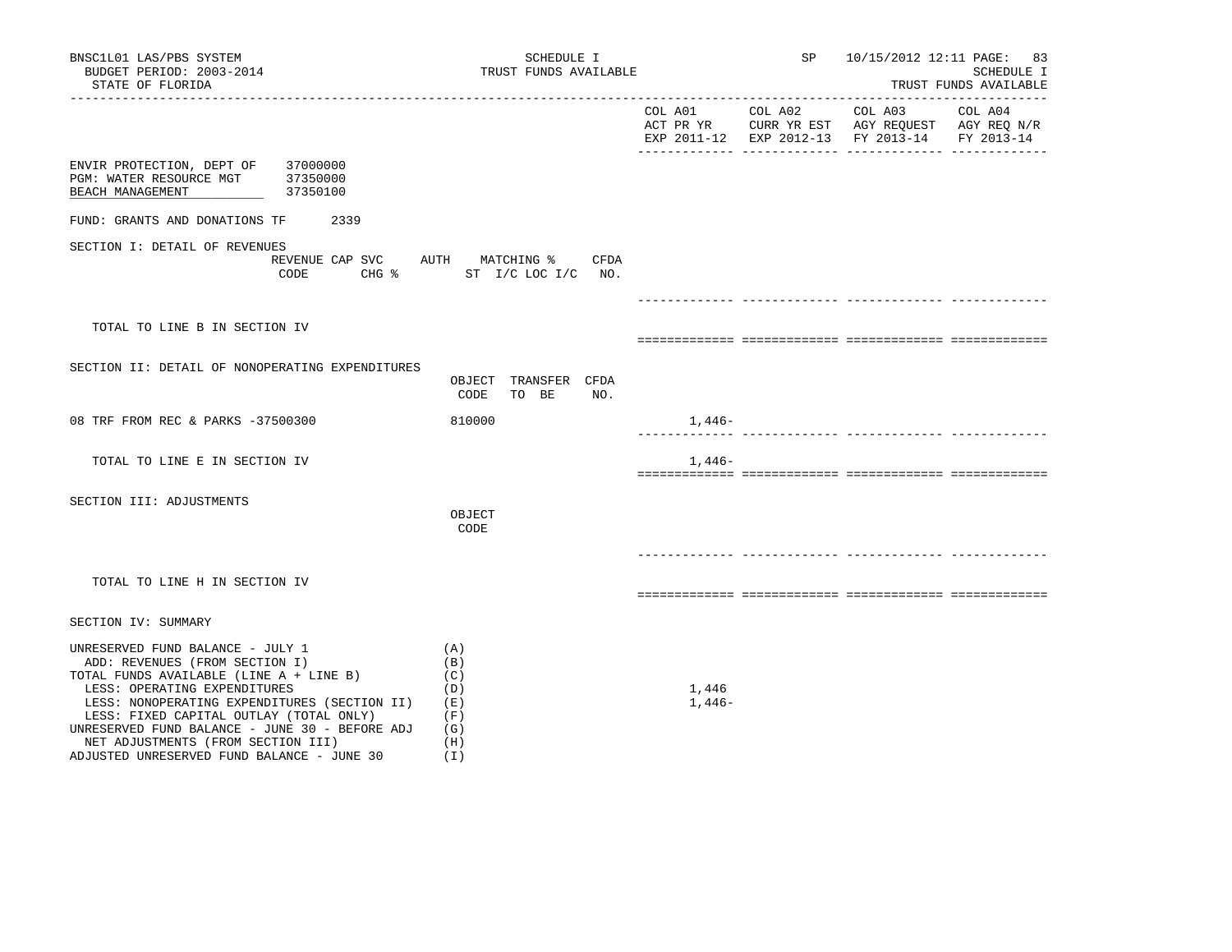| BNSC1L01 LAS/PBS SYSTEM<br>BUDGET PERIOD: 2003-2014<br>STATE OF FLORIDA                                                                                                                                                                                                                                                                                                        | SCHEDULE I                                                                           | TRUST FUNDS AVAILABLE |          | 10/15/2012 12:11 PAGE: 84<br><b>SCHEDULE I</b><br>TRUST FUNDS AVAILABLE                                                       |         |  |
|--------------------------------------------------------------------------------------------------------------------------------------------------------------------------------------------------------------------------------------------------------------------------------------------------------------------------------------------------------------------------------|--------------------------------------------------------------------------------------|-----------------------|----------|-------------------------------------------------------------------------------------------------------------------------------|---------|--|
|                                                                                                                                                                                                                                                                                                                                                                                |                                                                                      | COL A01 COL A02       |          | COL A03<br>ACT PR YR $\,$ CURR YR EST $\,$ AGY REQUEST $\,$ AGY REQ N/R $\,$<br>EXP 2011-12 EXP 2012-13 FY 2013-14 FY 2013-14 | COL A04 |  |
| 37000000<br>ENVIR PROTECTION, DEPT OF<br>PGM: WATER RESOURCE MGT<br>37350000<br>37350100<br>BEACH MANAGEMENT                                                                                                                                                                                                                                                                   |                                                                                      |                       |          |                                                                                                                               |         |  |
| FUND: PERMIT FEE TRUST FUND<br>2526                                                                                                                                                                                                                                                                                                                                            |                                                                                      |                       |          |                                                                                                                               |         |  |
| SECTION I: DETAIL OF REVENUES<br>CODE                                                                                                                                                                                                                                                                                                                                          | REVENUE CAP SVC AUTH MATCHING %<br>CFDA<br>$CHG$ $\frac{1}{6}$<br>ST I/C LOC I/C NO. |                       |          |                                                                                                                               |         |  |
|                                                                                                                                                                                                                                                                                                                                                                                |                                                                                      |                       |          |                                                                                                                               |         |  |
| TOTAL TO LINE B IN SECTION IV                                                                                                                                                                                                                                                                                                                                                  |                                                                                      |                       |          |                                                                                                                               |         |  |
| SECTION II: DETAIL OF NONOPERATING EXPENDITURES                                                                                                                                                                                                                                                                                                                                | OBJECT TRANSFER CFDA<br>NO.<br>CODE<br>TO BE                                         |                       |          |                                                                                                                               |         |  |
| 10 TRANS FR DIST-WATER RES PROT&RES 37150100                                                                                                                                                                                                                                                                                                                                   | 810000                                                                               |                       |          | 997, 352 - 974, 712 - 981, 252 -                                                                                              |         |  |
| TOTAL TO LINE E IN SECTION IV                                                                                                                                                                                                                                                                                                                                                  |                                                                                      | 997,352-              | 974,712- | 981,252-                                                                                                                      |         |  |
| SECTION III: ADJUSTMENTS                                                                                                                                                                                                                                                                                                                                                       | OBJECT<br>CODE                                                                       |                       |          |                                                                                                                               |         |  |
| TOTAL TO LINE H IN SECTION IV                                                                                                                                                                                                                                                                                                                                                  |                                                                                      |                       |          |                                                                                                                               |         |  |
| SECTION IV: SUMMARY                                                                                                                                                                                                                                                                                                                                                            |                                                                                      |                       |          |                                                                                                                               |         |  |
| UNRESERVED FUND BALANCE - JULY 1<br>ADD: REVENUES (FROM SECTION I)<br>TOTAL FUNDS AVAILABLE (LINE A + LINE B)<br>LESS: OPERATING EXPENDITURES<br>LESS: NONOPERATING EXPENDITURES (SECTION II)<br>LESS: FIXED CAPITAL OUTLAY (TOTAL ONLY)<br>UNRESERVED FUND BALANCE - JUNE 30 - BEFORE ADJ<br>NET ADJUSTMENTS (FROM SECTION III)<br>ADJUSTED UNRESERVED FUND BALANCE - JUNE 30 | (A)<br>(B)<br>(C)<br>(D)<br>(E)<br>(F)<br>(G)<br>(H)<br>(I)                          |                       |          | 997, 352 974, 712 981, 252<br>997, 352- 974, 712- 981, 252-                                                                   |         |  |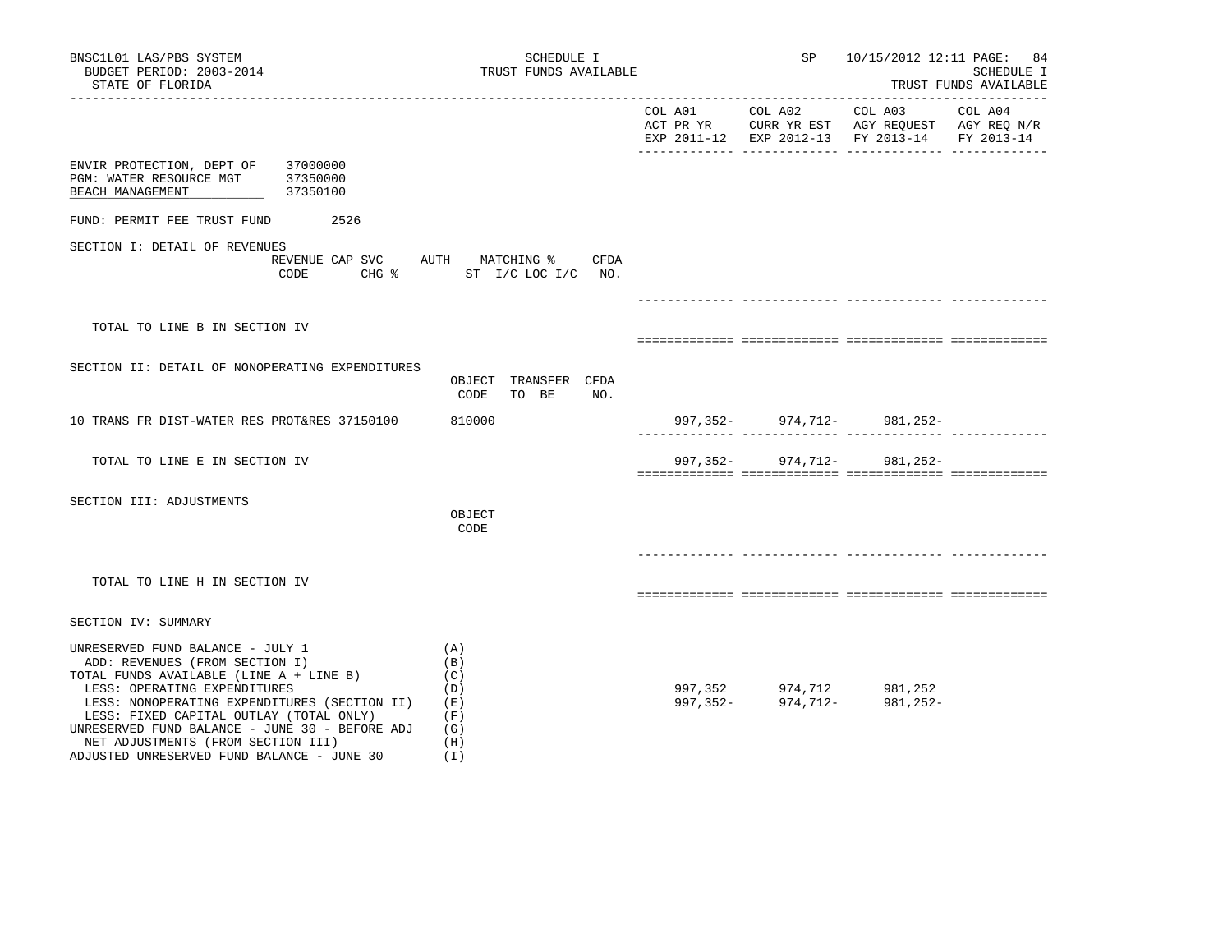TRUST FUNDS AVAILABLE

| A01<br>COL.<br>PR YR<br>አ ጦ<br>$2011$<br>FYE | COL A02<br>CURR YR EST<br>$2012 - 13$<br>FYD | COL A03<br>AGY REQUEST<br>$2013 - 14$<br><b>FV</b> | COL A04<br>AGY REQ<br>N/R<br><b>FV</b> |
|----------------------------------------------|----------------------------------------------|----------------------------------------------------|----------------------------------------|
|                                              |                                              |                                                    |                                        |

| ENVIR PROTECTION, DEPT OF<br>PGM: WATER RESOURCE MGT<br>WATER RESOURCE MANAGEMENT                                                                                                                                                                                                                                                                             | 37000000<br>37350000<br>37350400                          |                                                                              |                                      |                            |                                                                                                               |                                                                     |                                       |  |
|---------------------------------------------------------------------------------------------------------------------------------------------------------------------------------------------------------------------------------------------------------------------------------------------------------------------------------------------------------------|-----------------------------------------------------------|------------------------------------------------------------------------------|--------------------------------------|----------------------------|---------------------------------------------------------------------------------------------------------------|---------------------------------------------------------------------|---------------------------------------|--|
| FUND: DRINKING WATER REV LOAN TF                                                                                                                                                                                                                                                                                                                              | 2044                                                      |                                                                              |                                      |                            |                                                                                                               |                                                                     |                                       |  |
| SECTION I: DETAIL OF REVENUES                                                                                                                                                                                                                                                                                                                                 | REVENUE CAP SVC<br>CHG %<br>CODE                          | AUTH                                                                         | MATCHING %<br>ST I/C LOC I/C         | <b>CFDA</b><br>NO.         |                                                                                                               |                                                                     |                                       |  |
| 01 INTEREST EARNINGS INVE<br>02 REPAYMENT LOANS/INTERES 000500 NO<br>03 TR LAND ACO MATCH<br>04 GRANT REV DWSRF<br>06 LATE PENALTIES 001202 NO 0.0<br>07 TR GENERAL REV MATCH 006000 NO 0.0                                                                                                                                                                   | 000502 NO 0.0<br>0.0<br>001500 NO<br>0.0<br>000700 NO 0.0 | 403.853 0.00<br>403.853 0.00<br>403.853 0.00<br>403.853 0.00<br>403.853 0.00 | 0.00<br>0.00<br>0.00<br>0.00<br>0.00 | 66.468<br>66.468<br>66.468 | 34,163,831<br>5,360,000<br>53,450,012<br>367                                                                  | 2,580,692        2,000,000<br>34,926,151<br>3,437,200<br>27,840,700 | 2,000,000<br>36,867,258<br>27,840,700 |  |
| 08 AMER REC AND REIN ACT                                                                                                                                                                                                                                                                                                                                      | 000750 NO 0.0                                             | 403.853 0.00<br>403.853 0.00                                                 | 0.00<br>0.00                         | 66.468<br>66.468           | 5,001,614<br>4,717,983                                                                                        |                                                                     | 5,861,200                             |  |
| TOTAL TO LINE B IN SECTION IV                                                                                                                                                                                                                                                                                                                                 |                                                           |                                                                              |                                      |                            | 105,274,499 68,204,051 72,569,158                                                                             |                                                                     |                                       |  |
| SECTION II: DETAIL OF NONOPERATING EXPENDITURES                                                                                                                                                                                                                                                                                                               |                                                           | OBJECT<br>CODE                                                               | TRANSFER<br>TO BE                    | CFDA<br>NO.                |                                                                                                               |                                                                     |                                       |  |
| 01 TR ASSESSMENT ON INVESTMENTS<br>04 ADJUSTMENT TO STATE MATCH<br>05 DRINKING WATER FAC. CONSTRUCTION RESERVE                                                                                                                                                                                                                                                |                                                           | 830000<br>899000<br>899000                                                   |                                      |                            |                                                                                                               | 130,636 100,000 100,000<br>3, 461, 535                              | 2,701,100                             |  |
| TOTAL TO LINE E IN SECTION IV                                                                                                                                                                                                                                                                                                                                 |                                                           |                                                                              |                                      |                            |                                                                                                               | 130,636 3,561,535                                                   | 2,801,100                             |  |
| SECTION III: ADJUSTMENTS                                                                                                                                                                                                                                                                                                                                      |                                                           | OBJECT<br>CODE                                                               |                                      |                            |                                                                                                               |                                                                     |                                       |  |
| 01 DWSRF GRANT AWARD AVAILABLE TO DRAW<br>02 AMER RECOVERY & REINVESTMENT ACT OF 2009<br>03 FY 10-11 DWSRF MATCH BAL. AVAIL. TO TRANS<br>04 FY 11-12 DWSRF MATCH BAL. AVAIL. TO TRANS<br>05 ADJ TO LINE A-LOAN REPAYMENTS CURR RECV<br>06 ADJUSTMENT TO LINE A<br>08 JUNE FCO REVERSIONS OF PRIOR YEAR APPROP<br>09 ADJ/LINE A-LOAN REPAYMENTS LONG TERM RECV |                                                           | 991000<br>991000<br>991000<br>991000<br>991000<br>991000<br>991000<br>991000 |                                      |                            | 23,697,821<br>1,851,025<br>309,188<br>6,843,210<br>30,534,400-<br>153,173,060-<br>8,968,710<br>$318,618,166-$ |                                                                     |                                       |  |
| TOTAL TO LINE H IN SECTION IV                                                                                                                                                                                                                                                                                                                                 |                                                           |                                                                              |                                      |                            | 460,655,672-                                                                                                  |                                                                     |                                       |  |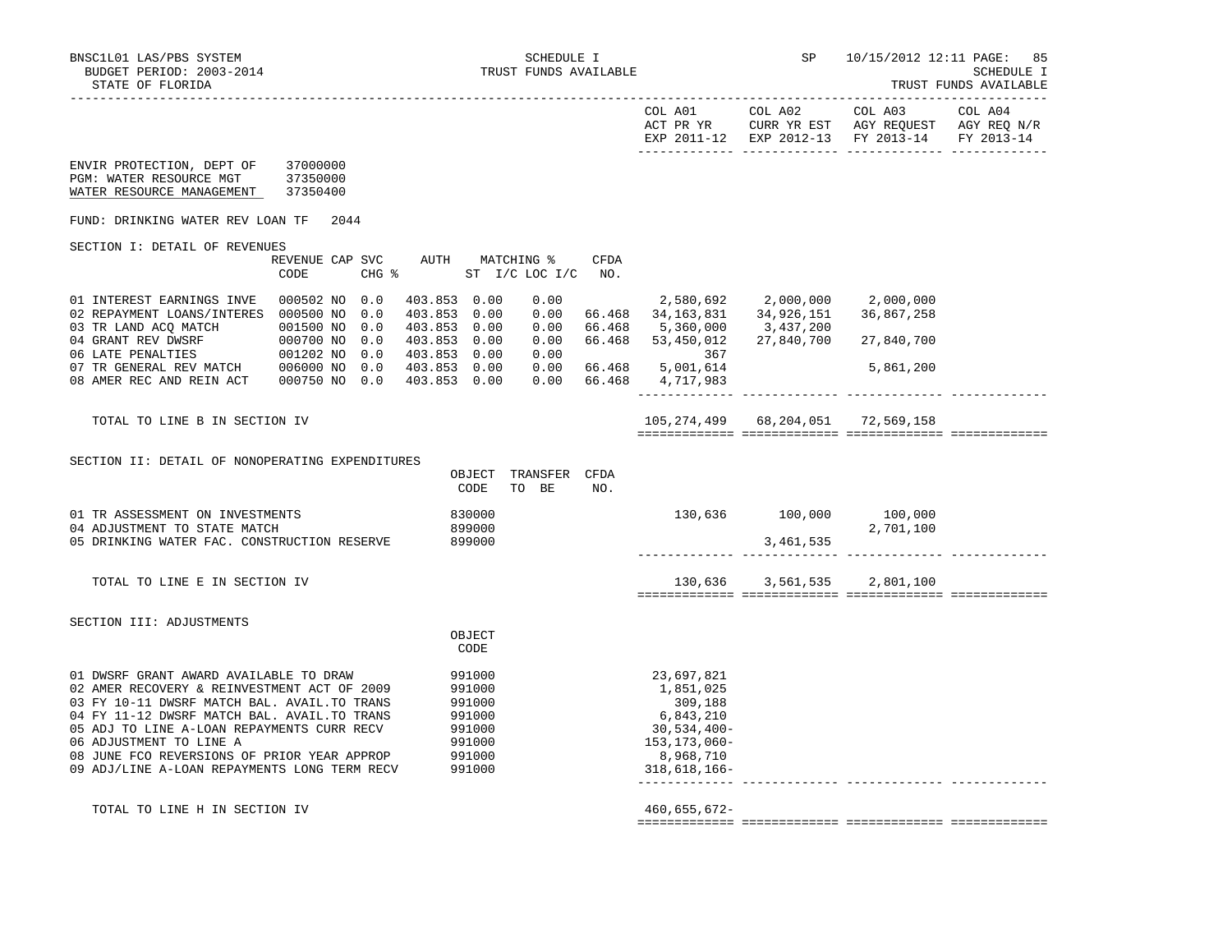|                                                |     | COL A01<br>ACT PR YR<br>EXP 2011-12 | COL A02<br>CURR YR EST<br>EXP 2012-13 | COL A03<br>AGY REOUEST<br>FY 2013-14 | COL A04<br>AGY REO N/R<br>FY 2013-14 |
|------------------------------------------------|-----|-------------------------------------|---------------------------------------|--------------------------------------|--------------------------------------|
| 37000000<br>ENVIR PROTECTION, DEPT OF          |     |                                     |                                       |                                      |                                      |
| PGM: WATER RESOURCE MGT<br>37350000            |     |                                     |                                       |                                      |                                      |
| WATER RESOURCE MANAGEMENT<br>37350400          |     |                                     |                                       |                                      |                                      |
|                                                |     |                                     |                                       |                                      |                                      |
| FUND: DRINKING WATER REV LOAN TF<br>2044       |     |                                     |                                       |                                      |                                      |
|                                                |     |                                     |                                       |                                      |                                      |
|                                                |     |                                     |                                       |                                      |                                      |
| SECTION IV: SUMMARY                            |     |                                     |                                       |                                      |                                      |
| UNRESERVED FUND BALANCE - JULY 1               | (A) | 438,011,391                         |                                       |                                      |                                      |
| ADD: REVENUES (FROM SECTION I)                 | (B) | 105,274,499                         | 68,204,051                            | 72,569,158                           |                                      |
|                                                |     |                                     |                                       |                                      |                                      |
| TOTAL FUNDS AVAILABLE (LINE A + LINE B)        | (C) | 543,285,890                         | 68,204,051                            | 72,569,158                           |                                      |
| LESS: OPERATING EXPENDITURES                   | (D) |                                     |                                       |                                      |                                      |
| LESS: NONOPERATING EXPENDITURES (SECTION II)   | (E) | 130,636                             | 3,561,535 2,801,100                   |                                      |                                      |
| LESS: FIXED CAPITAL OUTLAY (TOTAL ONLY)        | (F) | 82,499,582                          | 64,642,516                            | 69,768,058                           | 69,768,058                           |
| UNRESERVED FUND BALANCE - JUNE 30 - BEFORE ADJ | (G) | 460,655,672                         |                                       |                                      |                                      |
| NET ADJUSTMENTS (FROM SECTION III)             | (H) | 460,655,672-                        |                                       |                                      |                                      |
| ADJUSTED UNRESERVED FUND BALANCE - JUNE 30     | (I) |                                     |                                       |                                      |                                      |
|                                                |     |                                     |                                       |                                      |                                      |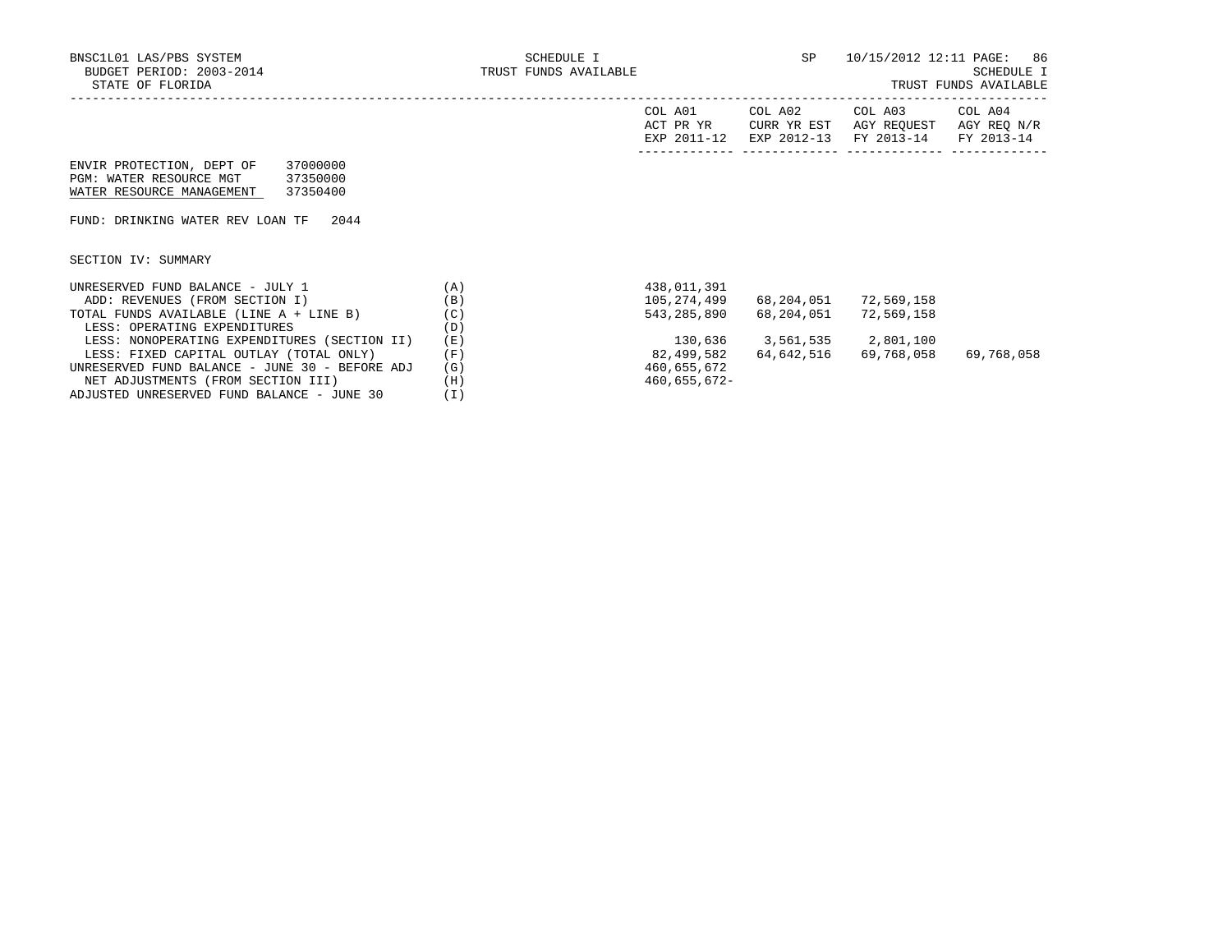| BNSC1L01 LAS/PBS SYSTEM<br>BUDGET PERIOD: 2003-2014<br>STATE OF FLORIDA                                                                                                                                                                                                                                                                                                        | SCHEDULE I<br>TRUST FUNDS AVAILABLE                         |                   | SP              | 10/15/2012 12:11 PAGE: 87<br>SCHEDULE I<br>TRUST FUNDS AVAILABLE                                                   |                       |  |
|--------------------------------------------------------------------------------------------------------------------------------------------------------------------------------------------------------------------------------------------------------------------------------------------------------------------------------------------------------------------------------|-------------------------------------------------------------|-------------------|-----------------|--------------------------------------------------------------------------------------------------------------------|-----------------------|--|
| ---------------------                                                                                                                                                                                                                                                                                                                                                          |                                                             |                   | COL A01 COL A02 | COL A03<br>ACT PR YR $\,$ CURR YR EST $\,$ AGY REQUEST $\,$ AGY REQ N/R $\,$<br>EXP 2011-12 EXP 2012-13 FY 2013-14 | COL A04<br>FY 2013-14 |  |
| ENVIR PROTECTION, DEPT OF<br>37000000<br>PGM: WATER RESOURCE MGT<br>37350000<br>37350400<br>WATER RESOURCE MANAGEMENT                                                                                                                                                                                                                                                          |                                                             |                   |                 |                                                                                                                    |                       |  |
| FUND: COASTAL PROTECTION TF<br>2099                                                                                                                                                                                                                                                                                                                                            |                                                             |                   |                 |                                                                                                                    |                       |  |
| SECTION I: DETAIL OF REVENUES<br>REVENUE CAP SVC<br>CODE                                                                                                                                                                                                                                                                                                                       | AUTH MATCHING %<br>CFDA<br>CHG % ST I/C LOC I/C NO.         |                   |                 |                                                                                                                    |                       |  |
|                                                                                                                                                                                                                                                                                                                                                                                |                                                             |                   |                 |                                                                                                                    |                       |  |
| TOTAL TO LINE B IN SECTION IV                                                                                                                                                                                                                                                                                                                                                  |                                                             |                   |                 |                                                                                                                    |                       |  |
| SECTION II: DETAIL OF NONOPERATING EXPENDITURES                                                                                                                                                                                                                                                                                                                                | OBJECT TRANSFER CFDA<br>NO.<br>CODE<br>TO BE                |                   |                 |                                                                                                                    |                       |  |
| 01 TRANSFER FROM EMERGENCY RESPONSE 37600300                                                                                                                                                                                                                                                                                                                                   | 810000                                                      | $3,013-$          |                 |                                                                                                                    |                       |  |
| TOTAL TO LINE E IN SECTION IV                                                                                                                                                                                                                                                                                                                                                  |                                                             | $3,013-$          |                 |                                                                                                                    |                       |  |
| SECTION III: ADJUSTMENTS                                                                                                                                                                                                                                                                                                                                                       | OBJECT<br>CODE                                              |                   |                 |                                                                                                                    |                       |  |
| TOTAL TO LINE H IN SECTION IV                                                                                                                                                                                                                                                                                                                                                  |                                                             |                   |                 |                                                                                                                    |                       |  |
| SECTION IV: SUMMARY                                                                                                                                                                                                                                                                                                                                                            |                                                             |                   |                 |                                                                                                                    |                       |  |
| UNRESERVED FUND BALANCE - JULY 1<br>ADD: REVENUES (FROM SECTION I)<br>TOTAL FUNDS AVAILABLE (LINE A + LINE B)<br>LESS: OPERATING EXPENDITURES<br>LESS: NONOPERATING EXPENDITURES (SECTION II)<br>LESS: FIXED CAPITAL OUTLAY (TOTAL ONLY)<br>UNRESERVED FUND BALANCE - JUNE 30 - BEFORE ADJ<br>NET ADJUSTMENTS (FROM SECTION III)<br>ADJUSTED UNRESERVED FUND BALANCE - JUNE 30 | (A)<br>(B)<br>(C)<br>(D)<br>(E)<br>(F)<br>(G)<br>(H)<br>(1) | 3,013<br>$3,013-$ |                 |                                                                                                                    |                       |  |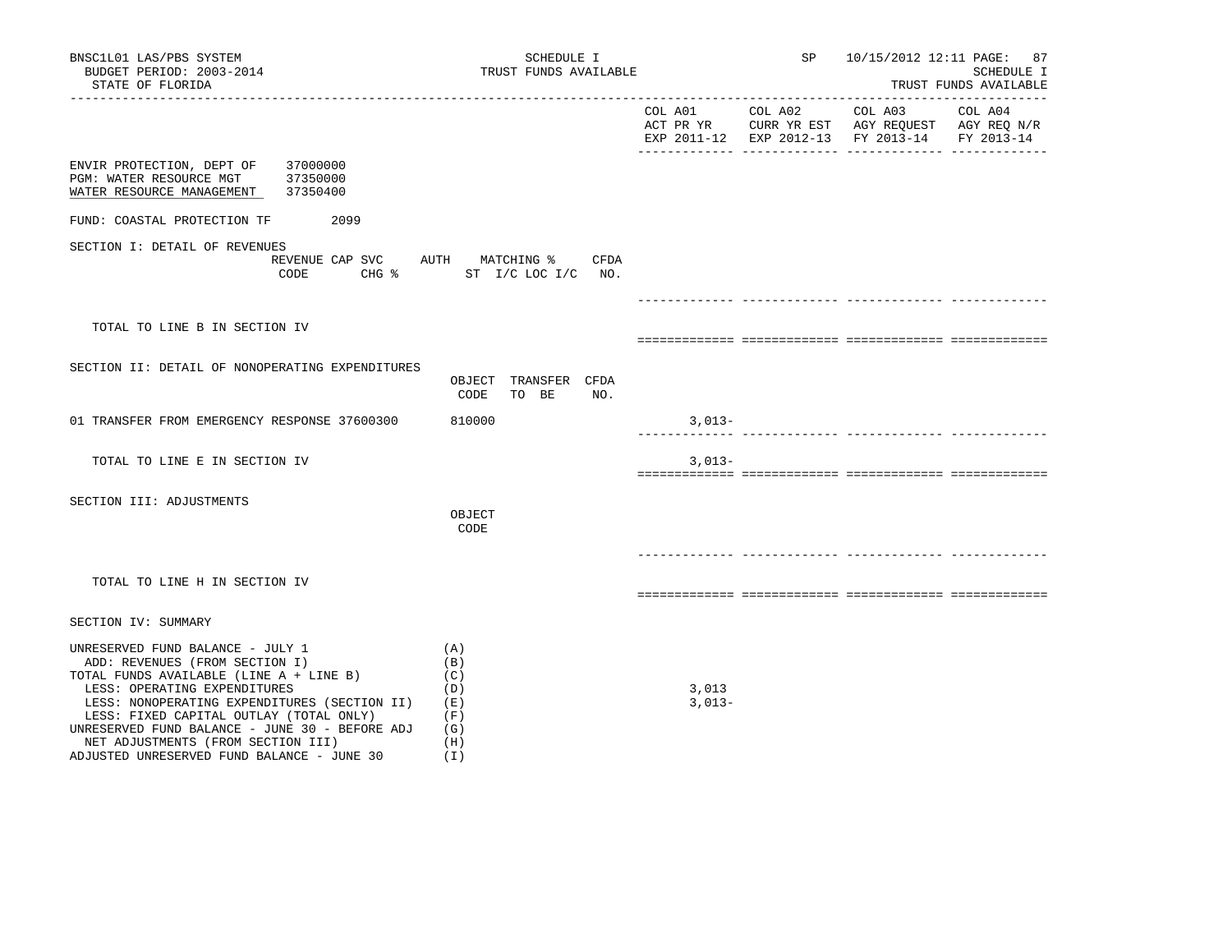| BNSC1L01 LAS/PBS SYSTEM<br>BUDGET PERIOD: 2003-2014<br>STATE OF FLORIDA                                                                                                                                                                                                                                                                                                            | SCHEDULE I<br>TRUST FUNDS AVAILABLE                                        |         |                            | SP 10/15/2012 12:11 PAGE: 88                            | SCHEDULE I<br>TRUST FUNDS AVAILABLE |
|------------------------------------------------------------------------------------------------------------------------------------------------------------------------------------------------------------------------------------------------------------------------------------------------------------------------------------------------------------------------------------|----------------------------------------------------------------------------|---------|----------------------------|---------------------------------------------------------|-------------------------------------|
|                                                                                                                                                                                                                                                                                                                                                                                    |                                                                            |         |                            | EXP 2011-12 EXP 2012-13 FY 2013-14 FY 2013-14           |                                     |
| ENVIR PROTECTION, DEPT OF 37000000<br>PGM: WATER RESOURCE MGT 37350000<br>WATER RESOURCE MANAGEMENT 37350400                                                                                                                                                                                                                                                                       |                                                                            |         |                            |                                                         |                                     |
| FUND: ECOSYSTEM MGT & RESTOR TF<br>2193                                                                                                                                                                                                                                                                                                                                            |                                                                            |         |                            |                                                         |                                     |
| SECTION I: DETAIL OF REVENUES<br>CODE                                                                                                                                                                                                                                                                                                                                              | REVENUE CAP SVC AUTH MATCHING % CFDA<br>CHG $\text{\$}$ ST I/C LOC I/C NO. |         | __________________________ |                                                         |                                     |
| TOTAL TO LINE B IN SECTION IV                                                                                                                                                                                                                                                                                                                                                      |                                                                            |         |                            |                                                         |                                     |
| SECTION II: DETAIL OF NONOPERATING EXPENDITURES                                                                                                                                                                                                                                                                                                                                    | OBJECT TRANSFER CFDA<br>CODE<br>TO BE NO.                                  |         |                            |                                                         |                                     |
| 01 TRANSFER FROM BEACH MANAGEMENT 37350100                                                                                                                                                                                                                                                                                                                                         | 810000                                                                     |         |                            |                                                         |                                     |
| TOTAL TO LINE E IN SECTION IV                                                                                                                                                                                                                                                                                                                                                      |                                                                            |         |                            | 1,336,933- 680,526- 576,199-                            |                                     |
| SECTION III: ADJUSTMENTS                                                                                                                                                                                                                                                                                                                                                           | OBJECT<br>CODE                                                             |         |                            |                                                         |                                     |
| TOTAL TO LINE H IN SECTION IV                                                                                                                                                                                                                                                                                                                                                      |                                                                            |         |                            | __ ______________ _________                             |                                     |
| SECTION IV: SUMMARY                                                                                                                                                                                                                                                                                                                                                                |                                                                            |         |                            |                                                         |                                     |
| UNRESERVED FUND BALANCE - JULY 1<br>ADD: REVENUES (FROM SECTION I)<br>TOTAL FUNDS AVAILABLE (LINE A + LINE B)<br>LESS: OPERATING EXPENDITURES<br>LESS: NONOPERATING EXPENDITURES (SECTION II) (E)<br>LESS: FIXED CAPITAL OUTLAY (TOTAL ONLY)<br>UNRESERVED FUND BALANCE - JUNE 30 - BEFORE ADJ<br>NET ADJUSTMENTS (FROM SECTION III)<br>ADJUSTED UNRESERVED FUND BALANCE - JUNE 30 | (A)<br>(B)<br>(C)<br>(D)<br>(F)<br>(G)<br>(H)<br>(I)                       | 618,446 |                            | 718,487 680,526 576,199<br>1,336,933- 680,526- 576,199- |                                     |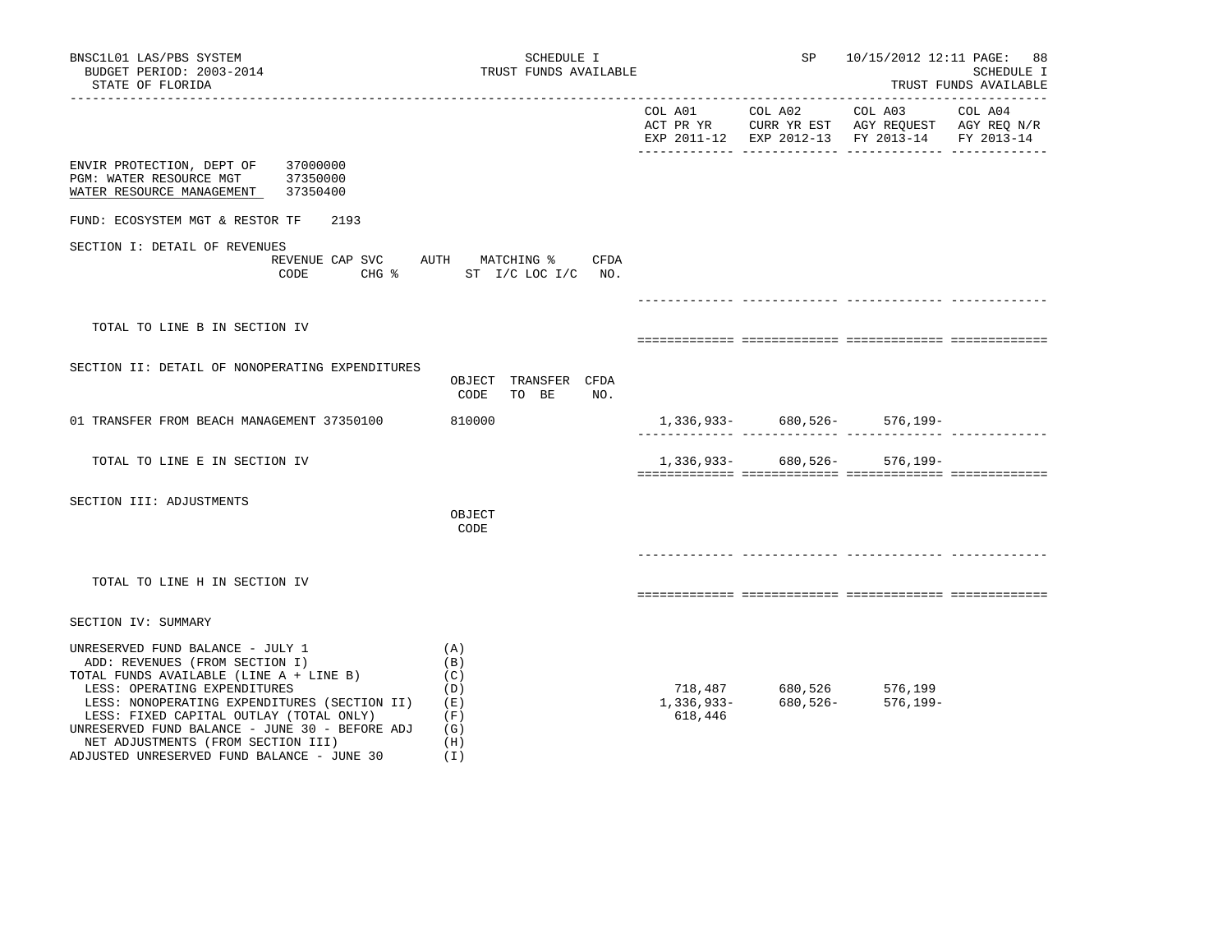| BNSC1L01 LAS/PBS SYSTEM<br>BUDGET PERIOD: 2003-2014<br>STATE OF FLORIDA                                                                                                                                                                                                                                                                                                        | SCHEDULE I<br>TRUST FUNDS AVAILABLE                         |  |                                                              | 10/15/2012 12:11 PAGE:                                                                                                              | -89<br>SCHEDULE I<br>TRUST FUNDS AVAILABLE |
|--------------------------------------------------------------------------------------------------------------------------------------------------------------------------------------------------------------------------------------------------------------------------------------------------------------------------------------------------------------------------------|-------------------------------------------------------------|--|--------------------------------------------------------------|-------------------------------------------------------------------------------------------------------------------------------------|--------------------------------------------|
|                                                                                                                                                                                                                                                                                                                                                                                |                                                             |  |                                                              | COL A01 COL A02 COL A03<br>ACT PR YR $\,$ CURR YR EST $\,$ AGY REQUEST $\,$ AGY REQ $\rm N/R$<br>EXP 2011-12 EXP 2012-13 FY 2013-14 | COL A04<br>FY 2013-14                      |
| ENVIR PROTECTION, DEPT OF<br>37000000<br>PGM: WATER RESOURCE MGT<br>37350000<br>WATER RESOURCE MANAGEMENT<br>37350400                                                                                                                                                                                                                                                          |                                                             |  |                                                              |                                                                                                                                     |                                            |
| FUND: INLAND PROTECTION TF<br>2212                                                                                                                                                                                                                                                                                                                                             |                                                             |  |                                                              |                                                                                                                                     |                                            |
| SECTION I: DETAIL OF REVENUES<br>REVENUE CAP SVC AUTH MATCHING %                                                                                                                                                                                                                                                                                                               | CFDA<br>CODE CHG % ST I/C LOC I/C NO.                       |  |                                                              |                                                                                                                                     |                                            |
|                                                                                                                                                                                                                                                                                                                                                                                |                                                             |  |                                                              |                                                                                                                                     |                                            |
| TOTAL TO LINE B IN SECTION IV                                                                                                                                                                                                                                                                                                                                                  |                                                             |  |                                                              |                                                                                                                                     |                                            |
| SECTION II: DETAIL OF NONOPERATING EXPENDITURES                                                                                                                                                                                                                                                                                                                                | OBJECT TRANSFER CFDA<br>NO.<br>CODE<br>TO BE                |  |                                                              |                                                                                                                                     |                                            |
| 66 TRANSFER FROM WASTE MANAGEMENT                                                                                                                                                                                                                                                                                                                                              | 810000                                                      |  |                                                              | $147,321-200,000-76,578-$                                                                                                           |                                            |
| TOTAL TO LINE E IN SECTION IV                                                                                                                                                                                                                                                                                                                                                  |                                                             |  |                                                              | 147, 321-200, 000-76, 578-                                                                                                          |                                            |
| SECTION III: ADJUSTMENTS                                                                                                                                                                                                                                                                                                                                                       | OBJECT<br>CODE                                              |  |                                                              |                                                                                                                                     |                                            |
| TOTAL TO LINE H IN SECTION IV                                                                                                                                                                                                                                                                                                                                                  |                                                             |  |                                                              |                                                                                                                                     |                                            |
| SECTION IV: SUMMARY                                                                                                                                                                                                                                                                                                                                                            |                                                             |  |                                                              |                                                                                                                                     |                                            |
| UNRESERVED FUND BALANCE - JULY 1<br>ADD: REVENUES (FROM SECTION I)<br>TOTAL FUNDS AVAILABLE (LINE A + LINE B)<br>LESS: OPERATING EXPENDITURES<br>LESS: NONOPERATING EXPENDITURES (SECTION II)<br>LESS: FIXED CAPITAL OUTLAY (TOTAL ONLY)<br>UNRESERVED FUND BALANCE - JUNE 30 - BEFORE ADJ<br>NET ADJUSTMENTS (FROM SECTION III)<br>ADJUSTED UNRESERVED FUND BALANCE - JUNE 30 | (A)<br>(B)<br>(C)<br>(D)<br>(E)<br>(F)<br>(G)<br>(H)<br>(I) |  | $147,321$ $200,000$ $76,578$<br>$147,321$ $200,000$ $76,578$ | 76,578-                                                                                                                             |                                            |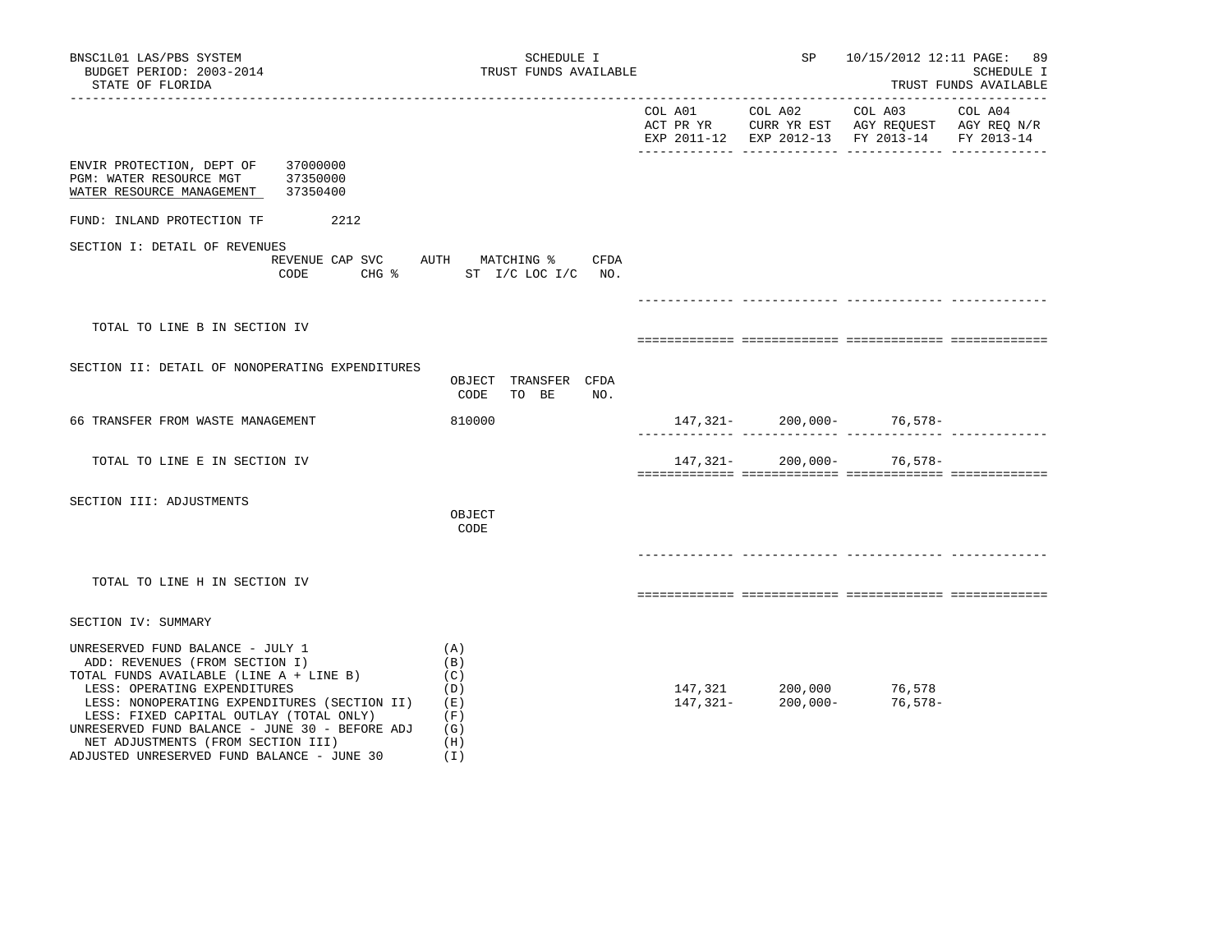| BNSC1L01 LAS/PBS SYSTEM<br>BUDGET PERIOD: 2003-2014<br>STATE OF FLORIDA                                                                                                                                                                                                                                                                                                        | SCHEDULE I<br>TRUST FUNDS AVAILABLE                         |         | SP                           | 10/15/2012 12:11 PAGE: 90                                                                                 | <b>SCHEDULE I</b><br>TRUST FUNDS AVAILABLE |
|--------------------------------------------------------------------------------------------------------------------------------------------------------------------------------------------------------------------------------------------------------------------------------------------------------------------------------------------------------------------------------|-------------------------------------------------------------|---------|------------------------------|-----------------------------------------------------------------------------------------------------------|--------------------------------------------|
|                                                                                                                                                                                                                                                                                                                                                                                |                                                             | COL A01 | COL A02                      | COL A03<br>ACT PR YR CURR YR EST AGY REQUEST AGY REQ N/R<br>EXP 2011-12 EXP 2012-13 FY 2013-14 FY 2013-14 | COL A04                                    |
| ENVIR PROTECTION, DEPT OF<br>37000000<br>37350000<br>PGM: WATER RESOURCE MGT<br>37350400<br>WATER RESOURCE MANAGEMENT                                                                                                                                                                                                                                                          |                                                             |         |                              |                                                                                                           |                                            |
| 2221<br>FUND: SAVE OUR EVERGLADES TF                                                                                                                                                                                                                                                                                                                                           |                                                             |         |                              |                                                                                                           |                                            |
| SECTION I: DETAIL OF REVENUES<br>REVENUE CAP SVC AUTH MATCHING %<br>$CHG$ $\frac{1}{6}$<br>CODE                                                                                                                                                                                                                                                                                | CFDA<br>ST I/C LOC I/C NO.                                  |         |                              |                                                                                                           |                                            |
|                                                                                                                                                                                                                                                                                                                                                                                |                                                             |         |                              |                                                                                                           |                                            |
| TOTAL TO LINE B IN SECTION IV                                                                                                                                                                                                                                                                                                                                                  |                                                             |         |                              |                                                                                                           |                                            |
| SECTION II: DETAIL OF NONOPERATING EXPENDITURES                                                                                                                                                                                                                                                                                                                                | OBJECT TRANSFER CFDA<br>NO.<br>CODE<br>TO BE                |         |                              |                                                                                                           |                                            |
| 11 TRANSFER FROM WAT POL/ECOSYSTEMS REST                                                                                                                                                                                                                                                                                                                                       | 810000                                                      |         | $50,000,000 -$               |                                                                                                           |                                            |
| TOTAL TO LINE E IN SECTION IV                                                                                                                                                                                                                                                                                                                                                  |                                                             |         | $50,000,000 -$               |                                                                                                           |                                            |
| SECTION III: ADJUSTMENTS                                                                                                                                                                                                                                                                                                                                                       | OBJECT<br>CODE                                              |         |                              |                                                                                                           |                                            |
|                                                                                                                                                                                                                                                                                                                                                                                |                                                             |         |                              |                                                                                                           |                                            |
| TOTAL TO LINE H IN SECTION IV                                                                                                                                                                                                                                                                                                                                                  |                                                             |         |                              |                                                                                                           |                                            |
| SECTION IV: SUMMARY                                                                                                                                                                                                                                                                                                                                                            |                                                             |         |                              |                                                                                                           |                                            |
| UNRESERVED FUND BALANCE - JULY 1<br>ADD: REVENUES (FROM SECTION I)<br>TOTAL FUNDS AVAILABLE (LINE A + LINE B)<br>LESS: OPERATING EXPENDITURES<br>LESS: NONOPERATING EXPENDITURES (SECTION II)<br>LESS: FIXED CAPITAL OUTLAY (TOTAL ONLY)<br>UNRESERVED FUND BALANCE - JUNE 30 - BEFORE ADJ<br>NET ADJUSTMENTS (FROM SECTION III)<br>ADJUSTED UNRESERVED FUND BALANCE - JUNE 30 | (A)<br>(B)<br>(C)<br>(D)<br>(E)<br>(F)<br>(G)<br>(H)<br>(1) |         | $50,000,000 -$<br>50,000,000 |                                                                                                           |                                            |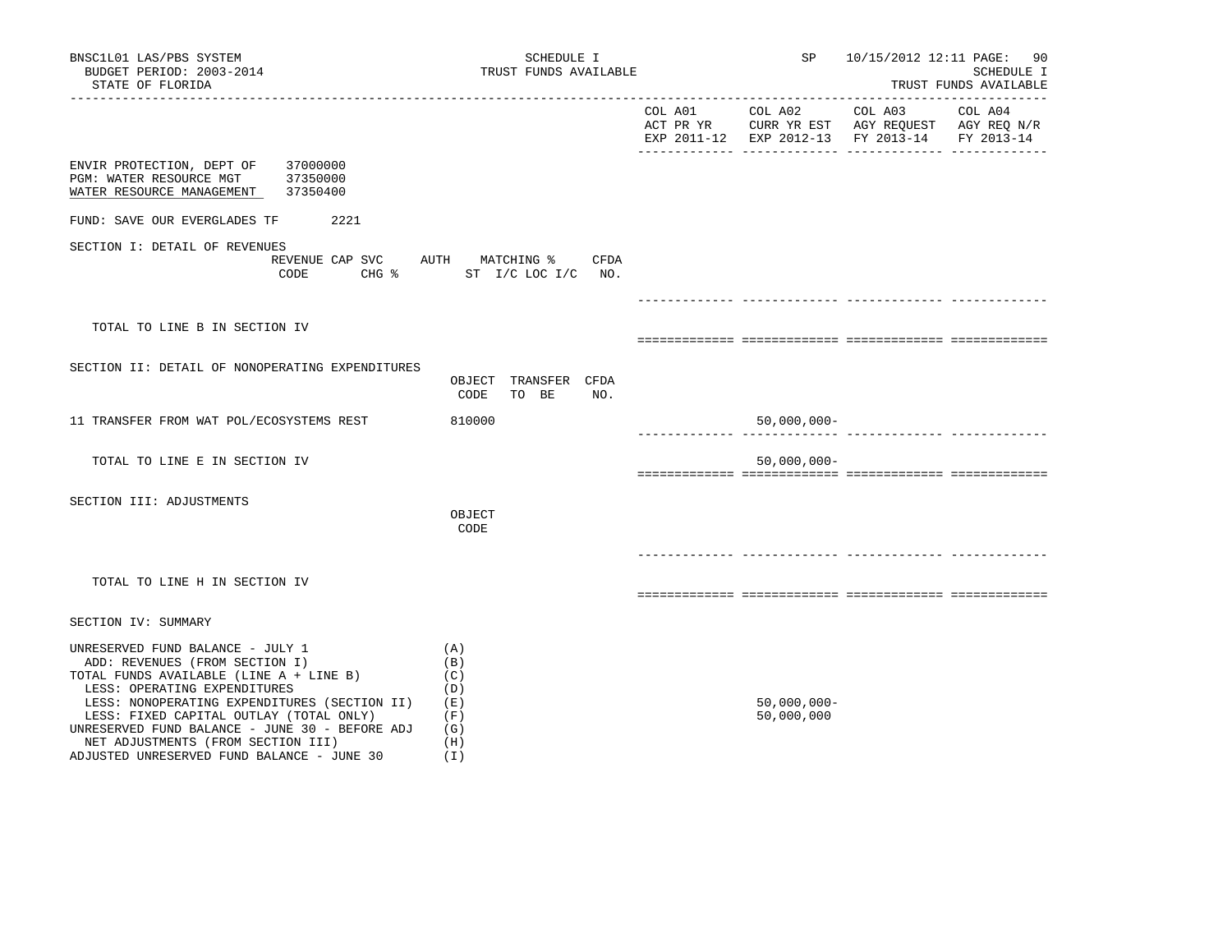| COL A01<br>ACT PR YR | COL A02<br>CURR YR EST            | COL A03<br>AGY REOUEST | COL A04<br>AGY REO N/R |
|----------------------|-----------------------------------|------------------------|------------------------|
| EXP 2011-12          | EXP 2012-13 FY 2013-14 FY 2013-14 |                        |                        |

## ENVIR PROTECTION, DEPT OF 37000000 PGM: WATER RESOURCE MGT 37350000 WATER RESOURCE MANAGEMENT 37350400

FUND: FEDERAL GRANTS TRUST FUND 2261

SECTION I: DETAIL OF REVENUES

|                            | REVENUE CAP SVC |       | <b>AUTH</b> |      | MATCHING %      | <b>CFDA</b> |            |            |            |
|----------------------------|-----------------|-------|-------------|------|-----------------|-------------|------------|------------|------------|
|                            | CODE            | CHG % |             | ST   | $I/C$ LOC $I/C$ | NO.         |            |            |            |
|                            |                 |       |             |      |                 |             |            |            |            |
| 02 FEES                    | 000100 YES 0.0  |       | 20.2550     | 0.00 | 0.00            | 66.458      | 23,832,474 | 23,950,000 | 24,050,000 |
| 03 FEES                    | 000100 YES 0.0  |       | 20.2550     | 0.00 | 0.00            | 66.468      | 1,496,837  | 1,500,000  | 1,550,000  |
| 04 INTEREST-CWSRF&DWSRF    | 000500 NO       | 0.0   | 20.2550     | 0.00 | 0.00            |             | 1,634,435  | 1,650,000  | 1,650,000  |
| 05 INTEREST EARNINGS-INVES | 000500 NO       | 8.0   | 20.2550     | 0.00 | 0.00            |             | 75,128     | 75,000     | 75,000     |
| 07 US GRANTS               | 000700 NO       | 0.0   | 20.2550     | 0.00 | 0.00            | 10.914      | 80,887     |            |            |
| 09 US GRANTS               | 000700 NO       | 0.0   | 20.2250     | 0.00 | 0.00            | 11.419      | 3,189,191  | 1,363,849  | 4,595,001  |
| 10 US GRANTS               | 000700 NO       | 0.0   | 20.2250     | 0.00 | 0.00            | 11.426      | 130,000    |            |            |
| 11 US GRANTS               | 000700 NO       | 0.0   | 20.2250     | 0.00 | 0.00            | 11.469      | 70,159     |            |            |
| 12 US GRANTS               | 000700 NO       | 0.0   | 20.2250     | 0.00 | 0.00            | 11.473      | 387,764    | 500,000    | 500,000    |
| 13 US GRANTS               | 000700 NO       | 0.0   | 20.2250     | 0.00 | 0.00            | 12.113      | 1,100,765  | 1,000,000  | 1,000,000  |
| 15 US GRANTS               | 000700 NO       | 0.0   | 20.2550     | 0.00 | 0.00            | 15.424      | 39,653     | 80,000     | 80,000     |
| 16 US GRANTS               | 000700 NO       | 0.0   | 20.2550     | 0.00 | 0.00            | 15.616      | 1,146,886  | 1,800,000  | 1,900,000  |
| 19 US GRANTS               | 000700 NO       | 0.0   | 20.2550     | 0.00 | 0.00            | 15.630      | 210,343    | 500,000    | 400,000    |
| 22 US GRANTS               | 000700 NO       | 0.0   | 20.2550     | 0.00 | 0.00            | 15.808      | 10,961     | 40,000     | 40,000     |
| 25 US GRANTS               | 000700 NO       | 0.0   | 20.2550     | 0.00 | 0.00            | 15.814      | 28,460     | 60,000     | 60,000     |
| 26 US GRANTS               | 000700 NO       | 0.0   | 20.2550     | 0.00 | 0.00            | 17.600      | 158,874    | 200,000    |            |
| 27 US GRANTS               | 000700 NO       | 0.0   | 20.2550     | 0.00 | 0.00            | 20.219      | 25,190     |            |            |
| 28 US GRANTS               | 000700 NO       | 0.0   | 20.2550     | 0.00 | 0.00            | 43.001      | 2,307      | 50,000     | 50,000     |
| 29 US GRANTS               | 000700 NO       | 0.0   | 20.2550     | 0.00 | 0.00            | 66.419      | 983,085    | 1,000,000  | 1,000,000  |
| 30 US GRANTS               | 000700 NO       | 0.0   | 20.2550     | 0.00 | 0.00            | 66.432      | 48,304     | 50,000     | 50,000     |
| 31 US GRANTS               | 000700 NO       | 0.0   | 20.2550     | 0.00 | 0.00            | 66.433      |            | 300,000    | 300,000    |
| 32 US GRANTS               | 000700 NO       | 0.0   | 20.2550     | 0.00 | 0.00            | 66.475      | 221,122    | 200,000    | 200,000    |
| 33 US GRANTS               | 000700 NO       | 0.0   | 20.2550     | 0.00 | 0.00            | 66.479      | 110,421    | 200,000    |            |
| 34 US GRANTS               | 000700 NO       | 0.0   | 20.2550     | 0.00 | 0.00            | 66.608      | 16,812     |            |            |
| 35 US GRANTS               | 000700 NO       | 0.0   | 20.2550     | 0.00 | 0.00            | 66.708      | 11,108     | 80,000     | 80,000     |
| 36 US GRANTS               | 000700 NO       | 0.0   | 20.2550     | 0.00 | 0.00            | 66.709      | 24,166     |            |            |
| 37 US GRANTS               | 000700 NO       | 0.0   | 20.2550     | 0.00 | 0.00            | 66.801      | 2,930,418  | 3,105,000  | 3,105,000  |
| 38 US GRANTS               | 000700 NO       | 0.0   | 20.2550     | 0.00 | 0.00            | 66.802      | 743,597    | 590,931    |            |
| 39 US GRANTS               | 000700 NO       | 0.0   | 20.2550     | 0.00 | 0.00            | 66.804      | 1,182,207  | 2,000,000  | 2,000,000  |
| 40 US GRANTS               | 000700 NO       | 0.0   | 20.2550     | 0.00 | 0.00            | 66.805      | 5,179,215  | 6,000,000  | 6,000,000  |
| 41 US GRANTS               | 000700 NO       | 0.0   | 20.2550     | 0.00 | 0.00            | 66.817      | 829,330    | 1,000,000  |            |
| 42 US GRANTS               | 000700 NO       | 0.0   | 20.2550     | 0.00 | 0.00            | 81.087      | 32,389     | 85,000     | 85,000     |
| 43 US GRANTS               | 000700 NO       | 0.0   | 20.2550     | 0.00 | 0.00            | 97.041      | 74,317     |            |            |
| 45 US GRANTS               | 000700 NO       | 0.0   | 20.2550     | 0.00 | 0.00            | 11.420      | 1,704,745  | 2,000,000  | 2,000,000  |
| 46 US GRANTS               | 000700 NO       | 0.0   | 20.2550     | 0.00 | 0.00            | 11.429      | 1,136,727  | 2,000,000  | 2,000,000  |
| 47 US GRANTS               | 000700 NO       | 0.0   | 20.2550     | 0.00 | 0.00            | 11.463      | 59,803     | 600,000    | 600,000    |
| 49 US GRANTS               | 000700 NO       | 0.0   | 20.2550     | 0.00 | 0.00            | 15.632      |            | 80,000     | 80,000     |
| 50 US GRANTS               | 000700 NO       | 0.0   | 20.2550     | 0.00 | 0.00            | 15.650      | 15,958     |            |            |
| 51 US GRANTS               | 000700 NO       | 0.0   | 20.2550     | 0.00 | 0.00            | 15.810      | 143,187    | 185,000    | 185,000    |
| 52 US GRANTS               | 000700 NO       | 0.0   | 20.2550     | 0.00 | 0.00            | 15.916      | 860,750    | 4,000,000  | 4,000,000  |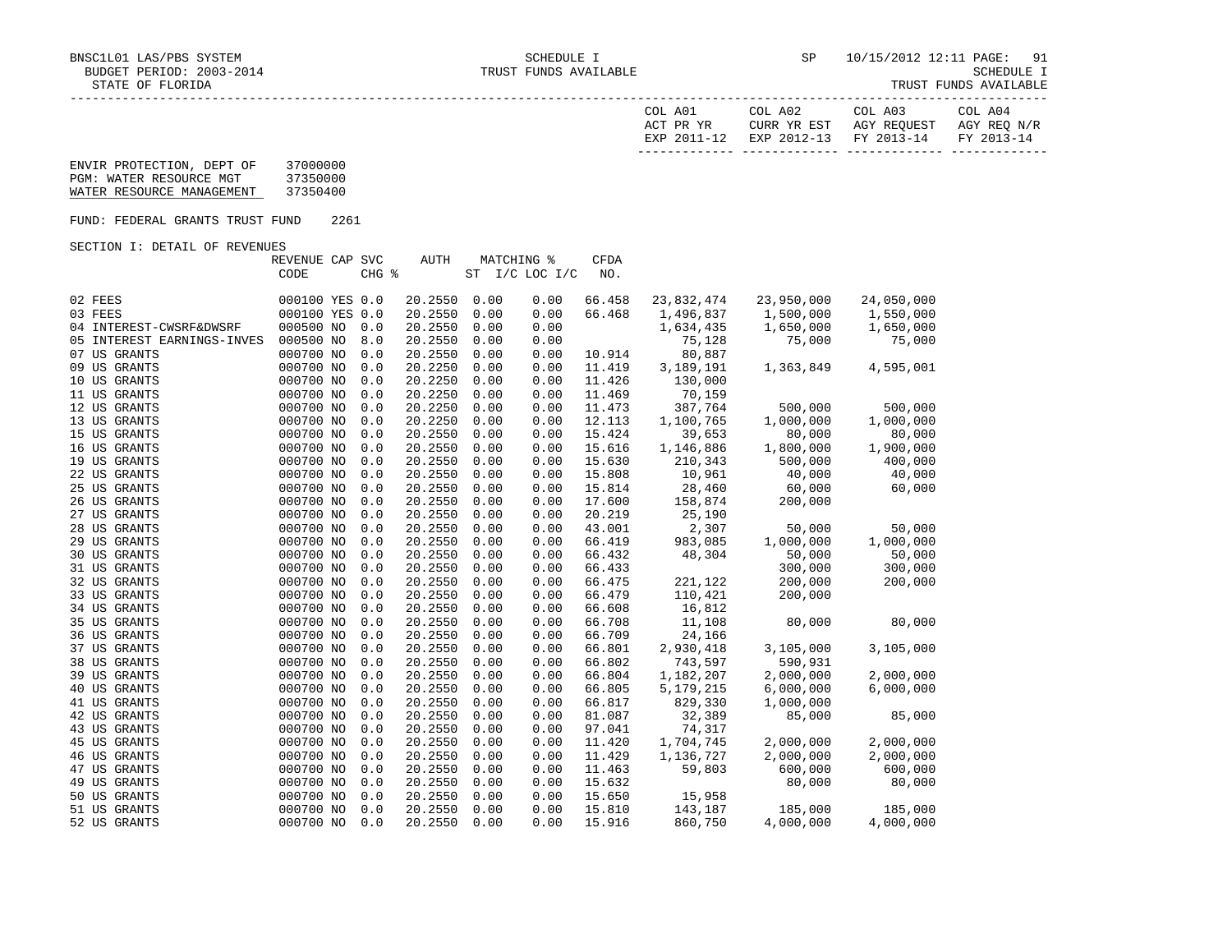| COL A01<br>ACT PR YR | COL A02 | COL A03<br>CURR YR EST AGY REOUEST AGY REO N/R | COL A04 |
|----------------------|---------|------------------------------------------------|---------|
|                      |         | EXP 2011-12 EXP 2012-13 FY 2013-14 FY 2013-14  |         |
|                      |         |                                                |         |

| ENVIR PROTECTION, DEPT OF | 37000000 |
|---------------------------|----------|
| PGM: WATER RESOURCE MGT   | 37350000 |
| WATER RESOURCE MANAGEMENT | 37350400 |

FUND: FEDERAL GRANTS TRUST FUND 2261

SECTION I: DETAIL OF REVENUES

|                            | REVENUE CAP SVC |       | <b>AUTH</b> |      | <b>MATCHING %</b> | <b>CFDA</b> |            |            |            |  |
|----------------------------|-----------------|-------|-------------|------|-------------------|-------------|------------|------------|------------|--|
|                            | CODE            | CHG % |             |      | ST I/C LOC I/C    | NO.         |            |            |            |  |
|                            |                 |       |             |      |                   |             |            |            |            |  |
| 54 US GRANTS               | 000700 NO       | 0.0   | 20.2550     | 0.00 | 0.00              | 20.219      | 1,514,691  | 2,000,000  | 2,000,000  |  |
| 55 US GRANTS               | 000700 NO       | 0.0   | 20.2550     | 0.00 | 0.00              | 66.419      | 6,094,509  | 8,000,000  | 8,000,000  |  |
| 56 US GRANTS               | 000700 NO       | 0.0   | 20.2550     | 0.00 | 0.00              | 66.432      | 4,038,395  | 5,000,000  | 5,000,000  |  |
| 57 US GRANTS               | 000700 NO       | 0.0   | 20.2550     | 0.00 | 0.00              | 66.433      | 268,504    |            |            |  |
| 58 US GRANTS               | 000700 NO       | 0.0   | 20.2550     | 0.00 | 0.00              | 66.454      | 503,120    | 1,000,000  | 1,000,000  |  |
| 59 US GRANTS               | 000700 NO       | 0.0   | 20.2550     | 0.00 | 0.00              | 66.460      | 6,143,699  | 7,000,000  | 7,000,000  |  |
| 60 US GRANTS               | 000700 NO       | 0.0   | 20.2550     | 0.00 | 0.00              | 66.468      | 2,477,675  | 4,500,000  | 4,500,000  |  |
| 61 US GRANTS               | 000700 NO       | 0.0   | 20.2550     | 0.00 | 0.00              | 66.474      | 4,434      |            |            |  |
| 62 US GRANTS               | 000700 NO       | 0.0   | 20.2550     | 0.00 | 0.00              | 94.006      | 571,383    | 600,000    | 600,000    |  |
| 64 FEDERAL ARRA GRANTS     | 000750 NO       | 0.0   | 20.2550     | 0.00 | 0.00              | 66.454      | 343,466    |            |            |  |
| 65 FEDERAL ARRA GRANTS     | 000750 NO       | 0.0   | 20.2550     | 0.00 | 0.00              | 66.468      | 607,084    |            |            |  |
| 66 PENALTIES               | 001202 NO       | 0.0   | 20.2550     | 0.00 | 0.00              |             | $15 -$     |            |            |  |
| 67 TRANSFERS               | 001500 NO       | 0.0   | 20.2550     | 0.00 | 0.00              |             | 10,000,000 | 10,000,000 | 10,000,000 |  |
| 68 TRANSF OF FEDERAL FUNDS | 001510 NO       | 0.0   | 20.2550     | 0.00 | 0.00              | 11.419      | 289,872    |            |            |  |
| 69 TRANSF OF FEDERAL FUNDS | 001510 NO       | 0.0   | 20.2550     | 0.00 | 0.00              | 15.616      | 7,834      |            |            |  |
| 70 TRANSF OF FEDERAL FUNDS | 001510 NO       | 0.0   | 20.2550     | 0.00 | 0.00              | 15.634      | 74,758     | 100,000    |            |  |
| 71 TRANSF OF FEDERAL FUNDS | 001510 NO       | 0.0   | 20.2550     | 0.00 | 0.00              | 43.002      | 16,598     |            |            |  |
| 72 TRANSF OF FEDERAL FUNDS | 001510 NO       | 0.0   | 20.2550     | 0.00 | 0.00              | 84.282      | 60,000     |            |            |  |
| 73 TRANSF OF FEDERAL FUNDS | 001510 NO       | 0.0   | 20.2550     | 0.00 | 0.00              | 97.067      | 37,838     |            |            |  |
| 74 TRANSF OF FEDERAL FUNDS | 001510 NO       | 0.0   | 20.2550     | 0.00 | 0.00              | 11.419      | 123,462    | 1,000,000  | 500,000    |  |
| 75 TRANSF OF FEDERAL FUNDS | 001510 NO       | 0.0   | 20.2550     | 0.00 | 0.00              | 15.615      | 818,863    | 2,000,000  | 2,000,000  |  |
| 76 TRANSF OF FEDERAL FUNDS | 001510 NO       | 0.0   | 20.2550     | 0.00 | 0.00              | 20.205      | 237,842    | 300,000    | 200,000    |  |
| 77 TRANSF OF FEDERAL FUNDS | 001510 NO       | 0.0   | 20.2550     | 0.00 | 0.00              | 97.036      | 544,933    |            |            |  |
| 78 REFUNDS                 | 001800 NO       | 0.0   | 20.2550     | 0.00 | 0.00              | 12.113      | 99         |            |            |  |
| 79 REFUNDS                 | 001800 NO       | 0.0   | 20.2550     | 0.00 | 0.00              | 66.801      | 391        |            |            |  |
| 80 REFUNDS                 | 001800 NO       | 0.0   | 20.2550     | 0.00 | 0.00              | 66.802      | 45,293     |            |            |  |
| 81 REFUNDS                 | 001800 NO       | 0.0   | 20.2550     | 0.00 | 0.00              | 11.420      | 95         |            |            |  |
| 82 REFUNDS                 | 001800 NO       | 0.0   | 20.2550     | 0.00 | 0.00              | 15.810      | 8          |            |            |  |
| 83 REFUNDS                 | 001800 NO       | 0.0   | 20.2550     | 0.00 | 0.00              |             | 1,571      |            |            |  |
| 84 REIMBURSEMENTS          | 001801 NO       | 0.0   | 20.2550     | 0.00 | 0.00              |             | 6,143      |            |            |  |
| 85 SALE/SVCS OUTS ST GOVT  | 001905 YES 0.0  |       | 20.2550     | 0.00 | 0.00              |             | 38         |            |            |  |
| 86 SALE/SVCS OUTS ST GOVT  | 001905 YES 0.0  |       | 20.2550     | 0.00 | 0.00              |             | 30,326     |            |            |  |
| 87 SALES/GOODS/SVC-FEDERAL | 001970 YES 8.0  |       | 20.2550     | 0.00 | 0.00              |             | 243,019    | 250,000    | 250,000    |  |
| 88 PRIOR YR WARRNT CANCELL | 003700 NO 0.0   |       | 20.2550     | 0.00 | 0.00              | 66.475      | 69,584     |            |            |  |
|                            |                 |       |             |      |                   |             |            |            |            |  |

TOTAL TO LINE B IN SECTION IV 85,103,487 97,994,780 98,685,001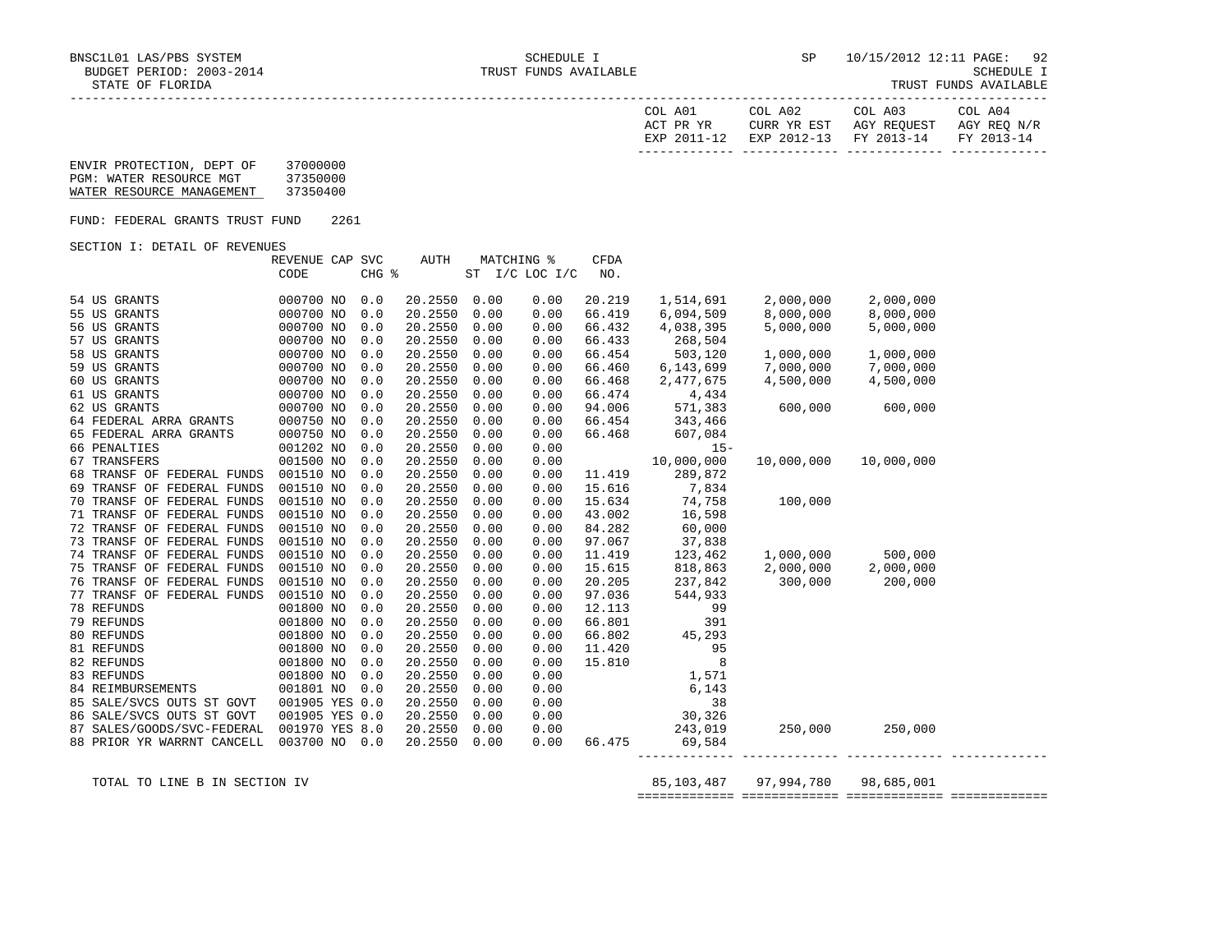OBJECT TRANSFER CFDA

SCHEDULE I<br>TRUST FUNDS AVAILABLE

|  |  | TRUST FUNDS AVAILABLE |
|--|--|-----------------------|
|--|--|-----------------------|

| COL A01<br>ACT PR YR | COL A02<br>CURR YR EST            | COL A03<br>AGY REOUEST | COL A04<br>AGY REO N/R |
|----------------------|-----------------------------------|------------------------|------------------------|
| EXP 2011-12          | EXP 2012-13 FY 2013-14 FY 2013-14 |                        |                        |

 ENVIR PROTECTION, DEPT OF 37000000 PGM: WATER RESOURCE MGT 37350000 WATER RESOURCE MANAGEMENT 37350400

FUND: FEDERAL GRANTS TRUST FUND 2261

| SECTION II: DETAIL OF NONOPERATING EXPENDITURES |  |  |  |
|-------------------------------------------------|--|--|--|
|-------------------------------------------------|--|--|--|

|                                                                                                                                                                                                                                                                                                                                                                                | CODE             | TO BE | NO. |                                                                                         |         |  |
|--------------------------------------------------------------------------------------------------------------------------------------------------------------------------------------------------------------------------------------------------------------------------------------------------------------------------------------------------------------------------------|------------------|-------|-----|-----------------------------------------------------------------------------------------|---------|--|
|                                                                                                                                                                                                                                                                                                                                                                                |                  |       |     |                                                                                         |         |  |
|                                                                                                                                                                                                                                                                                                                                                                                |                  |       |     |                                                                                         |         |  |
|                                                                                                                                                                                                                                                                                                                                                                                |                  |       |     |                                                                                         |         |  |
|                                                                                                                                                                                                                                                                                                                                                                                |                  |       |     |                                                                                         |         |  |
|                                                                                                                                                                                                                                                                                                                                                                                |                  |       |     |                                                                                         |         |  |
|                                                                                                                                                                                                                                                                                                                                                                                |                  |       |     |                                                                                         |         |  |
| TOTAL TO LINE E IN SECTION IV                                                                                                                                                                                                                                                                                                                                                  |                  |       |     | 64,853,261 70,346,997 63,334,384                                                        |         |  |
| SECTION III: ADJUSTMENTS                                                                                                                                                                                                                                                                                                                                                       | OBJECT<br>CODE   |       |     |                                                                                         |         |  |
| 01 ADJUSTMENT TO LINE A<br>991000<br>02 GRANT AWARD AVAILABLE TO DRAW<br>03 AMER REC&REINV ACT AWARD AVAIL TO DRAW 991000<br>04 PRIOR YEAR SEPTEMBER OPERATING REVERSIONS 991000<br>05 CURRENT YEAR SEPT OPERATING REVERSIONS 991000<br>07 FEBRUARY FCO REVERSIONS<br>08 JUNE FCO REVERSIONSOF PRIOR YEAR APPROP 991000<br>12 FUND BAL RESTRICTED-CWSRF GRANT ALLOC FEE 991000 | 991000<br>991000 |       |     | 77,316,470-<br>59,970,196<br>320,000<br>47,700<br>6,581,361<br>2,020,775<br>15,027,530- | 227,248 |  |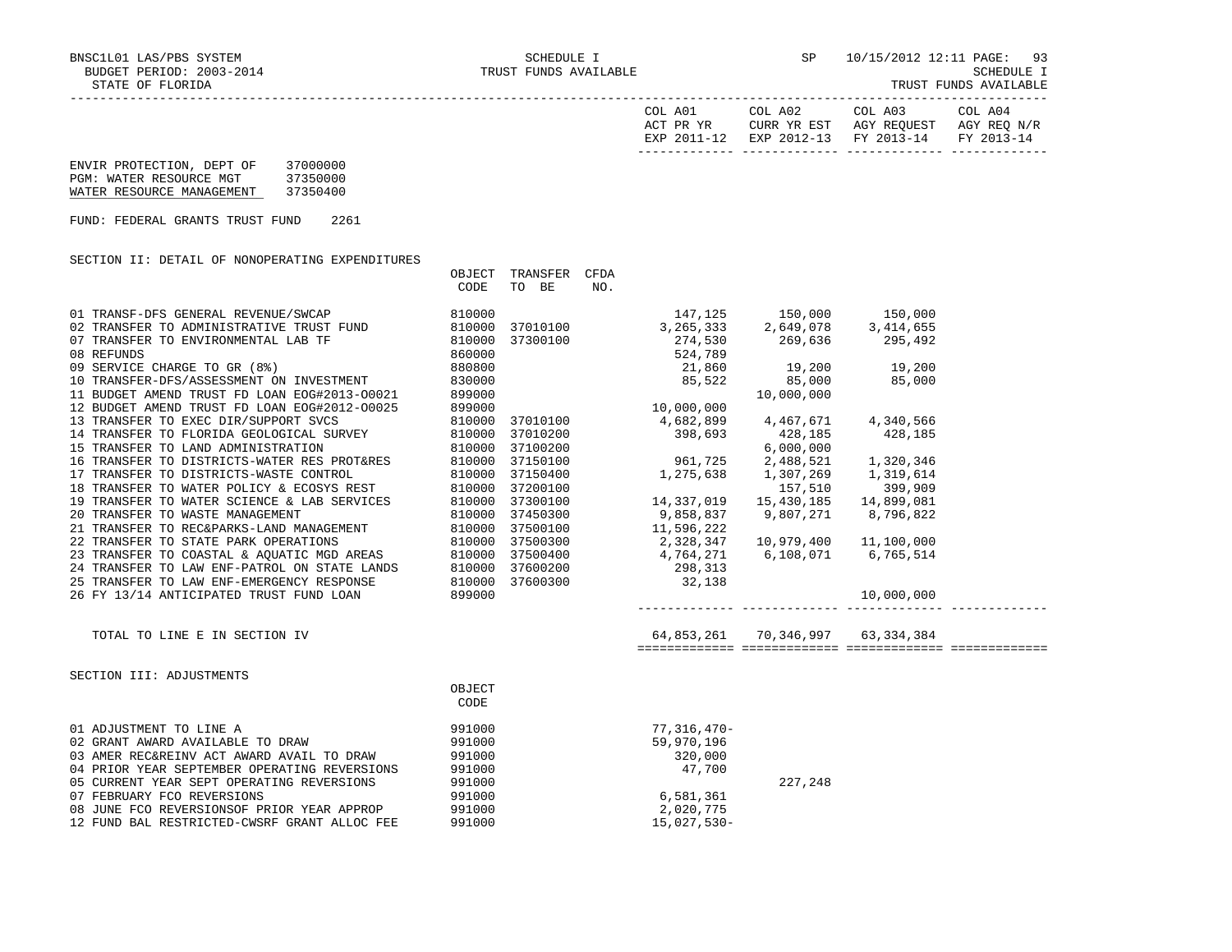| BNSC1L01 LAS/PBS SYSTEM<br>BUDGET PERIOD: 2003-2014<br>STATE OF FLORIDA                                                                                                                                                                                                                                                                                                        | SCHEDULE I<br>TRUST FUNDS AVAILABLE                         |                                                                                                                         | SP                                                                                                    | 10/15/2012 12:11 PAGE: 94<br>SCHEDULE I<br>TRUST FUNDS AVAILABLE                                                       |            |  |
|--------------------------------------------------------------------------------------------------------------------------------------------------------------------------------------------------------------------------------------------------------------------------------------------------------------------------------------------------------------------------------|-------------------------------------------------------------|-------------------------------------------------------------------------------------------------------------------------|-------------------------------------------------------------------------------------------------------|------------------------------------------------------------------------------------------------------------------------|------------|--|
|                                                                                                                                                                                                                                                                                                                                                                                |                                                             |                                                                                                                         |                                                                                                       | COL A01 COL A02 COL A03 COL A04<br>ACT PR YR CURR YR EST AGY REQUEST AGY REQ N/R<br>EXP 2011-12 EXP 2012-13 FY 2013-14 | FY 2013-14 |  |
| 37000000<br>ENVIR PROTECTION, DEPT OF<br>PGM: WATER RESOURCE MGT 37350000<br>WATER RESOURCE MANAGEMENT 37350400                                                                                                                                                                                                                                                                |                                                             |                                                                                                                         |                                                                                                       |                                                                                                                        |            |  |
| FUND: FEDERAL GRANTS TRUST FUND<br>2261                                                                                                                                                                                                                                                                                                                                        |                                                             |                                                                                                                         |                                                                                                       |                                                                                                                        |            |  |
| SECTION III: ADJUSTMENTS                                                                                                                                                                                                                                                                                                                                                       | OBJECT<br>CODE                                              |                                                                                                                         |                                                                                                       |                                                                                                                        |            |  |
| 13 FUND BAL RESTRICTED - CWSRF SERVICE FEE<br>14 FUND BAL RESTRICTED - DWSRF SERVICE FEE<br>15 ROUNDING<br>16 STATEWIDE FINANCIAL STATEMENT ADJUSTMENT<br>17 OTHER ADJUSTMENT TO LINE A                                                                                                                                                                                        | 991000<br>991000<br>991000<br>991000<br>991000              | 24,502,980-<br>7,471,968–<br>14<br>148,443<br>4,008,845-                                                                |                                                                                                       |                                                                                                                        |            |  |
| TOTAL TO LINE H IN SECTION IV                                                                                                                                                                                                                                                                                                                                                  |                                                             |                                                                                                                         | 59, 239, 304 - 227, 248                                                                               |                                                                                                                        |            |  |
| SECTION IV: SUMMARY                                                                                                                                                                                                                                                                                                                                                            |                                                             |                                                                                                                         |                                                                                                       |                                                                                                                        |            |  |
| UNRESERVED FUND BALANCE - JULY 1<br>ADD: REVENUES (FROM SECTION I)<br>TOTAL FUNDS AVAILABLE (LINE A + LINE B)<br>LESS: OPERATING EXPENDITURES<br>LESS: NONOPERATING EXPENDITURES (SECTION II)<br>LESS: FIXED CAPITAL OUTLAY (TOTAL ONLY)<br>UNRESERVED FUND BALANCE - JUNE 30 - BEFORE ADJ<br>NET ADJUSTMENTS (FROM SECTION III)<br>ADJUSTED UNRESERVED FUND BALANCE - JUNE 30 | (A)<br>(B)<br>(C)<br>(D)<br>(E)<br>(F)<br>(G)<br>(H)<br>(T) | 74,673,787 4,408,903<br>159,777,274<br>10,175,806<br>64,853,261<br>21,100,000<br>63,648,207<br>59,239,304-<br>4,408,903 | 85,103,487 97,994,780<br>102,403,683<br>10,433,934<br>70,346,997<br>21,850,000<br>227,248-<br>227,248 | 98,685,001<br>98,685,001<br>10,048,807<br>63,334,384<br>25,301,810                                                     | 25,301,810 |  |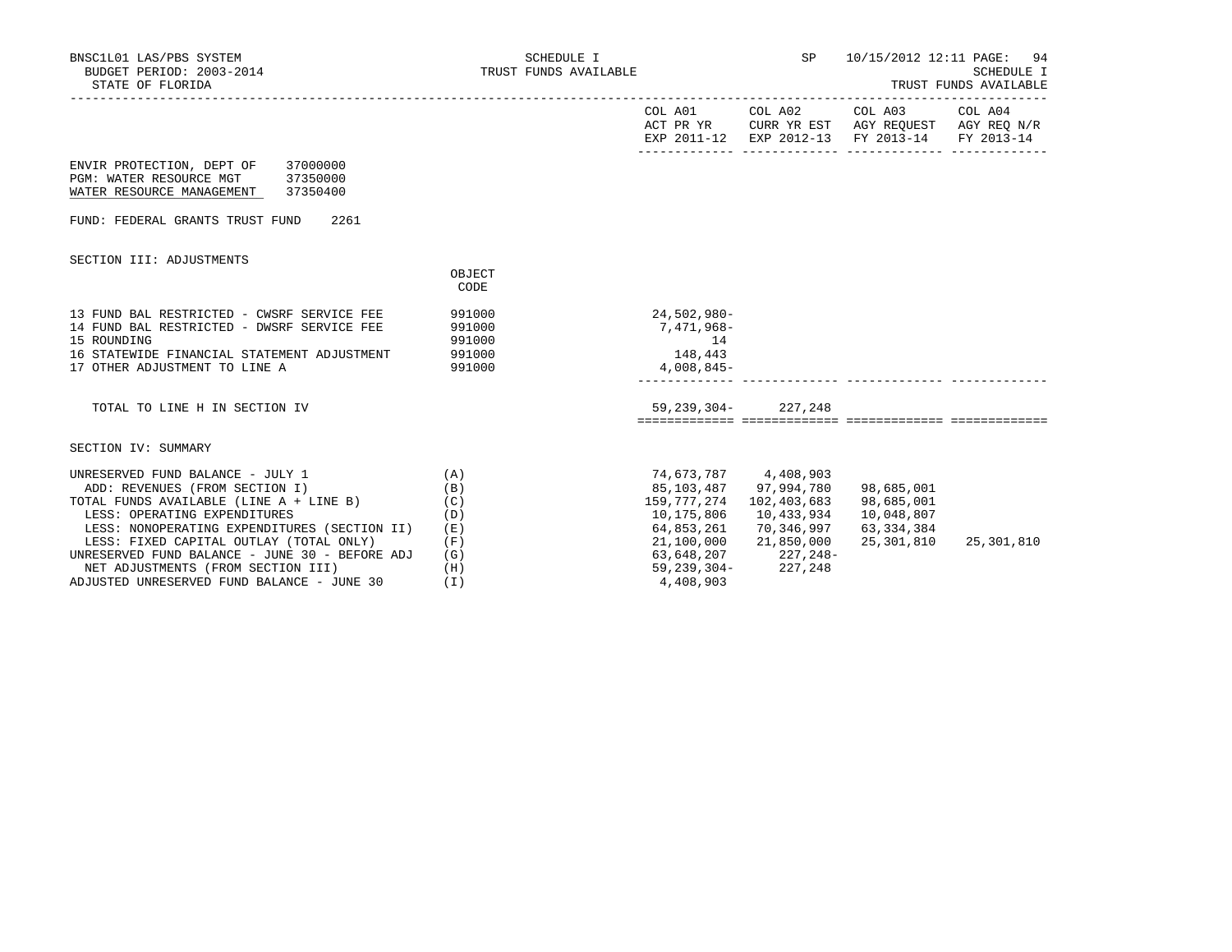| BNSC1L01 LAS/PBS SYSTEM<br>BUDGET PERIOD: 2003-2014<br>STATE OF FLORIDA                                                                                                                                                                                                                                                                                                        |                                  | SCHEDULE I<br>TRUST FUNDS AVAILABLE                         |                                 |                        | 10/15/2012 12:11 PAGE: 95<br>SCHEDULE I<br>TRUST FUNDS AVAILABLE                                                  |  |  |
|--------------------------------------------------------------------------------------------------------------------------------------------------------------------------------------------------------------------------------------------------------------------------------------------------------------------------------------------------------------------------------|----------------------------------|-------------------------------------------------------------|---------------------------------|------------------------|-------------------------------------------------------------------------------------------------------------------|--|--|
|                                                                                                                                                                                                                                                                                                                                                                                |                                  |                                                             | COL A01                         | COL A02                | COL A03 COL A04<br>ACT PR YR CURR YR EST AGY REQUEST AGY REQ N/R<br>EXP 2011-12 EXP 2012-13 FY 2013-14 FY 2013-14 |  |  |
| ENVIR PROTECTION, DEPT OF<br>PGM: WATER RESOURCE MGT<br>WATER RESOURCE MANAGEMENT                                                                                                                                                                                                                                                                                              | 37000000<br>37350000<br>37350400 |                                                             |                                 |                        |                                                                                                                   |  |  |
| FUND: GRANTS AND DONATIONS TF                                                                                                                                                                                                                                                                                                                                                  | 2339                             |                                                             |                                 |                        |                                                                                                                   |  |  |
| SECTION I: DETAIL OF REVENUES                                                                                                                                                                                                                                                                                                                                                  | REVENUE CAP SVC                  | AUTH MATCHING %<br>CFDA<br>CODE CHG % ST I/C LOC I/C NO.    |                                 |                        |                                                                                                                   |  |  |
|                                                                                                                                                                                                                                                                                                                                                                                |                                  |                                                             |                                 |                        |                                                                                                                   |  |  |
| TOTAL TO LINE B IN SECTION IV                                                                                                                                                                                                                                                                                                                                                  |                                  |                                                             |                                 |                        |                                                                                                                   |  |  |
| SECTION II: DETAIL OF NONOPERATING EXPENDITURES                                                                                                                                                                                                                                                                                                                                |                                  | OBJECT TRANSFER CFDA<br>CODE<br>TO BE<br>NO.                |                                 |                        |                                                                                                                   |  |  |
| 10 TRF FROM REC & PARKS -37500300                                                                                                                                                                                                                                                                                                                                              |                                  | 810000                                                      |                                 | $518,089-500,000-$     |                                                                                                                   |  |  |
| TOTAL TO LINE E IN SECTION IV                                                                                                                                                                                                                                                                                                                                                  |                                  |                                                             | 518,089-                        | $500,000 -$            |                                                                                                                   |  |  |
| SECTION III: ADJUSTMENTS                                                                                                                                                                                                                                                                                                                                                       |                                  | OBJECT<br>CODE                                              |                                 |                        |                                                                                                                   |  |  |
| TOTAL TO LINE H IN SECTION IV                                                                                                                                                                                                                                                                                                                                                  |                                  |                                                             |                                 |                        |                                                                                                                   |  |  |
| SECTION IV: SUMMARY                                                                                                                                                                                                                                                                                                                                                            |                                  |                                                             |                                 |                        |                                                                                                                   |  |  |
| UNRESERVED FUND BALANCE - JULY 1<br>ADD: REVENUES (FROM SECTION I)<br>TOTAL FUNDS AVAILABLE (LINE A + LINE B)<br>LESS: OPERATING EXPENDITURES<br>LESS: NONOPERATING EXPENDITURES (SECTION II)<br>LESS: FIXED CAPITAL OUTLAY (TOTAL ONLY)<br>UNRESERVED FUND BALANCE - JUNE 30 - BEFORE ADJ<br>NET ADJUSTMENTS (FROM SECTION III)<br>ADJUSTED UNRESERVED FUND BALANCE - JUNE 30 |                                  | (A)<br>(B)<br>(C)<br>(D)<br>(E)<br>(F)<br>(G)<br>(H)<br>(I) | 18,089<br>$518,089-$<br>500,000 | $500,000 -$<br>500,000 |                                                                                                                   |  |  |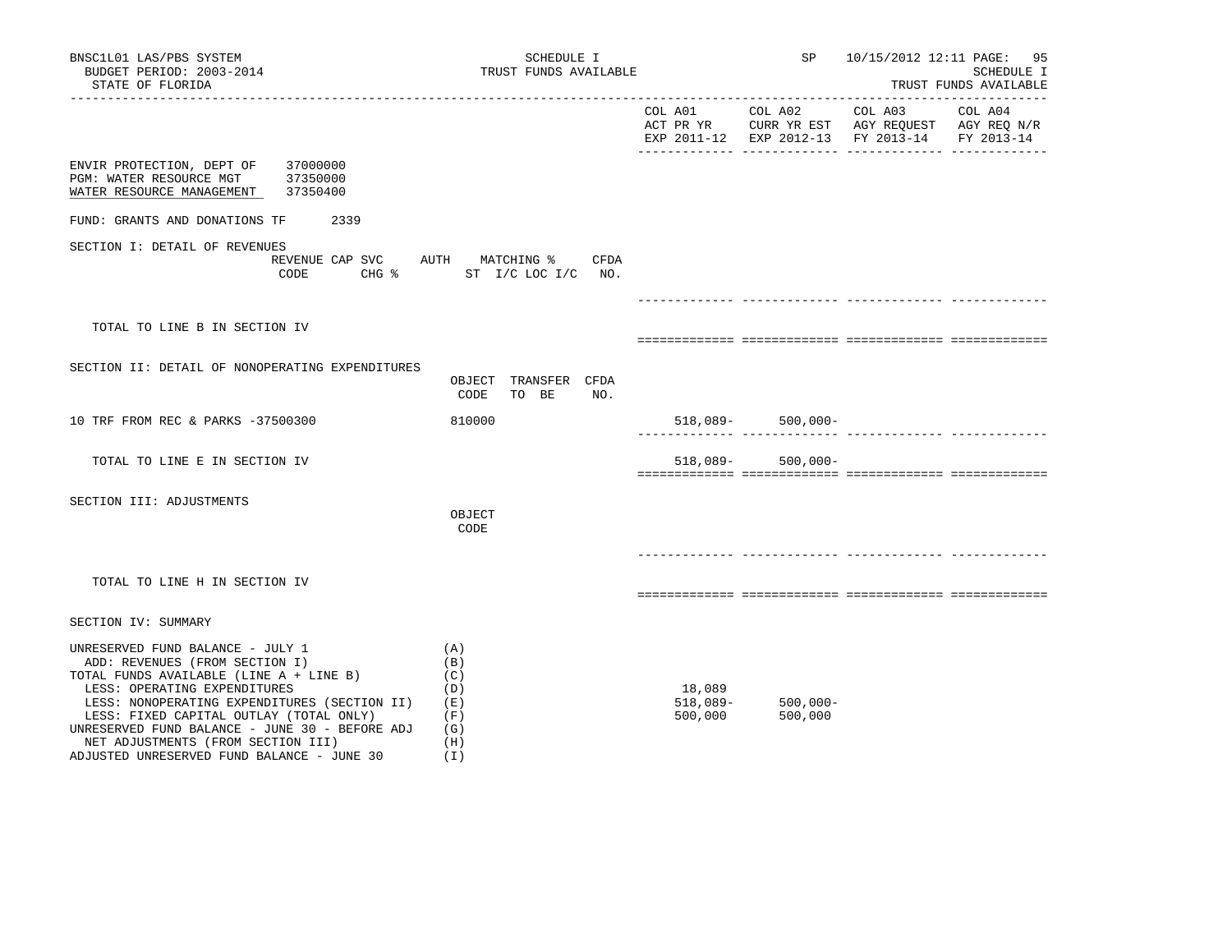| BNSC1L01 LAS/PBS SYSTEM<br>BUDGET PERIOD: 2003-2014<br>STATE OF FLORIDA                                                                                                                                                                                                                                                                                                        | SCHEDULE I<br>TRUST FUNDS AVAILABLE                         |         | SP                                                  |                                               | 10/15/2012 12:11 PAGE: 96<br>SCHEDULE I<br>TRUST FUNDS AVAILABLE |
|--------------------------------------------------------------------------------------------------------------------------------------------------------------------------------------------------------------------------------------------------------------------------------------------------------------------------------------------------------------------------------|-------------------------------------------------------------|---------|-----------------------------------------------------|-----------------------------------------------|------------------------------------------------------------------|
|                                                                                                                                                                                                                                                                                                                                                                                |                                                             |         |                                                     | EXP 2011-12 EXP 2012-13 FY 2013-14 FY 2013-14 |                                                                  |
| ENVIR PROTECTION, DEPT OF<br>37000000<br>PGM: WATER RESOURCE MGT<br>37350000<br>37350400<br>WATER RESOURCE MANAGEMENT                                                                                                                                                                                                                                                          |                                                             |         |                                                     |                                               |                                                                  |
| FUND: LAND ACQUISITION TF<br>2423                                                                                                                                                                                                                                                                                                                                              |                                                             |         |                                                     |                                               |                                                                  |
| SECTION I: DETAIL OF REVENUES<br>REVENUE CAP SVC AUTH MATCHING %<br>CODE                                                                                                                                                                                                                                                                                                       | CFDA<br>CHG % ST I/C LOC I/C NO.                            |         |                                                     |                                               |                                                                  |
| TOTAL TO LINE B IN SECTION IV                                                                                                                                                                                                                                                                                                                                                  |                                                             |         |                                                     |                                               |                                                                  |
| SECTION II: DETAIL OF NONOPERATING EXPENDITURES                                                                                                                                                                                                                                                                                                                                | OBJECT TRANSFER CFDA<br>CODE<br>TO BE<br>NO.                |         |                                                     |                                               |                                                                  |
| 40 TRF FROM REC & PARKS -37500300                                                                                                                                                                                                                                                                                                                                              | 810000                                                      |         |                                                     | $626, 260 - 10, 242, 397 - 608, 091 -$        |                                                                  |
| TOTAL TO LINE E IN SECTION IV                                                                                                                                                                                                                                                                                                                                                  |                                                             |         |                                                     | $626, 260 - 10, 242, 397 - 608, 091 -$        |                                                                  |
| SECTION III: ADJUSTMENTS                                                                                                                                                                                                                                                                                                                                                       | OBJECT<br>CODE                                              |         |                                                     |                                               |                                                                  |
| TOTAL TO LINE H IN SECTION IV                                                                                                                                                                                                                                                                                                                                                  |                                                             |         |                                                     |                                               |                                                                  |
| SECTION IV: SUMMARY                                                                                                                                                                                                                                                                                                                                                            |                                                             |         |                                                     |                                               |                                                                  |
| UNRESERVED FUND BALANCE - JULY 1<br>ADD: REVENUES (FROM SECTION I)<br>TOTAL FUNDS AVAILABLE (LINE A + LINE B)<br>LESS: OPERATING EXPENDITURES<br>LESS: NONOPERATING EXPENDITURES (SECTION II)<br>LESS: FIXED CAPITAL OUTLAY (TOTAL ONLY)<br>UNRESERVED FUND BALANCE - JUNE 30 - BEFORE ADJ<br>NET ADJUSTMENTS (FROM SECTION III)<br>ADJUSTED UNRESERVED FUND BALANCE - JUNE 30 | (A)<br>(B)<br>(C)<br>(D)<br>(E)<br>(F)<br>(G)<br>(H)<br>(I) | 626,260 | 667,197<br>$626, 260 - 10, 242, 397 -$<br>9,575,200 | 608,091<br>$608,091 -$                        |                                                                  |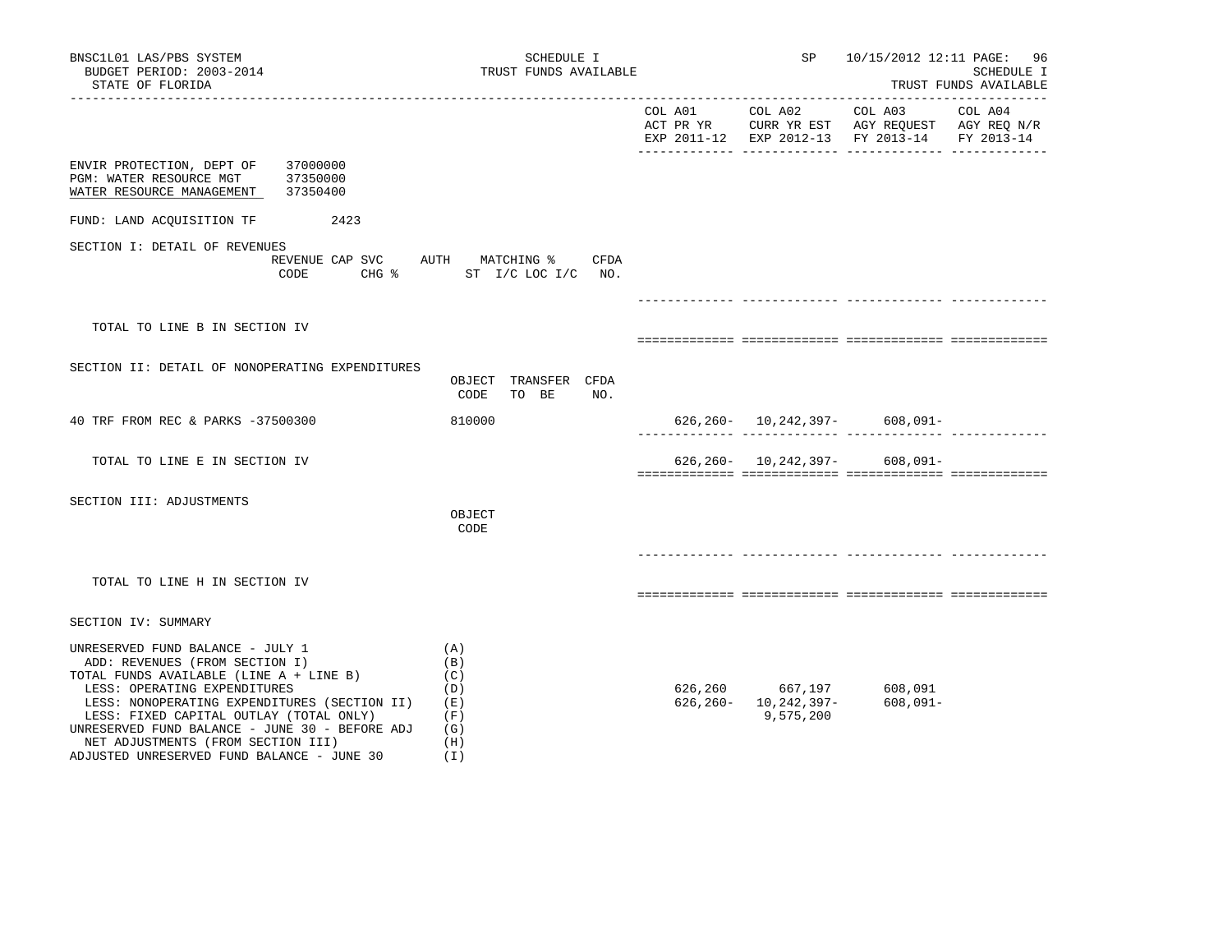| BNSC1L01 LAS/PBS SYSTEM<br>BUDGET PERIOD: 2003-2014<br>STATE OF FLORIDA                                                                                                                                                                                                                                                                                                        | SCHEDULE I<br>TRUST FUNDS AVAILABLE                           |         | SP                                                                   | 10/15/2012 12:11 PAGE: 97                                                                                 | SCHEDULE I<br>TRUST FUNDS AVAILABLE |
|--------------------------------------------------------------------------------------------------------------------------------------------------------------------------------------------------------------------------------------------------------------------------------------------------------------------------------------------------------------------------------|---------------------------------------------------------------|---------|----------------------------------------------------------------------|-----------------------------------------------------------------------------------------------------------|-------------------------------------|
|                                                                                                                                                                                                                                                                                                                                                                                |                                                               | COL A01 | COL A02                                                              | COL A03<br>ACT PR YR CURR YR EST AGY REQUEST AGY REQ N/R<br>EXP 2011-12 EXP 2012-13 FY 2013-14 FY 2013-14 | COL A04                             |
| 37000000<br>ENVIR PROTECTION, DEPT OF<br>PGM: WATER RESOURCE MGT<br>37350000<br>WATER RESOURCE MANAGEMENT<br>37350400                                                                                                                                                                                                                                                          |                                                               |         |                                                                      |                                                                                                           |                                     |
| FUND: MINERALS TRUST FUND<br>2499                                                                                                                                                                                                                                                                                                                                              |                                                               |         |                                                                      |                                                                                                           |                                     |
| SECTION I: DETAIL OF REVENUES<br>REVENUE CAP SVC AUTH MATCHING %<br>CODE                                                                                                                                                                                                                                                                                                       | CFDA<br>CHG $\frac{1}{2}$ ST I/C LOC I/C NO.                  |         |                                                                      |                                                                                                           |                                     |
|                                                                                                                                                                                                                                                                                                                                                                                |                                                               |         |                                                                      |                                                                                                           |                                     |
| TOTAL TO LINE B IN SECTION IV                                                                                                                                                                                                                                                                                                                                                  |                                                               |         |                                                                      |                                                                                                           |                                     |
| SECTION II: DETAIL OF NONOPERATING EXPENDITURES                                                                                                                                                                                                                                                                                                                                | OBJECT TRANSFER CFDA<br>CODE<br>TO BE<br>NO.                  |         |                                                                      |                                                                                                           |                                     |
| 12 TRANSFER FROM FGS/BE 37010200                                                                                                                                                                                                                                                                                                                                               | 810000                                                        |         |                                                                      | $2,265,388 - 2,307,728 - 2,327,288 -$                                                                     |                                     |
| TOTAL TO LINE E IN SECTION IV                                                                                                                                                                                                                                                                                                                                                  |                                                               |         |                                                                      | $2,265,388 - 2,307,728 - 2,327,288 -$                                                                     |                                     |
| SECTION III: ADJUSTMENTS                                                                                                                                                                                                                                                                                                                                                       | OBJECT<br>CODE                                                |         |                                                                      |                                                                                                           |                                     |
| TOTAL TO LINE H IN SECTION IV                                                                                                                                                                                                                                                                                                                                                  |                                                               |         |                                                                      |                                                                                                           |                                     |
| SECTION IV: SUMMARY                                                                                                                                                                                                                                                                                                                                                            |                                                               |         |                                                                      |                                                                                                           |                                     |
| UNRESERVED FUND BALANCE - JULY 1<br>ADD: REVENUES (FROM SECTION I)<br>TOTAL FUNDS AVAILABLE (LINE A + LINE B)<br>LESS: OPERATING EXPENDITURES<br>LESS: NONOPERATING EXPENDITURES (SECTION II)<br>LESS: FIXED CAPITAL OUTLAY (TOTAL ONLY)<br>UNRESERVED FUND BALANCE - JUNE 30 - BEFORE ADJ<br>NET ADJUSTMENTS (FROM SECTION III)<br>ADJUSTED UNRESERVED FUND BALANCE - JUNE 30 | (A)<br>(B)<br>(C)<br>(D)<br>(E)<br>(F)<br>(G)<br>(H)<br>( I ) |         | 2, 265, 388 2, 307, 728 2, 327, 288<br>$2, 265, 388 - 2, 307, 728 -$ | 2,327,288-                                                                                                |                                     |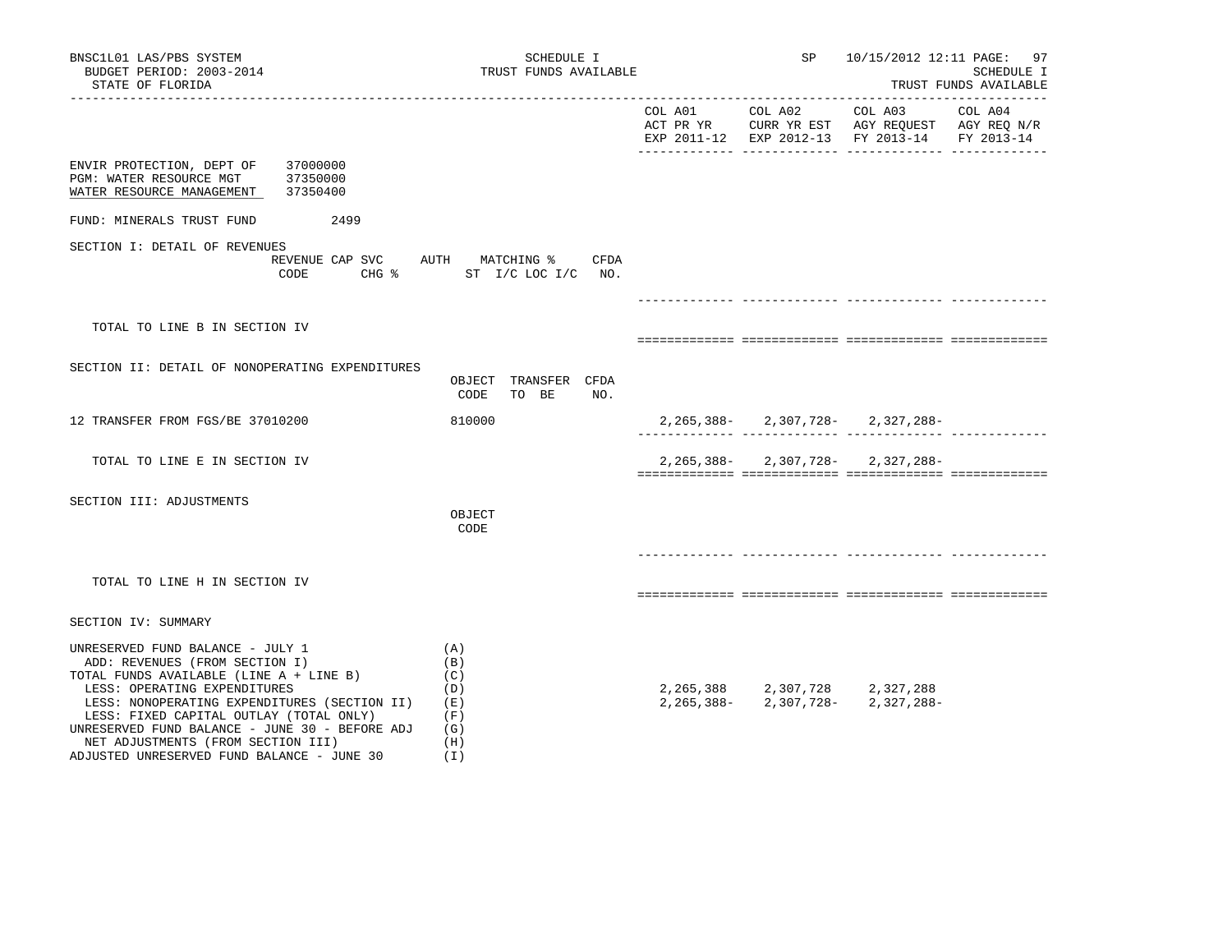|                                                                                                                                                                            |                                                            |                                                                        |                             |                                                                                                     | COL A01 COL A02 COL A03<br>ACT PR YR CURR YR EST AGY REQUEST AGY REQ N/R<br>EXP 2011-12 EXP 2012-13 FY 2013-14 | COL A04<br>FY 2013-14 |
|----------------------------------------------------------------------------------------------------------------------------------------------------------------------------|------------------------------------------------------------|------------------------------------------------------------------------|-----------------------------|-----------------------------------------------------------------------------------------------------|----------------------------------------------------------------------------------------------------------------|-----------------------|
| ENVIR PROTECTION, DEPT OF 37000000<br>PGM: WATER RESOURCE MGT 37350000<br>WATER RESOURCE MANAGEMENT 37350400                                                               |                                                            |                                                                        |                             |                                                                                                     |                                                                                                                |                       |
| FUND: NON-MANDATORY LAND RECL TF                                                                                                                                           | 2506                                                       |                                                                        |                             |                                                                                                     |                                                                                                                |                       |
| SECTION I: DETAIL OF REVENUES                                                                                                                                              |                                                            |                                                                        |                             |                                                                                                     |                                                                                                                |                       |
|                                                                                                                                                                            | REVENUE CAP SVC AUTH MATCHING %<br>$CHG$ $\approx$<br>CODE | CFDA<br>ST I/C LOC I/C NO.                                             |                             |                                                                                                     |                                                                                                                |                       |
| 02 INTEREST EARNINGS/INVES 000502 NO 8.0 378.035 0.00 0.00<br>05 REFUNDS                                                                                                   | 001800 NO 0.0 378.035 0.00 0.00                            |                                                                        | $\sim$ 5                    | 1,235,547 1,000,000 600,000                                                                         |                                                                                                                |                       |
|                                                                                                                                                                            |                                                            |                                                                        |                             | 1,896,367    1,910,000    2,021,000                                                                 |                                                                                                                |                       |
| TOTAL TO LINE B IN SECTION IV                                                                                                                                              |                                                            |                                                                        |                             | 3, 131, 919 2, 910, 000 2, 621, 000                                                                 |                                                                                                                |                       |
| SECTION II: DETAIL OF NONOPERATING EXPENDITURES                                                                                                                            |                                                            | TRANSFER CFDA<br>OBJECT<br>CODE<br>TO BE<br>NO.                        |                             |                                                                                                     |                                                                                                                |                       |
| 01 SERVICE CHARGE TO GEN REV (8%)<br>03 TRANSFER TO ADMIN TRUST FUND<br>06 TR WORKING CAPITAL TRUST FUND<br>07 TR DFS/ASSESSMENT ON INVESTMENT<br>09 5% TRUST FUND RESERVE |                                                            | 880000<br>810000<br>37010100<br>810000<br>37010300<br>830000<br>999000 |                             | 93,925 76,000 44,000<br>199,446 83,968 207,178<br>235,283 818,921 1,165,076<br>61,484 50,000 50,000 | 92,599                                                                                                         |                       |
| TOTAL TO LINE E IN SECTION IV                                                                                                                                              |                                                            |                                                                        |                             | 590,138 1,028,889 1,558,853                                                                         |                                                                                                                |                       |
| SECTION III: ADJUSTMENTS                                                                                                                                                   |                                                            | OBJECT<br>CODE                                                         |                             |                                                                                                     |                                                                                                                |                       |
| 01 ADJUSTMENT TO LINE A<br>02 ROUNDING<br>03 STATEWIDE FINANCIAL STATEMENT ADJUSTMENTS                                                                                     |                                                            | 991000<br>991000<br>991000                                             | 40,645,324-<br>8<br>556,803 |                                                                                                     |                                                                                                                |                       |
| TOTAL TO LINE H IN SECTION IV                                                                                                                                              |                                                            |                                                                        | $40,088,513-$               |                                                                                                     |                                                                                                                |                       |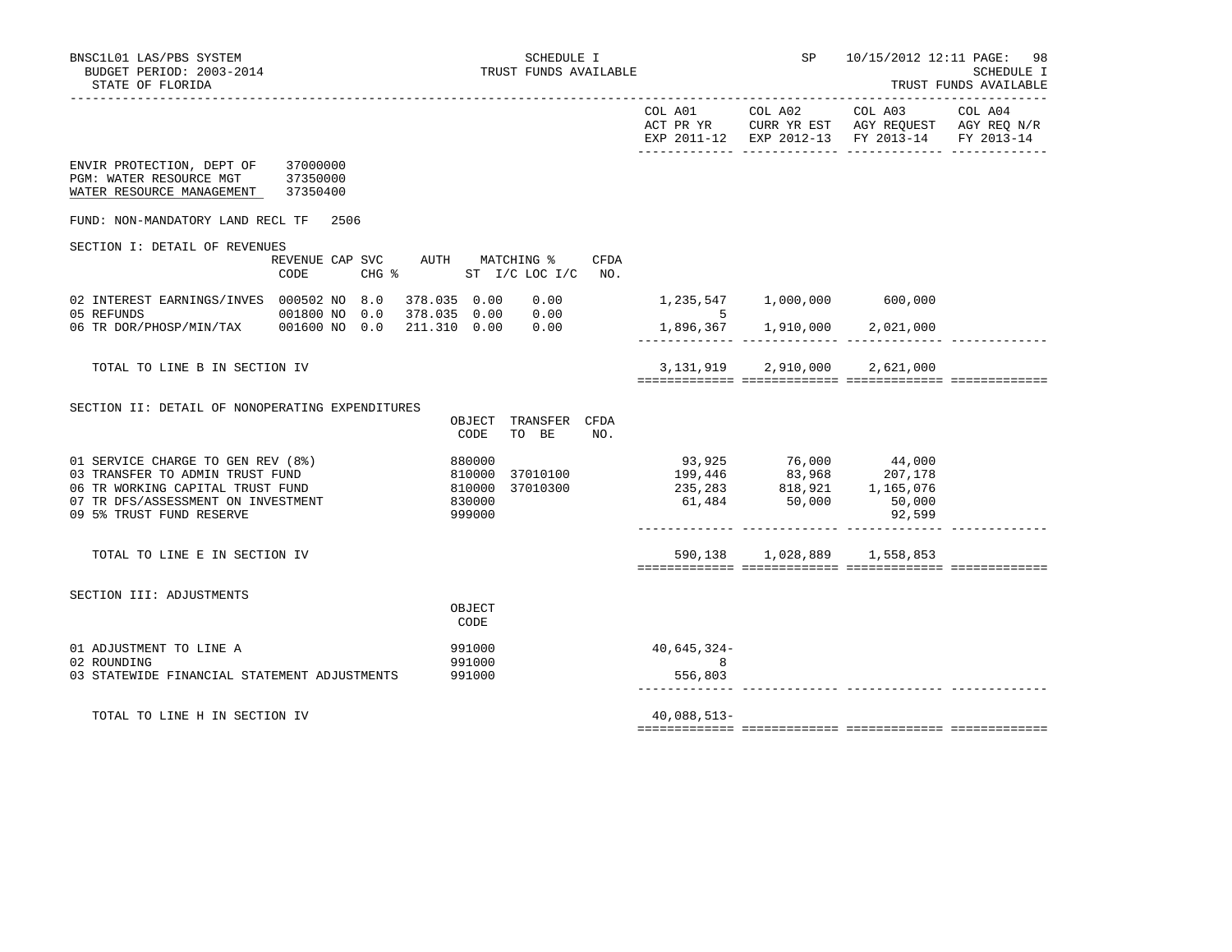| A01<br>COL<br>ACT PR YR<br>201<br>FYD | COL A02<br>CURR YR EST<br>$2012 - 12$<br>FYL | COL A03<br>AGY<br>REOUEST<br>$2013 - 14$<br><b>FV</b> | A04<br>∩П.<br>AGY REQ N/R<br>$2013 - 14$<br><b>FV</b> |
|---------------------------------------|----------------------------------------------|-------------------------------------------------------|-------------------------------------------------------|
|                                       |                                              |                                                       |                                                       |

| ENVIR PROTECTION, DEPT OF | 37000000 |
|---------------------------|----------|
| PGM: WATER RESOURCE MGT   | 37350000 |
| WATER RESOURCE MANAGEMENT | 37350400 |

FUND: NON-MANDATORY LAND RECL TF 2506

SECTION IV: SUMMARY

| UNRESERVED FUND BALANCE - JULY 1               | (A)   | 52,883,385    | 10,395,209 | 10,147,744 |           |
|------------------------------------------------|-------|---------------|------------|------------|-----------|
| ADD: REVENUES (FROM SECTION I)                 | (B)   | 3,131,919     | 2,910,000  | 2,621,000  |           |
| TOTAL FUNDS AVAILABLE (LINE A + LINE B)        | (C)   | 56,015,304    | 13,305,209 | 12,768,744 |           |
| LESS: OPERATING EXPENDITURES                   | (D)   | 1,911,444     | 2,128,576  | 2,140,241  |           |
| LESS: NONOPERATING EXPENDITURES (SECTION II)   | (E)   | 590,138       | 1,028,889  | 1,558,853  |           |
| LESS: FIXED CAPITAL OUTLAY (TOTAL ONLY)        | (F)   | 3,030,000     |            | 3,000,000  | 3,000,000 |
| UNRESERVED FUND BALANCE - JUNE 30 - BEFORE ADJ | (G)   | 50,483,722    | 10,147,744 | 6,069,650  |           |
| NET ADJUSTMENTS (FROM SECTION III)             | (H)   | $40,088,513-$ |            |            |           |
| ADJUSTED UNRESERVED FUND BALANCE - JUNE 30     | ' I ) | 10,395,209    | 10,147,744 | 6,069,650  |           |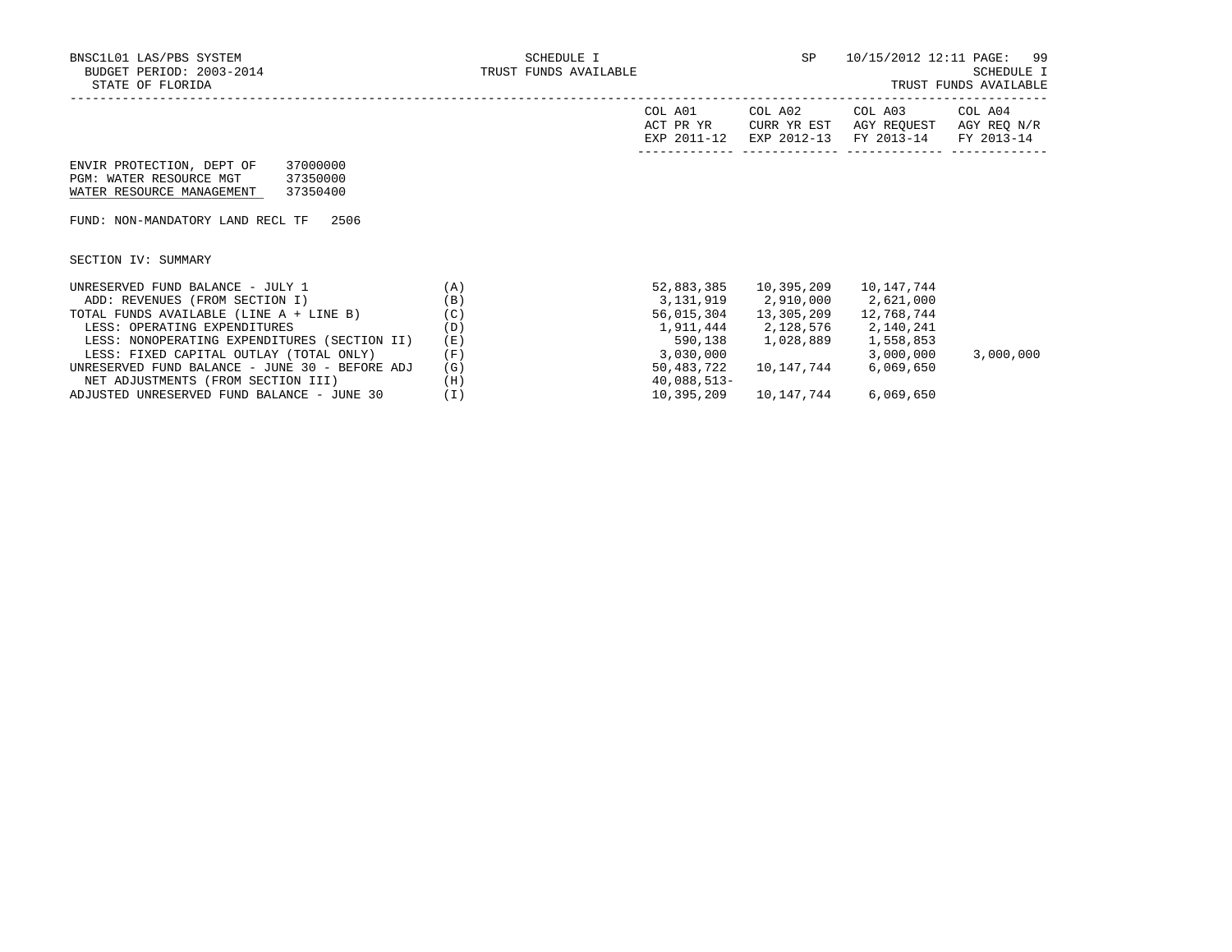| BNSC1L01 LAS/PBS SYSTEM<br>SCHEDULE I<br>BUDGET PERIOD: 2003-2014<br>TRUST FUNDS AVAILABLE<br>STATE OF FLORIDA                                                                                                                                                                                                                                                                                                                                |                                              |  | SP<br>10/15/2012 12:11 PAGE: 100<br>SCHEDULE I<br>TRUST FUNDS AVAILABLE |                                                                                                           |         |  |  |
|-----------------------------------------------------------------------------------------------------------------------------------------------------------------------------------------------------------------------------------------------------------------------------------------------------------------------------------------------------------------------------------------------------------------------------------------------|----------------------------------------------|--|-------------------------------------------------------------------------|-----------------------------------------------------------------------------------------------------------|---------|--|--|
|                                                                                                                                                                                                                                                                                                                                                                                                                                               |                                              |  | COL A01 COL A02                                                         | COL A03<br>ACT PR YR CURR YR EST AGY REQUEST AGY REQ N/R<br>EXP 2011-12 EXP 2012-13 FY 2013-14 FY 2013-14 | COL A04 |  |  |
| ENVIR PROTECTION, DEPT OF<br>37000000<br>37350000<br>PGM: WATER RESOURCE MGT<br>WATER RESOURCE MANAGEMENT<br>37350400                                                                                                                                                                                                                                                                                                                         |                                              |  |                                                                         |                                                                                                           |         |  |  |
| FUND: PERMIT FEE TRUST FUND<br>2526                                                                                                                                                                                                                                                                                                                                                                                                           |                                              |  |                                                                         |                                                                                                           |         |  |  |
| SECTION I: DETAIL OF REVENUES<br>REVENUE CAP SVC AUTH MATCHING %<br>CODE                                                                                                                                                                                                                                                                                                                                                                      | CFDA<br>CHG % ST I/C LOC I/C NO.             |  |                                                                         |                                                                                                           |         |  |  |
| TOTAL TO LINE B IN SECTION IV                                                                                                                                                                                                                                                                                                                                                                                                                 |                                              |  |                                                                         |                                                                                                           |         |  |  |
|                                                                                                                                                                                                                                                                                                                                                                                                                                               |                                              |  |                                                                         |                                                                                                           |         |  |  |
| SECTION II: DETAIL OF NONOPERATING EXPENDITURES                                                                                                                                                                                                                                                                                                                                                                                               | OBJECT TRANSFER CFDA<br>TO BE<br>NO.<br>CODE |  |                                                                         |                                                                                                           |         |  |  |
| 49 TRANS FR DIST-WATER RES PROT&RES 37150100                                                                                                                                                                                                                                                                                                                                                                                                  | 810000                                       |  | 1,414,215-2,809,470-                                                    | $3,065,002 -$                                                                                             |         |  |  |
| TOTAL TO LINE E IN SECTION IV                                                                                                                                                                                                                                                                                                                                                                                                                 |                                              |  | 1,414,215-2,809,470-                                                    | 3,065,002-                                                                                                |         |  |  |
| SECTION III: ADJUSTMENTS                                                                                                                                                                                                                                                                                                                                                                                                                      | OBJECT<br>CODE                               |  |                                                                         |                                                                                                           |         |  |  |
| TOTAL TO LINE H IN SECTION IV                                                                                                                                                                                                                                                                                                                                                                                                                 |                                              |  |                                                                         |                                                                                                           |         |  |  |
| SECTION IV: SUMMARY                                                                                                                                                                                                                                                                                                                                                                                                                           |                                              |  |                                                                         |                                                                                                           |         |  |  |
| UNRESERVED FUND BALANCE - JULY 1<br>(A)<br>ADD: REVENUES (FROM SECTION I)<br>(B)<br>TOTAL FUNDS AVAILABLE (LINE A + LINE B)<br>(C)<br>LESS: OPERATING EXPENDITURES<br>(D)<br>LESS: NONOPERATING EXPENDITURES (SECTION II)<br>(E)<br>(F)<br>LESS: FIXED CAPITAL OUTLAY (TOTAL ONLY)<br>UNRESERVED FUND BALANCE - JUNE 30 - BEFORE ADJ<br>(G)<br>NET ADJUSTMENTS (FROM SECTION III)<br>(H)<br>ADJUSTED UNRESERVED FUND BALANCE - JUNE 30<br>(I) |                                              |  | 1,414,215 2,809,470<br>1,414,215 - 2,809,470 -                          | 3,065,002<br>$3,065,002 -$                                                                                |         |  |  |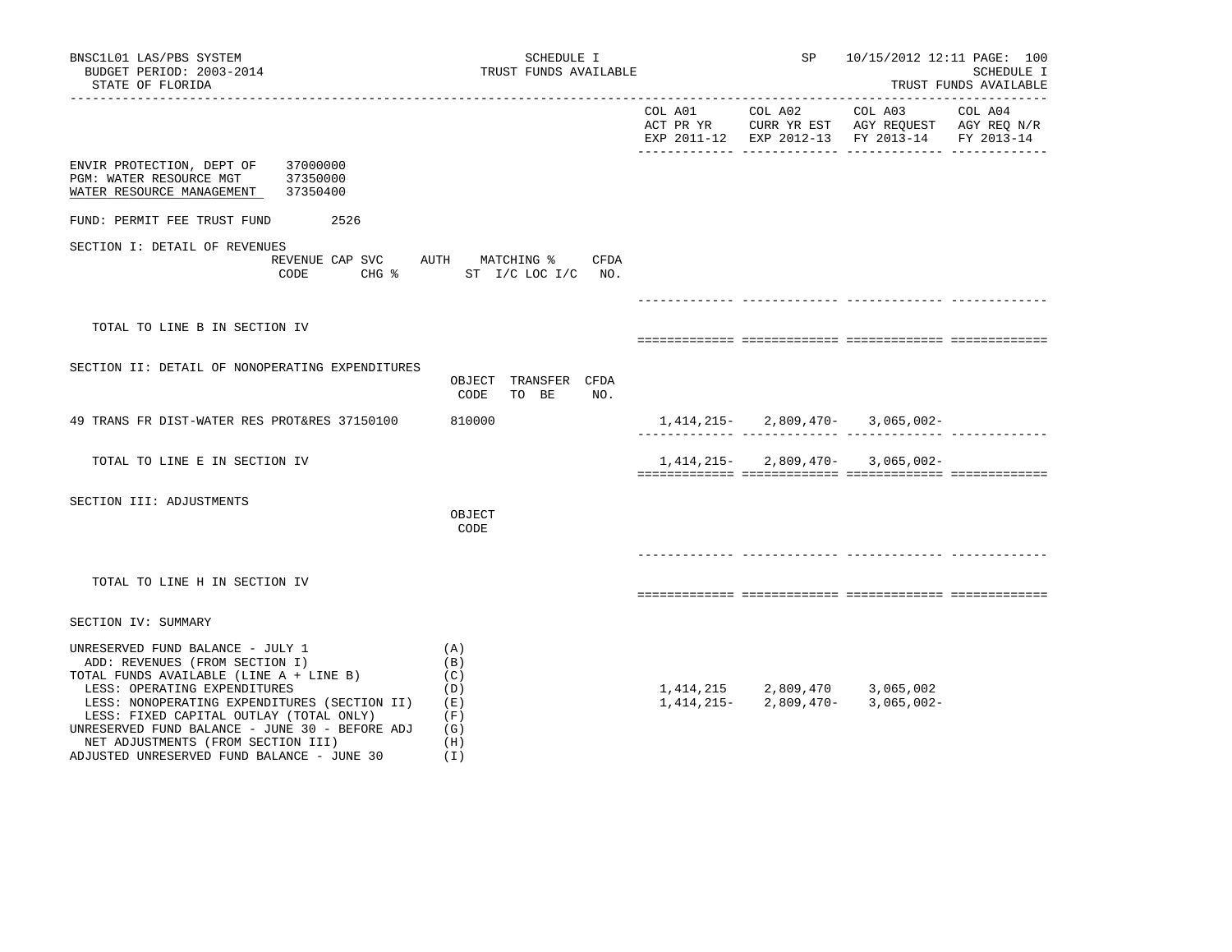|                                                                                                                                                                               |                                                                  |                                                                                                                                                              | EXP 2011-12 EXP 2012-13 FY 2013-14 FY 2013-14 |  |
|-------------------------------------------------------------------------------------------------------------------------------------------------------------------------------|------------------------------------------------------------------|--------------------------------------------------------------------------------------------------------------------------------------------------------------|-----------------------------------------------|--|
| ENVIR PROTECTION, DEPT OF 37000000<br>PGM: WATER RESOURCE MGT 37350000<br>WATER RESOURCE MANAGEMENT<br>37350400                                                               |                                                                  |                                                                                                                                                              |                                               |  |
| FUND: WATER PROTECT/SUSTAIN TF<br>2603                                                                                                                                        |                                                                  |                                                                                                                                                              |                                               |  |
| SECTION I: DETAIL OF REVENUES                                                                                                                                                 |                                                                  |                                                                                                                                                              |                                               |  |
| CODE                                                                                                                                                                          | REVENUE CAP SVC AUTH MATCHING % CFDA<br>CHG % ST I/C LOC I/C NO. |                                                                                                                                                              |                                               |  |
| 01 INTEREST ON INVESTMENT  000502 NO 8.0  215.49  0.00<br>02 INTEREST PROG ADVANCES  000500 NO  0.0  215.49  0.00  0.00<br>001800 NO 0.0 215.49 0.00<br>03 PRIOR YEAR REFUNDS | 0.00<br>0.00                                                     | 685,633 400,000<br>83,521<br>19,300                                                                                                                          |                                               |  |
| TOTAL TO LINE B IN SECTION IV                                                                                                                                                 |                                                                  |                                                                                                                                                              | 788,454 400,000                               |  |
| SECTION II: DETAIL OF NONOPERATING EXPENDITURES                                                                                                                               |                                                                  |                                                                                                                                                              |                                               |  |
|                                                                                                                                                                               | OBJECT TRANSFER CFDA<br>CODE<br>TO BE<br>NO.                     |                                                                                                                                                              |                                               |  |
| 01 TR TO WATER OUALITY ASSURANCE TF                                                                                                                                           | 810000                                                           |                                                                                                                                                              | 960,929 371,122                               |  |
| 03 SERVICE CHARGE TO GR(8.0%) 310322<br>09 TRANSFER DFS/ASSESSMENT ON INVESTMENTS                                                                                             | 880000<br>810000                                                 |                                                                                                                                                              | 58,365 30,400<br>34,157 20,000                |  |
| TOTAL TO LINE E IN SECTION IV                                                                                                                                                 |                                                                  |                                                                                                                                                              | 1,053,451 421,522                             |  |
| SECTION III: ADJUSTMENTS                                                                                                                                                      | OBJECT<br>CODE                                                   |                                                                                                                                                              |                                               |  |
| 01 ADJUSTMENT TO LINE A                                                                                                                                                       | 991000                                                           | 29,397,383-                                                                                                                                                  |                                               |  |
| 02 OTHER ADJUSTMENT TO LINE A                                                                                                                                                 | 991000                                                           | 14,676,234-                                                                                                                                                  |                                               |  |
| TOTAL TO LINE H IN SECTION IV                                                                                                                                                 |                                                                  | 44,073,617-                                                                                                                                                  |                                               |  |
| SECTION IV: SUMMARY                                                                                                                                                           |                                                                  |                                                                                                                                                              |                                               |  |
| UNRESERVED FUND BALANCE - JULY 1                                                                                                                                              | (A)                                                              |                                                                                                                                                              |                                               |  |
| ADD: REVENUES (FROM SECTION I)<br>TOTAL FUNDS AVAILABLE (LINE A + LINE B)                                                                                                     | (B)<br>(C)                                                       | $\begin{array}{llll} 44\,, 360\,, 136 & \qquad & 21\,, 522 \\ \hline 788\,, 454 & \qquad & 400\,, 000 \\ 45\,, 148\,, 590 & \qquad & 421\,, 522 \end{array}$ |                                               |  |
| LESS: OPERATING EXPENDITURES                                                                                                                                                  | (D)                                                              |                                                                                                                                                              |                                               |  |
| LESS: NONOPERATING EXPENDITURES (SECTION II)<br>LESS: FIXED CAPITAL OUTLAY (TOTAL ONLY)                                                                                       | ( E )<br>(F)                                                     | 1,053,451                                                                                                                                                    | 421,522                                       |  |
| UNRESERVED FUND BALANCE - JUNE 30 - BEFORE ADJ<br>NET ADJUSTMENTS (FROM SECTION III)                                                                                          | (G)<br>(H)                                                       | 44,095,139<br>44,073,617-                                                                                                                                    |                                               |  |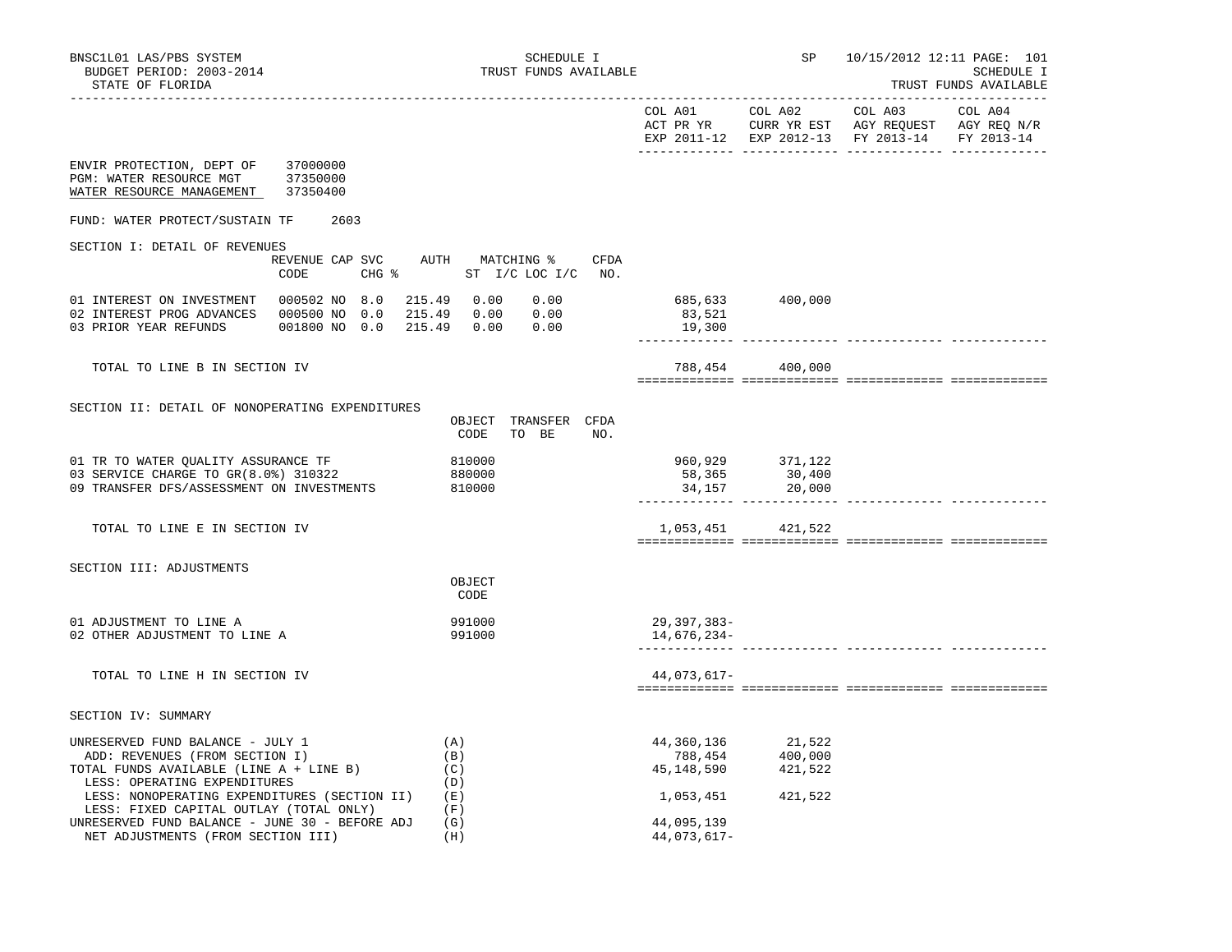TRUST FUNDS AVAILABLE

|                                                                                                                       | COL A01<br>ACT PR YR<br>EXP 2011-12 | COL A02<br>CURR YR EST<br>EXP 2012-13 | COL A03<br>AGY REQUEST<br>FY 2013-14 | COL A04<br>AGY REQ N/R<br>FY 2013-14 |
|-----------------------------------------------------------------------------------------------------------------------|-------------------------------------|---------------------------------------|--------------------------------------|--------------------------------------|
| 37000000<br>ENVIR PROTECTION, DEPT OF<br>37350000<br>PGM: WATER RESOURCE MGT<br>37350400<br>WATER RESOURCE MANAGEMENT |                                     |                                       |                                      |                                      |
| 2603<br>FUND: WATER PROTECT/SUSTAIN TF                                                                                |                                     |                                       |                                      |                                      |

SECTION IV: SUMMARY

ADJUSTED UNRESERVED FUND BALANCE - JUNE 30 (I) 21,522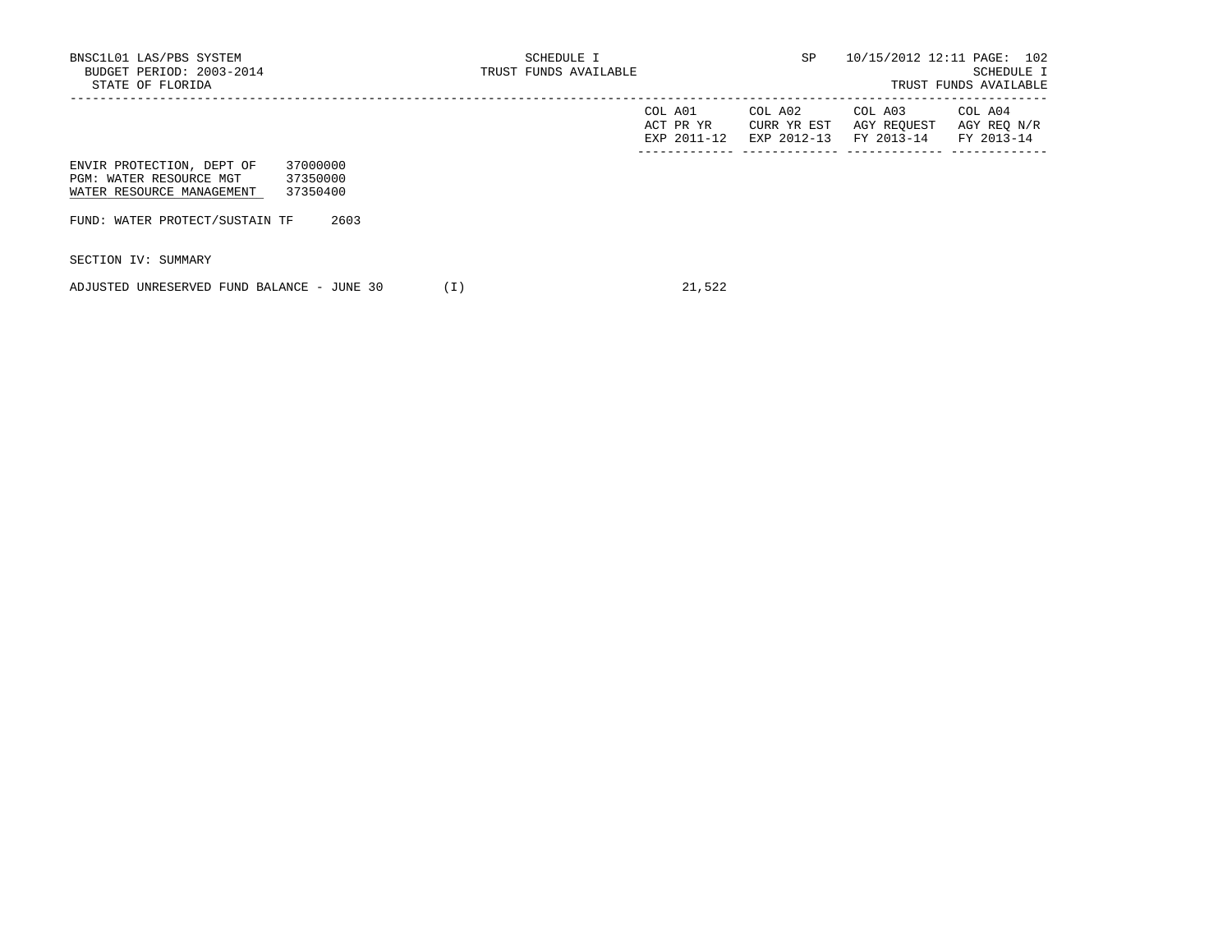| STATE OF FLORIDA                                                                                                                                                                                                                                                                                                                                                         |                                            |                                                                                              |                                      |             |                                                                                                              |                                            |                                                                                                | TRUST FUNDS AVAILABLE |
|--------------------------------------------------------------------------------------------------------------------------------------------------------------------------------------------------------------------------------------------------------------------------------------------------------------------------------------------------------------------------|--------------------------------------------|----------------------------------------------------------------------------------------------|--------------------------------------|-------------|--------------------------------------------------------------------------------------------------------------|--------------------------------------------|------------------------------------------------------------------------------------------------|-----------------------|
|                                                                                                                                                                                                                                                                                                                                                                          |                                            |                                                                                              |                                      |             | COL A01                                                                                                      | COL A02                                    | COL A03<br>ACT PR YR CURR YR EST AGY REQUEST AGY REQ N/R<br>EXP 2011-12 EXP 2012-13 FY 2013-14 | COL A04<br>FY 2013-14 |
| ENVIR PROTECTION, DEPT OF<br>PGM: WATER RESOURCE MGT<br>WATER RESOURCE MANAGEMENT                                                                                                                                                                                                                                                                                        | 37000000<br>37350000<br>37350400           |                                                                                              |                                      |             |                                                                                                              |                                            |                                                                                                |                       |
| FUND: WASTEWTR/STORMWTR REVOL TF                                                                                                                                                                                                                                                                                                                                         | 2661                                       |                                                                                              |                                      |             |                                                                                                              |                                            |                                                                                                |                       |
| SECTION I: DETAIL OF REVENUES                                                                                                                                                                                                                                                                                                                                            | REVENUE CAP SVC<br>$CHG$ $\approx$<br>CODE | AUTH MATCHING %                                                                              | ST I/C LOC I/C                       | CFDA<br>NO. |                                                                                                              |                                            |                                                                                                |                       |
| 01 INTEREST ON INVESTMENTS 000502 NO 0.0<br>02 REPAYMENT OF LOANS 002300 NO 0.0<br>$\begin{tabular}{lllllllllll} 03 \text{ GRANT REV CWSRF} & \hspace{0.5cm} 000700\text{ NO} & 0.0 \\ 04 \text{ TRANS GENL REV MATCH} & \hspace{0.5cm} 006000\text{ NO} & 0.0 \\ \end{tabular}$<br>05 TRANS LAND ACQ TF MATCH 001500 NO 0.0<br>06 AMER REC & REINV ACT 09 000750 NO 0.0 |                                            | 403.183 0.00<br>403.183 0.00<br>403.183 0.00<br>403.183 0.00<br>403.183 0.00<br>403.183 0.00 | 0.00<br>0.00<br>0.00<br>0.00<br>0.00 | 66.458      | 66.458 75,555,665<br>66.458 49,845,000 48,241,600 47,707,000<br>66.458 9,874,800<br>$0.00$ 66.458 12,152,703 | 5,210,174 5,000,000 5,000,000<br>6,138,000 | 68,733,858 71,707,910<br>9,541,400                                                             |                       |
| TOTAL TO LINE B IN SECTION IV                                                                                                                                                                                                                                                                                                                                            |                                            |                                                                                              |                                      |             |                                                                                                              | 152,638,342 128,113,458 133,956,310        |                                                                                                |                       |
| SECTION II: DETAIL OF NONOPERATING EXPENDITURES                                                                                                                                                                                                                                                                                                                          |                                            | OBJECT TRANSFER CFDA<br>CODE                                                                 | TO BE                                | NO.         |                                                                                                              |                                            |                                                                                                |                       |
| 06 TRANSF-DFS/ASSESSMENT ON INVESTMENT<br>07 WASTE WATER TREATMENT FAC. CONSTR RESERVE<br>08 ADJUSTMENT TO STATE MATCH                                                                                                                                                                                                                                                   |                                            | 830000<br>899000<br>899000                                                                   |                                      |             |                                                                                                              | 260,945 250,000<br>2,180,786               | 250,000<br>320,680                                                                             |                       |
| TOTAL TO LINE E IN SECTION IV                                                                                                                                                                                                                                                                                                                                            |                                            |                                                                                              |                                      |             |                                                                                                              | 260,945 2,430,786 570,680                  |                                                                                                |                       |
| SECTION III: ADJUSTMENTS                                                                                                                                                                                                                                                                                                                                                 |                                            | OBJECT<br>CODE                                                                               |                                      |             |                                                                                                              |                                            |                                                                                                |                       |
| 01 ADJUSTMENT TO LINE A<br>02 STATEWIDE FINANCIAL STATEMENT ADJUSTMENT<br>04 12-13 LOAN REPAYMNT/REC AS 11-12 ACCT REC<br>05 JUNE FCO REVERSIONS OF PRIOR YEAR APPROP<br>06 AMER RECOVERY & REINVESTMENT ACT OF 2009<br>07 FY 11/12 CWSRF MATCH BAL AVAIL. TO TRANS<br>08 ADJ TO LINE A-LOAN REPAY LONG TERM RECV                                                        |                                            | 991000<br>991000<br>991000<br>991000<br>991000<br>991000<br>991000                           |                                      |             | $242,661,653-$<br>199,229-<br>63,383,430-<br>13,339,468<br>1,380,530<br>3,831,000<br>$707, 535, 342 -$       |                                            |                                                                                                |                       |
| TOTAL TO LINE H IN SECTION IV                                                                                                                                                                                                                                                                                                                                            |                                            |                                                                                              |                                      |             | $995, 228, 656 -$                                                                                            |                                            |                                                                                                |                       |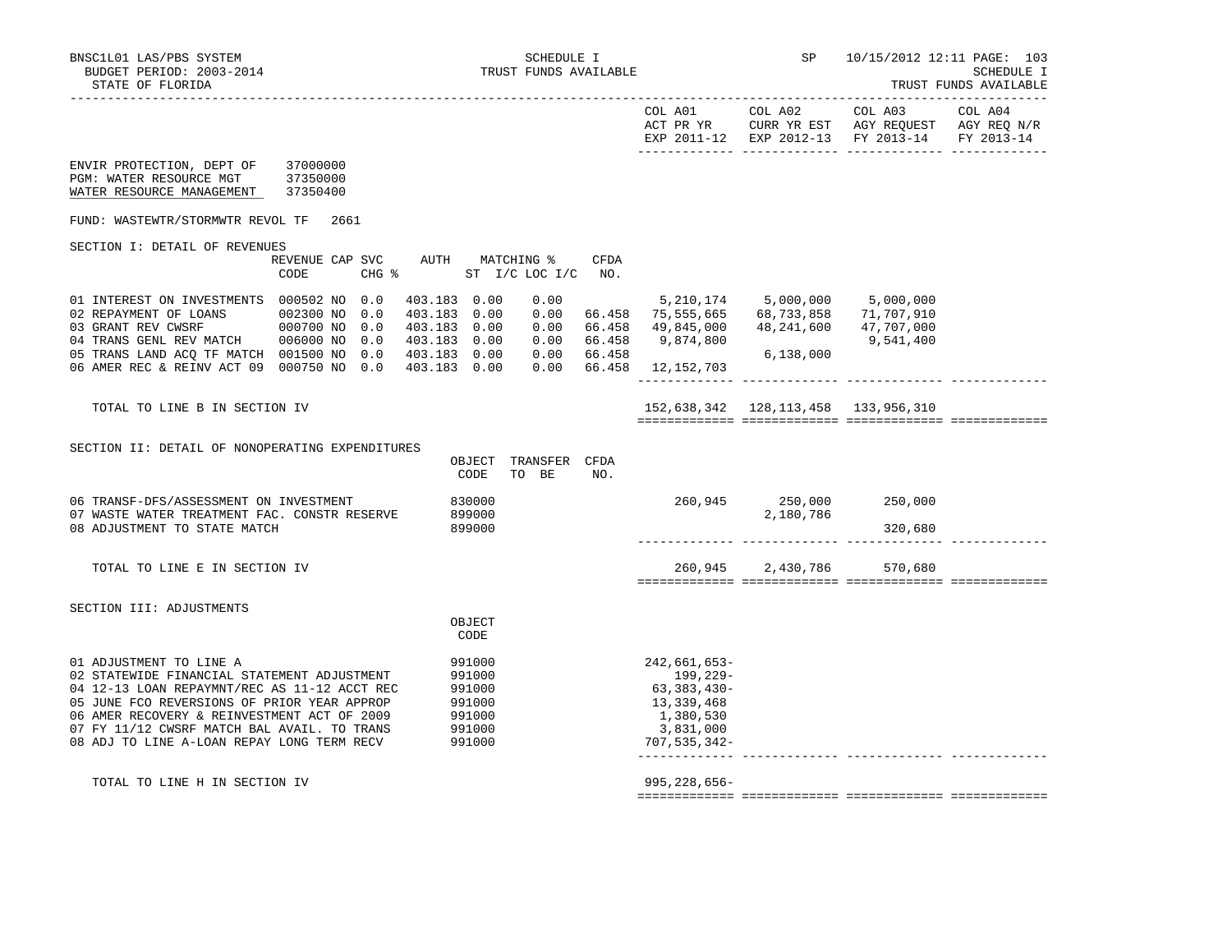|                                                |     | COL A01<br>ACT PR YR<br>EXP 2011-12 | COL A02<br>CURR YR EST<br>EXP 2012-13 | COL A03<br>AGY REOUEST<br>FY 2013-14 | COL A04<br>AGY REO N/R<br>FY 2013-14 |
|------------------------------------------------|-----|-------------------------------------|---------------------------------------|--------------------------------------|--------------------------------------|
| 37000000<br>ENVIR PROTECTION, DEPT OF          |     |                                     |                                       |                                      |                                      |
| PGM: WATER RESOURCE MGT<br>37350000            |     |                                     |                                       |                                      |                                      |
| WATER RESOURCE MANAGEMENT<br>37350400          |     |                                     |                                       |                                      |                                      |
|                                                |     |                                     |                                       |                                      |                                      |
| FUND: WASTEWTR/STORMWTR REVOL TF<br>2661       |     |                                     |                                       |                                      |                                      |
|                                                |     |                                     |                                       |                                      |                                      |
|                                                |     |                                     |                                       |                                      |                                      |
| SECTION IV: SUMMARY                            |     |                                     |                                       |                                      |                                      |
|                                                |     |                                     |                                       |                                      |                                      |
| UNRESERVED FUND BALANCE - JULY 1               | (A) | 996,775,519                         |                                       |                                      |                                      |
| ADD: REVENUES (FROM SECTION I)                 | (B) | 152,638,342                         | 128,113,458                           | 133,956,310                          |                                      |
| TOTAL FUNDS AVAILABLE (LINE A + LINE B)        | (C) | 1149,413,861                        | 128,113,458                           | 133,956,310                          |                                      |
| LESS: OPERATING EXPENDITURES                   | (D) |                                     |                                       |                                      |                                      |
| LESS: NONOPERATING EXPENDITURES (SECTION II)   | (E) |                                     | 260,945 2,430,786 570,680             |                                      |                                      |
| LESS: FIXED CAPITAL OUTLAY (TOTAL ONLY)        | (F) | 153,924,260                         | 125,682,672                           | 133,385,630                          | 133,385,630                          |
| UNRESERVED FUND BALANCE - JUNE 30 - BEFORE ADJ | (G) | 995,228,656                         |                                       |                                      |                                      |
| NET ADJUSTMENTS (FROM SECTION III)             | (H) | $995, 228, 656 -$                   |                                       |                                      |                                      |
| ADJUSTED UNRESERVED FUND BALANCE - JUNE 30     | (I) |                                     |                                       |                                      |                                      |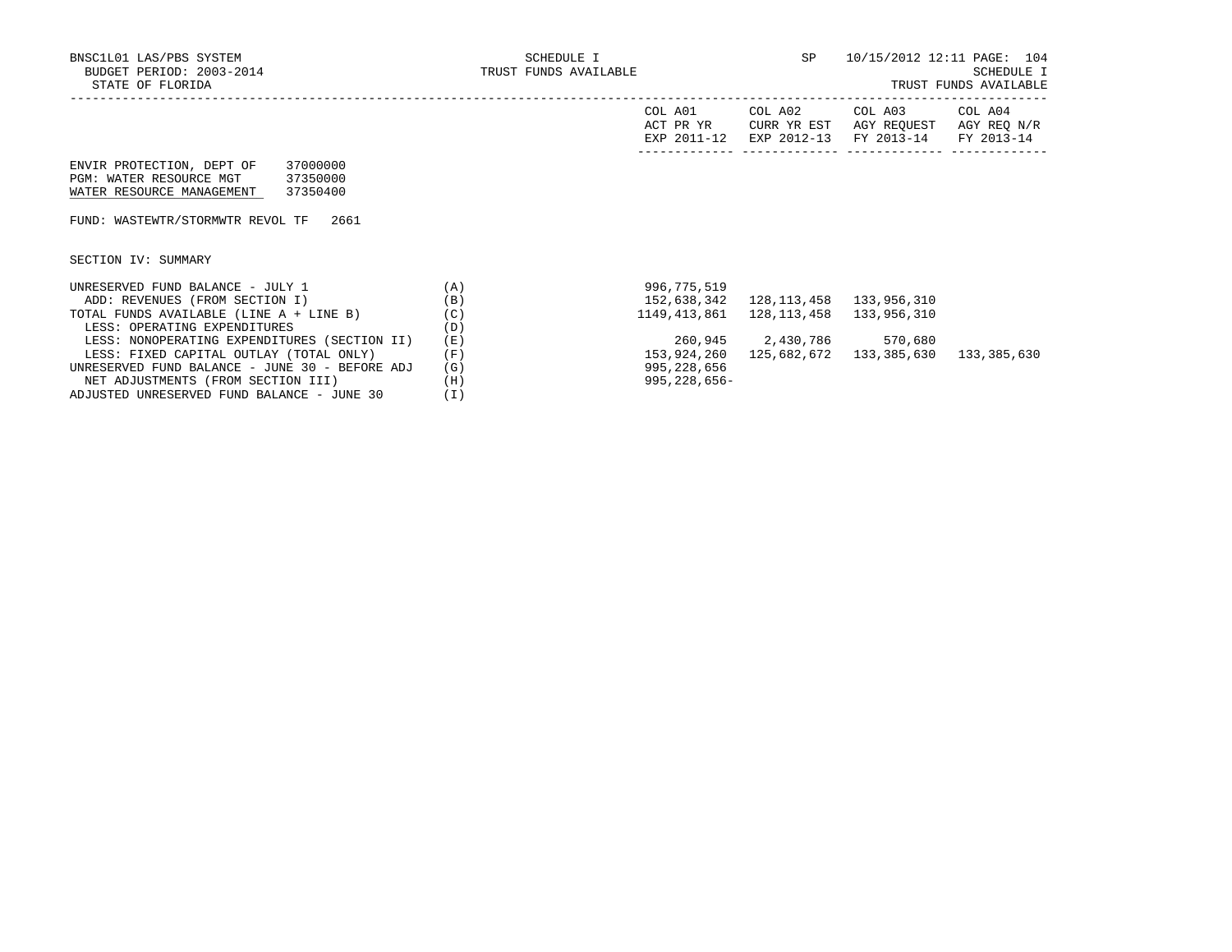| BNSC1L01 LAS/PBS SYSTEM<br>BUDGET PERIOD: 2003-2014<br>STATE OF FLORIDA                                                                                                                                                                                                                                                                                                            | SCHEDULE I<br>TRUST FUNDS AVAILABLE                                        |                           |  | SP 10/15/2012 12:11 PAGE: 105                 | SCHEDULE I<br>TRUST FUNDS AVAILABLE |
|------------------------------------------------------------------------------------------------------------------------------------------------------------------------------------------------------------------------------------------------------------------------------------------------------------------------------------------------------------------------------------|----------------------------------------------------------------------------|---------------------------|--|-----------------------------------------------|-------------------------------------|
|                                                                                                                                                                                                                                                                                                                                                                                    |                                                                            |                           |  | EXP 2011-12 EXP 2012-13 FY 2013-14 FY 2013-14 |                                     |
| ENVIR PROTECTION, DEPT OF 37000000<br>PGM: WATER RESOURCE MGT 37350000<br>WATER RESOURCE MANAGEMENT 37350400                                                                                                                                                                                                                                                                       |                                                                            |                           |  |                                               |                                     |
| FUND: WATER MANAGEMENT LANDS TF<br>2776                                                                                                                                                                                                                                                                                                                                            |                                                                            |                           |  |                                               |                                     |
| SECTION I: DETAIL OF REVENUES<br>CODE                                                                                                                                                                                                                                                                                                                                              | REVENUE CAP SVC AUTH MATCHING % CFDA<br>CHG $\text{\$}$ ST I/C LOC I/C NO. |                           |  |                                               |                                     |
|                                                                                                                                                                                                                                                                                                                                                                                    |                                                                            |                           |  |                                               |                                     |
| TOTAL TO LINE B IN SECTION IV                                                                                                                                                                                                                                                                                                                                                      |                                                                            |                           |  |                                               |                                     |
| SECTION II: DETAIL OF NONOPERATING EXPENDITURES                                                                                                                                                                                                                                                                                                                                    | OBJECT TRANSFER CFDA<br>CODE<br>TO BE<br>NO.                               |                           |  |                                               |                                     |
| 13 TRANSFER FROM STATE LANDS/LAND ADMIN                                                                                                                                                                                                                                                                                                                                            | 810000                                                                     | 1,099,994-                |  |                                               |                                     |
| TOTAL TO LINE E IN SECTION IV                                                                                                                                                                                                                                                                                                                                                      |                                                                            | $1,099,994-$              |  |                                               |                                     |
| SECTION III: ADJUSTMENTS                                                                                                                                                                                                                                                                                                                                                           | OBJECT<br>CODE                                                             |                           |  |                                               |                                     |
| TOTAL TO LINE H IN SECTION IV                                                                                                                                                                                                                                                                                                                                                      |                                                                            |                           |  |                                               |                                     |
| SECTION IV: SUMMARY                                                                                                                                                                                                                                                                                                                                                                |                                                                            |                           |  |                                               |                                     |
| UNRESERVED FUND BALANCE - JULY 1<br>ADD: REVENUES (FROM SECTION I)<br>TOTAL FUNDS AVAILABLE (LINE A + LINE B)<br>LESS: OPERATING EXPENDITURES<br>LESS: NONOPERATING EXPENDITURES (SECTION II) (E)<br>LESS: FIXED CAPITAL OUTLAY (TOTAL ONLY)<br>UNRESERVED FUND BALANCE - JUNE 30 - BEFORE ADJ<br>NET ADJUSTMENTS (FROM SECTION III)<br>ADJUSTED UNRESERVED FUND BALANCE - JUNE 30 | (A)<br>(B)<br>(C)<br>(D)<br>(F)<br>(G)<br>(H)<br>(I)                       | 1,099,994<br>$1,099,994-$ |  |                                               |                                     |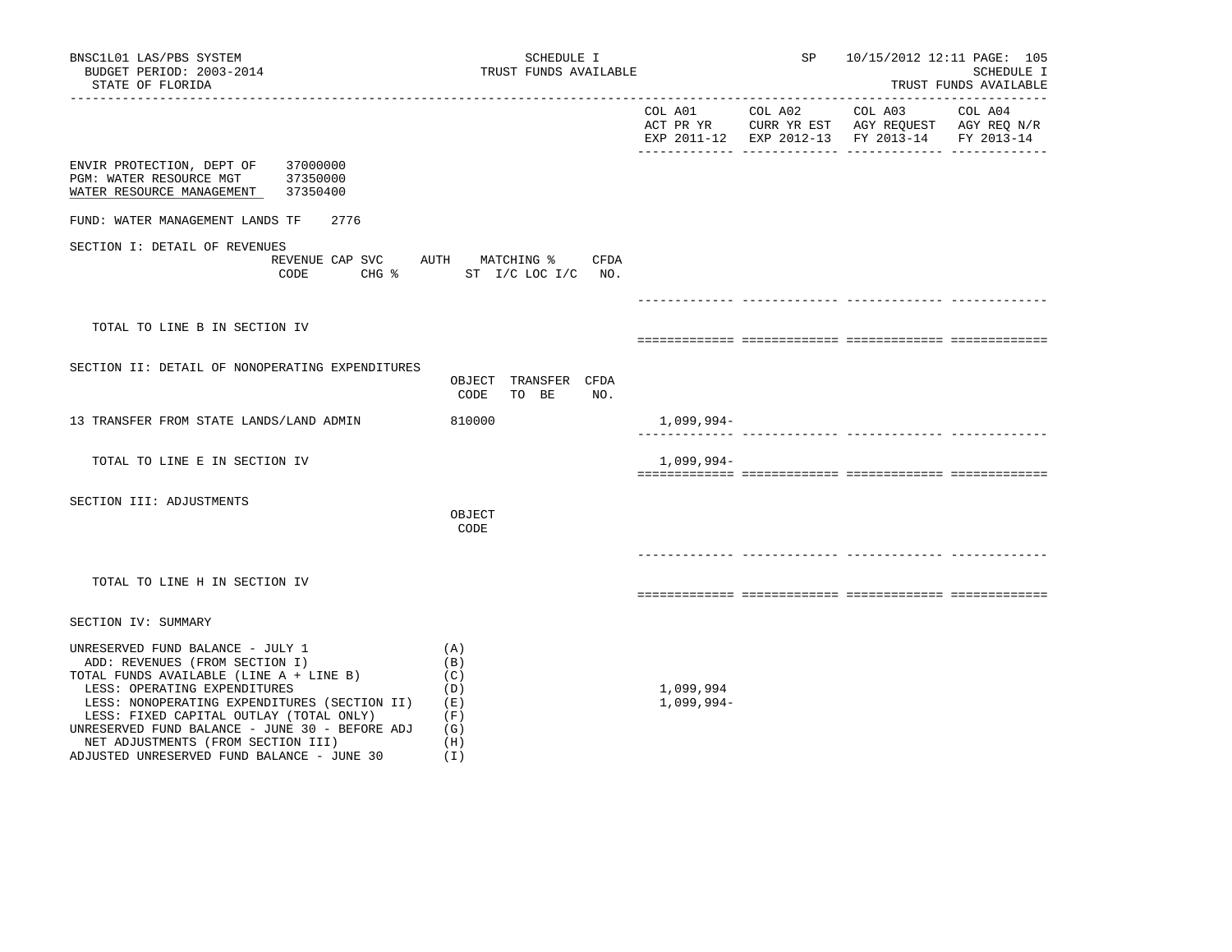| BNSC1L01 LAS/PBS SYSTEM<br>BUDGET PERIOD: 2003-2014<br>STATE OF FLORIDA                                                                                                                                                                                                                                                                                                        | SCHEDULE I                                                  |  | TRUST FUNDS AVAILABLE |                                                                                                                                | SP      | 10/15/2012 12:11 PAGE: 106<br>SCHEDULE I<br>TRUST FUNDS AVAILABLE |  |
|--------------------------------------------------------------------------------------------------------------------------------------------------------------------------------------------------------------------------------------------------------------------------------------------------------------------------------------------------------------------------------|-------------------------------------------------------------|--|-----------------------|--------------------------------------------------------------------------------------------------------------------------------|---------|-------------------------------------------------------------------|--|
|                                                                                                                                                                                                                                                                                                                                                                                |                                                             |  | COL A01 COL A02       | COL A03<br>ACT PR YR $\,$ CURR YR EST $\,$ AGY REQUEST $\,$ AGY REQ $\rm N/R$<br>EXP 2011-12 EXP 2012-13 FY 2013-14 FY 2013-14 | COL A04 |                                                                   |  |
| ENVIR PROTECTION, DEPT OF<br>37000000<br>PGM: WATER RESOURCE MGT<br>37350000<br>WATER RESOURCE MANAGEMENT 37350400                                                                                                                                                                                                                                                             |                                                             |  |                       |                                                                                                                                |         |                                                                   |  |
| FUND: WATER QUALITY ASSURANCE TF 2780                                                                                                                                                                                                                                                                                                                                          |                                                             |  |                       |                                                                                                                                |         |                                                                   |  |
| SECTION I: DETAIL OF REVENUES<br>REVENUE CAP SVC AUTH MATCHING %<br>CODE                                                                                                                                                                                                                                                                                                       | CFDA<br>CHG % ST I/C LOC I/C NO.                            |  |                       |                                                                                                                                |         |                                                                   |  |
|                                                                                                                                                                                                                                                                                                                                                                                |                                                             |  |                       |                                                                                                                                |         |                                                                   |  |
| TOTAL TO LINE B IN SECTION IV                                                                                                                                                                                                                                                                                                                                                  |                                                             |  |                       |                                                                                                                                |         |                                                                   |  |
| SECTION II: DETAIL OF NONOPERATING EXPENDITURES                                                                                                                                                                                                                                                                                                                                | OBJECT TRANSFER CFDA<br>CODE<br>TO BE<br>NO.                |  |                       |                                                                                                                                |         |                                                                   |  |
| 18 TRANSFER FROM WASTE MANAGEMENT                                                                                                                                                                                                                                                                                                                                              | 810000                                                      |  |                       | $4,796,800 - 4,933,271 - 5,176,426 -$                                                                                          |         |                                                                   |  |
| TOTAL TO LINE E IN SECTION IV                                                                                                                                                                                                                                                                                                                                                  |                                                             |  |                       | $4,796,800 - 4,933,271 - 5,176,426 -$                                                                                          |         |                                                                   |  |
| SECTION III: ADJUSTMENTS                                                                                                                                                                                                                                                                                                                                                       | OBJECT<br>CODE                                              |  |                       |                                                                                                                                |         |                                                                   |  |
| TOTAL TO LINE H IN SECTION IV                                                                                                                                                                                                                                                                                                                                                  |                                                             |  |                       |                                                                                                                                |         |                                                                   |  |
| SECTION IV: SUMMARY                                                                                                                                                                                                                                                                                                                                                            |                                                             |  |                       |                                                                                                                                |         |                                                                   |  |
| UNRESERVED FUND BALANCE - JULY 1<br>ADD: REVENUES (FROM SECTION I)<br>TOTAL FUNDS AVAILABLE (LINE A + LINE B)<br>LESS: OPERATING EXPENDITURES<br>LESS: NONOPERATING EXPENDITURES (SECTION II)<br>LESS: FIXED CAPITAL OUTLAY (TOTAL ONLY)<br>UNRESERVED FUND BALANCE - JUNE 30 - BEFORE ADJ<br>NET ADJUSTMENTS (FROM SECTION III)<br>ADJUSTED UNRESERVED FUND BALANCE - JUNE 30 | (A)<br>(B)<br>(C)<br>(D)<br>(E)<br>(F)<br>(G)<br>(H)<br>(I) |  |                       | $4,796,800$ $4,933,271$ $5,176,426$<br>$4,796,800$ $4,933,271$ $5,176,426$                                                     |         |                                                                   |  |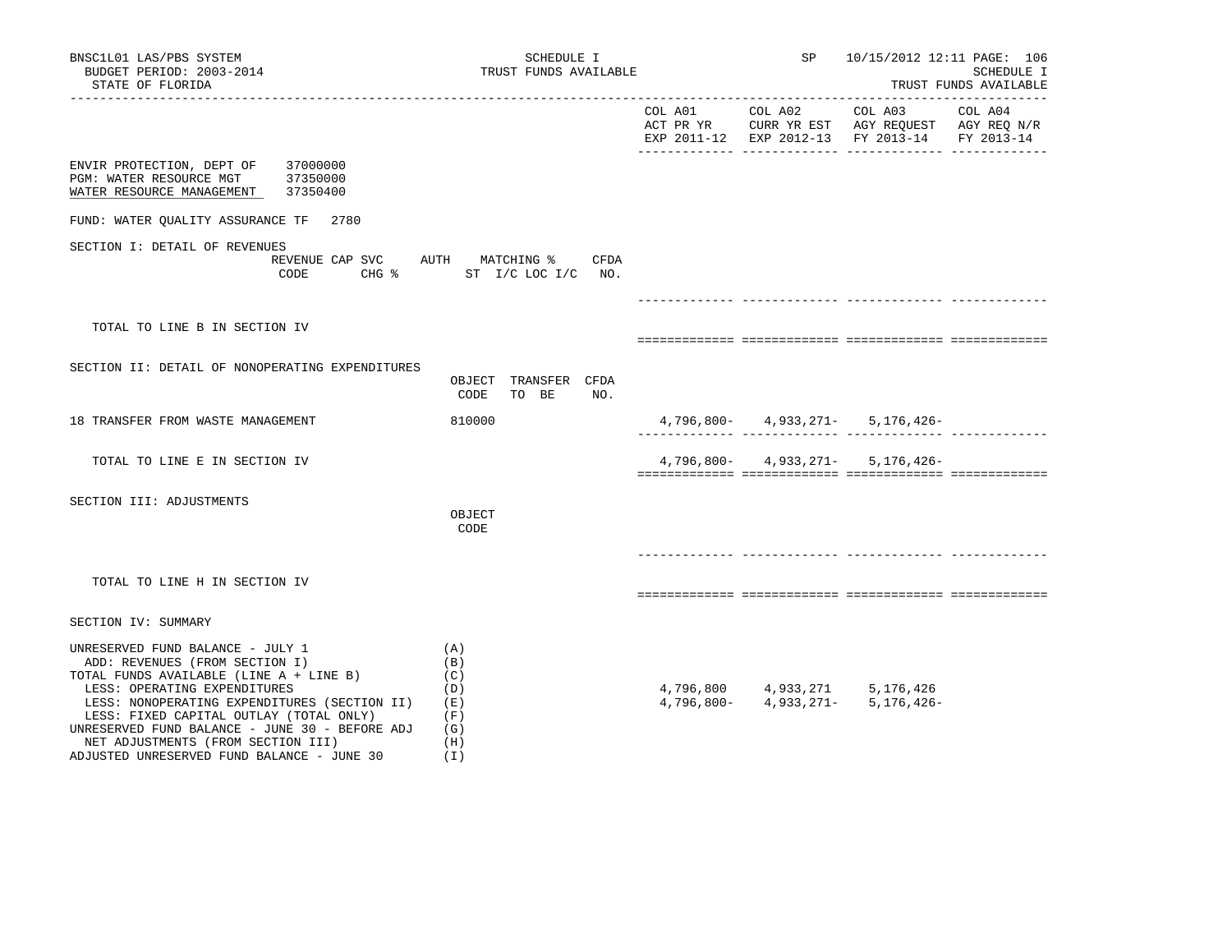| BNSC1L01 LAS/PBS SYSTEM<br>BUDGET PERIOD: 2003-2014<br>STATE OF FLORIDA                                                                                                                                                                                                                                                                                                        | SCHEDULE I<br>TRUST FUNDS AVAILABLE                                 |                   | SP              | 10/15/2012 12:11 PAGE: 107                                                                                        | SCHEDULE I<br>TRUST FUNDS AVAILABLE |
|--------------------------------------------------------------------------------------------------------------------------------------------------------------------------------------------------------------------------------------------------------------------------------------------------------------------------------------------------------------------------------|---------------------------------------------------------------------|-------------------|-----------------|-------------------------------------------------------------------------------------------------------------------|-------------------------------------|
|                                                                                                                                                                                                                                                                                                                                                                                |                                                                     |                   | COL A01 COL A02 | COL A03 COL A04<br>ACT PR YR CURR YR EST AGY REQUEST AGY REQ N/R<br>EXP 2011-12 EXP 2012-13 FY 2013-14 FY 2013-14 |                                     |
| ENVIR PROTECTION, DEPT OF<br>37000000<br>PGM: WASTE MANAGEMENT<br>37450000<br>WASTE MANAGEMENT<br>37450300                                                                                                                                                                                                                                                                     |                                                                     |                   |                 |                                                                                                                   |                                     |
| FUND: ECOSYSTEM MGT & RESTOR TF<br>2193                                                                                                                                                                                                                                                                                                                                        |                                                                     |                   |                 |                                                                                                                   |                                     |
| SECTION I: DETAIL OF REVENUES<br>CODE                                                                                                                                                                                                                                                                                                                                          | REVENUE CAP SVC AUTH MATCHING %<br>CFDA<br>CHG % ST I/C LOC I/C NO. |                   |                 |                                                                                                                   |                                     |
|                                                                                                                                                                                                                                                                                                                                                                                |                                                                     |                   |                 |                                                                                                                   |                                     |
| TOTAL TO LINE B IN SECTION IV                                                                                                                                                                                                                                                                                                                                                  |                                                                     |                   |                 |                                                                                                                   |                                     |
| SECTION II: DETAIL OF NONOPERATING EXPENDITURES                                                                                                                                                                                                                                                                                                                                | OBJECT TRANSFER CFDA<br>CODE<br>TO BE<br>NO.                        |                   |                 |                                                                                                                   |                                     |
| 01 TRANSFER FROM BEACH MANAGEMENT 37350100                                                                                                                                                                                                                                                                                                                                     | 810000                                                              | 1,768-            |                 |                                                                                                                   |                                     |
| TOTAL TO LINE E IN SECTION IV                                                                                                                                                                                                                                                                                                                                                  |                                                                     | 1,768-            |                 |                                                                                                                   |                                     |
| SECTION III: ADJUSTMENTS                                                                                                                                                                                                                                                                                                                                                       | OBJECT<br>CODE                                                      |                   |                 |                                                                                                                   |                                     |
| TOTAL TO LINE H IN SECTION IV                                                                                                                                                                                                                                                                                                                                                  |                                                                     |                   |                 |                                                                                                                   |                                     |
| SECTION IV: SUMMARY                                                                                                                                                                                                                                                                                                                                                            |                                                                     |                   |                 |                                                                                                                   |                                     |
| UNRESERVED FUND BALANCE - JULY 1<br>ADD: REVENUES (FROM SECTION I)<br>TOTAL FUNDS AVAILABLE (LINE A + LINE B)<br>LESS: OPERATING EXPENDITURES<br>LESS: NONOPERATING EXPENDITURES (SECTION II)<br>LESS: FIXED CAPITAL OUTLAY (TOTAL ONLY)<br>UNRESERVED FUND BALANCE - JUNE 30 - BEFORE ADJ<br>NET ADJUSTMENTS (FROM SECTION III)<br>ADJUSTED UNRESERVED FUND BALANCE - JUNE 30 | (A)<br>(B)<br>(C)<br>(D)<br>(E)<br>(F)<br>(G)<br>(H)<br>(I)         | 1,768<br>$1,768-$ |                 |                                                                                                                   |                                     |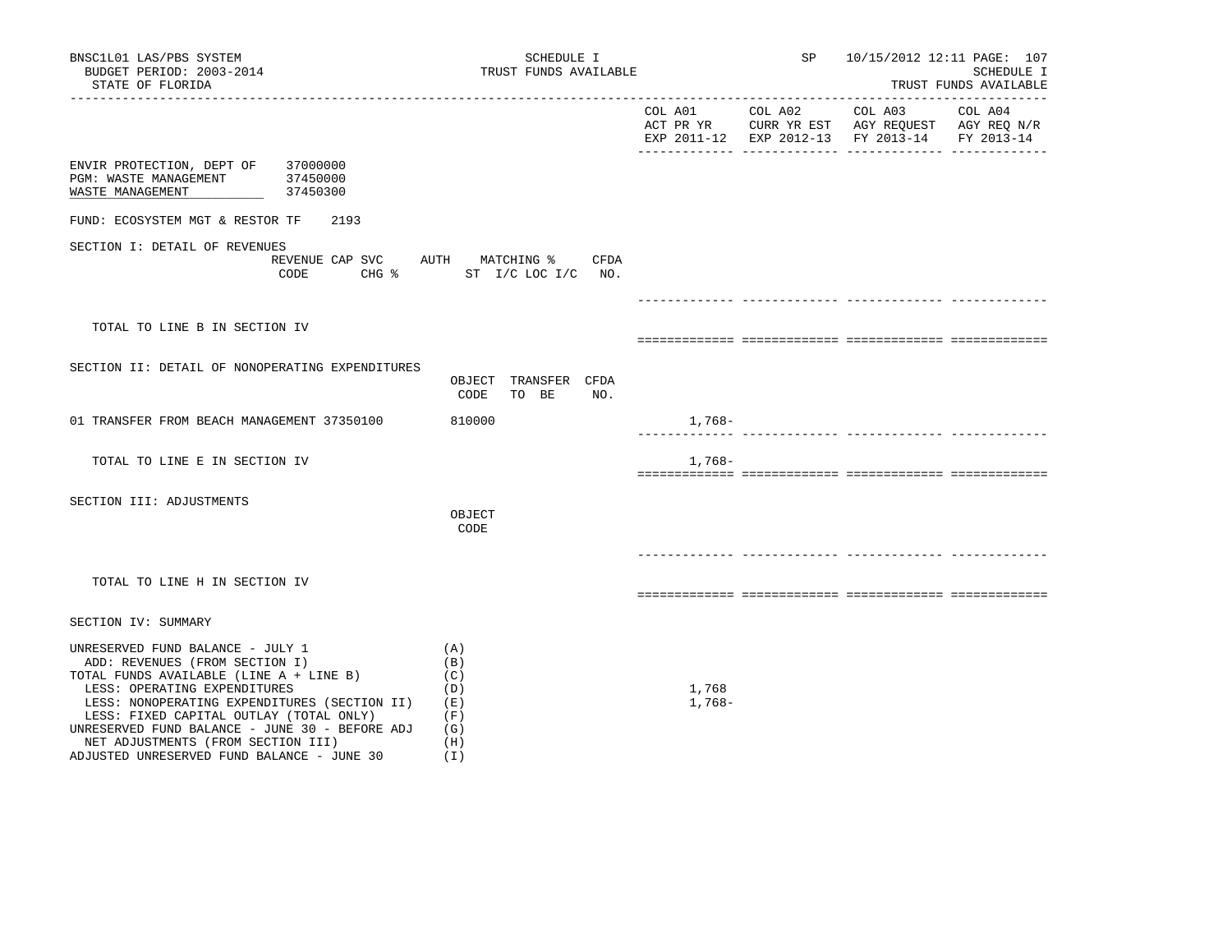|                                                                                                                                                                                                                                        |                                         |                      |                               |                    | EXP 2011-12 EXP 2012-13 FY 2013-14 FY 2013-14 |  |
|----------------------------------------------------------------------------------------------------------------------------------------------------------------------------------------------------------------------------------------|-----------------------------------------|----------------------|-------------------------------|--------------------|-----------------------------------------------|--|
| ENVIR PROTECTION, DEPT OF 37000000<br>PGM: WASTE MANAGEMENT<br>WASTE MANAGEMENT                                                                                                                                                        | 37450000<br>37450300                    |                      |                               |                    |                                               |  |
| FUND: INLAND PROTECTION TF                                                                                                                                                                                                             | 2212                                    |                      |                               |                    |                                               |  |
| SECTION I: DETAIL OF REVENUES                                                                                                                                                                                                          |                                         |                      |                               |                    |                                               |  |
|                                                                                                                                                                                                                                        | REVENUE CAP SVC AUTH MATCHING %<br>CODE | CHG % ST I/C LOC I/C |                               | <b>CFDA</b><br>NO. |                                               |  |
|                                                                                                                                                                                                                                        |                                         |                      |                               |                    |                                               |  |
|                                                                                                                                                                                                                                        |                                         |                      |                               |                    |                                               |  |
| TOTAL TO LINE B IN SECTION IV                                                                                                                                                                                                          |                                         |                      |                               |                    |                                               |  |
| SECTION II: DETAIL OF NONOPERATING EXPENDITURES                                                                                                                                                                                        |                                         | CODE                 | OBJECT TRANSFER CFDA<br>TO BE | NO.                |                                               |  |
| 02 TRANSFER-ADMINISTRATIVE TF 185080                       810000  37010100                      6,305,635      6,309,938      6,396,487<br>03 TRANSFER-GENERAL REVENUE FUND 180056                      810000<br>04 5% TRUST FUND    |                                         |                      |                               |                    |                                               |  |
| 05 DEBT SERVICE-IPC-ANTICIPATED REVERSIONS<br>06 TRANSFER TO EXECUTIVE DIR/SUPPORT SVCS<br>07 TRANSFER TO DISTRICT WASTE CONTROL 810000 37010100 407,221 492,183 494,108<br>860000 37150400 37150400 37150400 37150400 29,352<br>11 TR |                                         |                      |                               |                    |                                               |  |
|                                                                                                                                                                                                                                        |                                         |                      |                               |                    |                                               |  |
|                                                                                                                                                                                                                                        |                                         |                      |                               |                    |                                               |  |
|                                                                                                                                                                                                                                        |                                         |                      |                               |                    |                                               |  |
|                                                                                                                                                                                                                                        |                                         |                      |                               |                    |                                               |  |
| TOTAL TO LINE E IN SECTION IV                                                                                                                                                                                                          |                                         |                      |                               |                    | 28, 237, 079 30, 499, 961 31, 294, 211        |  |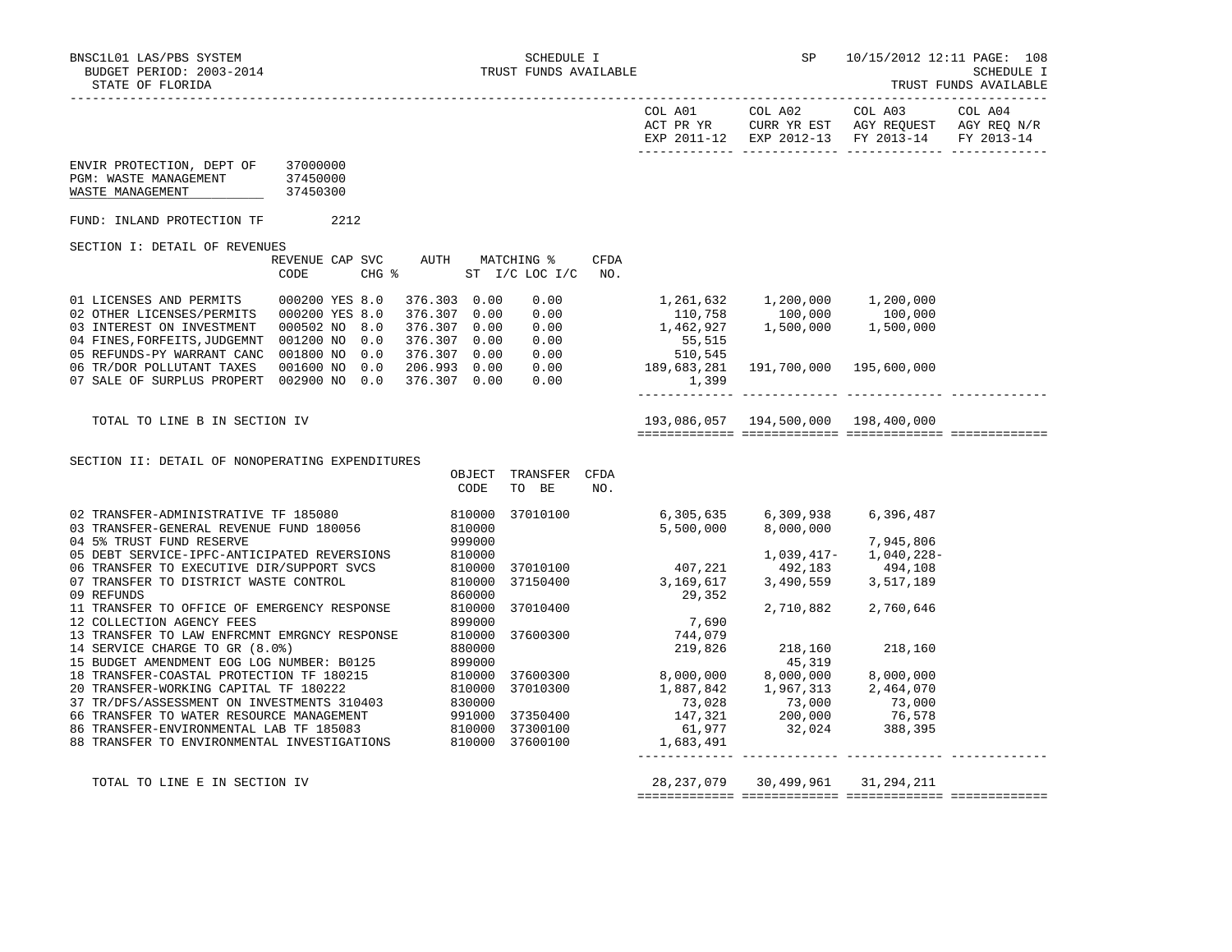| BNSC1L01 LAS/PBS SYSTEM<br>BUDGET PERIOD: 2003-2014<br>STATE OF FLORIDA                                                                                                                                                                                                                                                                                                        |                                                             | SCHEDULE I<br>TRUST FUNDS AVAILABLE |                                                                                                                                                                                   | SP <sub>2</sub> | 10/15/2012 12:11 PAGE: 109                                                                                                        | <b>SCHEDULE I</b><br>TRUST FUNDS AVAILABLE |
|--------------------------------------------------------------------------------------------------------------------------------------------------------------------------------------------------------------------------------------------------------------------------------------------------------------------------------------------------------------------------------|-------------------------------------------------------------|-------------------------------------|-----------------------------------------------------------------------------------------------------------------------------------------------------------------------------------|-----------------|-----------------------------------------------------------------------------------------------------------------------------------|--------------------------------------------|
|                                                                                                                                                                                                                                                                                                                                                                                |                                                             |                                     |                                                                                                                                                                                   |                 | COL A01 COL A02 COL A03 COL A04<br>ACT PR YR CURR YR EST AGY REQUEST AGY REQ N/R<br>EXP 2011-12 EXP 2012-13 FY 2013-14 FY 2013-14 |                                            |
| ENVIR PROTECTION, DEPT OF 37000000<br>37450000<br>PGM: WASTE MANAGEMENT<br>WASTE MANAGEMENT<br>37450300                                                                                                                                                                                                                                                                        |                                                             |                                     |                                                                                                                                                                                   |                 |                                                                                                                                   |                                            |
| 2212<br>FUND: INLAND PROTECTION TF                                                                                                                                                                                                                                                                                                                                             |                                                             |                                     |                                                                                                                                                                                   |                 |                                                                                                                                   |                                            |
| SECTION III: ADJUSTMENTS                                                                                                                                                                                                                                                                                                                                                       | OBJECT<br>CODE                                              |                                     |                                                                                                                                                                                   |                 |                                                                                                                                   |                                            |
| 01 CURRENT YR SEPTEMBER OPERATING REVERSIONS<br>02 ADJUSTMENT TO LINE A<br>03 PRIOR YEAR SEPTEMBER OPERATING REVERSIONS<br>04 ROUNDING<br>05 STATEWIDE FINANCIAL STATEMENT ADJUSTMENT<br>06 FUND BAL RESTRICTED-BROWNFIELD AREAS LOAN                                                                                                                                          | 991000<br>991000<br>991000<br>991000<br>991000<br>991000    |                                     | 58,679,731-<br>13<br>$8-$<br>500,682<br>$5,000,000 -$                                                                                                                             | 60,080          |                                                                                                                                   |                                            |
| TOTAL TO LINE H IN SECTION IV                                                                                                                                                                                                                                                                                                                                                  |                                                             |                                     | 63,179,044- 60,080                                                                                                                                                                |                 |                                                                                                                                   |                                            |
| SECTION IV: SUMMARY                                                                                                                                                                                                                                                                                                                                                            |                                                             |                                     |                                                                                                                                                                                   |                 |                                                                                                                                   |                                            |
| UNRESERVED FUND BALANCE - JULY 1<br>ADD: REVENUES (FROM SECTION I)<br>TOTAL FUNDS AVAILABLE (LINE A + LINE B)<br>LESS: OPERATING EXPENDITURES<br>LESS: NONOPERATING EXPENDITURES (SECTION II)<br>LESS: FIXED CAPITAL OUTLAY (TOTAL ONLY)<br>UNRESERVED FUND BALANCE - JUNE 30 - BEFORE ADJ<br>NET ADJUSTMENTS (FROM SECTION III)<br>ADJUSTED UNRESERVED FUND BALANCE - JUNE 30 | (A)<br>(B)<br>(C)<br>(D)<br>(E)<br>(F)<br>(G)<br>(H)<br>(I) |                                     | 66,734,602 4,858,165 6,988,681<br>193,086,057  194,500,000  198,400,000<br>259,820,659 199,358,165<br>25,576,514<br>28, 237, 079 30, 499, 961 31, 294, 211<br>4,858,165 6,988,681 | 26,140,546      | 205,388,681<br>25,852,947<br>135,787,766<br>12,453,757<br>12,453,757                                                              | 126,000,000                                |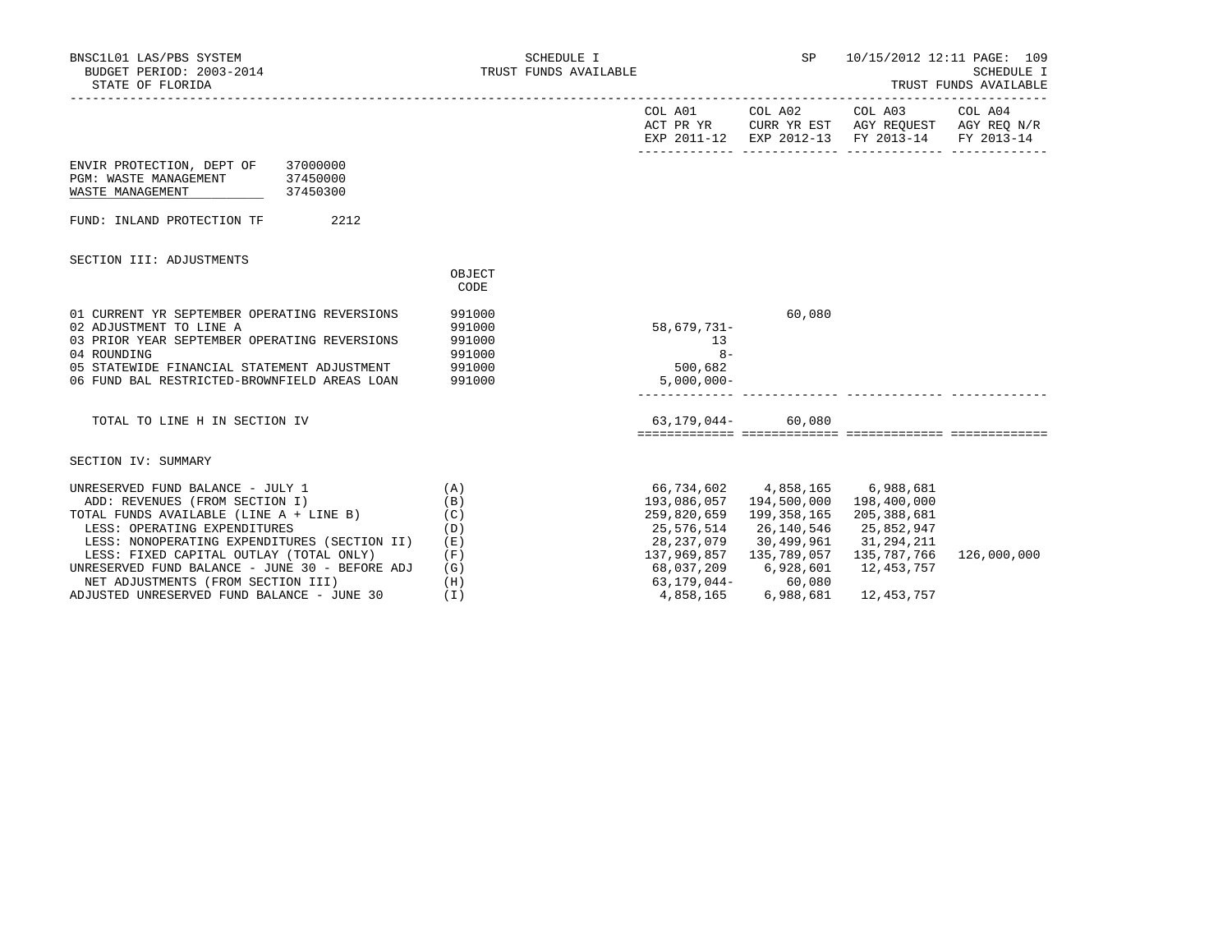| BNSC1L01 LAS/PBS SYSTEM<br>BUDGET PERIOD: 2003-2014<br>STATE OF FLORIDA                                                                                                                                                                                                                                                                                                        | SCHEDULE I<br>TRUST FUNDS AVAILABLE                                 |                 | SP | 10/15/2012 12:11 PAGE: 110                                                                                                     | SCHEDULE I<br>TRUST FUNDS AVAILABLE |
|--------------------------------------------------------------------------------------------------------------------------------------------------------------------------------------------------------------------------------------------------------------------------------------------------------------------------------------------------------------------------------|---------------------------------------------------------------------|-----------------|----|--------------------------------------------------------------------------------------------------------------------------------|-------------------------------------|
|                                                                                                                                                                                                                                                                                                                                                                                |                                                                     | COL A01 COL A02 |    | COL A03<br>ACT PR YR $\,$ CURR YR EST $\,$ AGY REQUEST $\,$ AGY REQ $\rm N/R$<br>EXP 2011-12 EXP 2012-13 FY 2013-14 FY 2013-14 | COL A04                             |
| ENVIR PROTECTION, DEPT OF 37000000<br>PGM: WASTE MANAGEMENT 37450000<br>WASTE MANAGEMENT<br>37450300                                                                                                                                                                                                                                                                           |                                                                     |                 |    |                                                                                                                                |                                     |
| FUND: FEDERAL GRANTS TRUST FUND<br>2261                                                                                                                                                                                                                                                                                                                                        |                                                                     |                 |    |                                                                                                                                |                                     |
| SECTION I: DETAIL OF REVENUES<br>CODE                                                                                                                                                                                                                                                                                                                                          | REVENUE CAP SVC AUTH MATCHING %<br>CFDA<br>CHG % ST I/C LOC I/C NO. |                 |    |                                                                                                                                |                                     |
|                                                                                                                                                                                                                                                                                                                                                                                |                                                                     |                 |    | ___________________________________                                                                                            |                                     |
| TOTAL TO LINE B IN SECTION IV                                                                                                                                                                                                                                                                                                                                                  |                                                                     |                 |    |                                                                                                                                |                                     |
| SECTION II: DETAIL OF NONOPERATING EXPENDITURES                                                                                                                                                                                                                                                                                                                                | OBJECT TRANSFER CFDA<br>CODE<br>TO BE<br>NO.                        |                 |    |                                                                                                                                |                                     |
| 20 TRANSFER FROM WATER RES MGT 37350400                                                                                                                                                                                                                                                                                                                                        | 810000                                                              |                 |    | $9,858,837 - 9,807,271 - 8,796,822 -$                                                                                          |                                     |
| TOTAL TO LINE E IN SECTION IV                                                                                                                                                                                                                                                                                                                                                  |                                                                     |                 |    | $9,858,837 - 9,807,271 - 8,796,822 -$                                                                                          |                                     |
| SECTION III: ADJUSTMENTS                                                                                                                                                                                                                                                                                                                                                       | OBJECT<br>CODE                                                      |                 |    |                                                                                                                                |                                     |
| TOTAL TO LINE H IN SECTION IV                                                                                                                                                                                                                                                                                                                                                  |                                                                     |                 |    |                                                                                                                                |                                     |
| SECTION IV: SUMMARY                                                                                                                                                                                                                                                                                                                                                            |                                                                     |                 |    |                                                                                                                                |                                     |
| UNRESERVED FUND BALANCE - JULY 1<br>ADD: REVENUES (FROM SECTION I)<br>TOTAL FUNDS AVAILABLE (LINE A + LINE B)<br>LESS: OPERATING EXPENDITURES<br>LESS: NONOPERATING EXPENDITURES (SECTION II)<br>LESS: FIXED CAPITAL OUTLAY (TOTAL ONLY)<br>UNRESERVED FUND BALANCE - JUNE 30 - BEFORE ADJ<br>NET ADJUSTMENTS (FROM SECTION III)<br>ADJUSTED UNRESERVED FUND BALANCE - JUNE 30 | (A)<br>(B)<br>(C)<br>(D)<br>(E)<br>(F)<br>(G)<br>(H)<br>(1)         |                 |    | $9,858,837$<br>$9,807,271$<br>$8,796,822$<br>$9,858,837$ -<br>$9,807,271$ -<br>$8,796,822$ -                                   |                                     |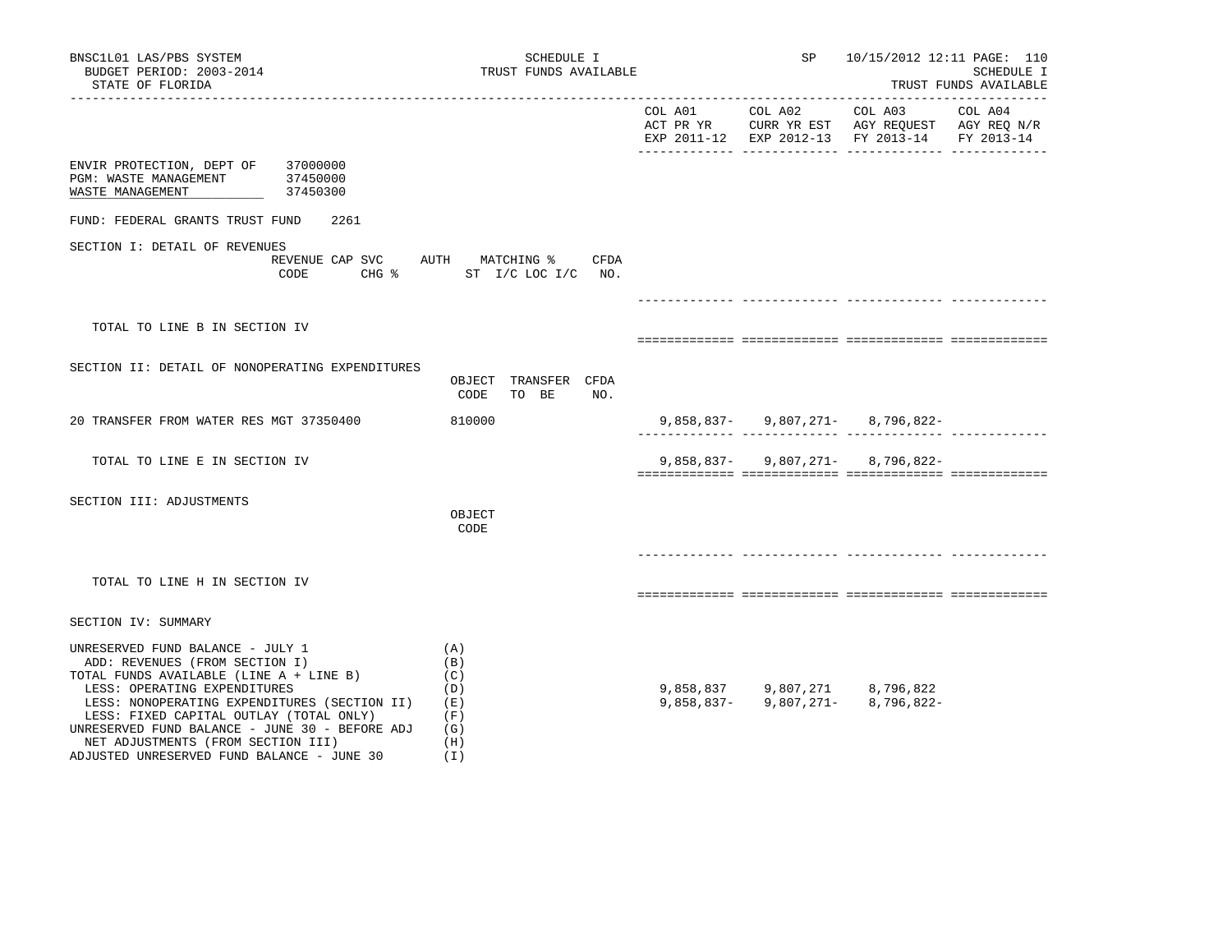|                                                                                                                                                                                                 |                                         |                          |                                    |      |                                                                                                                                                                                              |                                                                          | EXP 2011-12 EXP 2012-13 FY 2013-14 | FY 2013-14 |
|-------------------------------------------------------------------------------------------------------------------------------------------------------------------------------------------------|-----------------------------------------|--------------------------|------------------------------------|------|----------------------------------------------------------------------------------------------------------------------------------------------------------------------------------------------|--------------------------------------------------------------------------|------------------------------------|------------|
| ENVIR PROTECTION, DEPT OF 37000000<br>PGM: WASTE MANAGEMENT<br>WASTE MANAGEMENT                                                                                                                 | 37450000<br>37450300                    |                          |                                    |      |                                                                                                                                                                                              |                                                                          |                                    |            |
| FUND: SOLID WASTE MGMT TF 2644                                                                                                                                                                  |                                         |                          |                                    |      |                                                                                                                                                                                              |                                                                          |                                    |            |
| SECTION I: DETAIL OF REVENUES                                                                                                                                                                   |                                         |                          |                                    |      |                                                                                                                                                                                              |                                                                          |                                    |            |
|                                                                                                                                                                                                 | REVENUE CAP SVC AUTH MATCHING %<br>CODE | CHG % ST I/C LOC I/C NO. |                                    | CFDA |                                                                                                                                                                                              |                                                                          |                                    |            |
| 01 LICENSES AND PERMITS 000200 YES 0.0                                                                                                                                                          |                                         | 403.087 0.00             | 0.00                               |      | $108,125$<br>$136,542$<br>$140,000$<br>$136,542$<br>$140,000$<br>$140,000$<br>$140,000$<br>$140,000$<br>$140,000$<br>$140,000$<br>$140,000$<br>$140,000$<br>$140,000$<br>$140,000$           |                                                                          |                                    |            |
| 02 INTEREST ON INVESTMENTS 000502 NO 0.0                                                                                                                                                        |                                         | 215.49 0.00              | 0.00                               |      |                                                                                                                                                                                              |                                                                          |                                    |            |
|                                                                                                                                                                                                 |                                         |                          |                                    |      |                                                                                                                                                                                              |                                                                          |                                    |            |
| 04 REFUNDS/MISCELLANEOUS 001800 NO 0.0 403.718 0.00 0.00<br>35 FINES/FORFEITS/JUDGMNTS 001800 NO 0.0 403.709 0.00 0.00                                                                          |                                         |                          |                                    |      | 72,716                                                                                                                                                                                       | 73,000 73,000                                                            |                                    |            |
|                                                                                                                                                                                                 |                                         |                          |                                    |      |                                                                                                                                                                                              |                                                                          |                                    |            |
| TOTAL TO LINE B IN SECTION IV                                                                                                                                                                   |                                         |                          |                                    |      |                                                                                                                                                                                              | 17,516,497   18,086,938   18,353,547                                     |                                    |            |
|                                                                                                                                                                                                 |                                         |                          |                                    |      |                                                                                                                                                                                              |                                                                          |                                    |            |
| SECTION II: DETAIL OF NONOPERATING EXPENDITURES                                                                                                                                                 |                                         |                          |                                    |      |                                                                                                                                                                                              |                                                                          |                                    |            |
|                                                                                                                                                                                                 |                                         | CODE                     | OBJECT TRANSFER CFDA<br>TO BE      | NO.  |                                                                                                                                                                                              |                                                                          |                                    |            |
| 03 TRANSFER-ADMINISTRATIVE TRUST FUND<br>04 TRANSFER-ENVIRONMENTAL LAB TRUST FUND<br>04 TRANSFER-ENVIRONMENTAL LAB TRUST FUND<br>03 3710400<br>037150400<br>037150400<br>037150400<br>037150400 |                                         |                          |                                    |      | $\begin{array}{cccc} 534,529 & 511,258 & 576,993 \\ 673,778 & 770,939 & 845,559 \\ 2,620,271 & 2,680,550 \\ 1,552,109 & 1,817,695 & 1,833,620 \\ 254,259 & 360,027 & 363,157 \\ \end{array}$ |                                                                          |                                    |            |
|                                                                                                                                                                                                 |                                         |                          |                                    |      |                                                                                                                                                                                              |                                                                          |                                    |            |
|                                                                                                                                                                                                 |                                         |                          |                                    |      |                                                                                                                                                                                              |                                                                          |                                    |            |
| 08 TRANSFER TO DISTRICT EXECUTIVE DIR/SUPPOR                                                                                                                                                    |                                         |                          | 810000 37150400<br>810000 37150500 |      |                                                                                                                                                                                              |                                                                          |                                    |            |
| 09 REFUNDS                                                                                                                                                                                      |                                         | 860000                   |                                    |      | 920                                                                                                                                                                                          |                                                                          |                                    |            |
| 10 BUDGET AMENDMENT EOG LOG NUMBER: B0125                                                                                                                                                       |                                         | 899000                   |                                    |      |                                                                                                                                                                                              | 60,279                                                                   |                                    |            |
| 11 TRANSFER-GENERAL REVENUE                                                                                                                                                                     |                                         | 810000                   |                                    |      |                                                                                                                                                                                              | 500,000 3,500,000                                                        |                                    |            |
| 21 TRANSFER TO ENVIRONMENTAL INVESTIGATION<br>22 TRANSFER-WORKING CAPITAL TRUST FUND                                                                                                            |                                         |                          |                                    |      |                                                                                                                                                                                              |                                                                          |                                    |            |
| 25 TR DFS/ASSESSMENT ON INVESTMENTS 310403                                                                                                                                                      |                                         | 830000                   |                                    |      |                                                                                                                                                                                              | $\begin{array}{cccc} 7,000 & & & 7,000 \\ 6,907 & & & 7,000 \end{array}$ |                                    |            |
| 26 5% TRUST FUND RESERVE                                                                                                                                                                        |                                         | 999000                   |                                    |      |                                                                                                                                                                                              |                                                                          | 355,485                            |            |
| 27 DACS/MOSQUITO CONTROL-PROGRAM RESERVE                                                                                                                                                        |                                         | 991000                   |                                    |      |                                                                                                                                                                                              | 1,116,632-                                                               |                                    |            |
| TOTAL TO LINE E IN SECTION IV                                                                                                                                                                   |                                         |                          |                                    |      |                                                                                                                                                                                              | 6,816,776 9,362,855 7,631,158                                            |                                    |            |
|                                                                                                                                                                                                 |                                         |                          |                                    |      |                                                                                                                                                                                              |                                                                          |                                    |            |
| SECTION III: ADJUSTMENTS                                                                                                                                                                        |                                         | OBJECT                   |                                    |      |                                                                                                                                                                                              |                                                                          |                                    |            |
|                                                                                                                                                                                                 |                                         | CODE                     |                                    |      |                                                                                                                                                                                              |                                                                          |                                    |            |
| 01 ADJUSTMENT TO LINE A                                                                                                                                                                         |                                         | 991000                   |                                    |      | 3,303,877-                                                                                                                                                                                   |                                                                          |                                    |            |
| 02 FEBRUARY FCO REVERSIONS                                                                                                                                                                      |                                         | 991000                   |                                    |      | 52,120                                                                                                                                                                                       |                                                                          |                                    |            |
| 03 JUNE FCO REVERSIONS<br>04 ROUNDING                                                                                                                                                           |                                         | 991000<br>991000         |                                    |      | 4,092<br>$2 -$                                                                                                                                                                               |                                                                          |                                    |            |
|                                                                                                                                                                                                 |                                         |                          |                                    |      |                                                                                                                                                                                              |                                                                          |                                    |            |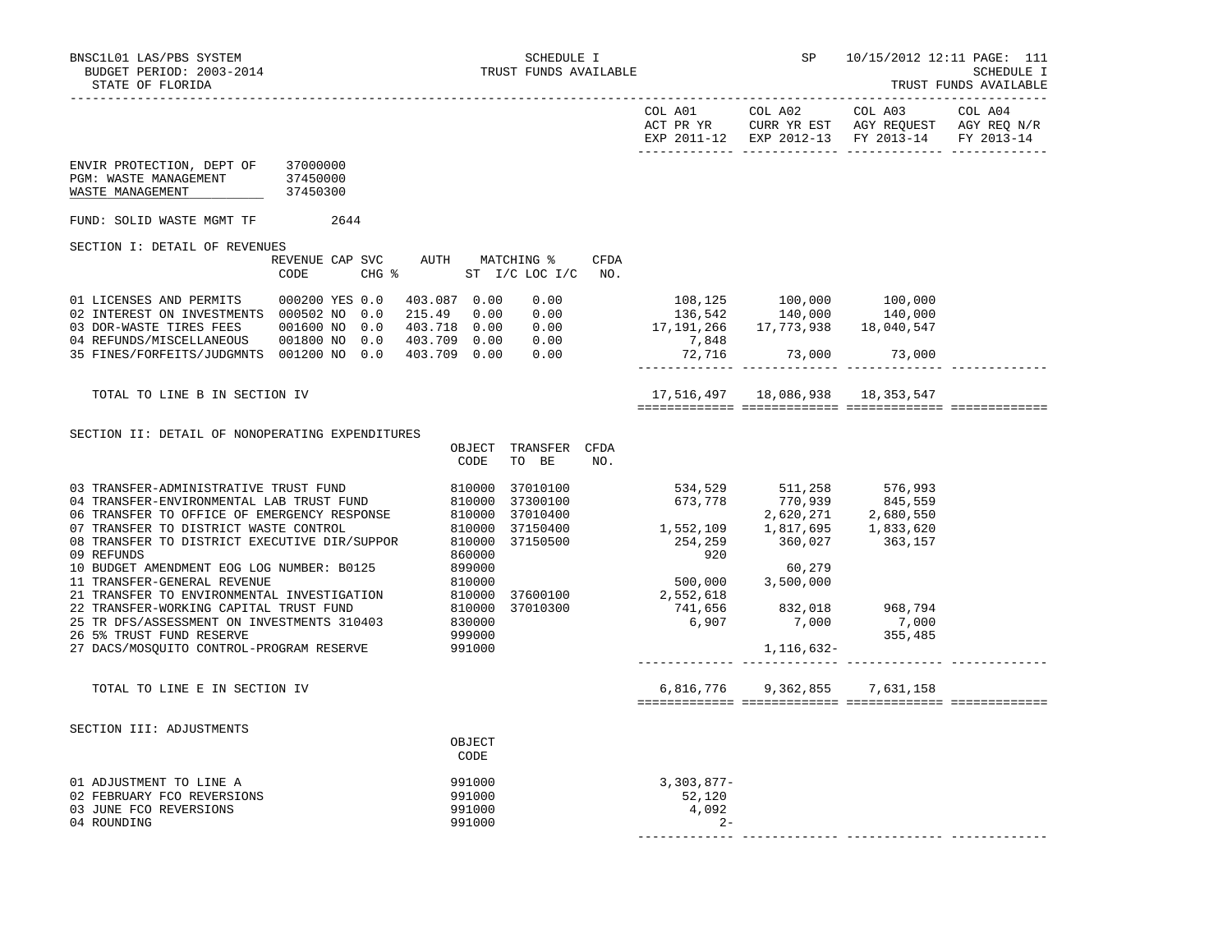| BNSC1L01 LAS/PBS SYSTEM<br>BUDGET PERIOD: 2003-2014<br>STATE OF FLORIDA                                    |     | SCHEDULE I<br>TRUST FUNDS AVAILABLE |                                     | SP                                    | 10/15/2012 12:11 PAGE: 112                       | <b>SCHEDULE I</b><br>TRUST FUNDS AVAILABLE |
|------------------------------------------------------------------------------------------------------------|-----|-------------------------------------|-------------------------------------|---------------------------------------|--------------------------------------------------|--------------------------------------------|
|                                                                                                            |     |                                     | COL A01<br>ACT PR YR<br>EXP 2011-12 | COL A02<br>CURR YR EST<br>EXP 2012-13 | COL A03<br>AGY REQUEST AGY REQ N/R<br>FY 2013-14 | COL A04<br>FY 2013-14                      |
| ENVIR PROTECTION, DEPT OF<br>37000000<br>PGM: WASTE MANAGEMENT<br>37450000<br>WASTE MANAGEMENT<br>37450300 |     |                                     |                                     |                                       |                                                  |                                            |
| 2644<br>FUND: SOLID WASTE MGMT TF                                                                          |     |                                     |                                     |                                       |                                                  |                                            |
| TOTAL TO LINE H IN SECTION IV                                                                              |     |                                     | $3,247,667-$                        |                                       |                                                  |                                            |
| SECTION IV: SUMMARY                                                                                        |     |                                     |                                     |                                       |                                                  |                                            |
| UNRESERVED FUND BALANCE - JULY 1                                                                           | (A) |                                     | 6,735,127                           | 5,898,490                             | 5,097,423                                        |                                            |
| ADD: REVENUES (FROM SECTION I)                                                                             | (B) |                                     | 17,516,497                          | 18,086,938                            | 18,353,547                                       |                                            |
| TOTAL FUNDS AVAILABLE (LINE A + LINE B)                                                                    | (C) |                                     | 24,251,624                          | 23,985,428                            | 23,450,970                                       |                                            |
| LESS: OPERATING EXPENDITURES                                                                               | (D) |                                     |                                     | 5,888,691 7,125,150 7,038,285         |                                                  |                                            |
| LESS: NONOPERATING EXPENDITURES (SECTION II)                                                               | (E) |                                     |                                     | 6,816,776 9,362,855 7,631,158         |                                                  |                                            |
| LESS: FIXED CAPITAL OUTLAY (TOTAL ONLY)                                                                    | (F) |                                     |                                     |                                       | 2,400,000 2,400,000 2,400,000                    | 2,400,000                                  |
| UNRESERVED FUND BALANCE - JUNE 30 - BEFORE ADJ                                                             | (G) |                                     | 9,146,157                           | 5,097,423                             | 6,381,527                                        |                                            |

ADJUSTED UNRESERVED FUND BALANCE - JUNE 30 (I) 5,898,490 5,097,423 6,381,527

NET ADJUSTMENTS (FROM SECTION III) (H) (H) 3,247,667-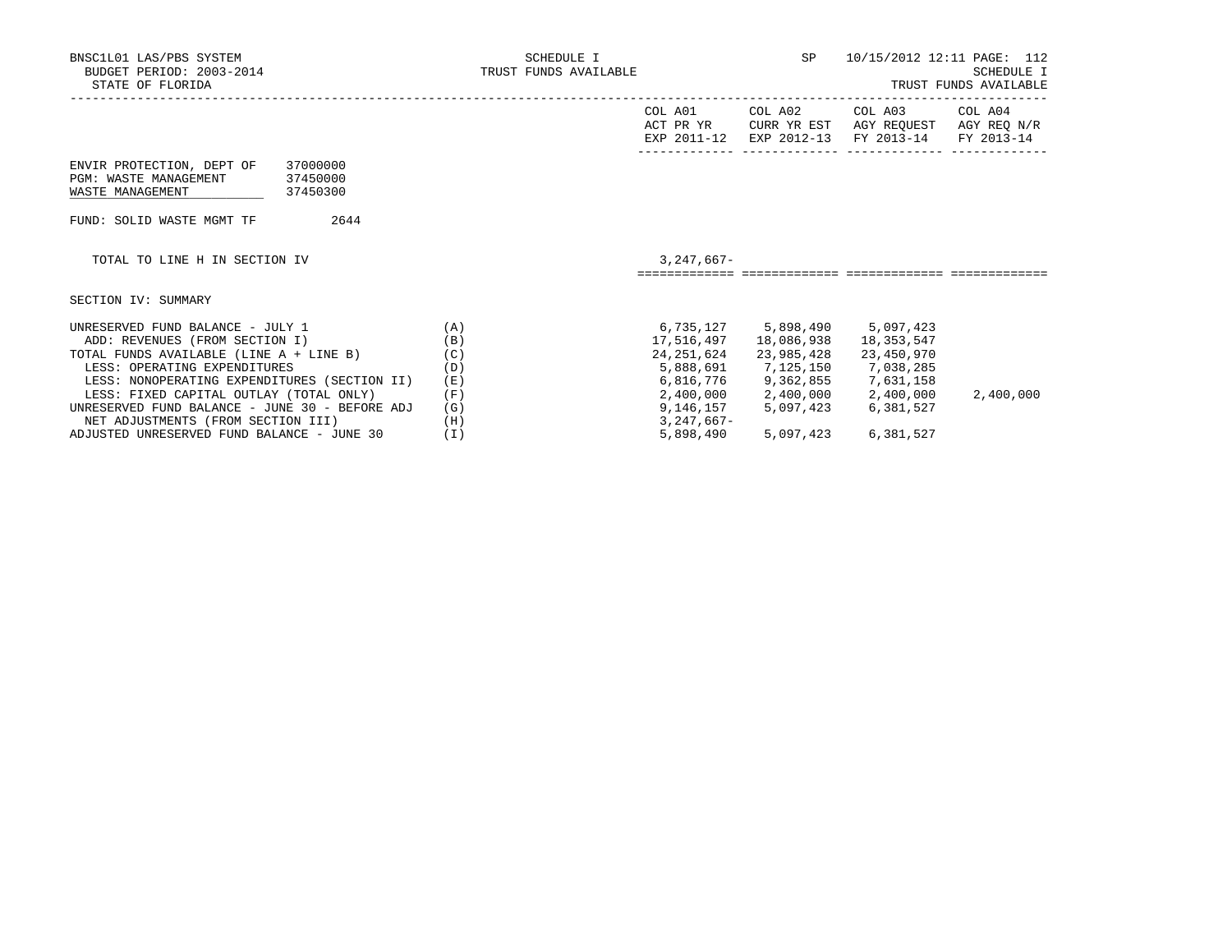TRUST FUNDS AVAILABLE

| COL A01<br>ACT PR YR<br>EXP 2011-12 | COL A02<br>CURR YR EST | COL A03<br>AGY REOUEST<br>EXP 2012-13 FY 2013-14 FY 2013-14 | COL A04<br>AGY REO N/R |
|-------------------------------------|------------------------|-------------------------------------------------------------|------------------------|
|                                     |                        |                                                             |                        |

| ENVIR PROTECTION, DEPT OF | 37000000 |
|---------------------------|----------|
| PGM: WASTE MANAGEMENT     | 37450000 |
| WASTE MANAGEMENT          | 37450300 |

FUND: WATER QUALITY ASSURANCE TF 2780

## SECTION I: DETAIL OF REVENUES

|                            | REVENUE CAP    | <b>SVC</b> | AUTH    |      | MATCHING %      | CFDA       |            |            |
|----------------------------|----------------|------------|---------|------|-----------------|------------|------------|------------|
|                            | CODE           | CHG %      |         | ST   | $I/C$ LOC $I/C$ | NO.        |            |            |
| 01 LIC/PERMITS-DRYCLNG REG | 000200 YES 8.0 |            | 376.303 | 0.00 | 0.00            | 110,841    | 110,000    | 110,000    |
| 02 LIC/PERMITS-DRYCLNG DED | 000200 YES 8.0 |            | 376.307 | 0.00 | 0.00            | 1,000      | 15,000     | 15,000     |
| 03 DOR/DRCLN-GROSS RECEIPT | 001600 NO      | 0.0        | 376.70  | 0.00 | 0.00            | 6,429,710  | 6,780,000  | 6,780,000  |
| 04 DOR/DRCLN-POLLUTANT TAX | 001600 NO      | 0.0        | 376.75  | 0.00 | 0.00            | 342,623    | 347,700    | 347,700    |
| 05 LIC/PERMITS-TANK REG FE | 000200 YES 8.0 |            | 376.303 | 0.00 | 0.00            | 103,923    | 150,000    | 150,000    |
| 06 INTEREST ON INVESTMENTS | 000500 NO      | 8.0        | 376.307 | 0.00 | 0.00            | 845,999    | 900,000    | 900,000    |
| 07 TRANSFER FROM DACS/DEAR | 001800 NO      | 0.0        | 576.045 | 0.00 | 0.00            | 365,231    | 535,619    | 267,809    |
| 08 FEES/CHGS-TAX CREDIT AP | 000100 YES 0.0 |            | 376.307 | 0.00 | 0.00            | 13,016     |            |            |
| 09 TR FRM DOR/POLLUTANT TX | 001600 NO      | 0.0        | 206.993 | 0.00 | 0.00            | 14,523,954 | 14,700,000 | 15,000,000 |
| 10 TR FRM DOR/BATTERY FEES | 001600 NO      | 0.0        | 403.718 | 0.00 | 0.00            | 8,521,062  | 8,600,000  | 8,800,000  |
| 11 TR/DHSMV/POLLUTANT TAX  | 001600 NO      | 0.0        | 207.026 | 0.00 | 0.00            | 40,951     | 69,000     | 69,000     |
| 12 SALE OF GOODS/SERVICES  | 001904 NO      | 0.0        | 376.307 | 0.00 | 0.00            | 461        |            |            |
| 13 LIC/PERM-OPER CERT PRGM | 000200 YES 8.0 |            | 403.871 | 0.00 | 0.00            | 66,600     | 600,000    | 50,000     |
| 14 TR/DOR/DOC STAMP TAXES  | 001600 NO      | 0.0        | 201.15  | 0.00 | 0.00            | 2,883,832  | 3,200,000  | 3,400,000  |
| 15 SALE OF SURPLUS PRPRTY  | 002900 NO      | 0.0        | 274.05  | 0.00 | 0.00            | 5,822      |            |            |
| 16 REFUNDS-PY WARRANT CANC | 001800 NO      | 0.0        | 376.307 | 0.00 | 0.00            | 34,855     |            |            |
| 26 FEES/CHGS-OPER CERT PRG | 000100 YES 8.0 |            | 403.871 | 0.00 | 0.00            | 267,800    | 250,000    | 250,000    |
| 62 TR/WTR PROT & SUS PG TF | 001600 NO      | 0.0        | 403.067 | 0.00 | 0.00            | 960,929    | 371,122    |            |

|  |  |  |  |  |  | TOTAL TO LINE B IN SECTION IV |  |
|--|--|--|--|--|--|-------------------------------|--|
|--|--|--|--|--|--|-------------------------------|--|

 $140,951$  69,000 69,000<br> $1461$ 

## $T_{\rm C}$  Total  $T_{\rm C}$  and  $T_{\rm C}$  is the section in Section 1 and  $T_{\rm C}$  36,628,441 36,139,509

## ============= ============= ============= =============

------------- ------------- ------------- -------------

## SECTION II: DETAIL OF NONOPERATING EXPENDITURES

|                                            | OBJECT | TRANSFER | <b>CFDA</b> |           |           |             |
|--------------------------------------------|--------|----------|-------------|-----------|-----------|-------------|
|                                            | CODE   | BE<br>TO | NO.         |           |           |             |
|                                            |        |          |             |           |           |             |
| 01 TRANSFER GENERAL REVENUE FUND 180056    | 810000 |          |             | 2,000,000 | 1,000,000 |             |
| 02 TRANSFER-DOH/SAFE DRINKING WATER 315066 | 810000 | 64000000 |             | 650,000   | 650,000   | 650,000     |
| 03 TRANSFER-ADMINISTRATIVE TRUST FUND      | 810000 | 37010100 |             | 1,245,331 | 1,266,116 | 1,324,207   |
| 04 TRANSFER-ENVIRONMENTAL LAB TF- DEAR     | 810000 | 37300100 |             | 895,000   | 1,149,750 | 430,832     |
| 06 5% TRUST FUND RESERVE                   | 999000 |          |             |           |           | 998,695     |
| 07 ANTICIPATED REVERSION                   | 810000 |          |             |           |           | $962,000 -$ |
| 08 TRANSFER TO DISTRICT WASTE CONTROL      | 810000 | 37150400 |             | 3,366,318 | 3,610,815 | 3,642,150   |
| 10 REFUNDS                                 | 860000 |          |             | 2,705     |           |             |
| 11 TRANSFER TO FLORIDA GEOLOGICAL SURVEY   | 810000 | 37010200 |             | 723,210   | 817,735   | 821,590     |
| 12 TRANSFER TO WATER SCIENCE/LAB SERVICES  | 810000 | 37300100 |             | 6.612.915 | 6,907,255 | 6,920,368   |
| 18 TRANSFER TO WATER RESOURCE MANAGEMENT   | 810000 | 37350400 |             | 4,796,800 | 4,933,271 | 5,176,426   |
| 19 SERVICE CHARGE TO GENERAL REVENUE       | 880700 |          |             | 113,226   | 158,560   | 114,560     |
| 35 TRANSFER DFS/ASSESSMENT ON INVESTMENTS  | 830000 |          |             | 42,058    | 43,000    | 43,000      |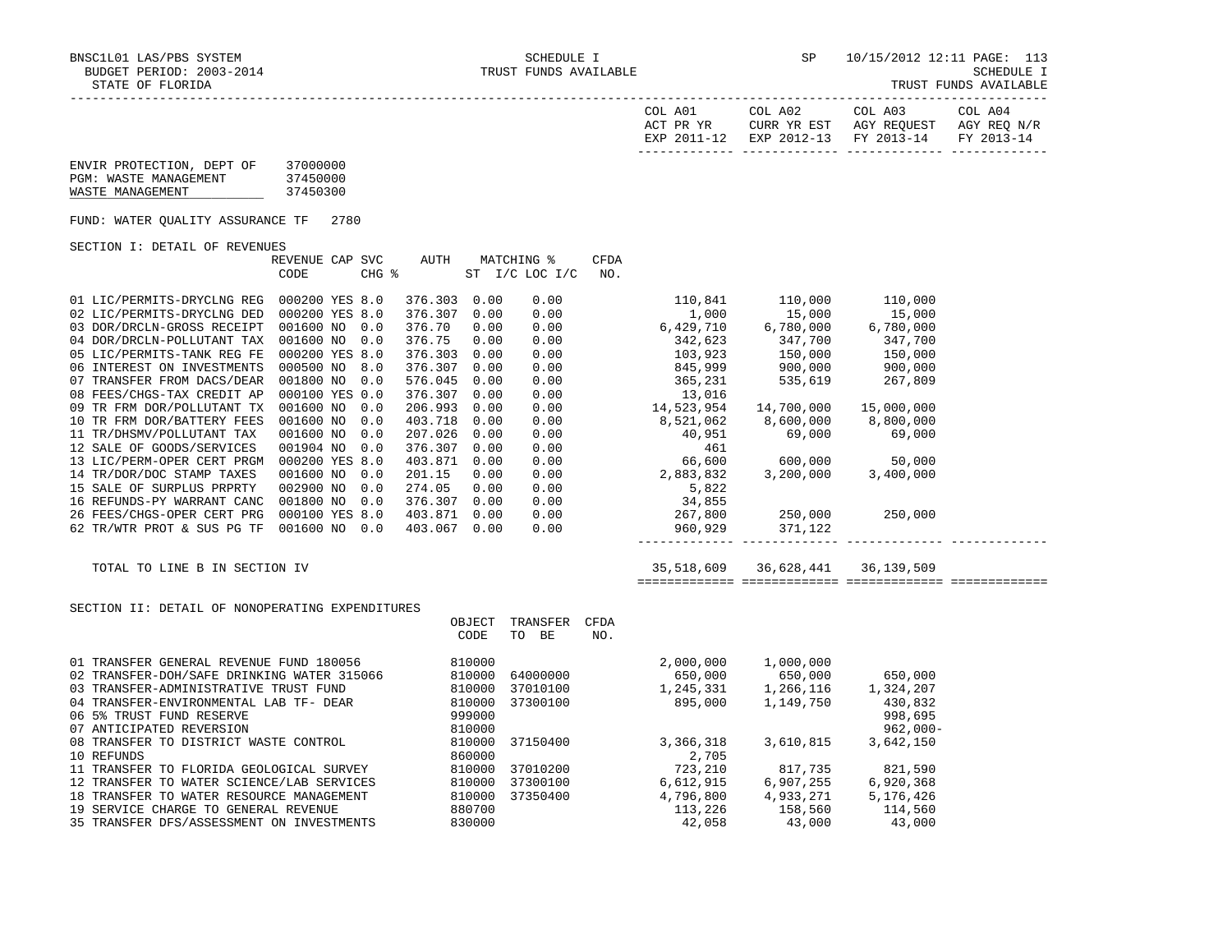|                                                                                                                                                                                                                                                  |                                                                    |                        |     |                                                                  |                                                                                                    | EXP 2011-12 EXP 2012-13 FY 2013-14                               | FY 2013-14 |
|--------------------------------------------------------------------------------------------------------------------------------------------------------------------------------------------------------------------------------------------------|--------------------------------------------------------------------|------------------------|-----|------------------------------------------------------------------|----------------------------------------------------------------------------------------------------|------------------------------------------------------------------|------------|
| ENVIR PROTECTION, DEPT OF<br>37000000<br>PGM: WASTE MANAGEMENT<br>37450000<br>WASTE MANAGEMENT<br>37450300                                                                                                                                       |                                                                    |                        |     |                                                                  |                                                                                                    |                                                                  |            |
| FUND: WATER OUALITY ASSURANCE TF 2780                                                                                                                                                                                                            |                                                                    |                        |     |                                                                  |                                                                                                    |                                                                  |            |
| SECTION II: DETAIL OF NONOPERATING EXPENDITURES                                                                                                                                                                                                  | OBJECT<br>CODE                                                     | TRANSFER CFDA<br>TO BE | NO. |                                                                  |                                                                                                    |                                                                  |            |
| 37 TRANSFER-WORKING CAPITAL TRUST FUND                                                                                                                                                                                                           |                                                                    | 810000 37010300        |     |                                                                  | 662, 324 396, 557 313, 806                                                                         |                                                                  |            |
| TOTAL TO LINE E IN SECTION IV                                                                                                                                                                                                                    |                                                                    |                        |     |                                                                  | 21, 109, 887 20, 933, 059 19, 473, 634                                                             |                                                                  |            |
| SECTION III: ADJUSTMENTS                                                                                                                                                                                                                         | OBJECT<br>CODE                                                     |                        |     |                                                                  |                                                                                                    |                                                                  |            |
| 01 ADJUSTMENT TO LINE A<br>02 CURRENT YR SEPTEMBER OPERATING REVERSIONS<br>03 JUNE FCO REVERSIONS<br>05 ROUNDING<br>06 OTHER ADJUSTMENT TO LINE A<br>08 PRIOR YEAR SEPTEMBER OPERATING REVERSIONS<br>25 STATEWIDE FINANCIAL STATEMENT ADJUSTMENT | 991000<br>991000<br>991000<br>991000<br>991000<br>991000<br>991000 |                        |     | 35,517,327-<br>595<br>$17-$<br>742,124-<br>34,987<br>1,898,088   | 48,935                                                                                             |                                                                  |            |
| TOTAL TO LINE H IN SECTION IV                                                                                                                                                                                                                    |                                                                    |                        |     |                                                                  | 34, 325, 798 - 48, 935                                                                             |                                                                  |            |
| SECTION IV: SUMMARY                                                                                                                                                                                                                              |                                                                    |                        |     |                                                                  |                                                                                                    |                                                                  |            |
| UNRESERVED FUND BALANCE - JULY 1<br>ADD: REVENUES (FROM SECTION I)<br>TOTAL FUNDS AVAILABLE (LINE A + LINE B)<br>LESS: OPERATING EXPENDITURES<br>LESS: NONOPERATING EXPENDITURES (SECTION II)<br>LESS: FIXED CAPITAL OUTLAY (TOTAL ONLY)         | (A)<br>(B)<br>(C)<br>(D)<br>(E)<br>(F)                             |                        |     | 35,518,609<br>74,873,699<br>6,811,875<br>21,109,887<br>8,000,000 | 39,355,090 4,626,139 4,900,761<br>36,628,441<br>41,254,580<br>7,469,695<br>20,933,059<br>8,000,000 | 36,139,509<br>41,040,270<br>7,294,006<br>19,473,634<br>9,000,000 | 9,000,000  |
| UNRESERVED FUND BALANCE - JUNE 30 - BEFORE ADJ<br>NET ADJUSTMENTS (FROM SECTION III)<br>ADJUSTED UNRESERVED FUND BALANCE - JUNE 30                                                                                                               | (G)<br>(H)<br>(I)                                                  |                        |     | 38,951,937<br>34,325,798-<br>4,626,139                           | 4,851,826<br>48,935<br>4,900,761                                                                   | 5,272,630<br>5,272,630                                           |            |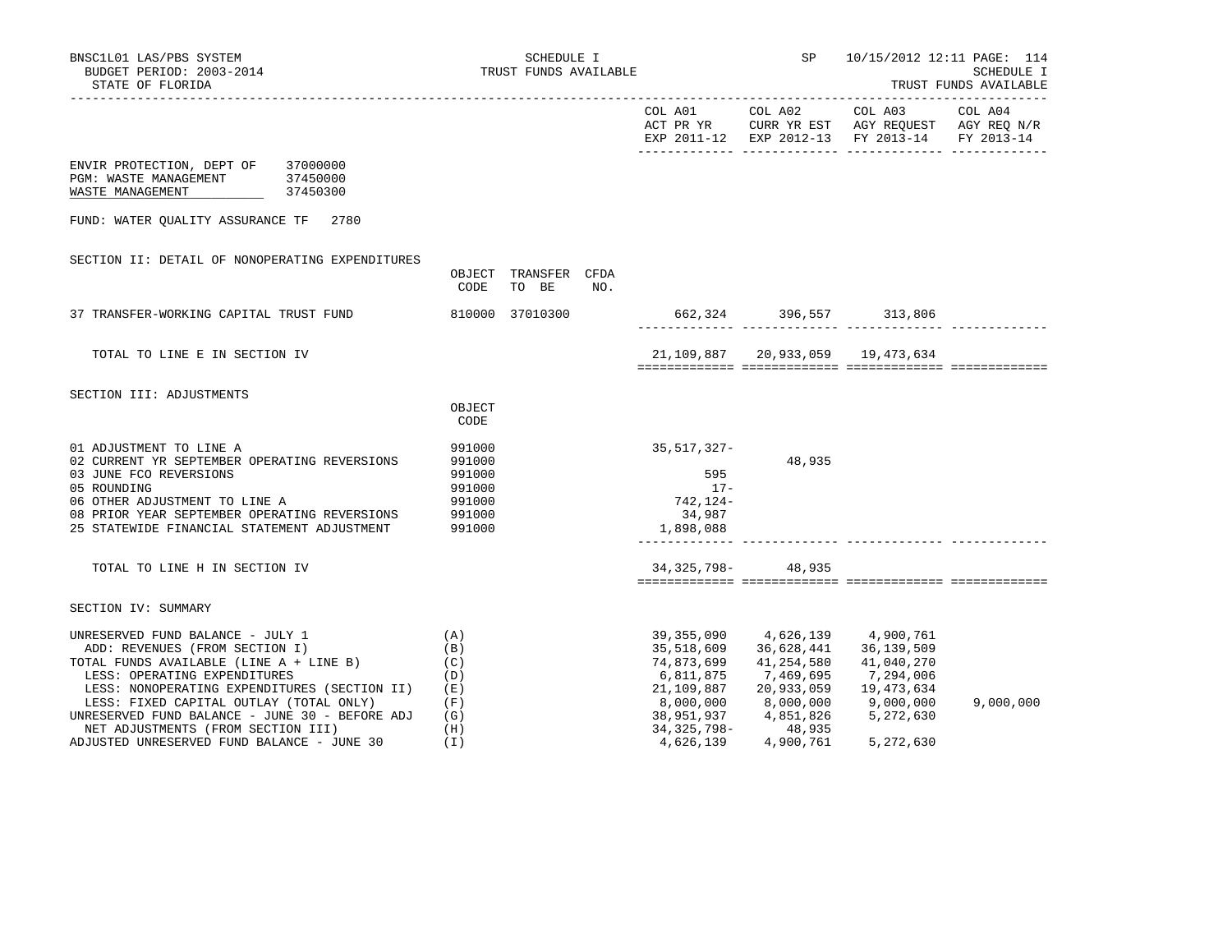| BNSC1L01 LAS/PBS SYSTEM<br>BUDGET PERIOD: 2003-2014<br>STATE OF FLORIDA                                                                                                                | SCHEDULE I<br>TRUST FUNDS AVAILABLE         |                                     | SP<br>10/15/2012 12:11 PAGE: 115<br>SCHEDULE I<br>TRUST FUNDS AVAILABLE |                                                                                             |  |  |
|----------------------------------------------------------------------------------------------------------------------------------------------------------------------------------------|---------------------------------------------|-------------------------------------|-------------------------------------------------------------------------|---------------------------------------------------------------------------------------------|--|--|
|                                                                                                                                                                                        |                                             | COL A01<br>ACT PR YR<br>EXP 2011-12 | COL A02                                                                 | COL A03 COL A04<br>CURR YR EST AGY REOUEST AGY REO N/R<br>EXP 2012-13 FY 2013-14 FY 2013-14 |  |  |
| ENVIR PROTECTION, DEPT OF<br>37000000<br>PGM: WASTE MANAGEMENT<br>37450000<br>WASTE MANAGEMENT<br>37450300                                                                             |                                             |                                     |                                                                         |                                                                                             |  |  |
| FUND: WATER OUALITY ASSURANCE TF 2780                                                                                                                                                  |                                             |                                     |                                                                         |                                                                                             |  |  |
| SCHEDULE IB: DETAIL OF UNRESERVED FUND BALANCE                                                                                                                                         | FUNDING SOURCE<br>STATE (S)<br>NONSTATE (N) |                                     |                                                                         |                                                                                             |  |  |
| 01 ENDING AVAIL FUND BAL-OPERATOR CERT PRGM<br>02 ENDING AVAIL FUND BAL-DRYCLEANING SOL CLN<br>03 ENDING AVAIL FUND BAL-NONAGRIC NP SOURCES<br>04 ENDING AVAIL FUND BAL-OTHER PROGRAMS | S<br>S<br>$\mbox{\bf S}$<br>S               |                                     | 2, 168, 449 1, 338, 775                                                 | 2,457,690 2,939,852 2,616,013<br>442,481 1,476,548<br>179,653 1,179,653<br>416              |  |  |
| ADJUSTED UNRESERVED FUND BALANCE - JUNE 30                                                                                                                                             |                                             |                                     |                                                                         | 4,626,139 4,900,761 5,272,630                                                               |  |  |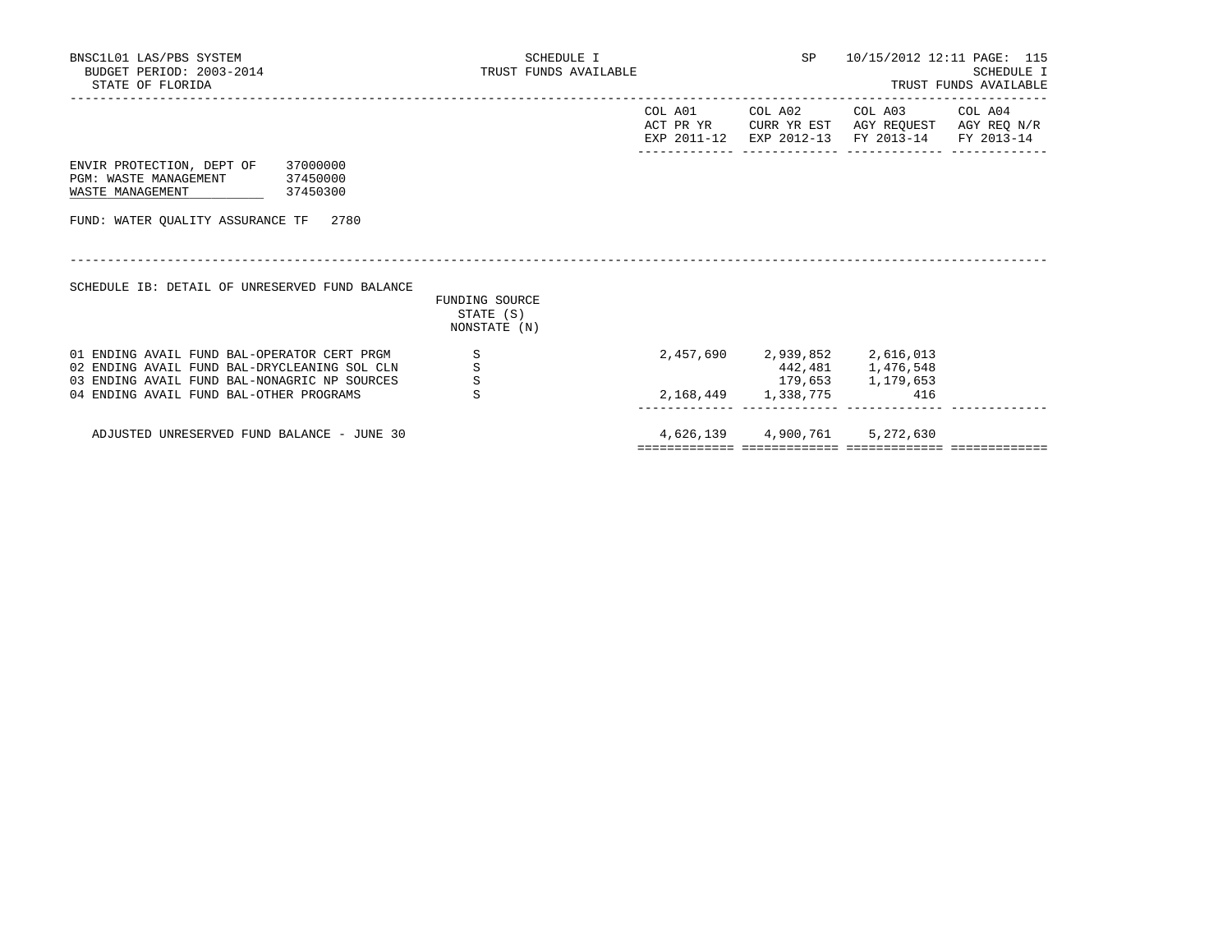| BNSC1L01 LAS/PBS SYSTEM<br>BUDGET PERIOD: 2003-2014<br>STATE OF FLORIDA                                                                                                                                                                                                                                                                                                        | SCHEDULE I<br>TRUST FUNDS AVAILABLE                                 |                           | SP      |                                                                                                | 10/15/2012 12:11 PAGE: 116<br>SCHEDULE I<br>TRUST FUNDS AVAILABLE |
|--------------------------------------------------------------------------------------------------------------------------------------------------------------------------------------------------------------------------------------------------------------------------------------------------------------------------------------------------------------------------------|---------------------------------------------------------------------|---------------------------|---------|------------------------------------------------------------------------------------------------|-------------------------------------------------------------------|
|                                                                                                                                                                                                                                                                                                                                                                                |                                                                     | COL A01                   | COL A02 | COL A03<br>ACT PR YR CURR YR EST AGY REQUEST AGY REQ N/R<br>EXP 2011-12 EXP 2012-13 FY 2013-14 | ____________________<br>COL A04<br>FY 2013-14                     |
| ENVIR PROTECTION, DEPT OF 37000000<br>PGM: RECREATION & PARKS<br>37500000<br>LAND MANAGEMENT<br>37500100                                                                                                                                                                                                                                                                       |                                                                     |                           |         |                                                                                                |                                                                   |
| FUND: CONSERVATION/REC LANDS TF<br>2131                                                                                                                                                                                                                                                                                                                                        |                                                                     |                           |         |                                                                                                |                                                                   |
| SECTION I: DETAIL OF REVENUES<br>CODE                                                                                                                                                                                                                                                                                                                                          | REVENUE CAP SVC AUTH MATCHING %<br>CFDA<br>CHG % ST I/C LOC I/C NO. |                           |         |                                                                                                |                                                                   |
|                                                                                                                                                                                                                                                                                                                                                                                |                                                                     |                           |         |                                                                                                |                                                                   |
| TOTAL TO LINE B IN SECTION IV                                                                                                                                                                                                                                                                                                                                                  |                                                                     |                           |         |                                                                                                |                                                                   |
| SECTION II: DETAIL OF NONOPERATING EXPENDITURES                                                                                                                                                                                                                                                                                                                                | OBJECT TRANSFER CFDA<br>CODE<br>TO BE<br>NO.                        |                           |         |                                                                                                |                                                                   |
| 27 TRANSFER FROM STATE LANDS/LAND MGMT                                                                                                                                                                                                                                                                                                                                         | 810000                                                              | 2,107,287-                |         |                                                                                                |                                                                   |
| TOTAL TO LINE E IN SECTION IV                                                                                                                                                                                                                                                                                                                                                  |                                                                     | $2,107,287-$              |         |                                                                                                |                                                                   |
| SECTION III: ADJUSTMENTS                                                                                                                                                                                                                                                                                                                                                       | OBJECT<br>CODE                                                      |                           |         |                                                                                                |                                                                   |
| TOTAL TO LINE H IN SECTION IV                                                                                                                                                                                                                                                                                                                                                  |                                                                     |                           |         |                                                                                                |                                                                   |
| SECTION IV: SUMMARY                                                                                                                                                                                                                                                                                                                                                            |                                                                     |                           |         |                                                                                                |                                                                   |
| UNRESERVED FUND BALANCE - JULY 1<br>ADD: REVENUES (FROM SECTION I)<br>TOTAL FUNDS AVAILABLE (LINE A + LINE B)<br>LESS: OPERATING EXPENDITURES<br>LESS: NONOPERATING EXPENDITURES (SECTION II)<br>LESS: FIXED CAPITAL OUTLAY (TOTAL ONLY)<br>UNRESERVED FUND BALANCE - JUNE 30 - BEFORE ADJ<br>NET ADJUSTMENTS (FROM SECTION III)<br>ADJUSTED UNRESERVED FUND BALANCE - JUNE 30 | (A)<br>(B)<br>(C)<br>(D)<br>(E)<br>(F)<br>(G)<br>(H)<br>(T)         | 2,107,287<br>$2,107,287-$ |         |                                                                                                |                                                                   |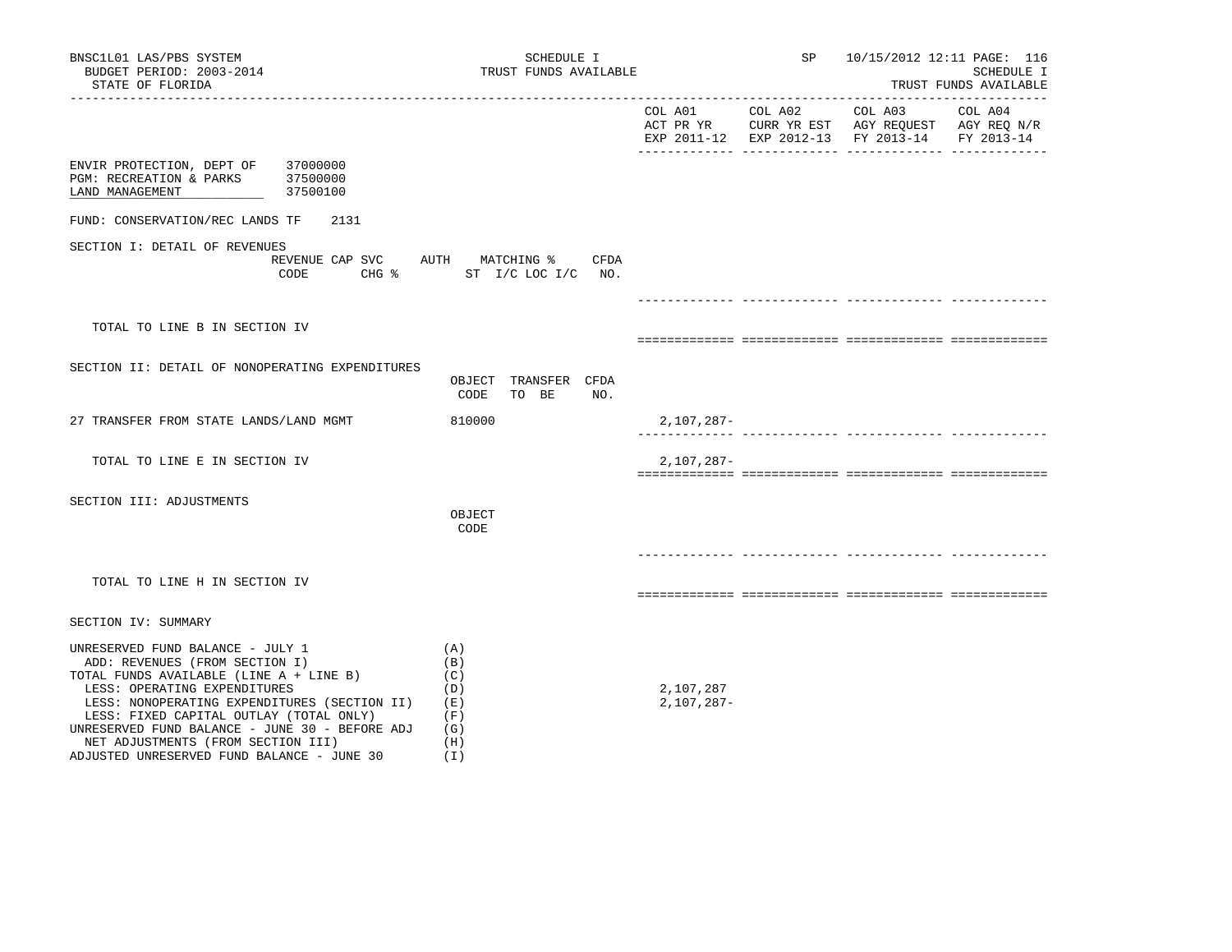| BNSC1L01 LAS/PBS SYSTEM<br>BUDGET PERIOD: 2003-2014<br>STATE OF FLORIDA                                                                                                                                                                                                                                                                                                        | SCHEDULE I<br>TRUST FUNDS AVAILABLE                         |                           | SP      | 10/15/2012 12:11 PAGE: 117<br>SCHEDULE I<br>TRUST FUNDS AVAILABLE<br>-------------                        |         |  |
|--------------------------------------------------------------------------------------------------------------------------------------------------------------------------------------------------------------------------------------------------------------------------------------------------------------------------------------------------------------------------------|-------------------------------------------------------------|---------------------------|---------|-----------------------------------------------------------------------------------------------------------|---------|--|
|                                                                                                                                                                                                                                                                                                                                                                                |                                                             | COL A01                   | COL A02 | COL A03<br>ACT PR YR CURR YR EST AGY REQUEST AGY REQ N/R<br>EXP 2011-12 EXP 2012-13 FY 2013-14 FY 2013-14 | COL A04 |  |
| ENVIR PROTECTION, DEPT OF<br>37000000<br>37500000<br>PGM: RECREATION & PARKS<br>37500100<br>LAND MANAGEMENT                                                                                                                                                                                                                                                                    |                                                             |                           |         |                                                                                                           |         |  |
| FUND: FEDERAL GRANTS TRUST FUND<br>2261                                                                                                                                                                                                                                                                                                                                        |                                                             |                           |         |                                                                                                           |         |  |
| SECTION I: DETAIL OF REVENUES<br>REVENUE CAP SVC<br>CODE                                                                                                                                                                                                                                                                                                                       | AUTH MATCHING %<br>CFDA<br>CHG % ST I/C LOC I/C NO.         |                           |         |                                                                                                           |         |  |
|                                                                                                                                                                                                                                                                                                                                                                                |                                                             |                           |         |                                                                                                           |         |  |
| TOTAL TO LINE B IN SECTION IV                                                                                                                                                                                                                                                                                                                                                  |                                                             |                           |         |                                                                                                           |         |  |
| SECTION II: DETAIL OF NONOPERATING EXPENDITURES                                                                                                                                                                                                                                                                                                                                | OBJECT TRANSFER CFDA<br>CODE<br>TO BE<br>NO.                |                           |         |                                                                                                           |         |  |
| 21 TRANSFER FROM WATER RES MGT 37350400                                                                                                                                                                                                                                                                                                                                        | 810000                                                      | 11,596,222-               |         |                                                                                                           |         |  |
| TOTAL TO LINE E IN SECTION IV                                                                                                                                                                                                                                                                                                                                                  |                                                             | 11,596,222-               |         |                                                                                                           |         |  |
| SECTION III: ADJUSTMENTS                                                                                                                                                                                                                                                                                                                                                       | OBJECT<br>CODE                                              |                           |         |                                                                                                           |         |  |
| TOTAL TO LINE H IN SECTION IV                                                                                                                                                                                                                                                                                                                                                  |                                                             |                           |         |                                                                                                           |         |  |
| SECTION IV: SUMMARY                                                                                                                                                                                                                                                                                                                                                            |                                                             |                           |         |                                                                                                           |         |  |
| UNRESERVED FUND BALANCE - JULY 1<br>ADD: REVENUES (FROM SECTION I)<br>TOTAL FUNDS AVAILABLE (LINE A + LINE B)<br>LESS: OPERATING EXPENDITURES<br>LESS: NONOPERATING EXPENDITURES (SECTION II)<br>LESS: FIXED CAPITAL OUTLAY (TOTAL ONLY)<br>UNRESERVED FUND BALANCE - JUNE 30 - BEFORE ADJ<br>NET ADJUSTMENTS (FROM SECTION III)<br>ADJUSTED UNRESERVED FUND BALANCE - JUNE 30 | (A)<br>(B)<br>(C)<br>(D)<br>(E)<br>(F)<br>(G)<br>(H)<br>(1) | 11,596,222-<br>11,596,222 |         |                                                                                                           |         |  |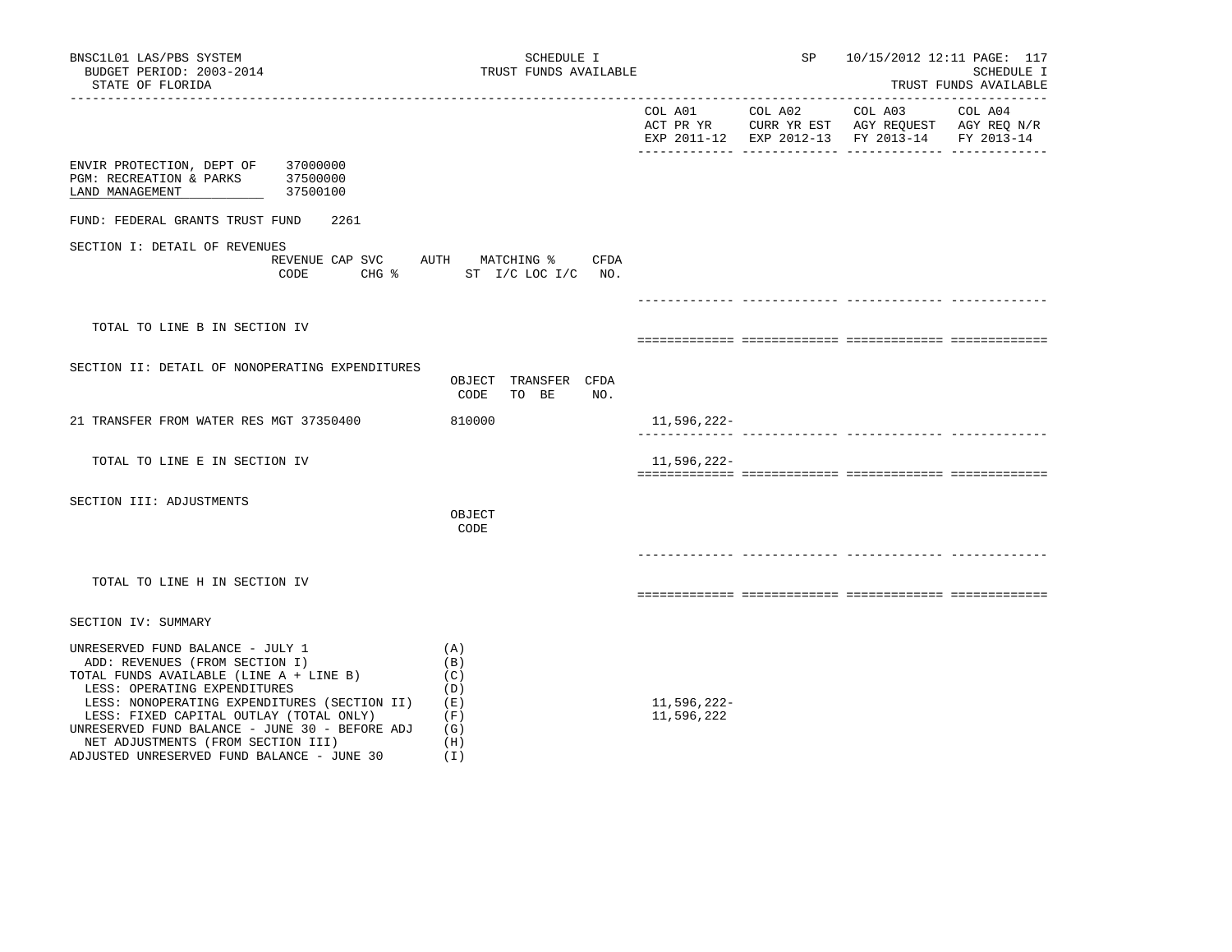| BNSC1L01 LAS/PBS SYSTEM<br>BUDGET PERIOD: 2003-2014<br>STATE OF FLORIDA                                                                                                                                                                                                                                                                                                        | SCHEDULE I<br>TRUST FUNDS AVAILABLE                                 |                                        | SP |                                                                                                        | 10/15/2012 12:11 PAGE: 118<br>SCHEDULE I<br>TRUST FUNDS AVAILABLE |
|--------------------------------------------------------------------------------------------------------------------------------------------------------------------------------------------------------------------------------------------------------------------------------------------------------------------------------------------------------------------------------|---------------------------------------------------------------------|----------------------------------------|----|--------------------------------------------------------------------------------------------------------|-------------------------------------------------------------------|
|                                                                                                                                                                                                                                                                                                                                                                                |                                                                     | COL A01 COL A02                        |    | COL A03 COL A04<br>ACT PR YR CURR YR EST AGY REQUEST AGY REQ N/R<br>EXP 2011-12 EXP 2012-13 FY 2013-14 | FY 2013-14                                                        |
| 37000000<br>ENVIR PROTECTION, DEPT OF<br>PGM: RECREATION & PARKS 37500000<br>LAND MANAGEMENT<br>37500100                                                                                                                                                                                                                                                                       |                                                                     |                                        |    |                                                                                                        |                                                                   |
| FUND: LAND ACQUISITION TF<br>2423                                                                                                                                                                                                                                                                                                                                              |                                                                     |                                        |    |                                                                                                        |                                                                   |
| SECTION I: DETAIL OF REVENUES<br>CODE                                                                                                                                                                                                                                                                                                                                          | REVENUE CAP SVC AUTH MATCHING %<br>CFDA<br>CHG % ST I/C LOC I/C NO. |                                        |    |                                                                                                        |                                                                   |
|                                                                                                                                                                                                                                                                                                                                                                                |                                                                     |                                        |    |                                                                                                        |                                                                   |
| TOTAL TO LINE B IN SECTION IV                                                                                                                                                                                                                                                                                                                                                  |                                                                     |                                        |    |                                                                                                        |                                                                   |
| SECTION II: DETAIL OF NONOPERATING EXPENDITURES                                                                                                                                                                                                                                                                                                                                | OBJECT TRANSFER CFDA<br>CODE<br>TO BE<br>NO.                        |                                        |    |                                                                                                        |                                                                   |
| 07 TRF FROM REC & PARKS-BE 37500300                                                                                                                                                                                                                                                                                                                                            | 810000                                                              | 5,334,518-                             |    |                                                                                                        |                                                                   |
| TOTAL TO LINE E IN SECTION IV                                                                                                                                                                                                                                                                                                                                                  |                                                                     | $5,334,518-$                           |    |                                                                                                        |                                                                   |
| SECTION III: ADJUSTMENTS                                                                                                                                                                                                                                                                                                                                                       | OBJECT<br>CODE                                                      |                                        |    |                                                                                                        |                                                                   |
| TOTAL TO LINE H IN SECTION IV                                                                                                                                                                                                                                                                                                                                                  |                                                                     |                                        |    |                                                                                                        |                                                                   |
| SECTION IV: SUMMARY                                                                                                                                                                                                                                                                                                                                                            |                                                                     |                                        |    |                                                                                                        |                                                                   |
| UNRESERVED FUND BALANCE - JULY 1<br>ADD: REVENUES (FROM SECTION I)<br>TOTAL FUNDS AVAILABLE (LINE A + LINE B)<br>LESS: OPERATING EXPENDITURES<br>LESS: NONOPERATING EXPENDITURES (SECTION II)<br>LESS: FIXED CAPITAL OUTLAY (TOTAL ONLY)<br>UNRESERVED FUND BALANCE - JUNE 30 - BEFORE ADJ<br>NET ADJUSTMENTS (FROM SECTION III)<br>ADJUSTED UNRESERVED FUND BALANCE - JUNE 30 | (A)<br>(B)<br>(C)<br>(D)<br>(E)<br>(F)<br>(G)<br>(H)<br>(1)         | 3,334,518<br>$5,334,518-$<br>2,000,000 |    |                                                                                                        |                                                                   |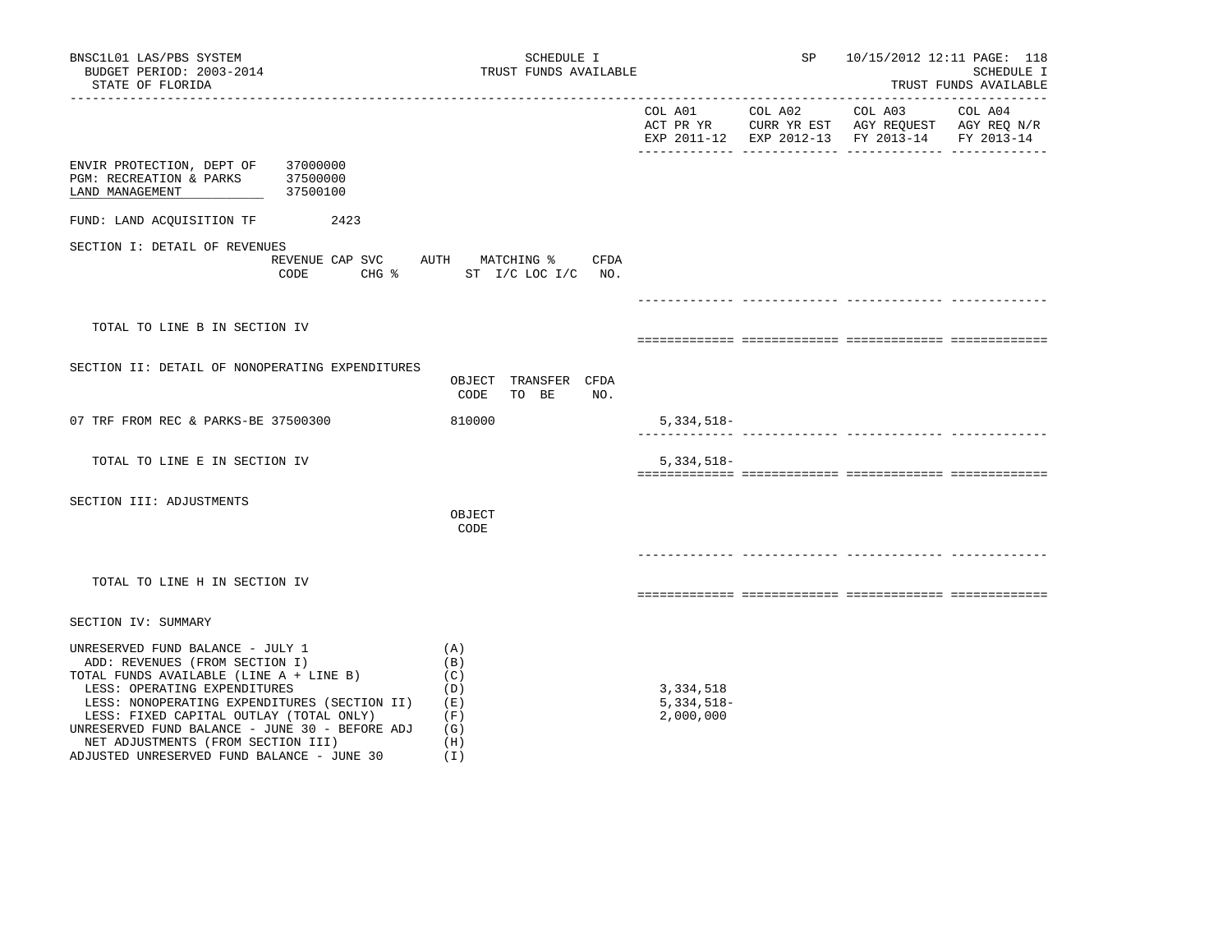| BNSC1L01 LAS/PBS SYSTEM<br>BUDGET PERIOD: 2003-2014<br>STATE OF FLORIDA                                                                                                                                                                                                                                                                                                                                                  | SCHEDULE I<br>TRUST FUNDS AVAILABLE          |                       | SP      | 10/15/2012 12:11 PAGE: 119<br>SCHEDULE I<br>TRUST FUNDS AVAILABLE                                         |         |
|--------------------------------------------------------------------------------------------------------------------------------------------------------------------------------------------------------------------------------------------------------------------------------------------------------------------------------------------------------------------------------------------------------------------------|----------------------------------------------|-----------------------|---------|-----------------------------------------------------------------------------------------------------------|---------|
|                                                                                                                                                                                                                                                                                                                                                                                                                          |                                              | COL A01               | COL A02 | COL A03<br>ACT PR YR CURR YR EST AGY REQUEST AGY REQ N/R<br>EXP 2011-12 EXP 2012-13 FY 2013-14 FY 2013-14 | COL A04 |
| ENVIR PROTECTION, DEPT OF<br>37000000<br>37500000<br>PGM: RECREATION & PARKS<br>RECREATIONAL ASST/LOC GOVT<br>37500200                                                                                                                                                                                                                                                                                                   |                                              |                       |         |                                                                                                           |         |
| FUND: LAND ACQUISITION TF<br>2423                                                                                                                                                                                                                                                                                                                                                                                        |                                              |                       |         |                                                                                                           |         |
| SECTION I: DETAIL OF REVENUES<br>REVENUE CAP SVC AUTH MATCHING %<br>CODE                                                                                                                                                                                                                                                                                                                                                 | CFDA<br>CHG $\frac{1}{2}$ ST I/C LOC I/C NO. |                       |         |                                                                                                           |         |
|                                                                                                                                                                                                                                                                                                                                                                                                                          |                                              |                       |         |                                                                                                           |         |
| TOTAL TO LINE B IN SECTION IV                                                                                                                                                                                                                                                                                                                                                                                            |                                              |                       |         |                                                                                                           |         |
| SECTION II: DETAIL OF NONOPERATING EXPENDITURES                                                                                                                                                                                                                                                                                                                                                                          | OBJECT TRANSFER CFDA<br>CODE<br>TO BE<br>NO. |                       |         |                                                                                                           |         |
| 06 TRF FROM REC & PARKS-BE 37500300                                                                                                                                                                                                                                                                                                                                                                                      | 810000                                       | $113,663-$            |         |                                                                                                           |         |
| TOTAL TO LINE E IN SECTION IV                                                                                                                                                                                                                                                                                                                                                                                            |                                              | 113,663–              |         |                                                                                                           |         |
| SECTION III: ADJUSTMENTS                                                                                                                                                                                                                                                                                                                                                                                                 | OBJECT<br>CODE                               |                       |         |                                                                                                           |         |
| TOTAL TO LINE H IN SECTION IV                                                                                                                                                                                                                                                                                                                                                                                            |                                              |                       |         |                                                                                                           |         |
| SECTION IV: SUMMARY                                                                                                                                                                                                                                                                                                                                                                                                      |                                              |                       |         |                                                                                                           |         |
| UNRESERVED FUND BALANCE - JULY 1<br>(A)<br>ADD: REVENUES (FROM SECTION I)<br>(B)<br>TOTAL FUNDS AVAILABLE (LINE A + LINE B)<br>(C)<br>LESS: OPERATING EXPENDITURES<br>LESS: NONOPERATING EXPENDITURES (SECTION II)<br>(E)<br>(F)<br>LESS: FIXED CAPITAL OUTLAY (TOTAL ONLY)<br>UNRESERVED FUND BALANCE - JUNE 30 - BEFORE ADJ<br>(G)<br>NET ADJUSTMENTS (FROM SECTION III)<br>ADJUSTED UNRESERVED FUND BALANCE - JUNE 30 | (D)<br>(H)<br>(I)                            | 113,663<br>$113,663-$ |         |                                                                                                           |         |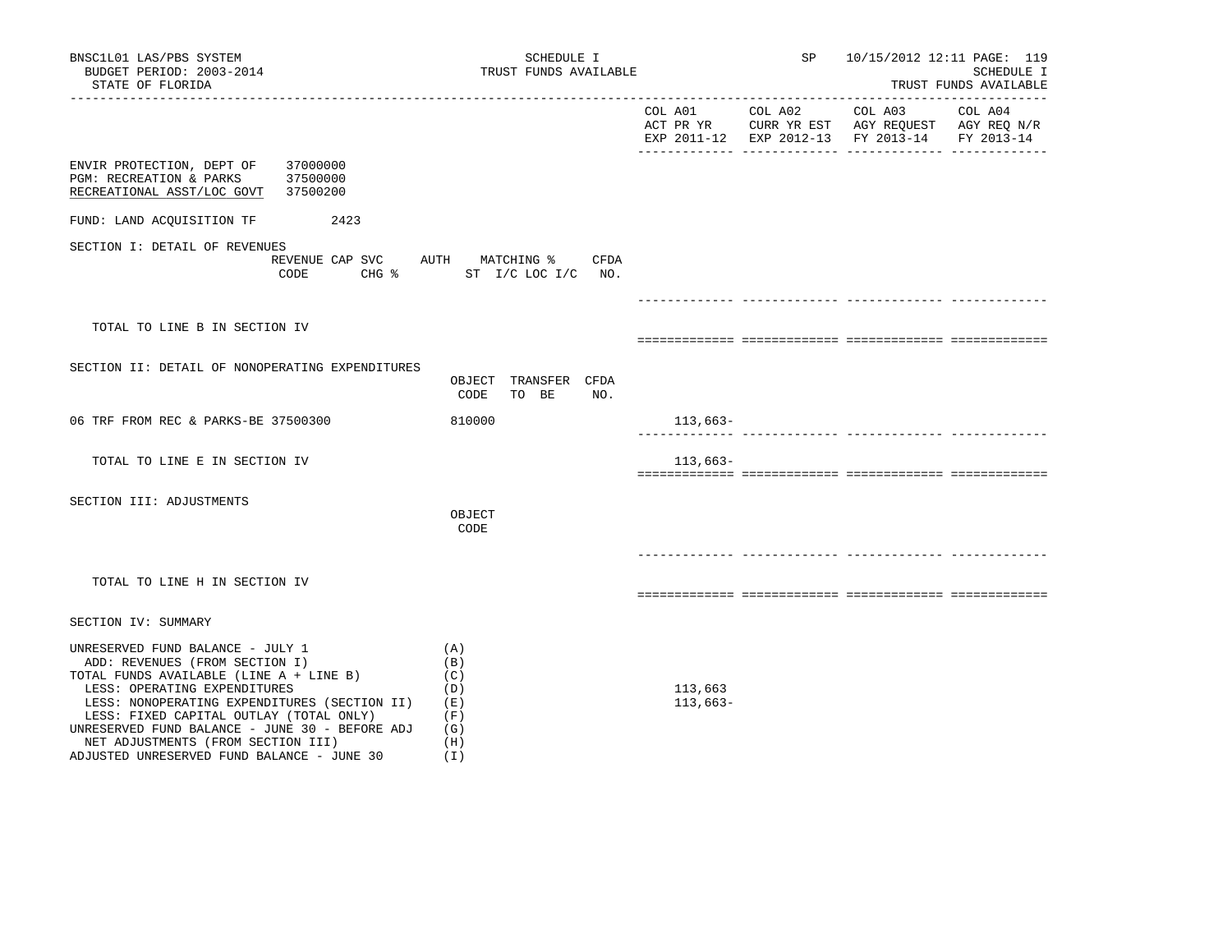| BNSC1L01 LAS/PBS SYSTEM<br>BUDGET PERIOD: 2003-2014<br>STATE OF FLORIDA                                                                                                                                                                                                                                                                                                        | SCHEDULE I<br>TRUST FUNDS AVAILABLE                              |           | SP                                  | 10/15/2012 12:11 PAGE: 120<br>SCHEDULE I<br>TRUST FUNDS AVAILABLE                                                   |                       |  |
|--------------------------------------------------------------------------------------------------------------------------------------------------------------------------------------------------------------------------------------------------------------------------------------------------------------------------------------------------------------------------------|------------------------------------------------------------------|-----------|-------------------------------------|---------------------------------------------------------------------------------------------------------------------|-----------------------|--|
|                                                                                                                                                                                                                                                                                                                                                                                |                                                                  | COL A01   | COL A02                             | COL A03<br>ACT PR YR $\,$ CURR YR EST $\,$ AGY REQUEST $\,$ AGY REQ $\rm N/R$<br>EXP 2011-12 EXP 2012-13 FY 2013-14 | COL A04<br>FY 2013-14 |  |
| ENVIR PROTECTION, DEPT OF 37000000<br>PGM: RECREATION & PARKS<br>37500000<br>STATE PARK OPERATIONS<br>37500300                                                                                                                                                                                                                                                                 |                                                                  |           |                                     |                                                                                                                     |                       |  |
| FUND: CONSERVATION/REC LANDS TF<br>2131                                                                                                                                                                                                                                                                                                                                        |                                                                  |           |                                     |                                                                                                                     |                       |  |
| SECTION I: DETAIL OF REVENUES<br>CODE                                                                                                                                                                                                                                                                                                                                          | REVENUE CAP SVC AUTH MATCHING % CFDA<br>CHG % ST I/C LOC I/C NO. |           |                                     |                                                                                                                     |                       |  |
|                                                                                                                                                                                                                                                                                                                                                                                |                                                                  |           |                                     |                                                                                                                     |                       |  |
| TOTAL TO LINE B IN SECTION IV                                                                                                                                                                                                                                                                                                                                                  |                                                                  |           |                                     |                                                                                                                     |                       |  |
| SECTION II: DETAIL OF NONOPERATING EXPENDITURES                                                                                                                                                                                                                                                                                                                                | OBJECT TRANSFER CFDA<br>CODE<br>TO BE<br>NO.                     |           |                                     |                                                                                                                     |                       |  |
| 28 TRANSFER FROM STATE LANDS/LAND MGMT                                                                                                                                                                                                                                                                                                                                         | 810000                                                           |           |                                     | 8, 385, 348 - 5, 703, 589 - 16, 718, 859 -                                                                          |                       |  |
| TOTAL TO LINE E IN SECTION IV                                                                                                                                                                                                                                                                                                                                                  |                                                                  |           |                                     | 8, 385, 348 - 5, 703, 589 - 16, 718, 859 -                                                                          |                       |  |
| SECTION III: ADJUSTMENTS                                                                                                                                                                                                                                                                                                                                                       | OBJECT<br>CODE                                                   |           |                                     |                                                                                                                     |                       |  |
| TOTAL TO LINE H IN SECTION IV                                                                                                                                                                                                                                                                                                                                                  |                                                                  |           |                                     |                                                                                                                     |                       |  |
| SECTION IV: SUMMARY                                                                                                                                                                                                                                                                                                                                                            |                                                                  |           |                                     |                                                                                                                     |                       |  |
| UNRESERVED FUND BALANCE - JULY 1<br>ADD: REVENUES (FROM SECTION I)<br>TOTAL FUNDS AVAILABLE (LINE A + LINE B)<br>LESS: OPERATING EXPENDITURES<br>LESS: NONOPERATING EXPENDITURES (SECTION II)<br>LESS: FIXED CAPITAL OUTLAY (TOTAL ONLY)<br>UNRESERVED FUND BALANCE - JUNE 30 - BEFORE ADJ<br>NET ADJUSTMENTS (FROM SECTION III)<br>ADJUSTED UNRESERVED FUND BALANCE - JUNE 30 | (A)<br>(B)<br>(C)<br>(D)<br>(E)<br>(F)<br>(G)<br>(H)<br>(I)      | 5,000,000 | 3, 385, 348 5, 703, 589 5, 718, 859 | 8, 385, 348 - 5, 703, 589 - 16, 718, 859 -<br>11,000,000                                                            | 11,000,000            |  |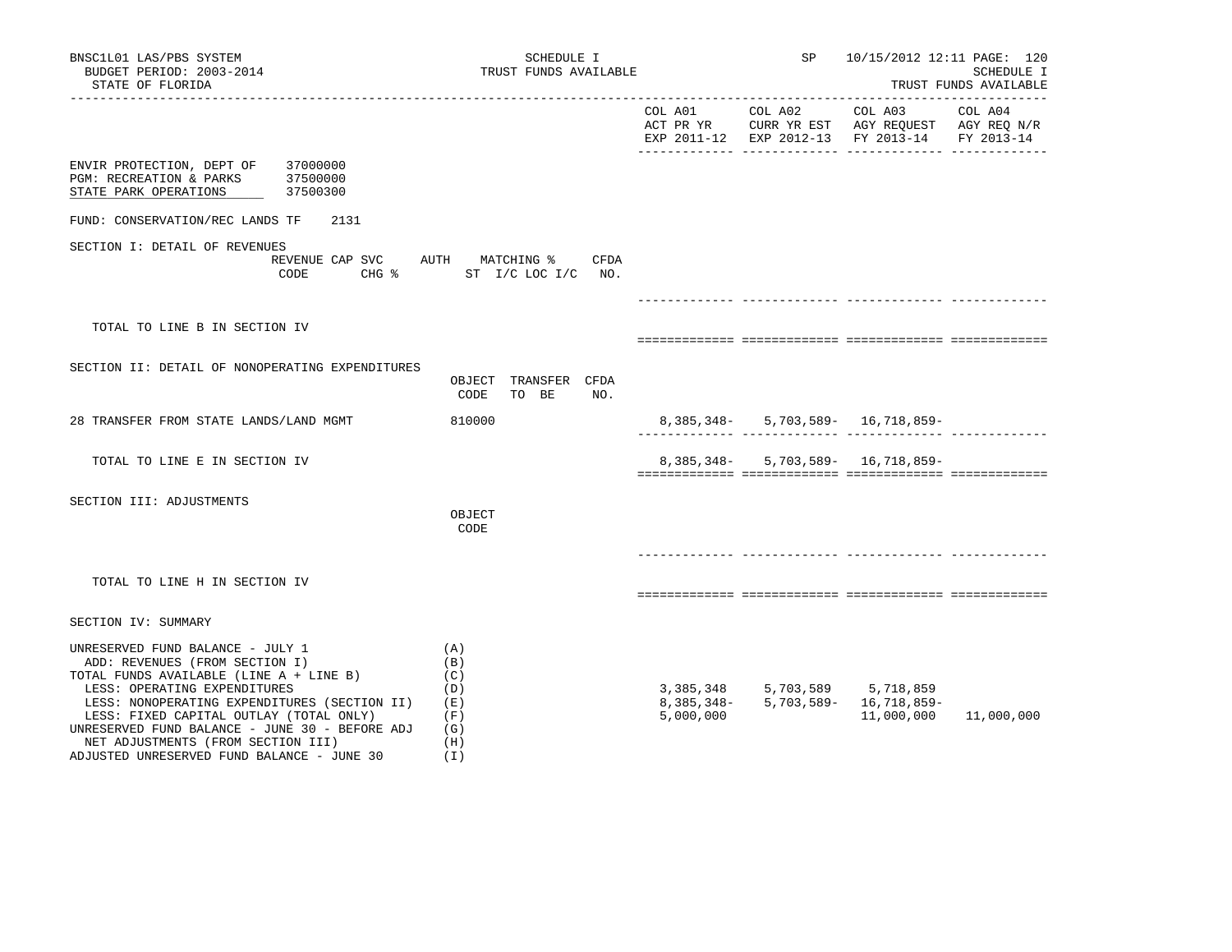| BNSC1L01 LAS/PBS SYSTEM<br>BUDGET PERIOD: 2003-2014<br>STATE OF FLORIDA                                                                                                                                                                                                                                                                                                        | SCHEDULE I<br>TRUST FUNDS AVAILABLE                         |           | SP                                                                          | 10/15/2012 12:11 PAGE: 121<br>SCHEDULE I<br>TRUST FUNDS AVAILABLE                              |                       |  |
|--------------------------------------------------------------------------------------------------------------------------------------------------------------------------------------------------------------------------------------------------------------------------------------------------------------------------------------------------------------------------------|-------------------------------------------------------------|-----------|-----------------------------------------------------------------------------|------------------------------------------------------------------------------------------------|-----------------------|--|
| ___________________                                                                                                                                                                                                                                                                                                                                                            |                                                             | COL A01   | COL A02                                                                     | COL A03<br>ACT PR YR CURR YR EST AGY REQUEST AGY REQ N/R<br>EXP 2011-12 EXP 2012-13 FY 2013-14 | COL A04<br>FY 2013-14 |  |
| ENVIR PROTECTION, DEPT OF 37000000<br>PGM: RECREATION & PARKS<br>37500000<br>STATE PARK OPERATIONS<br>37500300                                                                                                                                                                                                                                                                 |                                                             |           |                                                                             |                                                                                                |                       |  |
| FUND: FEDERAL GRANTS TRUST FUND<br>2261                                                                                                                                                                                                                                                                                                                                        |                                                             |           |                                                                             |                                                                                                |                       |  |
| SECTION I: DETAIL OF REVENUES<br>REVENUE CAP SVC AUTH MATCHING %<br>CODE                                                                                                                                                                                                                                                                                                       | CFDA<br>CHG % ST I/C LOC I/C NO.                            |           |                                                                             |                                                                                                |                       |  |
|                                                                                                                                                                                                                                                                                                                                                                                |                                                             |           |                                                                             |                                                                                                |                       |  |
| TOTAL TO LINE B IN SECTION IV                                                                                                                                                                                                                                                                                                                                                  |                                                             |           |                                                                             |                                                                                                |                       |  |
| SECTION II: DETAIL OF NONOPERATING EXPENDITURES                                                                                                                                                                                                                                                                                                                                | OBJECT TRANSFER CFDA<br>CODE<br>TO BE<br>NO.                |           |                                                                             |                                                                                                |                       |  |
| 22 TRANSFER FROM WATER RES MGT 37350400                                                                                                                                                                                                                                                                                                                                        | 810000                                                      |           |                                                                             | $2,328,347 - 10,979,400 - 11,100,000 -$                                                        |                       |  |
| TOTAL TO LINE E IN SECTION IV                                                                                                                                                                                                                                                                                                                                                  |                                                             |           | $2,328,347 - 10,979,400 - 11,100,000 -$                                     |                                                                                                |                       |  |
| SECTION III: ADJUSTMENTS                                                                                                                                                                                                                                                                                                                                                       | OBJECT<br>CODE                                              |           |                                                                             |                                                                                                |                       |  |
| TOTAL TO LINE H IN SECTION IV                                                                                                                                                                                                                                                                                                                                                  |                                                             |           |                                                                             |                                                                                                |                       |  |
| SECTION IV: SUMMARY                                                                                                                                                                                                                                                                                                                                                            |                                                             |           |                                                                             |                                                                                                |                       |  |
| UNRESERVED FUND BALANCE - JULY 1<br>ADD: REVENUES (FROM SECTION I)<br>TOTAL FUNDS AVAILABLE (LINE A + LINE B)<br>LESS: OPERATING EXPENDITURES<br>LESS: NONOPERATING EXPENDITURES (SECTION II)<br>LESS: FIXED CAPITAL OUTLAY (TOTAL ONLY)<br>UNRESERVED FUND BALANCE - JUNE 30 - BEFORE ADJ<br>NET ADJUSTMENTS (FROM SECTION III)<br>ADJUSTED UNRESERVED FUND BALANCE - JUNE 30 | (A)<br>(B)<br>(C)<br>(D)<br>(E)<br>(F)<br>(G)<br>(H)<br>(I) | 1,700,000 | 628,347 600,000 600,000<br>2,328,347- 10,979,400- 11,100,000-<br>10,379,400 | 10,500,000                                                                                     | 10,500,000            |  |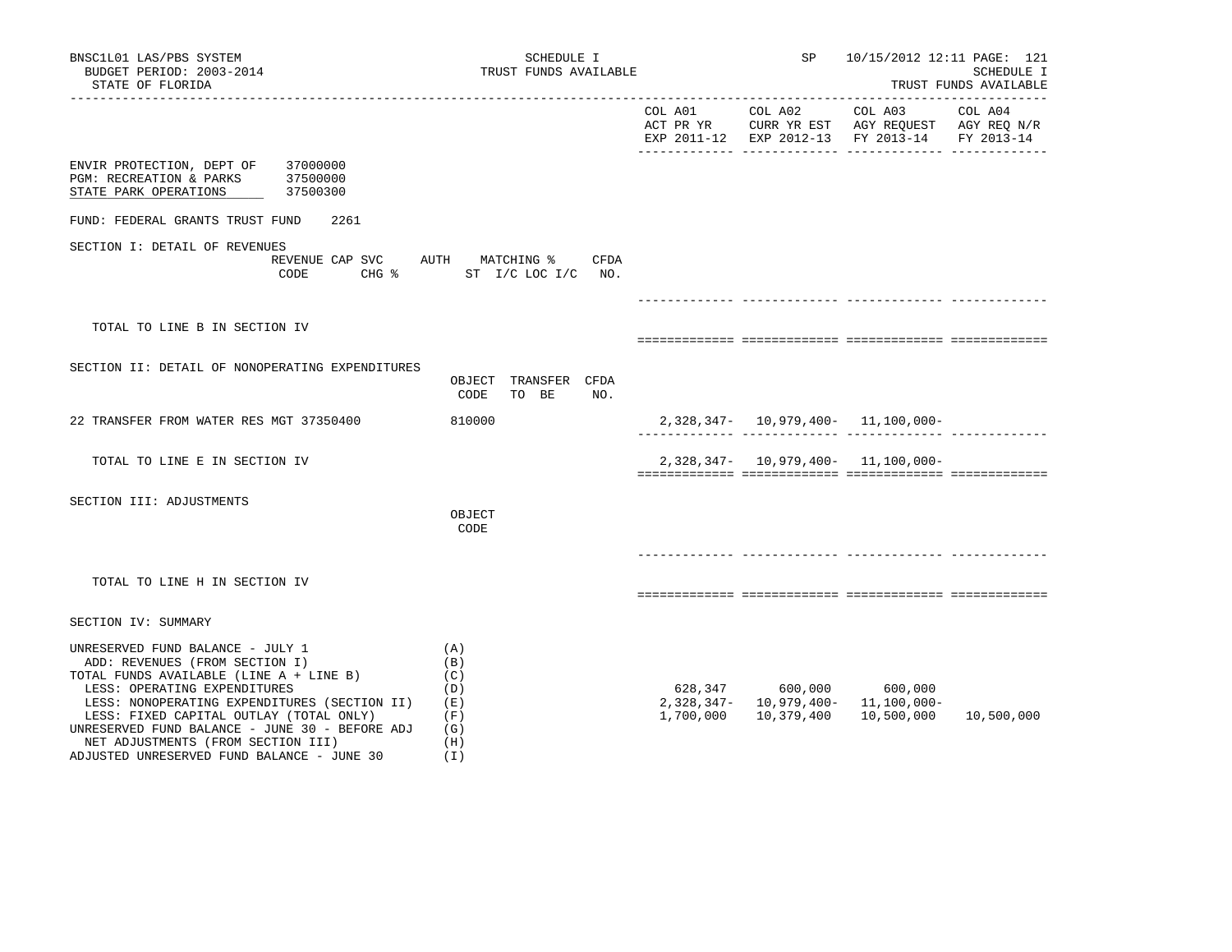-----------------------------------------------------------------------------------------------------------------------------------

|                                                                               |                                  |      |            |                         |        |                              |                  | COL A01<br>ACT PR YR     | COL A02<br>EXP 2011-12 EXP 2012-13 FY 2013-14 | COL A03<br>CURR YR EST AGY REQUEST AGY REQ N/R | COL A04<br>FY 2013-14 |
|-------------------------------------------------------------------------------|----------------------------------|------|------------|-------------------------|--------|------------------------------|------------------|--------------------------|-----------------------------------------------|------------------------------------------------|-----------------------|
| ENVIR PROTECTION, DEPT OF<br>PGM: RECREATION & PARKS<br>STATE PARK OPERATIONS | 37000000<br>37500000<br>37500300 |      |            |                         |        |                              |                  |                          |                                               |                                                |                       |
| FUND: GRANTS AND DONATIONS TF                                                 |                                  | 2339 |            |                         |        |                              |                  |                          |                                               |                                                |                       |
| SECTION I: DETAIL OF REVENUES                                                 |                                  |      |            |                         |        |                              |                  |                          |                                               |                                                |                       |
|                                                                               | REVENUE CAP SVC<br>CODE          |      | CHG %      | AUTH                    |        | MATCHING %<br>ST I/C LOC I/C | CFDA<br>NO.      |                          |                                               |                                                |                       |
| 01 INTEREST                                                                   | 000500 NO 8.0                    |      |            | 403.183 0.00            |        | 0.00                         |                  | 49,275                   | 50,000                                        | 50,000                                         |                       |
| 02 U S GRANTS                                                                 | 000700 NO                        |      | 0.0        | 403.183 0.00            |        | 0.00                         | 11.419           | 595,280                  |                                               |                                                |                       |
| 03 U S GRANTS                                                                 | 000700 NO                        |      | 0.0        | 403.183 0.00            |        | 0.00                         | 11.473           | 40,000                   |                                               |                                                |                       |
| 05 U S GRANTS                                                                 | 000700 NO                        |      | 0.0        | 403.183 0.00            |        | 0.00                         | 11.420           | 109,754                  |                                               |                                                |                       |
| 06 U S GRANTS<br>07 U S GRANTS                                                | 000700 NO<br>000700 NO           |      | 0.0<br>0.0 | 403.183 0.00<br>403.183 | 0.00   | 0.00<br>0.00                 | 15.916<br>66.419 | 947,024<br>6,250         |                                               |                                                |                       |
| 08 STATE GRANTS                                                               | 001000 NO                        |      | 0.0        | 403.183 0.00            |        | 0.00                         |                  | 24,998                   | 400,000                                       | 400,000                                        |                       |
| 09 TRANSFER                                                                   | 001500 NO                        |      | 0.0        | 403.183 0.00            |        | 0.00                         |                  | 1,069,431                |                                               |                                                |                       |
| 10 TRF OF FEDERAL FUNDS                                                       | 001510 NO                        |      | 0.0        | 403.183 0.00            |        | 0.00                         | 20.205           | 161,291                  |                                               |                                                |                       |
| 11 CITY OF COUNTY GRANTS                                                      | 000800 NO                        |      | 8.0        | 403.183 0.00            |        | 0.00                         |                  | 407,756                  | 400,000                                       | 400,000                                        |                       |
| 12 TRF OF FEDERAL FUNDS                                                       | 001500 NO                        |      | 0.0        | 370                     | 0.00   | 0.00                         | 11.419           | 4,168                    |                                               |                                                |                       |
| 15 OTHER GRANTS                                                               | 001100 NO 8.0                    |      |            | 403.183 0.00            |        | 0.00                         |                  | 125,442                  | 150,000                                       | 150,000                                        |                       |
| 20 REIMBURSEMENTS                                                             | 001801 NO                        |      | 0.0        | 403.183 0.00            |        | 0.00                         |                  | 8,313                    |                                               |                                                |                       |
| 23 SALES OF GOODS/SERV STA 001903 NO 0.0                                      |                                  |      |            | 403.183 0.00            |        | $0.00$<br>$0.00$             |                  |                          |                                               |                                                |                       |
| 24 SALES OF SERV/OUT STATE 001905 YES 8.0                                     |                                  |      |            | 403.183 0.00            |        |                              |                  | $1,944,900$<br>$214,646$ |                                               |                                                |                       |
| 25 SALES OF SURPLUS PROPER 002900 NO 0.0                                      |                                  |      |            | 403.183 0.00            |        | 0.00                         |                  | 2,868                    |                                               |                                                |                       |
| TOTAL TO LINE B IN SECTION IV                                                 |                                  |      |            |                         |        |                              |                  |                          | 5,711,396 3,999,784                           | 4,088,869                                      |                       |
|                                                                               |                                  |      |            |                         |        |                              |                  |                          |                                               |                                                |                       |
| SECTION II: DETAIL OF NONOPERATING EXPENDITURES                               |                                  |      |            |                         |        |                              |                  |                          |                                               |                                                |                       |
|                                                                               |                                  |      |            |                         | OBJECT | TRANSFER CFDA                |                  |                          |                                               |                                                |                       |
|                                                                               |                                  |      |            |                         | CODE   | TO BE                        | NO.              |                          |                                               |                                                |                       |
| 01 TRF TO EXECUTIVE DIR/SUPPORT SVCS                                          |                                  |      |            |                         | 810000 | 37010100                     |                  |                          | 21,744 307,500                                | 79,613                                         |                       |
|                                                                               |                                  |      |            |                         |        | 37010200                     |                  | 121,124                  |                                               |                                                |                       |
|                                                                               |                                  |      |            |                         |        | 37100300                     |                  | 141,147<br>555,037       |                                               | 286,129<br>650,000                             |                       |
|                                                                               |                                  |      |            |                         |        | 37150100                     |                  | 202,453                  |                                               |                                                |                       |
|                                                                               |                                  |      |            |                         |        | 37150300                     |                  | 61,503                   | 100,926                                       | 29,763                                         |                       |
|                                                                               |                                  |      |            |                         |        | 37150400                     |                  | 5,338                    |                                               |                                                |                       |
|                                                                               |                                  |      |            |                         |        | 37150500                     |                  | 153,040                  |                                               |                                                |                       |
|                                                                               |                                  |      |            |                         |        | 37350100                     |                  | 1,446                    |                                               |                                                |                       |
|                                                                               |                                  |      |            |                         |        | 37350400                     |                  | 518,089                  | 500,000                                       |                                                |                       |
|                                                                               |                                  |      |            |                         |        | 37500400                     |                  | 200,080                  | 300,000                                       | 621,263                                        |                       |
|                                                                               |                                  |      |            |                         |        | 37600100<br>37600300         |                  | 228,352<br>122,659       |                                               |                                                |                       |
|                                                                               |                                  |      |            |                         |        |                              |                  | $207,666-$               |                                               |                                                |                       |
| 15 TRF ADMINISTRATIVE TRUST FUND                                              |                                  |      |            |                         | 810000 |                              |                  | 186,058                  | 186,366                                       | 155,851                                        |                       |
| 16 TRF SERVIC CHARGE TO GENERAL REVENUE -8%                                   |                                  |      |            |                         | 880000 |                              |                  | 80,832                   | 63,800                                        | 63,800                                         |                       |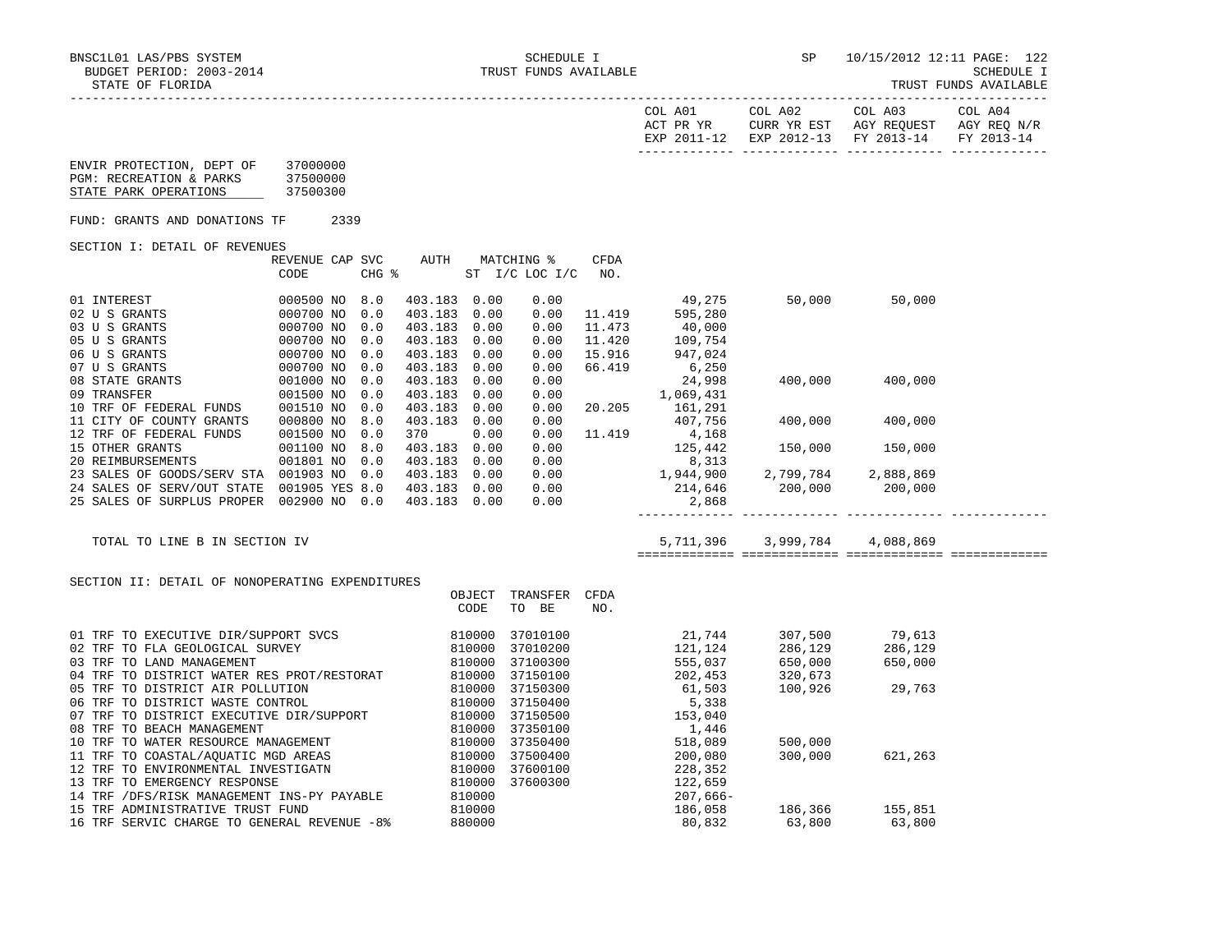| BNSC1L01 LAS/PBS SYSTEM<br>BUDGET PERIOD: 2003-2014<br>STATE OF FLORIDA                                                                                                                                                                                                                                                                                                        | SCHEDULE I<br>TRUST FUNDS AVAILABLE                         |                                                              | SP                                                                                                     | 10/15/2012 12:11 PAGE: 123<br>SCHEDULE I<br>TRUST FUNDS AVAILABLE                                                 |           |  |
|--------------------------------------------------------------------------------------------------------------------------------------------------------------------------------------------------------------------------------------------------------------------------------------------------------------------------------------------------------------------------------|-------------------------------------------------------------|--------------------------------------------------------------|--------------------------------------------------------------------------------------------------------|-------------------------------------------------------------------------------------------------------------------|-----------|--|
|                                                                                                                                                                                                                                                                                                                                                                                |                                                             | COL A01 COL A02                                              |                                                                                                        | COL A03 COL A04<br>ACT PR YR CURR YR EST AGY REQUEST AGY REQ N/R<br>EXP 2011-12 EXP 2012-13 FY 2013-14 FY 2013-14 |           |  |
| 37000000<br>ENVIR PROTECTION, DEPT OF<br>PGM: RECREATION & PARKS<br>37500000<br>STATE PARK OPERATIONS<br>37500300                                                                                                                                                                                                                                                              |                                                             |                                                              |                                                                                                        |                                                                                                                   |           |  |
| FUND: GRANTS AND DONATIONS TF<br>2339                                                                                                                                                                                                                                                                                                                                          |                                                             |                                                              |                                                                                                        |                                                                                                                   |           |  |
| SECTION II: DETAIL OF NONOPERATING EXPENDITURES                                                                                                                                                                                                                                                                                                                                | OBJECT TRANSFER CFDA<br>CODE<br>TO BE<br>NO.                |                                                              |                                                                                                        |                                                                                                                   |           |  |
| 23 TRF- DFS/ASSESSMENT ON INVESTMENT                                                                                                                                                                                                                                                                                                                                           | 830000                                                      |                                                              |                                                                                                        | 2,431 2,450 2,450                                                                                                 |           |  |
| TOTAL TO LINE E IN SECTION IV                                                                                                                                                                                                                                                                                                                                                  |                                                             |                                                              |                                                                                                        | 2, 252, 520 2, 717, 844 1, 888, 869                                                                               |           |  |
| SECTION III: ADJUSTMENTS                                                                                                                                                                                                                                                                                                                                                       |                                                             |                                                              |                                                                                                        |                                                                                                                   |           |  |
|                                                                                                                                                                                                                                                                                                                                                                                | OBJECT<br>CODE                                              |                                                              |                                                                                                        |                                                                                                                   |           |  |
| 01 OTHER ADJ TO LINE A<br>04 ADJ TO LINE A<br>05 FEB FCO REVERSIONS<br>07 JUNE FCO REVERSIONS<br>10 GRANT AWARDS AVAILABLE TO DRAW<br>11 CY SEPTEMBER OPERATING REVERSIONS                                                                                                                                                                                                     | 991000<br>991000<br>991000<br>991000<br>991000<br>991000    | 175,000-<br>14,493,455-<br>955,747<br>1,879,335<br>9,292,919 | 899                                                                                                    |                                                                                                                   |           |  |
| TOTAL TO LINE H IN SECTION IV                                                                                                                                                                                                                                                                                                                                                  |                                                             | $2,540,454-$                                                 | 899                                                                                                    |                                                                                                                   |           |  |
| SECTION IV: SUMMARY                                                                                                                                                                                                                                                                                                                                                            |                                                             |                                                              |                                                                                                        |                                                                                                                   |           |  |
| UNRESERVED FUND BALANCE - JULY 1<br>ADD: REVENUES (FROM SECTION I)<br>TOTAL FUNDS AVAILABLE (LINE A + LINE B)<br>LESS: OPERATING EXPENDITURES<br>LESS: NONOPERATING EXPENDITURES (SECTION II)<br>LESS: FIXED CAPITAL OUTLAY (TOTAL ONLY)<br>UNRESERVED FUND BALANCE - JUNE 30 - BEFORE ADJ<br>NET ADJUSTMENTS (FROM SECTION III)<br>ADJUSTED UNRESERVED FUND BALANCE - JUNE 30 | (A)<br>(B)<br>(C)<br>(D)<br>(E)<br>(F)<br>(G)<br>(H)<br>(I) | 7,522,265<br>62,130<br>3,457,615<br>2,540,454-<br>917,161    | 1,810,869 917,161<br>5,711,396 3,999,784<br>4,916,945<br>200,000<br>1,750,000 2,000,000<br>899-<br>899 | 4,088,869<br>4,088,869<br>200,000<br>2, 252, 520 2, 717, 844 1, 888, 869<br>2,000,000                             | 2,000,000 |  |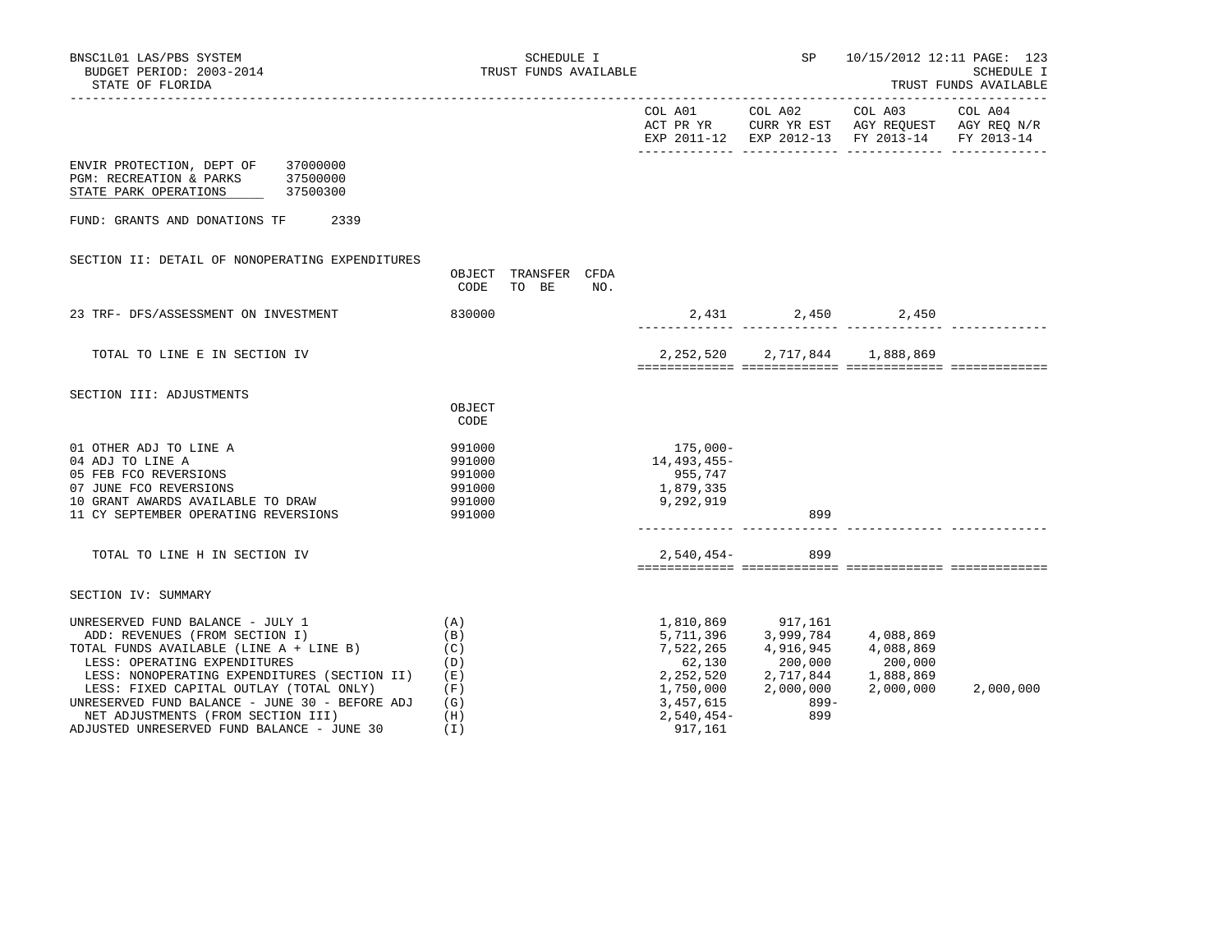-----------------------------------------------------------------------------------------------------------------------------------

|                                                                                                                                                                                  |                                       |                                                                                  |                                  |                                                     | COL A01                                                  | COL A02<br>ACT PR YR CURR YR EST AGY REQUEST AGY REQ N/R<br>EXP 2011-12 EXP 2012-13 FY 2013-14 | COL A03                             | COL A04<br>FY 2013-14 |
|----------------------------------------------------------------------------------------------------------------------------------------------------------------------------------|---------------------------------------|----------------------------------------------------------------------------------|----------------------------------|-----------------------------------------------------|----------------------------------------------------------|------------------------------------------------------------------------------------------------|-------------------------------------|-----------------------|
| ENVIR PROTECTION, DEPT OF<br>PGM: RECREATION & PARKS<br>STATE PARK OPERATIONS                                                                                                    | 37000000<br>37500000<br>37500300      |                                                                                  |                                  |                                                     |                                                          |                                                                                                |                                     |                       |
| FUND: LAND ACQUISITION TF                                                                                                                                                        | 2423                                  |                                                                                  |                                  |                                                     |                                                          |                                                                                                |                                     |                       |
| SECTION I: DETAIL OF REVENUES                                                                                                                                                    |                                       |                                                                                  |                                  |                                                     |                                                          |                                                                                                |                                     |                       |
|                                                                                                                                                                                  | REVENUE CAP SVC<br>CODE<br>CHG %      | AUTH                                                                             | MATCHING %<br>ST I/C LOC I/C NO. | CFDA                                                |                                                          |                                                                                                |                                     |                       |
| 02 INTEREST ON INVESTMENT<br>04 TRF DOR-STAMP TAX-1.94% 001615 NO<br>05 TRF DOR-STAMP TAX-7.56% 001615 NO 0.0<br>06 SALE OFGOODS-LANDS/LEAS 001903 NO 0.0<br>09 INTEREST - OTHER | 000502 NO 8.0<br>0.0<br>000502 NO 8.0 | 375.041 0.00<br>201.15<br>0.00<br>201.15<br>0.00<br>375.041 0.00<br>375.041 0.00 | 0.00<br>$0.00$<br>0.00<br>0.00   |                                                     | 433,838<br>11, 378, 536<br>78,600,000<br>6,476<br>69,466 | 400,000<br>14,000,000<br>79,600,000                                                            | 400,000<br>15,000,000<br>79,200,000 |                       |
| 13 FEES AND CHARGES<br>37 TF FR/SBA - SOC RESERVE  001500 NO 8.0<br>40 REFUNDS/PHONE TOLLS                                                                                       | 000100 YES 8.0<br>000400 YES 0.0      | 375.041 0.00<br>259.032 0.00<br>375.041 0.00                                     |                                  | $\begin{array}{c} 0.00 \\ 0.00 \\ 0.00 \end{array}$ | 382,625<br>3,582<br>96,051                               | 250,000 250,000                                                                                |                                     |                       |
| 42 SALES OF GOODS & SERV<br>88 TIMBER SALES                                                                                                                                      | 001905 YES 8.0<br>001800 NO 0.0       | 375.041 0.00<br>375.041 0.00                                                     | 0.00<br>0.00                     |                                                     | 1,442<br>212,019                                         | 20,000 20,000                                                                                  |                                     |                       |
| TOTAL TO LINE B IN SECTION IV                                                                                                                                                    |                                       |                                                                                  |                                  |                                                     |                                                          | 91,184,035  94,270,000  94,870,000                                                             |                                     |                       |
| SECTION II: DETAIL OF NONOPERATING EXPENDITURES                                                                                                                                  |                                       |                                                                                  |                                  |                                                     |                                                          |                                                                                                |                                     |                       |
|                                                                                                                                                                                  |                                       | OBJECT<br>CODE                                                                   | TRANSFER CFDA<br>TO BE           | NO.                                                 |                                                          |                                                                                                |                                     |                       |
|                                                                                                                                                                                  |                                       |                                                                                  |                                  |                                                     | 21,000,000                                               | 10,204,349                                                                                     | 15,000,000                          |                       |
|                                                                                                                                                                                  |                                       |                                                                                  |                                  |                                                     |                                                          | 157,815                                                                                        |                                     |                       |
|                                                                                                                                                                                  |                                       |                                                                                  |                                  |                                                     | 37500300 30,800,000                                      | 30,099,132                                                                                     | 34,237,091                          |                       |
|                                                                                                                                                                                  |                                       |                                                                                  | 37010200                         |                                                     | $593,101$<br>1,288,776                                   | 599,722<br>2,100,344                                                                           | $605, 557$<br>1,268.382             |                       |
|                                                                                                                                                                                  |                                       |                                                                                  | 37010100<br>37010400             |                                                     |                                                          | 2,100,344<br>7,202,824                                                                         | 7,360,639                           |                       |
|                                                                                                                                                                                  |                                       |                                                                                  | 37500200                         |                                                     |                                                          |                                                                                                |                                     |                       |
|                                                                                                                                                                                  |                                       |                                                                                  | 37500100                         |                                                     | 113,663<br>5,334,518                                     |                                                                                                |                                     |                       |
|                                                                                                                                                                                  |                                       |                                                                                  | 37300100                         |                                                     | 2,746,815                                                | 3, 387, 876 3, 715, 300                                                                        |                                     |                       |
|                                                                                                                                                                                  |                                       |                                                                                  | 37100200                         |                                                     | 1,010,231                                                | 39,077,529                                                                                     | 626,730                             |                       |
|                                                                                                                                                                                  |                                       |                                                                                  | 37150500                         |                                                     | 27,312                                                   | 27,923<br>27,923<br>5,263,013                                                                  | 27,923                              |                       |
|                                                                                                                                                                                  |                                       |                                                                                  | 37150100                         |                                                     | $4,989,202$<br>6,780,084                                 |                                                                                                | 5,316,538                           |                       |
|                                                                                                                                                                                  |                                       |                                                                                  | 37600200                         |                                                     |                                                          |                                                                                                |                                     |                       |
|                                                                                                                                                                                  |                                       |                                                                                  | 37500400                         |                                                     | 4,456,499                                                | 3,821,559                                                                                      | 4,119,603                           |                       |
|                                                                                                                                                                                  |                                       |                                                                                  | 37300100                         |                                                     |                                                          | 7,897,618<br>1,966,965                                                                         | 9,451,013                           |                       |
|                                                                                                                                                                                  |                                       |                                                                                  | 37010300<br>37200100             |                                                     |                                                          | 140,364                                                                                        | 3,033,399<br>140,919                |                       |
|                                                                                                                                                                                  |                                       |                                                                                  | 37100200                         |                                                     | $6,449,502$<br>$2,199,739$<br>$21,833$                   | 3,935,506-                                                                                     | $3,935,506-$                        |                       |
|                                                                                                                                                                                  |                                       |                                                                                  |                                  |                                                     |                                                          |                                                                                                | 20,000                              |                       |
| 28 TRF TO EXEC DIR/SUPPORT- 37010100                                                                                                                                             |                                       | 810000                                                                           | 37010100                         |                                                     | 66,202                                                   | 20,000<br>162,457                                                                              | 163,837                             |                       |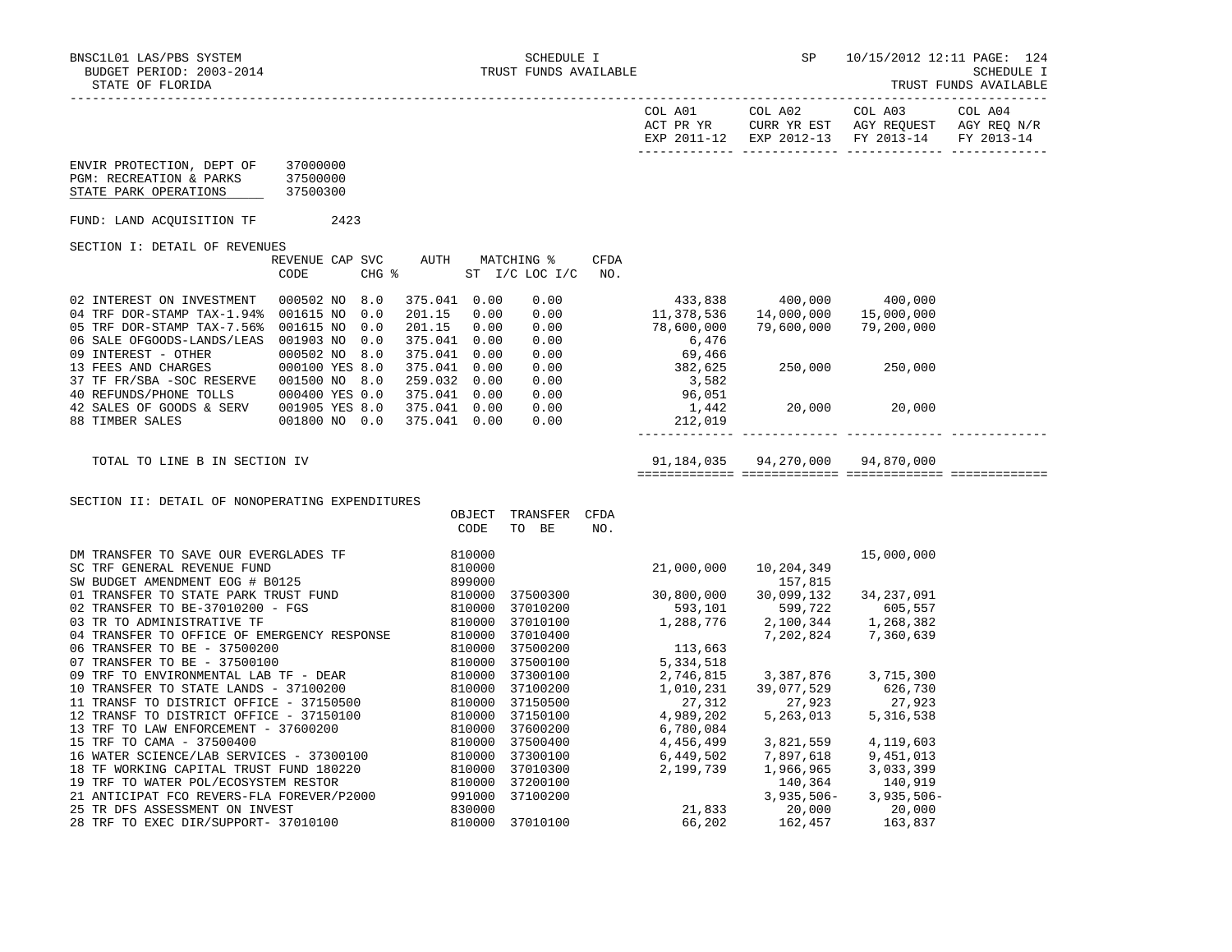| BNSC1L01 LAS/PBS SYSTEM<br>BUDGET PERIOD: 2003-2014<br>STATE OF FLORIDA                                                                                                                                                                                                                                                                                                        | SCHEDULE I<br>TRUST FUNDS AVAILABLE                                |                                                                                             | SP                                                                                                                                                    | 10/15/2012 12:11 PAGE: 125<br>SCHEDULE I<br>TRUST FUNDS AVAILABLE                                                 |           |  |
|--------------------------------------------------------------------------------------------------------------------------------------------------------------------------------------------------------------------------------------------------------------------------------------------------------------------------------------------------------------------------------|--------------------------------------------------------------------|---------------------------------------------------------------------------------------------|-------------------------------------------------------------------------------------------------------------------------------------------------------|-------------------------------------------------------------------------------------------------------------------|-----------|--|
|                                                                                                                                                                                                                                                                                                                                                                                |                                                                    |                                                                                             | COL A01 COL A02                                                                                                                                       | COL A03 COL A04<br>ACT PR YR CURR YR EST AGY REQUEST AGY REQ N/R<br>EXP 2011-12 EXP 2012-13 FY 2013-14 FY 2013-14 |           |  |
| ENVIR PROTECTION, DEPT OF<br>37000000<br>PGM: RECREATION & PARKS<br>37500000<br>STATE PARK OPERATIONS<br>37500300                                                                                                                                                                                                                                                              |                                                                    |                                                                                             |                                                                                                                                                       |                                                                                                                   |           |  |
| FUND: LAND ACQUISITION TF<br>2423                                                                                                                                                                                                                                                                                                                                              |                                                                    |                                                                                             |                                                                                                                                                       |                                                                                                                   |           |  |
| SECTION II: DETAIL OF NONOPERATING EXPENDITURES                                                                                                                                                                                                                                                                                                                                | OBJECT TRANSFER CFDA<br>CODE<br>TO BE<br>NO.                       |                                                                                             |                                                                                                                                                       |                                                                                                                   |           |  |
| 37 TRF/GR SERVICE CHARGE-(8%)<br>40 TR FROM REC & PARKS - 37350400                                                                                                                                                                                                                                                                                                             | 880000<br>810000 37350400                                          |                                                                                             |                                                                                                                                                       | 72,552 52,000 52,000<br>626,260 10,242,397 608,091                                                                |           |  |
| TOTAL TO LINE E IN SECTION IV                                                                                                                                                                                                                                                                                                                                                  |                                                                    |                                                                                             | 88,576,289 118,488,381 81,811,516                                                                                                                     |                                                                                                                   |           |  |
| SECTION III: ADJUSTMENTS                                                                                                                                                                                                                                                                                                                                                       | OBJECT<br>CODE                                                     |                                                                                             |                                                                                                                                                       |                                                                                                                   |           |  |
| AD ADJUSTMENT TO LINE A<br>AJ OTHER ADJUSTMENT TO LINE A<br>01 PRIOR YEAR SEPTEMBER OPERATING REVERSIONS<br>02 FEBRUARY FCO REVERSIONS<br>03 JUNE FCO REVERSIONS<br>06 ROUNDING ADJUSTMENTS<br>07 STATEWIDE FINANCIAL STATEMENT ADJUSTMENT                                                                                                                                     | 991001<br>991000<br>991000<br>991000<br>991000<br>991000<br>991000 | 19,560,521–<br>3,751,197–<br>3,742<br>500,000<br>243,877<br>$\overline{\phantom{0}}$<br>233 |                                                                                                                                                       |                                                                                                                   |           |  |
| 10 CY SEPTEMBER OPERATING REVERSIONS                                                                                                                                                                                                                                                                                                                                           | 991000                                                             |                                                                                             | 11,874                                                                                                                                                |                                                                                                                   |           |  |
| TOTAL TO LINE H IN SECTION IV                                                                                                                                                                                                                                                                                                                                                  |                                                                    |                                                                                             | 22,563,861- 11,874                                                                                                                                    |                                                                                                                   |           |  |
| SECTION IV: SUMMARY                                                                                                                                                                                                                                                                                                                                                            |                                                                    |                                                                                             |                                                                                                                                                       |                                                                                                                   |           |  |
| UNRESERVED FUND BALANCE - JULY 1<br>ADD: REVENUES (FROM SECTION I)<br>TOTAL FUNDS AVAILABLE (LINE A + LINE B)<br>LESS: OPERATING EXPENDITURES<br>LESS: NONOPERATING EXPENDITURES (SECTION II)<br>LESS: FIXED CAPITAL OUTLAY (TOTAL ONLY)<br>UNRESERVED FUND BALANCE - JUNE 30 - BEFORE ADJ<br>NET ADJUSTMENTS (FROM SECTION III)<br>ADJUSTED UNRESERVED FUND BALANCE - JUNE 30 | (A)<br>(B)<br>(C)<br>(D)<br>(E)<br>(F)<br>(G)<br>(H)<br>(T)        | 168,774,808<br>1,000,000<br>79,198,519<br>$22,563,861-$<br>56,634,658                       | 77,590,773 56,634,658<br>91,184,035 94,270,000<br>150,904,658<br>48,621<br>88,576,289 118,488,381<br>13,000,000<br>19,367,656<br>11,874<br>19,379,530 | 19,379,530<br>94,870,000<br>114,249,530<br>48,621<br>81,811,516<br>3,000,000<br>29,389,393<br>29,389,393          | 3,000,000 |  |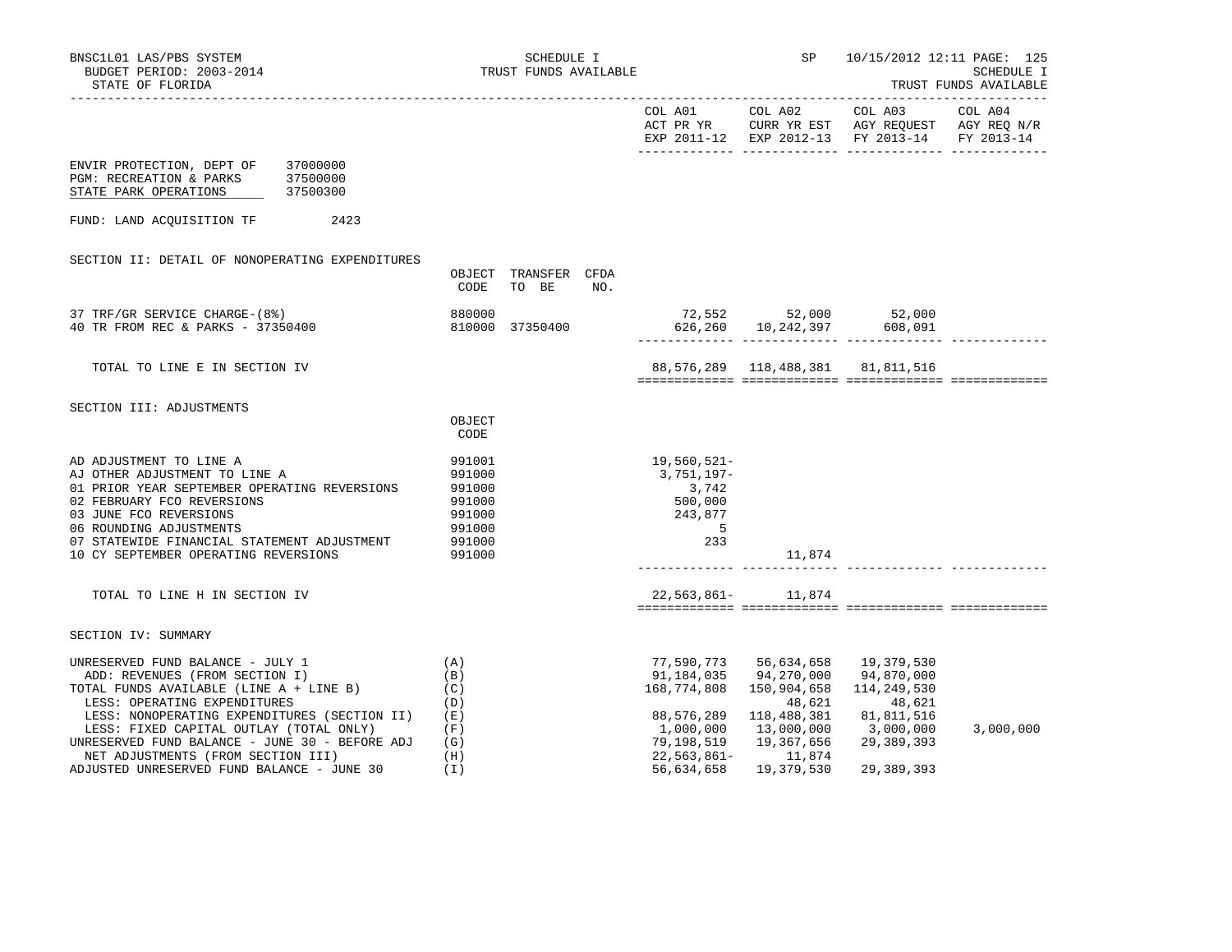TRUST FUNDS AVAILABLE

| COL A01<br>ACT PR YR | COL A02<br>CURR YR EST            | COL A03<br>AGY REOUEST | COL A04<br>AGY REO N/R |
|----------------------|-----------------------------------|------------------------|------------------------|
| EXP 2011-12          | EXP 2012-13 FY 2013-14 FY 2013-14 |                        |                        |

| ENVIR PROTECTION, DEPT OF | 37000000 |
|---------------------------|----------|
| PGM: RECREATION & PARKS   | 37500000 |
| STATE PARK OPERATIONS     | 37500300 |

FUND: STATE PARK TRUST FUND 2675

SECTION I: DETAIL OF REVENUES

|                             | REVENUE CAP SVC<br>CODE | CHG % | <b>AUTH</b> |      | MATCHING %<br>ST I/C LOC I/C | <b>CFDA</b><br>NO. |            |              |               |
|-----------------------------|-------------------------|-------|-------------|------|------------------------------|--------------------|------------|--------------|---------------|
|                             |                         |       |             |      |                              |                    |            |              |               |
| 03 BUS TOUR ENTRANCE FEE    | 000100 YES 8.0          |       | 258.014     | 0.00 | 0.00                         |                    | 133,595    | 135,000      | 135,000       |
| 04 CABIN RENTAL             | 000100 YES 8.0          |       | 258.014     | 0.00 | 0.00                         |                    | 3,790,654  | 3,800,000    | 3,800,000     |
| 05 CAMPING FEES             | 000100 YES 8.0          |       | 258.014     | 0.00 | 0.00                         |                    | 16,607,906 | 16,650,000   | 16,650,000    |
| 06 COMMERICAL PHOT PERMIT   | 000400 YES 8.0          |       | 258.014     | 0.00 | 0.00                         |                    | 41,243     | 40,000       | 40,000        |
| 07 CONCESSIONAIRE UTILITY   | 002102 NO 8.0           |       | 258.014     | 0.00 | 0.00                         |                    | 77,435     | 65,000       | 65,000        |
| 08 CONTRACT CONCESSION      | 002102 NO 8.0           |       | 258.014     | 0.00 | 0.00                         |                    | 3,988,750  | 4,000,000    | 4,000,000     |
| 09 CONTRACT VENDING MACHIN  | 000400 YES 8.0          |       | 258.014     | 0.00 | 0.00                         |                    | 30,714     | 30,000       | 30,000        |
| 1B ECO/DISAD ENTRANCE FEES  | 000100 YES 8.0          |       | 258.016     | 0.00 | 0.00                         |                    | 35,779     | 35,000       | 35,000        |
| 11 ENTRANCE & BOAT LAUCH    | 000100 YES 8.0          |       | 258.014     | 0.00 | 0.00                         |                    | 112,629    | 125,000      | 125,000       |
| 12 PARK ENTRANCE FEES       | 000100 YES 8.0          |       | 258.014     | 0.00 | 0.00                         |                    | 12,640,290 | 12,750,000   | 12,750,000    |
| 13 INDIV/SUNET ENTRANCE     | 000100 YES 8.0          |       | 258.014     | 0.00 | 0.00                         |                    | 2,617,974  | 2,650,000    | 2,650,000     |
| 14 INDIV/FAMILY/ENT PASS    | 000100 YES 8.0          |       | 258.014     | 0.00 | 0.00                         |                    | 2,567,454  | 2,700,000    | 2,700,000     |
| 15 EOUIPMENT RENTAL         | 000400 YES 8.0          |       | 258.014     | 0.00 | 0.00                         |                    | 259,415    | 250,000      | 250,000       |
| 16 FINES/FORFEIT/JUDGEMENT  | 000400 YES 0.0          |       | 258.014     | 0.00 | 0.00                         |                    | 71,321     | 75,000       | 75,000        |
| 17 FL NAT'L GUARD ENTRAN    | 000400 YES 8.0          |       | 258.014     | 0.00 | 0.00                         |                    | 8,073      | 8,000        | 8,000         |
| 18 GUIDED TOURS             | 000100 YES 8.0          |       | 258.014     | 0.00 | 0.00                         |                    | 664,980    | 675,000      | 675,000       |
| 2A LAND USE PROCEEDS        | 000400 YES 8.0          |       | 258.014     | 0.00 | 0.00                         |                    | 110,575    | 300,000      | 300,000       |
| 20 HELP OUR STATE PARK DON  | 001101 NO 8.0           |       | 258.014     | 0.00 | 0.00                         |                    | 242,498    | 250,000      | 250,000       |
| 21 INDI/FAM ANNUL MILITARY  | 000100 YES 8.0          |       | 258.014     | 0.00 | 0.00                         |                    | 298,457    | 300,000      | 300,000       |
| 22 HONOR ENTRANCE FEES      | 000100 YES 8.0          |       | 258.014     | 0.00 | 0.00                         |                    | 1,221,398  | 1,250,000    | 1,250,000     |
| 24 INTEREST OF INVESTMENT   | 000502 NO 8.0           |       | 258.014     | 0.00 | 0.00                         |                    | 81,938     | 80,000       | 80,000        |
| 28 MISCELLANEOUS RECEIPTS   | 000400 YES 0.0          |       | 258.014     | 0.00 | 0.00                         |                    | 79,100     | 156,000      | 156,000       |
| 29 MONROE COUNTY SURCHARGE  | 004000 NO               | 0.0   | 380.068     | 0.00 | 0.00                         |                    | 664,676    | 700,000      | 700,000       |
| 30 MONROE COUNTY SURCHA/AL  | 004000 NO               | 0.0   | 380.068     | 0.00 | 0.00                         |                    | 13,565     | 13,000       | 13,000        |
| 31 MUSEUM/VISITOR CENTER    | 000100 YES 8.0          |       | 258.014     | 0.00 | 0.00                         |                    | 227,115    | 250,000      | 250,000       |
| 34 ORGANIZED GROUP CAMP     | 000100 YES 8.0          |       | 258.014     | 0.00 | 0.00                         |                    | 86,081     | 98,000       | 98,000        |
| 37 PARK HOME SITE TITLE     | 000400 YES 8.0          |       | 258.014     | 0.00 | 0.00                         |                    | 6,801      | 10,000       | 10,000        |
| 40 PARK OPERATING VENDING   | 002102 NO 8.0           |       | 258.014     | 0.00 | 0.00                         |                    | 31,896     | 30,000       | 30,000        |
| 41 PARK SPECIAL EVENTS      | 000400 YES 8.0          |       | 258.014     | 0.00 | 0.00                         |                    | 182,393    | 200,000      | 200,000       |
| 42 PAV/FACILITY RENT        | 000100 YES 8.0          |       | 258.014     | 0.00 | 0.00                         |                    | 514,486    | 600,000      | 600,000       |
| 43 PEROUISITIES             | 000400 YES 0.0          |       | 258.014     | 0.00 | 0.00                         |                    | 15,964     | 18,000       | 18,000        |
| 44 PK OPERATED CONCESSION   | 000400 YES 8.0          |       | 258.014     | 0.00 | 0.00                         |                    | 523,003    | 525,000      | 525,000       |
| 46 P/Y WARRANT CANCELLATIO  | 000400 YES 8.0          |       | 258.014     | 0.00 | 0.00                         |                    | 4,812      |              |               |
| <b>48 PRIVATE USER FEES</b> | 000100 YES 8.0          |       | 258.014     | 0.00 | 0.00                         |                    | 167,640    | 155,000      | 155,000       |
| 51 REPLACEMENT PERMIT       | 000100 YES 0.0          |       | 258.014     | 0.00 | 0.00                         |                    | 11,850     | 11,000       | 11,000        |
| 53 RESERVE AMERICA          | 000100 YES 8.0          |       | 258.014     | 0.00 | 0.00                         |                    | 1,366,979- | $1,385,000-$ | $1,385,000 -$ |
| 55 SALE/SURPLUS PROPERTY    | 000400 YES 0.0          |       | 258.014     | 0.00 | 0.00                         |                    | 16,762     | 10,000       | 10,000        |
| 56 SALES/COPIES/PUBLICATIO  | 000400 YES 8.0          |       | 258.014     | 0.00 | 0.00                         |                    | 11,369     | 11,750       | 11,750        |
| 57 SALES TAX ALLOWANCE      | 002500 NO               | 0.0   | 258.014     | 0.00 | 0.00                         |                    | 35,161     | 35,000       | 35,000        |
| 58 SALES TAX REFUND OVERAG  | 002500 NO               | 0.0   | 258.014     | 0.00 | 0.00                         |                    | 1,529      | 300          | 300           |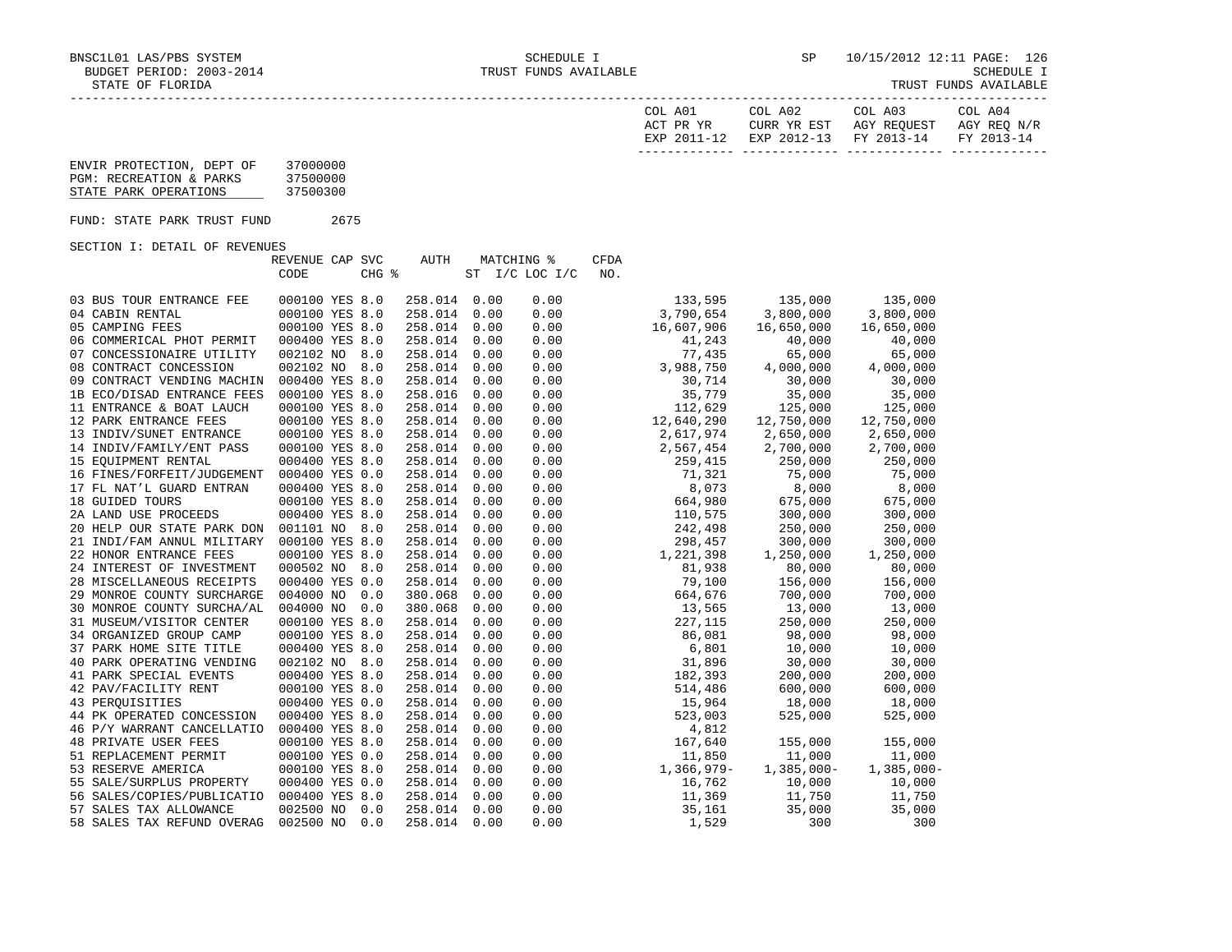|                                                                                                                                                                                                                                                                                                                                                                                                                  |                                  |                                                                     |                               |             |                              | EXP 2011-12 EXP 2012-13 FY 2013-14                                                                                                                                                                                                                                       |       | FY 2013-14 |
|------------------------------------------------------------------------------------------------------------------------------------------------------------------------------------------------------------------------------------------------------------------------------------------------------------------------------------------------------------------------------------------------------------------|----------------------------------|---------------------------------------------------------------------|-------------------------------|-------------|------------------------------|--------------------------------------------------------------------------------------------------------------------------------------------------------------------------------------------------------------------------------------------------------------------------|-------|------------|
| ENVIR PROTECTION, DEPT OF<br>PGM: RECREATION & PARKS<br>STATE PARK OPERATIONS                                                                                                                                                                                                                                                                                                                                    | 37000000<br>37500000<br>37500300 |                                                                     |                               |             |                              |                                                                                                                                                                                                                                                                          |       |            |
| FUND: STATE PARK TRUST FUND                                                                                                                                                                                                                                                                                                                                                                                      | 2675                             |                                                                     |                               |             |                              |                                                                                                                                                                                                                                                                          |       |            |
| SECTION I: DETAIL OF REVENUES                                                                                                                                                                                                                                                                                                                                                                                    |                                  |                                                                     |                               |             |                              |                                                                                                                                                                                                                                                                          |       |            |
|                                                                                                                                                                                                                                                                                                                                                                                                                  | REVENUE CAP SVC<br>CODE          | AUTH MATCHING %<br>CHG % ST I/C LOC I/C                             |                               | CFDA<br>NO. |                              |                                                                                                                                                                                                                                                                          |       |            |
| 59 SENIOR/DISABLE CAMP FEE 000100 YES 8.0<br>61 SPEC RECREATION FEES<br>70 STATE SALES TAX<br>72 TIMBER SALES 000400 YES 0.0<br>73 WAKULLA LODGE -TIPS 000400 YES 8.0<br>73 WAKULLA LODGE -TIPS 000400 YES 8.0 258.014 0.00 0.00<br>76 WEEKI WACHEE ANNUAL PAS 000100 YES 8.0 258.014 0.00 0.00<br>77 TRANSFER FROM LATF 001500 NO 0.0 375.041 0.00 0.00<br>78 WEEKI WACHEE ENTR FEES 000100 YES 8.0 258.014 0.0 | 000100 YES 8.0<br>000300 YES 0.0 | 258.014 0.00<br>258.014 0.00<br>258.014  0.00  0.00<br>258.014 0.00 | 0.00<br>0.00<br>0.00          |             |                              | $\begin{array}{cccc} 11,534 & 12,000 & 12,000 \\ 614,618 & 700,000 & 700,000 \\ 3,834,327 & 3,750,000 & 3,750,000 \\ 338,391 & 425,000 & 425,000 \\ 1,924 & 2,000 & 2,000 \\ 5,430 & 10,000 & 10,000 \\ 30,800,000 & 30,099,132 & 34,237,091 \\ 1,152,347 & 1,200,000 &$ |       |            |
| TOTAL TO LINE B IN SECTION IV                                                                                                                                                                                                                                                                                                                                                                                    |                                  |                                                                     |                               |             |                              | 83,588,873 83,804,182 87,942,141                                                                                                                                                                                                                                         |       |            |
| SECTION II: DETAIL OF NONOPERATING EXPENDITURES                                                                                                                                                                                                                                                                                                                                                                  |                                  | CODE                                                                | OBJECT TRANSFER CFDA<br>TO BE | NO.         |                              |                                                                                                                                                                                                                                                                          |       |            |
| CA COLLECTION AGENCY FEES<br>01 ADMINISTRATIVE TF TRANSFER<br>09 GEN REVENUE SERVICE CHARGE (8.0%)<br>14 REFUNDS<br>16 TRANSFER- ASSESSMENT ON INVESTMENT                                                                                                                                                                                                                                                        | INVESTMENT                       | 899000<br>810000<br>880000<br>860000<br>830000                      | 37010100                      |             | 23<br>36,739<br>3,994        | 2,810,744 3,354,896 2,990,536<br>$3,840,488$ $3,886,200$ $3,886,200$<br>4,000                                                                                                                                                                                            | 4,000 |            |
| 20 PAYMENT OF SALES TAXES<br>25 TRF TO WORKING CAPITAL TRUST FUND-180222 810000 37010300                                                                                                                                                                                                                                                                                                                         |                                  |                                                                     |                               |             |                              | 3,834,327 3,750,000 3,750,000<br>2,382,558 2,142,176 3,114,056                                                                                                                                                                                                           |       |            |
| TOTAL TO LINE E IN SECTION IV                                                                                                                                                                                                                                                                                                                                                                                    |                                  |                                                                     |                               |             |                              | 12,908,873   13,137,272   13,744,792                                                                                                                                                                                                                                     |       |            |
| SECTION III: ADJUSTMENTS                                                                                                                                                                                                                                                                                                                                                                                         |                                  | OBJECT<br>CODE                                                      |                               |             |                              |                                                                                                                                                                                                                                                                          |       |            |
| 07 ADJUSTMENT TO LINE A<br>08 PRIOR YEAR SEPTEMBER REVERSIONS<br>09 ROUNDING<br>11 OTHER ADJUSTMENT TO LINE A<br>17 CY SEPTEMBER OPERATING REVERSIONS                                                                                                                                                                                                                                                            |                                  | 991000<br>991000<br>991000<br>991000<br>991000                      |                               |             | 13,337<br>61<br>45<br>$254-$ | 17,582                                                                                                                                                                                                                                                                   |       |            |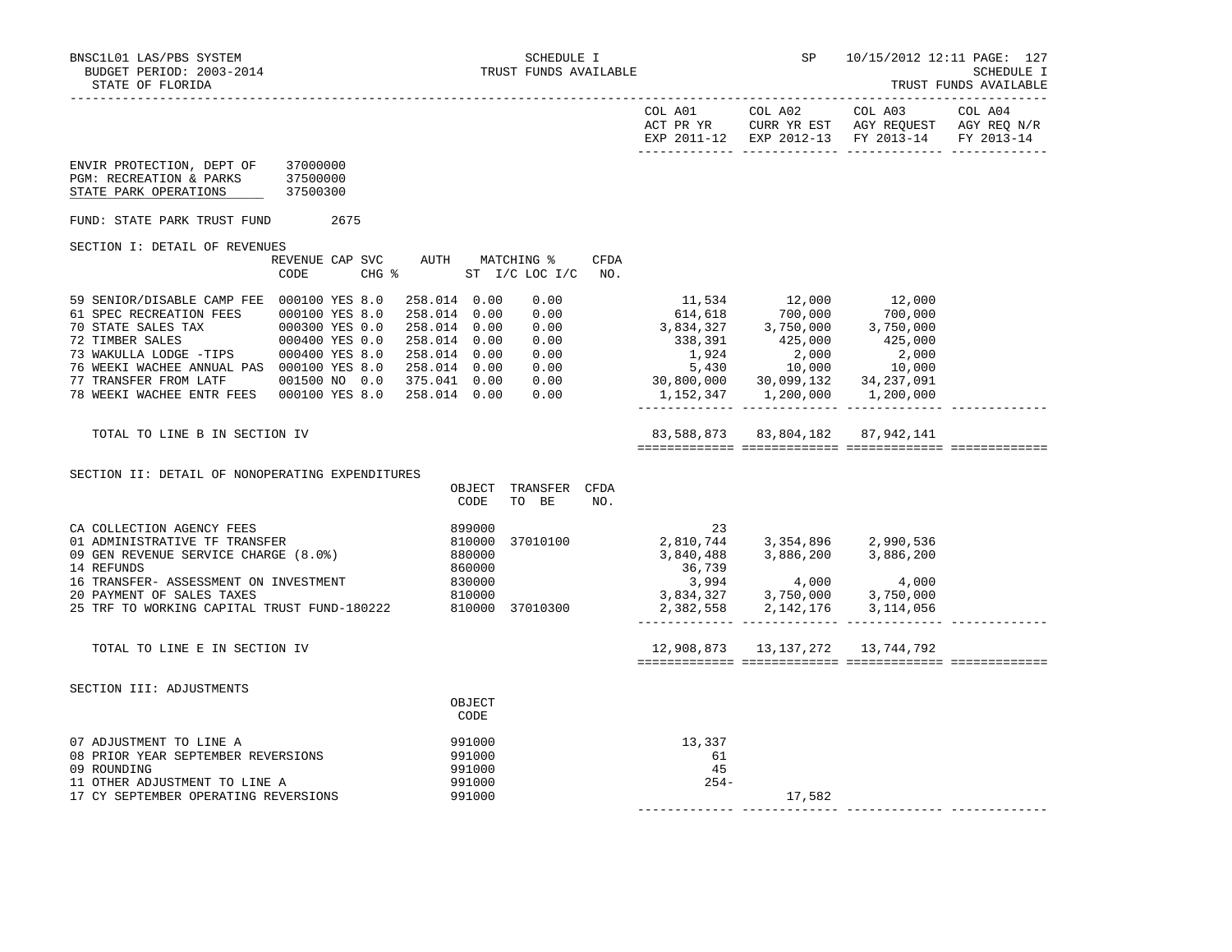| BNSC1L01 LAS/PBS SYSTEM<br>BUDGET PERIOD: 2003-2014<br>STATE OF FLORIDA                                                                                                                                                                                                                                                                                                                  | SCHEDULE I<br>TRUST FUNDS AVAILABLE           |                                                            |                                                                                                                                              | SP 10/15/2012 12:11 PAGE: 128                                                                                     | <b>SCHEDULE I</b><br>TRUST FUNDS AVAILABLE |
|------------------------------------------------------------------------------------------------------------------------------------------------------------------------------------------------------------------------------------------------------------------------------------------------------------------------------------------------------------------------------------------|-----------------------------------------------|------------------------------------------------------------|----------------------------------------------------------------------------------------------------------------------------------------------|-------------------------------------------------------------------------------------------------------------------|--------------------------------------------|
|                                                                                                                                                                                                                                                                                                                                                                                          |                                               | COL A01                                                    | COL A02                                                                                                                                      | COL A03 COL A04<br>ACT PR YR CURR YR EST AGY REQUEST AGY REQ N/R<br>EXP 2011-12 EXP 2012-13 FY 2013-14 FY 2013-14 |                                            |
| ENVIR PROTECTION, DEPT OF<br>37000000<br>PGM: RECREATION & PARKS 37500000<br>STATE PARK OPERATIONS 37500300                                                                                                                                                                                                                                                                              |                                               |                                                            |                                                                                                                                              |                                                                                                                   |                                            |
| FUND: STATE PARK TRUST FUND 2675                                                                                                                                                                                                                                                                                                                                                         |                                               |                                                            |                                                                                                                                              |                                                                                                                   |                                            |
| TOTAL TO LINE H IN SECTION IV                                                                                                                                                                                                                                                                                                                                                            |                                               |                                                            | 13,189 17,582                                                                                                                                |                                                                                                                   |                                            |
| SECTION IV: SUMMARY                                                                                                                                                                                                                                                                                                                                                                      |                                               |                                                            |                                                                                                                                              |                                                                                                                   |                                            |
| UNRESERVED FUND BALANCE - JULY 1 $(A)$<br>ADD: REVENUES (FROM SECTION I)<br>TOTAL FUNDS AVAILABLE (LINE A + LINE B)<br>LESS: OPERATING EXPENDITURES<br>LESS: NONOPERATING EXPENDITURES (SECTION II)<br>LESS: FIXED CAPITAL OUTLAY (TOTAL ONLY) (F)<br>UNRESERVED FUND BALANCE - JUNE 30 - BEFORE ADJ<br>NET ADJUSTMENTS (FROM SECTION III)<br>ADJUSTED UNRESERVED FUND BALANCE - JUNE 30 | (B)<br>(C)<br>(D)<br>(E)<br>(G)<br>(H)<br>(I) | 650,761 2,509,737<br>68,834,213<br>12,908,873<br>2,509,737 | 83,588,873 83,804,182 87,942,141<br>84, 239, 634 86, 313, 919 87, 942, 141<br>73,194,229<br>13,137,272<br>2,496,548 17,582-<br>13,189 17,582 | 74,197,349<br>13,744,792                                                                                          |                                            |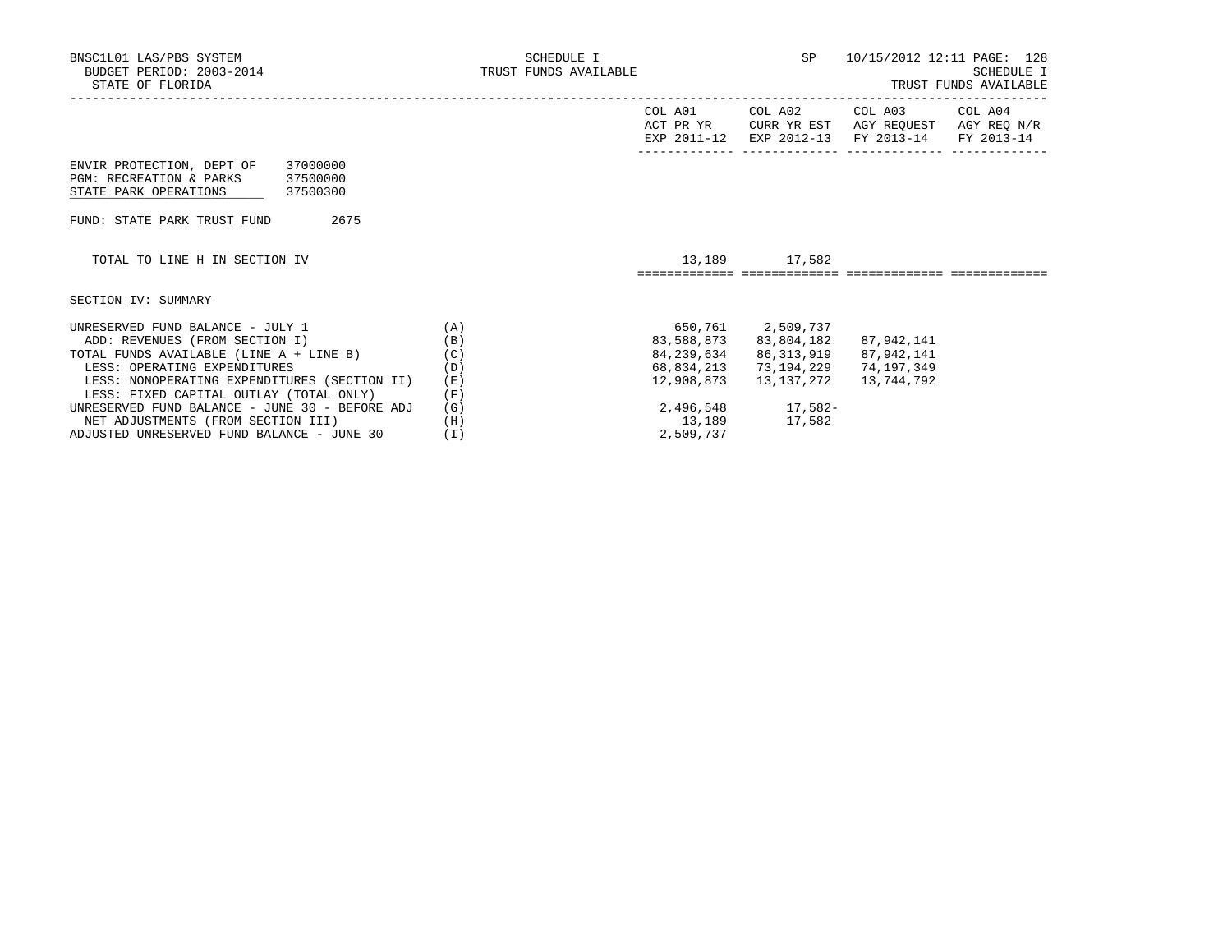| BNSC1L01 LAS/PBS SYSTEM<br>BUDGET PERIOD: 2003-2014<br>STATE OF FLORIDA                                                                                                                                                                                                                                                                                                        | SCHEDULE I<br>TRUST FUNDS AVAILABLE                         |                                          | SP.                         | 10/15/2012 12:11 PAGE: 129                                                                     | SCHEDULE I<br>TRUST FUNDS AVAILABLE<br>-------------------- |
|--------------------------------------------------------------------------------------------------------------------------------------------------------------------------------------------------------------------------------------------------------------------------------------------------------------------------------------------------------------------------------|-------------------------------------------------------------|------------------------------------------|-----------------------------|------------------------------------------------------------------------------------------------|-------------------------------------------------------------|
|                                                                                                                                                                                                                                                                                                                                                                                |                                                             | COL A01                                  | COL A02 COL A03             | ACT PR YR CURR YR EST AGY REQUEST AGY REQ N/R<br>EXP 2011-12 EXP 2012-13 FY 2013-14 FY 2013-14 | COL A04                                                     |
| 37000000<br>ENVIR PROTECTION, DEPT OF<br>PGM: RECREATION & PARKS<br>37500000<br>37500400<br>COASTAL/AQUATIC MGD AREAS                                                                                                                                                                                                                                                          |                                                             |                                          |                             |                                                                                                |                                                             |
| FUND: COASTAL PROTECTION TF<br>2099                                                                                                                                                                                                                                                                                                                                            |                                                             |                                          |                             |                                                                                                |                                                             |
| SECTION I: DETAIL OF REVENUES<br>REVENUE CAP SVC<br>CODE                                                                                                                                                                                                                                                                                                                       | AUTH MATCHING %<br>CFDA<br>CHG % ST I/C LOC I/C NO.         |                                          |                             |                                                                                                |                                                             |
|                                                                                                                                                                                                                                                                                                                                                                                |                                                             |                                          |                             |                                                                                                |                                                             |
| TOTAL TO LINE B IN SECTION IV                                                                                                                                                                                                                                                                                                                                                  |                                                             |                                          |                             |                                                                                                |                                                             |
| SECTION II: DETAIL OF NONOPERATING EXPENDITURES                                                                                                                                                                                                                                                                                                                                | OBJECT TRANSFER CFDA<br>CODE<br>TO BE<br>NO.                |                                          |                             |                                                                                                |                                                             |
| 01 TRANSFER FROM EMERGENCY RESPONSE 37600300                                                                                                                                                                                                                                                                                                                                   | 810000                                                      |                                          | $101,388,730 - 5,000,000 -$ |                                                                                                | -------------- --------------                               |
| TOTAL TO LINE E IN SECTION IV                                                                                                                                                                                                                                                                                                                                                  |                                                             |                                          | $101,388,730 - 5,000,000 -$ |                                                                                                |                                                             |
| SECTION III: ADJUSTMENTS                                                                                                                                                                                                                                                                                                                                                       | OBJECT<br>CODE                                              |                                          |                             |                                                                                                |                                                             |
| TOTAL TO LINE H IN SECTION IV                                                                                                                                                                                                                                                                                                                                                  |                                                             |                                          |                             |                                                                                                |                                                             |
| SECTION IV: SUMMARY                                                                                                                                                                                                                                                                                                                                                            |                                                             |                                          |                             |                                                                                                |                                                             |
| UNRESERVED FUND BALANCE - JULY 1<br>ADD: REVENUES (FROM SECTION I)<br>TOTAL FUNDS AVAILABLE (LINE A + LINE B)<br>LESS: OPERATING EXPENDITURES<br>LESS: NONOPERATING EXPENDITURES (SECTION II)<br>LESS: FIXED CAPITAL OUTLAY (TOTAL ONLY)<br>UNRESERVED FUND BALANCE - JUNE 30 - BEFORE ADJ<br>NET ADJUSTMENTS (FROM SECTION III)<br>ADJUSTED UNRESERVED FUND BALANCE - JUNE 30 | (A)<br>(B)<br>(C)<br>(D)<br>(E)<br>(F)<br>(G)<br>(H)<br>(I) | 1,388,730<br>101,388,730-<br>100,000,000 | $5,000,000 -$<br>5,000,000  |                                                                                                |                                                             |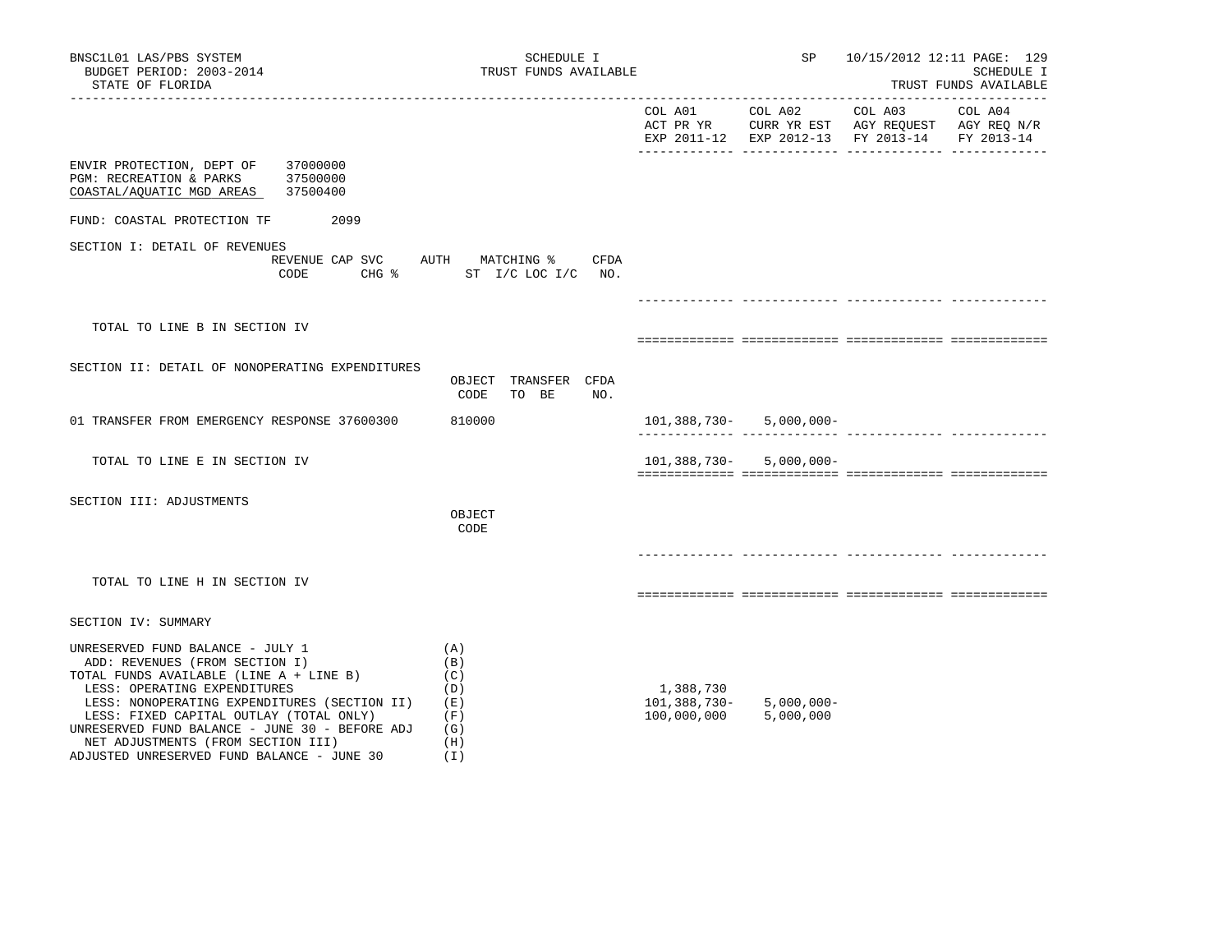| BNSC1L01 LAS/PBS SYSTEM<br>BUDGET PERIOD: 2003-2014<br>STATE OF FLORIDA                                                                                                                                                                                                                                                                                                        | SCHEDULE I<br>TRUST FUNDS AVAILABLE                           |         | SP      | 10/15/2012 12:11 PAGE: 130                                                                                                     | SCHEDULE I<br>TRUST FUNDS AVAILABLE |
|--------------------------------------------------------------------------------------------------------------------------------------------------------------------------------------------------------------------------------------------------------------------------------------------------------------------------------------------------------------------------------|---------------------------------------------------------------|---------|---------|--------------------------------------------------------------------------------------------------------------------------------|-------------------------------------|
|                                                                                                                                                                                                                                                                                                                                                                                |                                                               | COL A01 | COL A02 | COL A03<br>ACT PR YR $\,$ CURR YR EST $\,$ AGY REQUEST $\,$ AGY REQ $\rm N/R$<br>EXP 2011-12 EXP 2012-13 FY 2013-14 FY 2013-14 | COL A04                             |
| ENVIR PROTECTION, DEPT OF<br>37000000<br>PGM: RECREATION & PARKS 37500000<br>COASTAL/AQUATIC MGD AREAS 37500400                                                                                                                                                                                                                                                                |                                                               |         |         |                                                                                                                                |                                     |
| FUND: CONSERVATION/REC LANDS TF<br>2131                                                                                                                                                                                                                                                                                                                                        |                                                               |         |         |                                                                                                                                |                                     |
| SECTION I: DETAIL OF REVENUES<br>REVENUE CAP SVC AUTH MATCHING %<br>CODE                                                                                                                                                                                                                                                                                                       | CFDA<br>CHG % ST I/C LOC I/C NO.                              |         |         |                                                                                                                                |                                     |
|                                                                                                                                                                                                                                                                                                                                                                                |                                                               |         |         |                                                                                                                                |                                     |
| TOTAL TO LINE B IN SECTION IV                                                                                                                                                                                                                                                                                                                                                  |                                                               |         |         |                                                                                                                                |                                     |
| SECTION II: DETAIL OF NONOPERATING EXPENDITURES                                                                                                                                                                                                                                                                                                                                | OBJECT TRANSFER CFDA<br>CODE<br>TO BE<br>NO.                  |         |         |                                                                                                                                |                                     |
| 29 TRANSFER FROM STATE LANDS/LAND MGMT                                                                                                                                                                                                                                                                                                                                         | 810000                                                        |         |         | $1,369,450 - 1,302,430 - 1,306,095 -$                                                                                          |                                     |
| TOTAL TO LINE E IN SECTION IV                                                                                                                                                                                                                                                                                                                                                  |                                                               |         |         | $1,369,450 - 1,302,430 - 1,306,095 -$                                                                                          |                                     |
| SECTION III: ADJUSTMENTS                                                                                                                                                                                                                                                                                                                                                       | OBJECT<br>CODE                                                |         |         |                                                                                                                                |                                     |
| TOTAL TO LINE H IN SECTION IV                                                                                                                                                                                                                                                                                                                                                  |                                                               |         |         |                                                                                                                                |                                     |
| SECTION IV: SUMMARY                                                                                                                                                                                                                                                                                                                                                            |                                                               |         |         |                                                                                                                                |                                     |
| UNRESERVED FUND BALANCE - JULY 1<br>ADD: REVENUES (FROM SECTION I)<br>TOTAL FUNDS AVAILABLE (LINE A + LINE B)<br>LESS: OPERATING EXPENDITURES<br>LESS: NONOPERATING EXPENDITURES (SECTION II)<br>LESS: FIXED CAPITAL OUTLAY (TOTAL ONLY)<br>UNRESERVED FUND BALANCE - JUNE 30 - BEFORE ADJ<br>NET ADJUSTMENTS (FROM SECTION III)<br>ADJUSTED UNRESERVED FUND BALANCE - JUNE 30 | (A)<br>(B)<br>(C)<br>(D)<br>(E)<br>(F)<br>(G)<br>(H)<br>( I ) |         |         | $1,369,450$ $1,302,430$ $1,306,095$<br>$1,369,450$ $1,302,430$ $1,306,095$                                                     |                                     |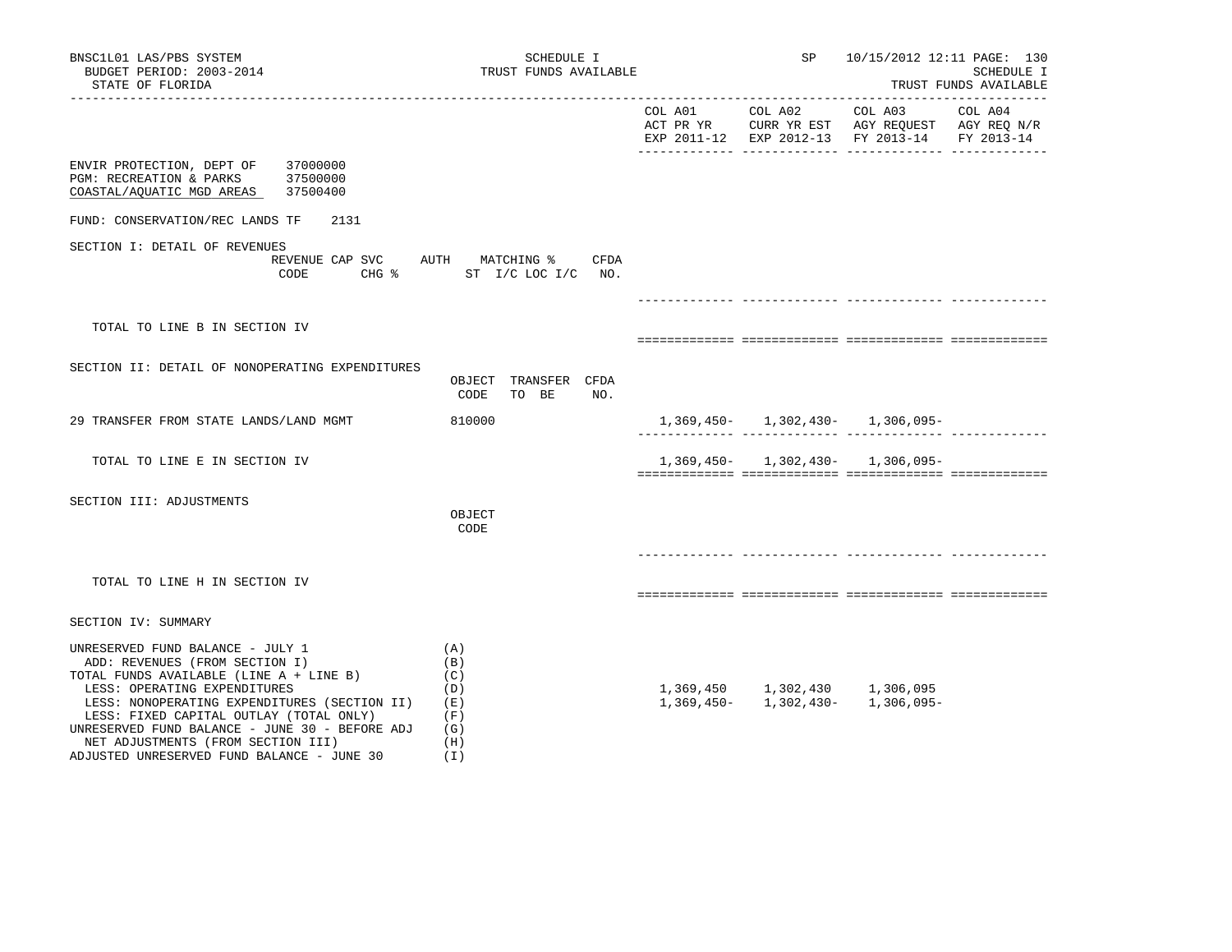| BNSC1L01 LAS/PBS SYSTEM<br>BUDGET PERIOD: 2003-2014<br>STATE OF FLORIDA                                                                                                                                                                                                                                                                                                        | SCHEDULE I<br>TRUST FUNDS AVAILABLE                              |                                                                    | SP 10/15/2012 12:11 PAGE: 131                 | SCHEDULE I<br>TRUST FUNDS AVAILABLE |
|--------------------------------------------------------------------------------------------------------------------------------------------------------------------------------------------------------------------------------------------------------------------------------------------------------------------------------------------------------------------------------|------------------------------------------------------------------|--------------------------------------------------------------------|-----------------------------------------------|-------------------------------------|
|                                                                                                                                                                                                                                                                                                                                                                                |                                                                  |                                                                    | EXP 2011-12 EXP 2012-13 FY 2013-14 FY 2013-14 |                                     |
| ENVIR PROTECTION, DEPT OF 37000000<br>PGM: RECREATION & PARKS 37500000<br>COASTAL/AQUATIC MGD AREAS 37500400                                                                                                                                                                                                                                                                   |                                                                  |                                                                    |                                               |                                     |
| FUND: ECOSYSTEM MGT & RESTOR TF<br>2193                                                                                                                                                                                                                                                                                                                                        |                                                                  |                                                                    |                                               |                                     |
| SECTION I: DETAIL OF REVENUES<br>CODE                                                                                                                                                                                                                                                                                                                                          | REVENUE CAP SVC AUTH MATCHING % CFDA<br>CHG % ST I/C LOC I/C NO. |                                                                    |                                               |                                     |
| TOTAL TO LINE B IN SECTION IV                                                                                                                                                                                                                                                                                                                                                  |                                                                  |                                                                    |                                               |                                     |
| SECTION II: DETAIL OF NONOPERATING EXPENDITURES                                                                                                                                                                                                                                                                                                                                | OBJECT TRANSFER CFDA<br>CODE<br>TO BE NO.                        |                                                                    |                                               |                                     |
| 15 TRANSFER FROM BEACH MANAGEMENT 37350100                                                                                                                                                                                                                                                                                                                                     | 810000                                                           |                                                                    | $1,723-$ 657,834- 57,834-                     |                                     |
| TOTAL TO LINE E IN SECTION IV                                                                                                                                                                                                                                                                                                                                                  |                                                                  |                                                                    | $1,723-$ 657,834- 57,834-                     |                                     |
| SECTION III: ADJUSTMENTS                                                                                                                                                                                                                                                                                                                                                       | OBJECT<br>CODE                                                   |                                                                    |                                               |                                     |
| TOTAL TO LINE H IN SECTION IV                                                                                                                                                                                                                                                                                                                                                  |                                                                  |                                                                    |                                               |                                     |
| SECTION IV: SUMMARY                                                                                                                                                                                                                                                                                                                                                            |                                                                  |                                                                    |                                               |                                     |
| UNRESERVED FUND BALANCE - JULY 1<br>ADD: REVENUES (FROM SECTION I)<br>TOTAL FUNDS AVAILABLE (LINE A + LINE B)<br>LESS: OPERATING EXPENDITURES<br>LESS: NONOPERATING EXPENDITURES (SECTION II)<br>LESS: FIXED CAPITAL OUTLAY (TOTAL ONLY)<br>UNRESERVED FUND BALANCE - JUNE 30 - BEFORE ADJ<br>NET ADJUSTMENTS (FROM SECTION III)<br>ADJUSTED UNRESERVED FUND BALANCE - JUNE 30 | (A)<br>(B)<br>(C)<br>(D)<br>( E )<br>(F)<br>(G)<br>(H)<br>(I)    | $1,723$ $57,834$ $57,834$<br>$1,723$ $657,834$ $57,834$<br>600,000 | $57,834-$                                     |                                     |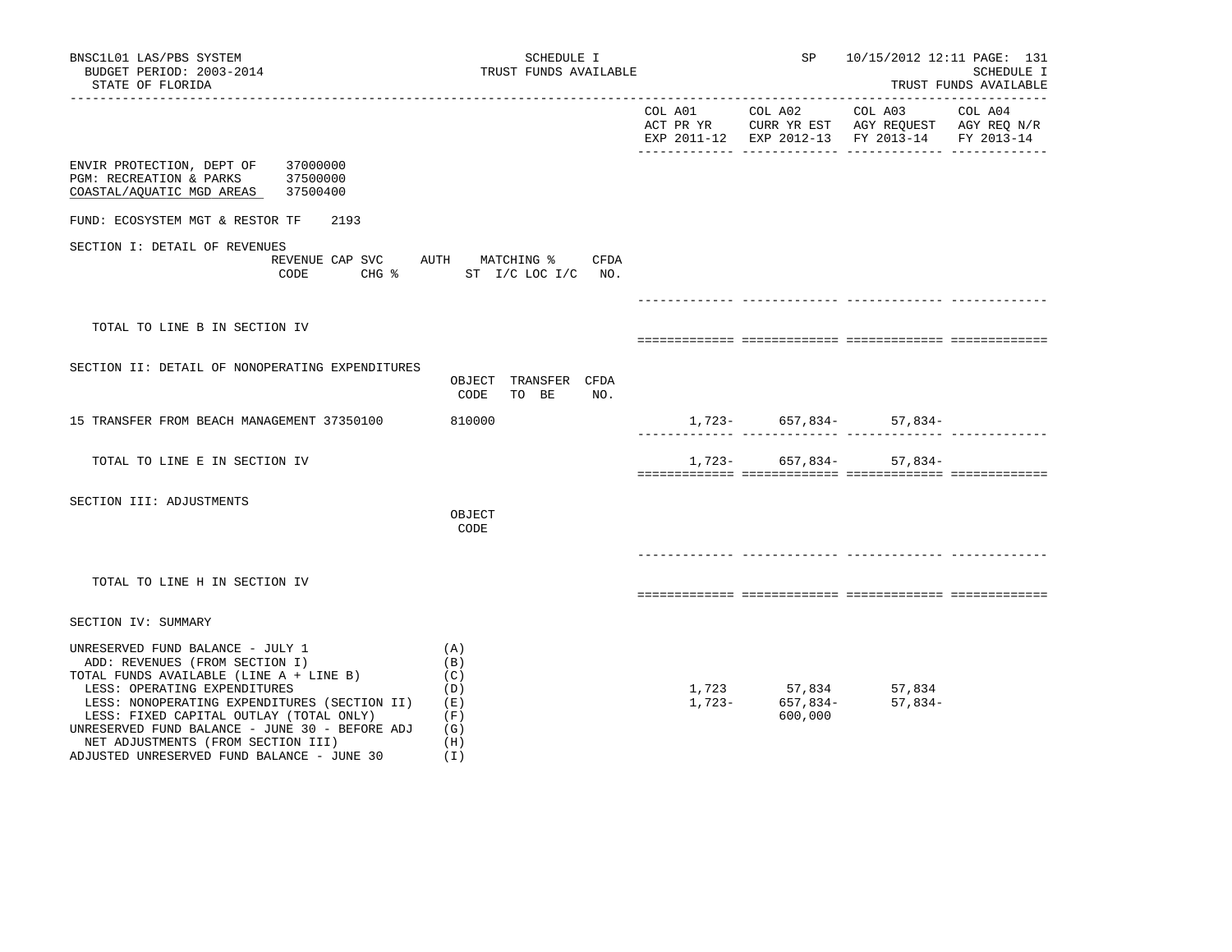| BNSC1L01 LAS/PBS SYSTEM<br>BUDGET PERIOD: 2003-2014<br>STATE OF FLORIDA                                                                                                                                                                                                                                                                                                        | <b>SCHEDULE I</b><br>TRUST FUNDS AVAILABLE                       | SP              | 10/15/2012 12:11 PAGE: 132                                                                                                                                                | SCHEDULE I<br>TRUST FUNDS AVAILABLE |
|--------------------------------------------------------------------------------------------------------------------------------------------------------------------------------------------------------------------------------------------------------------------------------------------------------------------------------------------------------------------------------|------------------------------------------------------------------|-----------------|---------------------------------------------------------------------------------------------------------------------------------------------------------------------------|-------------------------------------|
|                                                                                                                                                                                                                                                                                                                                                                                |                                                                  | COL A01 COL A02 | COL A03<br>ACT PR YR $\,$ CURR YR EST $\,$ AGY REQUEST $\,$ AGY REQ N/R $\,$<br>EXP 2011-12 EXP 2012-13 FY 2013-14 FY 2013-14                                             | COL A04                             |
| ENVIR PROTECTION, DEPT OF 37000000<br>PGM: RECREATION & PARKS<br>37500000<br>COASTAL/AQUATIC MGD AREAS 37500400                                                                                                                                                                                                                                                                |                                                                  |                 |                                                                                                                                                                           |                                     |
| FUND: FEDERAL GRANTS TRUST FUND<br>2261                                                                                                                                                                                                                                                                                                                                        |                                                                  |                 |                                                                                                                                                                           |                                     |
| SECTION I: DETAIL OF REVENUES<br>CODE                                                                                                                                                                                                                                                                                                                                          | REVENUE CAP SVC AUTH MATCHING % CFDA<br>CHG % ST I/C LOC I/C NO. |                 |                                                                                                                                                                           |                                     |
|                                                                                                                                                                                                                                                                                                                                                                                |                                                                  |                 |                                                                                                                                                                           |                                     |
| TOTAL TO LINE B IN SECTION IV                                                                                                                                                                                                                                                                                                                                                  |                                                                  |                 |                                                                                                                                                                           |                                     |
| SECTION II: DETAIL OF NONOPERATING EXPENDITURES                                                                                                                                                                                                                                                                                                                                | OBJECT TRANSFER CFDA<br>CODE<br>TO BE<br>NO.                     |                 |                                                                                                                                                                           |                                     |
| 23 TRANSFER FROM WATER RES MGT 37350400                                                                                                                                                                                                                                                                                                                                        | 810000                                                           |                 | $4,764,271-$ 6,108,071- 6,765,514-                                                                                                                                        |                                     |
| TOTAL TO LINE E IN SECTION IV                                                                                                                                                                                                                                                                                                                                                  |                                                                  |                 | $4,764,271-$ 6,108,071- 6,765,514-                                                                                                                                        |                                     |
| SECTION III: ADJUSTMENTS                                                                                                                                                                                                                                                                                                                                                       | OBJECT<br>CODE                                                   |                 |                                                                                                                                                                           |                                     |
| TOTAL TO LINE H IN SECTION IV                                                                                                                                                                                                                                                                                                                                                  |                                                                  |                 |                                                                                                                                                                           |                                     |
| SECTION IV: SUMMARY                                                                                                                                                                                                                                                                                                                                                            |                                                                  |                 |                                                                                                                                                                           |                                     |
| UNRESERVED FUND BALANCE - JULY 1<br>ADD: REVENUES (FROM SECTION I)<br>TOTAL FUNDS AVAILABLE (LINE A + LINE B)<br>LESS: OPERATING EXPENDITURES<br>LESS: NONOPERATING EXPENDITURES (SECTION II)<br>LESS: FIXED CAPITAL OUTLAY (TOTAL ONLY)<br>UNRESERVED FUND BALANCE - JUNE 30 - BEFORE ADJ<br>NET ADJUSTMENTS (FROM SECTION III)<br>ADJUSTED UNRESERVED FUND BALANCE - JUNE 30 | (A)<br>(B)<br>(C)<br>(D)<br>(E)<br>(F)<br>(G)<br>(H)<br>(1)      |                 | $\begin{array}{llll} 4\, , 764 \, , 271 & 6 \, , 108 \, , 071 & 6 \, , 765 \, , 514 \\ 4 \, , 764 \, , 271 - & 6 \, , 108 \, , 071 - & 6 \, , 765 \, , 514 - \end{array}$ |                                     |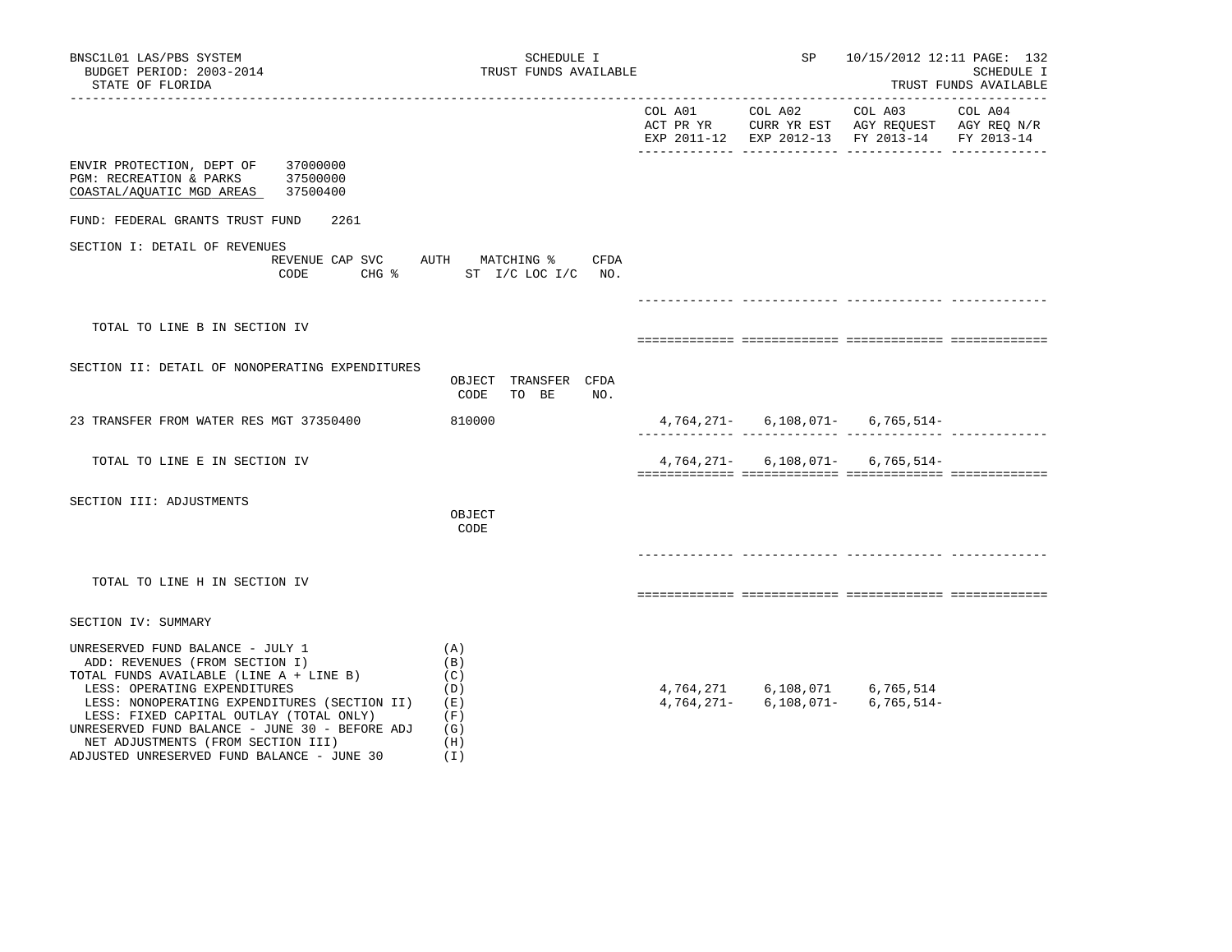| BNSC1L01 LAS/PBS SYSTEM<br>BUDGET PERIOD: 2003-2014<br>STATE OF FLORIDA                                                                                                                                                                                                                                                                                                        | SCHEDULE I<br>TRUST FUNDS AVAILABLE                         |            | SP                                                                            | 10/15/2012 12:11 PAGE: 133                                                                                                     | SCHEDULE I<br>TRUST FUNDS AVAILABLE |
|--------------------------------------------------------------------------------------------------------------------------------------------------------------------------------------------------------------------------------------------------------------------------------------------------------------------------------------------------------------------------------|-------------------------------------------------------------|------------|-------------------------------------------------------------------------------|--------------------------------------------------------------------------------------------------------------------------------|-------------------------------------|
|                                                                                                                                                                                                                                                                                                                                                                                |                                                             |            | COL A01 COL A02                                                               | COL A03<br>ACT PR YR $\,$ CURR YR EST $\,$ AGY REQUEST $\,$ AGY REQ $\rm N/R$<br>EXP 2011-12 EXP 2012-13 FY 2013-14 FY 2013-14 | COL A04                             |
| ENVIR PROTECTION, DEPT OF<br>37000000<br>PGM: RECREATION & PARKS 37500000<br>COASTAL/AQUATIC MGD AREAS 37500400                                                                                                                                                                                                                                                                |                                                             |            |                                                                               |                                                                                                                                |                                     |
| FUND: GRANTS AND DONATIONS TF<br>2339                                                                                                                                                                                                                                                                                                                                          |                                                             |            |                                                                               |                                                                                                                                |                                     |
| SECTION I: DETAIL OF REVENUES<br>REVENUE CAP SVC AUTH MATCHING %<br>CODE                                                                                                                                                                                                                                                                                                       | CFDA<br>CHG % ST I/C LOC I/C NO.                            |            |                                                                               |                                                                                                                                |                                     |
|                                                                                                                                                                                                                                                                                                                                                                                |                                                             |            |                                                                               |                                                                                                                                |                                     |
| TOTAL TO LINE B IN SECTION IV                                                                                                                                                                                                                                                                                                                                                  |                                                             |            |                                                                               |                                                                                                                                |                                     |
| SECTION II: DETAIL OF NONOPERATING EXPENDITURES                                                                                                                                                                                                                                                                                                                                | OBJECT TRANSFER CFDA<br>CODE<br>TO BE<br>NO.                |            |                                                                               |                                                                                                                                |                                     |
| 11 TRF FROM REC & PARKS - 37500300                                                                                                                                                                                                                                                                                                                                             | 810000                                                      |            |                                                                               | $200,080 - 300,000 - 621,263 -$                                                                                                |                                     |
| TOTAL TO LINE E IN SECTION IV                                                                                                                                                                                                                                                                                                                                                  |                                                             |            |                                                                               | $200,080 - 300,000 - 621,263 -$                                                                                                |                                     |
| SECTION III: ADJUSTMENTS                                                                                                                                                                                                                                                                                                                                                       | OBJECT<br>CODE                                              |            |                                                                               |                                                                                                                                |                                     |
| TOTAL TO LINE H IN SECTION IV                                                                                                                                                                                                                                                                                                                                                  |                                                             |            |                                                                               |                                                                                                                                |                                     |
| SECTION IV: SUMMARY                                                                                                                                                                                                                                                                                                                                                            |                                                             |            |                                                                               |                                                                                                                                |                                     |
| UNRESERVED FUND BALANCE - JULY 1<br>ADD: REVENUES (FROM SECTION I)<br>TOTAL FUNDS AVAILABLE (LINE A + LINE B)<br>LESS: OPERATING EXPENDITURES<br>LESS: NONOPERATING EXPENDITURES (SECTION II)<br>LESS: FIXED CAPITAL OUTLAY (TOTAL ONLY)<br>UNRESERVED FUND BALANCE - JUNE 30 - BEFORE ADJ<br>NET ADJUSTMENTS (FROM SECTION III)<br>ADJUSTED UNRESERVED FUND BALANCE - JUNE 30 | (A)<br>(B)<br>(C)<br>(D)<br>(E)<br>(F)<br>(G)<br>(H)<br>(I) | $200,080-$ | $200,080$ $300,000$ $621,263$<br>$200.080$ $300.000$ $621.263$<br>$300,000 -$ | $621, 263 -$                                                                                                                   |                                     |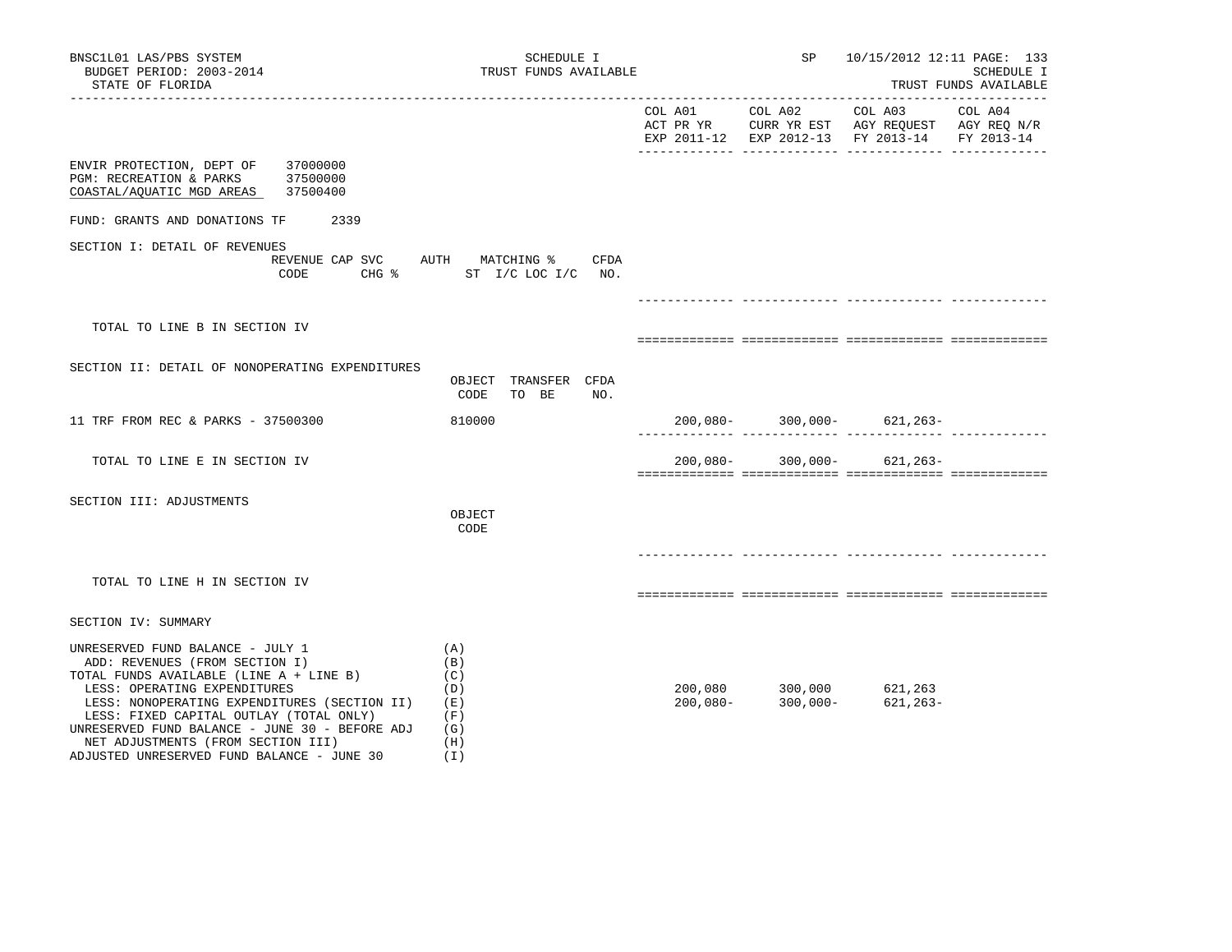| BNSC1L01 LAS/PBS SYSTEM<br>BUDGET PERIOD: 2003-2014<br>STATE OF FLORIDA                                                                                                                                                                                                                                                                                                        |                                  | SCHEDULE I<br>TRUST FUNDS AVAILABLE                             |            | SP                                       | 10/15/2012 12:11 PAGE: 134                                                                                | SCHEDULE I<br>TRUST FUNDS AVAILABLE |
|--------------------------------------------------------------------------------------------------------------------------------------------------------------------------------------------------------------------------------------------------------------------------------------------------------------------------------------------------------------------------------|----------------------------------|-----------------------------------------------------------------|------------|------------------------------------------|-----------------------------------------------------------------------------------------------------------|-------------------------------------|
|                                                                                                                                                                                                                                                                                                                                                                                |                                  |                                                                 | COL A01    | COL A02                                  | COL A03<br>ACT PR YR CURR YR EST AGY REQUEST AGY REQ N/R<br>EXP 2011-12 EXP 2012-13 FY 2013-14 FY 2013-14 | ________________________<br>COL A04 |
| ENVIR PROTECTION, DEPT OF<br>PGM: RECREATION & PARKS<br>COASTAL/AQUATIC MGD AREAS                                                                                                                                                                                                                                                                                              | 37000000<br>37500000<br>37500400 |                                                                 |            |                                          |                                                                                                           |                                     |
| FUND: LAND ACQUISITION TF                                                                                                                                                                                                                                                                                                                                                      | 2423                             |                                                                 |            |                                          |                                                                                                           |                                     |
| SECTION I: DETAIL OF REVENUES                                                                                                                                                                                                                                                                                                                                                  | REVENUE CAP SVC<br>CODE          | AUTH MATCHING %<br>CFDA<br>CHG $\frac{1}{2}$ ST I/C LOC I/C NO. |            |                                          |                                                                                                           |                                     |
|                                                                                                                                                                                                                                                                                                                                                                                |                                  |                                                                 |            |                                          |                                                                                                           |                                     |
| TOTAL TO LINE B IN SECTION IV                                                                                                                                                                                                                                                                                                                                                  |                                  |                                                                 |            |                                          |                                                                                                           |                                     |
| SECTION II: DETAIL OF NONOPERATING EXPENDITURES                                                                                                                                                                                                                                                                                                                                |                                  | OBJECT TRANSFER CFDA<br>CODE<br>TO BE<br>NO.                    |            |                                          |                                                                                                           |                                     |
| 15 TRF FROM REC & PARKS-37500300                                                                                                                                                                                                                                                                                                                                               |                                  | 810000                                                          |            |                                          | $4,456,499 - 3,821,559 - 4,119,603 -$                                                                     |                                     |
| TOTAL TO LINE E IN SECTION IV                                                                                                                                                                                                                                                                                                                                                  |                                  |                                                                 |            |                                          | $4,456,499 - 3,821,559 - 4,119,603 -$                                                                     |                                     |
| SECTION III: ADJUSTMENTS                                                                                                                                                                                                                                                                                                                                                       |                                  | OBJECT<br>CODE                                                  |            |                                          |                                                                                                           |                                     |
|                                                                                                                                                                                                                                                                                                                                                                                |                                  |                                                                 |            |                                          |                                                                                                           |                                     |
| TOTAL TO LINE H IN SECTION IV                                                                                                                                                                                                                                                                                                                                                  |                                  |                                                                 |            |                                          |                                                                                                           |                                     |
| SECTION IV: SUMMARY                                                                                                                                                                                                                                                                                                                                                            |                                  |                                                                 |            |                                          |                                                                                                           |                                     |
| UNRESERVED FUND BALANCE - JULY 1<br>ADD: REVENUES (FROM SECTION I)<br>TOTAL FUNDS AVAILABLE (LINE A + LINE B)<br>LESS: OPERATING EXPENDITURES<br>LESS: NONOPERATING EXPENDITURES (SECTION II)<br>LESS: FIXED CAPITAL OUTLAY (TOTAL ONLY)<br>UNRESERVED FUND BALANCE - JUNE 30 - BEFORE ADJ<br>NET ADJUSTMENTS (FROM SECTION III)<br>ADJUSTED UNRESERVED FUND BALANCE - JUNE 30 |                                  | (A)<br>(B)<br>(C)<br>(D)<br>(E)<br>(F)<br>(G)<br>(H)<br>( I )   | 4,456,499- | 4,456,499 3,621,559 3,919,603<br>200,000 | $3,821,559 - 4,119,603 -$<br>200,000                                                                      | 200,000                             |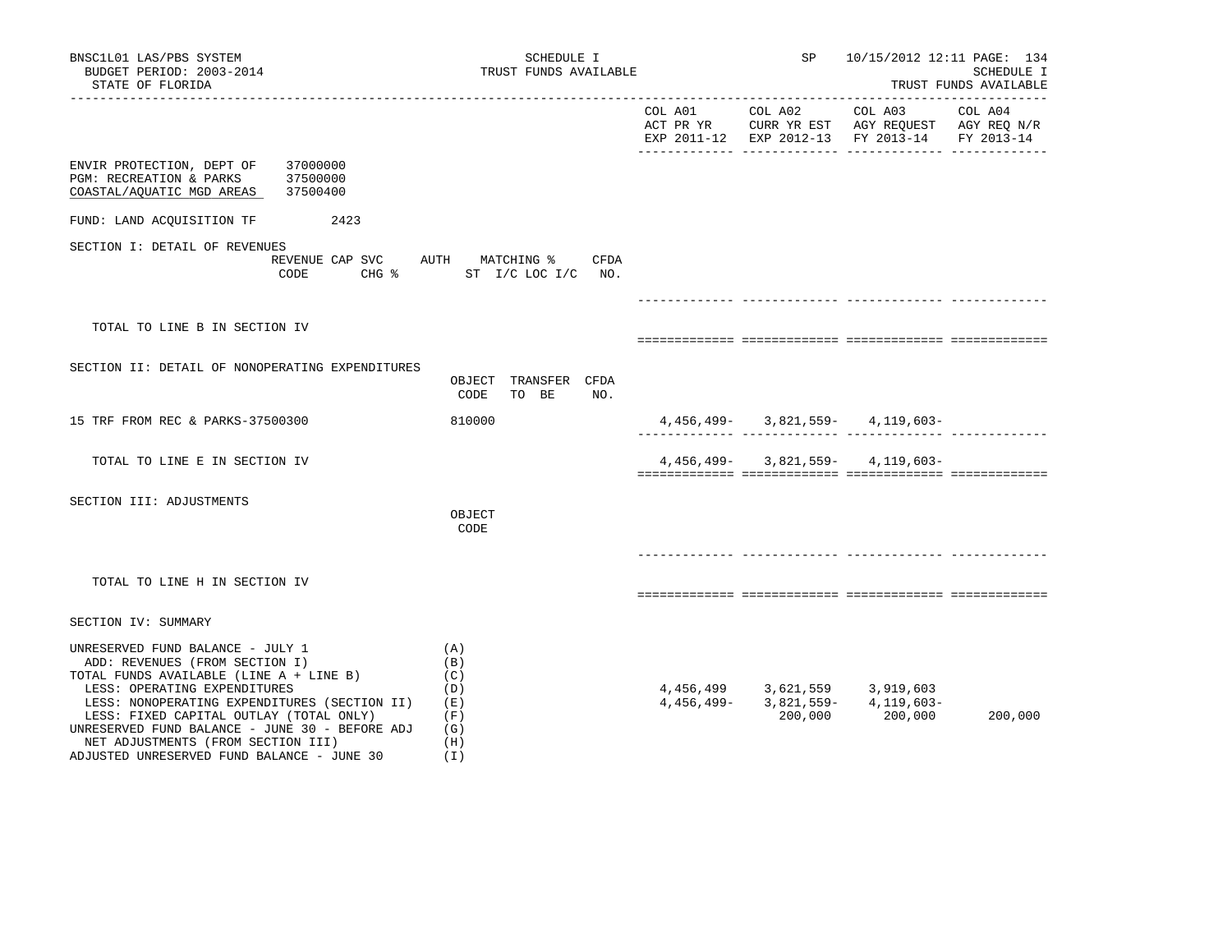| BNSC1L01 LAS/PBS SYSTEM<br>BUDGET PERIOD: 2003-2014<br>STATE OF FLORIDA                                                                                                                                                                                                                                                                                                        | SCHEDULE I<br>TRUST FUNDS AVAILABLE                         |          | SP <sub>3</sub> | 10/15/2012 12:11 PAGE: 135                                     | SCHEDULE I<br>TRUST FUNDS AVAILABLE |
|--------------------------------------------------------------------------------------------------------------------------------------------------------------------------------------------------------------------------------------------------------------------------------------------------------------------------------------------------------------------------------|-------------------------------------------------------------|----------|-----------------|----------------------------------------------------------------|-------------------------------------|
|                                                                                                                                                                                                                                                                                                                                                                                |                                                             |          |                 | EXP 2011-12 EXP 2012-13 FY 2013-14                             | FY 2013-14                          |
| ENVIR PROTECTION, DEPT OF<br>37000000<br>PGM: AIR RESOURCES MGMT<br>37550000<br>37550300<br>UTILITY SITING/COORDINATN                                                                                                                                                                                                                                                          |                                                             |          |                 |                                                                |                                     |
| 2526<br>FUND: PERMIT FEE TRUST FUND                                                                                                                                                                                                                                                                                                                                            |                                                             |          |                 |                                                                |                                     |
| SECTION I: DETAIL OF REVENUES<br>REVENUE CAP SVC<br>CODE                                                                                                                                                                                                                                                                                                                       | AUTH MATCHING %<br>CFDA<br>CHG % ST I/C LOC I/C NO.         |          |                 |                                                                |                                     |
| TOTAL TO LINE B IN SECTION IV                                                                                                                                                                                                                                                                                                                                                  |                                                             |          |                 |                                                                |                                     |
| SECTION II: DETAIL OF NONOPERATING EXPENDITURES                                                                                                                                                                                                                                                                                                                                | OBJECT TRANSFER CFDA<br>CODE<br>TO BE<br>NO.                |          |                 |                                                                |                                     |
| 17 TRANS FR DIST-WATER RES PROT&RES 37150100                                                                                                                                                                                                                                                                                                                                   | 810000                                                      |          |                 | $410,906 - 428,355 - 431,210 -$                                |                                     |
| TOTAL TO LINE E IN SECTION IV                                                                                                                                                                                                                                                                                                                                                  |                                                             | 410,906- |                 | 428,355- 431,210-                                              |                                     |
| SECTION III: ADJUSTMENTS                                                                                                                                                                                                                                                                                                                                                       | OBJECT<br>CODE                                              |          |                 |                                                                |                                     |
| TOTAL TO LINE H IN SECTION IV                                                                                                                                                                                                                                                                                                                                                  |                                                             |          |                 |                                                                |                                     |
| SECTION IV: SUMMARY                                                                                                                                                                                                                                                                                                                                                            |                                                             |          |                 |                                                                |                                     |
| UNRESERVED FUND BALANCE - JULY 1<br>ADD: REVENUES (FROM SECTION I)<br>TOTAL FUNDS AVAILABLE (LINE A + LINE B)<br>LESS: OPERATING EXPENDITURES<br>LESS: NONOPERATING EXPENDITURES (SECTION II)<br>LESS: FIXED CAPITAL OUTLAY (TOTAL ONLY)<br>UNRESERVED FUND BALANCE - JUNE 30 - BEFORE ADJ<br>NET ADJUSTMENTS (FROM SECTION III)<br>ADJUSTED UNRESERVED FUND BALANCE - JUNE 30 | (A)<br>(B)<br>(C)<br>(D)<br>(E)<br>(F)<br>(G)<br>(H)<br>(I) |          |                 | $410,906$ $428,355$ $431,210$<br>$410,906$ $428,355$ $431,210$ |                                     |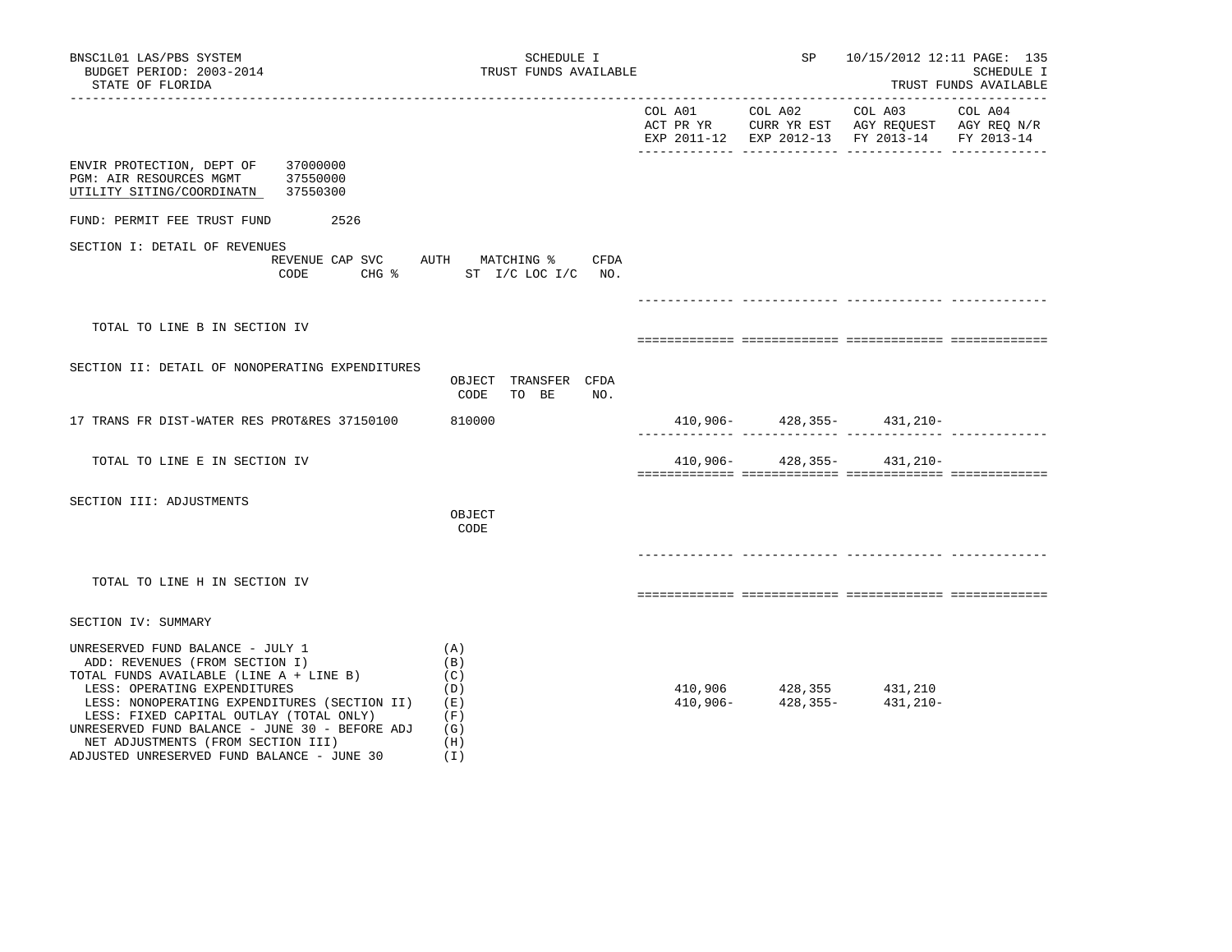|                                                                                                                                                                                                                                                                                                                                                                  |                                                                                                                                                                                                    |                                                                                                                                                                                                                           | COL A01 COL A02<br>ACT PR YR CURR YR EST AGY REQUEST AGY REQ N/R | COL A03 | COL A04    |
|------------------------------------------------------------------------------------------------------------------------------------------------------------------------------------------------------------------------------------------------------------------------------------------------------------------------------------------------------------------|----------------------------------------------------------------------------------------------------------------------------------------------------------------------------------------------------|---------------------------------------------------------------------------------------------------------------------------------------------------------------------------------------------------------------------------|------------------------------------------------------------------|---------|------------|
| ENVIR PROTECTION, DEPT OF<br>37000000<br>PGM: AIR RESOURCES MGMT<br>37550000<br>37550500<br>AIR RESOURCES MANAGEMENT                                                                                                                                                                                                                                             |                                                                                                                                                                                                    |                                                                                                                                                                                                                           | EXP 2011-12 EXP 2012-13 FY 2013-14                               |         | FY 2013-14 |
| 2035<br>FUND: AIR POLLUTION CONTROL TF                                                                                                                                                                                                                                                                                                                           |                                                                                                                                                                                                    |                                                                                                                                                                                                                           |                                                                  |         |            |
| SECTION I: DETAIL OF REVENUES                                                                                                                                                                                                                                                                                                                                    |                                                                                                                                                                                                    |                                                                                                                                                                                                                           |                                                                  |         |            |
| REVENUE CAP SVC AUTH MATCHING %<br>CODE                                                                                                                                                                                                                                                                                                                          | CFDA<br>CHG $\frac{1}{6}$ ST I/C LOC I/C NO.                                                                                                                                                       |                                                                                                                                                                                                                           |                                                                  |         |            |
| 01 LICS/PERMITS TITLE V 000200 YES 0.0<br>03 LIC/PERMITS ASBESTOS RE 000200 YES 8.0<br>04 FEDERAL GRANTS<br>000700 NO 0.0<br>07 INTEREST ON INVESTMENTS 000502 NO 8.0 215.49 0.00 0.00 274,331 300,000 300,000 300,000<br>10 TR/DHSMV-MOTOR REGISTRA 001600 NO 8.0 320.03 0.00 0.00 19,290,968 19,400,000 19,500,000<br>12 REFUNDS-PR YR WARR CANC 001800 NO 0.0 | 403.087 0.00<br>$0.00$ $($<br>$\begin{array}{cccccccc} 376.60 & 0.00 & 0.00 & 66.001 & 95,603 & 95,000 & 95,000 \\ 403.087 & 0.00 & 0.00 & 66.001 & 2,219,248 & 2,010,000 & 2,010,000 \end{array}$ | 6,578,542 6,076,141 5,654,185                                                                                                                                                                                             |                                                                  |         |            |
| TOTAL TO LINE B IN SECTION IV                                                                                                                                                                                                                                                                                                                                    |                                                                                                                                                                                                    |                                                                                                                                                                                                                           | 28, 466, 896 27, 881, 141 27, 559, 185                           |         |            |
| SECTION II: DETAIL OF NONOPERATING EXPENDITURES                                                                                                                                                                                                                                                                                                                  | OBJECT TRANSFER CFDA<br>CODE<br>TO BE<br>NO.                                                                                                                                                       |                                                                                                                                                                                                                           |                                                                  |         |            |
|                                                                                                                                                                                                                                                                                                                                                                  |                                                                                                                                                                                                    | $\begin{array}{cccc} 9,514 & 15,000 & 15,000 \\ 1,076,478 & 1,082,539 & 1,084,984 \\ 188,882 & 187,991 & 206,186 \\ 878,406 & 966,479 & 931,605 \\ 13,787 & 13,000 & 13,000 \\ 1,019,432 & 984,485 & 992,485 \end{array}$ |                                                                  |         |            |
| 18 REFUNDS                                                                                                                                                                                                                                                                                                                                                       | 860000                                                                                                                                                                                             | 14,186                                                                                                                                                                                                                    |                                                                  |         |            |
| TOTAL TO LINE E IN SECTION IV                                                                                                                                                                                                                                                                                                                                    |                                                                                                                                                                                                    |                                                                                                                                                                                                                           | 10, 100, 734 11, 163, 564 11, 743, 937                           |         |            |
| SECTION III: ADJUSTMENTS                                                                                                                                                                                                                                                                                                                                         | OBJECT<br>CODE                                                                                                                                                                                     |                                                                                                                                                                                                                           |                                                                  |         |            |
| 02 PRIOR YEAR SEPTEMBER OPERATING REVERSIONS<br>03 ROUNDING<br>05 FUND BALANCE RESERVED - TITLE V 403.0872<br>07 ADJUSTMENTS TO LINE A                                                                                                                                                                                                                           | 991000<br>991000<br>991000<br>991000                                                                                                                                                               | 341,971<br>$20 -$<br>4, 143, 849-<br>440,513-                                                                                                                                                                             |                                                                  |         |            |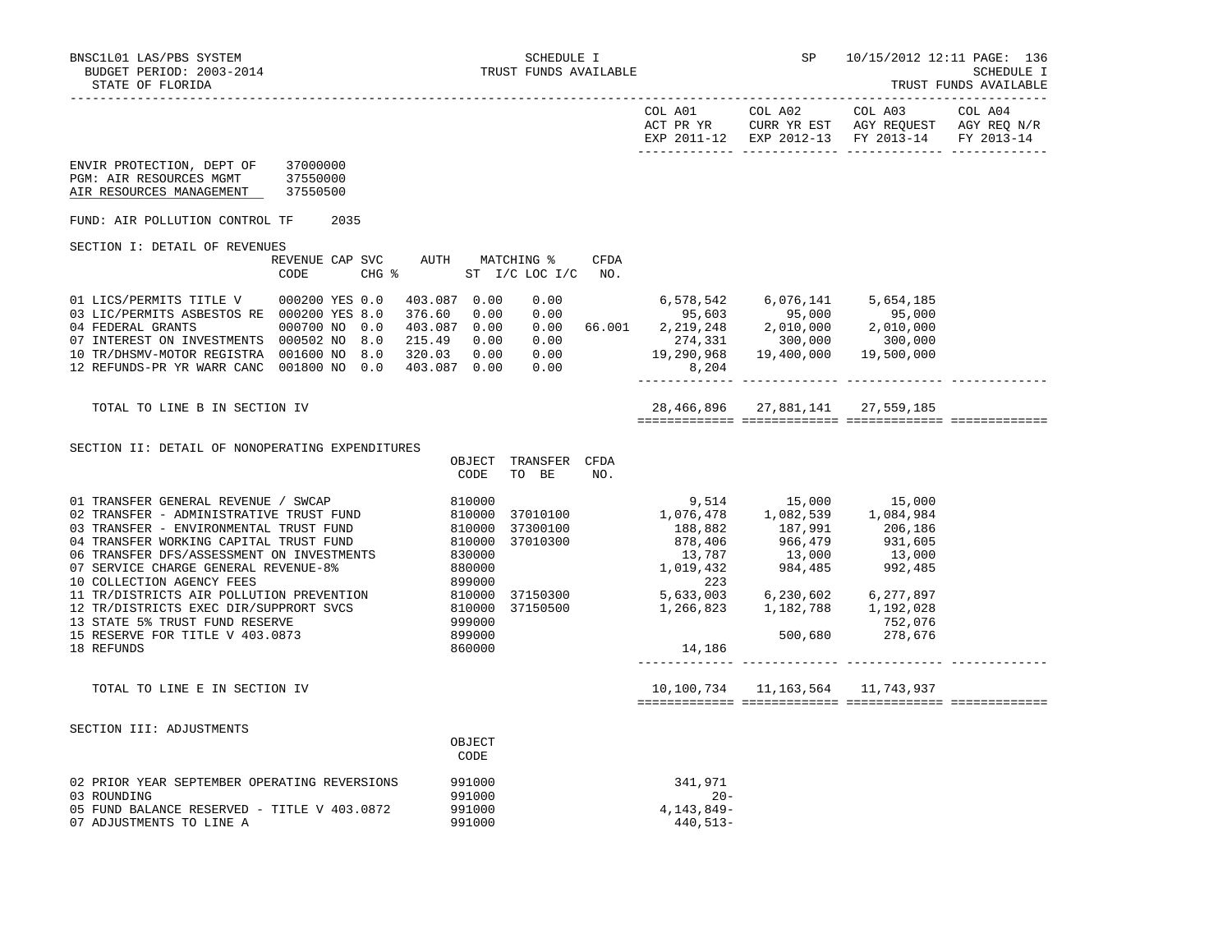| BNSC1L01 LAS/PBS SYSTEM<br>BUDGET PERIOD: 2003-2014<br>STATE OF FLORIDA                                     | SCHEDULE I<br>TRUST FUNDS AVAILABLE |            | SP and the set of the set of the set of the set of the set of the set of the set of the set of the set of the s | TRUST FUNDS AVAILABLE                                                                                                             | 10/15/2012 12:11 PAGE: 137<br>SCHEDULE I |
|-------------------------------------------------------------------------------------------------------------|-------------------------------------|------------|-----------------------------------------------------------------------------------------------------------------|-----------------------------------------------------------------------------------------------------------------------------------|------------------------------------------|
|                                                                                                             |                                     |            |                                                                                                                 | COL A01 COL A02 COL A03 COL A04<br>ACT PR YR CURR YR EST AGY REQUEST AGY REQ N/R<br>EXP 2011-12 EXP 2012-13 FY 2013-14 FY 2013-14 |                                          |
| ENVIR PROTECTION, DEPT OF 37000000<br>PGM: AIR RESOURCES MGMT 37550000<br>AIR RESOURCES MANAGEMENT 37550500 |                                     |            |                                                                                                                 |                                                                                                                                   |                                          |
| FUND: AIR POLLUTION CONTROL TF<br>2035                                                                      |                                     |            |                                                                                                                 |                                                                                                                                   |                                          |
| SECTION III: ADJUSTMENTS                                                                                    |                                     |            |                                                                                                                 |                                                                                                                                   |                                          |
|                                                                                                             | OBJECT<br>CODE                      |            |                                                                                                                 |                                                                                                                                   |                                          |
| 08 STATEWIDE FINANCIAL STATEMENT ADJUSTMENT<br>09 CURRENT YEAR SEPT OPERATING REVERSIONS                    | 991000<br>991000                    | 597,885    | 343,396                                                                                                         |                                                                                                                                   |                                          |
| TOTAL TO LINE H IN SECTION IV                                                                               |                                     |            | 3,644,526-343,396                                                                                               |                                                                                                                                   |                                          |
| SECTION IV: SUMMARY                                                                                         |                                     |            |                                                                                                                 |                                                                                                                                   |                                          |
| UNRESERVED FUND BALANCE - JULY 1                                                                            | (A)                                 |            | 10, 132, 267 8, 206, 897 5, 545, 696                                                                            |                                                                                                                                   |                                          |
| ADD: REVENUES (FROM SECTION I)                                                                              | (B)                                 |            |                                                                                                                 | 28, 466, 896 27, 881, 141 27, 559, 185                                                                                            |                                          |
| TOTAL FUNDS AVAILABLE (LINE A + LINE B)                                                                     | (C)                                 | 38,599,163 | 36,088,038                                                                                                      | 33,104,881                                                                                                                        |                                          |
| LESS: OPERATING EXPENDITURES                                                                                | (D)                                 | 16,647,006 | 19,722,174                                                                                                      | 19,447,282                                                                                                                        |                                          |
| LESS: NONOPERATING EXPENDITURES (SECTION II)                                                                | (E)                                 | 10,100,734 | 11,163,564                                                                                                      | 11,743,937                                                                                                                        |                                          |
| LESS: FIXED CAPITAL OUTLAY (TOTAL ONLY)                                                                     | (F)                                 |            |                                                                                                                 |                                                                                                                                   |                                          |
| UNRESERVED FUND BALANCE - JUNE 30 - BEFORE ADJ                                                              | (G)                                 |            | 11,851,423 5,202,300<br>3,644,526- 343,396                                                                      | 1,913,662                                                                                                                         |                                          |
| NET ADJUSTMENTS (FROM SECTION III)                                                                          | (H)                                 |            |                                                                                                                 |                                                                                                                                   |                                          |
| ADJUSTED UNRESERVED FUND BALANCE - JUNE 30                                                                  | (T)                                 | 8,206,897  | 5,545,696                                                                                                       | 1,913,662                                                                                                                         |                                          |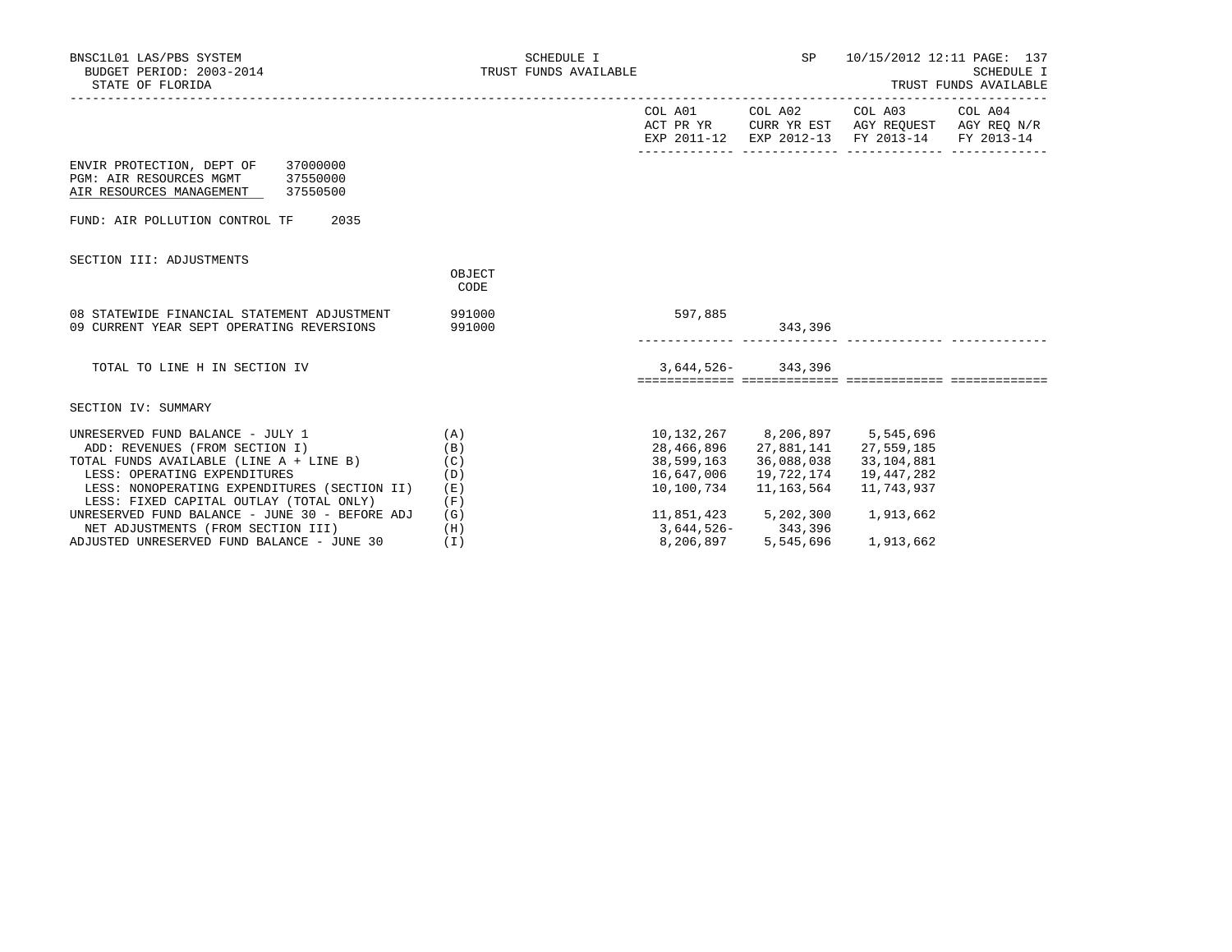| BNSC1L01 LAS/PBS SYSTEM<br>BUDGET PERIOD: 2003-2014<br>STATE OF FLORIDA                                                                                                                                                                                                                                                                                                        | SCHEDULE I<br>TRUST FUNDS AVAILABLE                         |                        | SP      |                                                                                                                               | 10/15/2012 12:11 PAGE: 138<br>SCHEDULE I<br>TRUST FUNDS AVAILABLE |
|--------------------------------------------------------------------------------------------------------------------------------------------------------------------------------------------------------------------------------------------------------------------------------------------------------------------------------------------------------------------------------|-------------------------------------------------------------|------------------------|---------|-------------------------------------------------------------------------------------------------------------------------------|-------------------------------------------------------------------|
| _______________                                                                                                                                                                                                                                                                                                                                                                |                                                             | COL A01                | COL A02 | COL A03<br>ACT PR YR $\,$ CURR YR EST $\,$ AGY REQUEST $\,$ AGY REQ N/R $\,$<br>EXP 2011-12 EXP 2012-13 FY 2013-14 FY 2013-14 | COL A04                                                           |
| ENVIR PROTECTION, DEPT OF<br>37000000<br>PGM: LAW ENFORCEMENT<br>37600000<br>ENVIRONMENTAL INVESTIGATN 37600100                                                                                                                                                                                                                                                                |                                                             |                        |         |                                                                                                                               |                                                                   |
| FUND: COASTAL PROTECTION TF 2099                                                                                                                                                                                                                                                                                                                                               |                                                             |                        |         |                                                                                                                               |                                                                   |
| SECTION I: DETAIL OF REVENUES<br>REVENUE CAP SVC AUTH MATCHING %<br>CODE                                                                                                                                                                                                                                                                                                       | CFDA<br>CHG % ST I/C LOC I/C NO.                            |                        |         |                                                                                                                               |                                                                   |
|                                                                                                                                                                                                                                                                                                                                                                                |                                                             |                        |         |                                                                                                                               |                                                                   |
| TOTAL TO LINE B IN SECTION IV                                                                                                                                                                                                                                                                                                                                                  |                                                             |                        |         |                                                                                                                               |                                                                   |
| SECTION II: DETAIL OF NONOPERATING EXPENDITURES                                                                                                                                                                                                                                                                                                                                | OBJECT TRANSFER CFDA<br>CODE<br>NO.<br>TO BE                |                        |         |                                                                                                                               |                                                                   |
| 06 TRANSFER FROM EMERGENCY RESPONSE 37600300                                                                                                                                                                                                                                                                                                                                   | 810000                                                      | $804,960-$             |         |                                                                                                                               |                                                                   |
| TOTAL TO LINE E IN SECTION IV                                                                                                                                                                                                                                                                                                                                                  |                                                             | $804,960-$             |         | . <u>- -------------- ------------- -</u> ----                                                                                |                                                                   |
| SECTION III: ADJUSTMENTS                                                                                                                                                                                                                                                                                                                                                       | OBJECT<br>CODE                                              |                        |         |                                                                                                                               |                                                                   |
| TOTAL TO LINE H IN SECTION IV                                                                                                                                                                                                                                                                                                                                                  |                                                             |                        |         |                                                                                                                               |                                                                   |
| SECTION IV: SUMMARY                                                                                                                                                                                                                                                                                                                                                            |                                                             |                        |         |                                                                                                                               |                                                                   |
| UNRESERVED FUND BALANCE - JULY 1<br>ADD: REVENUES (FROM SECTION I)<br>TOTAL FUNDS AVAILABLE (LINE A + LINE B)<br>LESS: OPERATING EXPENDITURES<br>LESS: NONOPERATING EXPENDITURES (SECTION II)<br>LESS: FIXED CAPITAL OUTLAY (TOTAL ONLY)<br>UNRESERVED FUND BALANCE - JUNE 30 - BEFORE ADJ<br>NET ADJUSTMENTS (FROM SECTION III)<br>ADJUSTED UNRESERVED FUND BALANCE - JUNE 30 | (A)<br>(B)<br>(C)<br>(D)<br>(E)<br>(F)<br>(G)<br>(H)<br>(T) | 804,960<br>$804,960 -$ |         |                                                                                                                               |                                                                   |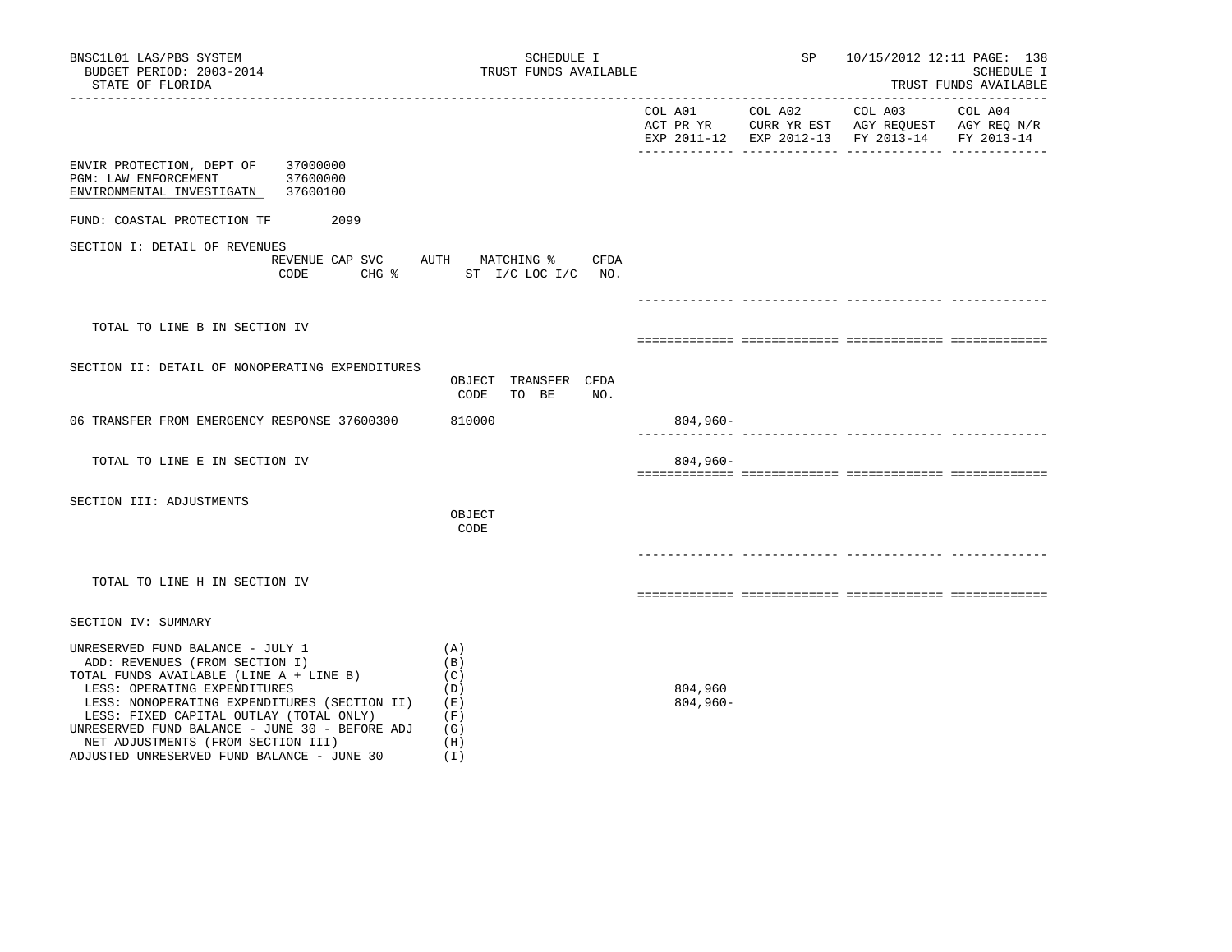| BNSC1L01 LAS/PBS SYSTEM<br>BUDGET PERIOD: 2003-2014<br>STATE OF FLORIDA                                                                                                                                                                                                                                                                                                        | SCHEDULE I<br>TRUST FUNDS AVAILABLE                         |                           | <b>SP</b> | 10/15/2012 12:11 PAGE: 139                    | SCHEDULE I<br>TRUST FUNDS AVAILABLE |
|--------------------------------------------------------------------------------------------------------------------------------------------------------------------------------------------------------------------------------------------------------------------------------------------------------------------------------------------------------------------------------|-------------------------------------------------------------|---------------------------|-----------|-----------------------------------------------|-------------------------------------|
|                                                                                                                                                                                                                                                                                                                                                                                |                                                             |                           |           | EXP 2011-12 EXP 2012-13 FY 2013-14 FY 2013-14 |                                     |
| ENVIR PROTECTION, DEPT OF 37000000<br>37600000<br>PGM: LAW ENFORCEMENT<br>ENVIRONMENTAL INVESTIGATN 37600100                                                                                                                                                                                                                                                                   |                                                             |                           |           |                                               |                                     |
| 2212<br>FUND: INLAND PROTECTION TF                                                                                                                                                                                                                                                                                                                                             |                                                             |                           |           |                                               |                                     |
| SECTION I: DETAIL OF REVENUES<br>REVENUE CAP SVC AUTH MATCHING %<br>CODE                                                                                                                                                                                                                                                                                                       | CFDA<br>CHG $\text{S}$ ST I/C LOC I/C NO.                   |                           |           |                                               |                                     |
| TOTAL TO LINE B IN SECTION IV                                                                                                                                                                                                                                                                                                                                                  |                                                             |                           |           |                                               |                                     |
| SECTION II: DETAIL OF NONOPERATING EXPENDITURES                                                                                                                                                                                                                                                                                                                                | OBJECT TRANSFER CFDA<br>CODE<br>TO BE<br>NO.                |                           |           |                                               |                                     |
| 88 TRANSFER FROM WASTE MANAGEMENT                                                                                                                                                                                                                                                                                                                                              | 810000                                                      | 1,683,491–                |           |                                               |                                     |
| TOTAL TO LINE E IN SECTION IV                                                                                                                                                                                                                                                                                                                                                  |                                                             | 1,683,491-                |           |                                               |                                     |
| SECTION III: ADJUSTMENTS                                                                                                                                                                                                                                                                                                                                                       | OBJECT<br>CODE                                              |                           |           |                                               |                                     |
| TOTAL TO LINE H IN SECTION IV                                                                                                                                                                                                                                                                                                                                                  |                                                             |                           |           |                                               |                                     |
| SECTION IV: SUMMARY                                                                                                                                                                                                                                                                                                                                                            |                                                             |                           |           |                                               |                                     |
| UNRESERVED FUND BALANCE - JULY 1<br>ADD: REVENUES (FROM SECTION I)<br>TOTAL FUNDS AVAILABLE (LINE A + LINE B)<br>LESS: OPERATING EXPENDITURES<br>LESS: NONOPERATING EXPENDITURES (SECTION II)<br>LESS: FIXED CAPITAL OUTLAY (TOTAL ONLY)<br>UNRESERVED FUND BALANCE - JUNE 30 - BEFORE ADJ<br>NET ADJUSTMENTS (FROM SECTION III)<br>ADJUSTED UNRESERVED FUND BALANCE - JUNE 30 | (A)<br>(B)<br>(C)<br>(D)<br>(E)<br>(F)<br>(G)<br>(H)<br>(1) | 1,683,491<br>$1,683,491-$ |           |                                               |                                     |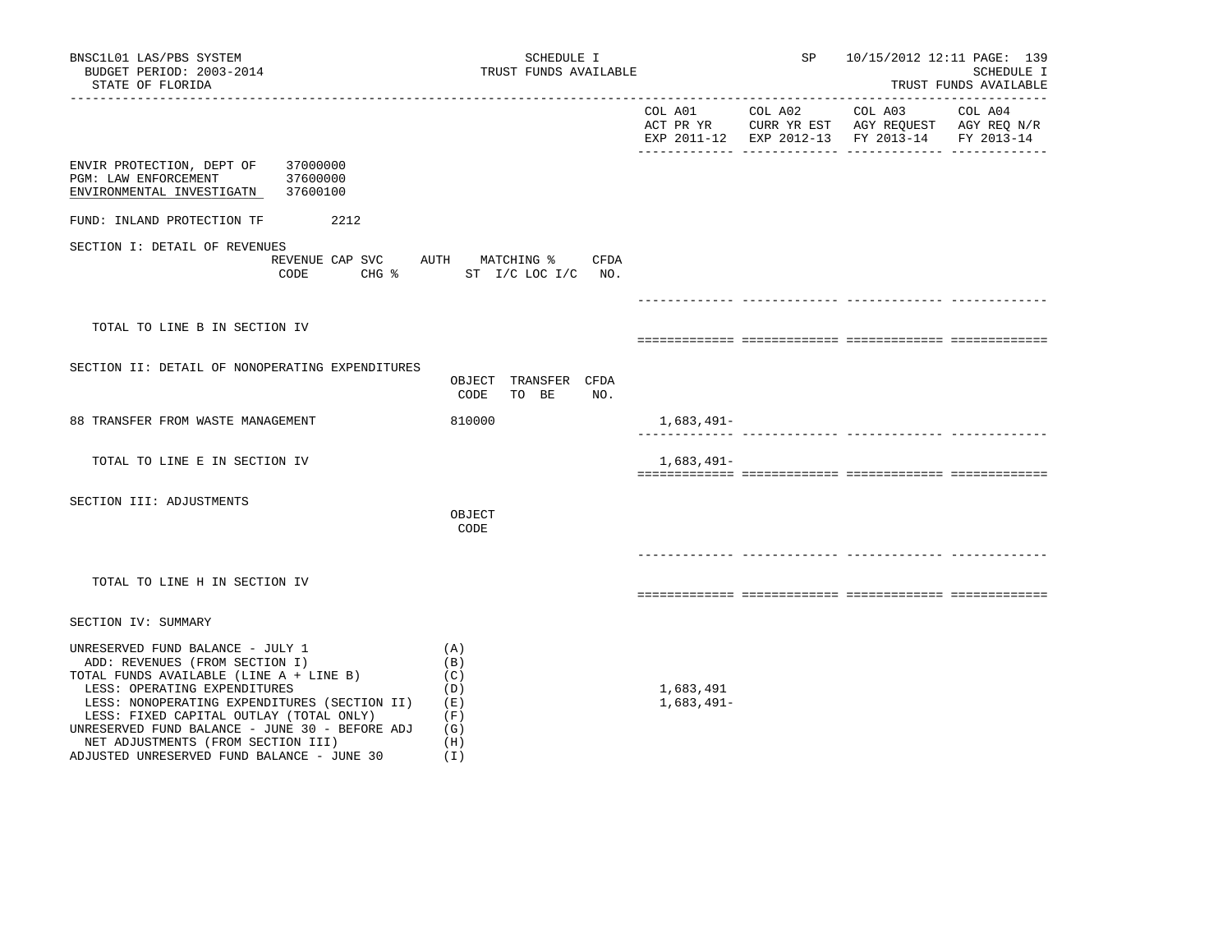| BNSC1L01 LAS/PBS SYSTEM<br>BUDGET PERIOD: 2003-2014<br>STATE OF FLORIDA                                                                                                                                                                                                                                                                                                        | SCHEDULE I<br>TRUST FUNDS AVAILABLE                           |                         | SP      | 10/15/2012 12:11 PAGE: 140                                                                                                         | SCHEDULE I<br>TRUST FUNDS AVAILABLE |
|--------------------------------------------------------------------------------------------------------------------------------------------------------------------------------------------------------------------------------------------------------------------------------------------------------------------------------------------------------------------------------|---------------------------------------------------------------|-------------------------|---------|------------------------------------------------------------------------------------------------------------------------------------|-------------------------------------|
|                                                                                                                                                                                                                                                                                                                                                                                |                                                               | COL A01                 | COL A02 | COL A03<br>ACT PR YR $\,$ CURR YR EST $\,$ AGY REQUEST $\,$ AGY REQ $\,$ N/R $\,$<br>EXP 2011-12 EXP 2012-13 FY 2013-14 FY 2013-14 | COL A04                             |
| ENVIR PROTECTION, DEPT OF 37000000<br>PGM: LAW ENFORCEMENT<br>37600000<br>ENVIRONMENTAL INVESTIGATN 37600100                                                                                                                                                                                                                                                                   |                                                               |                         |         |                                                                                                                                    |                                     |
| FUND: GRANTS AND DONATIONS TF 2339                                                                                                                                                                                                                                                                                                                                             |                                                               |                         |         |                                                                                                                                    |                                     |
| SECTION I: DETAIL OF REVENUES<br>REVENUE CAP SVC AUTH MATCHING %<br>CODE                                                                                                                                                                                                                                                                                                       | CFDA<br>CHG % ST I/C LOC I/C NO.                              |                         |         |                                                                                                                                    |                                     |
|                                                                                                                                                                                                                                                                                                                                                                                |                                                               |                         |         |                                                                                                                                    |                                     |
| TOTAL TO LINE B IN SECTION IV                                                                                                                                                                                                                                                                                                                                                  |                                                               |                         |         |                                                                                                                                    |                                     |
| SECTION II: DETAIL OF NONOPERATING EXPENDITURES                                                                                                                                                                                                                                                                                                                                | OBJECT TRANSFER CFDA<br>CODE<br>TO BE<br>NO.                  |                         |         |                                                                                                                                    |                                     |
| 12 TRF FROM REC & PARKS - 37500300                                                                                                                                                                                                                                                                                                                                             | 810000                                                        | $228, 352 -$            |         |                                                                                                                                    |                                     |
| TOTAL TO LINE E IN SECTION IV                                                                                                                                                                                                                                                                                                                                                  |                                                               | $228, 352 -$            |         |                                                                                                                                    |                                     |
| SECTION III: ADJUSTMENTS                                                                                                                                                                                                                                                                                                                                                       | OBJECT<br>CODE                                                |                         |         |                                                                                                                                    |                                     |
| TOTAL TO LINE H IN SECTION IV                                                                                                                                                                                                                                                                                                                                                  |                                                               |                         |         |                                                                                                                                    |                                     |
| SECTION IV: SUMMARY                                                                                                                                                                                                                                                                                                                                                            |                                                               |                         |         |                                                                                                                                    |                                     |
| UNRESERVED FUND BALANCE - JULY 1<br>ADD: REVENUES (FROM SECTION I)<br>TOTAL FUNDS AVAILABLE (LINE A + LINE B)<br>LESS: OPERATING EXPENDITURES<br>LESS: NONOPERATING EXPENDITURES (SECTION II)<br>LESS: FIXED CAPITAL OUTLAY (TOTAL ONLY)<br>UNRESERVED FUND BALANCE - JUNE 30 - BEFORE ADJ<br>NET ADJUSTMENTS (FROM SECTION III)<br>ADJUSTED UNRESERVED FUND BALANCE - JUNE 30 | (A)<br>(B)<br>(C)<br>(D)<br>(E)<br>(F)<br>(G)<br>(H)<br>( I ) | 228,352<br>$228, 352 -$ |         |                                                                                                                                    |                                     |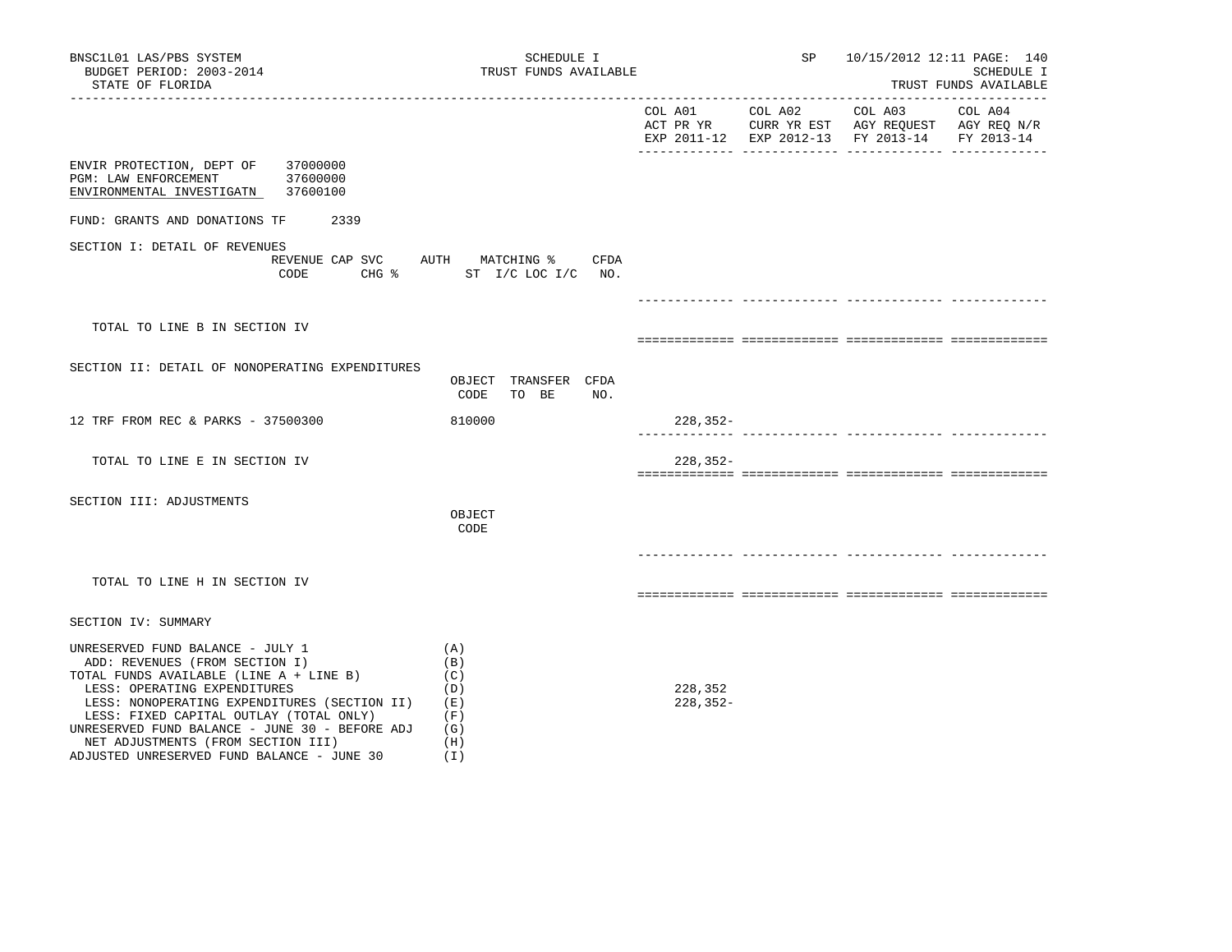| BNSC1L01 LAS/PBS SYSTEM<br>BUDGET PERIOD: 2003-2014<br>STATE OF FLORIDA                                                                                                                                                                                                                                                                                                        | SCHEDULE I<br>TRUST FUNDS AVAILABLE                                 |                           | SP | 10/15/2012 12:11 PAGE: 141                                                                                        | SCHEDULE I<br>TRUST FUNDS AVAILABLE |
|--------------------------------------------------------------------------------------------------------------------------------------------------------------------------------------------------------------------------------------------------------------------------------------------------------------------------------------------------------------------------------|---------------------------------------------------------------------|---------------------------|----|-------------------------------------------------------------------------------------------------------------------|-------------------------------------|
|                                                                                                                                                                                                                                                                                                                                                                                |                                                                     | COL A01 COL A02           |    | COL A03 COL A04<br>ACT PR YR CURR YR EST AGY REQUEST AGY REQ N/R<br>EXP 2011-12 EXP 2012-13 FY 2013-14 FY 2013-14 |                                     |
| ENVIR PROTECTION, DEPT OF<br>37000000<br>37600000<br>PGM: LAW ENFORCEMENT<br>ENVIRONMENTAL INVESTIGATN 37600100                                                                                                                                                                                                                                                                |                                                                     |                           |    |                                                                                                                   |                                     |
| FUND: SOLID WASTE MGMT TF<br>2644                                                                                                                                                                                                                                                                                                                                              |                                                                     |                           |    |                                                                                                                   |                                     |
| SECTION I: DETAIL OF REVENUES<br>CODE                                                                                                                                                                                                                                                                                                                                          | REVENUE CAP SVC AUTH MATCHING %<br>CFDA<br>CHG % ST I/C LOC I/C NO. |                           |    |                                                                                                                   |                                     |
|                                                                                                                                                                                                                                                                                                                                                                                |                                                                     |                           |    | _________________________________                                                                                 |                                     |
| TOTAL TO LINE B IN SECTION IV                                                                                                                                                                                                                                                                                                                                                  |                                                                     |                           |    |                                                                                                                   |                                     |
| SECTION II: DETAIL OF NONOPERATING EXPENDITURES                                                                                                                                                                                                                                                                                                                                | OBJECT TRANSFER CFDA<br>CODE<br>TO BE<br>NO.                        |                           |    |                                                                                                                   |                                     |
| 21 TRANSFER FROM WASTE MANAGEMENT                                                                                                                                                                                                                                                                                                                                              | 810000                                                              | 2,552,618-                |    |                                                                                                                   |                                     |
| TOTAL TO LINE E IN SECTION IV                                                                                                                                                                                                                                                                                                                                                  |                                                                     | $2,552,618-$              |    |                                                                                                                   |                                     |
| SECTION III: ADJUSTMENTS                                                                                                                                                                                                                                                                                                                                                       | OBJECT<br>CODE                                                      |                           |    |                                                                                                                   |                                     |
|                                                                                                                                                                                                                                                                                                                                                                                |                                                                     |                           |    |                                                                                                                   |                                     |
| TOTAL TO LINE H IN SECTION IV                                                                                                                                                                                                                                                                                                                                                  |                                                                     |                           |    |                                                                                                                   |                                     |
| SECTION IV: SUMMARY                                                                                                                                                                                                                                                                                                                                                            |                                                                     |                           |    |                                                                                                                   |                                     |
| UNRESERVED FUND BALANCE - JULY 1<br>ADD: REVENUES (FROM SECTION I)<br>TOTAL FUNDS AVAILABLE (LINE A + LINE B)<br>LESS: OPERATING EXPENDITURES<br>LESS: NONOPERATING EXPENDITURES (SECTION II)<br>LESS: FIXED CAPITAL OUTLAY (TOTAL ONLY)<br>UNRESERVED FUND BALANCE - JUNE 30 - BEFORE ADJ<br>NET ADJUSTMENTS (FROM SECTION III)<br>ADJUSTED UNRESERVED FUND BALANCE - JUNE 30 | (A)<br>(B)<br>(C)<br>(D)<br>(E)<br>(F)<br>(G)<br>(H)<br>(I)         | 2,552,618<br>$2,552,618-$ |    |                                                                                                                   |                                     |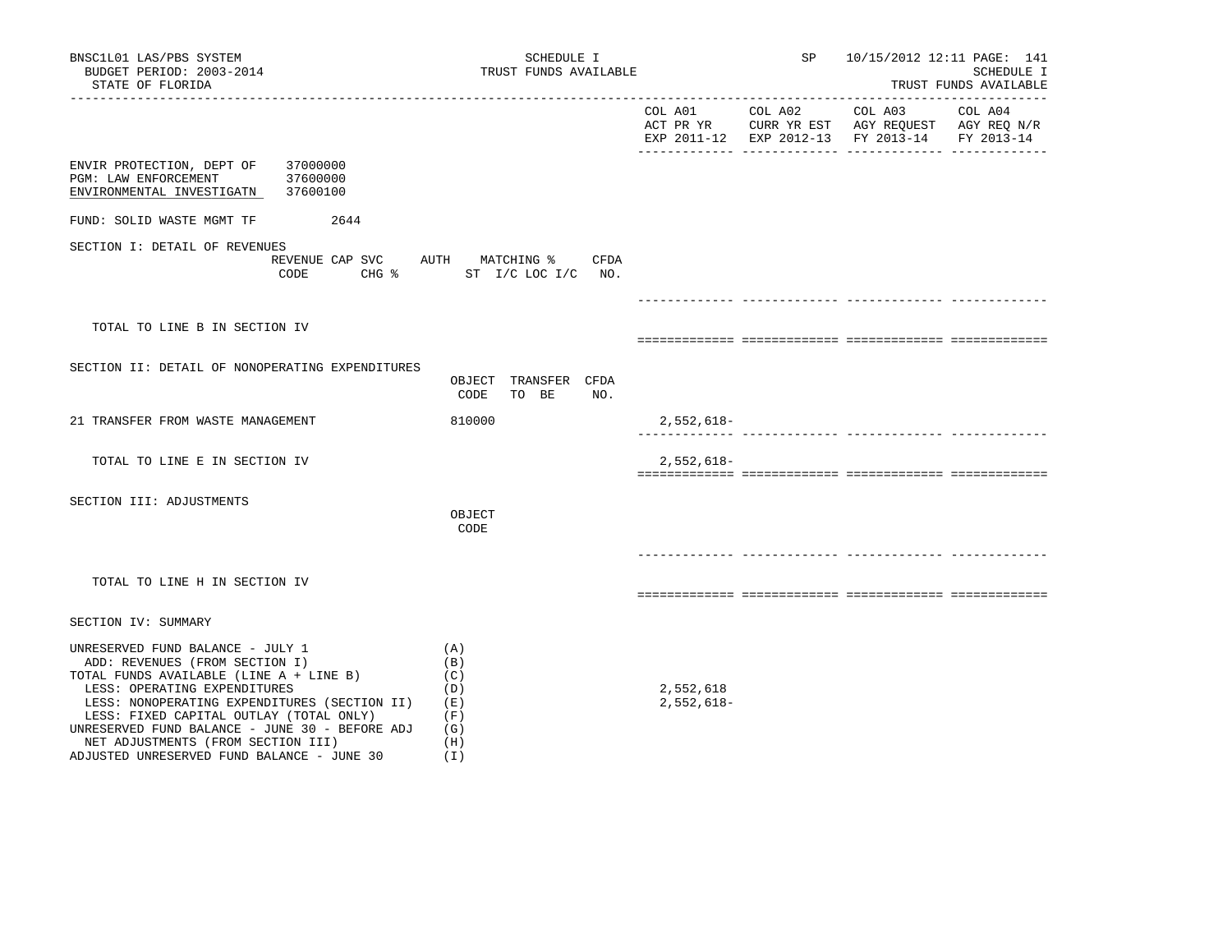| BNSC1L01 LAS/PBS SYSTEM<br>BUDGET PERIOD: 2003-2014<br>STATE OF FLORIDA                                                                                                                                                                                                                                                                                                        | SCHEDULE I<br>TRUST FUNDS AVAILABLE                              |                         | SP              |                                                                                                                     | 10/15/2012 12:11 PAGE: 142<br>SCHEDULE I<br>TRUST FUNDS AVAILABLE |
|--------------------------------------------------------------------------------------------------------------------------------------------------------------------------------------------------------------------------------------------------------------------------------------------------------------------------------------------------------------------------------|------------------------------------------------------------------|-------------------------|-----------------|---------------------------------------------------------------------------------------------------------------------|-------------------------------------------------------------------|
|                                                                                                                                                                                                                                                                                                                                                                                |                                                                  |                         | COL A01 COL A02 | COL A03<br>ACT PR YR $\,$ CURR YR EST $\,$ AGY REQUEST $\,$ AGY REQ $\rm N/R$<br>EXP 2011-12 EXP 2012-13 FY 2013-14 | COL A04<br>FY 2013-14                                             |
| ENVIR PROTECTION, DEPT OF 37000000<br>PGM: LAW ENFORCEMENT<br>37600000<br>PATROL ON STATE LANDS<br>37600200                                                                                                                                                                                                                                                                    |                                                                  |                         |                 |                                                                                                                     |                                                                   |
| FUND: FEDERAL GRANTS TRUST FUND<br>2261                                                                                                                                                                                                                                                                                                                                        |                                                                  |                         |                 |                                                                                                                     |                                                                   |
| SECTION I: DETAIL OF REVENUES<br>CODE                                                                                                                                                                                                                                                                                                                                          | REVENUE CAP SVC AUTH MATCHING % CFDA<br>CHG % ST I/C LOC I/C NO. |                         |                 |                                                                                                                     |                                                                   |
|                                                                                                                                                                                                                                                                                                                                                                                |                                                                  |                         |                 | ___________________________________                                                                                 |                                                                   |
| TOTAL TO LINE B IN SECTION IV                                                                                                                                                                                                                                                                                                                                                  |                                                                  |                         |                 |                                                                                                                     |                                                                   |
| SECTION II: DETAIL OF NONOPERATING EXPENDITURES                                                                                                                                                                                                                                                                                                                                |                                                                  |                         |                 |                                                                                                                     |                                                                   |
|                                                                                                                                                                                                                                                                                                                                                                                | OBJECT TRANSFER CFDA<br>CODE<br>TO BE<br>NO.                     |                         |                 |                                                                                                                     |                                                                   |
| 24 TRANSFER FROM WATER RES MGT 37350400                                                                                                                                                                                                                                                                                                                                        | 810000                                                           | $298, 313 -$            |                 |                                                                                                                     |                                                                   |
| TOTAL TO LINE E IN SECTION IV                                                                                                                                                                                                                                                                                                                                                  |                                                                  | $298, 313 -$            |                 |                                                                                                                     |                                                                   |
|                                                                                                                                                                                                                                                                                                                                                                                |                                                                  |                         |                 |                                                                                                                     |                                                                   |
| SECTION III: ADJUSTMENTS                                                                                                                                                                                                                                                                                                                                                       | OBJECT<br>CODE                                                   |                         |                 |                                                                                                                     |                                                                   |
|                                                                                                                                                                                                                                                                                                                                                                                |                                                                  |                         |                 |                                                                                                                     |                                                                   |
| TOTAL TO LINE H IN SECTION IV                                                                                                                                                                                                                                                                                                                                                  |                                                                  |                         |                 |                                                                                                                     |                                                                   |
| SECTION IV: SUMMARY                                                                                                                                                                                                                                                                                                                                                            |                                                                  |                         |                 |                                                                                                                     |                                                                   |
| UNRESERVED FUND BALANCE - JULY 1<br>ADD: REVENUES (FROM SECTION I)<br>TOTAL FUNDS AVAILABLE (LINE A + LINE B)<br>LESS: OPERATING EXPENDITURES<br>LESS: NONOPERATING EXPENDITURES (SECTION II)<br>LESS: FIXED CAPITAL OUTLAY (TOTAL ONLY)<br>UNRESERVED FUND BALANCE - JUNE 30 - BEFORE ADJ<br>NET ADJUSTMENTS (FROM SECTION III)<br>ADJUSTED UNRESERVED FUND BALANCE - JUNE 30 | (A)<br>(B)<br>(C)<br>(D)<br>(E)<br>(F)<br>(G)<br>(H)<br>(T)      | 298,313<br>$298, 313 -$ |                 |                                                                                                                     |                                                                   |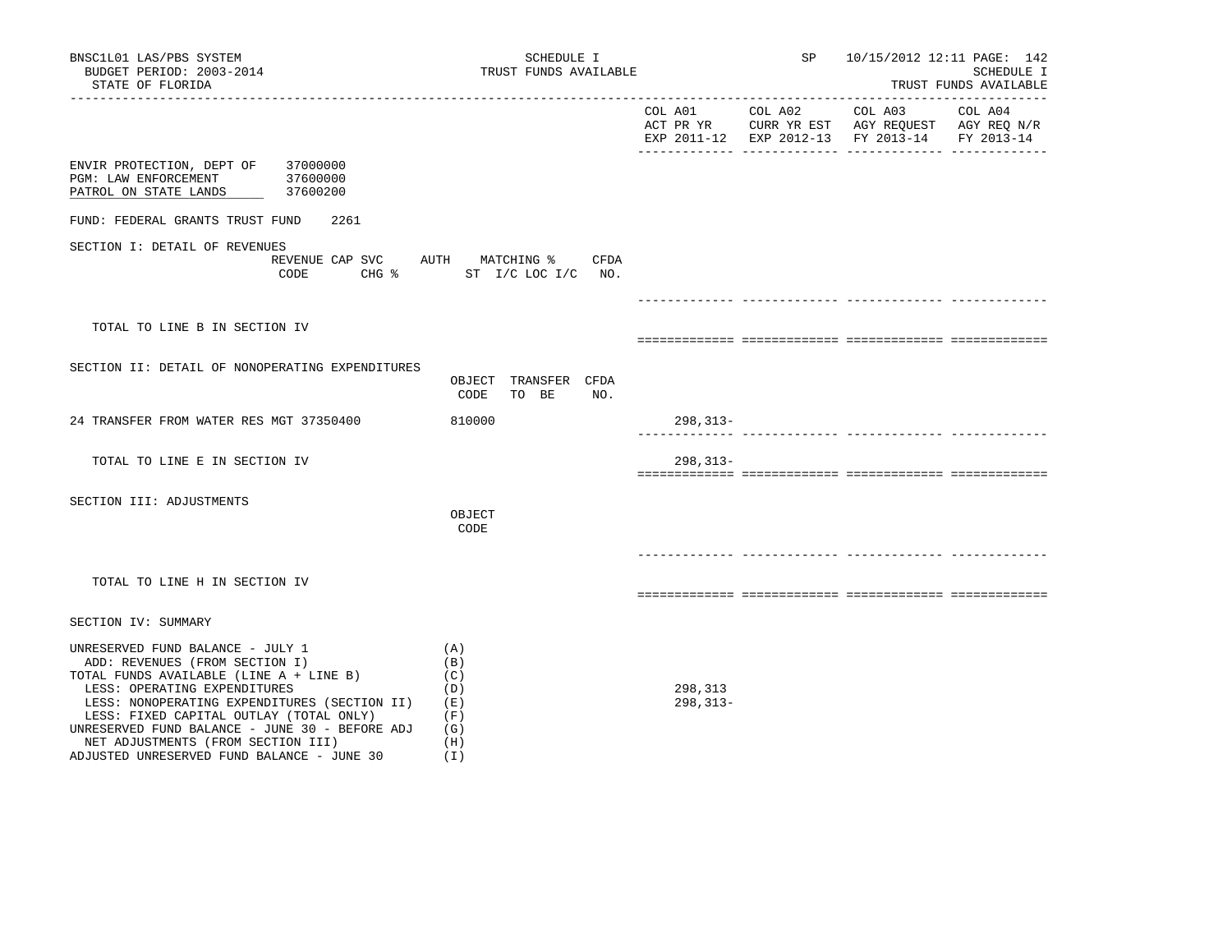| BNSC1L01 LAS/PBS SYSTEM<br>BUDGET PERIOD: 2003-2014<br>STATE OF FLORIDA                                                                                                                                                                                                                                                                                                        | SCHEDULE I<br>TRUST FUNDS AVAILABLE                                 |                           | SP      | 10/15/2012 12:11 PAGE: 143                                                                                                         | SCHEDULE I<br>TRUST FUNDS AVAILABLE |
|--------------------------------------------------------------------------------------------------------------------------------------------------------------------------------------------------------------------------------------------------------------------------------------------------------------------------------------------------------------------------------|---------------------------------------------------------------------|---------------------------|---------|------------------------------------------------------------------------------------------------------------------------------------|-------------------------------------|
| _______________________                                                                                                                                                                                                                                                                                                                                                        |                                                                     | COL A01                   | COL A02 | COL A03<br>ACT PR YR $\,$ CURR YR EST $\,$ AGY REQUEST $\,$ AGY REQ $\,$ N/R $\,$<br>EXP 2011-12 EXP 2012-13 FY 2013-14 FY 2013-14 | COL A04                             |
| ENVIR PROTECTION, DEPT OF<br>37000000<br>PGM: LAW ENFORCEMENT<br>37600000<br>PATROL ON STATE LANDS<br>37600200                                                                                                                                                                                                                                                                 |                                                                     |                           |         |                                                                                                                                    |                                     |
| FUND: LAND ACQUISITION TF 2423                                                                                                                                                                                                                                                                                                                                                 |                                                                     |                           |         |                                                                                                                                    |                                     |
| SECTION I: DETAIL OF REVENUES<br>CODE                                                                                                                                                                                                                                                                                                                                          | REVENUE CAP SVC AUTH MATCHING %<br>CFDA<br>CHG % ST I/C LOC I/C NO. |                           |         |                                                                                                                                    |                                     |
|                                                                                                                                                                                                                                                                                                                                                                                |                                                                     |                           |         | __________________________________                                                                                                 |                                     |
| TOTAL TO LINE B IN SECTION IV                                                                                                                                                                                                                                                                                                                                                  |                                                                     |                           |         |                                                                                                                                    |                                     |
| SECTION II: DETAIL OF NONOPERATING EXPENDITURES                                                                                                                                                                                                                                                                                                                                |                                                                     |                           |         |                                                                                                                                    |                                     |
|                                                                                                                                                                                                                                                                                                                                                                                | OBJECT TRANSFER CFDA<br>CODE<br>TO BE<br>NO.                        |                           |         |                                                                                                                                    |                                     |
| 13 TRF FROM REC & PARKS 37500300                                                                                                                                                                                                                                                                                                                                               | 810000                                                              | $6,780,084-$              |         |                                                                                                                                    |                                     |
| TOTAL TO LINE E IN SECTION IV                                                                                                                                                                                                                                                                                                                                                  |                                                                     | $6,780,084-$              |         |                                                                                                                                    |                                     |
| SECTION III: ADJUSTMENTS                                                                                                                                                                                                                                                                                                                                                       | OBJECT<br>CODE                                                      |                           |         |                                                                                                                                    |                                     |
|                                                                                                                                                                                                                                                                                                                                                                                |                                                                     |                           |         |                                                                                                                                    |                                     |
| TOTAL TO LINE H IN SECTION IV                                                                                                                                                                                                                                                                                                                                                  |                                                                     |                           |         |                                                                                                                                    |                                     |
| SECTION IV: SUMMARY                                                                                                                                                                                                                                                                                                                                                            |                                                                     |                           |         |                                                                                                                                    |                                     |
| UNRESERVED FUND BALANCE - JULY 1<br>ADD: REVENUES (FROM SECTION I)<br>TOTAL FUNDS AVAILABLE (LINE A + LINE B)<br>LESS: OPERATING EXPENDITURES<br>LESS: NONOPERATING EXPENDITURES (SECTION II)<br>LESS: FIXED CAPITAL OUTLAY (TOTAL ONLY)<br>UNRESERVED FUND BALANCE - JUNE 30 - BEFORE ADJ<br>NET ADJUSTMENTS (FROM SECTION III)<br>ADJUSTED UNRESERVED FUND BALANCE - JUNE 30 | (A)<br>(B)<br>(C)<br>(D)<br>( E )<br>(F)<br>(G)<br>(H)<br>(1)       | 6,780,084<br>$6,780,084-$ |         |                                                                                                                                    |                                     |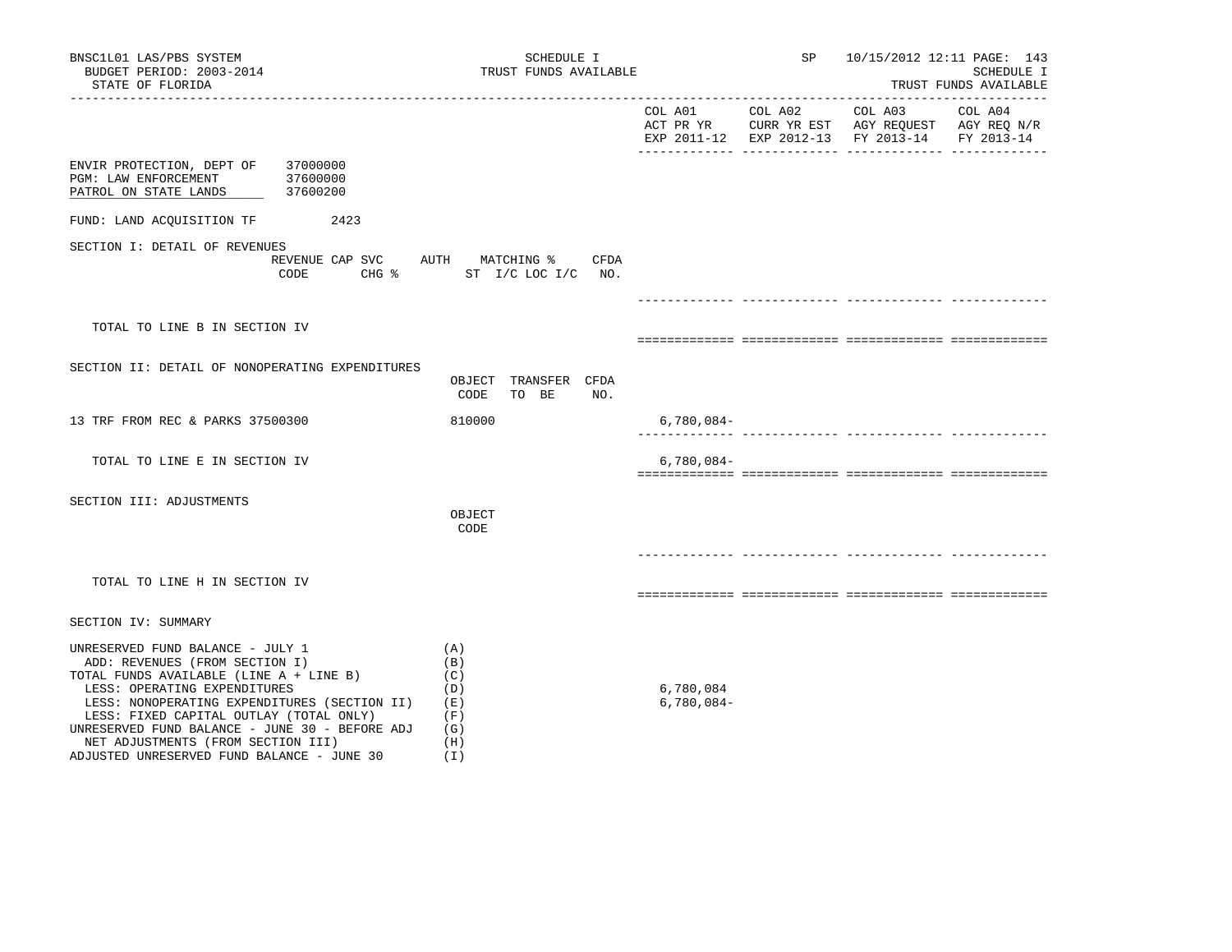TRUST FUNDS AVAILABLE

|                                                                                  |                      |  |              |      |                                                             |      |                                                                                                                                                                                                                                                                                                                   |           | COL A01 COL A02 COL A03 COL A04<br>$\begin{tabular}{lllllll} \bf{ACT} & \bf{PR} & \bf{YR} & \bf{CURR} & \bf{YR} & \bf{EST} & \bf{AGY} & \bf{REQUEST} & \bf{AGY} & \bf{REQ} & \bf{N/R} \end{tabular}$<br>EXP 2011-12 EXP 2012-13 FY 2013-14 FY 2013-14 |  |
|----------------------------------------------------------------------------------|----------------------|--|--------------|------|-------------------------------------------------------------|------|-------------------------------------------------------------------------------------------------------------------------------------------------------------------------------------------------------------------------------------------------------------------------------------------------------------------|-----------|-------------------------------------------------------------------------------------------------------------------------------------------------------------------------------------------------------------------------------------------------------|--|
| ENVIR PROTECTION, DEPT OF 37000000<br>PGM: LAW ENFORCEMENT<br>EMERGENCY RESPONSE | 37600000<br>37600300 |  |              |      |                                                             |      |                                                                                                                                                                                                                                                                                                                   |           |                                                                                                                                                                                                                                                       |  |
| FUND: COASTAL PROTECTION TF 2099                                                 |                      |  |              |      |                                                             |      |                                                                                                                                                                                                                                                                                                                   |           |                                                                                                                                                                                                                                                       |  |
| SECTION I: DETAIL OF REVENUES                                                    |                      |  |              |      |                                                             |      |                                                                                                                                                                                                                                                                                                                   |           |                                                                                                                                                                                                                                                       |  |
|                                                                                  | CODE                 |  |              |      | REVENUE CAP SVC AUTH MATCHING %<br>CHG % ST I/C LOC I/C NO. | CFDA |                                                                                                                                                                                                                                                                                                                   |           |                                                                                                                                                                                                                                                       |  |
| 01 FEES&CHGS-NAT.RES.DMGC 001204 NO 8.0                                          |                      |  | 376.11 0.00  |      | 0.00                                                        |      | 109,850                                                                                                                                                                                                                                                                                                           |           |                                                                                                                                                                                                                                                       |  |
| 02 INTEREST ON INVESTMENTS 000502 NO 8.0                                         |                      |  | 376.11       | 0.00 |                                                             |      |                                                                                                                                                                                                                                                                                                                   |           |                                                                                                                                                                                                                                                       |  |
| 04 TR FR DOR POLLUTANT TAX 001600 NO 0.0                                         |                      |  | 206.993 0.00 |      |                                                             |      |                                                                                                                                                                                                                                                                                                                   |           |                                                                                                                                                                                                                                                       |  |
| 05 TR FR DHSMV POLLUTANT T 001600 NO 0.0                                         |                      |  | 207.026 0.00 |      |                                                             |      |                                                                                                                                                                                                                                                                                                                   |           |                                                                                                                                                                                                                                                       |  |
| 22 TR FR INLAND PROTECTION 001500 NO 0.0                                         |                      |  | 206.993 0.00 |      |                                                             |      |                                                                                                                                                                                                                                                                                                                   |           |                                                                                                                                                                                                                                                       |  |
| 25 REFUNDS-WARRANT CANCELL 003700 NO 0.0                                         |                      |  | 376.11       | 0.00 |                                                             |      |                                                                                                                                                                                                                                                                                                                   |           |                                                                                                                                                                                                                                                       |  |
| 28 INTEREST-OTHER                                                                | 000500 NO 8.0        |  | 376.11 0.00  |      |                                                             |      |                                                                                                                                                                                                                                                                                                                   |           |                                                                                                                                                                                                                                                       |  |
| 30 COASTAL POLLUT. SPILLS 001800 NO 0.0                                          |                      |  | 376.121 0.00 |      |                                                             |      |                                                                                                                                                                                                                                                                                                                   |           |                                                                                                                                                                                                                                                       |  |
| 32 INLAND POLLUT. SPILLS 001800 NO 0.0                                           |                      |  | 376.121 0.00 |      |                                                             |      |                                                                                                                                                                                                                                                                                                                   |           |                                                                                                                                                                                                                                                       |  |
| 38 BP DEEPWTR HRIZON-ASSES 001111 NO 0.0 377.43 0.00                             |                      |  |              |      |                                                             |      |                                                                                                                                                                                                                                                                                                                   |           |                                                                                                                                                                                                                                                       |  |
| 39 BP DEEPWTR HRIZON-RESTR 001111 NO 0.0 377.43 0.00                             |                      |  |              |      |                                                             |      | $\begin{array}{cccc} 0.00 & & & 109\,,850 \\ 0.00 & & & 175\,,582 \\ 0.00 & & & 5\,,549\,,849 \\ 0.00 & & & 1\,,038\,,335 \\ 0.00 & & & 8\,,000\,,000 \\ 0.00 & & & 13\,,904 \\ 0.00 & & & 15\,,904 \\ 0.00 & & & 24\,,145 \\ 0.00 & & & 97\,,284 \\ 0.00 & & & 1\,,580\,,959 \\ 0.00 & & & 100\,,000\,,000 \\ 0$ |           |                                                                                                                                                                                                                                                       |  |
| 42 TR OF FED FUNDS-OTHAGEN 001510 NO 0.0 259.032 0.00                            |                      |  |              |      |                                                             |      | $0.00$ 97.067 7,068<br>--------------                                                                                                                                                                                                                                                                             |           |                                                                                                                                                                                                                                                       |  |
| TOTAL TO LINE B IN SECTION IV                                                    |                      |  |              |      |                                                             |      | 116,596,992                                                                                                                                                                                                                                                                                                       |           |                                                                                                                                                                                                                                                       |  |
|                                                                                  |                      |  |              |      |                                                             |      |                                                                                                                                                                                                                                                                                                                   |           |                                                                                                                                                                                                                                                       |  |
| SECTION II: DETAIL OF NONOPERATING EXPENDITURES                                  |                      |  |              |      |                                                             |      |                                                                                                                                                                                                                                                                                                                   |           |                                                                                                                                                                                                                                                       |  |
|                                                                                  |                      |  |              |      | OBJECT TRANSFER CFDA                                        |      |                                                                                                                                                                                                                                                                                                                   |           |                                                                                                                                                                                                                                                       |  |
|                                                                                  |                      |  |              | CODE | TO BE                                                       | NO.  |                                                                                                                                                                                                                                                                                                                   |           |                                                                                                                                                                                                                                                       |  |
|                                                                                  |                      |  |              |      |                                                             |      | $\begin{array}{cc} & 22\,,271 \\ 37010100 & 581\,,988 \\ 37600100 & 804\,,960 \end{array}$                                                                                                                                                                                                                        |           |                                                                                                                                                                                                                                                       |  |
|                                                                                  |                      |  |              |      |                                                             |      |                                                                                                                                                                                                                                                                                                                   |           |                                                                                                                                                                                                                                                       |  |
|                                                                                  |                      |  |              |      |                                                             |      |                                                                                                                                                                                                                                                                                                                   |           |                                                                                                                                                                                                                                                       |  |
|                                                                                  |                      |  |              |      |                                                             |      |                                                                                                                                                                                                                                                                                                                   |           |                                                                                                                                                                                                                                                       |  |
|                                                                                  |                      |  |              |      |                                                             |      | 315,835                                                                                                                                                                                                                                                                                                           |           |                                                                                                                                                                                                                                                       |  |
|                                                                                  |                      |  |              |      |                                                             |      | 50                                                                                                                                                                                                                                                                                                                |           |                                                                                                                                                                                                                                                       |  |
|                                                                                  |                      |  |              |      | 37010400                                                    |      | 854                                                                                                                                                                                                                                                                                                               |           |                                                                                                                                                                                                                                                       |  |
|                                                                                  |                      |  |              |      |                                                             |      |                                                                                                                                                                                                                                                                                                                   | 2,282,672 |                                                                                                                                                                                                                                                       |  |
|                                                                                  |                      |  |              |      |                                                             |      |                                                                                                                                                                                                                                                                                                                   |           |                                                                                                                                                                                                                                                       |  |
|                                                                                  |                      |  |              |      |                                                             |      | $\begin{array}{r} 128,555 \\ 2.48 \end{array}$                                                                                                                                                                                                                                                                    |           |                                                                                                                                                                                                                                                       |  |
|                                                                                  |                      |  |              |      | 37300100                                                    |      |                                                                                                                                                                                                                                                                                                                   |           |                                                                                                                                                                                                                                                       |  |
|                                                                                  |                      |  |              |      |                                                             |      |                                                                                                                                                                                                                                                                                                                   |           |                                                                                                                                                                                                                                                       |  |
|                                                                                  |                      |  |              |      |                                                             |      |                                                                                                                                                                                                                                                                                                                   |           |                                                                                                                                                                                                                                                       |  |
|                                                                                  |                      |  |              |      |                                                             |      | $\begin{array}{r} 22,65 \\ 101,388,730 \\ 5,460 \\ 3,013 \end{array}$                                                                                                                                                                                                                                             |           |                                                                                                                                                                                                                                                       |  |
|                                                                                  |                      |  |              |      |                                                             |      |                                                                                                                                                                                                                                                                                                                   |           |                                                                                                                                                                                                                                                       |  |
| TOTAL TO LINE E IN SECTION IV                                                    |                      |  |              |      |                                                             |      | 103,285,611                                                                                                                                                                                                                                                                                                       | 2,282,672 |                                                                                                                                                                                                                                                       |  |

============= ============= ============= =============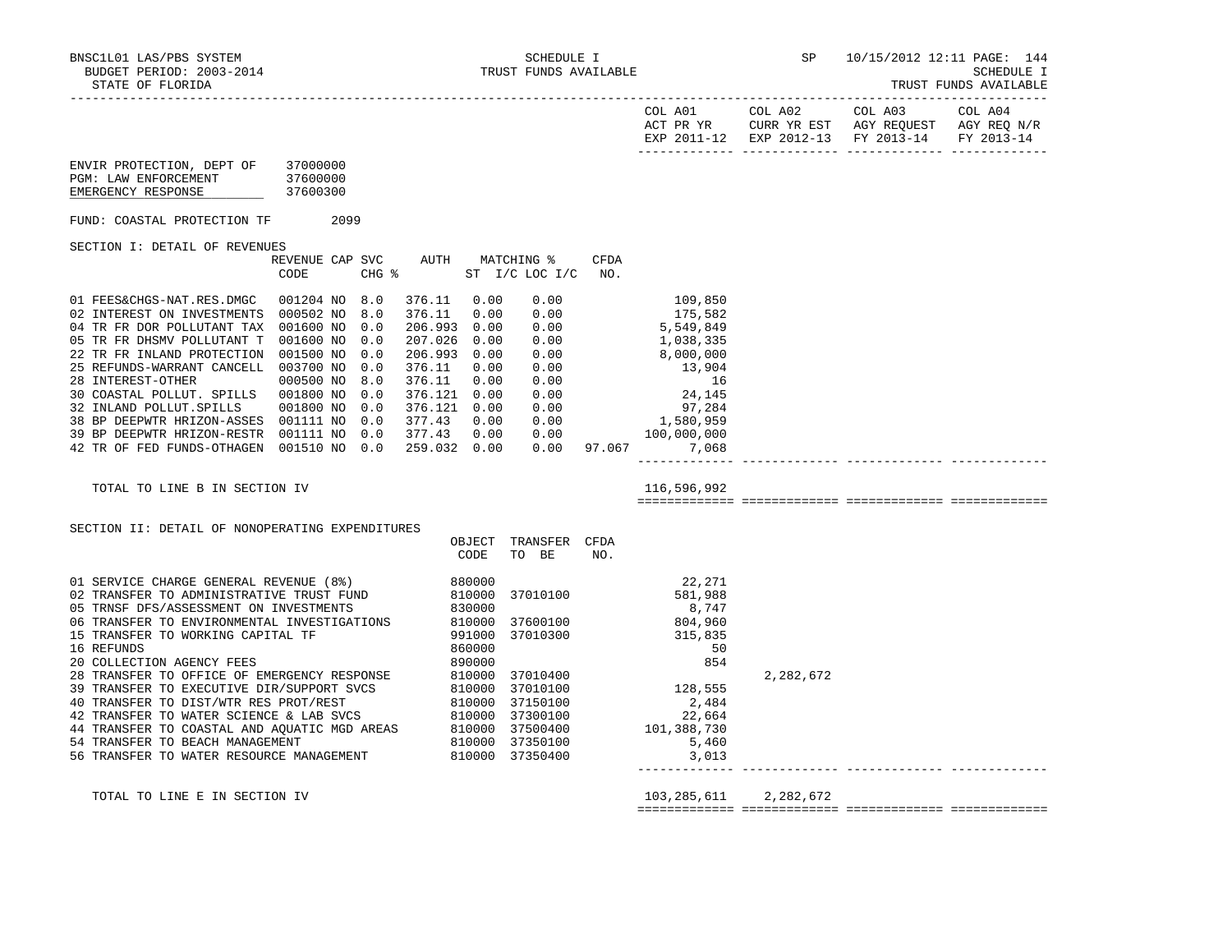| BNSC1L01 LAS/PBS SYSTEM<br>BUDGET PERIOD: 2003-2014<br>STATE OF FLORIDA                                                                              | SCHEDULE I<br>TRUST FUNDS AVAILABLE |                                                       |                        | SP 10/15/2012 12:11 PAGE: 145<br>TRUST FUNDS AVAILABLE                                                                            | SCHEDULE I |
|------------------------------------------------------------------------------------------------------------------------------------------------------|-------------------------------------|-------------------------------------------------------|------------------------|-----------------------------------------------------------------------------------------------------------------------------------|------------|
|                                                                                                                                                      |                                     |                                                       |                        | COL A01 COL A02 COL A03 COL A04<br>ACT PR YR CURR YR EST AGY REQUEST AGY REQ N/R<br>EXP 2011-12 EXP 2012-13 FY 2013-14 FY 2013-14 |            |
| ENVIR PROTECTION, DEPT OF 37000000<br>PGM: LAW ENFORCEMENT<br>37600000<br>EMERGENCY RESPONSE<br>$\frac{37600300}{ }$                                 |                                     |                                                       |                        |                                                                                                                                   |            |
| 2099<br>FUND: COASTAL PROTECTION TF                                                                                                                  |                                     |                                                       |                        |                                                                                                                                   |            |
| SECTION III: ADJUSTMENTS                                                                                                                             | OBJECT<br>CODE                      |                                                       |                        |                                                                                                                                   |            |
| 06 ROUNDING<br>11 PRIOR YEAR SEPTEMBER OPERATING REVERSIONS<br>19 ADJUSTMENT TO LINE A                                                               | 991000<br>991000<br>991000          | $8 -$<br>7,826<br>69,139-                             |                        |                                                                                                                                   |            |
| TOTAL TO LINE H IN SECTION IV                                                                                                                        |                                     | $61,321-$                                             |                        |                                                                                                                                   |            |
| SECTION IV: SUMMARY                                                                                                                                  |                                     |                                                       |                        |                                                                                                                                   |            |
| UNRESERVED FUND BALANCE - JULY 1<br>(A)<br>ADD: REVENUES (FROM SECTION I)<br>TOTAL FUNDS AVAILABLE (LINE A + LINE B)<br>LESS: OPERATING EXPENDITURES | (B)<br>(C)<br>(D)                   | 2,696,174<br>116,596,992<br>119,293,166<br>13,663,562 | 2,282,672<br>2,282,672 |                                                                                                                                   |            |
| LESS: NONOPERATING EXPENDITURES (SECTION II)<br>LESS: FIXED CAPITAL OUTLAY (TOTAL ONLY)                                                              | (E)<br>(F)                          | 103,285,611                                           | 2,282,672              |                                                                                                                                   |            |
| UNRESERVED FUND BALANCE - JUNE 30 - BEFORE ADJ<br>NET ADJUSTMENTS (FROM SECTION III)<br>ADJUSTED UNRESERVED FUND BALANCE - JUNE 30                   | (G)<br>(H)<br>(I)                   | 2,343,993<br>61,321-<br>2,282,672                     |                        |                                                                                                                                   |            |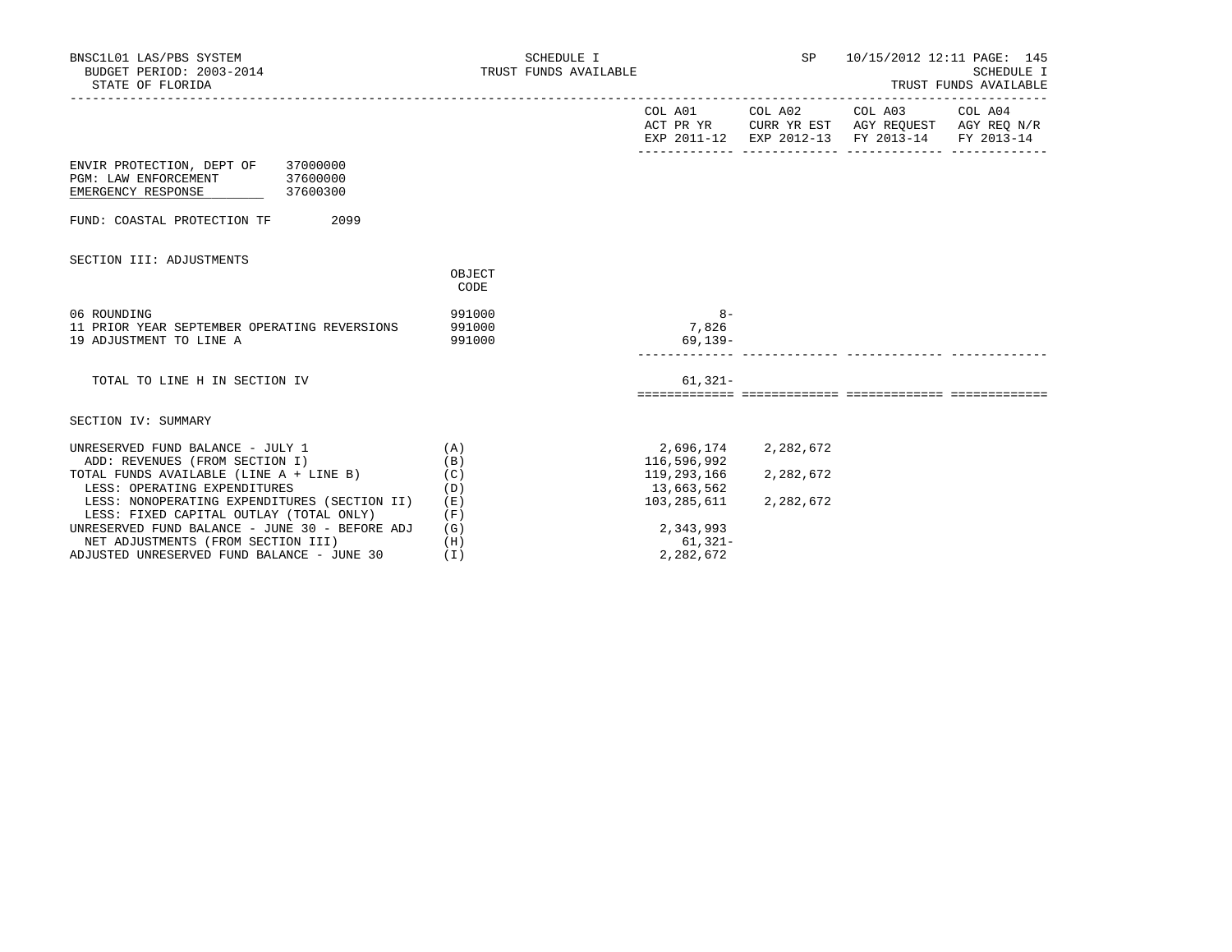| BNSC1L01 LAS/PBS SYSTEM<br>BUDGET PERIOD: 2003-2014<br>STATE OF FLORIDA                                                                                                                                                                                                                                                                                                                                                                         | SCHEDULE I<br>TRUST FUNDS AVAILABLE          |                     |         | SP<br>10/15/2012 12:11 PAGE: 146<br>SCHEDULE I<br>TRUST FUNDS AVAILABLE                                   |         |  |  |
|-------------------------------------------------------------------------------------------------------------------------------------------------------------------------------------------------------------------------------------------------------------------------------------------------------------------------------------------------------------------------------------------------------------------------------------------------|----------------------------------------------|---------------------|---------|-----------------------------------------------------------------------------------------------------------|---------|--|--|
|                                                                                                                                                                                                                                                                                                                                                                                                                                                 |                                              | COL A01             | COL A02 | COL A03<br>ACT PR YR CURR YR EST AGY REQUEST AGY REQ N/R<br>EXP 2011-12 EXP 2012-13 FY 2013-14 FY 2013-14 | COL A04 |  |  |
| ENVIR PROTECTION, DEPT OF<br>37000000<br>37600000<br>PGM: LAW ENFORCEMENT<br>37600300<br>EMERGENCY RESPONSE                                                                                                                                                                                                                                                                                                                                     |                                              |                     |         |                                                                                                           |         |  |  |
| FUND: INLAND PROTECTION TF<br>2212                                                                                                                                                                                                                                                                                                                                                                                                              |                                              |                     |         |                                                                                                           |         |  |  |
| SECTION I: DETAIL OF REVENUES<br>REVENUE CAP SVC AUTH MATCHING %<br>CODE                                                                                                                                                                                                                                                                                                                                                                        | CFDA<br>CHG % ST I/C LOC I/C NO.             |                     |         |                                                                                                           |         |  |  |
| TOTAL TO LINE B IN SECTION IV                                                                                                                                                                                                                                                                                                                                                                                                                   |                                              |                     |         |                                                                                                           |         |  |  |
|                                                                                                                                                                                                                                                                                                                                                                                                                                                 |                                              |                     |         |                                                                                                           |         |  |  |
| SECTION II: DETAIL OF NONOPERATING EXPENDITURES                                                                                                                                                                                                                                                                                                                                                                                                 | OBJECT TRANSFER CFDA<br>TO BE<br>NO.<br>CODE |                     |         |                                                                                                           |         |  |  |
| 13 TRANSFER FROM WASTE MANAGEMENT                                                                                                                                                                                                                                                                                                                                                                                                               | 810000                                       | 744,079-            |         |                                                                                                           |         |  |  |
| TOTAL TO LINE E IN SECTION IV                                                                                                                                                                                                                                                                                                                                                                                                                   |                                              | 744,079-            |         |                                                                                                           |         |  |  |
| SECTION III: ADJUSTMENTS                                                                                                                                                                                                                                                                                                                                                                                                                        | OBJECT<br>CODE                               |                     |         |                                                                                                           |         |  |  |
| TOTAL TO LINE H IN SECTION IV                                                                                                                                                                                                                                                                                                                                                                                                                   |                                              |                     |         |                                                                                                           |         |  |  |
| SECTION IV: SUMMARY                                                                                                                                                                                                                                                                                                                                                                                                                             |                                              |                     |         |                                                                                                           |         |  |  |
| UNRESERVED FUND BALANCE - JULY 1<br>(A)<br>ADD: REVENUES (FROM SECTION I)<br>(B)<br>TOTAL FUNDS AVAILABLE (LINE A + LINE B)<br>(C)<br>LESS: OPERATING EXPENDITURES<br>(D)<br>LESS: NONOPERATING EXPENDITURES (SECTION II)<br>( E )<br>LESS: FIXED CAPITAL OUTLAY (TOTAL ONLY)<br>(F)<br>UNRESERVED FUND BALANCE - JUNE 30 - BEFORE ADJ<br>(G)<br>(H)<br>NET ADJUSTMENTS (FROM SECTION III)<br>ADJUSTED UNRESERVED FUND BALANCE - JUNE 30<br>(I) |                                              | 744,079<br>744,079- |         |                                                                                                           |         |  |  |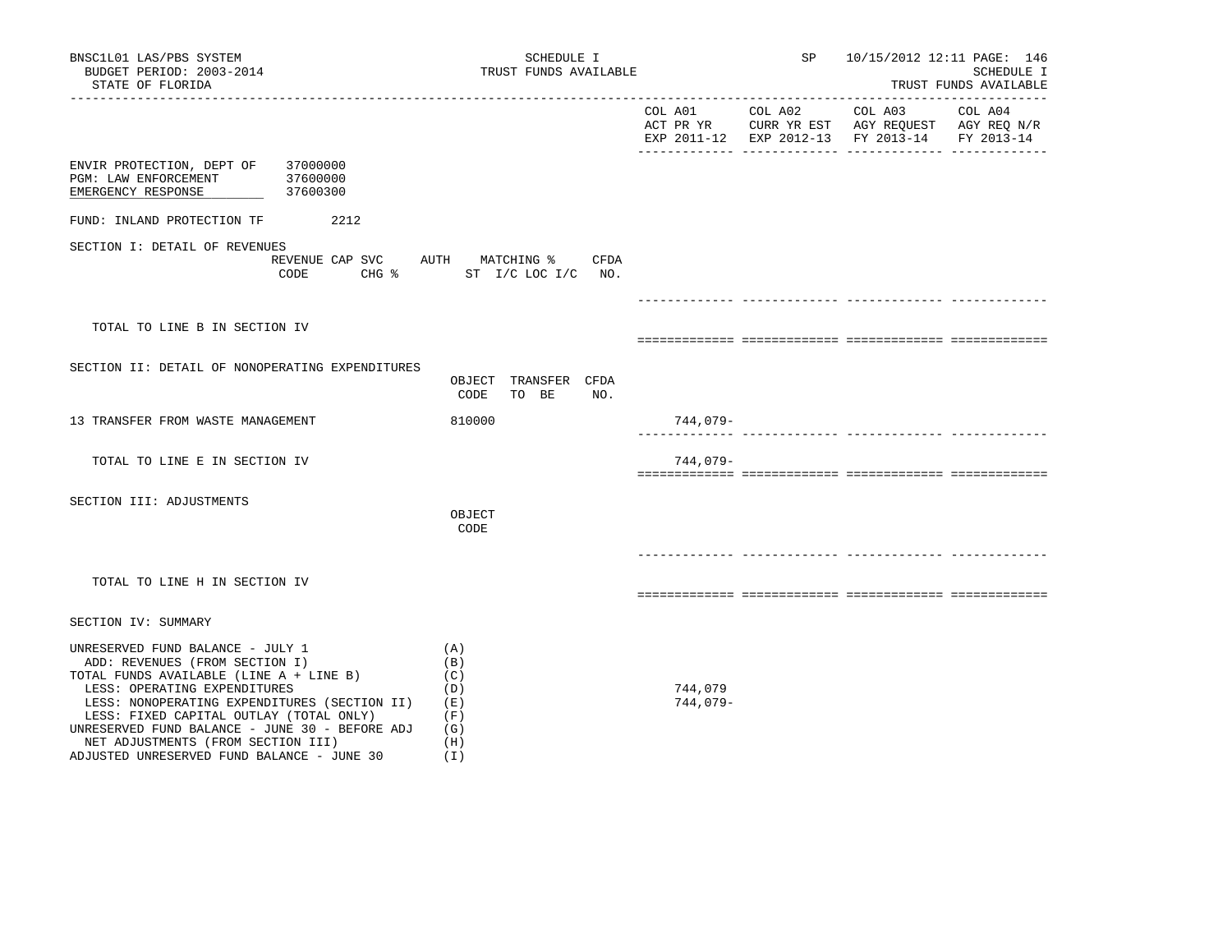| BNSC1L01 LAS/PBS SYSTEM<br>BUDGET PERIOD: 2003-2014<br>STATE OF FLORIDA                                                                                                                                                                                                                                                                                                        | SCHEDULE I<br>TRUST FUNDS AVAILABLE                              |                     | SP      | 10/15/2012 12:11 PAGE: 147<br>SCHEDULE I<br>TRUST FUNDS AVAILABLE                              |                       |  |
|--------------------------------------------------------------------------------------------------------------------------------------------------------------------------------------------------------------------------------------------------------------------------------------------------------------------------------------------------------------------------------|------------------------------------------------------------------|---------------------|---------|------------------------------------------------------------------------------------------------|-----------------------|--|
| --------------------                                                                                                                                                                                                                                                                                                                                                           |                                                                  | COL A01             | COL A02 | COL A03<br>ACT PR YR CURR YR EST AGY REQUEST AGY REQ N/R<br>EXP 2011-12 EXP 2012-13 FY 2013-14 | COL A04<br>FY 2013-14 |  |
| ENVIR PROTECTION, DEPT OF 37000000<br>PGM: LAW ENFORCEMENT<br>37600000<br>37600300<br>EMERGENCY RESPONSE                                                                                                                                                                                                                                                                       |                                                                  |                     |         |                                                                                                |                       |  |
| FUND: FEDERAL GRANTS TRUST FUND<br>2261                                                                                                                                                                                                                                                                                                                                        |                                                                  |                     |         |                                                                                                |                       |  |
| SECTION I: DETAIL OF REVENUES<br>CODE                                                                                                                                                                                                                                                                                                                                          | REVENUE CAP SVC AUTH MATCHING % CFDA<br>CHG % ST I/C LOC I/C NO. |                     |         |                                                                                                |                       |  |
|                                                                                                                                                                                                                                                                                                                                                                                |                                                                  |                     |         |                                                                                                |                       |  |
| TOTAL TO LINE B IN SECTION IV                                                                                                                                                                                                                                                                                                                                                  |                                                                  |                     |         |                                                                                                |                       |  |
| SECTION II: DETAIL OF NONOPERATING EXPENDITURES                                                                                                                                                                                                                                                                                                                                | OBJECT TRANSFER CFDA<br>CODE<br>TO BE<br>NO.                     |                     |         |                                                                                                |                       |  |
| 25 TRANSFER FROM WATER RES MGT 37350400                                                                                                                                                                                                                                                                                                                                        | 810000                                                           | 32,138-             |         |                                                                                                |                       |  |
| TOTAL TO LINE E IN SECTION IV                                                                                                                                                                                                                                                                                                                                                  |                                                                  | $32,138-$           |         |                                                                                                |                       |  |
| SECTION III: ADJUSTMENTS                                                                                                                                                                                                                                                                                                                                                       | OBJECT<br>CODE                                                   |                     |         |                                                                                                |                       |  |
| TOTAL TO LINE H IN SECTION IV                                                                                                                                                                                                                                                                                                                                                  |                                                                  |                     |         |                                                                                                |                       |  |
| SECTION IV: SUMMARY                                                                                                                                                                                                                                                                                                                                                            |                                                                  |                     |         |                                                                                                |                       |  |
| UNRESERVED FUND BALANCE - JULY 1<br>ADD: REVENUES (FROM SECTION I)<br>TOTAL FUNDS AVAILABLE (LINE A + LINE B)<br>LESS: OPERATING EXPENDITURES<br>LESS: NONOPERATING EXPENDITURES (SECTION II)<br>LESS: FIXED CAPITAL OUTLAY (TOTAL ONLY)<br>UNRESERVED FUND BALANCE - JUNE 30 - BEFORE ADJ<br>NET ADJUSTMENTS (FROM SECTION III)<br>ADJUSTED UNRESERVED FUND BALANCE - JUNE 30 | (A)<br>(B)<br>(C)<br>(D)<br>(E)<br>(F)<br>(G)<br>(H)<br>(I)      | 32,138<br>$32,138-$ |         |                                                                                                |                       |  |